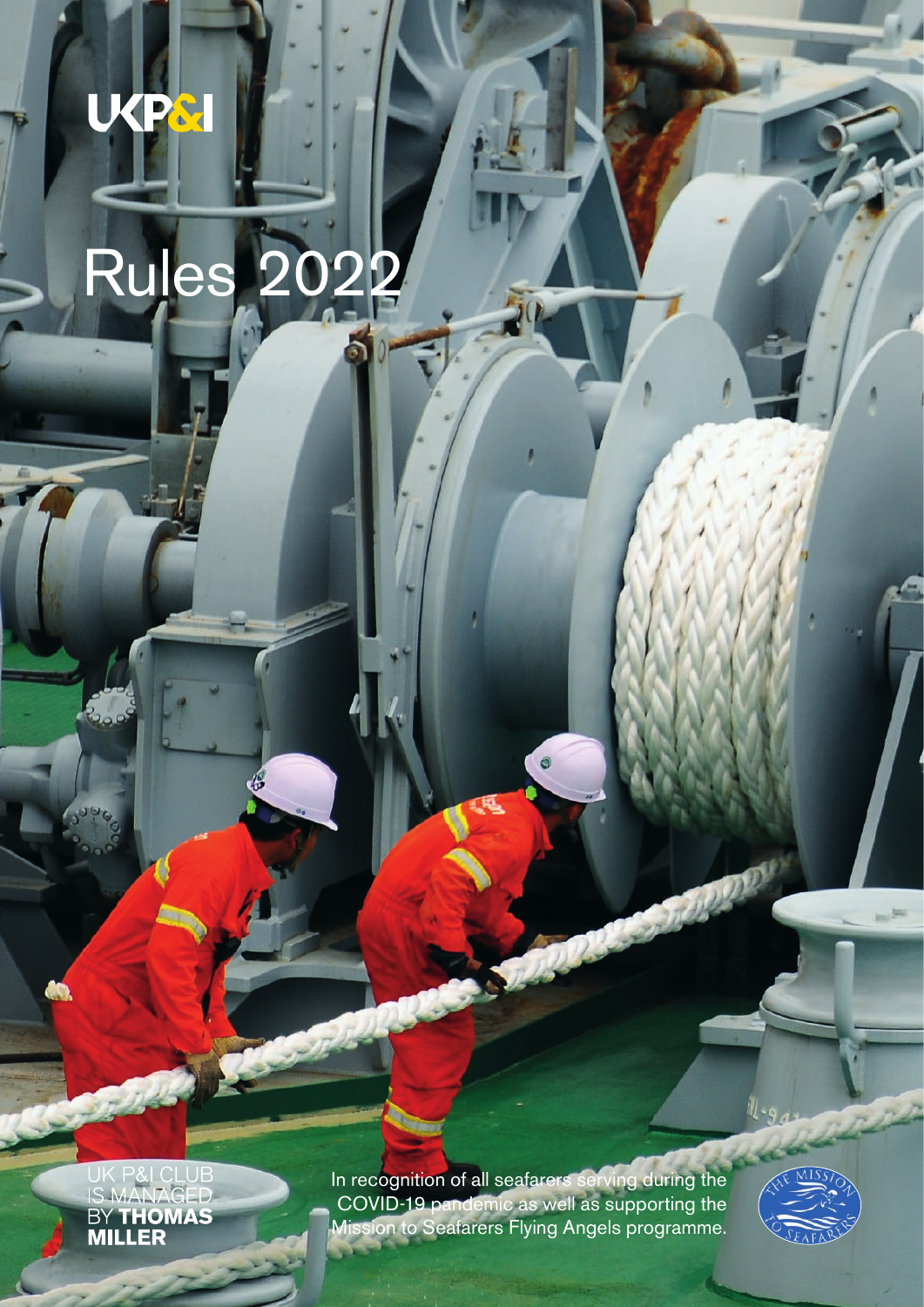## **Emergency** & Out of hours contact

If you need emergency assistance out of office hours and at weekends please call one of the following numbers to speak to an experienced duty claims executive, available 24 hours a day:

#### Europe, Middle East or Africa +44 7768 143 884 or +30 6946 68 54 91

North and South America +1 201 315 1755

Japan +81 70 2493 8785 Asia Pacific and Australasia +852 9195 5459

To enable the swiftest response to an incident, Members are recommended to call the number which is closest to the time zone in which the incident has occurred.

#### Correspondent Connect - the app

Linked with TM Connect, the app provides quick access to online services and information 24/7 from your mobile device. It even works offline and is regularly updated so the information stays up-to-date. Access key Club services:

- Correspondent contact information
- Ship Search functionality
- TM Connect
- The Club's electronic Terms and Conditions 2022)
- The Club's emergency contact telephone numbers
- The Club's publications, circulars and website

The app is available on iPhone, Android or Blackberry. Visit the UK Club website for more information on the app at www.ukpandi.com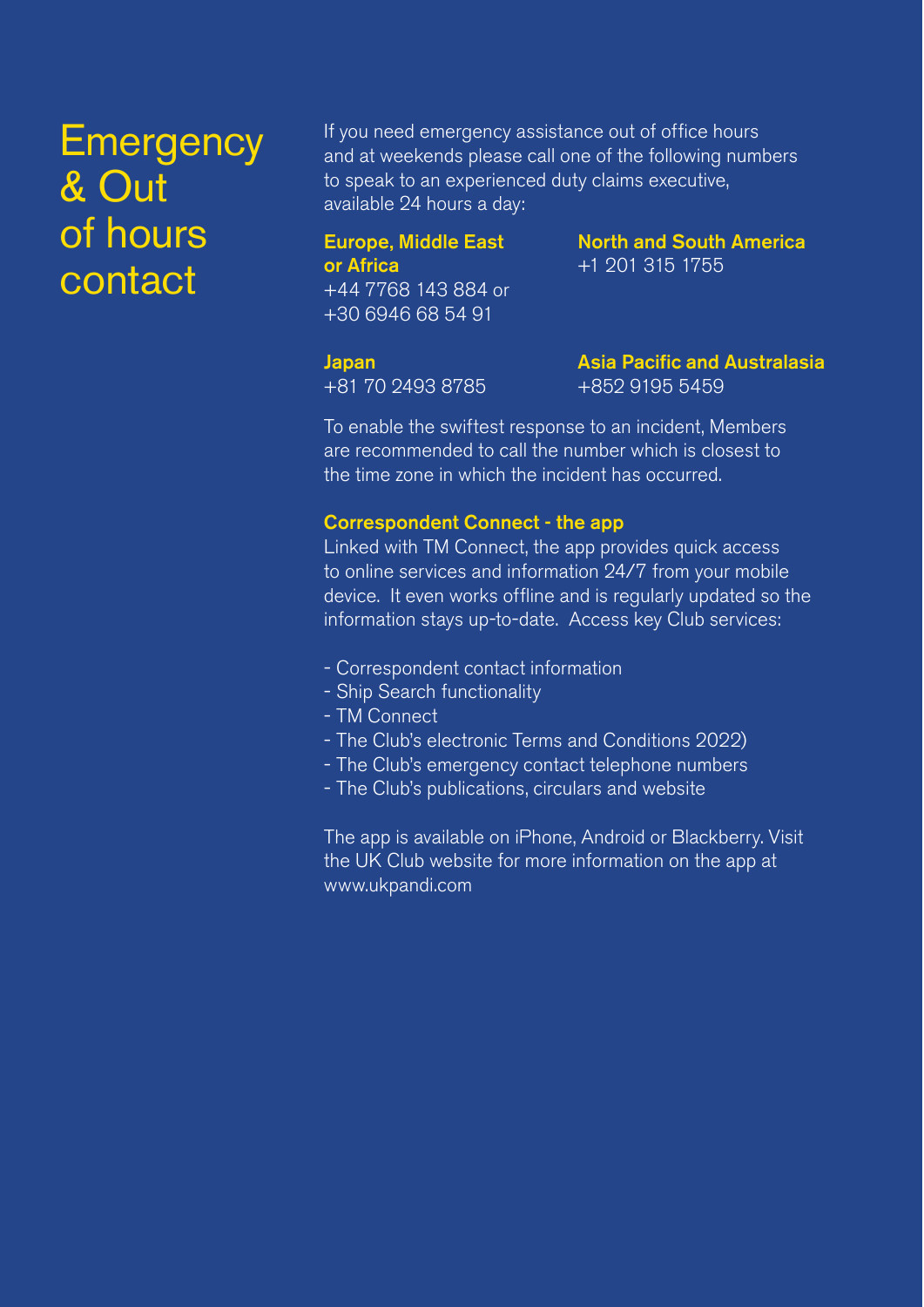## **The Rules**

## **Table of Contents**

|  | page |
|--|------|

| The Rules<br>Rule 1. Introductory |                       | 7<br>8                                                                |    |
|-----------------------------------|-----------------------|-----------------------------------------------------------------------|----|
|                                   | Rule 2. Risks Covered |                                                                       | 10 |
|                                   | Section 0.            | Liability to passengers                                               | 10 |
|                                   | Section 1.            | Liability to persons other than seafarers                             | 11 |
|                                   | Section 2.            | Injury and death of seafarers                                         | 12 |
|                                   | Section 3.            | Illness and death of seafarers                                        | 12 |
|                                   | Section 4.            | Repatriation and substitute expenses                                  | 13 |
|                                   | Section 5.            | Loss of and damage to the effects of seafarers<br>and others          | 14 |
|                                   | Section 6.            | Shipwreck unemployment indemnity                                      | 14 |
|                                   | Section 7.            | Diversion expenses                                                    | 14 |
|                                   | Section 8.            | Stowaways and refugees                                                | 15 |
|                                   | Section 9.            | Life salvage                                                          | 15 |
|                                   |                       | Section 10. Collision with other ships                                | 15 |
|                                   |                       | Section 11. Loss or damage to property                                | 16 |
|                                   |                       | Section 12. Pollution risks                                           | 17 |
|                                   |                       | Section 13. Liability arising out of towage of or by an entered ship  | 19 |
|                                   |                       | Section 14. Liability arising under certain indemnities and contracts | 21 |
|                                   |                       | Section 15. Wreck liabilities                                         | 21 |
|                                   |                       | Section 16. Quarantine expenses                                       | 22 |
|                                   |                       | Section 17. Cargo liabilities                                         | 22 |
|                                   |                       | Section 18. Property on the entered ship                              | 26 |
|                                   |                       | Section 19. Unrecoverable general average contributions               | 26 |
|                                   |                       | Section 20. Ship's proportion of general average                      | 26 |
|                                   |                       | Section 21. Special compensation to salvors                           | 27 |
|                                   | Section 22. Fines     |                                                                       | 27 |
|                                   |                       | Section 23. Enquiry expenses                                          | 29 |
|                                   |                       | Section 24. Expenses incidental to the operation of ships             | 29 |
|                                   |                       | Section 25. Sue and labour and legal costs                            | 29 |
|                                   |                       | Section 26. Expenses incurred by direction of the Association         | 30 |
|                                   | Rule 3. Special Cover |                                                                       | 31 |
|                                   |                       | Rule 4. Special Cover for Specialist Operations, Passenger Ships,     |    |
|                                   | and TT Risks          |                                                                       | 32 |
|                                   |                       | Section 1. Offshore and Specialist operations                         | 32 |
|                                   |                       | Section 2. Passenger ships                                            | 32 |
|                                   | Section 3. TT Risks   |                                                                       | 32 |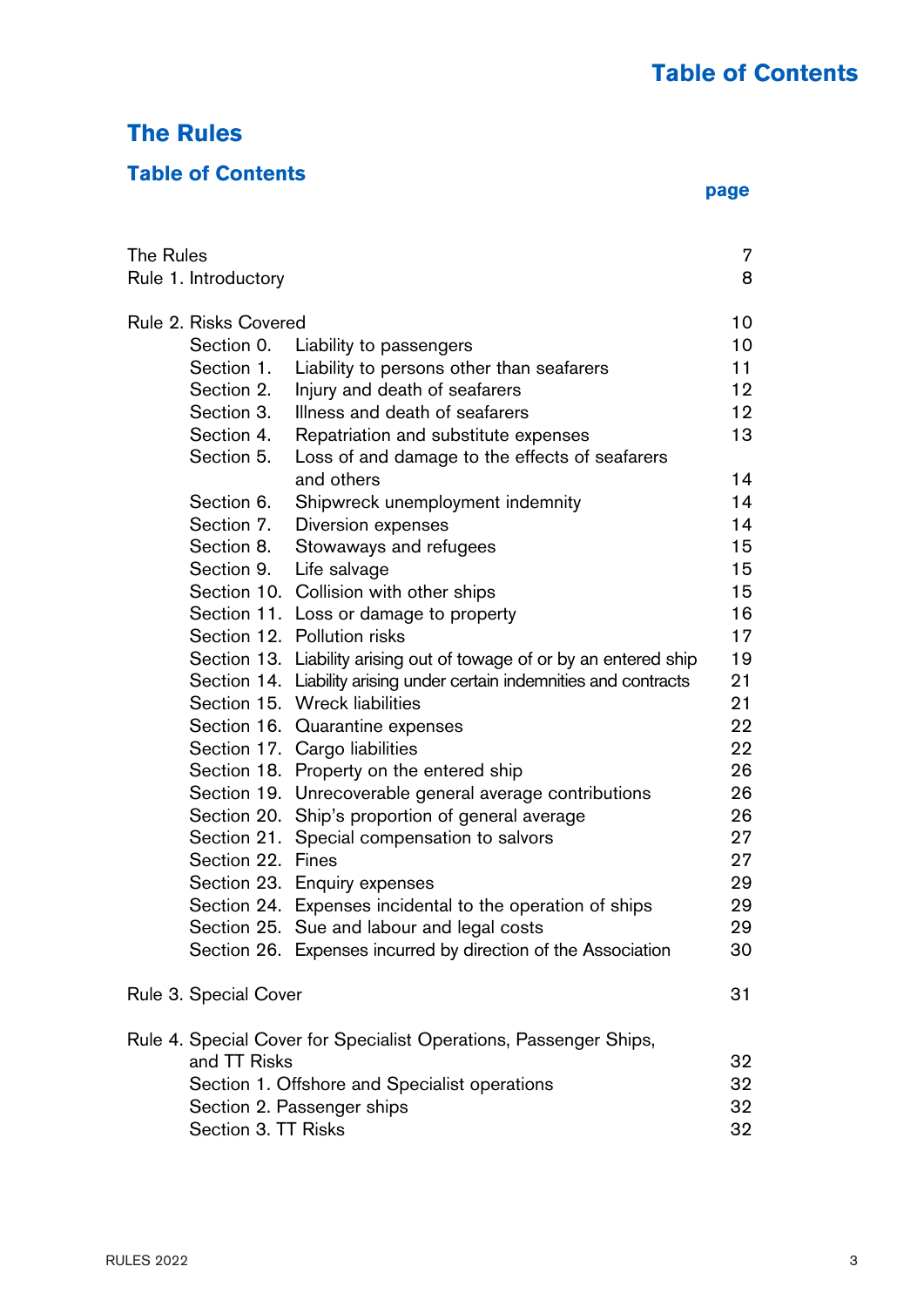## **Table of Contents**

| Rule 5. |    | Conditions, Exceptions and Limitations                                                                                        | 33       |
|---------|----|-------------------------------------------------------------------------------------------------------------------------------|----------|
|         | А. | Payment first by the Owner                                                                                                    | 33       |
|         | В. | Limitation of the Association's liability                                                                                     | 33       |
|         | C. | Set-off                                                                                                                       | 36       |
|         |    | D. Exclusion of sums insurable under hull policies                                                                            | 36       |
|         | Е. | Exclusion of war risks                                                                                                        | 36       |
|         | F. | Exclusion of nuclear risks                                                                                                    | 37<br>38 |
|         | Н. | G. Exclusion of damage to entered ship, loss of hire, etc.<br>Exclusion of certain liabilities, costs and expenses of salvage |          |
|         |    | ships, drilling ships, dredgers and others                                                                                    | 39       |
|         | I. | Double insurance                                                                                                              | 41       |
|         | J. | Contraband, blockade running, unlawful trade, imprudent or<br>hazardous operations                                            | 41       |
|         | Κ. | Classification and statutory requirements                                                                                     | 41       |
|         | L. | Marine Insurance Act 1906 and Insurance Act 2015                                                                              | 42       |
|         |    | M. Obligation to sue and labour                                                                                               | 43       |
|         | N. | Obligations with regard to claims                                                                                             | 43       |
|         | О. | Time bar                                                                                                                      | 44       |
|         | Р. | Recoveries, savings by the Owner and subrogation                                                                              | 44       |
|         |    | Q. Surveys of ship                                                                                                            | 45       |
|         | R. | Surveys of ships after lay-up                                                                                                 | 45       |
|         | S. | Electronic communication                                                                                                      | 46<br>46 |
|         | Т. | Interest<br>U. Certificates and undertakings                                                                                  | 46       |
|         |    | V. Sanctions                                                                                                                  | 47       |
|         |    | W. Paperless trading                                                                                                          | 47       |
|         |    | Rule 6. Owners and Successors Bound by Rules                                                                                  | 49       |
| Rule 7. |    | Applications for Insurance                                                                                                    | 50       |
| Rule 8. |    | Premium Rating                                                                                                                | 51       |
| Rule 9. |    | <b>Fixed Premiums</b>                                                                                                         | 52       |
|         |    | Rule 10. Joint Entries and Co-assureds                                                                                        | 53       |
|         |    | Rule 11. Group Affiliate Cover                                                                                                | 55       |
|         |    | Rule 12. Certificate of Entry and Endorsement Slip                                                                            | 56       |
|         |    | Rule 13. Reinsurance                                                                                                          | 57       |
|         |    | Rule 14. Membership                                                                                                           | 58       |
|         |    | Rule 15. Assignment                                                                                                           | 59       |
|         |    | Rule 16. Period of Insurance                                                                                                  | 60       |
|         |    | Rule 17. Variation of Contract                                                                                                | 61       |
|         |    | Rule 18. Notice of Termination                                                                                                | 62       |
|         |    | Rule 19. Calls                                                                                                                | 63       |
|         |    | Rule 20. Mutual Premium                                                                                                       | 64       |
|         |    | Rule 21. Supplementary Premium                                                                                                | 65       |
|         |    | Rule 22. Overspill Claims, Calls and Guarantees                                                                               | 66       |
|         |    | Section 1. Introductory                                                                                                       | 66       |
|         |    | Section 2. Recoverability of overspill claims                                                                                 | 66       |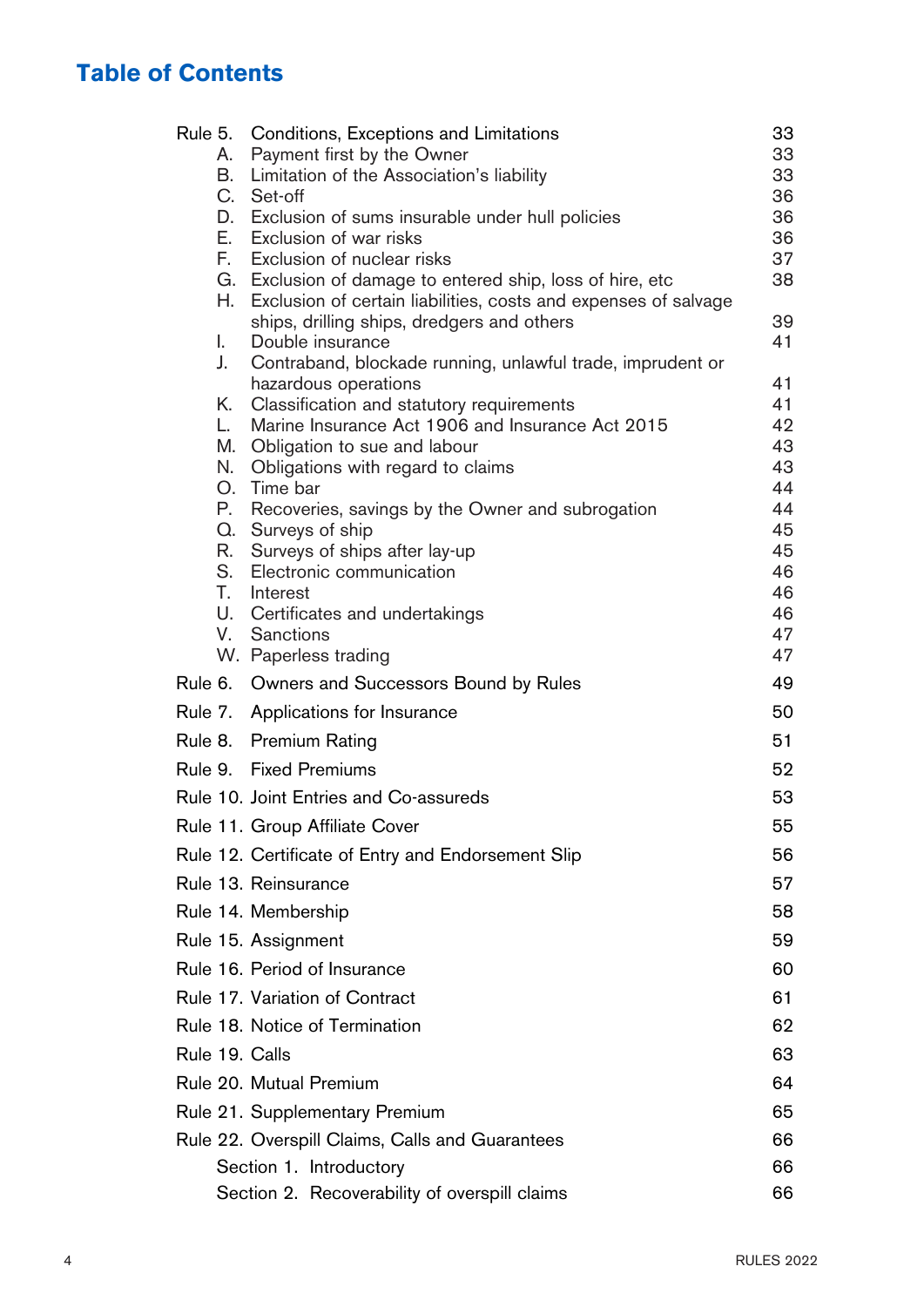## **Table of Contents**

|       | Section 3. Payment of overspill claims                              | 67  |
|-------|---------------------------------------------------------------------|-----|
|       | Section 4. Overspill claims - expert determinations                 | 68  |
|       | Section 5. Levying of overspill calls                               | 69  |
|       | Section 6. Security for overspill calls on termination or cesser    | 70  |
|       | Rule 23. Payment                                                    | 71  |
|       | Rule 24. Reserves                                                   | 73  |
|       | Rule 25. Closing of Policy Years                                    | 74  |
|       | Rule 26. Investment                                                 | 77  |
|       | Rule 27. Laid-up Returns                                            | 78  |
|       | Rule 28. Termination and its Effects                                | 79  |
|       | Rule 29. Cesser of Insurance and its Effects                        | 80  |
|       | Rule 30. Release Calls upon Cesser of Insurance                     | 83  |
|       | Rule 31. Cancellation of Insurance and its Effects                  | 84  |
|       | Rule 32. Sums Due to the Association for the Purpose of Application |     |
|       | of the Rules on Cancellation                                        | 86  |
|       | Rule 33. Release Calls upon Cancellation                            | 87  |
|       | Rule 34. Regulations by Directors                                   | 88  |
|       | Rule 35. Managers' Remuneration                                     | 89  |
|       | Rule 36. Claims                                                     | 90  |
|       | Rule 37. Powers of the Managers relating to the Handling and        |     |
|       | Settlement of Claims                                                | 91  |
|       | Rule 38. Meetings of the Members' Committee                         | 92  |
|       | Rule 39. Forbearance and Reimbursement                              | 93  |
|       | Rule 40. Disputes                                                   | 94  |
|       | Rule 41. Notices                                                    | 96  |
|       | Rule 42. Law of Contract                                            | 98  |
|       | Rule 43. Delegation                                                 | 99  |
|       | Rule 44. Definitions                                                | 100 |
| Index |                                                                     | 105 |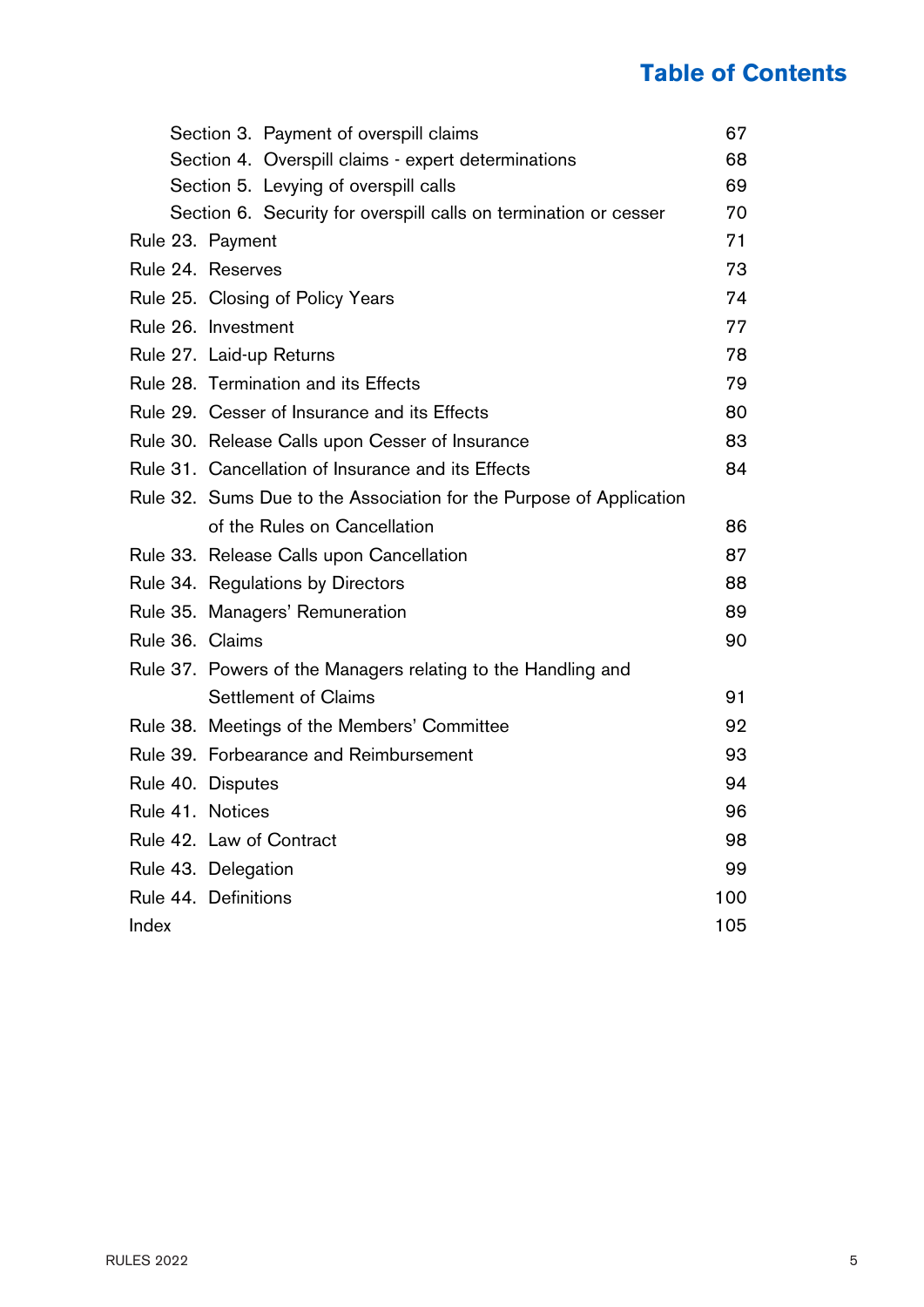## **Appendix Contents**

| Appendix I: Clauses                         |                                                    | 115 |
|---------------------------------------------|----------------------------------------------------|-----|
| 1.                                          | Space charterers/consortium extension cover clause | 115 |
| 2.                                          | War risks P&I excess cover clause                  | 116 |
| З.                                          | Nickel ore clause                                  | 116 |
|                                             | 4. Tanker carrying cargo of persistent oil         | 117 |
| 5.                                          | Tanker carrying cargo other than persistent oil    | 117 |
| 6.                                          | OBO carrying cargo of persistent oil               | 118 |
| 7.                                          | OBO carrying cargoes other than persistent oil     | 118 |
| 8.                                          | ATHENS 2002 PLR EXTENSION CLAUSE                   | 119 |
| 9.                                          | MARITIME LABOUR CONVENTION EXTENSION CLAUSE 2016   | 126 |
| Appendix II: Offshore/Specialist Operations |                                                    | 129 |
|                                             | Appendix III: TT Risks                             | 130 |

## **Articles of the Association**

| 132 |
|-----|
| 132 |
| 132 |
| 134 |
| 134 |
| 135 |
| 136 |
| 137 |
| 140 |
| 147 |
| 147 |
| 155 |
| 156 |
| 156 |
| 157 |
| 158 |
| 159 |
| 159 |
| 160 |
| 160 |
|     |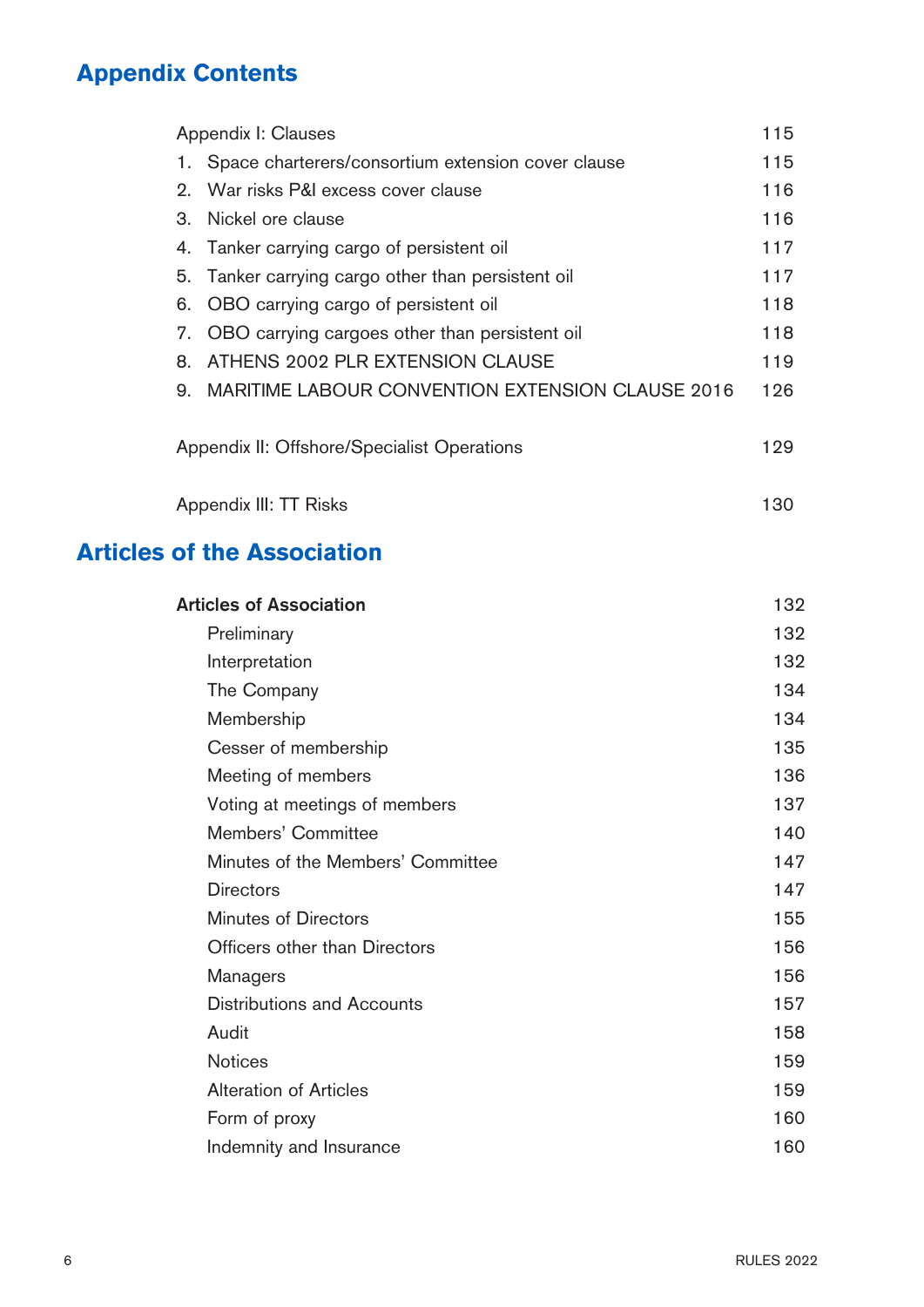

## **The Rules**

(Effective from noon Greenwich Mean Time on 20th February, 2022 to noon Greenwich Mean Time on 20th February, 2023).

The UK P&I Club is a mutual protection and indemnity association, which operates through The United Kingdom Mutual Steam Ship Assurance Association Limited and its subsidiary companies The United Kingdom Mutual Steam Ship Assurance Association (Bermuda) Limited and UK P&I Club N.V.

These Rules were adopted in accordance with the powers conferred by the articles of association of The United Kingdom Mutual Steam Ship Assurance Association Limited and of UK P&I Club N.V.

For the avoidance of doubt for the purpose of Rule 14 no contract of insurance or reinsurance with The United Kingdom Mutual Steam Ship Assurance Association Limited or UK P&I Club N.V. shall entitle any person to be or become a member of The United Kingdom Mutual Steam Ship Assurance Association (Bermuda) Limited or UK P&I Club N.V.

The notes to the Rules are for guidance only and do not form part of the Rules.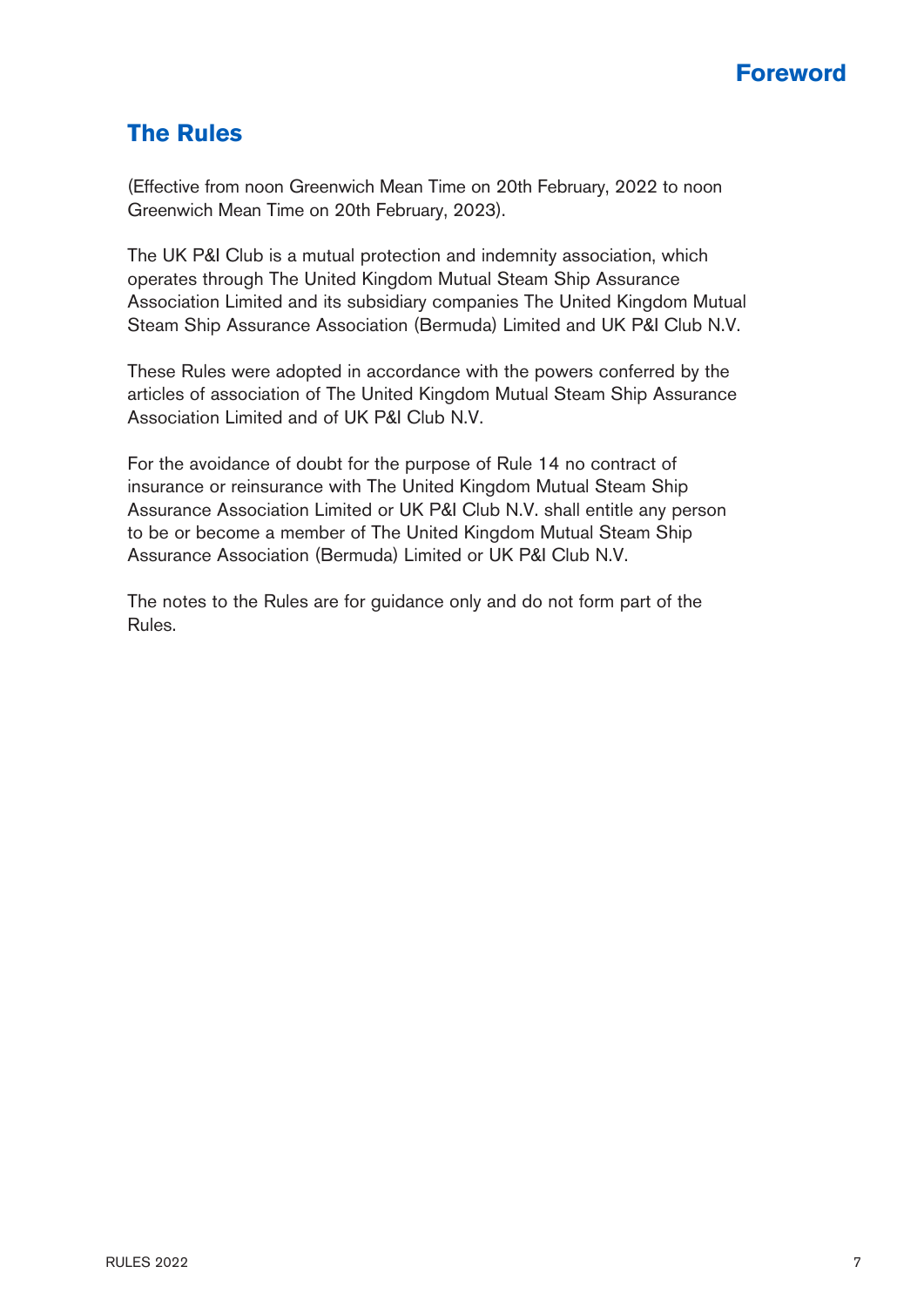## **Introductory**

- 1 The standard cover afforded by the Association to an Owner who has entered its ship in the Association is set out in Rule 2.
- 2 The risks specified in Rule 2 are always subject to the conditions, exceptions, limitations and other terms set out in Rule 5 and in the remainder of these Rules.
- 3 The cover set out in these Rules may be excluded, limited, modified or otherwise altered by any special terms which have been agreed in writing between an Owner and the Managers.
- 4 By virtue of Rules 3 and 4 an Owner may be insured against risks other than those set out in Rule 2 where such special terms have been agreed in writing between the Owner and the Managers. Unless otherwise expressly agreed such special insurance shall be subject to the conditions, exceptions, limitations and other terms set out in Rule 5 and in the remainder of these Rules.
- 5 An Owner is only insured against loss, damage, liability or expense incurred by it which arises:
	- i. out of events occurring during the period of entry of a ship in the Association;
	- ii. in respect of the Owner's interest in the entered ship; and
	- iii. in connection with the operation of the ship by or on behalf of the Owner.
- 6 An Owner who has entered its ship in the Association for insurance against any of the aforesaid risks is bound (subject to (7) below) to pay Calls to the Association in accordance with Rules 8 and 19 to 23 ("Call Entries'').
- 7 By virtue of Rule 9 an Owner may be insured on the special terms that it is liable to pay a fixed premium to the Association ("Fixed Premium Entries''), provided that this has been expressly agreed in writing between the Owner and the Managers.
- 8 Save as provided in Rule 1(9), the cover provided by the Association as set out in these Rules is solely for the benefit of the Owner, and any Joint Owner, Co-Assured Group Affiliate, or other association or insurer, or permitted assign, to the extent allowed by Rules 10, 11, 13 and 15. It is not intended, save as provided in Rule 1(9), that rights should be acquired by any third party, through the operation of the Contracts (Rights of Third Parties) Act 1999 of the United Kingdom or similar legislation.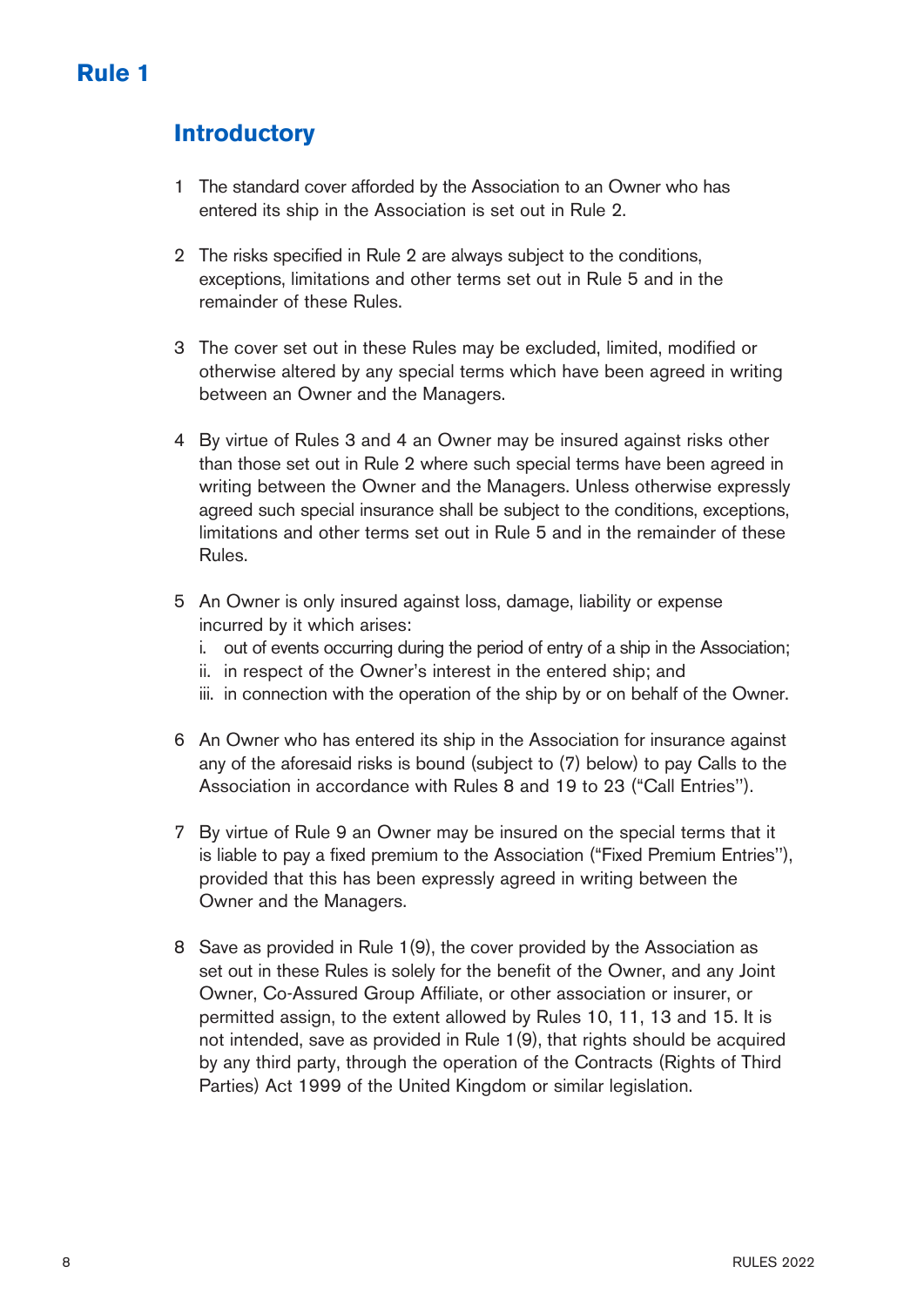9 Notwithstanding the provisions of Rule 5A, where an Owner has failed to discharge a legal liability to pay damages or compensation for illness, personal injury or death of a seafarer, the Association shall discharge or pay such claim on the Owner's behalf directly to such seafarer or dependent thereof

PROVIDED ALWAYS that:

- i. the seafarer or dependent has no enforceable right of recovery against any other party and would otherwise be uncompensated,
- ii. subject to (iii) below, the amount payable by the Association shall under no circumstances exceed the amount which the Owner would otherwise have been able to recover from the Association under the Rules and the Owner's terms of entry,
- iii. where the Association is under no liability to the Owner in respect of such claim in accordance with Rule 31(B)(ii)(a) and (d) by reason of cancellation for non-payment of amounts due to the Association, the Association shall nevertheless discharge or pay that claim to the extent only that it arises from an event occurring prior to the date of cancellation, but as agent only of the Owner, and the Owner shall be liable to reimburse the Association for the full amount of such claim.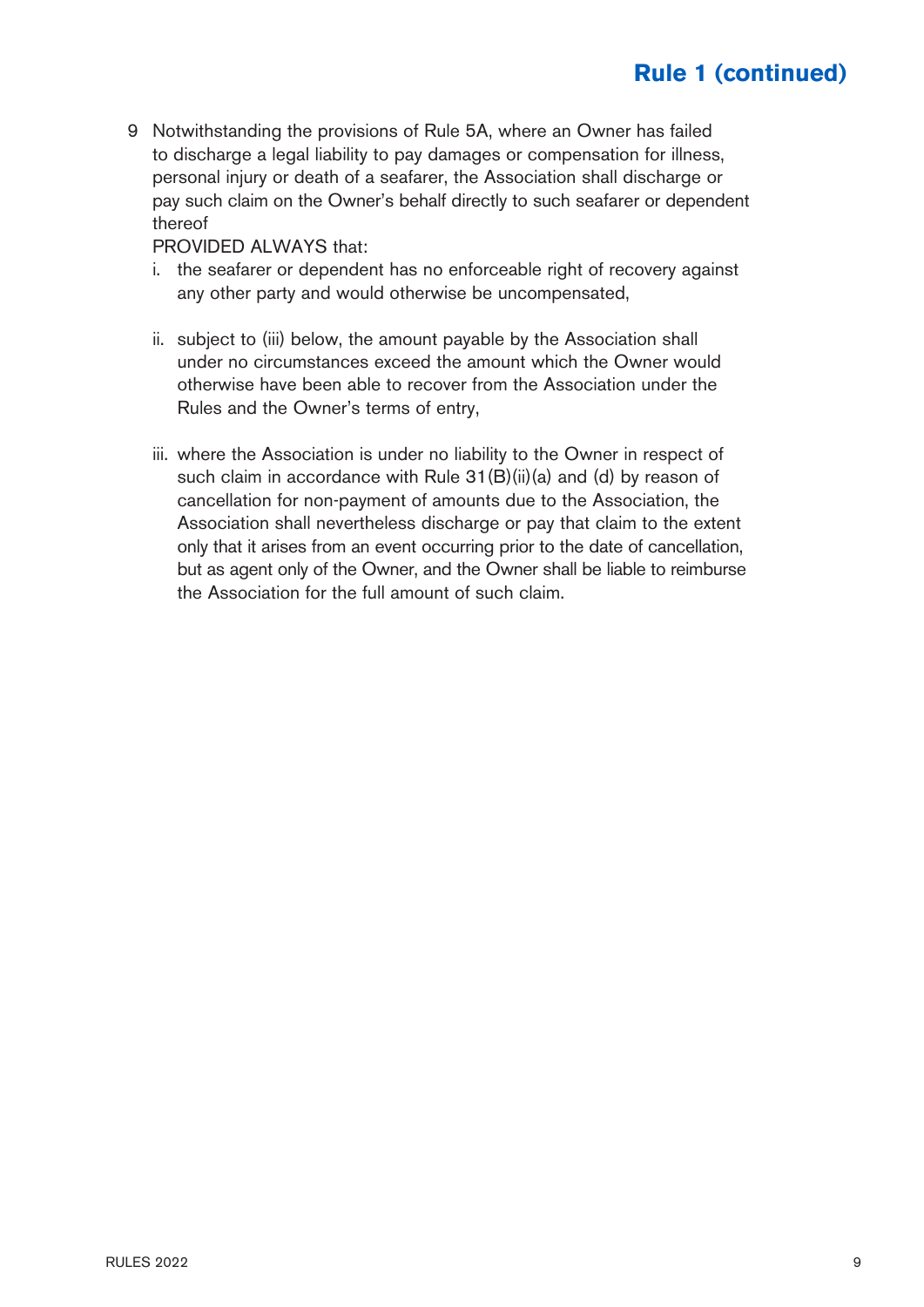## **Risks Covered**

Unless otherwise agreed between an Owner and the Managers, the risks covered by the Association are as set out in Sections 0 to 26 below, PROVIDED ALWAYS that:

- i. Unless and to the extent that the Directors otherwise decide, an Owner is only insured in respect of such sums as it has paid to discharge the liabilities or to pay the losses, costs or expenses referred to in those sections;
- ii. The maximum amount recoverable by an Owner in respect of any one event may be limited by virtue of the limits set out in Rule 5(B), or by virtue of a resolution of the Directors made before the commencement of the relevant policy year;
- iii. Unless otherwise agreed between an Owner and the Managers, an Owner's recovery from the Association shall be subject to the deductibles as the Directors shall decide before each policy year commences.

## **Section 0 Liability to passengers**

Liability to pay damages or compensation:

- A for personal injury, illness or death of any passenger and hospital, medical or funeral expenses incurred in relation to such injury, illness or death;
- B to passengers on board an entered ship arising as a consequence of a casualty to that ship while they are on board, including the cost of forwarding passengers to destination or return to port of embarkation and of maintenance of passengers ashore;

C for loss of or damage to the effects of any passenger.

PROVIDED ALWAYS that:

- a) The terms of the passage ticket or other contract and any subsequent material changes thereof between the passenger and the Owner have been approved by the Managers in writing and cover for the liabilities set out in this Section (0) has been agreed between the Owner and the Managers on such terms as the Managers may require.
- b) There shall be no recovery from the Association under this Section (0) in respect of liabilities for personal injury or death, or loss of or damage to property, delay or any other consequential loss sustained by any passenger by reason of carriage by air, except where such liability occurs either:
	- i. during repatriation by air of injured or sick passengers or of passengers following a casualty to the entered ship; or
	- ii. subject always to proviso (c) of this Section (0), during an excursion from the entered ship.
- c) There shall be no recovery from the Association under this Section (0) in respect of liability of an Owner, incurred under a contract, for death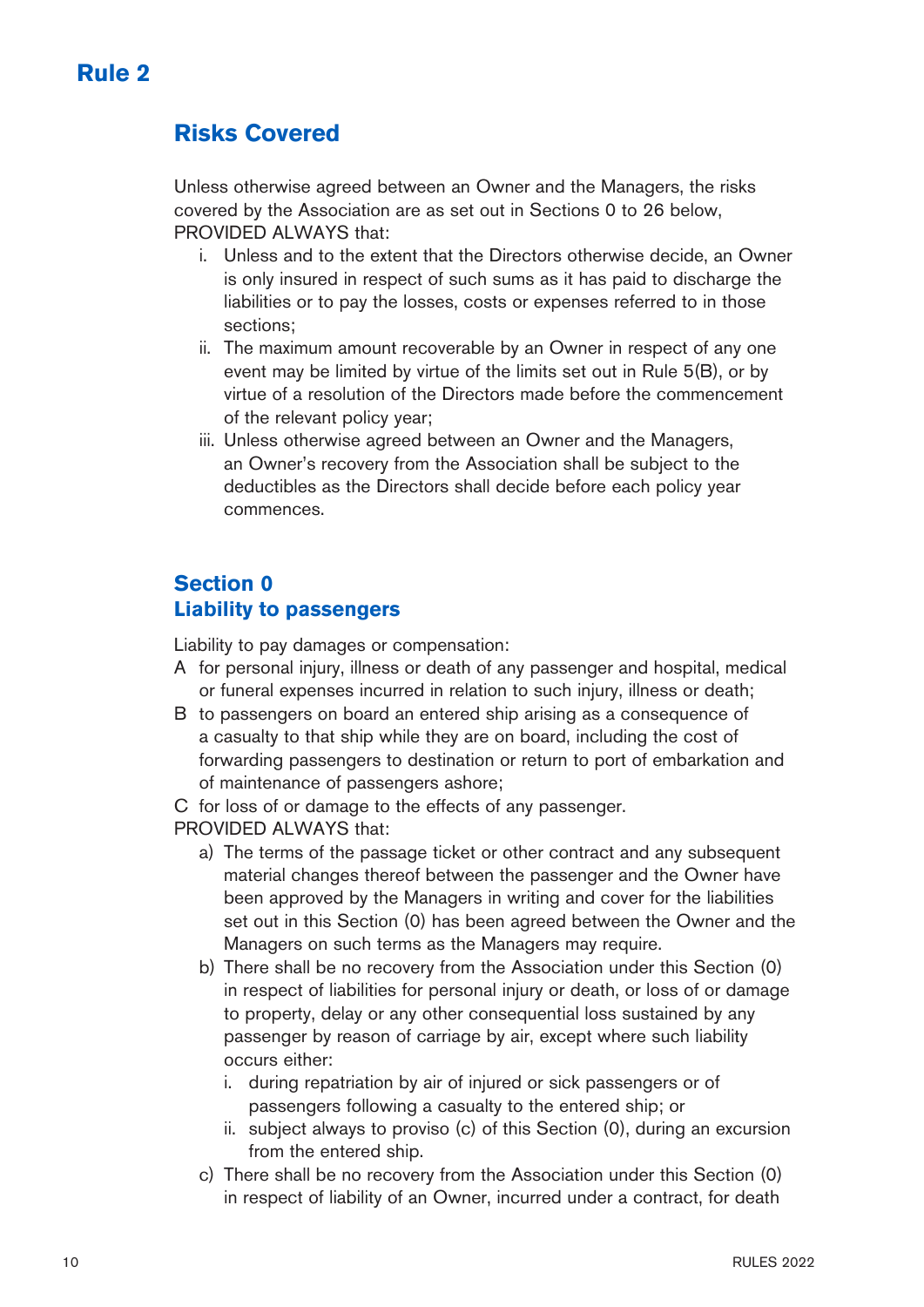or injury to a passenger whilst on an excursion from the entered ship in circumstances where either:

- i. that contract has been separately entered into by the passenger for the excursion, whether or not with the Owner, or
- ii. the Owner has waived any or all of its rights of recourse against any sub-contractor or other third party in respect of the excursion.
- d) Unless and to the extent that the Owner has obtained appropriate special cover by agreement with the Managers, there shall be no recovery from the Association in respect of claims relating to cash, negotiable instruments, precious or rare metals or stones, valuables or objects of a rare or precious nature.
- e) For the purpose of this Section (0), 'casualty' means an incident involving either:
	- i. collision, stranding, explosion, fire, or any other cause affecting the physical condition of the entered ship so as to render it incapable of safe navigation to its intended destination; or
	- ii. a threat to the life, health or safety of passengers in general.
- f) Where liabilities to passengers include liabilities arising under a non-war certificate issued by the Association in compliance with either Article 4bis of the Athens Convention relating to Carriage of Passengers and their Luggage by Sea, 2002 and Guidelines for its implementation or Regulation (EC) No. 392/2009 of the European Parliament and of the Council which gives effect thereto ("Certified Liabilities") and such liabilities exceed or may exceed in the aggregate the limit of cover of US\$2,000 million as specified in Rule 5(B)(iii)1):
	- i. the Managers may in their absolute discretion defer payment of a claim in respect of those liabilities or any part thereof until the Certified Liabilities, or such part of the Certified Liabilities as the Managers may decide, have been discharged; and
	- ii. if, and to the extent any Certified Liabilities discharged by the Association exceed the said limit any payment by the Association in respect thereof shall be by way of loan and the Member shall indemnify the Association in respect of such payment.

#### **Section 1 Liability to persons other than seafarers**

- A Liability to pay damages or compensation for personal injury, illness or death of any person (other than the persons specified in paragraph (B) of this Section and in Sections 0, 2 and 3) and hospital, medical or funeral expenses incurred in relation to such injury, illness or death.
- B Liability to pay damages or compensation for personal injury, illness or death of any person engaged to handle the cargo of an entered ship. PROVIDED ALWAYS that:
- a) Cover under paragraphs (A) and (B) of this Section is limited to liabilities arising out of a negligent act or omission on board or in relation to an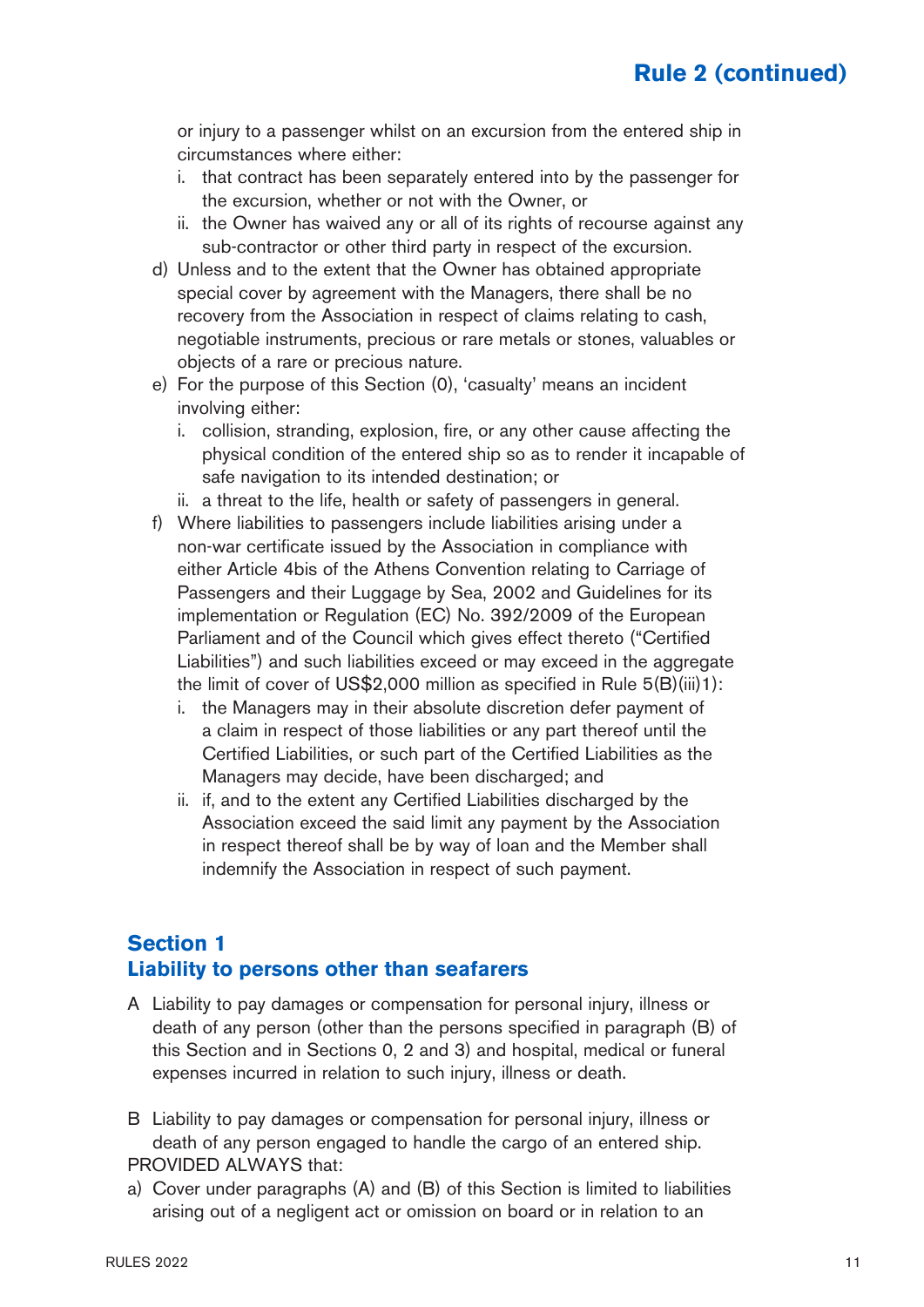entered ship or in relation to the handling of cargo from the time of receipt of that cargo from the shipper or pre-carrier at the port of shipment until delivery of that cargo to consignee or onward carrier at the port of discharge.

- b) Where the liability arises under the terms of any contract or indemnity and would not have arisen but for those terms, that liability is not covered under this Section but may be covered under and in accordance with Section 14 of this Rule.
- c) Where the liability is in respect of a person on another ship, and arises out of a collision between that ship and the entered ship, that liability is not covered under this Section but may be recoverable under and in accordance with Section 10(B) of this Rule.

#### **Section 2 Injury and death of seafarers**

Liability to pay damages or compensation for personal injury or death of any seafarer, and hospital, medical, funeral and other expenses necessarily incurred in relation to such injury or death, including expenses of repatriating the seafarer and sending abroad a substitute to replace the seafarer. PROVIDED ALWAYS that:

Where the liability arises or the costs or expenses are incurred under the terms of a crew agreement or other contract of service or employment and would not have arisen but for those terms, that liability is not covered by the Association unless and to the extent that those terms shall have been previously approved by the Managers in writing.

#### **Section 3 Illness and death of seafarers**

Liability to pay damages or compensation for illness and death resulting from illness of any seafarer, and hospital, medical, funeral or other expenses necessarily incurred in relation to such illness or such death including expenses of repatriating the seafarer and sending abroad a substitute to replace the seafarer.

PROVIDED ALWAYS that:

Where the liability arises or the costs or expenses are incurred under the terms of a crew agreement or other contract of service or employment and would not have arisen but for those terms, that liability is not covered by the Association unless and to the extent that those terms shall have been previously approved by the Managers in writing.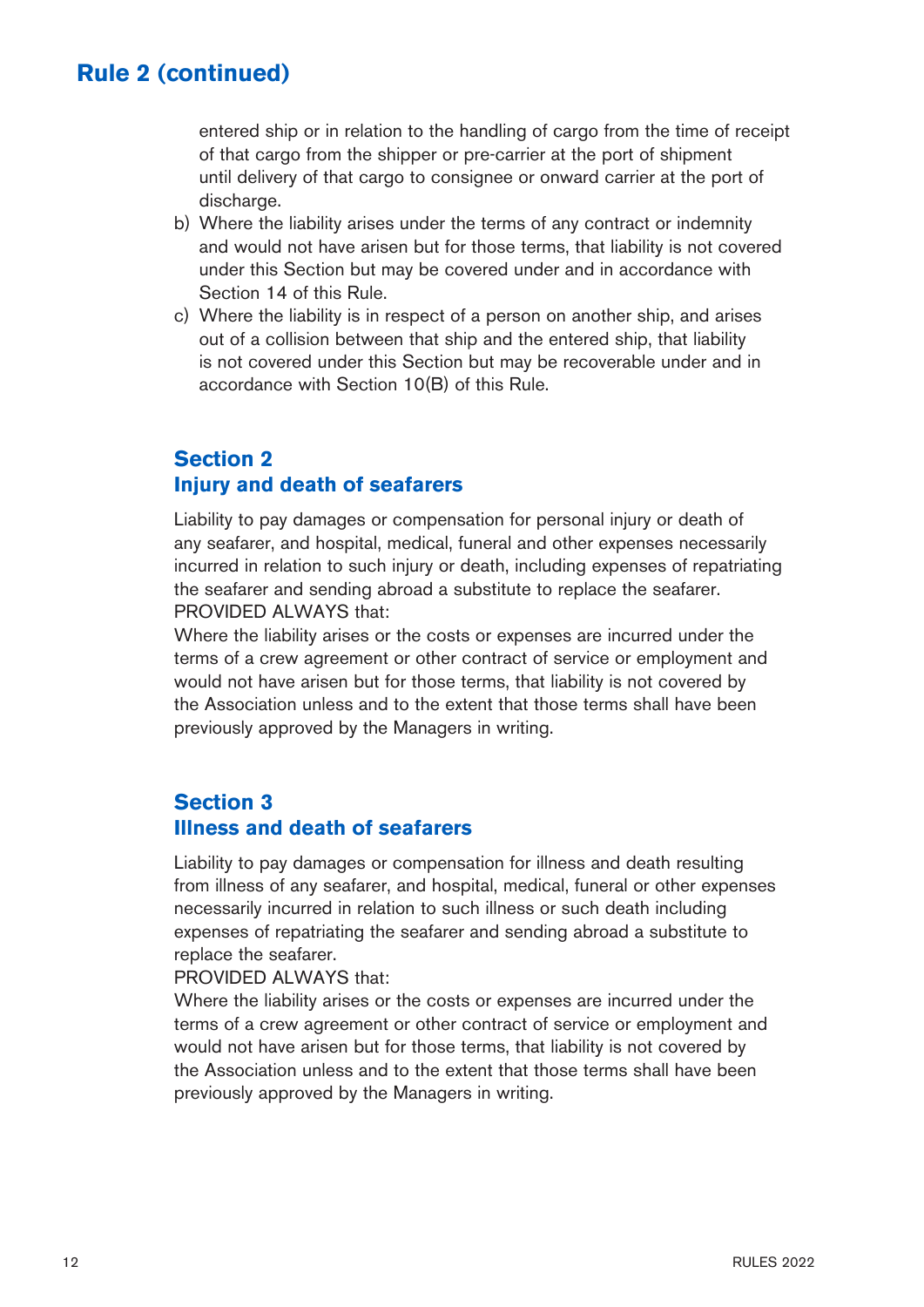## **Section 4 Repatriation and substitute expenses**

A Repatriation and substitute expenses which are not recoverable under Sections 2 and 3 of this Rule and which are incurred in sending abroad a substitute to replace a seafarer of an entered ship who has been left ashore, or incurred under statutory obligation in repatriating any seafarer of the entered ship.

#### PROVIDED ALWAYS that:

This paragraph A of Section 4 does not cover expenses which arise out of or are the consequence of:

- i. the expiry of a seafarer's period of service on the entered ship either in accordance with the terms of a crew agreement or other contract of service or employment or by mutual consent of the parties to it, or
- ii. breach by the Owner of any agreement or other contract of service or employment, or
- iii. sale of the ship, or
- iv. any other act of the Owner in respect of the entered ship.
- B Repatriation and substitute expenses incurred in compliance with Guideline B2.5 of Regulation 2.5 of the 2006 Maritime Labour Convention (MLC 2006) or domestic legislation by a State Party implementing MLC 2006 unless costs are otherwise recoverable under Rule 2, Sections 2, 3 or  $4A$
- C Notwithstanding Rule 5A, where a Member has failed to discharge or pay the liabilities referred to in Section 4B above, the Association shall discharge or pay such claim on the Member's behalf directly to such seafarer.

#### PROVIDED ALWAYS that:

- (a) where the Association is under no liability in respect of the claim by reason of a cesser under Rule 29A or cancellation under Rule 31, the Association shall nevertheless discharge or pay a claim under Section 4C incurred within the earlier of three months of the date of cesser or cancellation, or the expiry of the policy, but only as agent of the Owner and the Owner shall reimburse the Association in full for such claim; and
- (b) the Owner shall reimburse the Association in full for any claim paid under Section 4B of Rule 2.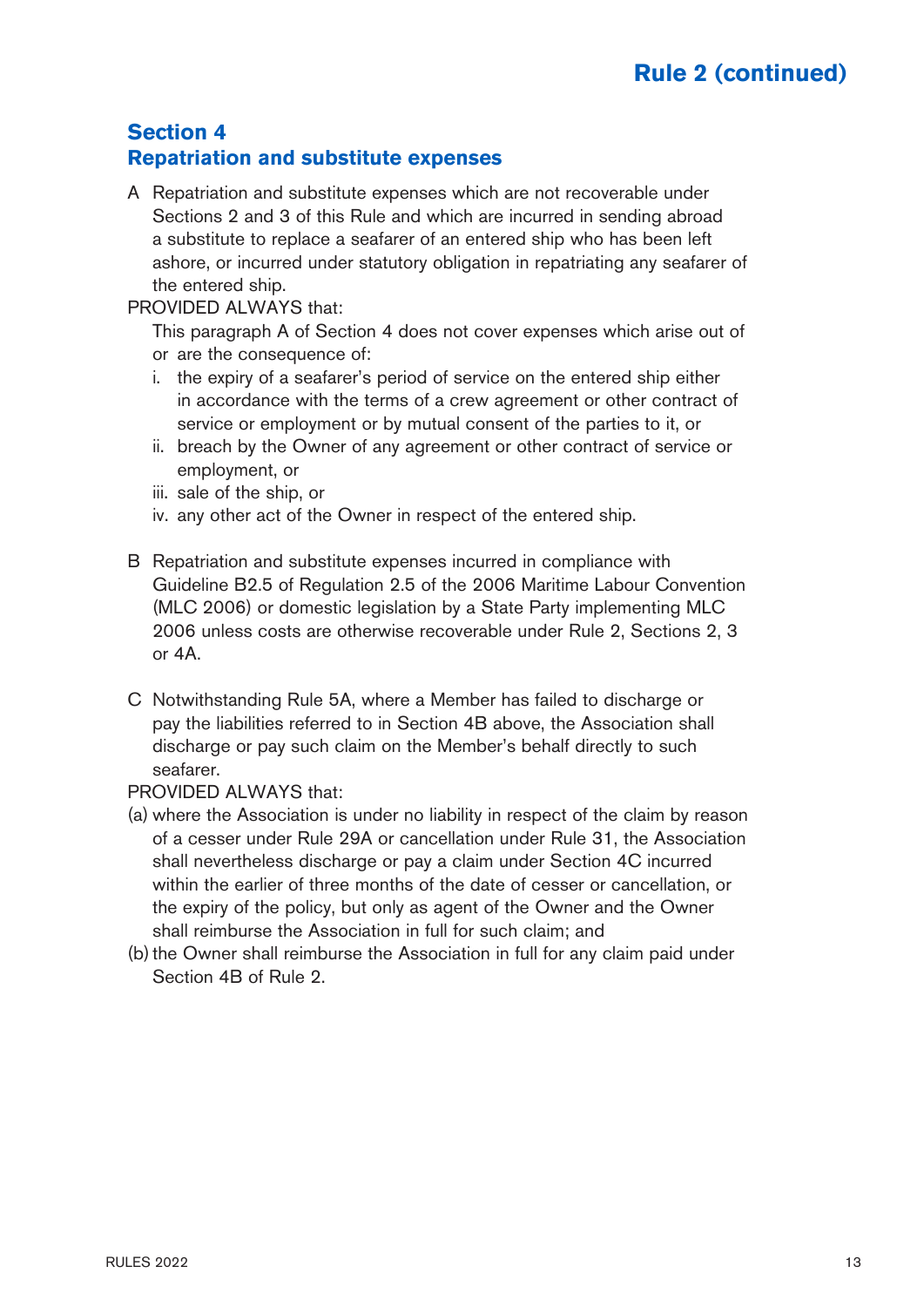## **Section 5**

## **Loss of and damage to the effects of seafarers and others**

Liability to pay damages or compensation for loss of or damage to the effects of:

- A Any seafarer,
- B Any other person, on board an entered ship (other than the persons specified in Section 0.

PROVIDED ALWAYS that:

- a) Unless and to the extent that the Owner has obtained appropriate special cover by agreement with the Managers, there shall be no recovery from the Association in respect of claims relating to cash, negotiable instruments, precious or rare metals or stones, valuables or objects of a rare or precious nature.
- b) Where the liability arises under the terms of a contract and would not have arisen but for those terms, that liability is not covered by the Association unless and to the extent that those terms shall have been previously approved by the Managers in writing.

## **Section 6 Shipwreck unemployment indemnity**

Liability to compensate any seafarer for the loss of employment caused in consequence of the actual or constructive total loss of an entered ship, where the wages or compensation are payable under statutory or other legal obligation or under the terms of any crew agreement or other contract of service or employment if and to the extent that those terms have previously been approved by the Managers.

## **Section 7 Diversion expenses**

Expenses of diversion of an entered ship where and to the extent that those expenses (i) represent the net loss to the Owner (over and above such expenses as would have been incurred but for the diversion) in respect of the cost of fuel, insurance, wages, stores, provisions and port charges and (ii) are incurred solely for the purpose of securing treatment for an injured or sick person or while awaiting a substitute for such person or for the purpose of landing stow-aways or refugees, or (with the Managers' agreement) a deceased person, or for the purpose of saving life at sea.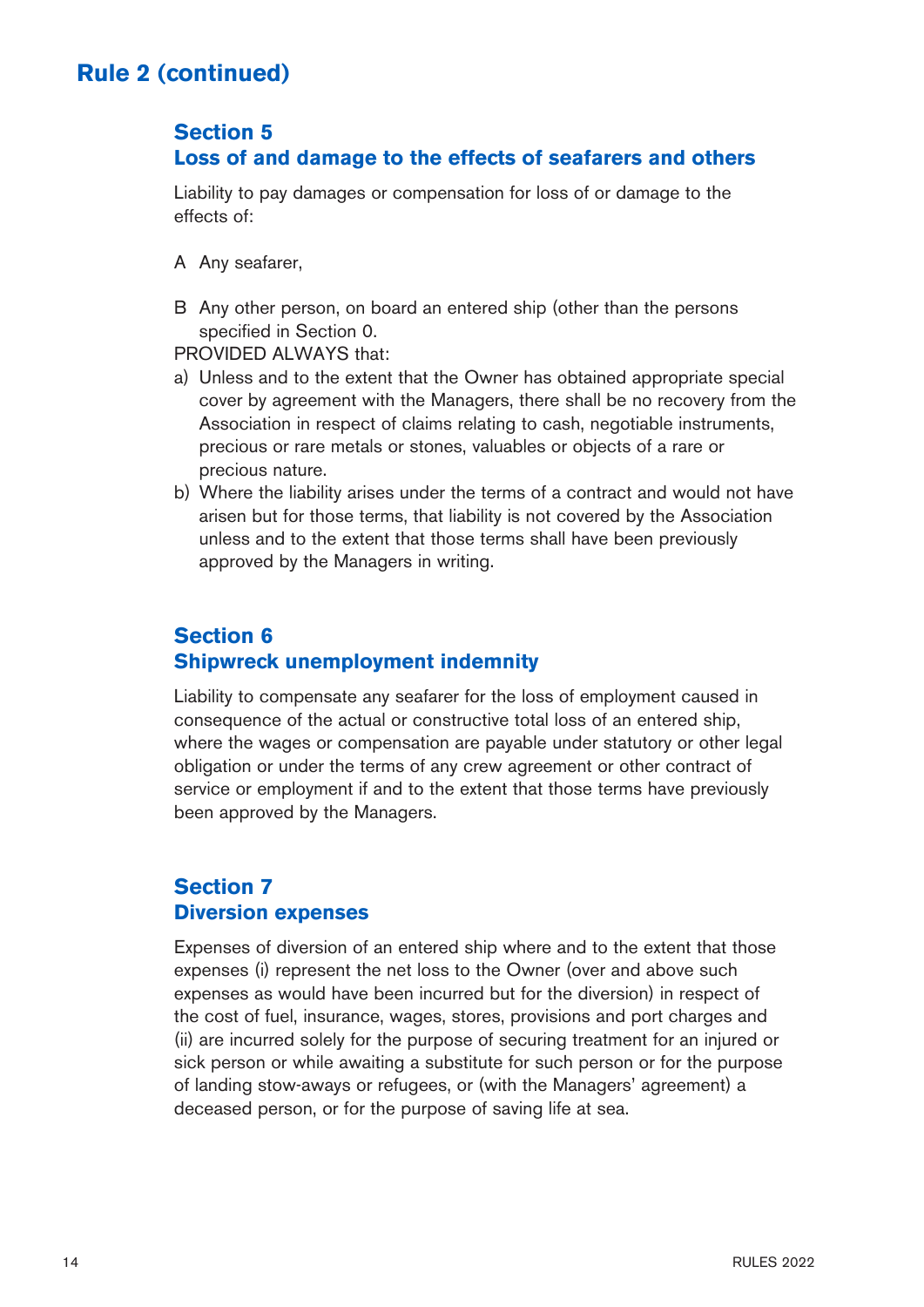## **Section 8 Stowaways and refugees**

Expenses, other than those covered under Section 7 of this Rule, incurred by the Owner in discharging its obligations towards or making necessary arrangements for stowaways or refugees, but only if and to the extent that the Owner is legally liable for the expenses or they are incurred with the approval and agreement of the Managers.

## **Section 9 Life salvage**

Sums legally due to third parties by reason of the fact that they have saved or attempted to save the life of any person on or from an entered ship but only if and to the extent that such payments are not recoverable under the Hull Policies of the entered ship or from cargo owners or underwriters.

## **Section 10 Collision with other ships**

The liabilities, set out in paragraphs (A), (B) and (C) below, to pay costs and damages to any other person as a consequence of a collision between an entered ship and any other ship, but only if and to the extent that such liabilities are not recoverable under the collision liability clause contained in the Hull Policies of the entered ship:

- A One fourth, or such other proportion as may have been agreed in writing by the Managers, of the liabilities arising out of the collision other than the liabilities listed in paragraph (B) of this Section.
- B Four fourths of the liabilities arising out of the collision for or relating to:
	- i. removal or disposal of obstructions, wrecks, cargoes or any other thing whatsoever,
	- ii. any real or personal property or any thing whatsoever except other ships or property on other ships,
	- iii. the cargo or other property on the entered ship, or general average contributions, special charges or salvage paid by the owners of that cargo or property,
	- iv. loss of life, personal injury, illness, repatriation or substitute expenses,
	- v. an escape or discharge (other than from the entered ship), of oil or any other substance, or the threat thereof, but excluding damage to other ships with which the entered ship is in collision and property on such other ships.
	- vi. remuneration paid, pursuant to the Special Compensation P&I Club (SCOPIC) Clause, or any revision thereof, in respect of the salvage of a ship with which the entered ship is in collision.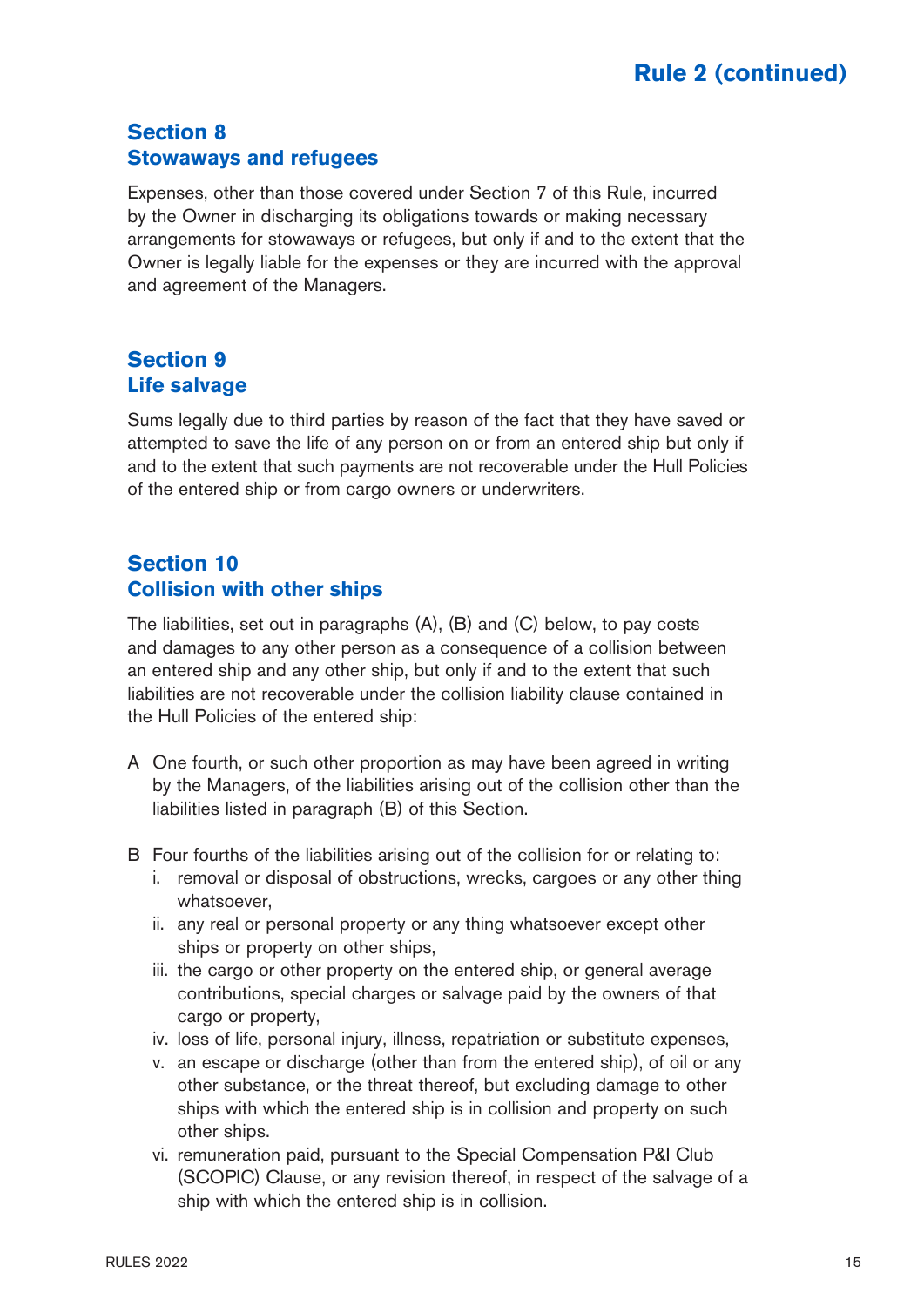C That part of the Owner's liabilities arising out of the collision, other than the liabilities listed in paragraphs (A) and (B) of this Section, which exceeds the sum recoverable under the Hull Policies of the entered ship solely by reason of the fact that the sum of the liabilities arising out of the collision exceeds the valuation of the ship in those policies.

#### PROVIDED ALWAYS that:

- a) Unless and to the extent that the Members' Committee in its discretion otherwise decides, recovery from the Association under paragraph (C) of this Section shall be limited to the excess (if any) of the amount which would have been recoverable under the Hull Policies of the entered ship if that ship had been insured thereunder at the proper value in accordance with Rule 5(D).
- b) Unless otherwise agreed by the Managers at the time of entry or of subsequent annual renewal, an Owner shall not be entitled to recover from the Association any franchise or deductible borne by it under the Hull Policies of the entered ship.
- c) If a claim arises under this Section in respect of a collision involving two ships belonging wholly or partly to the same Owner, it shall be entitled to recover from the Association, and the Association shall have the same rights, as if the ships had belonged to different owners.
- d) Unless otherwise agreed between the Owner and the Managers as a term of the ship's entry in the Association, if both ships are to blame, then where the liability of either or both of the ships in collision becomes limited by law, claims under this Section shall be settled upon the principle of single liability, but in all other cases claims under this Section shall be settled upon the principle of cross-liabilities, as if the owner of each ship had been compelled to pay the owner of the other ship such proportion of the latter's damages as may have been properly allowed in ascertaining the balance or sum payable by or to the Owner of the entered ship in consequence of the collision.
- e) Unless otherwise agreed between the Owner and the Managers as a term of the ship's entry in the Association, there will be no recovery from the Association insofar as such collision liabilities are not recoverable under the hull policies by reason of any breach of such policies.

Note: Any oil pollution element in a claim under this Section 10 will be subject to the limitation set out in Rule 5(B) and in the corresponding note.

## **Section 11 Loss or damage to property**

Liability to pay damages or compensation for any loss of or damage to any property (including infringement of rights) whether on land or water and whether fixed or moveable.

PROVIDED ALWAYS that:

a) There shall be no recovery by an Owner under this Section in respect of: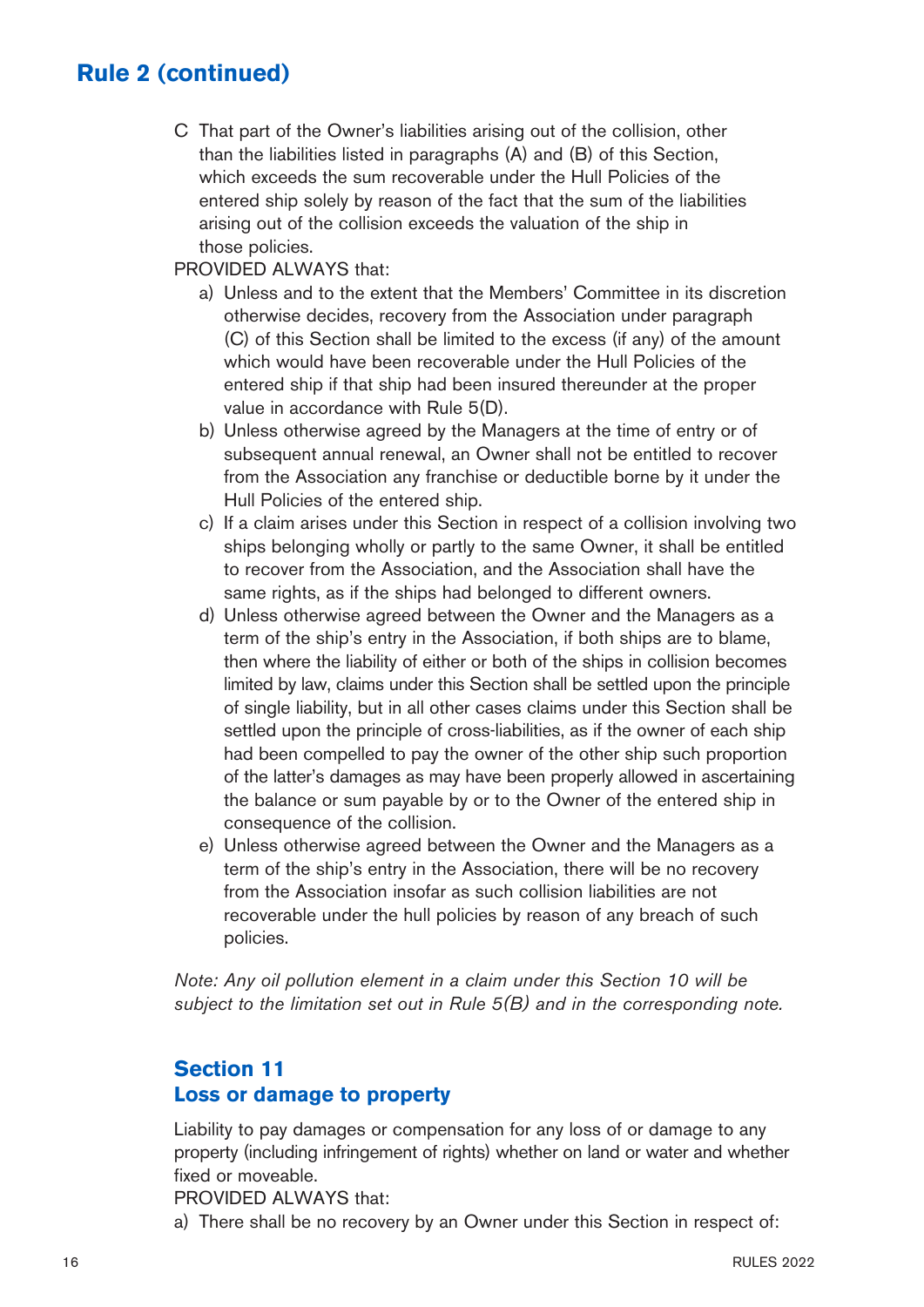- i. Liability which arises under the terms of any contract or indemnity to the extent that it would not have arisen but for those terms.
- ii. Liability which is within the scope of the following Sections of this Rule, or within any proviso, limit, exclusion or deductible applicable to those Sections:
	- Section 0 Liability to passengers.
	- Section 5 The effects of seafarers and others.
	- Section 10 Collision with other ships.
	- Section 12 Pollution risks.
	- Section 13 Liability arising out of towage of or by an entered ship.
	- Section 15 Wreck liabilities.
	- Section 17 Cargo liabilities.
	- Section 18 Property on the entered ship.
- iii. Any franchise or deductible borne by the Owner under the Hull Policies of the entered ship.
- b) If an entered ship causes loss or damage to property or infringes rights belonging wholly or in part to the Owner of the entered ship, the Owner shall have the same rights of recovery from the Association as if such property or rights belonged wholly to different owners.

Note: Any oil pollution element in a claim under this Section 11 will be subject to the limitation set out in Rule 5(B) and in the corresponding note.

#### **Section 12 Pollution risks**

The liabilities, losses, damages, costs and expenses set out in paragraphs (A) to (E) below when and to the extent that they are caused by or incurred in consequence of the discharge or escape from an entered ship of oil or any other substance, or the threat of such discharge or escape: PROVIDED ALWAYS that:

- a) There shall be no recovery in respect of any liability, loss, damage, cost or expense arising as a consequence of the presence in, or the escape or discharge or threat of escape or discharge from, any land-based dump, storage or disposal facility, of any substance previously carried on the entered ship, whether or not as cargo, fuel, stores or waste, except to the extent that the Members' Committee in its discretion, and without having to give any reasons for their decision, otherwise determines.
- b) Unless and to the extent that special cover has been agreed in writing by the Managers, the Association shall not reimburse any liability, loss, cost or expense which would have been recoverable in general average if the cargo of the entered ship had been carried on terms no less favourable to the Owner than those of the York-Antwerp Rules.
- c) Unless the Managers otherwise agree in writing, the Owner of an entered ship which is a "relevant ship" as defined in the Small Tanker Oil Pollution Indemnification Agreement (STOPIA) shall during the currency of that Agreement be a party to STOPIA for the period of entry of such ship in the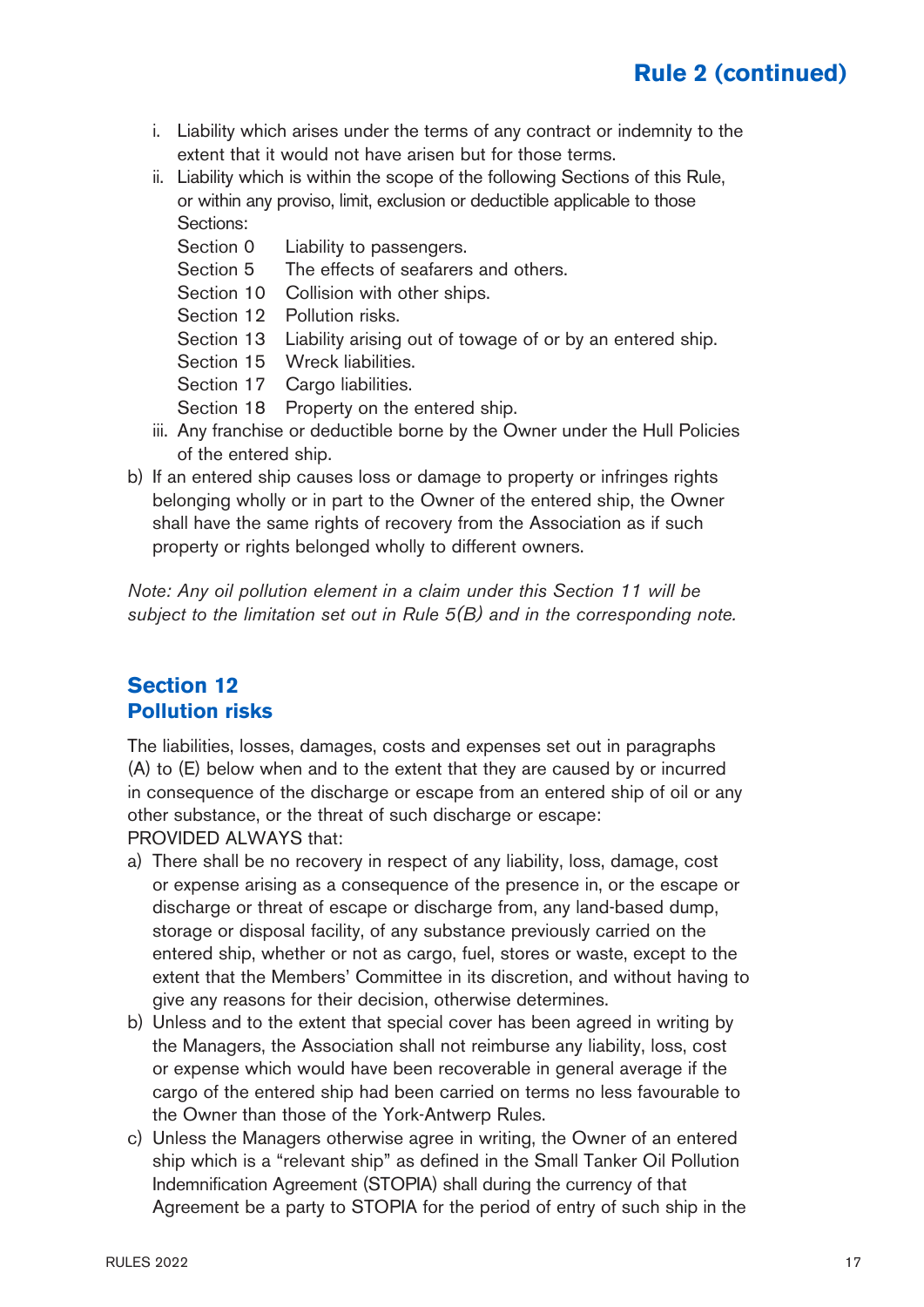Association and, unless the Members' Committee otherwise determines, shall not be entitled to any recovery under this Rule 2, Section 12 in respect of such ship in relation to any casualty, event or matter occurring during a period when the Owner is not a party to STOPIA.

- d) Unless the Managers otherwise agree in writing, the Owner of an entered ship which is a "relevant ship" as defined in the Tanker Oil Pollution Indemnification Agreement (TOPIA) shall during the currency of that Agreement be a party to TOPIA for the period of entry of such ship in the Association and, unless the Members' Committee otherwise determines, shall not be entitled to any recovery under this Rule 2, Section 12 in respect of such ship in relation to any casualty, event or matter occurring during a period when the Owner is not a party to TOPIA.
- e) The Directors may determine prior to the commencement of the policy year that cover in respect of oil pollution liabilities, whether arising under any convention, statute, law, agreement or otherwise and whether arising in any geographical area or trade or otherwise shall be excluded, restricted or afforded only on terms that an additional premium is payable in respect of such cover, in which event such additional premium shall be payable in such amount and on such terms as the Directors may determine or as may be agreed between the Owner and the Managers.
- A Liability for loss, damage or contamination.
- B Any loss, damage or expense which the Owner incurs, or for which it is liable, as a party to any agreement approved by the Members' Committee including the costs and expenses incurred by the Owner in performing its obligations under such agreements.
- C The costs of any measures reasonably taken for the purpose of avoiding or minimizing pollution or any resulting loss or damage together with any liability for loss of or damage to property caused by measures so taken.
- D The costs of any measures reasonably taken to prevent an imminent danger of the discharge or escape from the entered ship of oil or any substance which may cause pollution.
- E The costs or liabilities incurred as a result of compliance with any order or direction given by any government or authority, for the purpose of preventing or reducing pollution or the risk of pollution, provided always that:
	- a) such compliance is not a requirement for the normal operation or salvage or repair of the entered ship; and
	- b) such costs or liabilities are not recoverable under the Hull Policies of the entered ship.

Note: Oil pollution claims under this Section 12 will be subject to the limitation set out in Rule  $5(B)$  and in the corresponding note.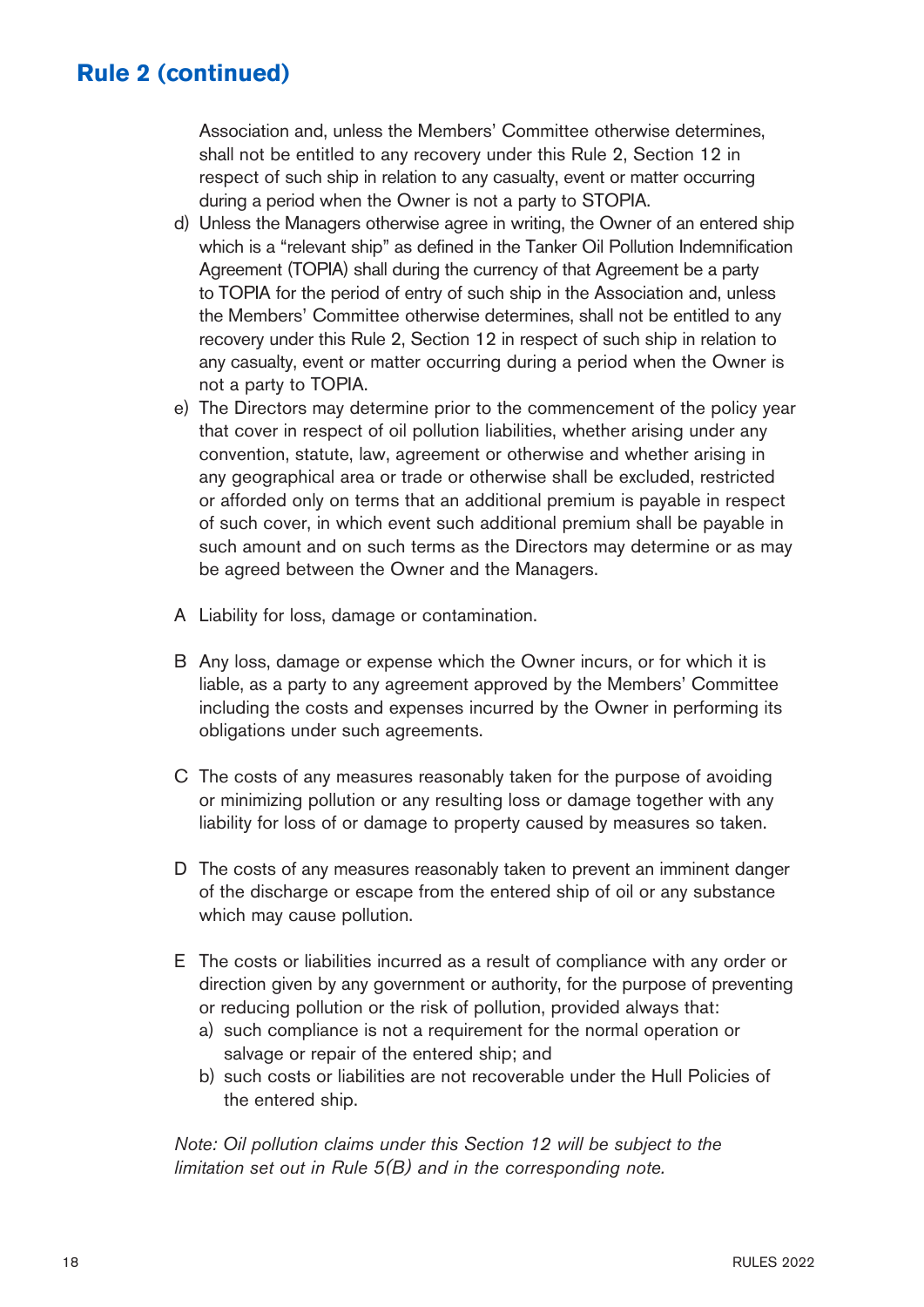#### **Section 13 Liability arising out of towage of or by an entered ship**

#### **A Customary towage of an entered ship**

Liability, other than for the cost of the contracted services, arising out of, or under the terms of a contract for the customary towage of an entered ship, that is to say:

- i. towage for the purpose of entering or leaving port or manoeuvring within the port during the ordinary course of trading, or
- ii. towage of such entered ships as are habitually towed in the ordinary course of trading from port to port or from place to place,to the extent that the Owner is not insured against such liability under the Hull Policies of the entered ship.

#### **B Towage of an entered ship other than customary towage**

Liability arising out of, or under the terms of a contract for towage of an entered ship other than the customary towage covered under paragraph (A) of this Section but only if and to the extent that cover for such liability has been agreed with the Managers upon such terms as the Managers may require.

Note: For the purpose of this paragraph B, the Managers will approve contracts for towage of an entered ship on terms not less favourable to the entered ship than:

- i. The Lloyds standard form of salvage agreement (1980, 1990, 1995, 2000, 2011 or 2020, whether or not incorporating SCOPIC), or
- ii. a contract that contains a term that the parties to the towage contract, and any parties on whose behalf they contract, shall be responsible for any loss of or damage to or wreck removal of their own ship, cargo or property and for loss of life or personal injury thereon, without recourse against the other and will indemnify the other against any such liability

#### **C Towage by an entered ship**

Liability arising out of the towage of another ship or object by an entered ship

PROVIDED ALWAYS that:

There shall be no recovery by an Owner for loss of or damage to or wreck removal of a ship or other object towed by the entered ship or the cargo or other property on such tow (together with costs and expenses associated therewith) save in so far as:

- i) the towage or attempt thereat is made for the purpose of saving or attempting to save life or property at sea, or
- ii) the entered ship is towing under a contract approved in writing by the Managers or on such terms as the Managers may require.

Note: The Managers will ordinarily only approve contracts for towage by an entered ship in terms not less favourable to the towing ship than: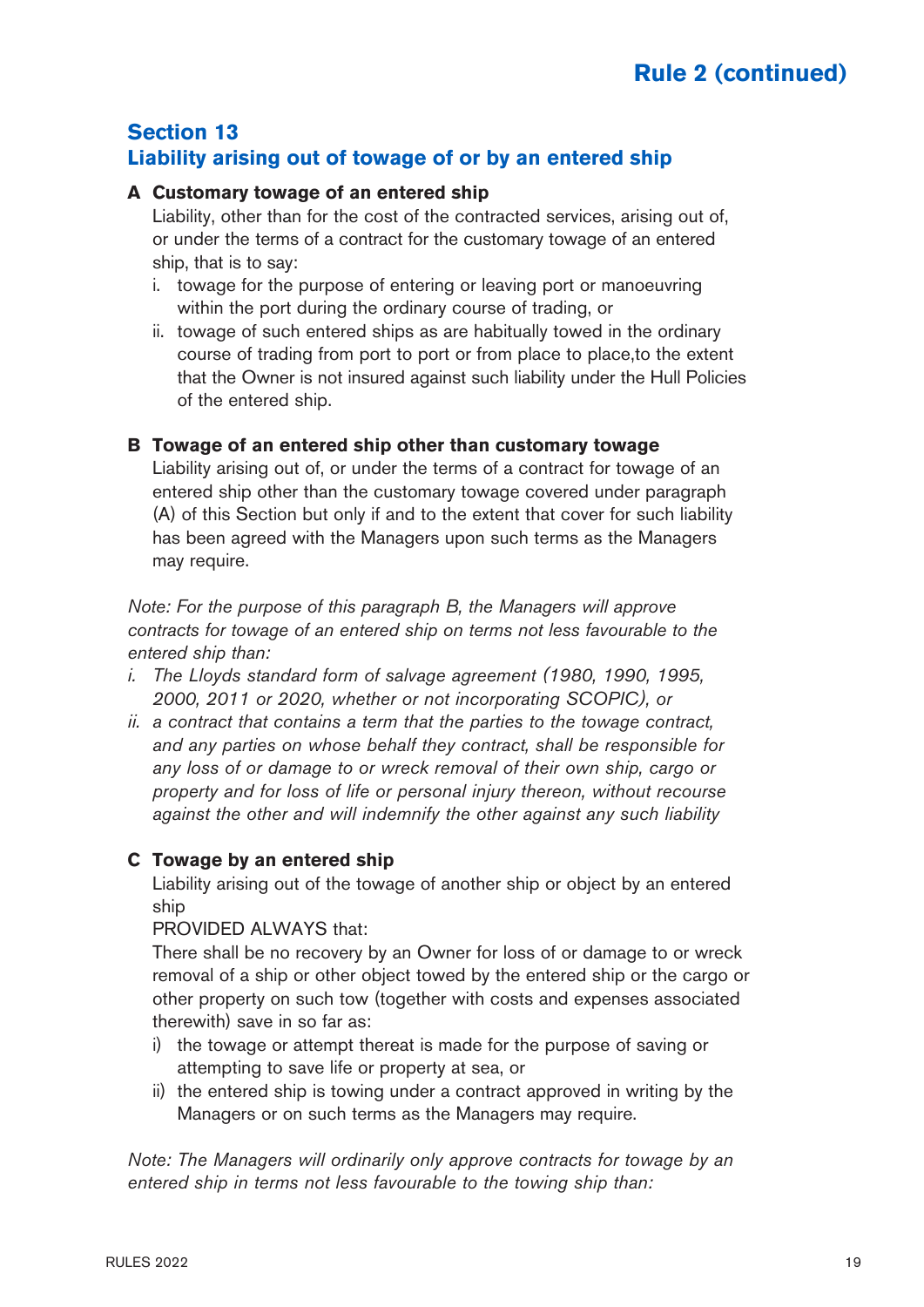- a) United Kingdom, Netherlands and Scandinavian standard towage conditions;
- b) Towcon and Towhire
- c) The Lloyds standard form of salvage agreement (1980, 1990, 1995, 2000, 2011 or 2020, whether or not incorporating SCOPIC) – no-cure no pay;
- d) a contract that contains a term that the parties to the towage contract, and any parties on whose behalf they contract, shall be responsible for any loss or damage to or wreck removal of their own ship, cargo or property and for loss of life or personal injury thereon, without recourse against the other and will indemnify the other against any such liability (a "knock for knock" clause);
- e) other contracts where
	- (i) A term or terms of the contract complying with d) above is or is likely to be unlawful or unenforceable in whole or in part; and
	- (ii) The contract does not impose on the Owner any liability to any person arising out of any act, neglect or default of the owner of the tow or any other person; and
	- (iii)The contract limits the liability of the Owner under the contract or otherwise to the maximum extent possible by law.
- f) Supply Boat Charters

 If the entered ship is working under a time charter and there is no contract between the Owner and the owner of the tow, then liability for loss of or damage to or wreck removal of a towed object and/or property on board shall only be covered where the Managers have approved the charter in writing and the charter contains:

- (i) a clause in terms set out in (d) above covering the property of sub-contractors of the charterers as well as the property of the charterers themselves, or
- (ii) a separate clause requiring that all towage be carried out on terms no worse than as provided in (d) above; or
- $(iii)$  it otherwise complies with the requirements of  $(e)$  above.
- g) In addition, when cargo is carried on board the towed vessel the Managers will expect that:
	- (i) a Himalaya clause or similar provision is incorporated in the towage or other contract under which the entered ship is hired to perform towage services, to protect the tug owner's own employees, servants and sub-contractors from being sued in tort by the hirer or charterer of the tug; and
	- (ii) the towage or other contract under which the entered ship is hired to perform towage services should include a requirement that any other contract entered into by the hirer or charterer of the tug with any third party should contain a Himalaya clause, under which the tug is afforded the same defences as the hirer or charterer.

Note: "Additional Offshore Supplying/Towing and Other Related Risks may be covered under the Assocation's Offshore Additional Cover (Version 1)", available from the Managers.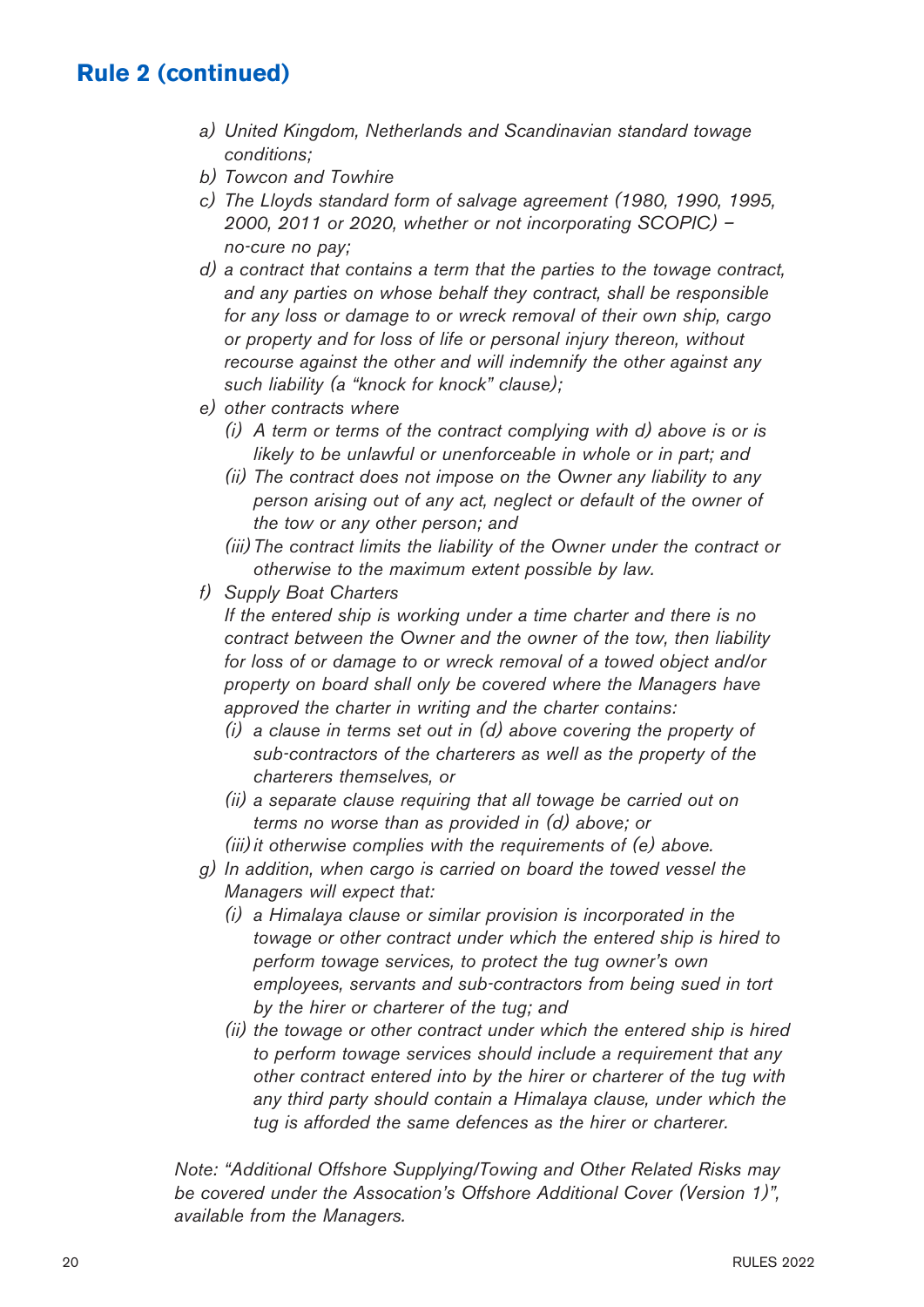Note: Any oil pollution element in a claim under this Section 13 will be subject to the limitation set out in Rule 5(B) and in the corresponding note.

#### **Section 14 Liability arising under certain indemnities and contracts**

Liabilities, costs and expenses arising under the terms of an indemnity or contract given or made by or on behalf of the Owner relating to facilities or services provided or to be provided to or in connection with an entered ship, but only if and to the extent that:

- i. the terms have previously been approved by the Managers and cover for the liability has been agreed between the Owner and the Managers on such terms as the Managers may require, or
- ii. the Members' Committee in its discretion decides that the Owner should be reimbursed.

Note: Any oil pollution element in a claim under this Section 14 will be subject to the limitation set out in Rule 5(B) and in the corresponding note.

## **Section 15 Wreck liabilities**

- A Costs or expenses relating to the raising, removal, destruction, lighting or marking of the wreck of an entered ship, when such raising, removal, destruction, lighting or marking is compulsory by law or the costs thereof are legally recoverable from the Owner.
- B Costs or expenses relating to the raising, removal or destruction of any property being carried or having been carried on an entered ship, not being oil or any other substance within the scope of Section 12 of this Rule, when such raising, removal or destruction is compulsory by law or the costs thereof are legally recoverable from the Owner.
- C Liabilities incurred by an Owner as the result of any such raising, removal or destruction of the wreck of an entered ship or any property as is referred to in paragraphs (A) and (B) of this Section, or any attempt thereat.
- D Liabilities incurred by an Owner as the result of the presence or involuntary shifting of the wreck of an entered ship or as a result of its failure to remove, destroy, light or mark such wreck, including liability arising from the discharge or escape from such wreck of oil or any other substance. PROVIDED ALWAYS that:
	- a) The entered ship became a wreck as the result of a casualty occurring during the period of that ship's entry in the Association, in which case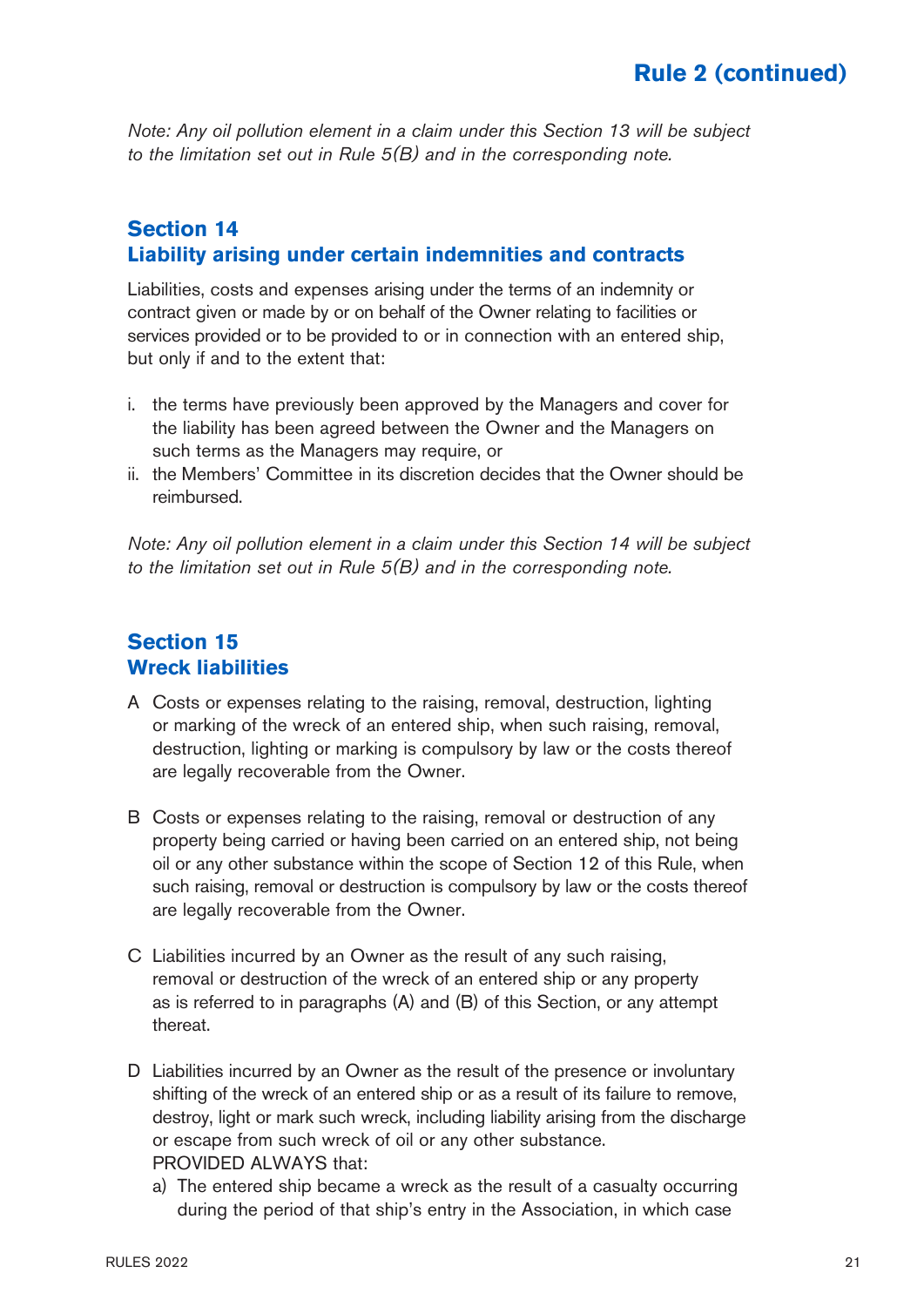the Association shall continue to be liable for the claim notwithstanding that in other respects the liability of the Association shall have terminated pursuant to Rule 29(C).

- b) In respect of a claim under paragraph (A) of this Section, the value of all stores and materials saved, as well as the wreck itself, shall first be deducted from such costs or expenses and only the balance thereof, if any, shall be recoverable from the Association.
- c) Nothing shall be recoverable from the Association under this section if the Owner shall, without the consent of the Managers in writing, have transferred its interest in the wreck, otherwise than by abandonment, prior to the raising, removal, destruction, lighting or marking of the wreck or prior to the incident giving rise to the liabilities, costs and expenses referred to in this Section.
- d) Where the liability arises under the terms of an indemnity or contract, and would not have arisen but for those terms, such costs and expenses are only recoverable under this Section if and to the extent that:

i. the terms of the indemnity or contract have previously been approved by the Managers and cover has been agreed between the Owner and the Managers on such terms as the Managers may require, or

ii. the Members' Committee in their discretion decides that the Owner should be reimbursed.

e) For the purpose of this rule only, 'casualty' means collision, stranding, explosion, fire or similar fortuitous event, but excludes any wreck caused by dereliction or neglect.

Note: Any oil pollution element in a claim under this Section 15 will be subject to the limitation set out in Rule  $5(B)$  and in the corresponding note.

## **Section 16 Quarantine expenses**

Additional expenses necessarily and solely incurred by the Owner of an entered ship as a direct consequence of an outbreak of infectious disease on that ship, including quarantine and disinfection expenses and the net loss to the Owner (over and above such expenses as would have been incurred but for the outbreak) in respect of the cost of fuel, insurance, wages, stores, provisions, port charges and cargo handling/loading/discharging.

## **Section 17 Cargo liabilities**

The liabilities and costs set out in paragraphs (A) to (D) below when and to the extent that they relate to cargo intended to be or being or having been carried in an entered ship: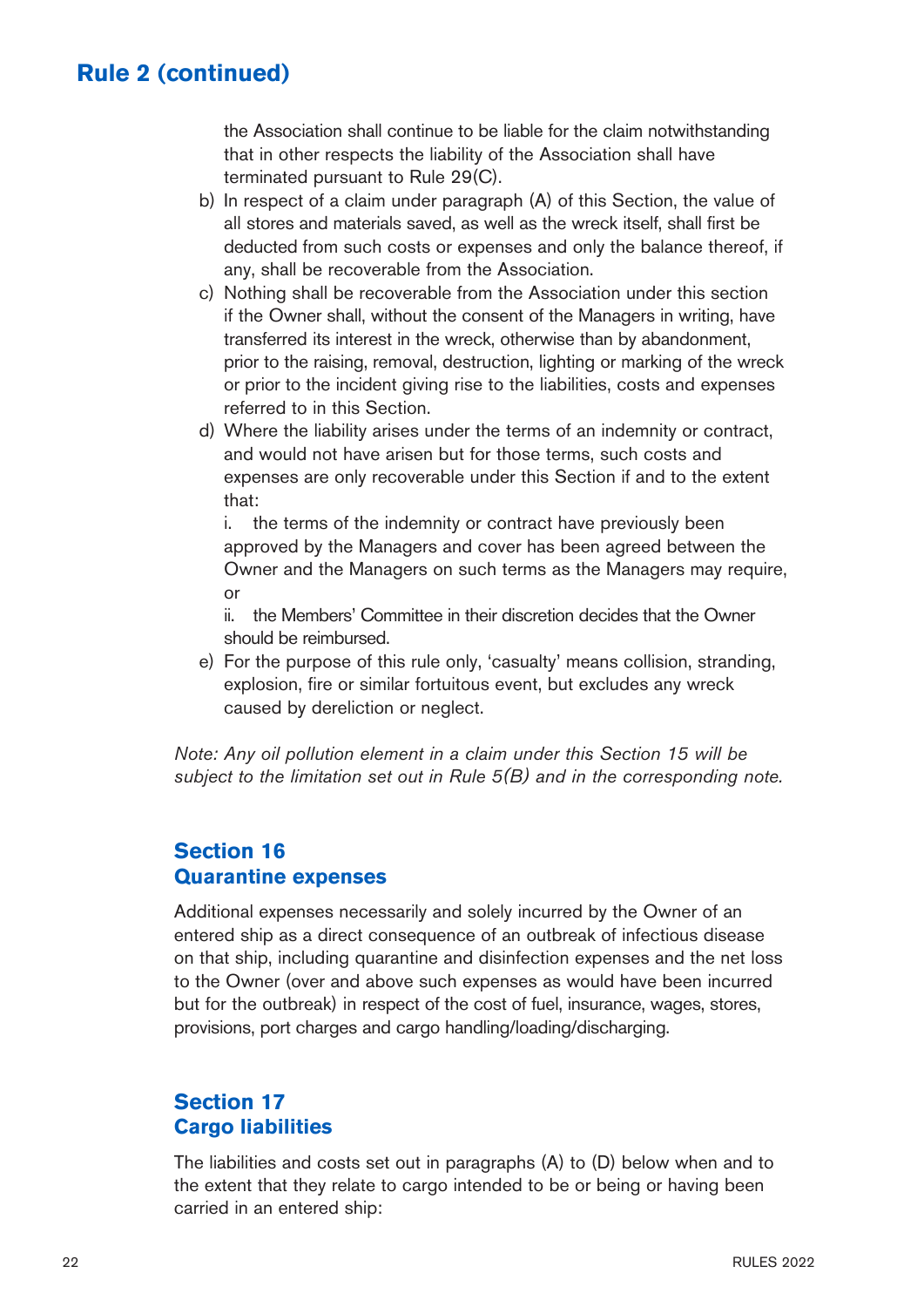#### **A Loss, shortage, damage or other responsibility**

Liability for loss, shortage, damage or other responsibility arising out of any breach by the Owner, or by any person for whose acts, neglect or default the Owner may be legally liable, of its obligation properly to load, handle, stow, carry, keep, care for, discharge or deliver the cargo or out of unseaworthiness or unfitness of the entered ship.

#### **B Disposing of damaged cargo or sound cargo from a damaged ship**

The additional costs (over and above those which would have been incurred by the Owner if the cargo or the entered ship had not been damaged) incurred by the Owner in discharging or disposing of damaged cargo or sound cargo following damage to an entered ship, always excepting such costs as are claimable in general average or for which the Owner has a right of recourse against any other party.

#### **C Failure of consignee to remove cargo**

The liabilities and additional costs (over and above the costs which would have been incurred by the Owner if the cargo had been collected or removed) incurred by an Owner solely by reason of the total failure of a consignee to collect or remove cargo at the port of discharge or place of delivery, but only if and to the extent that such liabilities or costs exceed the proceeds of sale of the cargo and the Owner has no recourse to recover those liabilities or costs from any other party.

#### **D Through or transhipment bills of lading**

Liability for loss, shortage, damage or other responsibility to cargo carried by a means of transport other than the entered ship, when the liability arises under a through or transhipment bill of lading, or other form of contract, approved by the Managers, providing for carriage partly to be performed by the entered ship, provided that the Owner has contracted on terms that seek to preserve rights of recourse against others involved in the performance of the contract of carriage.

Note: For the purpose of paragraph D, a contract is deemed to be approved if it incorporates the ICC Rules or the internationally accepted conventions such as CMR 1956 (Convention relative au Contrat de transport international de Marchandises par Route), CIM 1980 (Les régles uniformes concernant le Contrat de transport International ferroviaire de Marchandises), or the Warsaw Convention 1929 or 1955, as appropriate.

#### PROVIDED ALWAYS that:

#### **a) Standard Terms of Contracts of Carriage**

Unless and to the extent that the Members' Committee in their discretion otherwise decides, or special cover has been agreed in writing by the Managers, there shall be no recovery from the Association in respect of liabilities which would not have been incurred or sums which would not have been payable by the Owner if the cargo (including cargo on deck) had been carried under a contract incorporating terms no less favourable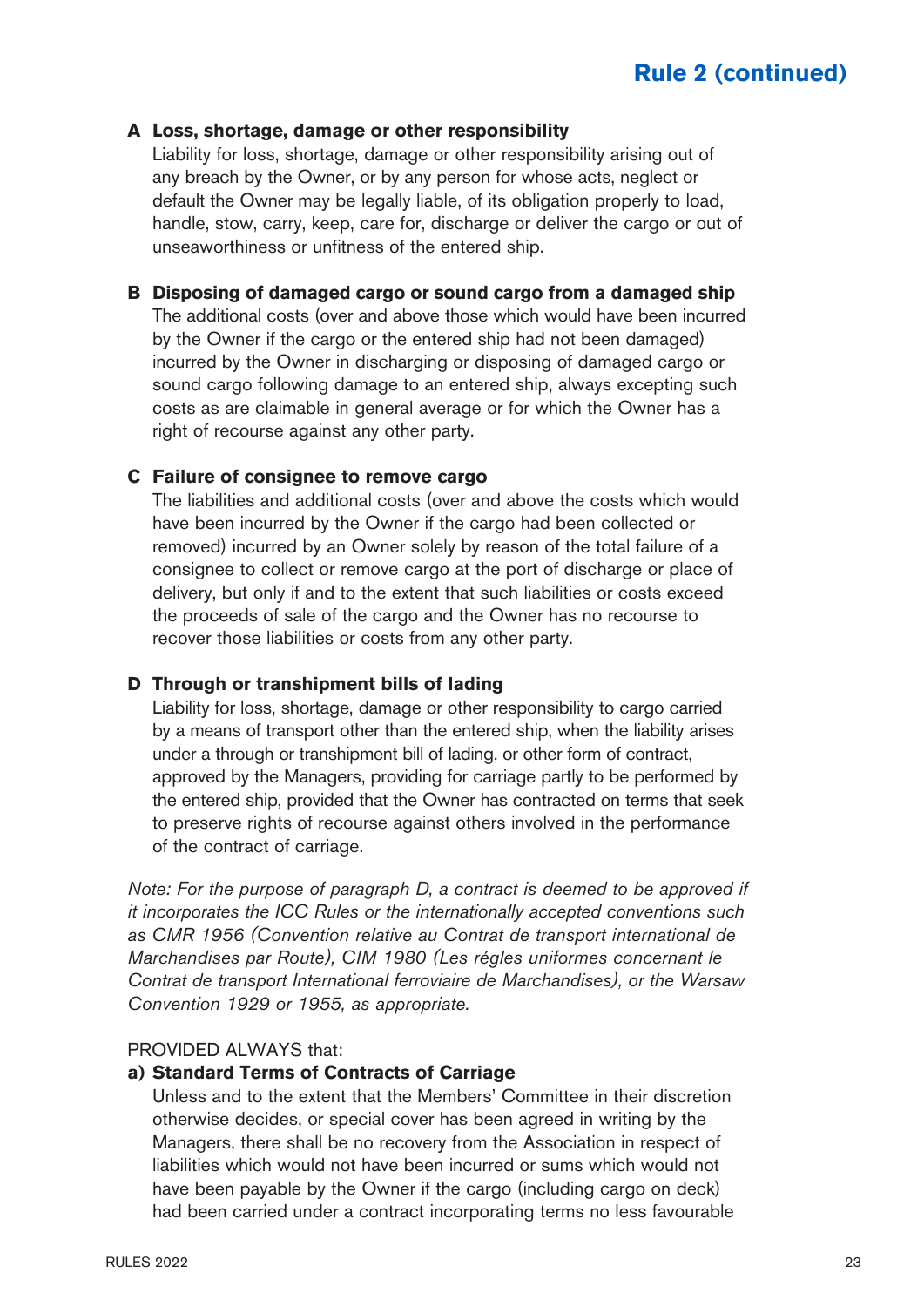to the Owner than the Association's recommended standard terms of carriage which shall be the Hague Visby Rules and/or such other rules and/or conventions as the Members' Committee may from time to time determine.

Note: For the 2021 policy year the Standard Terms of Contracts of Carriage are the Hague Visby Rules, i.e. the Rules contained in the International Convention for the Unification of Certain Rules relating to Bills of Lading signed at Brussels on 25th August, 1924, as amended by the Protocol to that Convention signed at Brussels on 23rd February, 1968.

#### **b) Deviation**

Unless and to the extent that the Members' Committee in their discretion otherwise decides, or cover has been confirmed in writing by the Managers prior to the deviation, there shall be no recovery from the Association in respect of liabilities costs and expenses which arise out of or which are incurred as a consequence of a deviation, in the sense of a departure from the contractually agreed voyage or adventure which deprives the Owner of the right to rely on defences or rights of limitation which would otherwise have been available to it on the basis of the standard terms of carriage referred to in proviso (a) above to reduce or eliminate its liability.

#### **c) Claims payable only at the discretion of the Members' Committee**

Unless and to the extent that the Members' Committee in its discretion otherwise decides there shall be no recovery from the Association in respect of liabilities, costs or expenses arising out of:

- i. Discharge of cargo at a port or place other than the port or place provided in the contract of carriage;
- ii. Delivery of cargo carried under a non-negotiable bill of lading, waybill or similar document without production of such document by the person to whom delivery is made, where such production is required by the express terms of that document or the law to which that document, or the contract of carriage contained in or evidenced by it, is subject, except where the Owner is required by any other law to which the carrier is subject to deliver, or relinquish custody or control of, the cargo, without production of such document;
- iii. Delivery of cargo carried under a negotiable bill of lading or similar document of title (including an electronic bill of lading) without production (or the equivalent thereof in the case of an electronic bill of lading) of that bill of lading or document by the person to whom delivery is made, except where cargo has been carried on the entered ship
	- a) under the terms of a non-negotiable bill of lading, waybill or other non-negotiable document, and has been properly delivered as required by that document, notwithstanding that the Owner of that entered ship may be liable under the terms of a negotiable bill of lading or other similar document of title issued by or on behalf of a party other than that Owner providing for carriage partly by a means of transport other than the entered ship;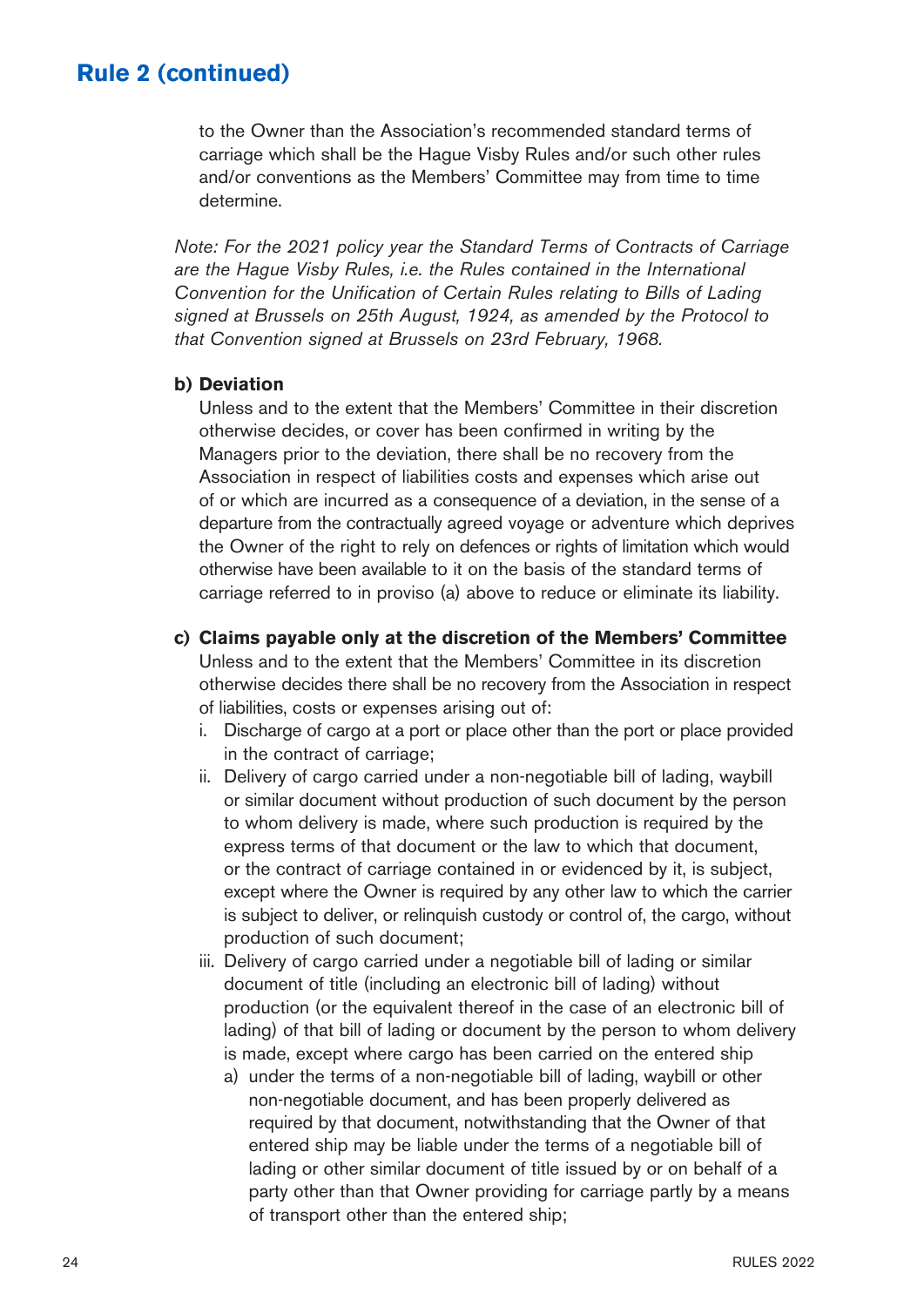- b) under the terms of an approved electronic trading system and has been properly delivered to the person so entitled in accordance therewith.
- iv. The issue of an ante dated or post dated bill of lading, waybill or other document containing or evidencing the contract of carriage, that is to say a bill of lading, waybill or other document recording the loading or shipment or receipt for shipment on a date prior or subsequent to the date on which the cargo was in fact loaded, shipped or received as the case may be;
- v. A bill of lading, waybill or other document containing or evidencing the contract of carriage, issued with the knowledge of the Owner or the Master of the entered ship with an incorrect description of the cargo or its quantity or its condition;
- vi. Either the failure to arrive or late arrival of the entered ship at a port of loading, or the failure to load any particular cargo or cargoes in an entered ship other than liabilities, loss and expenses arising under a bill of lading already issued.

#### **d) Ad Valorem Bills of Lading**

Unless and to the extent that special cover has been agreed in writing by the Managers, the Association shall not pay for liability arising from carriage under an ad valorem bill of lading or other document of title, waybill or other contract of carriage in which a value of more than US\$2,500 (or the equivalent in any other currency) is declared and/or inserted by reference to a unit, piece, package or otherwise, where the effect of such a declaration/ insertion is to deprive the carrier of any right or rights of limitation to which it would otherwise have been entitled and cause it to incur a greater liability than it would have done but for such declaration/insertion, to the extent that such liability thereby exceeds US\$2,500 (or the equivalent in any other currency) in respect of any such unit piece or package.

#### **e) Rare and valuable cargo**

Unless and to the extent that the Managers have been notified prior to any such carriage, and any directions made by the Managers have been complied with, there shall be no recovery from the Association in respect of claims relating to the carriage of specie, bullion, precious or rare metals or stone, plate or other objects of a rare or precious nature, bank notes or other forms of currency, bonds or other negotiable instruments.

#### **f) Property of the Owner**

In the event that any cargo lost or damaged on board the entered ship shall be the property of the Owner, such Owner shall be entitled to recover from the Association the same amount as would have been recoverable from it if the cargo had belonged to a third party and that third party had concluded a contract of carriage of the cargo with the Owner on the terms of the Association's recommended standard terms of carriage.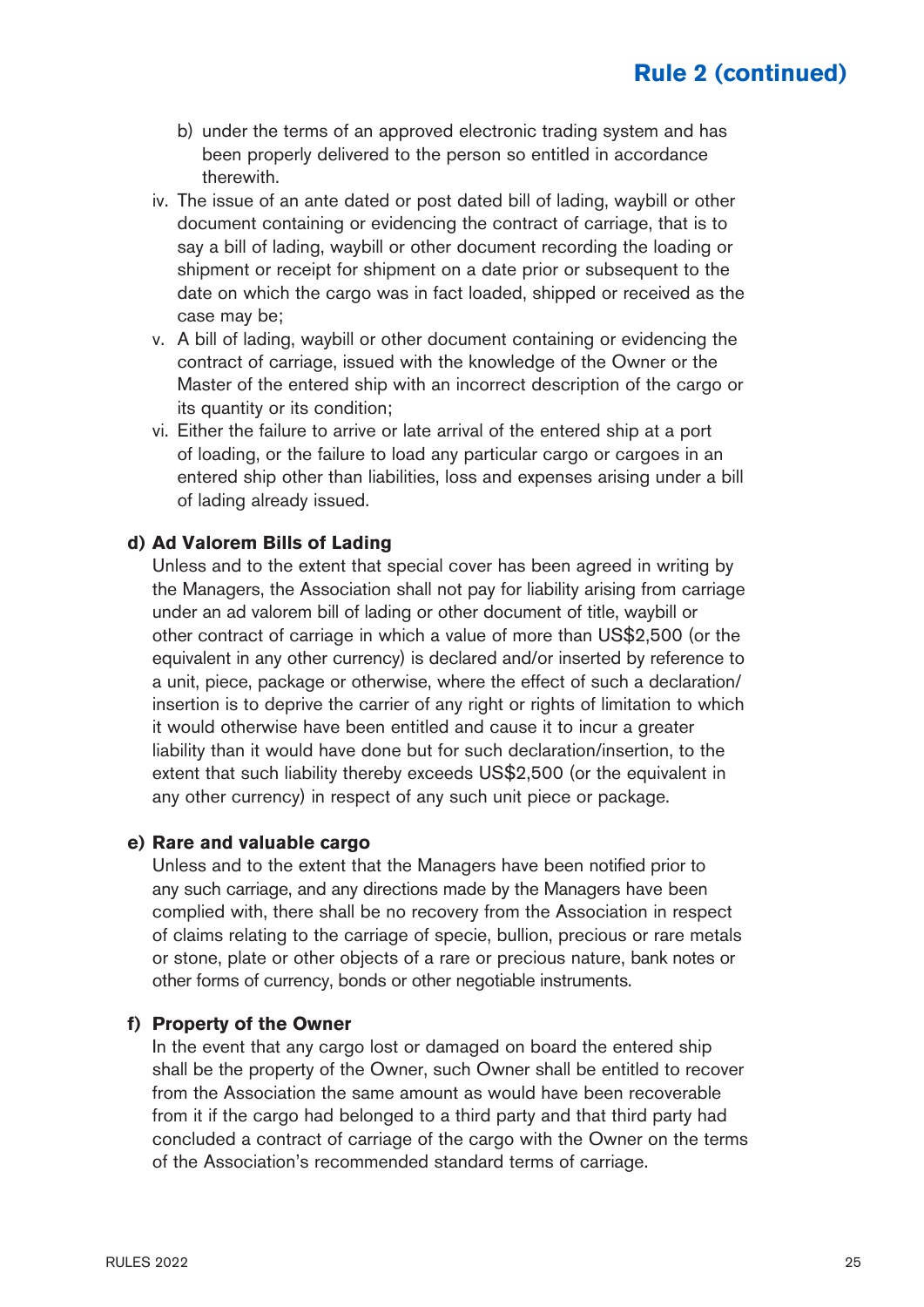## **Section 18 Property on the entered ship**

Liability of an Owner for loss of or damage to any containers, equipment, fuel or other property on board the entered ship. PROVIDED ALWAYS that:

- a) Such property is not within the scope of Section 0 or Section 5 of this Rule (the effects of passengers, seafarers and others) or Section 17 of this Rule (cargo liabilities) or within any proviso, exclusion, limit or deductible applicable to those Sections;
- b) Unless and to the extent that the Owner has obtained appropriate special cover by agreement with the Managers, the Association shall not reimburse an Owner to the extent that any liability arises under a contract or indemnity entered into by the Owner and would not have arisen but for such contract or indemnity.

## **Section 19 Unrecoverable general average contributions**

The proportion of general average, special charges or salvage which an Owner may be entitled to claim from cargo or from some other party to the marine adventure and which is not legally recoverable solely by reason of a breach of the contract of carriage.

PROVIDED ALWAYS that:

Proviso (a) (Standard terms of carriage), Proviso (b) (Deviation) and Proviso (c) (Claims payable only at the discretion of the Members' Committee) of Section 17 of this Rule shall apply to any claim under this Section.

## **Section 20 Ship's proportion of general average**

The entered ship's proportion of general average, special charges or salvage not recoverable under the Hull Policies by reason of the value of the ship being assessed for contribution to general average or salvage at a sound value in excess of the insured value under the Hull Policies. PROVIDED ALWAYS that:

Unless and to the extent that the Members' Committee in their discretion otherwise decides, recovery from the Association under this Section shall be limited to the amount (if any) of the ship's proportion which would not have been recoverable under the Hull Policies if the ship had been insured thereunder at the proper value in accordance with Rule 5(D).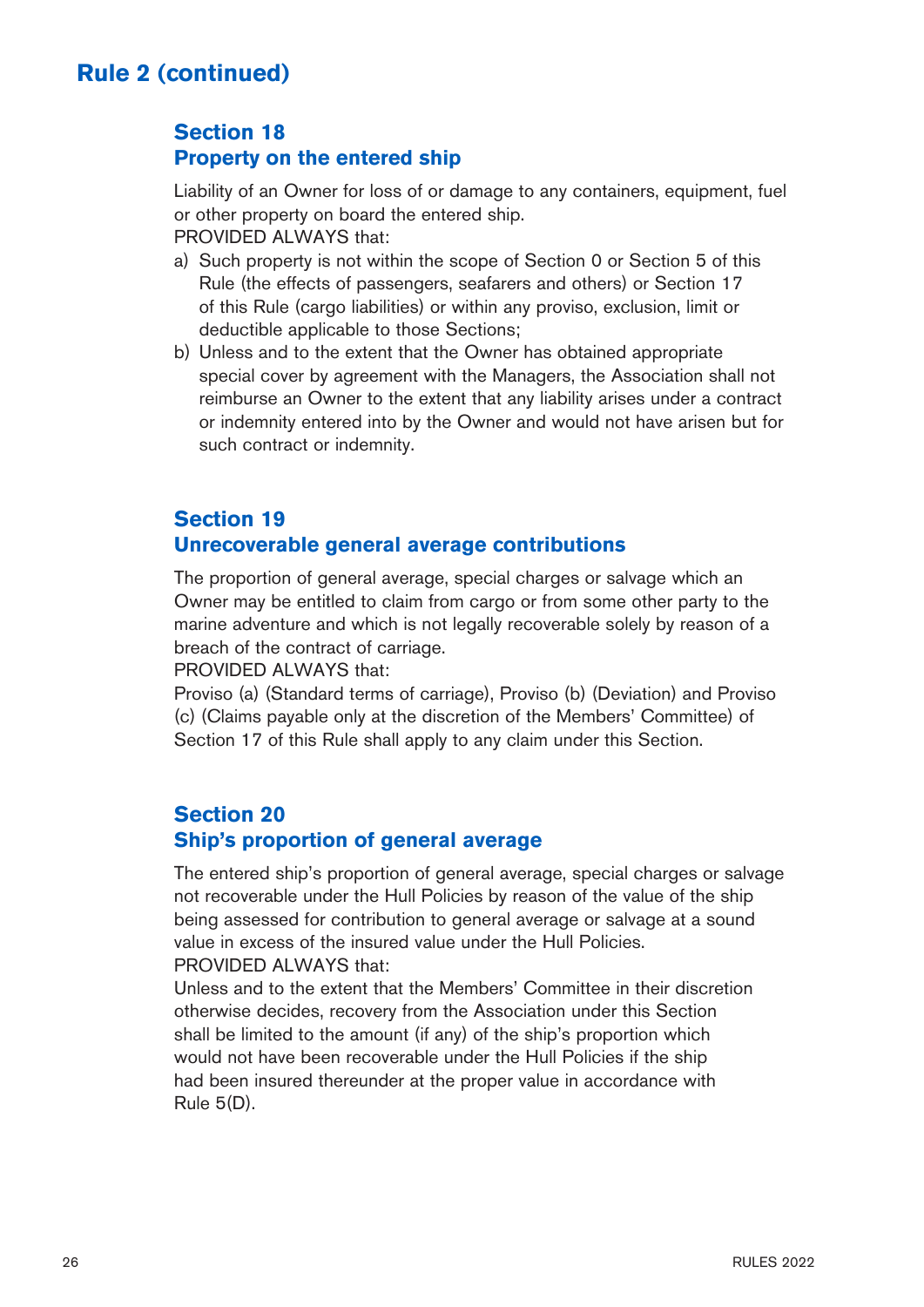## **Section 21 Special compensation to salvors**

Liability of an Owner to pay special compensation to a salvor of an entered ship, but only to the extent that such liability:

- i. is imposed on the Owner pursuant to Article 14 of the International Convention on Salvage, 1989, or is assumed by the Owner under the terms of a standard form of salvage agreement approved by the Members' Committee, and
- ii. is not payable by those interested in the salved property.

Note: Any oil pollution element in a claim under this Section 21 will be subject to the limitation set out in Rule 5(B) and in the corresponding note.

Note: At 2021, the Members' Committee have approved

- a) Lloyd's Standard Forms of Salvage Agreement LOF 90, LOF 95, LOF 2000, LOF 2011, LOF 2020 and any other standard form of salvage contract incorporating the provisions of the International Convention on Salvage 1989, to the extent of the liability of the owner to pay special compensation pursuant to Article 14 of the Convention or to pay remuneration pursuant to the Special Compensation P&I Clause (SCOPIC) or its revision (SCOPIC 2000), if incorporated in such contract, and
- b) Lloyd's Standard Form of Salvage Agreement, 1980, to the extent of the liability of the owner of a tanker to reimburse a salvor for its "reasonably incurred expenses'' (together with any increment awarded thereon) under the exception to the principle of "no cure-no pay'' contained in clause 1(a) of that Agreement.

## **Section 22 Fines**

- A Fines as set out in paragraphs (B) to (F) below when and to the extent that they are imposed in respect of an entered ship by any court, tribunal or authority and are imposed:
	- i. upon the Owner, or
	- ii. upon any person whom the Owner may be legally liable to reimburse (other than under the terms of a contract or indemnity) or reasonably reimburses with the approval of the Managers, or
	- iii. upon any person whom the Owner may be legally liable to reimburse under the terms of a contract or indemnity, but only if and to the extent that such terms have previously been approved by the Managers in writing;
- B Fines for short or overlanding or over delivery of cargo, or for failure to comply with regulations relating to declaration of goods or to documentation of the entered ship in respect of its cargo (other than fines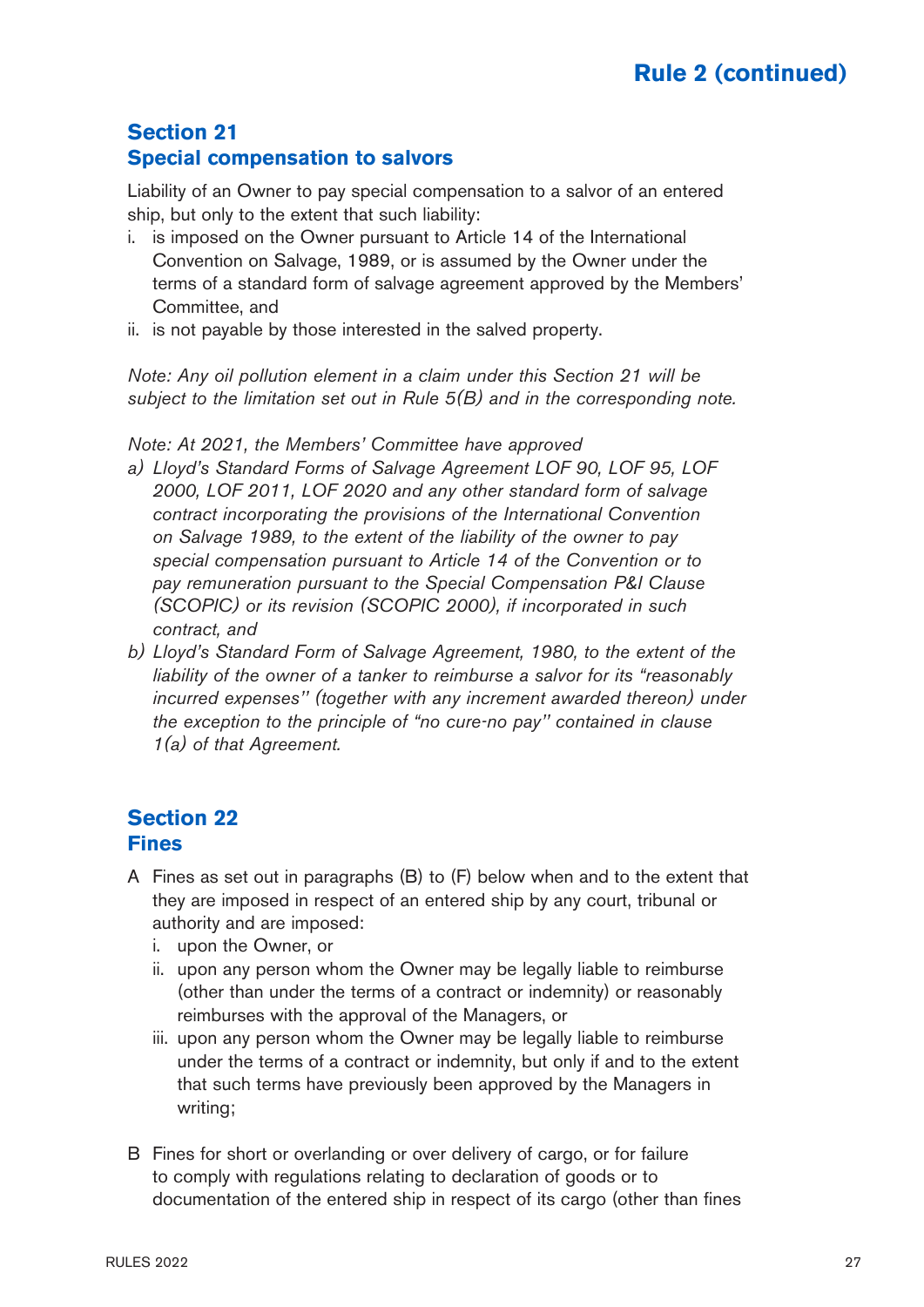or penalties arising from the smuggling of goods or cargo or any attempt thereat);

- C [not used]
- D Fines for contravention of any law or regulation relating to immigration;
- E Fines in respect of an accidental discharge or escape of oil or other substance, or the threat thereof;

PROVIDED ALWAYS that:

There shall be no recovery from the Association in respect of fines arising out of

- a) the overloading of an entered ship or
- b) infringements or violations of or non-compliance with the provisions regarding construction, adaptation and equipment of ships contained in the International Convention for the Prevention of Pollution from Ships, 1973, as modified or amended by the Protocol of 1978 and any subsequent Protocol, or such of those aforesaid provisions as are contained in the laws of any State giving effect to that Convention or to such Protocol.
- F Any fine to the extent that
	- i. the Owner has satisfied the Members' Committee that it took such steps as appear to the Members' Committee to be reasonable to avoid the event giving rise to such fine and
	- ii. the Members' Committee in its discretion and without having to give any reasons for their decision, decides that the Owner should recover.
- G Notwithstanding the terms of Rule 5(G)(i), the Members' Committee in its discretion may authorise the payment, in whole or in part, of an Owner's claim for loss of an entered ship following confiscation of the ship by any legally empowered court, tribunal or authority by reason of the infringement of any customs law or customs regulation: PROVIDED ALWAYS that:

- a) the amount recoverable from the Association shall under no circumstances exceed the market value of the ship without commitment at the date of the confiscation;
- b) the Owner shall have satisfied the Members' Committee that it took such steps as appear to the Members' Committee to be reasonable to prevent the infringement of the customs law or regulation giving rise to the confiscation;
- c) any amount claimed under this paragraph (G) of Section 22 shall be recoverable to such extent only as the Members' Committee in its discretion may determine without having to give any reasons for its decision.

Note: Claims relating to oil pollution fines under this Section 22 will be subject to the limitation set out in Rule  $5(B)$  and in the corresponding note.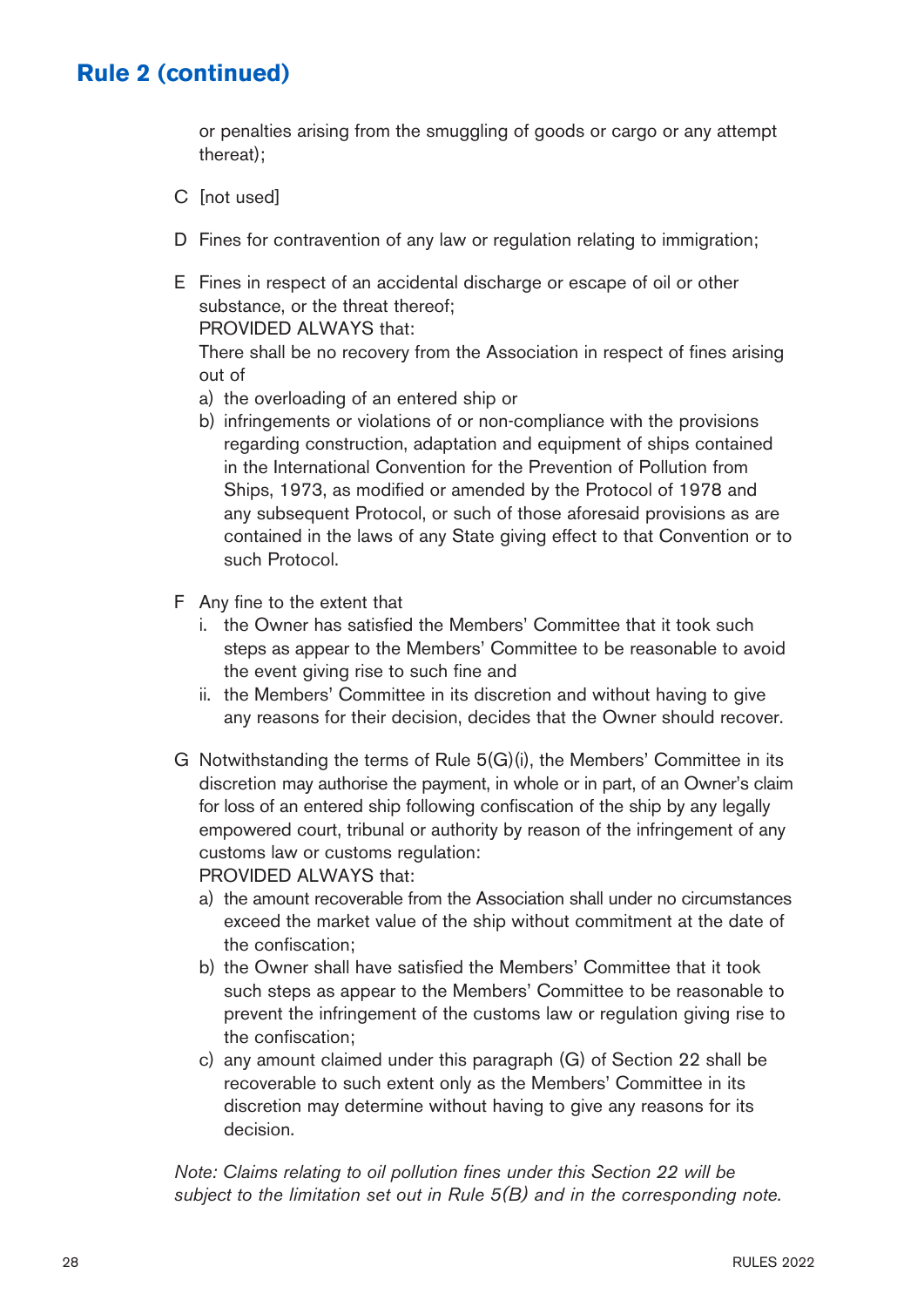## **Section 23 Enquiry expenses**

Costs and expenses incurred by an Owner in defending itself or in protecting its interests before a formal enquiry into the loss of or into a casualty involving the entered ship but only to the extent and on such conditions as the Members' Committee in its discretion may determine.

## **Section 24 Expenses incidental to the operation of ships**

Liabilities, costs and expenses incidental to the business of owning, operating or managing ships which in the opinion of the Members' Committee fall within the scope of the Association;

PROVIDED ALWAYS that:

- a) Subject to paragraph (b) of this proviso there shall be no recovery under this Section in respect of liabilities, costs and expenses, which are expressly excluded by other provisions of these Rules;
- b) The Members' Committee may authorise payment of claims which are excluded by Rule 5(G) of these Rules but only if a majority of threequarters of those members of the Members' Committee present when the claim is considered so decide;
- c) Any amount claimed under this Section shall be recoverable to such extent only as the Members' Committee in its discretion may determine without having to give any reasons for its decision.

## **Section 25 Sue and labour and legal costs**

- A Extraordinary costs and expenses (other than those set out in paragraph (B) of this Section) reasonably incurred on or after the occurrence of any casualty, event or matter liable to give rise to a claim upon the Association and incurred solely for the purpose of avoiding or minimizing any liability or expenditure against which the Owner is wholly or, by reason of a deductible, partly insured by the Association, but only to the extent that those costs and expenses have been incurred with the agreement of the Managers or to the extent that the Members' Committee in its discretion decides that the Owner should recover from the Association.
- B Legal costs and expenses relating to any liability or expenditure against which the Owner is wholly, or, by reason of a deductible, partly insured by the Association, but only to the extent that those costs and expenses have been incurred with the agreement of the Managers or to the extent that the Members' Committee in its discretion decides that the Owner should recover from the Association.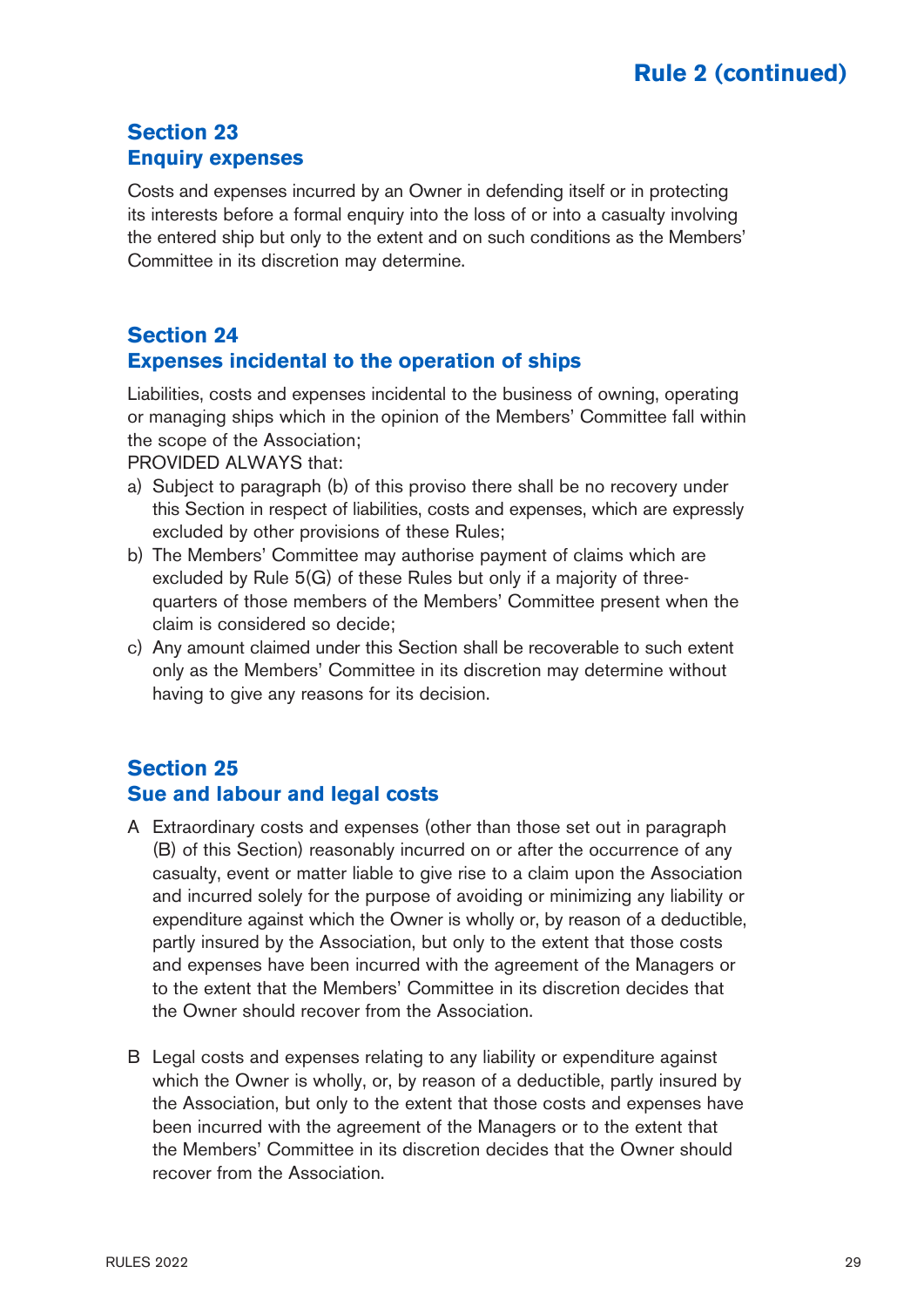## **Section 26 Expenses incurred by direction of the Association**

Costs, expenses and loss which an Owner may incur either (i) by reason of a special direction of the Members' Committee in cases in which the Members' Committee decide that it is in the interests of the Association that the direction be given, or (ii) in the absence of such special direction, as a result of action which the Owner has taken or refrained from taking if the Members' Committee in its discretion decide that such action was in the interests of the Association and that the Owner should recover from the Association.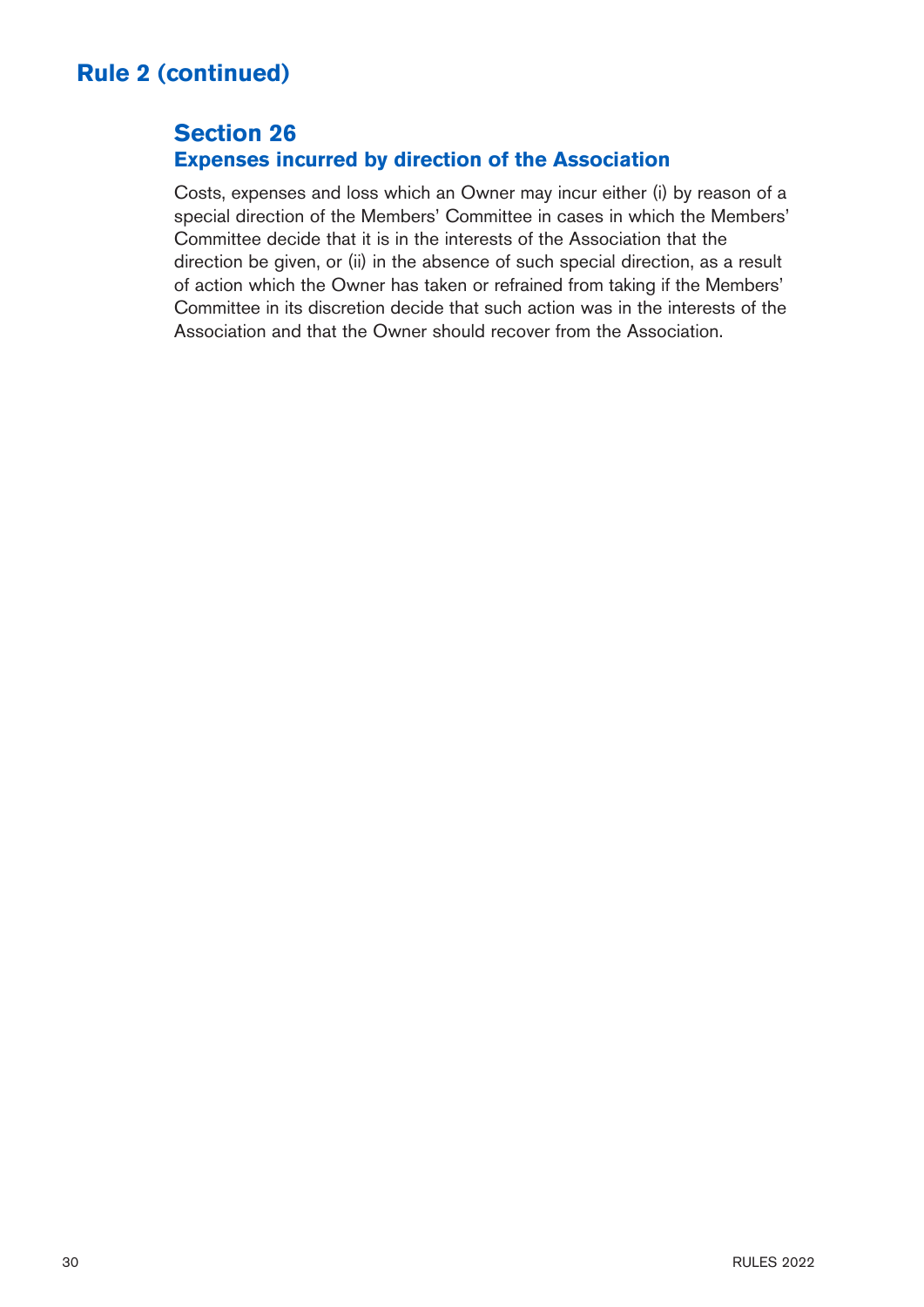## **Special Cover**

- A Subject to the Articles, the Managers may accept entries of ships on terms which afford cover to an Owner against any special or additional risks not set out in Rule 2. The nature and extent of the risks and the terms of the cover shall be as agreed in writing between the Owners and the Managers.
- B Notwithstanding Rule 1(5), an Owner or a Charterer may be insured on the special term that the risks insured may arise otherwise than in respect of the entered ship or otherwise than in connection with the operation of the entered ship provided always that this shall have been expressly agreed in writing between the Owners and the Managers.
- C Without prejudice to the generality of Rule 13C, the Managers may reinsure in whole or in part the risk or risks of the Association insured under this Rule 3, or under Rule 4, and where such reinsurance is arranged the Owner shall be entitled to recover only the net amount actually recovered under such reinsurance arrangements, together with that portion (if any) of the risk or risks retained by the Association.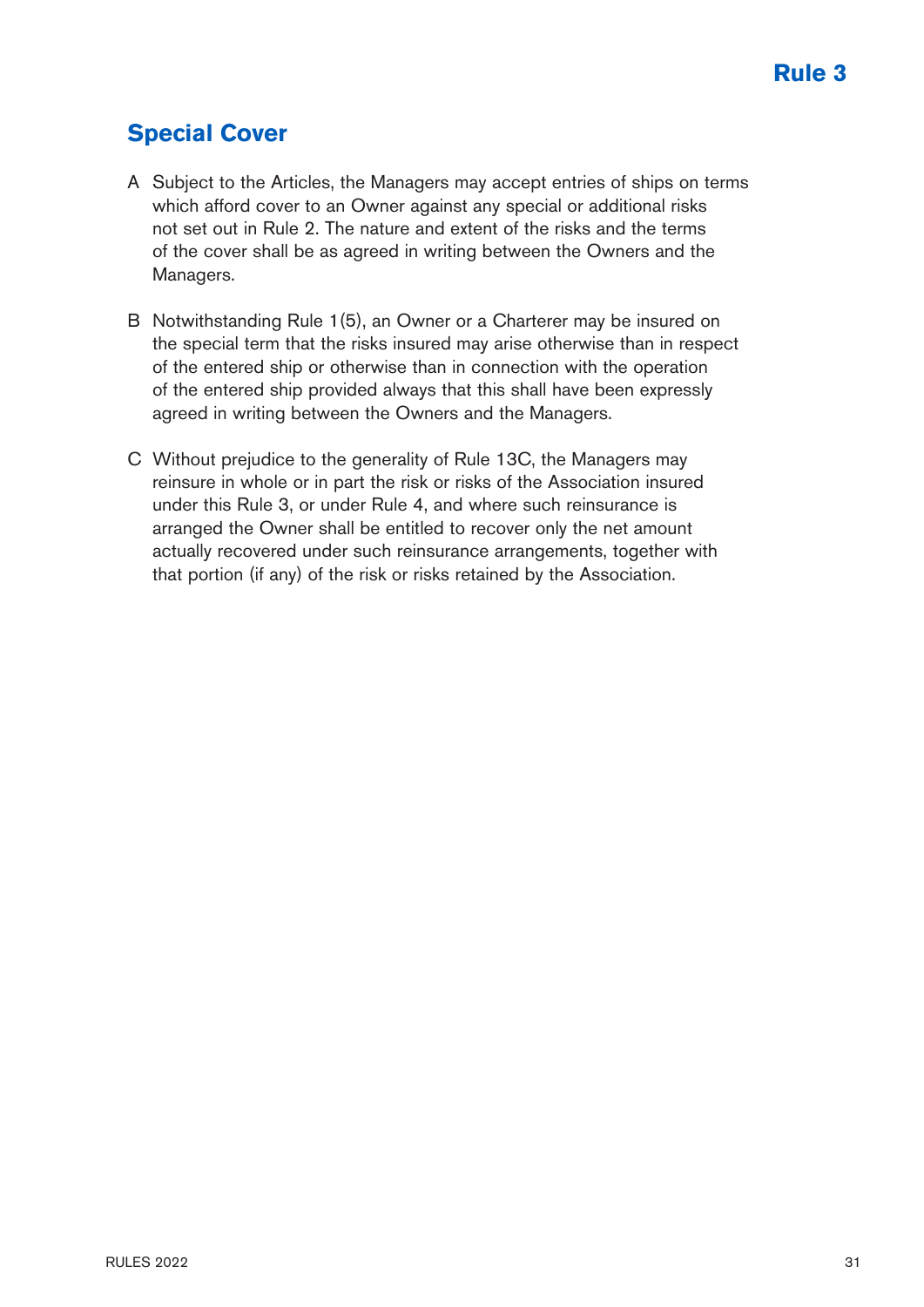## **Special Cover for Specialist Operations, Passenger Ships, and TT Risks**

Without prejudice to the generality of Rule 3, an Owner may be insured against such of the risks set out below as may be appropriate to its interest in an entered ship or to its operations as an Owner, but only by special agreement in writing with the Managers and upon such terms and conditions as the Managers may require.

## **Section 1 Offshore and Specialist operations**

An Owner may be insured against any of the liabilities, fines, losses, costs or expenses which arise out of or during any of those operations in respect of which Cover is excluded or restricted either under Rule 5(H) or otherwise under these Rules upon such terms and conditions as may be expressly agreed in writing between the Owner and the Managers.

Note: A summary of the risks referred to in this section is set out in Appendix II: Offshore/Specialist Operations. The terms and conditions which the Managers will normally require to be agreed are set out in a separate document available from the Managers.

## **Section 2 Passenger ships**

The Owner of a passenger ship may be insured against any of the following risks upon such terms and conditions as may be agreed by the Managers in writing:

- A Liability for loss of or damage to the effects of any passenger or personal injury, illness or death of any passenger and hospital, medical or funeral expenses incurred in connection therewith to the extent that such liability, costs or expenses are not recoverable under Section 0 of Rule 2.
- B Notwithstanding the provisions of sub-paragraph (vi) of Rule 5(G) liability to pay damages or compensation to passengers intended to be carried on board an entered ship arising as a consequence of a casualty to that ship, including the costs of travel and maintenance.

## **Section 3 TT Risks**

An Owner may be insured against liabilities, fines, losses, costs or expenses in respect of carrying equipment upon such terms and conditions as may be expressly agreed in writing between the Owner and the Managers.

Note: A fuller description of covers available under Rule 4, Section 3 is contained in "Appendix III – TT Risks".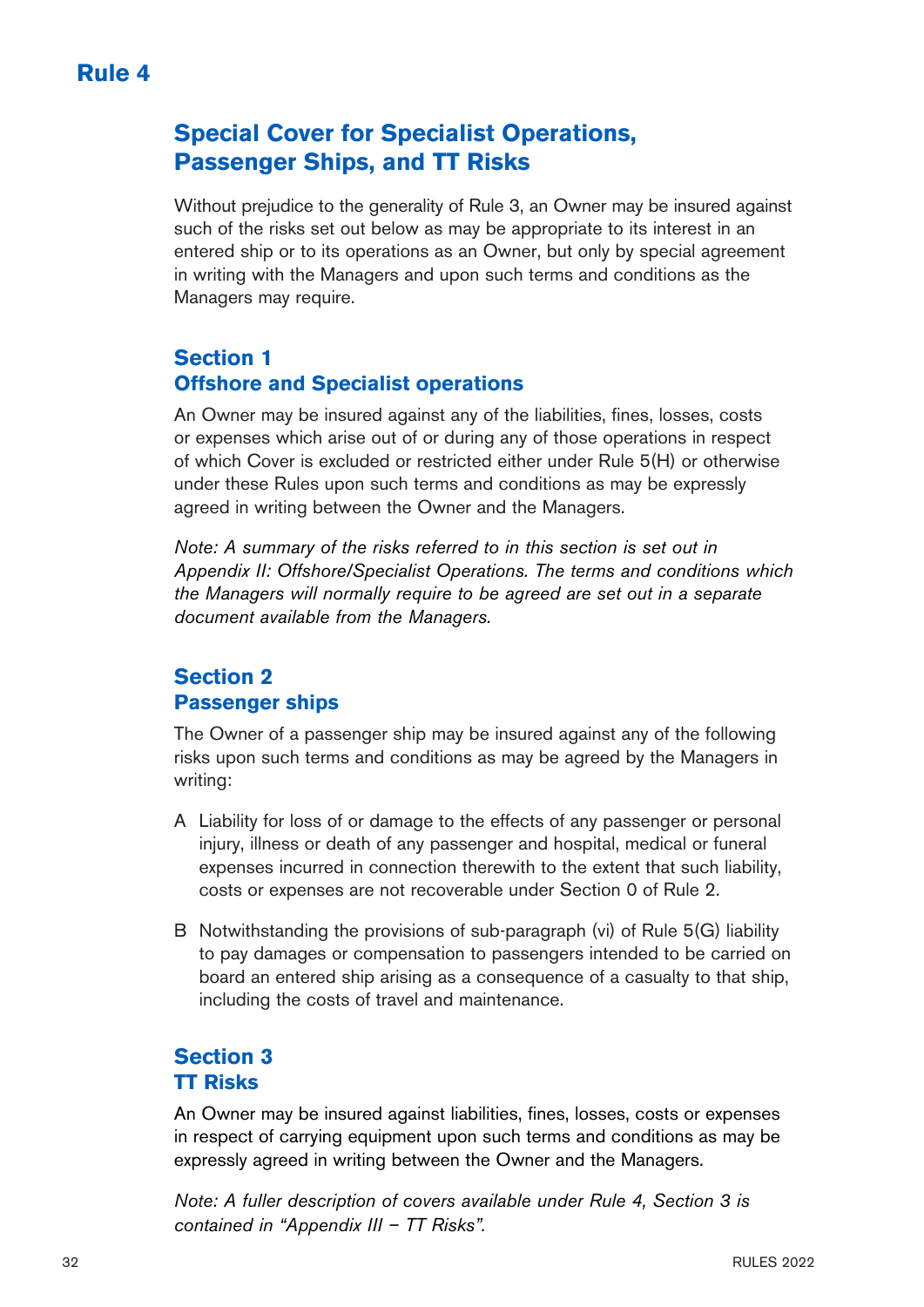## **Conditions, Exceptions and Limitations**

#### **A Payment first by the Owner**

Unless the Directors in their discretion otherwise decide, it is a condition precedent of an Owner's right to recover from the funds of the Association in respect of any liabilities, costs or expenses that the Owner shall first have discharged or paid the same out of funds belonging to it unconditionally and not by way of loan or otherwise.

#### **B Limitation of the Association's liability**

#### i. **General**

Subject to these Rules and to any special terms and conditions upon which a ship may be entered, the Association insures the liability of the Owner in respect of an entered ship as this liability may be determined and fixed by law including any laws pertaining to limitation of liability. The Association shall in no circumstances be liable for any sum in excess of such legal liability. If less than the full tonnage of a ship is entered in the Association, the Owner shall, unless the entry of the ship has been accepted on special terms which otherwise provide, be entitled only to recover such proportion of its claim as the entered tonnage bears to the full tonnage. Such proportion shall, if the Owner's claim is subject to any other limits under these Rules, be applied after the application of such limits.

#### ii. **Oil Pollution**

 For the purpose of this sub-paragraph and the provisos thereto, and without prejudice to anything elsewhere contained in these Rules, a "claim in respect of oil pollution" shall mean a liability, cost, loss or expense, howsoever incurred, in respect of or relating to an escape or discharge of oil or any threat or consequence of such escape or discharge, but excluding liability for loss of or damage to such oil.

 Unless otherwise limited to a lesser sum, the Association's liability for any and all claims in respect of oil pollution shall be limited to such sum or sums as the Directors may from time to time determine.

 Such limit shall, unless the Directors otherwise decide, apply in respect of any one entered ship each event and shall apply irrespective of whether the event involves the escape or threatened escape of oil from one or more than one ship and to all claims in respect of oil pollution whether under one Section or more than one Section of Rule 2. If the aggregate of such claims exceeds that limit, the liability of the Association for each claim shall be limited to such proportion of that limit as such claim bears to the aggregate of all such claims.

PROVIDED ALWAYS that:

a) Where the entered ship provides salvage or other assistance to another ship following a casualty, a claim by the Owner of the entered ship in respect of oil pollution arising out of the salvage, the assistance or the casualty shall be aggregated with any liabilities or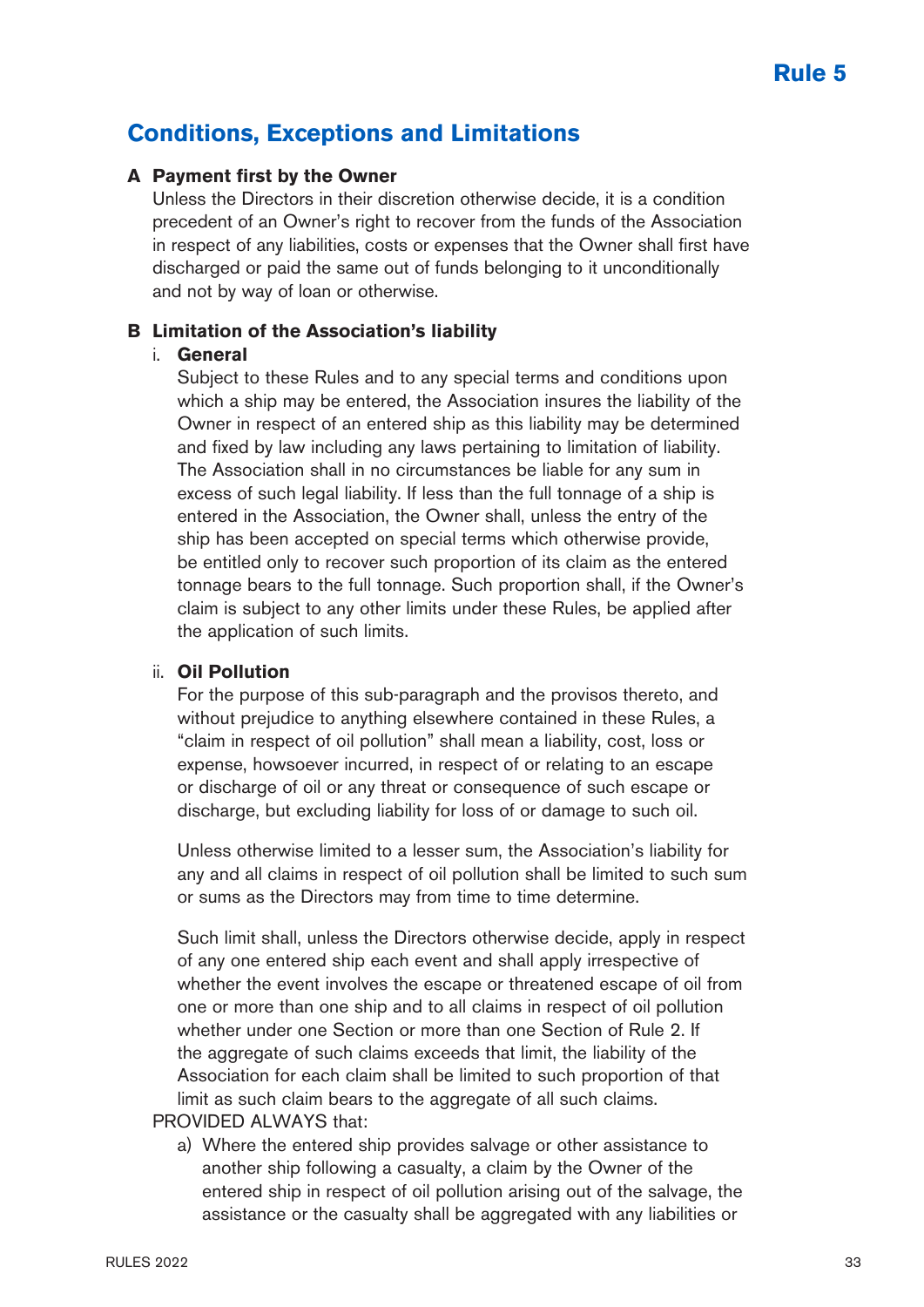costs incurred in respect of oil pollution by any other ship similarly engaged in connection with the same casualty when such other ships are insured for oil pollution risks by the Association or by any other insurer which participates in the Pooling Agreement. In these circumstances the limit of the Association's liability shall be such proportion of the limit determined by the Directors pursuant to subparagraph (ii) of this Rule 5(B) as the claim of the Owner bears to the aggregate of the said claims.

- b) Where a ship entered in the Association by or on behalf of any person (except a charterer other than a demise or bareboat charterer) is also separately insured in the name of or on behalf of the same or any other such person by the Association or by any other insurer which is a party to the Pooling Agreement for claims in respect of oil pollution, the aggregate recovery in respect of all such claims arising out of any one event shall not exceed the limit determined by the Directors pursuant to sub-paragraph (ii) of this Rule 5(B) and the liability of the Association to each such person insured by the Association shall be limited to such proportion of that limit as the maximum claim otherwise recoverable by such person from the Association bears to the aggregate of all such claims otherwise recoverable from the Association and from all such insurers.
- c) If and to the extent that the Owner has, in relation to any claim in respect of oil pollution, other insurance not being solely in excess of the limit determined by the Directors pursuant to this sub-paragraph (ii) of Rule 5(B) or being a quota share arrangement agreed in advance with the Association in writing, then
	- 1) the amount of the said limit shall, as applied to such claim, be reduced by the amount of the stated limit of such other insurance and
	- 2) the Association shall not pay such claim to the extent that it does not exceed the stated limit of such other insurance.

 Note: For the 2021 policy year, the Directors have determined that the sums to which the Association's aggregate liability for any and all claims in respect of oil pollution shall be limited to are: US\$1,000 million each event in respect of each ship entered by or on behalf of an Owner not being a charterer other than a demise or bareboat charterer.

#### iii. **Passenger/Seafarer**

For the purpose of this sub-paragraph and the provisos thereto, and without prejudice to anything elsewhere contained in the Rules, a "Passenger" shall mean a person carried onboard a ship under a contract of carriage or who, with the consent of the carrier, is accompanying a vehicle or live animals covered by a contract for the carriage of goods and a "Seafarer" shall mean any other person onboard a ship who is not a Passenger.

 Unless otherwise limited to a lesser sum, the Association's aggregate liability for any and all claims arising out of any one event shall not exceed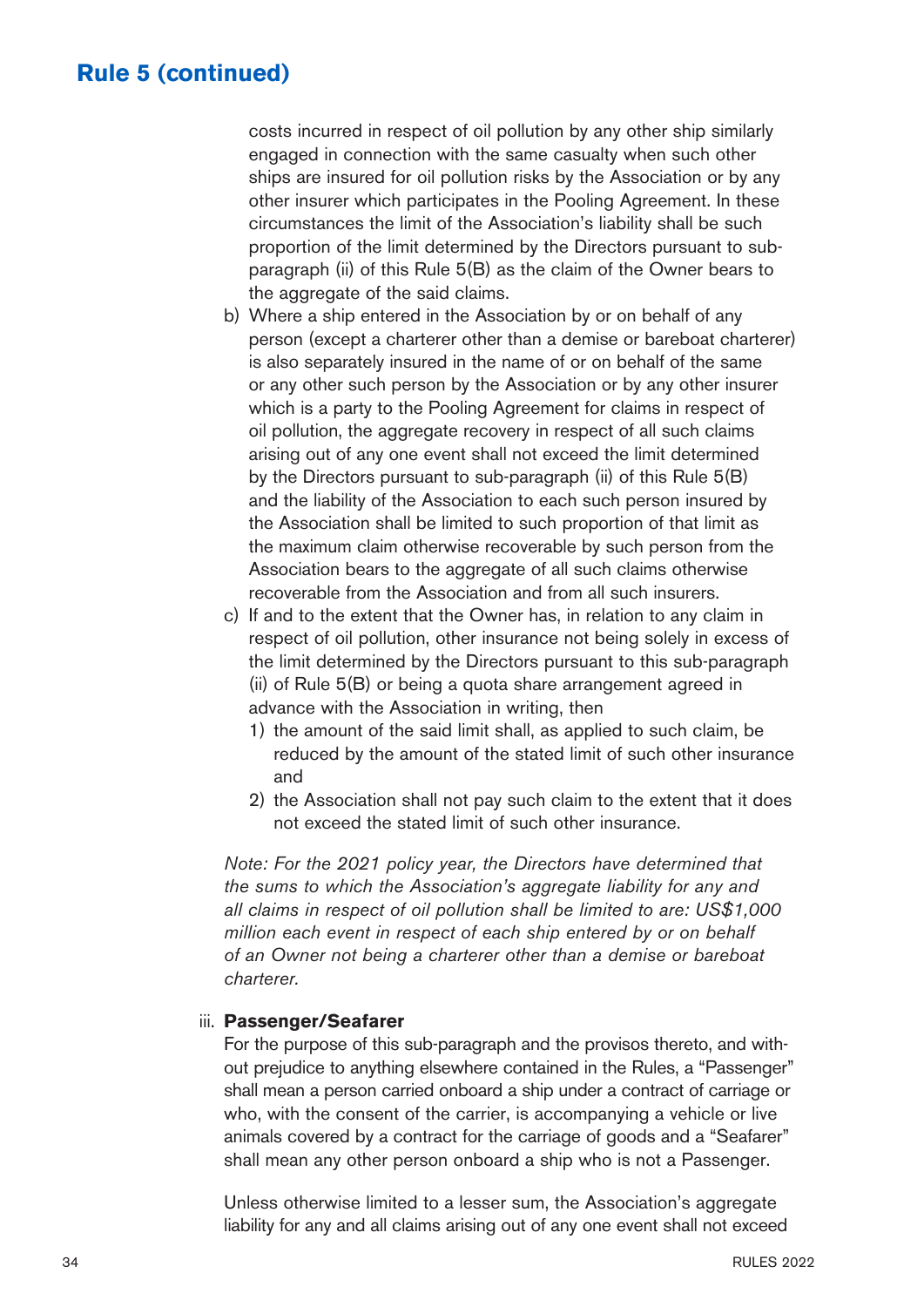- 1) in respect of liability to Passengers US\$2,000 million; and
- 2) in respect of liability to Passengers and Seafarers US\$3,000 million, for each ship entered by or on behalf of an Owner not being a charterer other than a demise or bareboat charterer.

PROVIDED ALWAYS that:

Where a ship entered in the Association by or on behalf of any person (except a charterer other than a demise or bareboat charterer) is also separately insured in the name of or on behalf of the same or any other such person by the Association or by any other insurer which is a party to the Pooling Agreement

- a) the aggregate of claims in respect of liability to Passengers recoverable from the Association and/or such other insurers shall not exceed US\$2,000 million any one event and the liability of the Association shall be limited to such proportion of that sum as the claims recoverable by such persons from the Association bears to the aggregate of all such claims otherwise recoverable from the Association and all such insurers;
- b) the aggregate of all claims in respect of liability to Passengers and Seafarers recoverable from the Association and/or such other insurers shall not exceed US\$3,000 million any one event and the liability of the Association shall be limited:
	- i. where claims in respect of liability to Passengers have been limited to US\$2,000 million in accordance with proviso (a) to such proportion of the balance of US\$1,000 million as the claims recoverable by such persons in respect of liability to Seafarers bear to the aggregate of all such claims otherwise recoverable from the Association and all such insurers; and
	- ii. in all other cases, to such proportion of US\$3,000 million as the claims recoverable by such persons in respect of liability to Passengers and Seafarers bear to the aggregate of all such claims otherwise recoverable from the Association and all such insurers.

#### iv. **Charterers Co-assureds**

The aggregate amount recoverable from the Association by any and all affiliated or associated charterer(s) named as co-assured(s) under Rule 10B(a) in respect of all claims arising out of any one event, or (for cargo claims) any one cargo voyage, is limited to a maximum of US\$350 million,

PROVIDED ALWAYS that:

- a) for any and all claims in respect of oil pollution, the aggregate amount recoverable by any and all affiliated or associated charterer(s) under Rule 10B(a) and the Owner shall in no event exceed US\$1,000 million any one event, and shall be subject to terms of Rule 5(B)(ii).
- b) for any and all claims (i) in respect of liability to Passengers, the aggregate amount recoverable by any and all affiliated or associated charterer(s) under Rule 10B(a) and the Owner shall in no event exceed US\$2,000 million any one event and shall be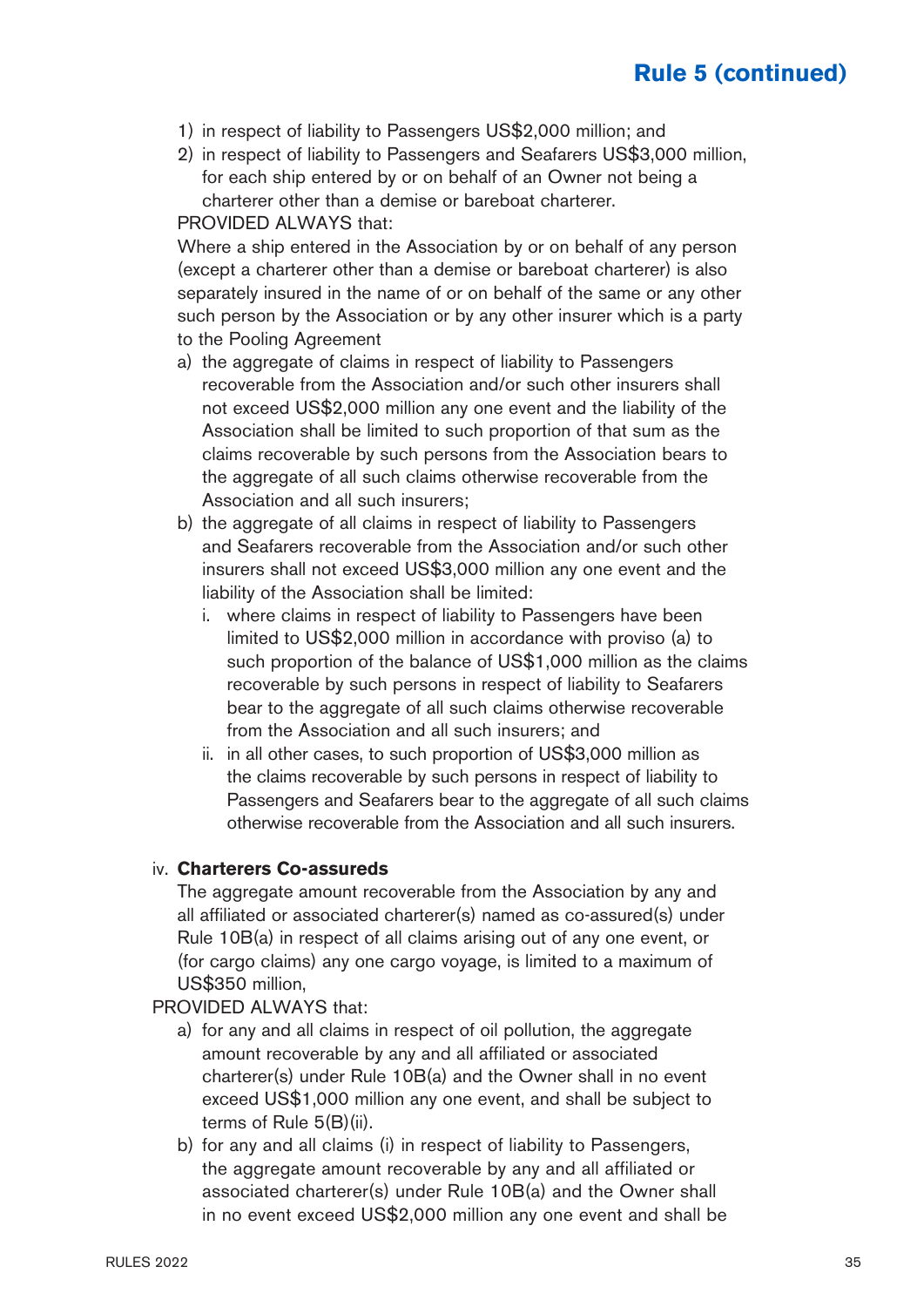subject to terms of Rule 5(B)(iii) and (ii) in respect of liability to Passengers and Seafarers, the aggregate amount recoverable by any and all charterers named as co-assured under Rule 10B(a) and by the Owner shall in no event exceed US\$3,000 million any one event and shall be subject to terms of Rule 5(B)(iii).

#### **C Set-off**

Without prejudice to anything elsewhere contained in these Rules the Association shall be entitled to set off any amount due from an Owner against any amount due to such Owner from the Association.

#### **D Exclusion of sums insurable under hull policies**

Unless and to the extent that the Members' Committee in its discretion otherwise decides, or the Managers agree in writing as a term of entry, the Association shall not indemnify the Owner of an entered ship against any liabilities, costs or expenses against which that Owner would have been insured if at the time of the incident giving rise to those liabilities, costs or expenses the ship had been fully insured for its proper value under Hull Policies on terms equivalent to those of the Lloyd's Marine Policy MAR form 1/1/82 with the Institute Time Clauses Hulls 1/10/83 attached. For the purposes of these Rules "proper value'' shall mean the market value of the ship, without commitment, at the date of the incident referred to above.

Note: When considering the proper value for which an entered ship should be insured or deemed to be insured for the purposes of claims under Rule 2 Sections 10 and 20, the Members' Committee will require to be satisfied that the hull and/ or excess liability policies of the Owner concerned have been the subject of periodic review as market conditions may require, so that the total amount of liability coverage contained in those policies is maintained at levels approximating to the market value of the ship without commitment. Owners are recommended to consult their brokers and/ or shipvaluers to assess periodically in the light of the above, the proper amount for which insurances should be effected to cover against collision and general average or salvage liabilities. Provided the necessary insurances are placed on the basis of the advice received, the Members' Committee will give every consideration to a claim if, as may transpire, the values and amounts upon which the insurances have been placed are lower than the values which may have been assessed by a Court or Tribunal for general average or salvage purposes.

#### **E Exclusion of war risks**

The Association shall not indemnify an Owner against any liabilities, costs or expenses (irrespective of whether a contributory cause of the same being incurred was any neglect on the part of the Owner or on the part of the Owner's servants or agents) when the loss or damage, injury, illness or death or other accident in respect of which such liability arises or cost or expense is incurred, was caused by: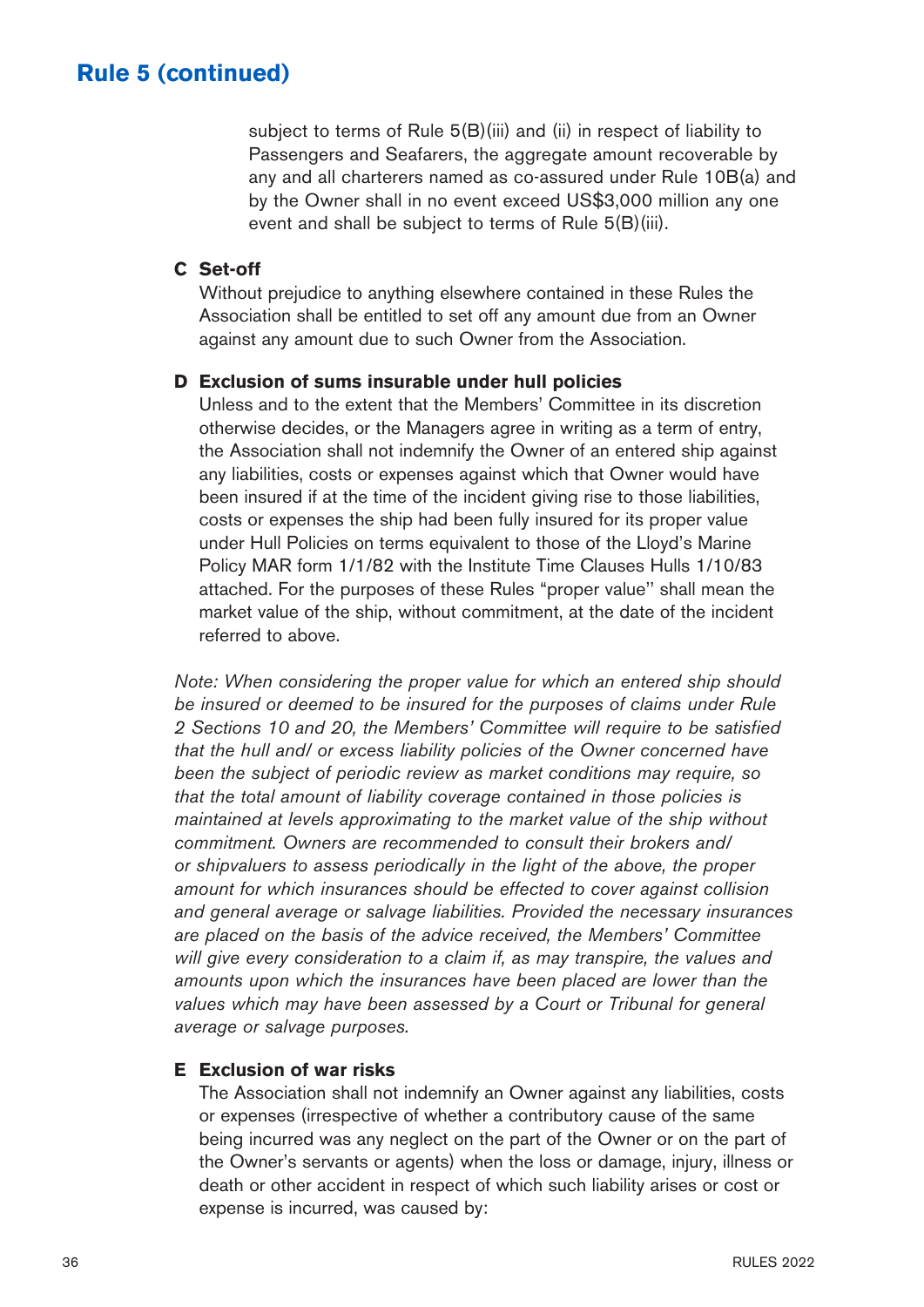- i. War, civil war, revolution, rebellion, insurrection or civil strife arising therefrom, or any hostile act by or against a belligerent power, or any act of terrorism.
- ii. Capture, seizure, arrest, restraint or detainment (barratry and piracy excepted) and the consequences thereof or any attempt thereat;
- iii. Mines, torpedoes, bombs, rockets, shells, explosives or other similar weapons of war (save for those liabilities, costs or expenses which arise solely by reason of the transport of any such weapons whether on board the entered ship or not), provided always that this exclusion shall not apply to the use of such weapons either as a result of government order or with the written agreement of the Directors or the Managers where the reason for such use is the avoidance or mitigation of liabilities, costs or expenses which would otherwise fall within the cover given by the Association.

#### PROVIDED ALWAYS that:

- a) In the event of any dispute as to whether or not an act constitutes an act of terrorism, the decision of the Directors shall be final.
- b) Ransom shall not be recoverable unless and to the extent that the Members' Committee in its discretion shall otherwise decide. Note: when deciding whether to exercise its discretion, the Committee will consider the merits of each case individually including but not limited to whether the Owner had taken such precautions as appear to the Committee to be reasonable to avoid the event that gave rise to the ransom.
- c) The Directors may resolve that special cover be provided to the Owner against any or all of the risks set out in Rule 2 notwithstanding that those liabilities, costs or expenses would otherwise be excluded by this paragraph (E) and that such special cover should be limited to such sum or sums and be subject to such terms and conditions as the Directors may from time to time determine.

#### **F Exclusion of nuclear risks**

The Association shall not indemnify an Owner against any liabilities, costs or expenses (irrespective of whether a contributory cause of the same being incurred was any neglect on the part of the Owner or on the part of the Owner's servants or agents) when the loss or damage, injury, illness or death or other accident in respect of which such liability arises or cost or expense is incurred, was directly or indirectly caused by or arises from:

- i. ionising radiations from or contamination by radioactivity from any nuclear fuel or from any nuclear waste or from the combustion of nuclear fuel
- ii. the radioactive, toxic, explosive or other hazardous or contaminating properties of any nuclear installation, reactor or other nuclear assembly or nuclear component thereof
- iii. any weapon or device employing atomic or nuclear fission and/or fusion or other like reaction or radioactive force or matter
- iv. the radioactive, toxic, explosive or other hazardous or contaminating properties of any radioactive matter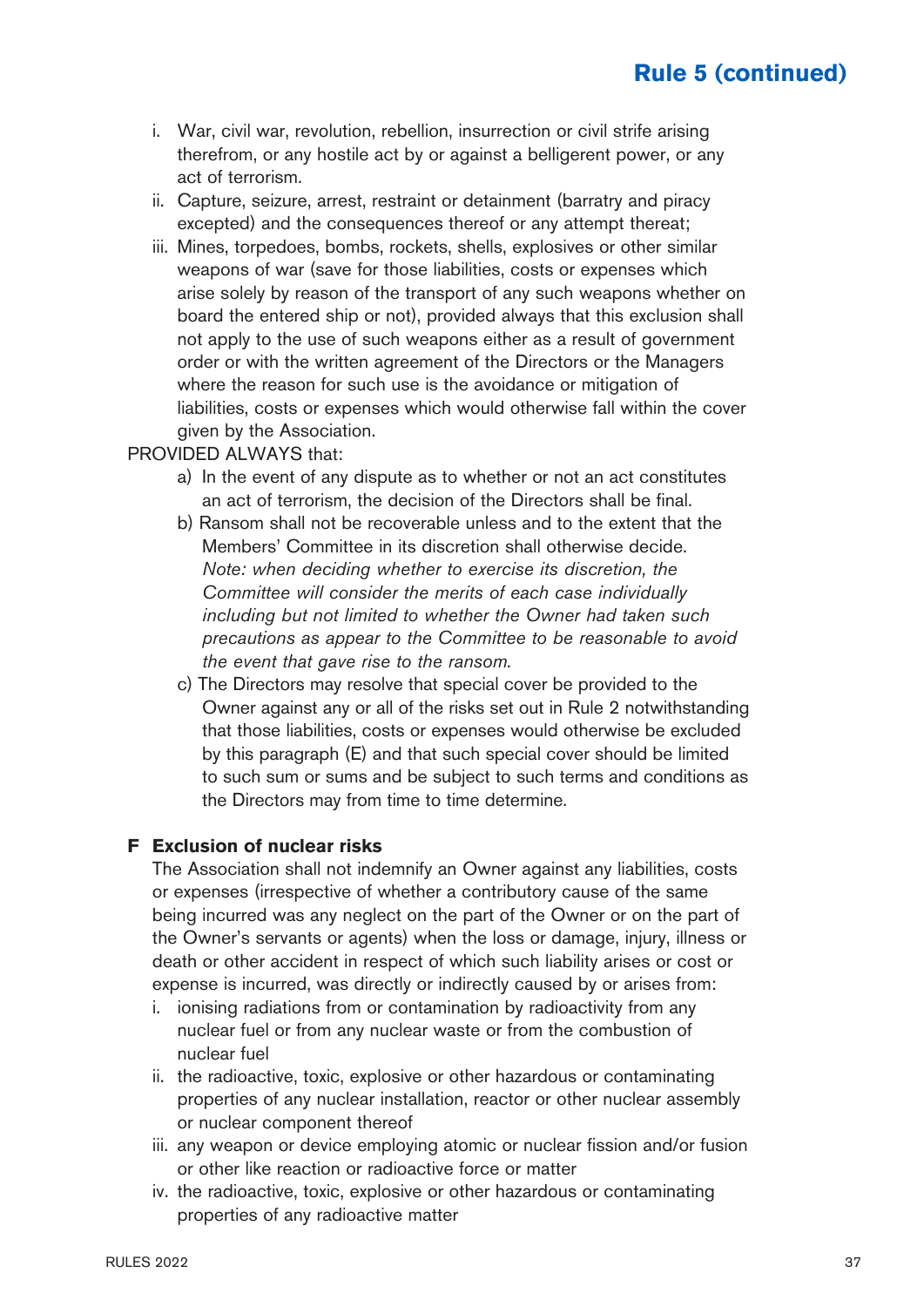#### PROVIDED ALWAYS that:

- a) this exclusion shall not apply to liabilities, losses, costs or expenses arising out of the carriage of "excepted matter" as cargo on an entered ship. For this purpose "excepted matter" consists of certain radio isotopes, used in or intended to be used for any industrial, commercial, agricultural, medical or scientific purpose and such further exceptions as the Directors may approve within the scope of the definition of "excepted matter" contained in the Nuclear Installations Act 1965 of the United Kingdom and any regulations made thereunder.
- b) The Directors may resolve that special cover be provided to the Owner against any or all of the risks set out in Rule 2 notwithstanding that those liabilities, losses, costs, or expenses would otherwise be excluded by this paragraph (F) and that such special cover should be limited to such sum or sums and be subject to such terms and conditions as the Directors may determine.

#### **G Exclusion of damage to entered ship, loss of hire, etc.**

Subject to paragraph (G) of Section 22 and to Section 24 of Rule 2, the Association shall not, except as otherwise provided in this paragraph, pay for:

- i. Loss of or damage to the entered ship or any part thereof;
- ii. Loss of or damage to any equipment on board the entered ship or to any containers, lashings, stores or fuel thereon, to the extent that the same are owned or leased by the Owner or by any company associated with or under the same management as the Owner;
- iii. The cost of repairs to the entered ship or any charges or expenses in connection therewith;
- iv. Claims by or against the Owner relating to loss of freight or hire of an entered ship or any proportion thereof unless such loss of freight or hire forms part of a claim recoverable from the Owner for liabilities in respect of cargo or is, with the consent of the Managers, included in the settlement of such a claim;
- v. Salvage or services in the nature of salvage and any costs and expenses in connection therewith;
- vi. Loss arising out of cancellation of a charter or other engagement of an entered ship;
- vii. Loss arising out of irrecoverable debts or out of the insolvency of any person, including insolvency of agents;
- viii.Claims by or against the Owner relating to demurrage on, detention of or delay to an entered ship unless such demurrage, detention or delay forms part of a claim recoverable from the Owner for liabilities in respect of cargo within the scope of these Rules or is, with the consent of the Managers, included in the settlement of such a claim.

PROVIDED ALWAYS that:

The foregoing exceptions shall not apply to claims under the following Sections of Rule 2:

Section 9 Life Salvage,

Section 19 Unrecoverable general average contributions,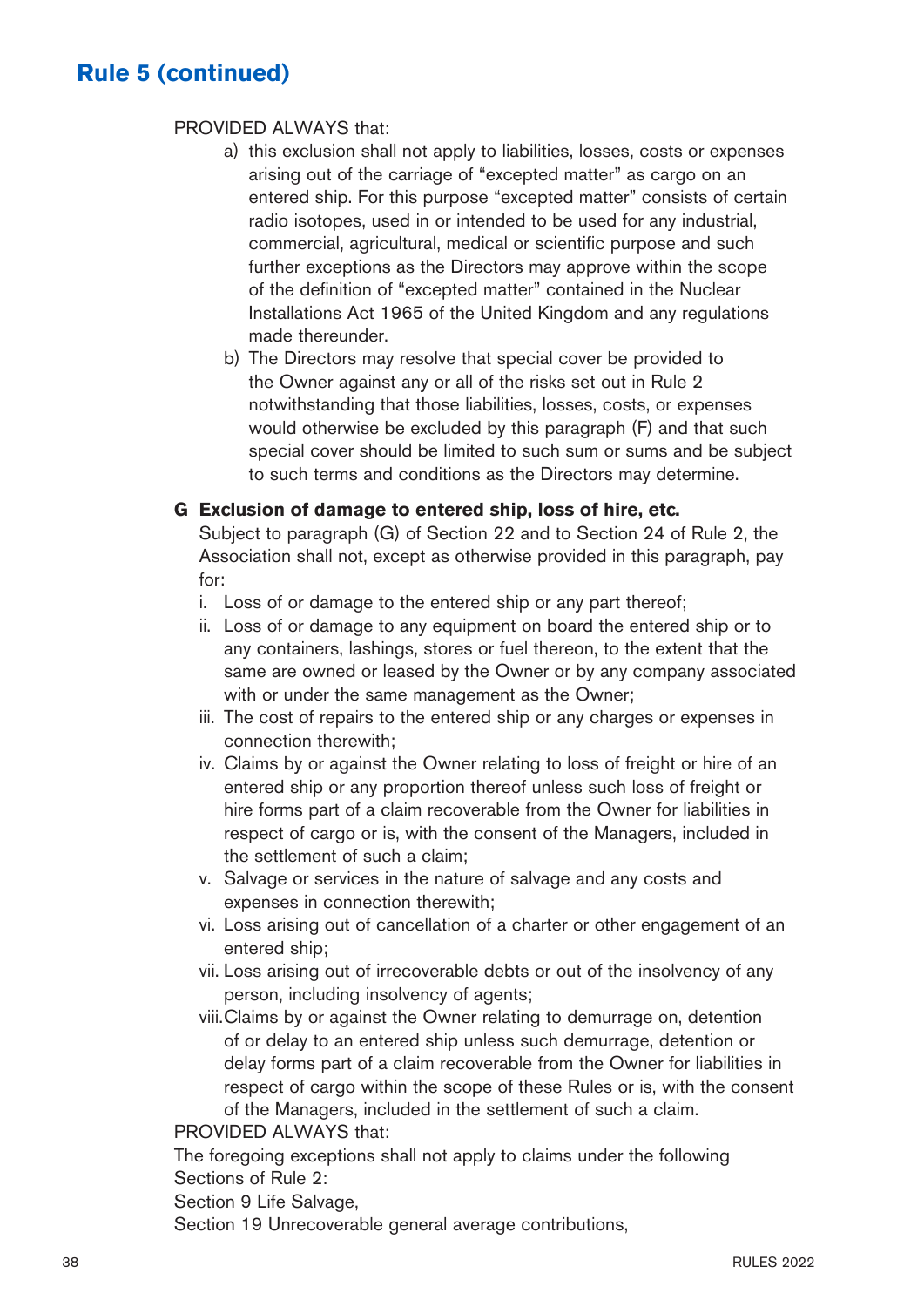Section 20 Ship's proportion of general average,

Section 21 Special compensation to Salvors,

Section 25 Sue and labour and legal costs,

Section 26 Expenses incurred by direction of the Association.

**H Exclusion of certain liabilities, costs and expenses of salvage ships, drilling ships, dredgers and others**

Unless and to the extent that special cover shall have been agreed between the Owner and the Managers in accordance with the provisions of Rules 3 or 4, the Association shall not be liable for any claim relating to liabilities, costs and expenses incurred by the Owner of:

- i. An entered ship which is a salvage tug or firefighting ship or other ship used or intended to be used for salvage or firefighting operations, when the claim arises out of any salvage or firefighting service or attempted salvage or firefighting service (including for the purpose of this paragraph, wreck removal) other than
	- (a) liabilities, costs and expenses arising out of salvage or firefighting service or attempted salvage or firefighting service conducted by an entered ship for the purpose of saving or attempting to save life at sea; and
	- (b)liabilities, costs and expenses incurred by the Owner (being a professional salvor) which are covered by a special agreement between the Owner and the Association and which arise out of the operation of, and in respect of that Owner's interest in an entered ship.
- ii. An entered ship which is used to carry out drilling operations in connection with oil or gas exploration or production when the claim arises out of or during those operations.

PROVIDED ALWAYS that for the purposes of paragraph ii above:

- a) the entered ship shall be deemed to be carrying out production operations if (inter alia) it is a storage tanker or other ship engaged in the storage of oil, and either:
	- (i) the oil is transferred directly from a producing well to the storage ship; or
	- (ii) the storage ship has oil and gas separation equipment on board and gas is being separated from oil whilst on board the storage ship other than by natural venting; and
- b) in respect of any entered ship employed to carry out production operations in connection with oil or gas production, the exclusion shall apply from the time that a connection, whether directly or indirectly, has been established between the entered ship and the well pursuant to a contract under which the entered ship is employed, until such time that the entered ship is finally disconnected from the well in accordance with that contract.
- iii. An entered ship which is used for operations of dredging, blasting, pile-driving, well-intervention, cable or pipe laying, construction, installation, maintenance work, core sampling, depositing of spoil, power generation, decommissioning or such other operations as the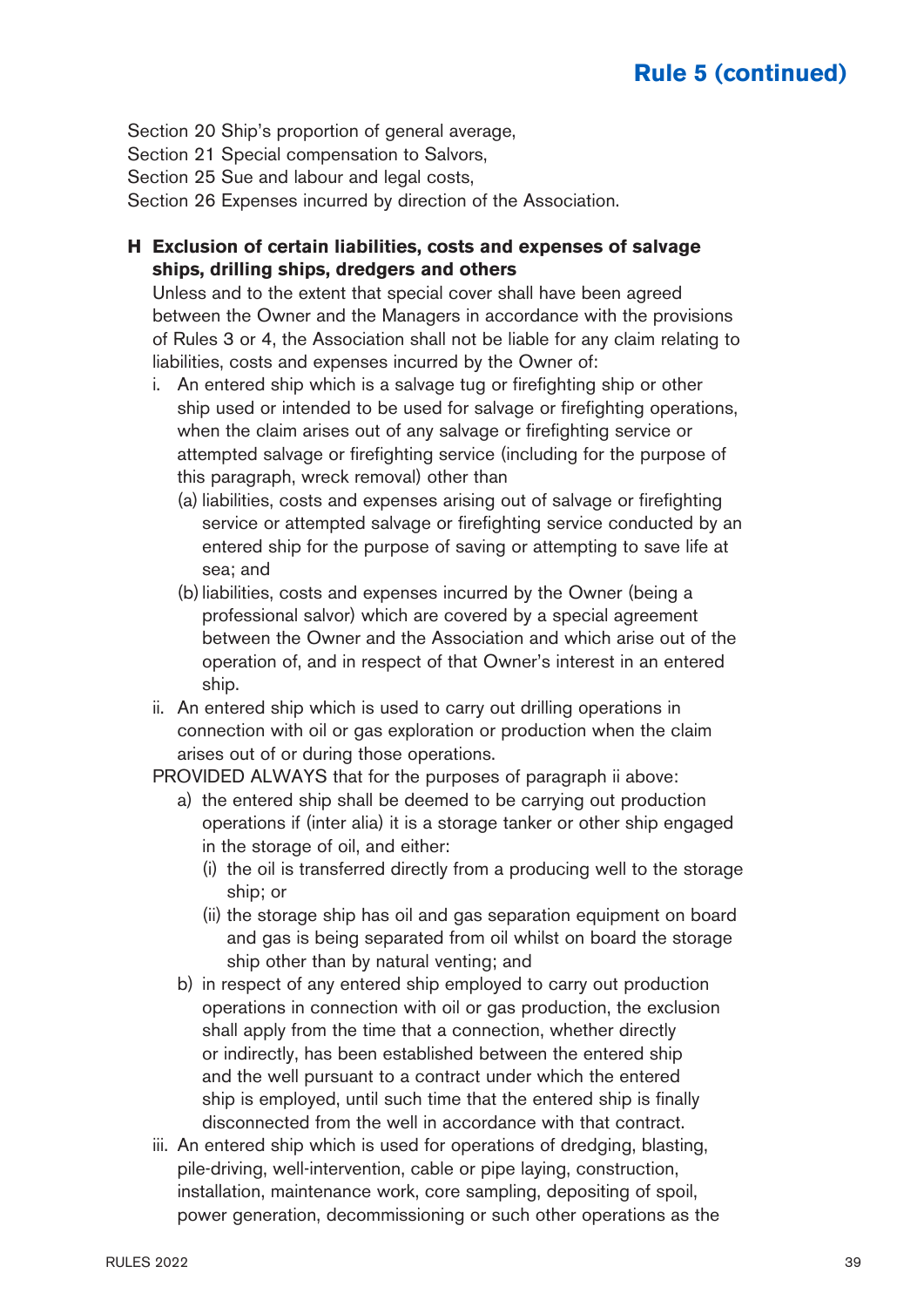Managers may determine from time to time, when the claim arises as a consequence of:

- (a) claims brought by any party for whose benefit the work has been performed, or by any third party (whether connected with any party for whose benefit the work has been performed or not), in respect of the specialist nature of the operations; or
- (b) the failure to perform such specialist operations by the Owner or the fitness for purpose or quality of the Owner's work, products or services; or
- (c) any loss of or damage to the contract work.

PROVIDED ALWAYS that this exclusion shall not apply to liabilities, costs and expenses incurred by an Owner in respect of:

- (i) loss of life, injury or illness of crew and other personnel on board the entered ship; or
- (ii) the wreck removal of the entered ship; or
- (iii) oil pollution emanating from the entered ship or the threat thereof, but only to the extent that such liabilities, costs and expenses are covered by the Rules.
- iv. An entered ship which is used for waste disposal or incineration operations, when the claim arises out of those operations:
- v. An entered ship which is used for or in connection with the operations of submarines, mini-submarines, diving bells or remotely operated vehicles or equipment or an entered ship which is used for or in connection with professional or commercial diving operations, when the claim arises out of those operations, except a claim
	- (a) arising out of salvage operations being conducted by an entered ship provided that (i) the divers, fully licenced or otherwise certified, form part of the crew of that entered ship (or of diving bells or other similar equipment or craft operating from the entered ship); (ii) the Owner of that entered ship (except a charterer other than a demise or bareboat charterer) is responsible for the activities of such divers; (iii) the Owner at all times ensures compliance with any legislation, regulations, rules and other requirements regarding the employment of such divers; and
	- (b)incidental diving operations carried out in relation to the inspection, repair or maintenance of the entered ship or in relation to damage caused by the entered ship; and
	- (c) recreational diving activities.
- vi. An entered ship which is moored (otherwise than on a temporary basis) and is open to the public as a hotel, restaurant, bar or other place of entertainment, when the claim is in respect of hotel or restaurant guests or other visitors or catering crew of such ship.
- vii. An entered ship which is used as an accommodation vessel, when the claim is in respect of personnel (other than marine crew) on board such ship employed otherwise than by the Owner, where either:
	- a) Such vessel is providing accommodation to such personnel in relation to their employment on or about an oil or gas production or exploration facility; or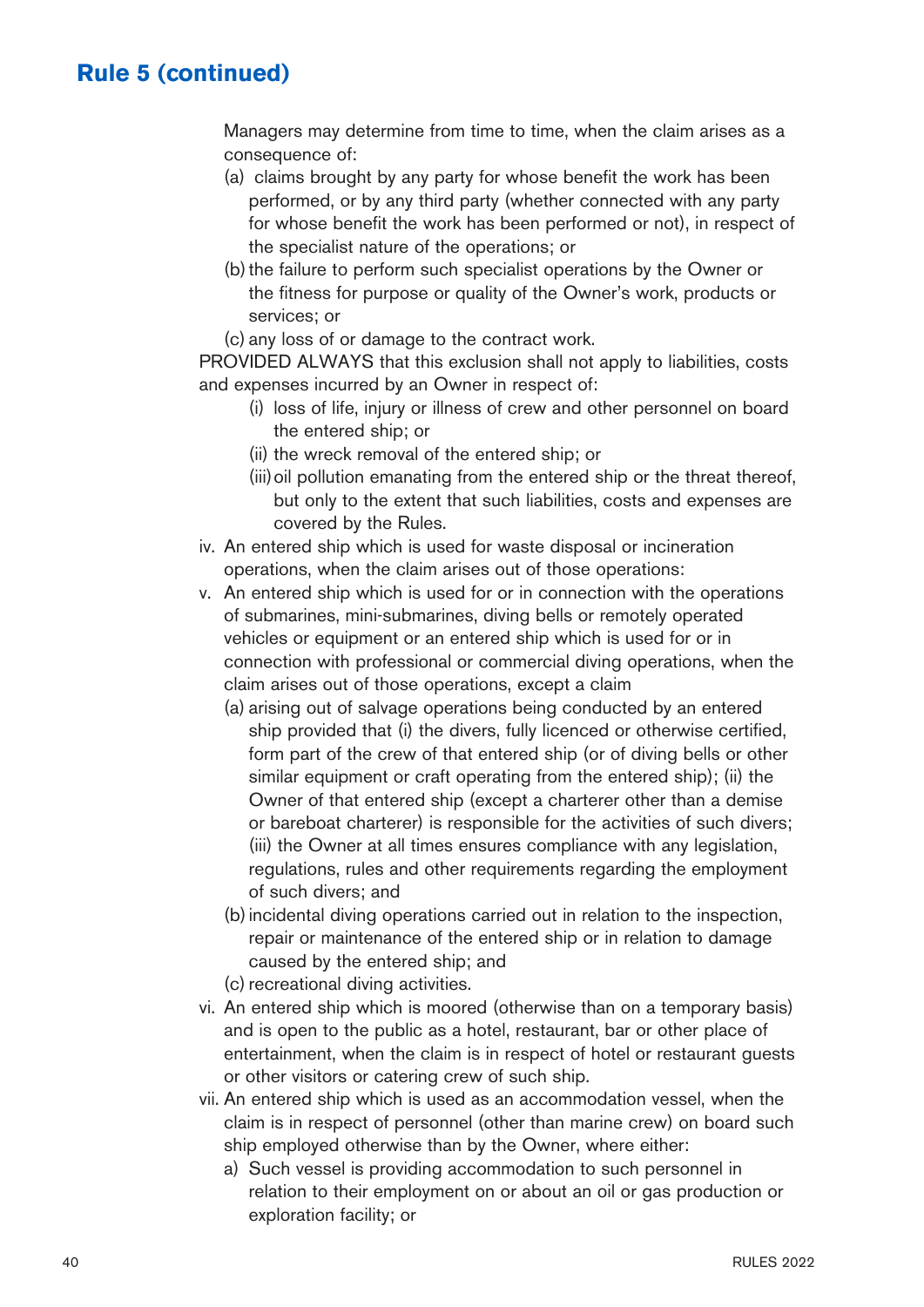b) there has been a contractual allocation of risk on terms less favourable to the Owner than Knock for Knock as between the Owner and the employer of the personnel which has been approved by the Managers.

PROVIDED ALWAYS that:

This exclusion is subject to and shall not override or supersede the exclusion in paragraph ii above.

viii.An entered ship which is a semi-submersible heavy lift vessel or which is designed exclusively for the carriage of heavy lift cargo, when the claim is in respect of loss of or damage to or wreck removal of cargo, save where the cargo is carried under a contract on HeavyCon terms or any other terms approved in writing by the Managers.

### **I Double insurance**

The Association shall not, unless and to the extent that the Members' Committee in its discretion otherwise decides, be liable for any liabilities, costs or expenses recoverable under any other insurance or which would have been so recoverable:

- i. apart from any terms in such other insurance excluding or limiting liability on the ground of double insurance; and
- ii. if the ship had not been entered in the Association with cover against the risks set out in these Rules.

### **J Contraband, blockade running, unlawful trade, imprudent or hazardous operations**

No claim shall be recoverable from the Association if it arises out of or is consequent upon an entered ship carrying contraband, blockade running or being employed in an unlawful trade or if the Members' Committee, having regard to all the circumstances, shall be of the opinion that the carriage, trade or voyage was imprudent, unsafe, unduly hazardous or improper.

#### **K Classification and statutory requirements**

Unless otherwise agreed in writing between the Owner and the Managers, the following conditions are terms of the insurance of every entered ship:

- i. The ship must be and remain throughout the period of entry classed with a Classification Society approved by the Managers, and
- ii. Any incident or condition in respect of which that Classification Society might make recommendations as to repairs or other action to be taken by the Owner must be promptly reported to that Classification Society.
- iii. The Owner must comply with all the Rules, recommendations and requirements of the Classification Society relating to the entered ship within the time or times specified by the Society.
- iv. The Owner authorises the Managers to inspect any information, relating to the maintenance of class of the entered ship, in the possession of any Classification Society with which that ship is or at any time has been classed, and will where necessary authorise such Classification Society or Societies to disclose and make available that information to the Managers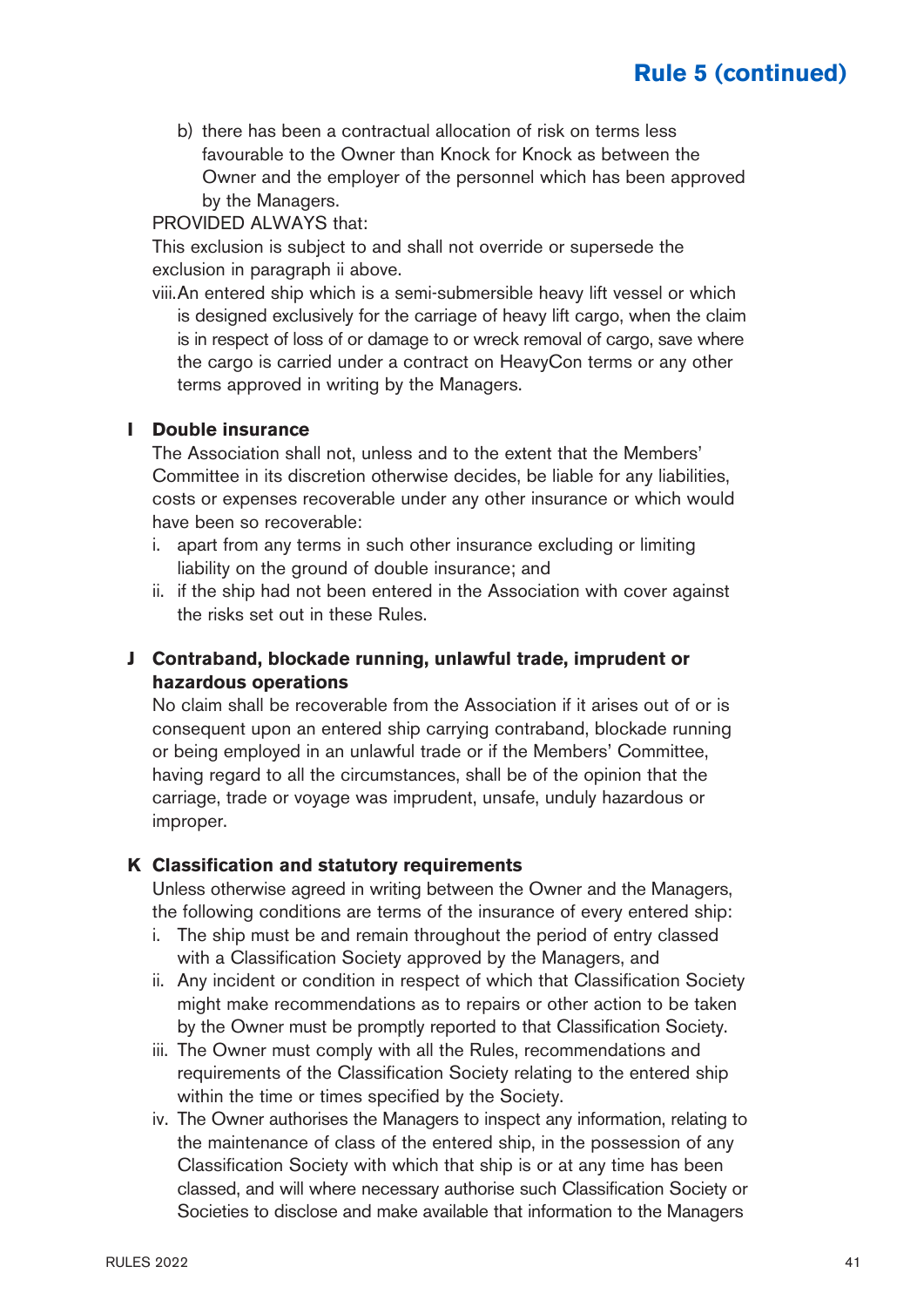upon request by the Managers and for whatsoever purposes the Managers may consider necessary.

- v. The Owner must immediately inform the Managers if, at any time during the period of entry, the Classification Society with which the ship is classed is changed and advise the Managers of all outstanding recommendations, requirements or restrictions specified by any Classification Society relating to that ship as at the date of such change.
- vi. The Owner must comply with all statutory requirements of the state of the ship's flag relating to the construction, adaptation, condition, fitment, equipment and manning of the entered ship and must at all times maintain the validity of such statutory certificates as are issued by or on behalf of the state of the ship's flag in relation to such requirements and in relation to the International Safety Management (ISM) Code and the International Ship and Port Facility Security (ISPS) Code.

Unless and to the extent that the Members' Committee otherwise decides, an Owner shall not be entitled to any recovery from the Association in respect of any claim arising during a period when that Owner is not fulfilling or has not fulfilled those conditions.

#### **L Marine Insurance Act 1906 and Insurance Act 2015**

- i. These Rules and all contracts of insurance made by the Association shall be subject to and incorporate the provisions of the Marine Insurance Act, 1906 and, upon its entry into force, the Insurance Act 2015 of the United Kingdom and any statutory modifications thereof except insofar as such Acts or modifications may have been excluded by these Rules or by any term of such contracts.
- ii. The following provisions of the Insurance Act 2015 ("the Act") are excluded from the Rules and any contract of insurance as follows:
	- a) Section 8 of the Act is excluded. As a result any breach of the duty of fair presentation shall entitle the Association to avoid the policy, regardless of whether the breach of the duty of fair presentation is innocent, deliberate or reckless.
	- b) Section 10 of the Act is excluded. As a result all warranties in these Rules or any contract of insurance must be strictly complied with and if the Owner fails to comply with any warranty the Association shall be discharged from liability from the date of the breach, regardless of whether the breach is subsequently remedied.
	- c) Section 11 of the Act is excluded. As a result the Rules and all terms of the contract of insurance between the Association and the Owner, including terms which tend to reduce the risk of loss of a particular kind, loss at a particular location and/or loss at a particular time, must be strictly complied with and if the Owner fails to comply with any such term, the Association's liability may be excluded, limited or discharged in accordance with these Rules notwithstanding that the breach could not have increased the risk of the loss which actually occurred in the circumstances in which it occurred.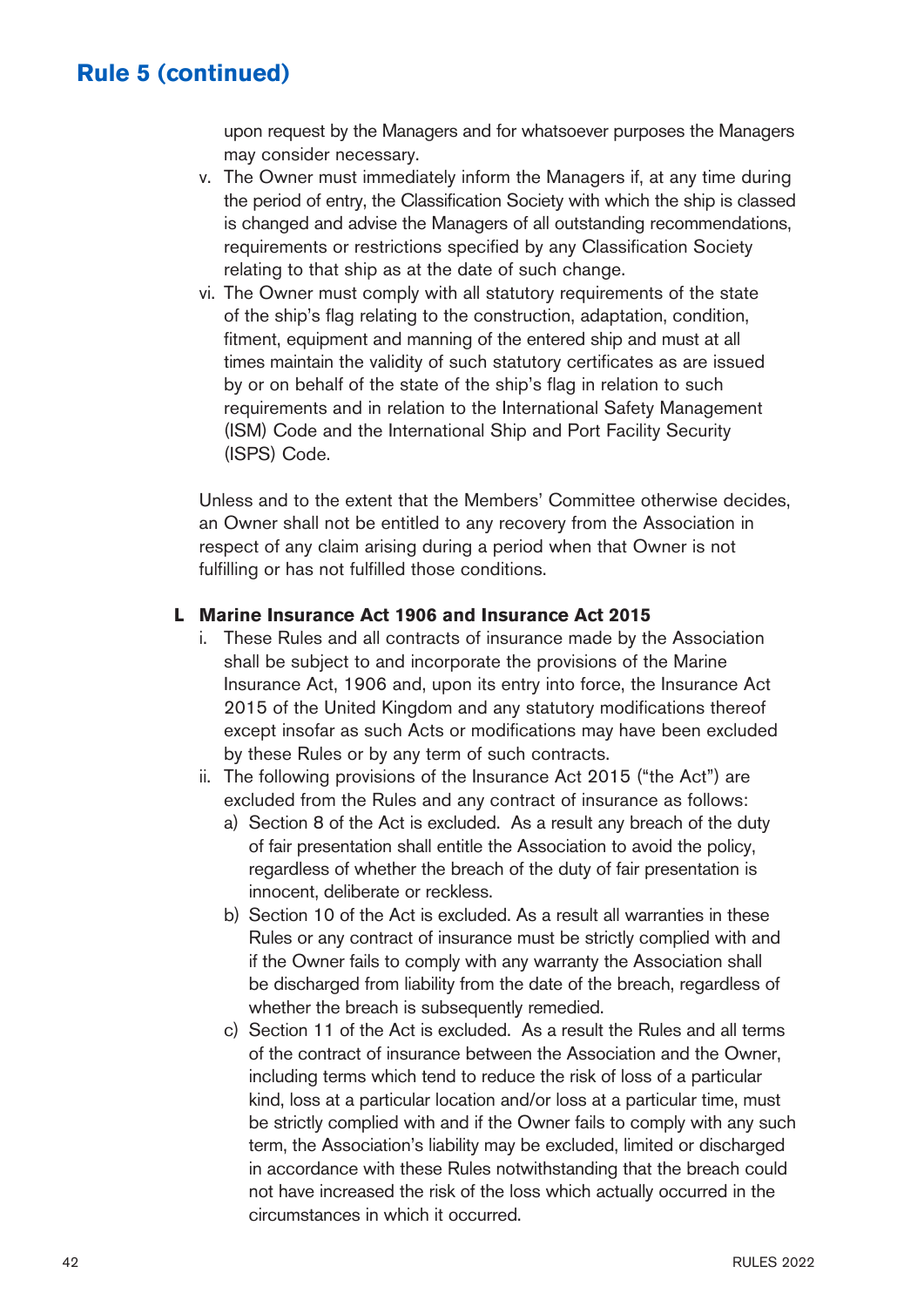- d) Section 13 of the Act is excluded. As a result the Association shall be entitled to exercise its right to terminate the contract of insurance in respect of the Owner and all insureds in the event that a fraudulent claim is submitted by or on behalf of the Owner and/or any Group Affiliate.
- e) Section 13A of the Act is excluded: As a result the Rules and all terms of the contract of insurance between the Association and the Owner shall not be subject to or shall the Association be in breach of any implied term that it will pay any sums due in respect of a claim within a reasonable time save where the breach is deliberate or reckless and Section 13A of the Act is excluded to this extent.
- f) Section 14 of the Act is excluded. As a result, the contract of insurance between the Association and the Owner shall be deemed to be a contract of the utmost good faith, and any breach of the duty of the utmost good faith shall entitle the Association to avoid the contract of insurance.

#### **M Obligation to sue and labour**

Upon the occurrence of any casualty, event or matter liable to give rise to a claim by an Owner upon the Association, it shall be the duty of the Owner and its agents to take and to continue to take all such steps as may be reasonable for the purpose of averting or minimizing any expense or liability in respect whereof it may be insured by the Association. In the event that an Owner commits any breach of this obligation, the Members' Committee may in its discretion reject any claim by the Owner against the Association arising out of the casualty, event or matter, or reduce the sum payable by the Association in respect thereof by such amount as it may determine.

#### **N Obligations with regard to claims**

- i. An Owner must promptly notify the Managers of every casualty, event or claim upon it which is liable to give rise to a claim upon the Association, and of every event or matter which is liable to cause the Owner to incur liabilities, costs or expenses for which it may be insured by the Association.
- ii. An Owner must promptly notify the Managers of every survey or opportunity for survey in connection with a matter referred to under (i).
- iii. An Owner must at all times promptly notify the Managers of any information, documents or reports in its or its agents' possession, power or knowledge relevant to such casualty, event or matter as is referred to under (i) and shall further, whenever so requested by the Managers, promptly produce to the Association and/or allow the Association or its agents to inspect, copy or photograph, all relevant documents of whatsoever nature in its or its agents' possession or power and shall further permit the Association or its agents to interview any servant, agent or other person who may have been employed by the Owner at the material time or at any time thereafter or whom the Association may consider likely to have any direct or indirect knowledge of the matter or who may have been under a duty at any time to report to the Owner in connection therewith.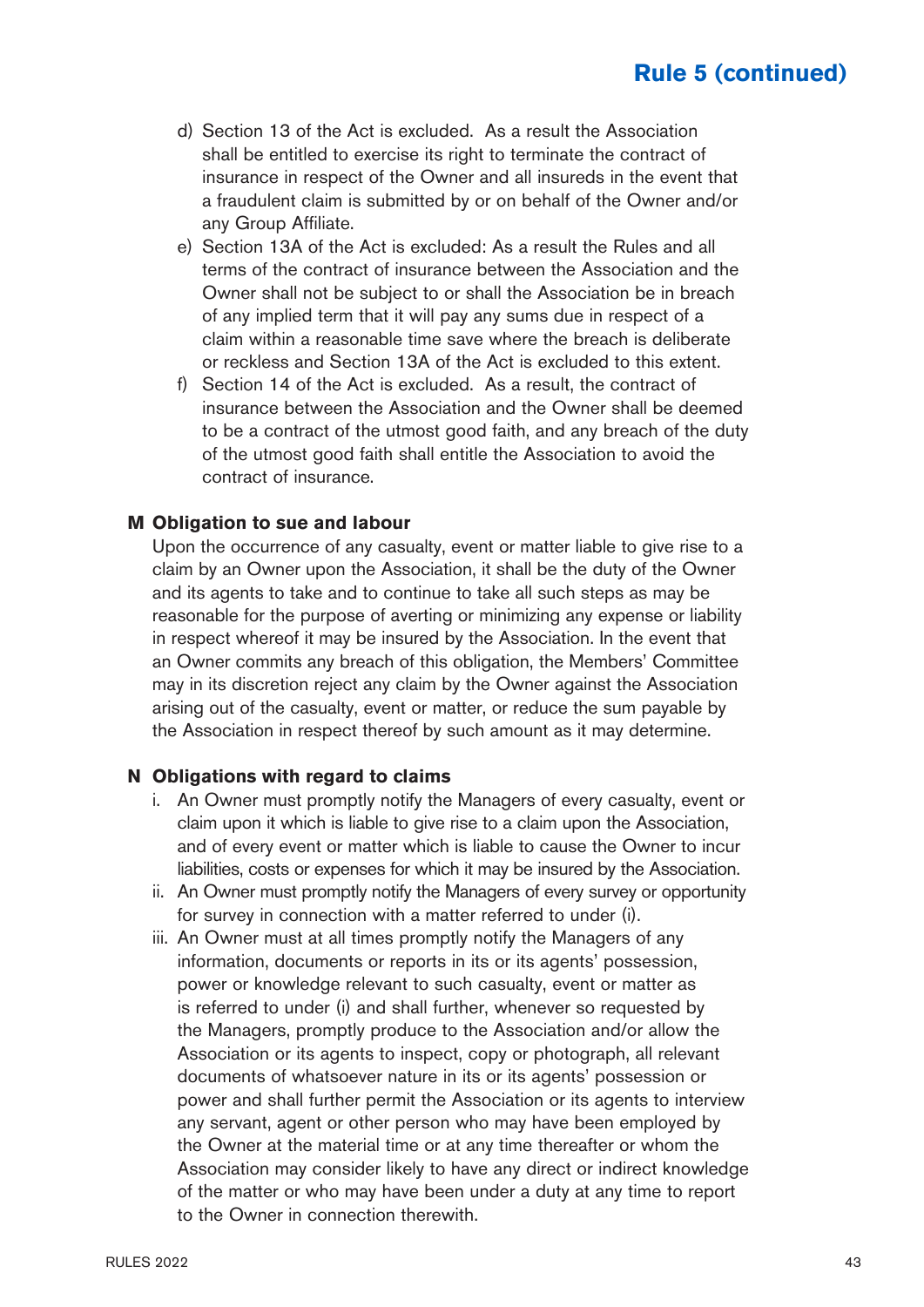iv. An Owner shall not settle or admit liability for any claim for which it may be insured by the Association without prior written consent of the Managers.

In the event that an Owner commits any breach of its obligations referred to in (i) to (iv) above, the Members' Committee may in its discretion reject any claim by the Owner against the Association arising out of the casualty, event or matter, or reduce the sum payable by the Association in respect thereof by such amount as they may determine.

#### **O Time bar**

In the event that:

- i. an Owner fails to notify the Managers of any casualty, event or claim referred to in paragraph (N) (i) of this Rule within one year after it has knowledge thereof; or
- ii. an Owner fails to submit a claim to the Managers for reimbursement of any liabilities, costs or expenses within one year after discharging or settling the same;

the Owner's claim against the Association shall be discharged and the Association shall be under no further liability in respect thereof unless the Members' Committee in its discretion shall otherwise determine.

#### **P Recoveries, savings by the Owner and subrogation**

- i. Unless otherwise agreed in writing by the Managers, where the Association has paid a claim to or on behalf of an Owner the whole of any recovery from a third party in respect of that claim shall be credited and paid to the Association up to an amount corresponding with the sum paid by the Association together with any interest element on that sum comprised in the recovery, provided however that where, because of a deductible in its terms of entry, the Owner has contributed to settlement of the claim, any such interest element shall be apportioned between the Owner and the Association taking into account the payments made by each and the dates on which those payments were made.
- ii. Unless otherwise agreed in writing by the Managers, where the Owner, as a result of an event for which it is covered by the Association, has obtained extra revenue or saved costs or expenses which would otherwise have been incurred and which would not have been covered by the Association, the Association may deduct from the sum otherwise payable to the Owner an amount corresponding to the benefit obtained.
- iii. Unless otherwise agreed in writing by the Managers, where the Association has paid a claim to or on behalf of an Owner, the Association shall be subrogated to the rights of the Owner in respect of the claim to the extent of that payment, including the right to any interest accruing on that amount prior to its recovery and the right to recover any costs incurred in relation to the exercise of such rights.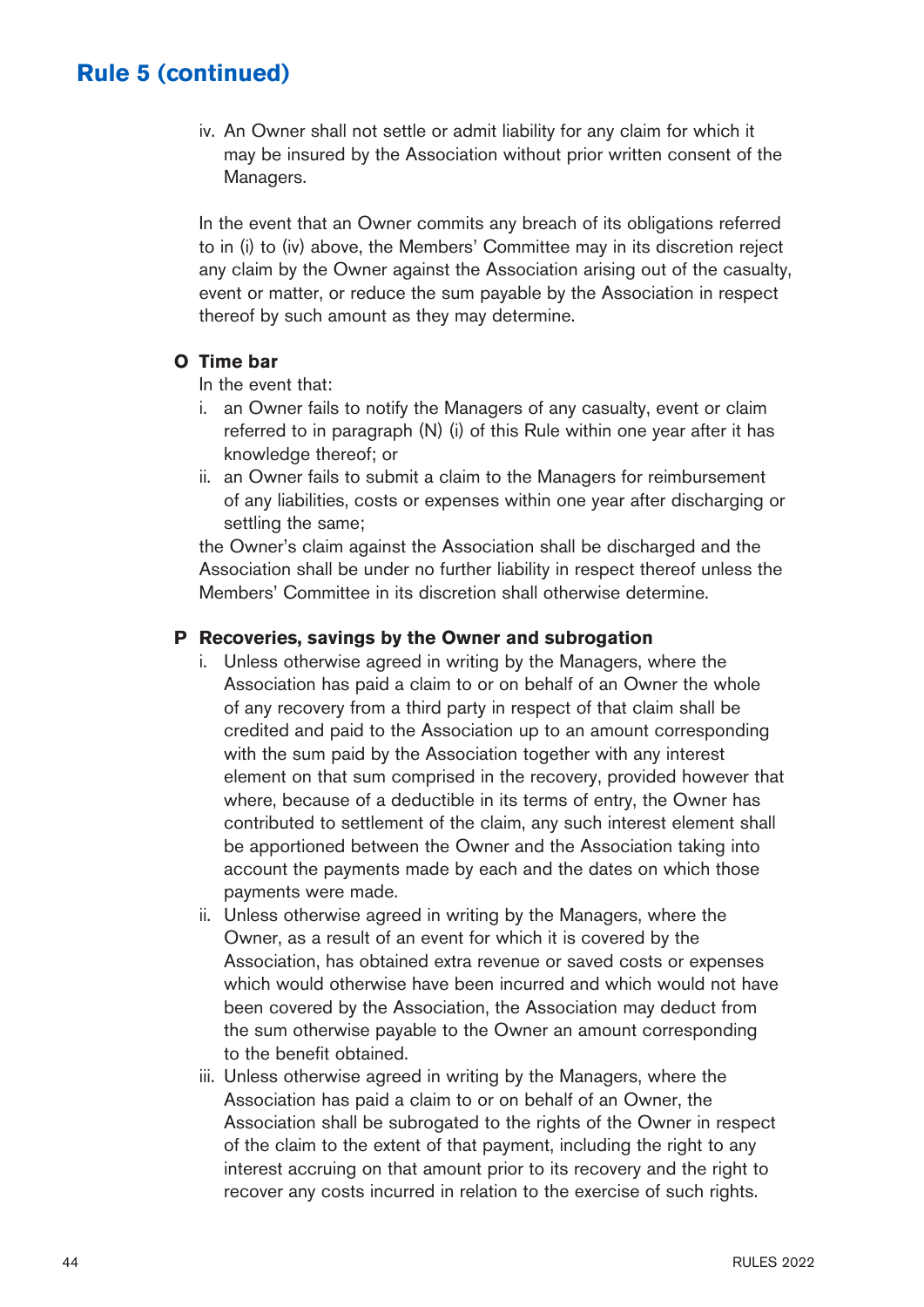#### **Q Surveys of ships**

The Managers at any time in their discretion may appoint a surveyor or such other person as they may think fit to inspect an entered ship on behalf of the Association. The Owner

- (i) shall afford such facilities as may be required for such inspection, and
- (ii) shall comply with such recommendations as the Managers may make following such inspection.

Unless and to the extent that the Members' Committee in its discretion otherwise decides, an Owner who commits any breach of its obligations referred to in (i) to (ii) above shall not be entitled, in relation to any casualty, event or matter occurring during the period of the breach, to any recovery from the Association in respect of any claim arising out of such casualty, event or matter.

Notwithstanding the above and in addition thereto, the Members' Committee may, in the light of such inspection or in the event of any breach of the obligations referred to in (i) to (ii) above, terminate the Owner's entry forthwith where-upon the Owner shall cease to be insured in respect of the entered ship.

#### **R Surveys of ships after lay-up**

- i. If an entered ship has been laid-up for a period of six months or more, whether the ship has been entered in the Association for all or part of the period of lay-up and whether or not laid-up returns have been claimed or paid in accordance with Rule 27, the Owner shall give the Managers notice that the ship is to be recommissioned not less than seven days before the ship leaves the place of lay-up.
- ii. Upon receipt of such notice the Managers in their discretion may appoint a surveyor or such other person as they may think fit to inspect the ship on behalf of the Association and the Owner shall afford such facilities as may be required for such inspection, and
- iii. The Owner shall comply with such recommendations as the Managers may make following such inspection.

Unless and to the extent that the Members' Committee in its discretion otherwise decides, an Owner who commits any breach of its obligations referred to in (i) to (iii) above shall not be entitled, in relation to any casualty, event or matter occurring during the period of the breach, to any recovery from the Association in respect of any claim arising out of such casualty, event or matter.

A breach of the obligation in (i) above shall be deemed to have started when the ship leaves the place of lay-up and to have ended at such time as the Owner has complied with its obligations referred to in (ii) and (iii) above, as determined by the Managers in their discretion.

Notwithstanding the above and in addition thereto, the Members' Committee may, in the light of such inspection or in the event of any breach of the obligations referred to in (ii) to (iii) above, terminate the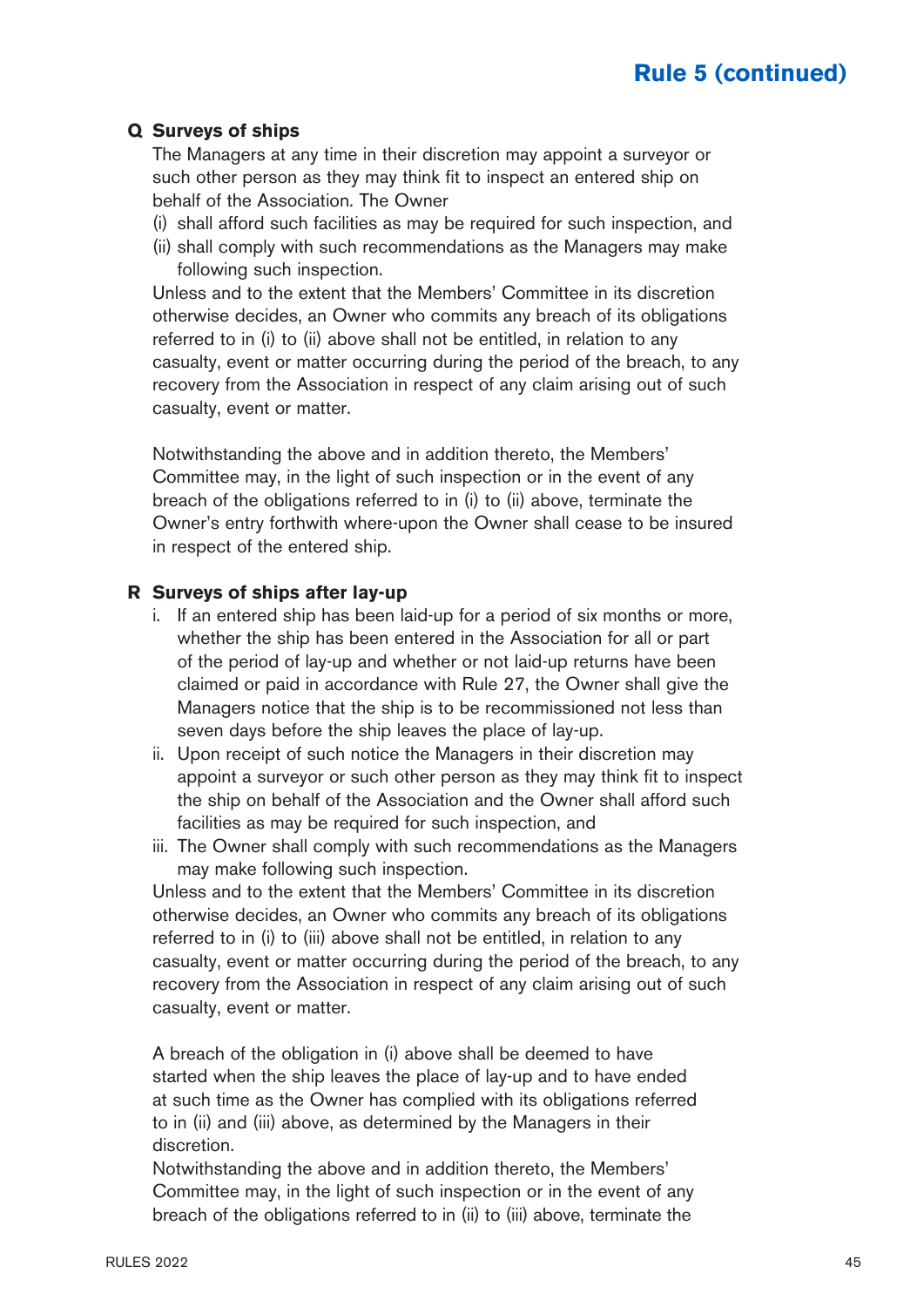Owner's entry forthwith where-upon the Owner shall cease to be insured in respect of the entered ship.

#### **S Electronic communication**

The Association's logs and records of any electronic communication sent or received by the Association shall, in the absence of manifest error, be conclusive evidence of such communication and of its despatch or receipt.

#### **T Interest**

In no case shall interest be paid upon sums due from the Association.

### **U Certificates and undertakings**

Unless and to the extent that the Directors otherwise decide, the Association shall discharge on behalf of the Owner liabilities, costs, expenses arising under a demand made pursuant to the issue by the Association on behalf of the Owner of

- a) a guarantee or other undertaking given by the Association to the Federal Maritime Commission under Section 2 of US Public Law 89-777, or
- b) a certificate issued by the Association in compliance with Article VII of the International Conventions on Civil Liability for Oil Pollution Damage 1969 or 1992 or any amendments thereof, or
- c) an undertaking given by the Association to the International Oil Compensation Fund 1992 in connection with the Small Tanker Oil Pollution Indemnification Agreement (STOPIA), or except where such liabilities, costs or expenses arise from or are caused by an act of terrorism, the Tanker Oil Pollution Indemnification Agreement (TOPIA), or
- d) a certificate issued by the Association in compliance with Article 7 of the International Convention on Civil Liability for Bunker Oil Pollution Damage, 2001
- e) a non-war certificate issued by the Association in compliance with either Article IV bis of the Athens Convention relating to Carriage of Passengers and their Luggage by Sea, 2002 and Guidelines for its implementation or Regulation (EC) No 392/2009 of the European Parliament and of the Council which gives effect thereto.
- f) a certificate issued by the Association in compliance with Article 12 of Nairobi International Convention on the Removal of Wrecks, 2007.
- g) Subject always to the MLC Extension Clause 2016, certificates issued by the Association in compliance with Regulation 4.2, Standard A4.2, paragraph 1(b) and Regulation 2.5.2, Standard A2.5.2 of the Maritime Labour Convention 2006, as amended (MLC 2006).

Note: the terms of the MLC Extension Clause 2016 are to be found in Appendix I to the Rule book.

#### PROVIDED ALWAYS THAT:

i. The Owner shall indemnify the Association to the extent that any payment under any such guarantee, undertaking or certificate in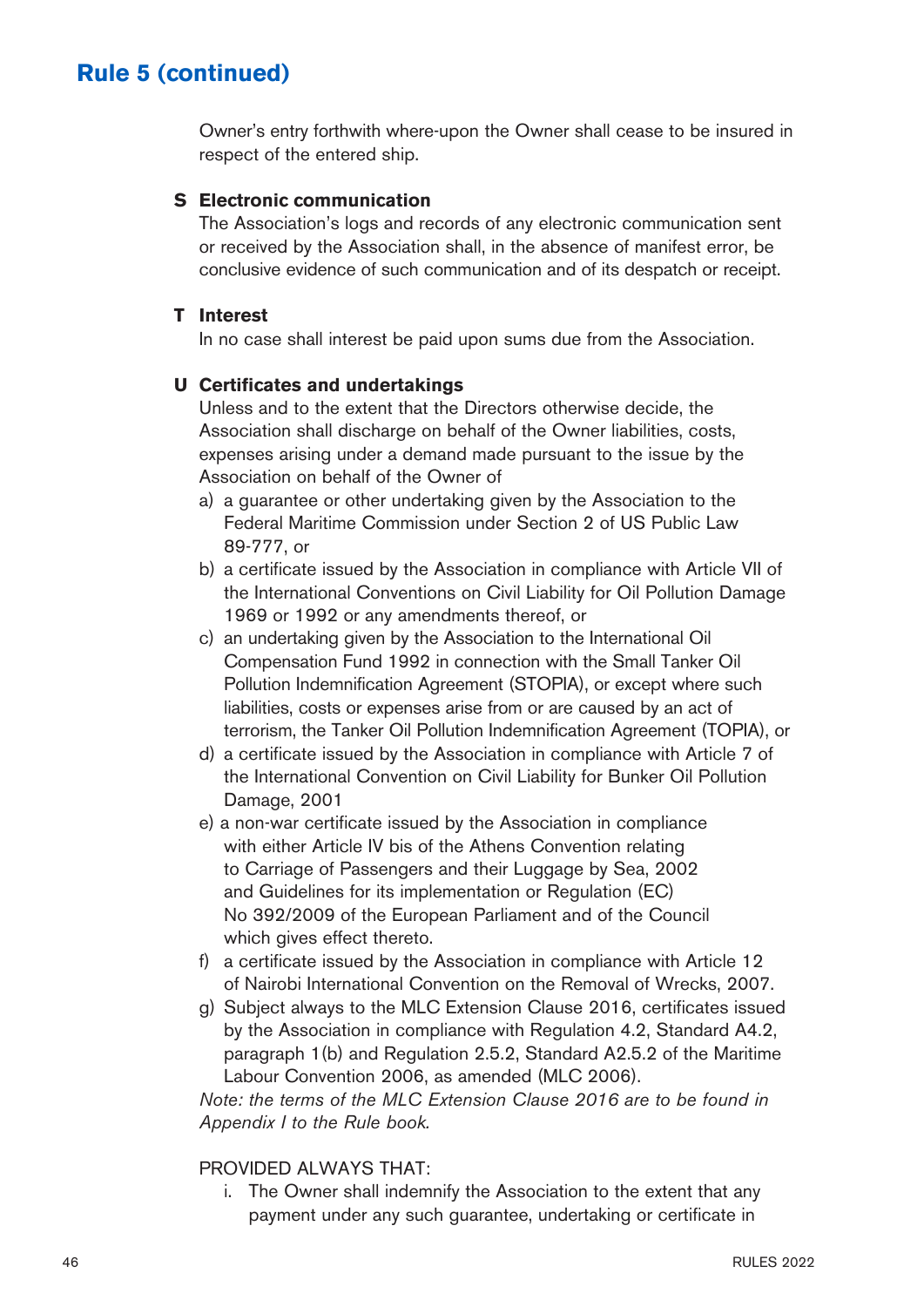discharge of the said liabilities, costs and expenses is or would have been recoverable in whole or in part under a standard P&I war risk policy had the Owner entered into such policy and complied with the terms and conditions thereof, and

- ii. The Owner agrees that:
	- a) any payment by the Association under any such guarantee, undertaking or certificate in discharge of the said liabilities, costs and expenses shall, to the extent of any amount recovered under any policy of insurance or extension to the cover provided by the Association, be by way of loan; and
	- b) there shall be assigned to the Association to the extent and on the terms that it determines in its discretion to be practicable all the rights of the Insured Owner under any other insurance and against any third party.

For the purpose of this Rule 5(U), the Members' Committee shall have the sole discretion to determine what constitutes a standard war risk policy.

#### **V Sanctions**

- i. The Association shall not indemnify an Owner against any liabilities, costs or expenses where the provision of cover, the payment of any claim or the provision of any benefit in respect of those liabilities, costs or expenses may expose the Association to the risk of any sanction, prohibition, restriction or adverse action by any competent authority or government.
- ii. The Owner shall in no circumstances be entitled to recover from the Association that part of any liabilities, costs or expenses which is not recovered by the Association from any party to the Pooling Agreement and/or from any reinsurer because of a shortfall in recovery from such party or reinsurer by reason of any sanction, prohibition or adverse action by a competent authority or government or the risk thereof if payment were to be made by such party or reinsurer. For the purposes of this paragraph, "shortfall" includes, but is not limited to, any failure or delay in recovery by the Association by reason of the said party or reinsurer delaying payment or making payment into a designated account in compliance with the requirements of any competent authority or government.
- iii. Notwithstanding, and without prejudice to, any other provisions of these Rules, the Directors may terminate the insurance of an Owner in respect of any and all ships entered by it where, in the opinion of the Directors, the Owner has exposed or will expose the Association to a material risk of being or becoming subject to a sanction, prohibition, restriction or other adverse action by a competent authority or government, which may materially affect the Association.

#### **W Paperless trading**

There shall be no recovery from the Association in respect of liabilities, losses, costs and expenses arising from the use of any electronic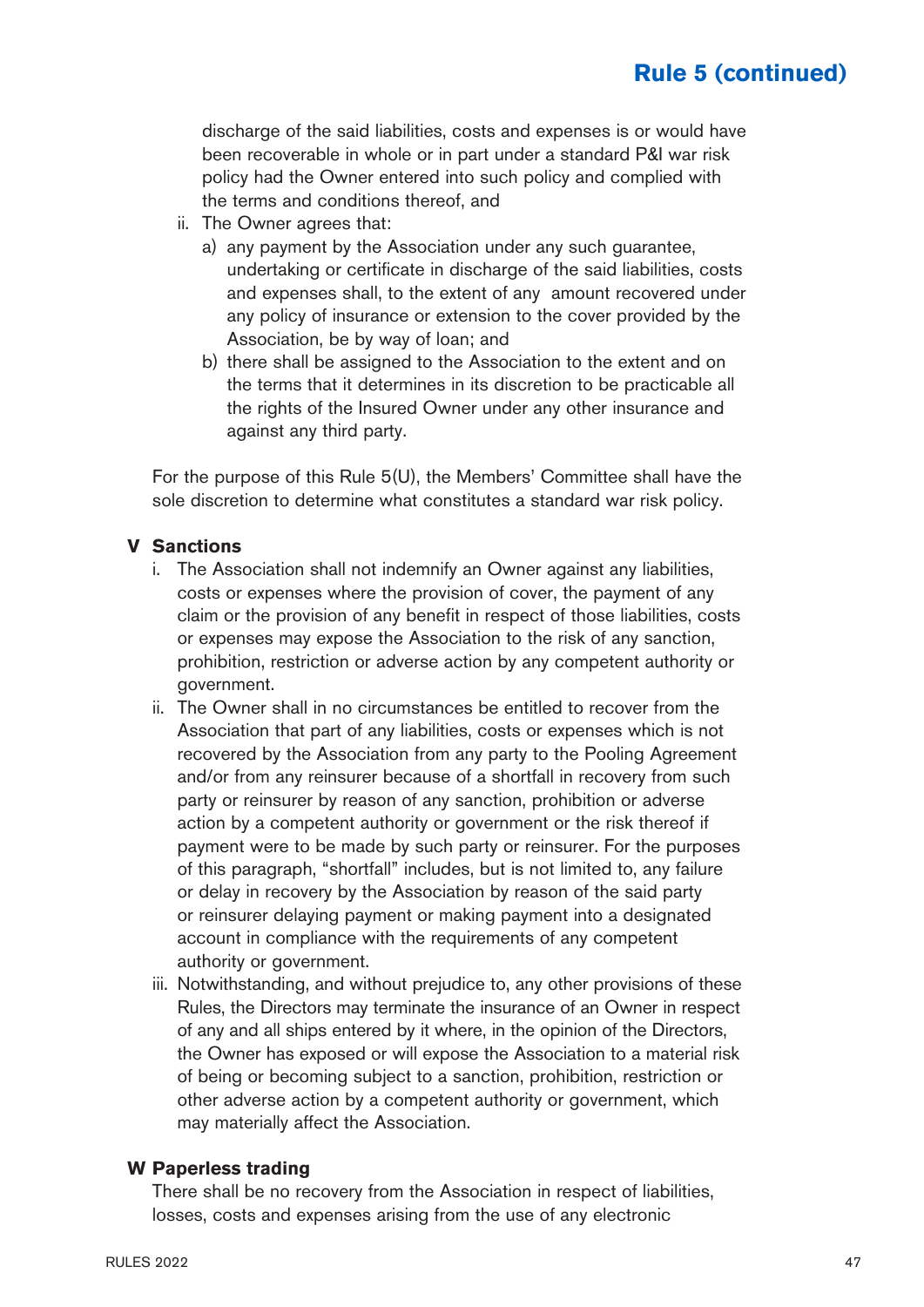trading system, other than an electronic trading system approved by the Association in writing, to the extent that such liabilities, losses, costs and expenses would not (save insofar as the Association in its sole discretion otherwise determines) have arisen under a paper trading system. For the purpose of this Rule 5(W),

- a) an electronic trading system is any system which replaces or is intended to replace paper documents used for the sale of goods and/or their carriage by sea or partly by sea and other means of transport and which:
	- i. are documents of title; or
	- ii. entitle the holder to delivery or possession of the goods referred to in such documents; or
	- iii. evidence a contract of carriage under which the rights and obligations of either of the contracting parties may be transferred to a third party.
- b) a 'document' shall mean anything in which information of any description is recorded including, but not limited to, computer or other electronically-generated information.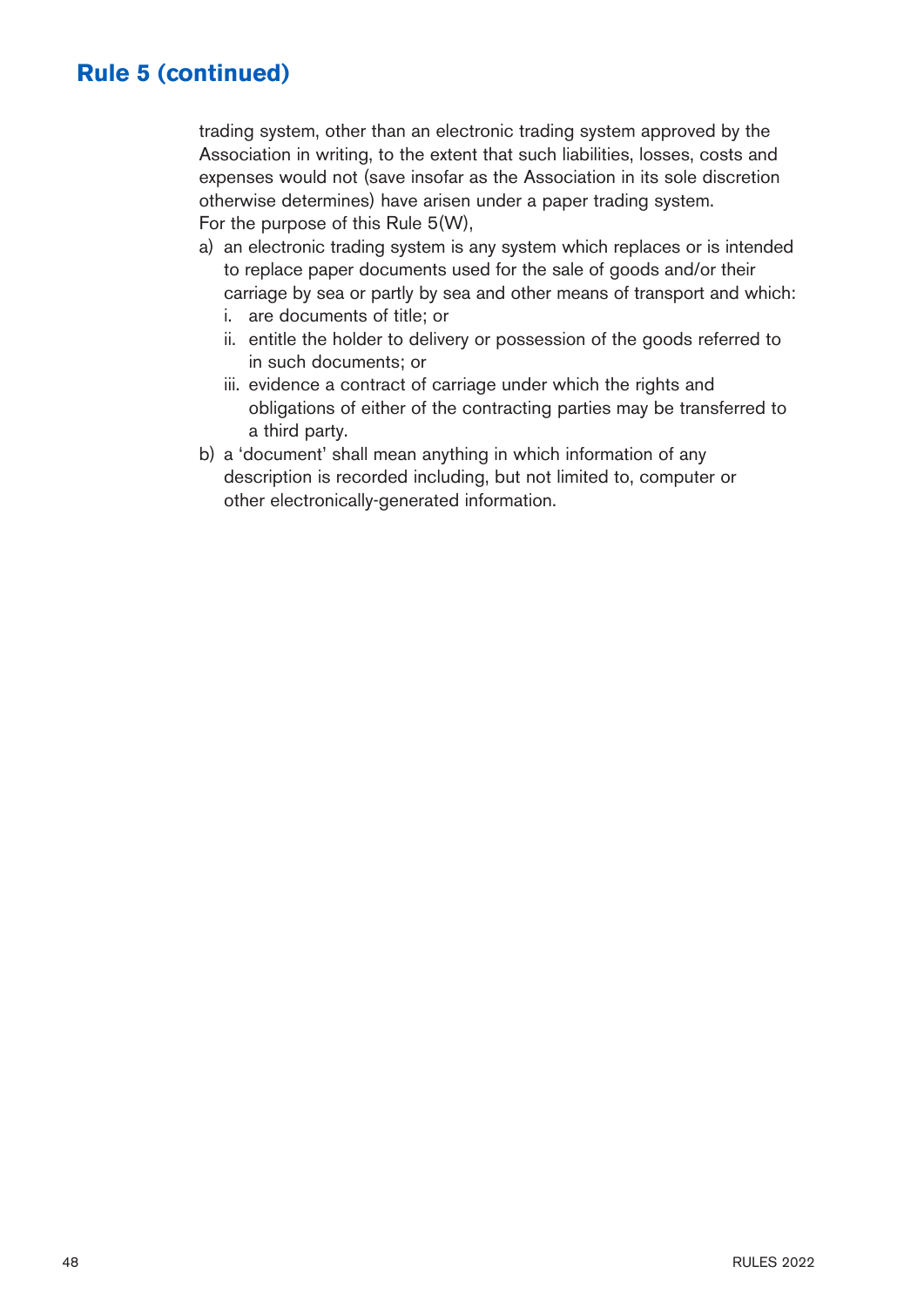### **Owners and Successors Bound by Rules**

- A All contracts of insurance effected by the Association shall, save and insofar as they contain any special terms inconsistent herewith, be deemed to incorporate and shall incorporate all the provisions of these Rules.
- B An Owner or other person (including an insurer to be reinsured under Rule 13) by whom or on whose behalf an application is made for insurance or reinsurance by the Association shall be deemed to have agreed not only on its own behalf but also on behalf of its successors and each of them that both it and they will in every respect be subject to and bound by the provisions of these Rules and by any contract of insurance with the Association.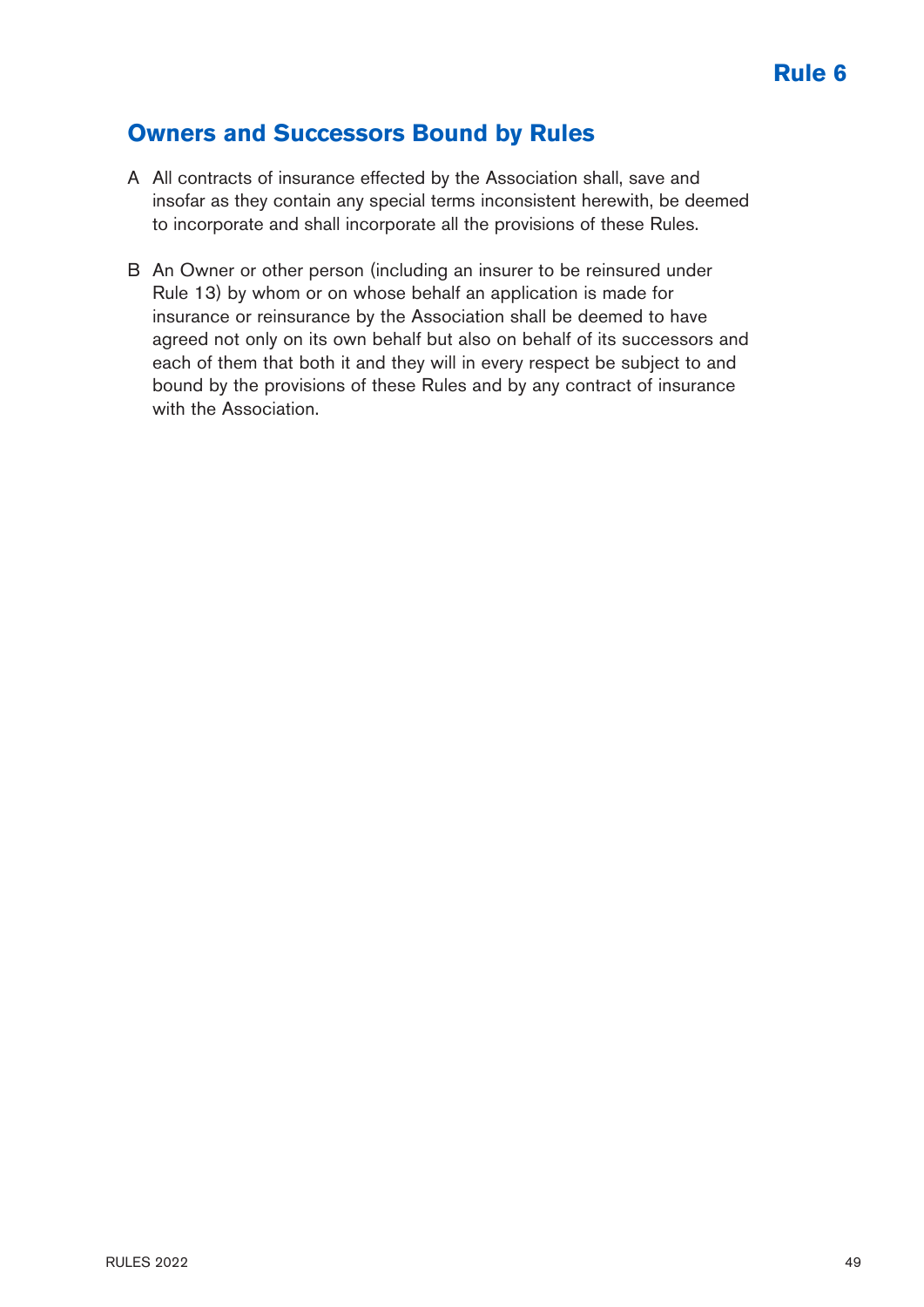## **Applications for Insurance**

- A All contracts of insurance effected by the Association shall, save and insofar as they contain any special terms inconsistent herewith, be deemed to incorporate and shall incorporate all the provisions of these Rules.
- B The applicant Owner and any agent must make to the Managers a fair presentation of the risk by providing the Managers with all material particulars and information together with any additional particulars and information as the Managers may require.
- C The applicant Owner and any agent will ensure that every material representation as to a matter of fact is substantially correct, and every material representation as to a matter of expectation or belief is made in good faith.
- D In accordance with Rule 5L of the Association's Rules, Section 8 of the Insurance Act 2015 is excluded. Any breach of paragraphs B and C shall entitle the Association to avoid the contract of insurance, regardless of whether the breach is innocent, deliberate or reckless.
- E The Owner is obliged to disclose any change in any material information relating to an entry including, but not limited to, change of: management, flag, classification society, government authority responsible for ship certification for the trade in question, nationality of crew, trading or operating area or nature of trade or operation. Upon such disclosure, or failure to disclose, the Managers may amend the Owner's premium rating or terms of entry, or terminate the entry in respect of such ship with effect from the time of disclosure or failure to disclose.
- F The Managers shall be entitled, in their discretion and without assigning any reason, to refuse any application for the entry of a ship for insurance in the Association whether or not the applicant Owner of such ship is a Member.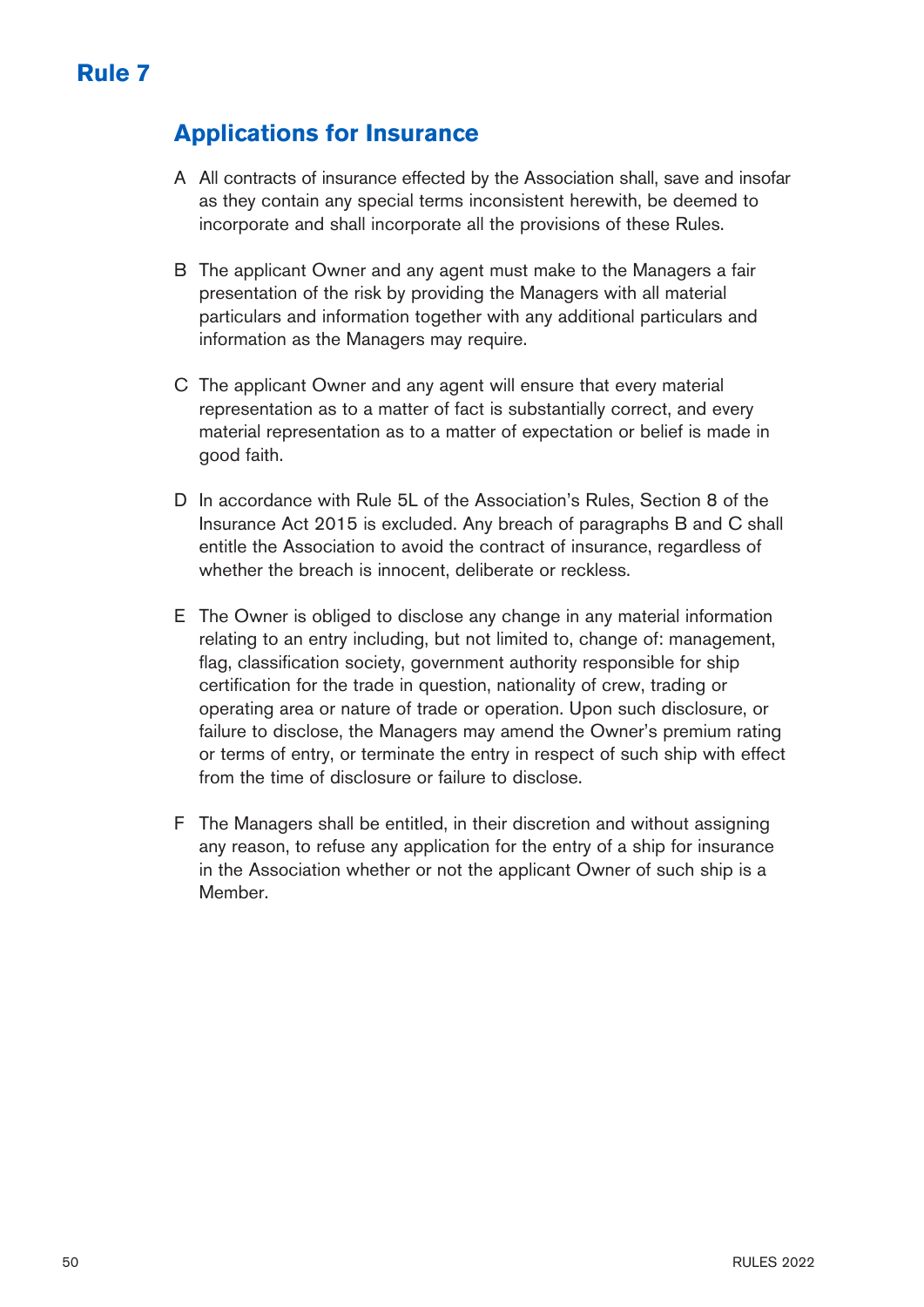# **Premium Rating**

Before an application is accepted for the entry of a ship on the terms (as set out in Rule 1 (6)) that the Owner is to pay Calls (including Mutual Premiums, Supplementary Premiums, or Overspill Calls) to the Association ("Call Entries"), the applicant Owner and the Managers shall agree the premium rating of the ship concerned. In deciding upon the premium rating of any ship the Managers may take into account all matters which they may consider relevant including (without prejudice to the generality of the foregoing) the degree of risk estimated to be involved in the proposed insurance.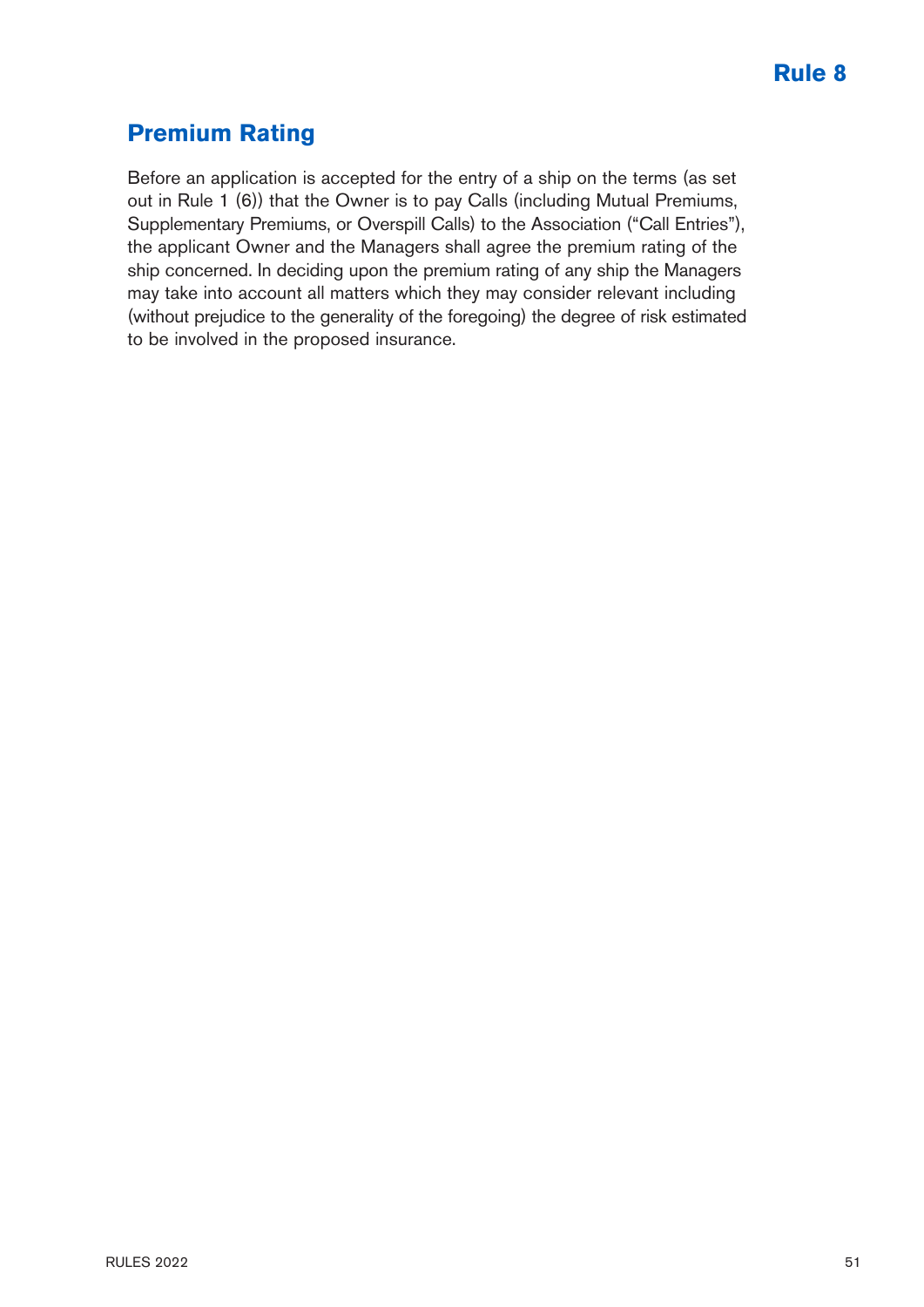## **Fixed Premiums**

- A Before an application is accepted for the entry of a ship on the terms (as set out in Rule 1 (7)) that the Owner is liable to pay a fixed premium to the Association ("Fixed Premium Entries"), the applicant Owner and the Managers shall agree the amount of the premium and the time or times at which it is payable.
- B Every Owner by whom or on whose behalf an application is made for the entry of a ship as a Fixed Premium Entry shall, if its application is accepted, be bound to pay and shall pay to the Association such sums as shall have been agreed with the Managers and at such time or times as the Managers shall have specified.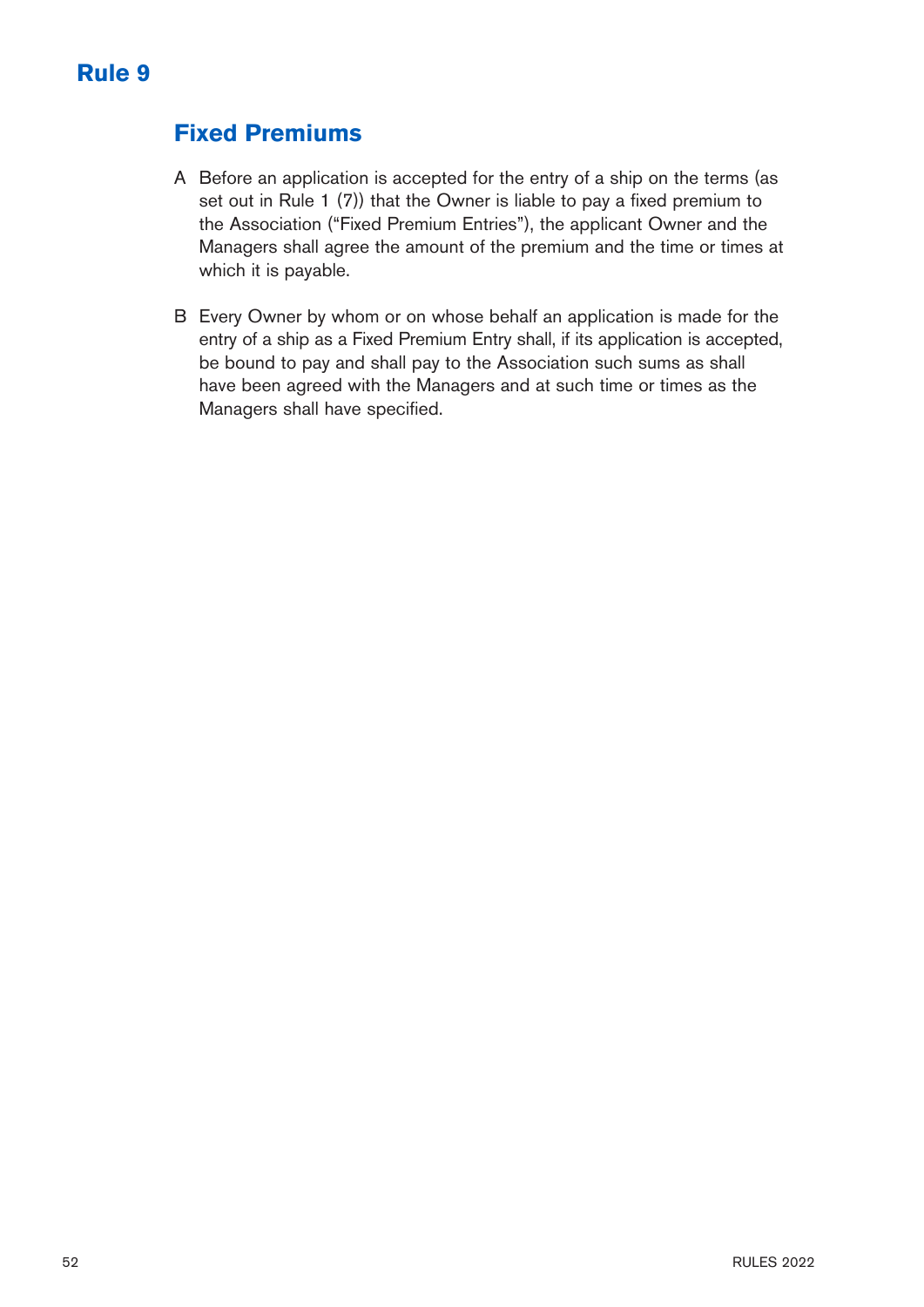## **Joint Entries and Co-assureds**

### **A Joint Owners**

- (i) The Managers may accept the entry of more than one person as a Joint Owner and the terms upon which each Joint Owner shall be entitled to recover losses from the Association and upon which the Association shall be entitled to recover Calls or Fixed Premiums from the Joint Owners shall be such as may be agreed in writing between the Joint Owners and the Managers; and,
- (ii) for the purpose of this Rule, the liability of Joint Owners to each other shall not be excluded or discharged by reason of co-assurance and any payment to one of the Joint Owners in respect of any liabilities, losses, costs and expenses shall operate only as satisfaction but not exclusion or discharge of the liability of Joint Owners to each other.

#### PROVIDED ALWAYS that:

- Unless otherwise agreed in writing by the Managers all Joint Owners shall be jointly and severally liable to pay all contributions or other sums due to the Association in respect of such entry, and the receipt by any one of such persons for any sums payable by the Association in respect of such entry shall be a sufficient discharge of the Association for the same.
- b) The cover afforded under this Rule 10 A shall extend only to risks, liabilities and expenses arising out of operations and/or activities customarily carried on by or at the risk and responsibility of shipowners and which are within the scope of the cover afforded by the Rules and any special terms set out in the Certificate of Entry.

### **B Co-Assureds**

The Managers may accept the addition to the entry of a ship by an Owner of the following person or persons as a Co-assured :

- (i) Subject to Rule 5B(iv), a charterer, other than a bareboat charterer, which is affiliated to or associated with the Owner PROVIDED ALWAYS that:
	- a) such charterer shall only be covered for the risks, liabilities, costs and expenses for which that the Owner has cover in accordance with the terms of entry of the ship with the Association;
	- b) for the purposes of this Rule 10 B(i) a charterer shall only be affiliated to or associated with the Owner if
		- (bi) both the Owner and the charterer have the same parent or
		- (bii) one of the Owner and charterer is the parent of the other; and
		- (biii) a parent is a company which owns at least 50% of the shares in and voting rights of another or owns a minority of the shares in the other and the ability to procure that it is managed and operated in accordance with its wishes.
- (ii) A contractor (including a charterer) of the Owner for the provision of services by or to the entered ship and, if so requested by the contractor, any persons in the contractor's group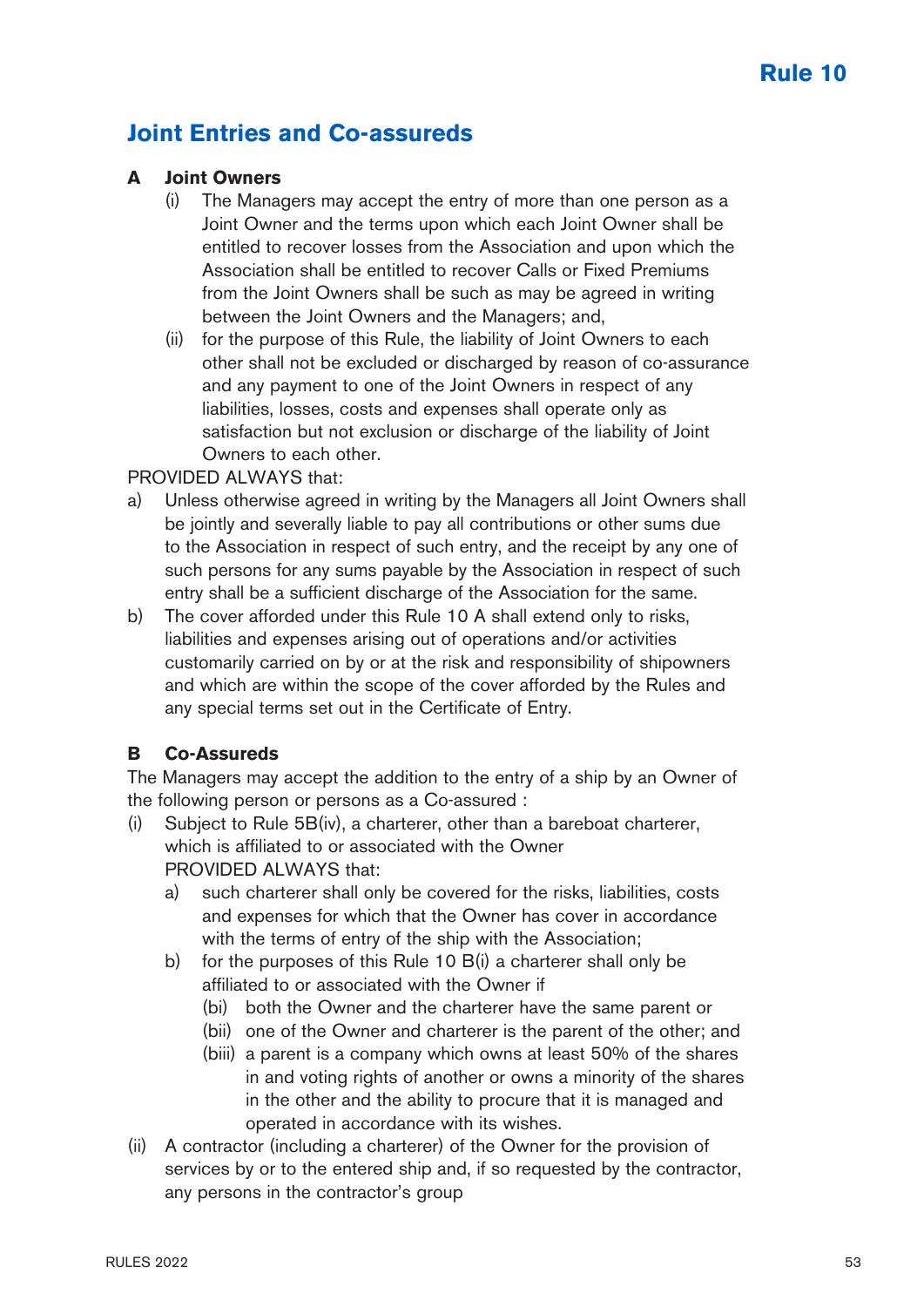#### PROVIDED ALWAYS that:

- (a) the contract has been approved by the Association; and
- (b) the contract is on knock for knock terms in respect of any and all persons in the contractor's group; and
- (c) the Co-assured contractor shall only be covered for liabilities and costs and expenses which are to be borne by the Owner under the terms of the contract and to the extent they would, if borne by the Owner, be recoverable from the Association in accordance with the terms of entry of the ship in the Association.
- (iii) Other persons (except charterers other than bareboat charterers) PROVIDED ALWAYS that

the liability of the Association to such persons only extends insofar as it may be found liable to pay in the first instance for loss or damage which is properly the responsibility of the Owner insured under the same entry and nothing herein contained shall be construed as extending cover in respect of any amount to the extent such amount would not have been recoverable from the Association by the Owner insured under the same entry had the claim in respect of such loss or damage been made or enforced against it. Once the Association has made indemnification under such cover it shall not be under any further liability and shall not make any further payment to any person whatsoever, including the Owner, Joint Owner or Co-assured insured under the same entry in respect of that loss or damage.

### **C GENERAL TERMS**

In relation to the Owner, Joint Owners and Co-assureds (hereafter in this Rule 10 C referred to individually as an "Assured" and collectively as "Assureds"):

- (i) the Association shall not be bound to issue any Certificate of Entry or any Endorsement Slip to more than one Assured delivery of which to whom shall be sufficient delivery to all the Assureds;
- (ii) payment to any one Assured of any sums payable by the Association shall be a sufficient discharge of the Association for the same in respect of all the Assureds;
- (iii) the failure by any Assured to disclose material information within its knowledge shall be deemed to have been failure of all the Assureds;
- (iv) notice served on one Assured by the Association pursuant to Rule 41 shall be deemed to be served on all Assureds;
- (v) the conduct of any Assured which would have entitled the Association to decline to indemnify it shall be deemed the conduct of all the Assureds;
- (vi) any provision of these Rules which would entitle the Association to reject or reduce recovery in respect of one Assured shall be deemed to apply to all the Assureds;
- (vii) unless the Managers have otherwise agreed in writing, the contents of any communication from or on behalf of the Association to any Assured shall be deemed to be within the knowledge of all the Assureds, and any communication from any Assured to the Association, the Managers or their agents shall be deemed to have been made with the full approval and authority of all the Assureds;
- (viii) there shall be no reimbursement from the Association of claims relating to any liabilities, costs, expenses or disputes among the Assureds.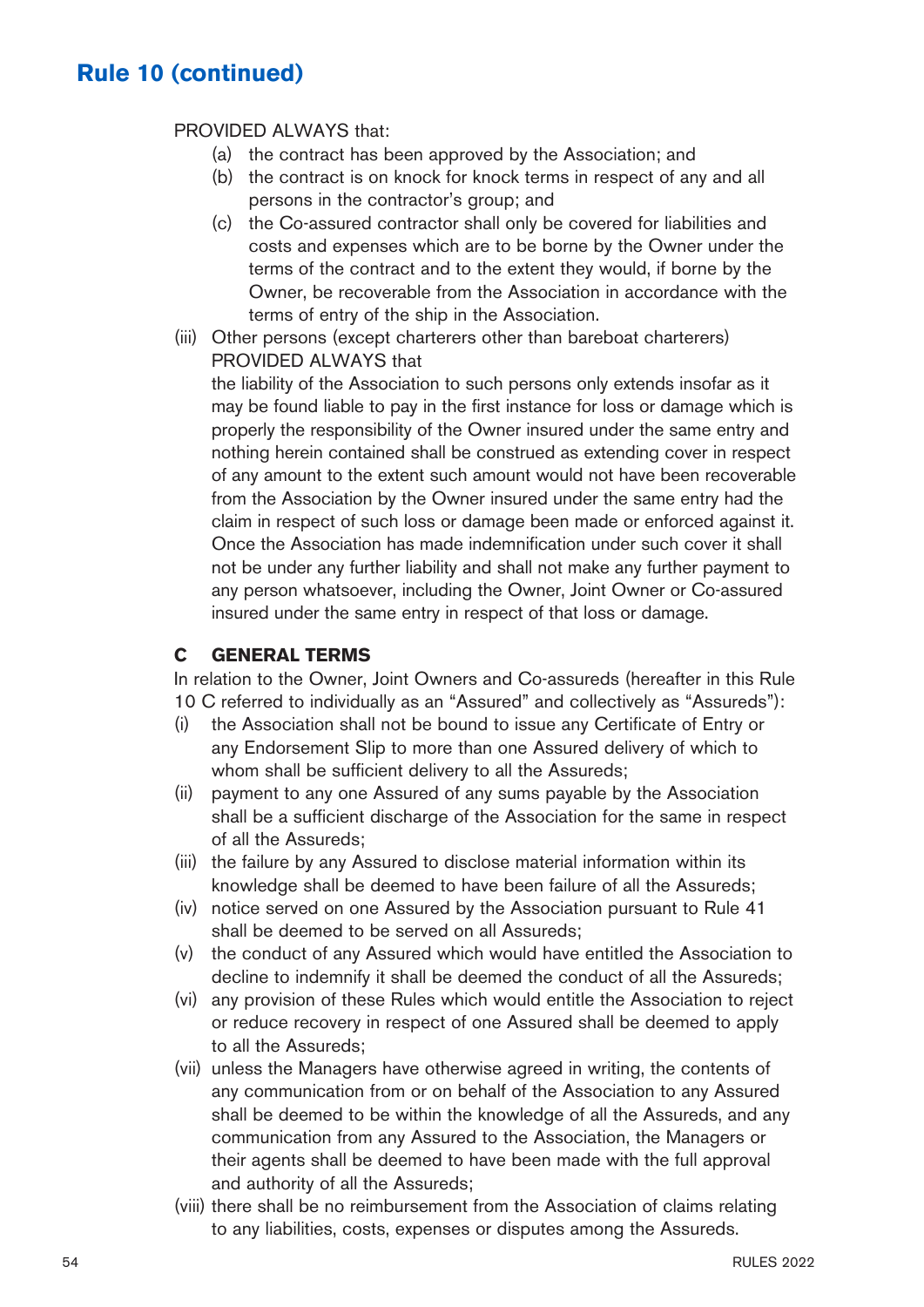# **Group Affiliate Cover**

- A The Managers may accept the entry of any ship upon terms that within the limits and upon the conditions set out in paragraphs (B), (C) and (D) of this Rule, the benefit of the cover afforded by the Association to the Owner in respect of that ship shall be extended to persons or companies affiliated or associated with that Owner. The rights and obligations as between the Association and any such persons or companies (both referred to hereafter in this Rule as Group Affiliates) shall, subject always to paragraphs (B), (C) and (D) of this Rule, be such as may be agreed between the Owner and the Managers.
- B The benefit of the cover extended to Group Affiliates in accordance with paragraph (A) of this Rule shall be limited to reimbursement of claims relating to liabilities, costs or expenses incurred by them to the extent that the Owner (i) would have incurred the same liabilities, costs and expenses if the same claims had been pursued against it and (ii) would thereafter have been entitled to obtain reimbursement from the Association in accordance with the terms of entry of the ship in the Association.
- C The total liability of the Association in respect of any one event to the Owner and to all Group Affiliates to whom the benefit of that Owner's cover has been extended in accordance with this Rule shall not exceed such sum as would have been recoverable from the Association in respect of such event by that Owner, and the receipt by any one of the Owner and any such Group Affiliates of that sum or of separate payments by the Association amounting in aggregate to that sum shall be a full and sufficient discharge of the Association's liability.
- D Conduct of any one of the parties insured under this Rule which would have entitled the Association to decline to indemnify it shall be deemed the conduct of all insureds under the same entry.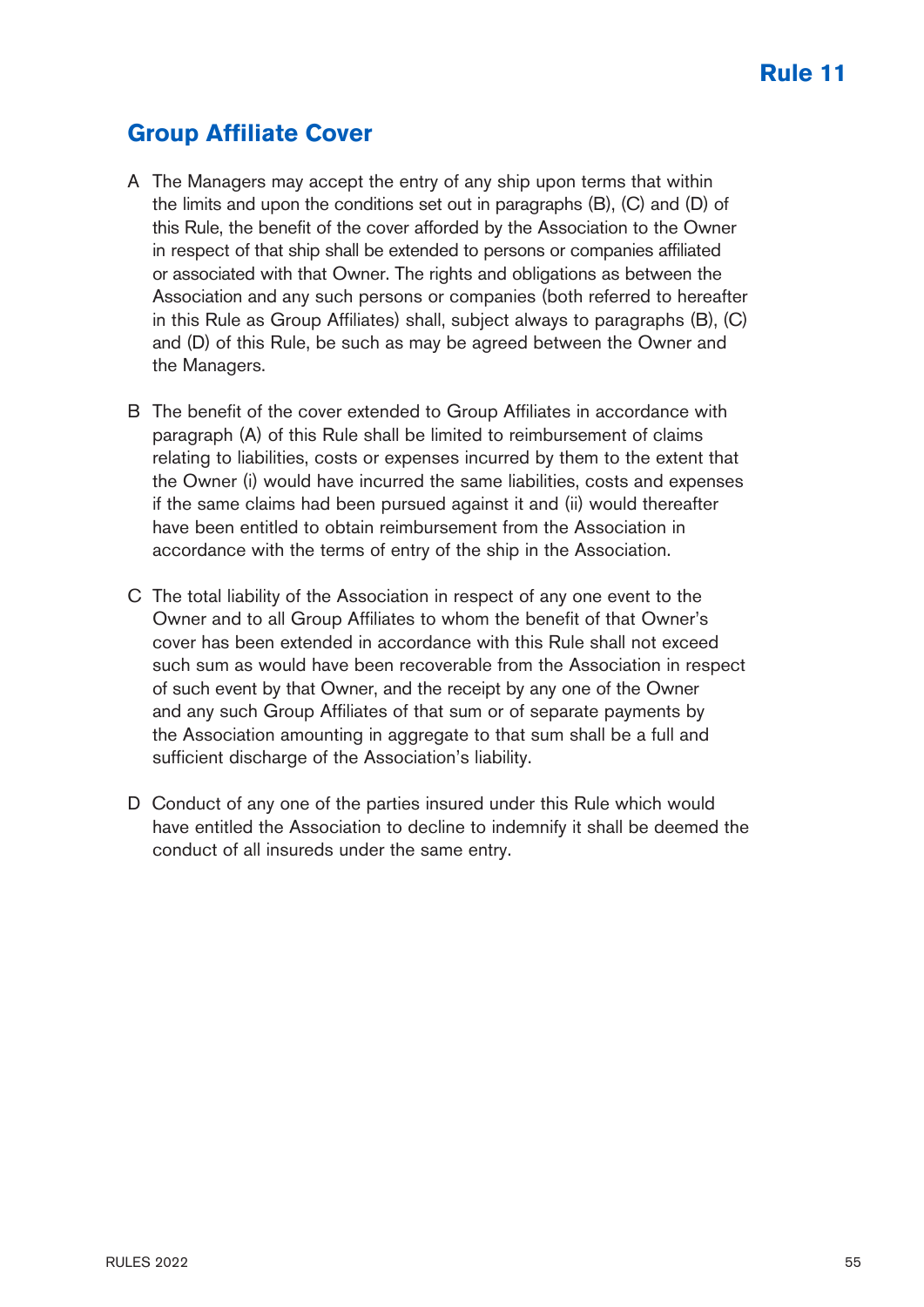## **Certificate of Entry and Endorsement Slip**

- A As soon as reasonably practical after accepting an application for the entry of a ship for insurance in the Association and at the commencement of each subsequent policy year during which such entry continues, the Managers shall issue to the Owner of such ship a Certificate of Entry in such form as may from time to time be prescribed by the Managers but so that such Certificate of Entry shall state the date of the commencement of the period of insurance or the policy year as the case may be and the terms and conditions on which the vessel has been accepted for insurance.
- B If at any other time or from time to time the Managers and the Owner of any ship entered for insurance shall agree to vary the terms relating to the entered ship, the Managers shall, as soon as reasonably practical thereafter, issue to the Owner of such ship an Endorsement Slip stating the terms of such variation and the date from which such variation is to be effective.
- C Every Certificate of Entry and every Endorsement Slip issued as aforesaid shall be conclusive evidence and binding for all purposes as to the commencement of the period of insurance, as to the terms and conditions on which the ship has been entered for insurance, and as to the terms of any variation and the date from which such variation is to be effective; provided that in the event that any Certificate of Entry or any Endorsement Slip shall in the opinion of the Managers contain any error or omission the Managers may in their discretion issue a new Certificate of Entry or a new Endorsement Slip which shall be conclusive evidence and binding as aforesaid.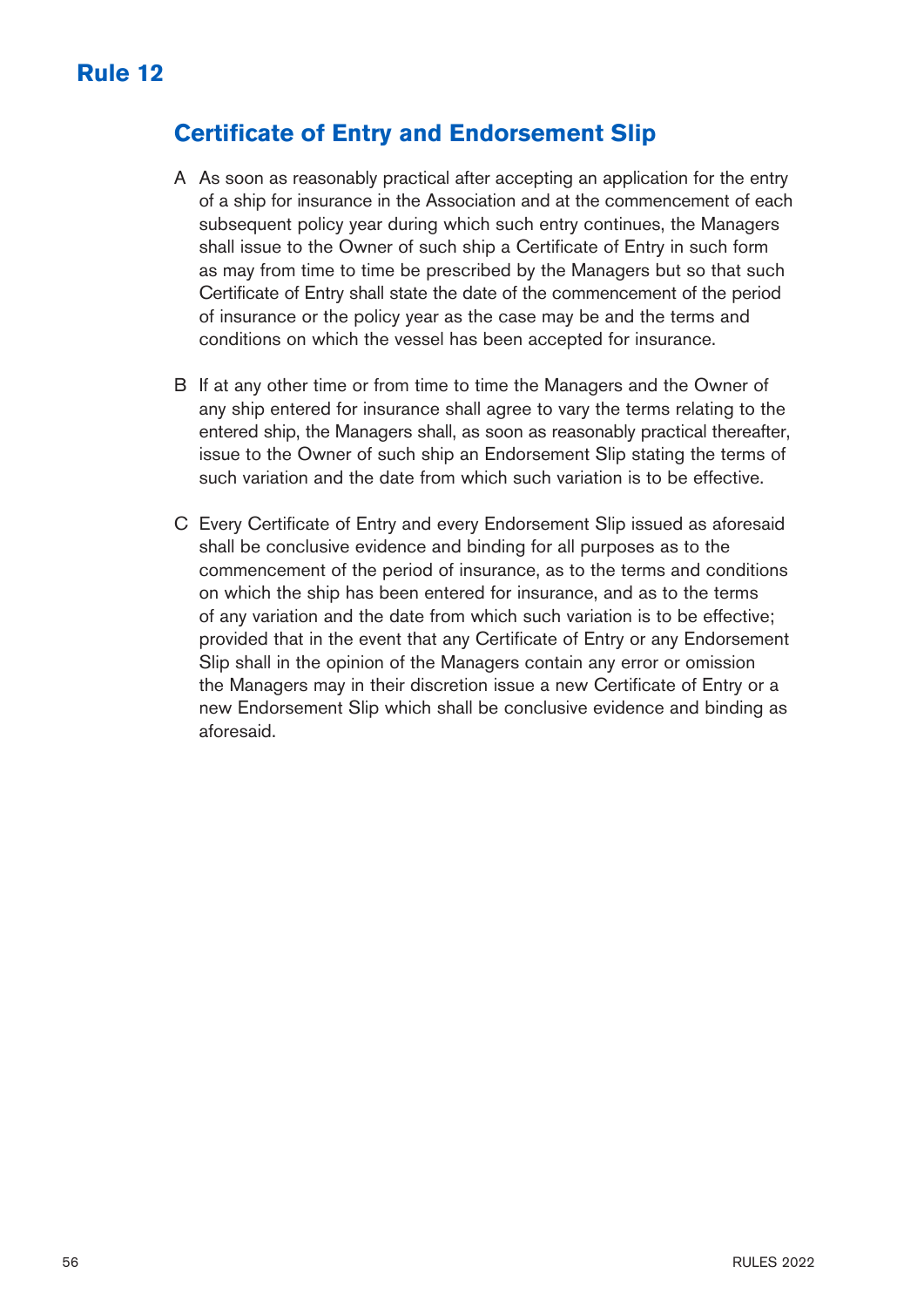### **Reinsurance**

- A Subject to the Articles, and save insofar as expressly prohibited by these Rules, the Managers may enter into contracts of reinsurance on behalf of the Association whereby the Association agrees to reinsure the risks arising in connection with any one or more ships insured by another association or insurer or else agrees to reinsure the whole or any part or proportion of the insurance business of any other association or insurer. The consideration payable to the Association and the terms and conditions on which the reinsurance is accepted by the Association shall be such as are agreed between the Managers and such other association or insurer. Save where otherwise agreed in writing the other association or insurer shall be in every respect subject to and bound by the provisions of these Rules and its contract with the Association shall for all purposes take effect as though it were the Owner of any ship or ships in connection with which the relevant risks may arise and had an Owner entered the ship or ships in the Association for insurance.
- B The Association may continue to be a party to the Pooling Agreement or to any other agreement of a similar nature or purpose.
- C The Managers shall have the right in their discretion to effect on behalf of the Association the reinsurance or ceding of any risks insured by the Association (including any risk which may fall on the Association by reason of a reinsurance or pooling agreement referred to in paragraphs (A) or (B) of this Rule) with such reinsurers and on such terms as the Managers shall consider appropriate.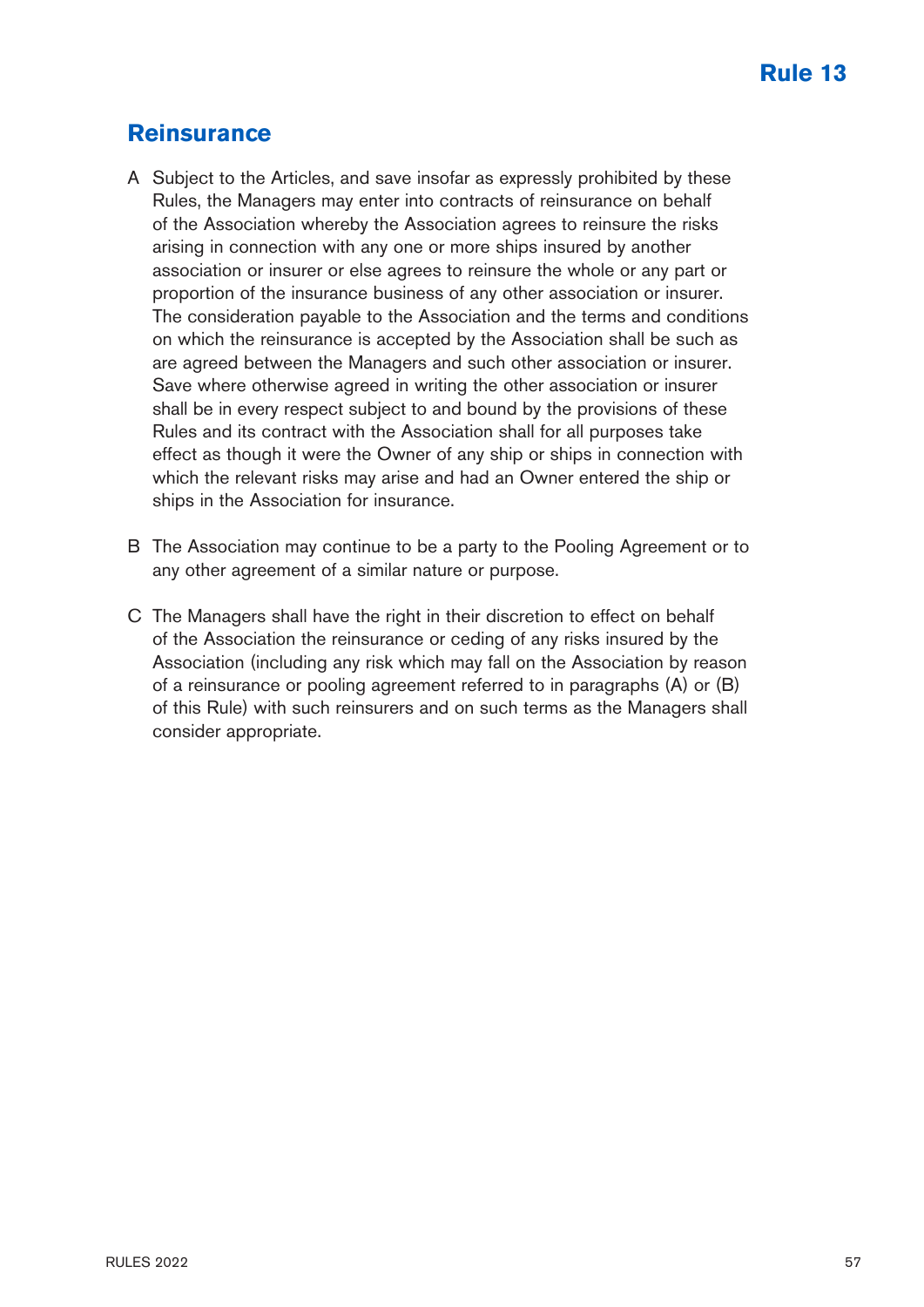## **Membership**

- A If the Association accepts an application from an Owner who is not already a Member for a ship to be entered on terms that Calls are payable to the Association ("Call Entries"), then such Owner shall, as from the date of the acceptance of such entry, be and become a Member and its name shall be entered in the register of Members.
- B If the Association accepts an application from an Owner for a ship to be entered on terms that a fixed premium is payable to the Association ("Fixed Premium Entries"), the Managers may in their discretion decide either that the Owner is to be or that it is not to be a Member and they may accept the application on either basis.
- C Whenever the Association agrees to accept the reinsurance of any risks in accordance with Rule 13 (A) the Managers may in their discretion decide that the insurer reinsured by the Association and/or the Owner insured by such insurer is to be a Member or that neither of them is to be a Member and they may accept the application on any such basis.
- D An Owner shall cease to be a Member if for any reason whatsoever the period of insurance shall have terminated in respect of all ships entered in the Associations in its name. Whenever the period of any reinsurance shall have terminated the insurer reinsured by the Association and the Owner insured by such insurer, if previously a Member, shall cease to be one.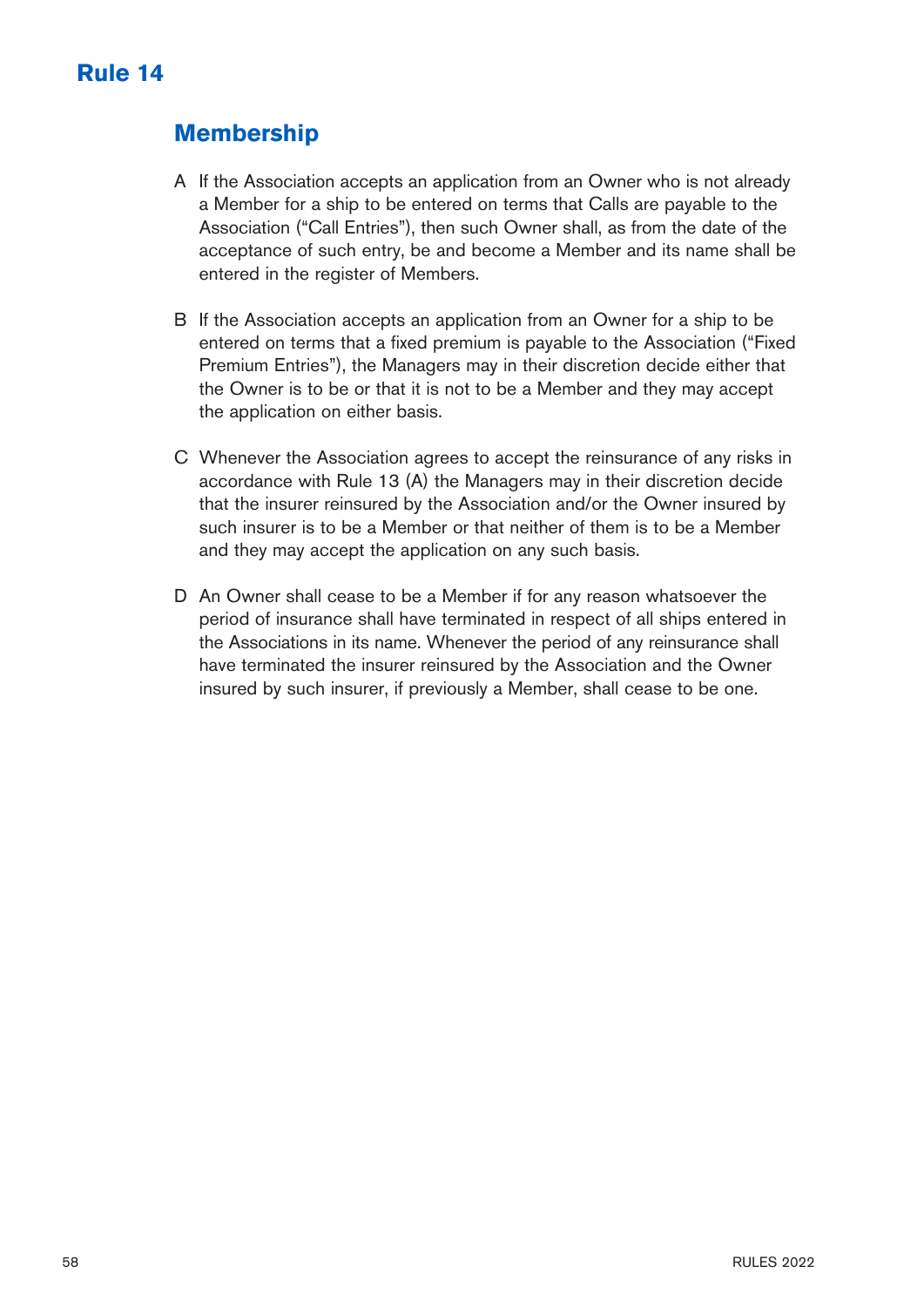# **Assignment**

- A No insurance given by the Association and no interest under these Rules or under any contract between the Association and any Owner may be assigned without the written consent of the Managers who shall have the right in their discretion to give or refuse such consent without stating any reason or to give such consent upon any such terms or conditions as they may think fit. Any purported assignment made without such consent or without there being due compliance with any such terms and conditions as the Managers may impose shall, unless the Managers in their discretion otherwise decide, be void and of no effect.
- B Whether or not the Managers shall expressly so stipulate as a condition for giving their consent to any assignment, the Association shall be entitled in settling any claim presented by the assignee to deduct or retain such amount as the Managers may then estimate to be sufficient to discharge any liabilities of the assignor to the Association, whether existing at the time of the assignment or having accrued or being likely to accrue thereafter.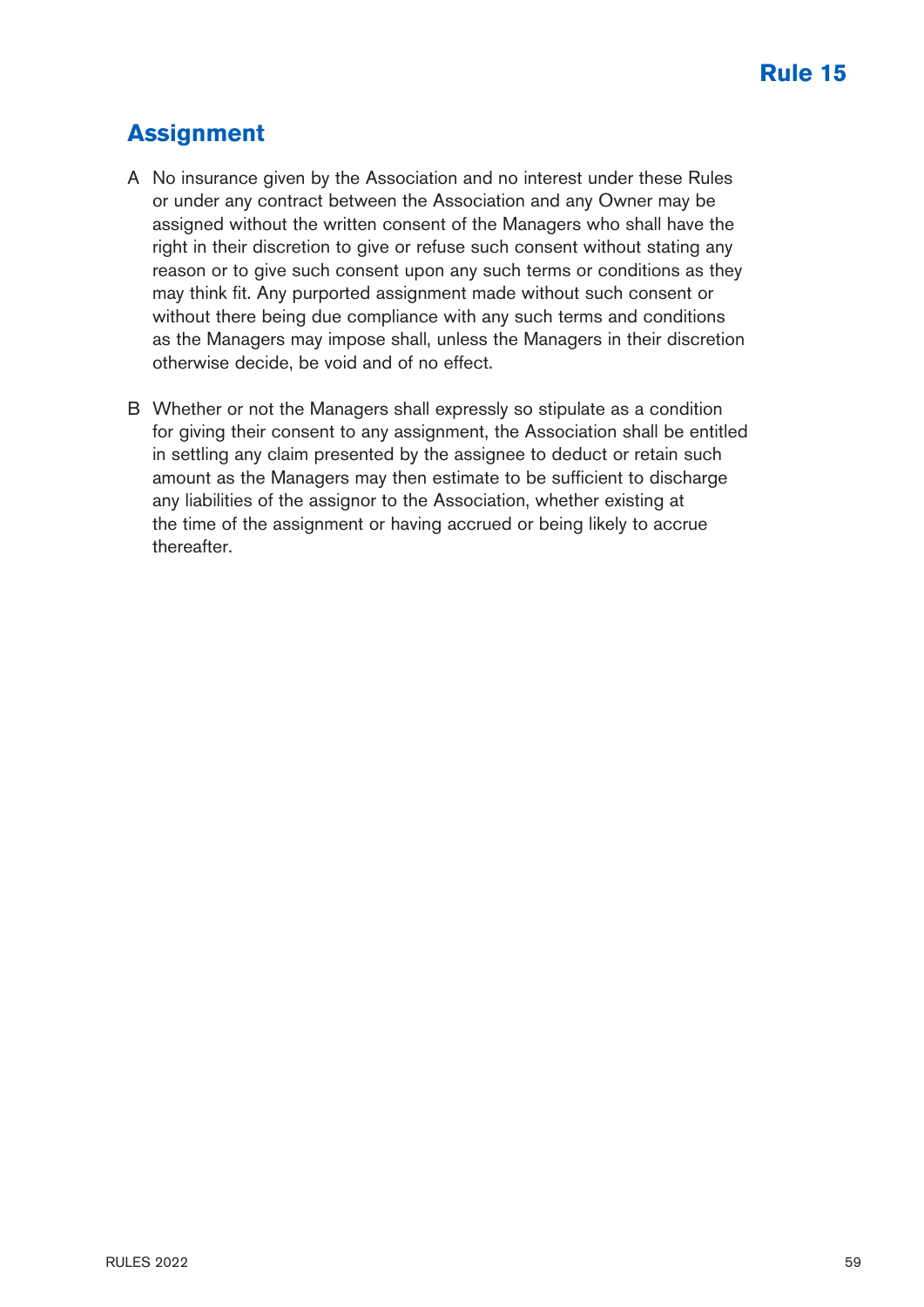# **Period of Insurance**

- A Subject as otherwise provided in these Rules the insurance by the Association of a ship entered in the Association otherwise than for a fixed period shall commence at the time and date specified in the Certificate of Entry and shall continue until noon GMT of the 20th February next ensuing and thereafter, unless terminated in accordance with these Rules, from policy year to policy year.
- B The insurance by the Association of each ship entered for insurance for a fixed period shall, subject as otherwise provided in these Rules, cease at the expiry of such fixed period.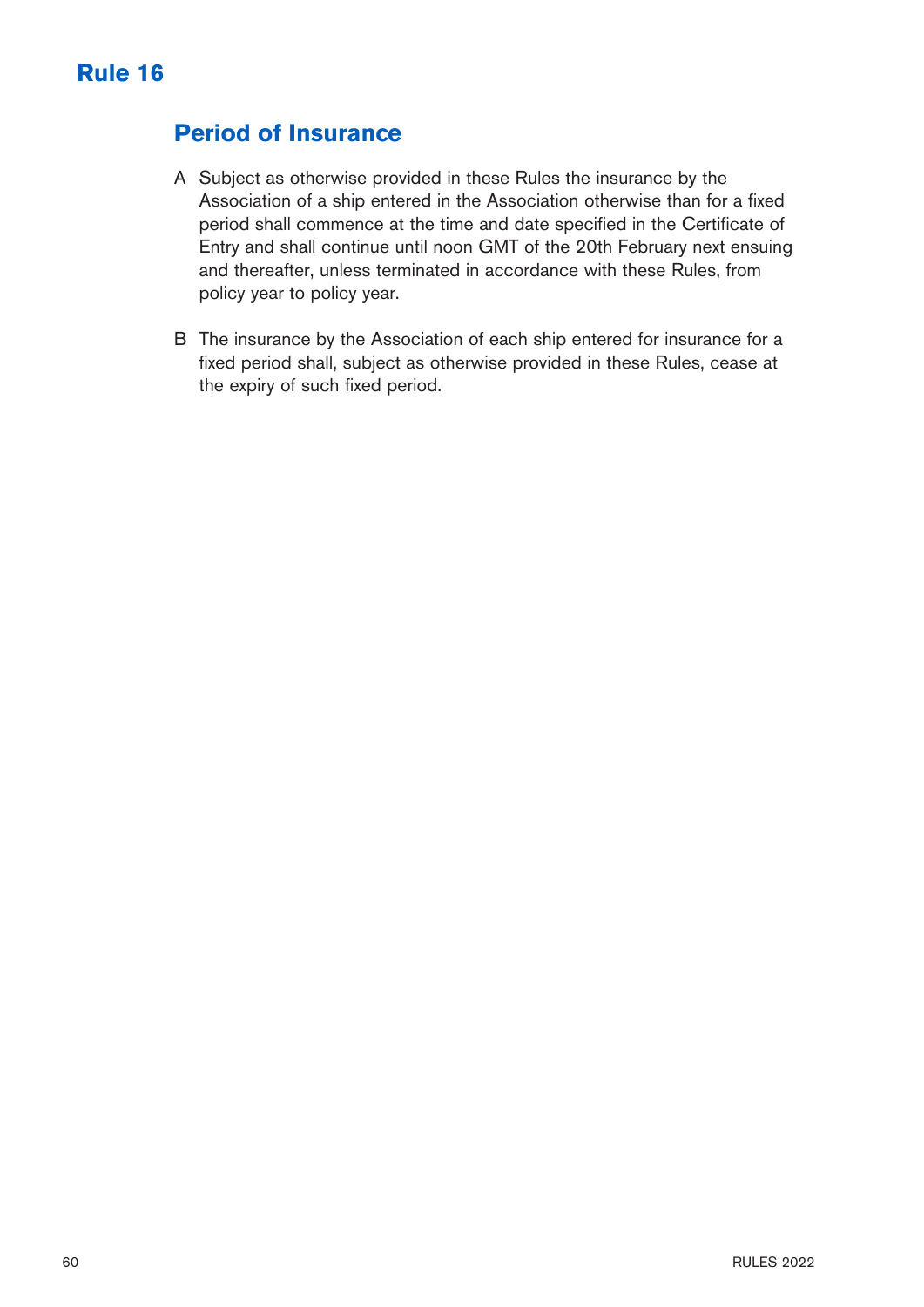# **Variation of Contract**

- A The Directors may decide during the course of any policy year that for the next ensuing policy year the premium ratings of the ships entered in the Association shall generally be increased by a single fixed percentage. If before the 20th December in any year the Managers shall have given notice to an Owner of such a decision, then the period of insurance shall continue for the next policy year upon the terms that the premium rating of the entered ship has been varied by the percentage fixed by the Directors, and the terms of entry of the entered ship shall be deemed for all purposes to have been varied accordingly, unless:
	- i. a further notice of variation is given pursuant to paragraph (C) of this Rule; or
	- ii. a notice of termination is given pursuant to Rule 18; or
	- iii. the period of insurance has previously terminated for some other reason.

A notice of the Directors' decision shall constitute an Endorsement Slip for the purposes of Rule 12.

- B i. If before the end of any policy year these Rules shall have been altered in any respect which affects the terms and conditions of the contract of insurance between the Owner and the Association, then such alteration shall be binding upon the Owner and for all purposes take effect as from the commencement of the next ensuing policy year.
	- ii. Notwithstanding the provisions of sub-paragraph (i) above, where, in the opinion of the Directors, there occurs or may occur a material change in the risks to the Association or the cover provided by it, either as a result of the implementation of new legislation or for any other reason whatsoever, the Association may alter the Rules in accordance with Article 38 A of the Articles and decide that such alteration shall take effect during the policy year on no less than 30 days' notice.
- C If the Managers shall give a notice not later than noon GMT on the 20th January in any policy year that for the next ensuing policy year they require the premium rating of an entered ship to be altered (otherwise than in accordance with paragraph (A) of this Rule) or that they require some other change to be made in the terms or conditions of entry, then the insurance for the entered ship for the next ensuing policy year shall continue upon such premium rating, terms or conditions as may be agreed between the Owner and the Managers before noon GMT on the 20th February immediately following such notice and if by then no such agreement shall have been made the period of insurance shall thereupon terminate.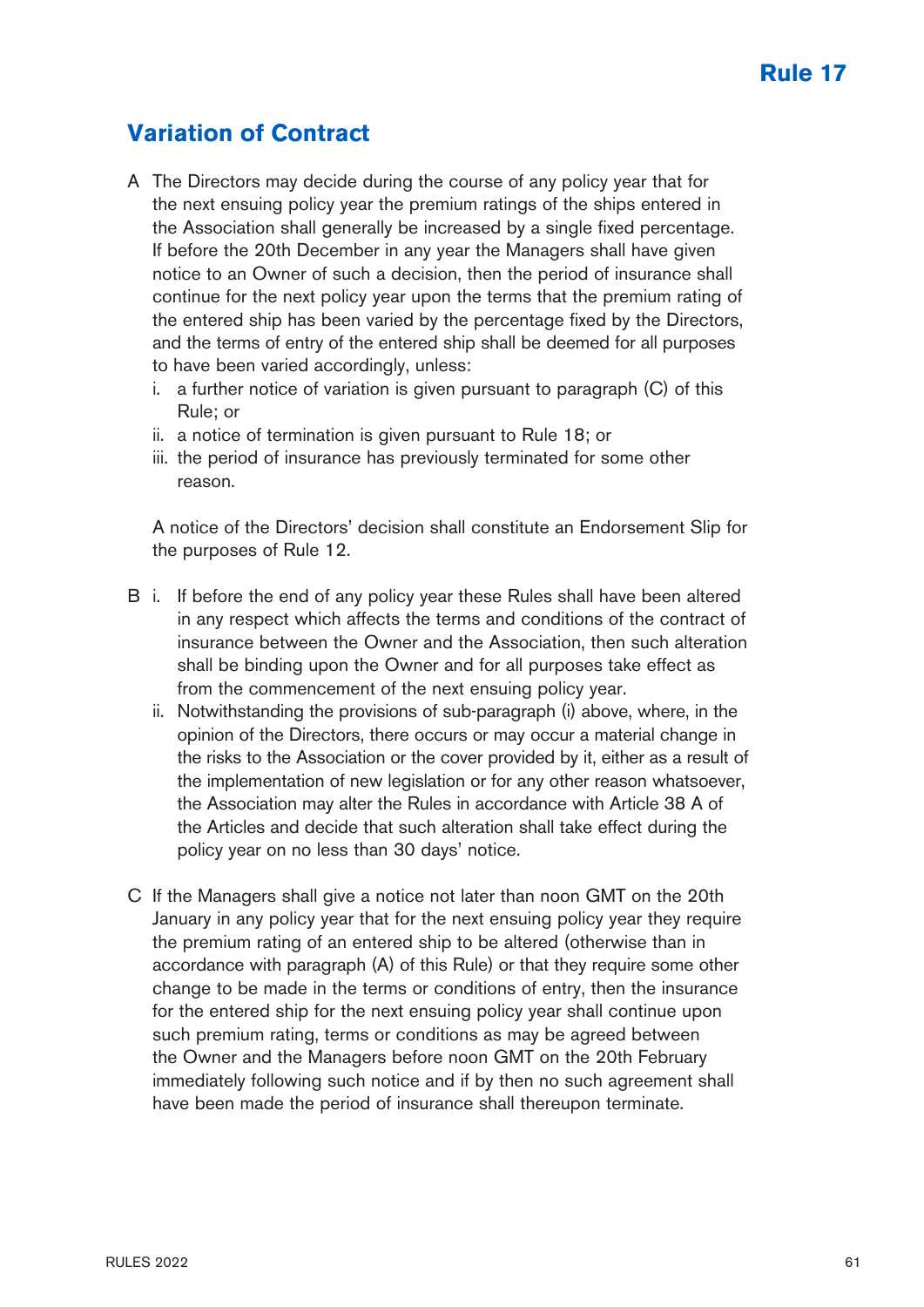## **Notice of Termination**

- A Without prejudice to Rule 5 Q and R, the insurance of any ship entered in the Association (otherwise than for a fixed period) may be terminated in the following manner:
	- i. The Directors in their discretion and without giving any reason may give a written notice of termination to any Owner not later than noon GMT on the 20th January in any policy year.
	- ii. An Owner in its discretion and without giving any reason may give a written notice of termination to the Association not later than noon GMT on the 20th January in any policy year.
- B If a notice shall have been given pursuant to paragraph (A) of this Rule the insurance shall terminate at noon GMT on 20th February immediately following such notice. Save with the agreement of the Managers a ship may not be withdrawn from the Association or may any notice of termination be given by the Owner at any other time.
- C Without prejudice to paragraph A and B of this Rule, the Association may at any time and without giving any reason terminate the insurance on 30 days' written notice, given not later than 30 days before the expiry of the period of insurance specified in Rule 16.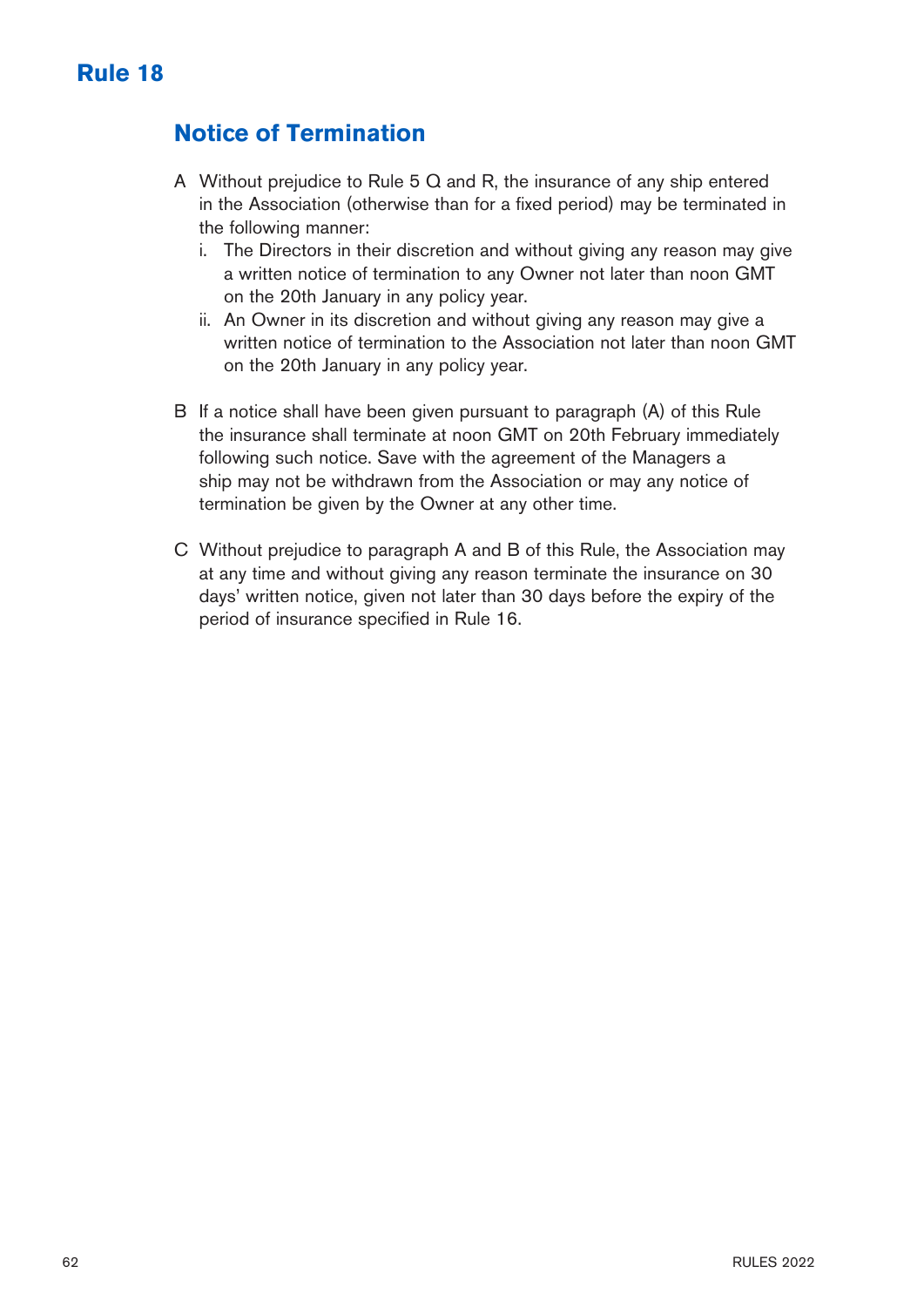# **Calls**

- A The Owners who have entered ships for insurance in the Association in respect of any policy year (not being a policy year closed in accordance with Rule 25) otherwise than on terms that a fixed premium shall be payable in respect of such ship, shall provide by way of Calls to be levied from such Owners all funds which in the opinion of the Directors are required:
	- i. To meet such of the general expenses of the Associations (or any of them) as the Directors may from time to time think fit to charge against the insurance business of the Associations in respect of such policy year;
	- ii. To meet the claims, expenses and outgoings (whether incurred, accrued or anticipated) of the insurance and/or reinsurance business of the Associations (or any of them) in respect of such policy year (including, without prejudice to the generality of the foregoing, any such excess of the claims and other outgoings in respect of fixed premium entries over the premiums payable to the Associations (or any of them) in respect thereof as the Directors may charge to such policy year, and any proportion of any claims, expenses or outgoings of any insurer other than the Associations which has fallen or which may be thought likely to fall upon the Associations (or any of them) by virtue of any reinsurance or pooling agreement concluded between the Associations (or any of them) and such other insurer);
	- iii. For such transfers to the contingency account, catastrophe or other reserves of the Associations (or any of them) (as referred to in Rule 24) and for subsequent application for the purposes of such reserves or otherwise as the Directors may think expedient;
	- iv. For such transfers as the Directors may think proper to meet any deficiency which has occurred or may be thought likely to occur in any closed policy year or years of the Associations (or any of them).
- B The said Calls shall be levied by means of Mutual Premium, Supplementary Premium and Overspill Calls in accordance with the provisions of Rules 20 to 22.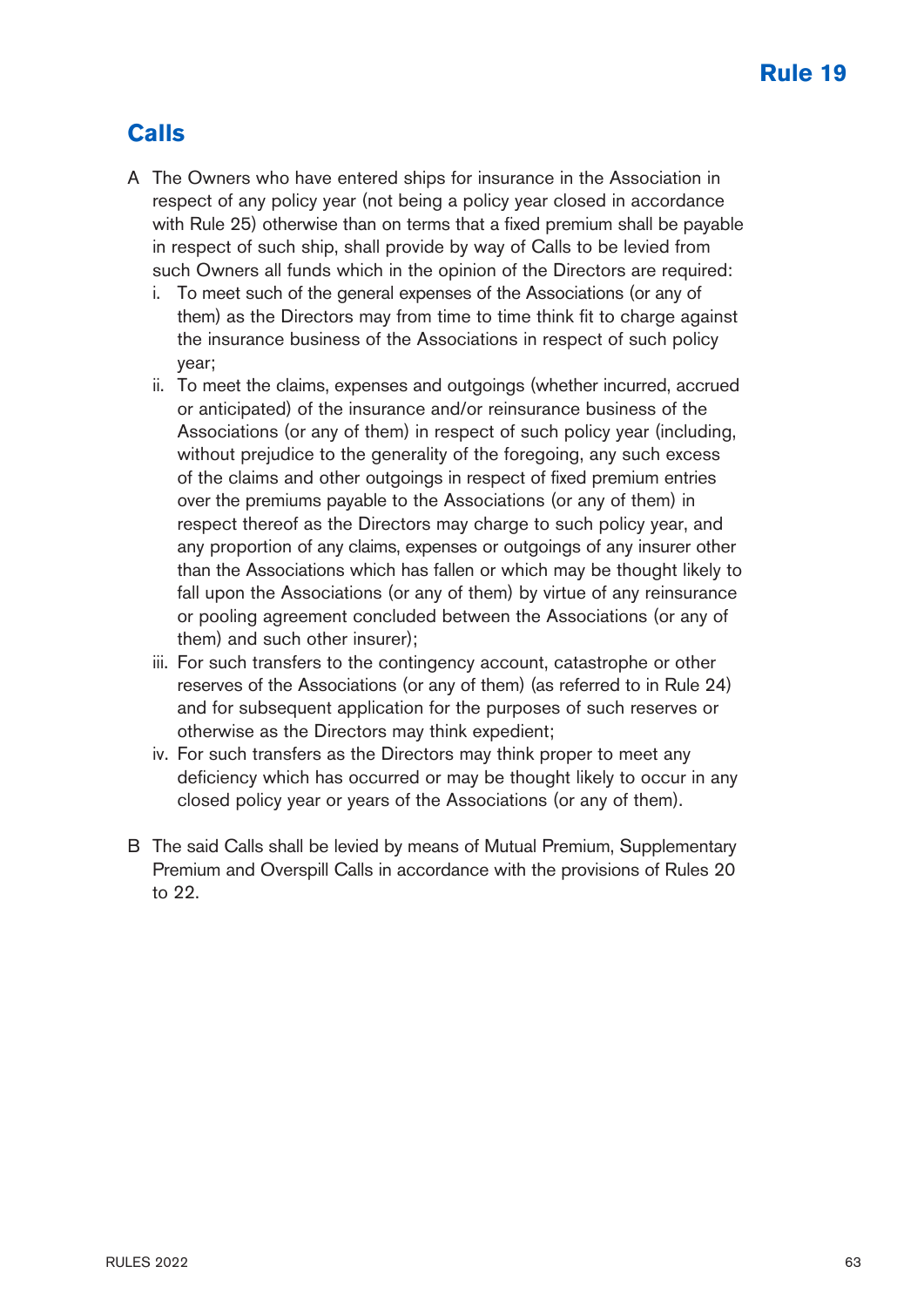### **Mutual Premium**

- A Before each policy year commences the Directors shall decide the percentage which is to be applied to the premium ratings of all ships entered for that year (other than Fixed Premium Entries) in ascertaining the Mutual Premium payable in respect of that policy year. This decision may be made at the same time as a decision to increase the premium ratings of entered ships pursuant to Rule 17(A).
- B An Owner of a ship (other than a Fixed Premium Entry) which is entered for any policy year shall be bound to pay by way of Mutual Premium in respect of such policy year a sum ascertained by multiplying the percentage ordered by the Directors pursuant to paragraph (A) of this Rule by the premium rating of the ship (as agreed between the Owner and the Managers and/or as increased pursuant to Rule 17(A), as the case may be) by the entered tonnage of the ship in the Association.
- C If at any time before the final instalment of Mutual Premium in respect of a policy year has become payable it shall appear to the Directors unlikely that the whole of such Mutual Premium (together with any transfers from reserves and provisions made for the credit of or in respect of such policy year) is required for the purposes set out in Rule 19;
	- i. the Directors may resolve to reduce the amount of Mutual Premium payable in respect of that policy year by declaring a Mutual Premium Discount, expressed as a percentage of the Mutual Premium or of any instalment thereof, and
	- ii. the liability of the Owners under paragraph (B) of this Rule to pay Mutual Premium shall be reduced accordingly.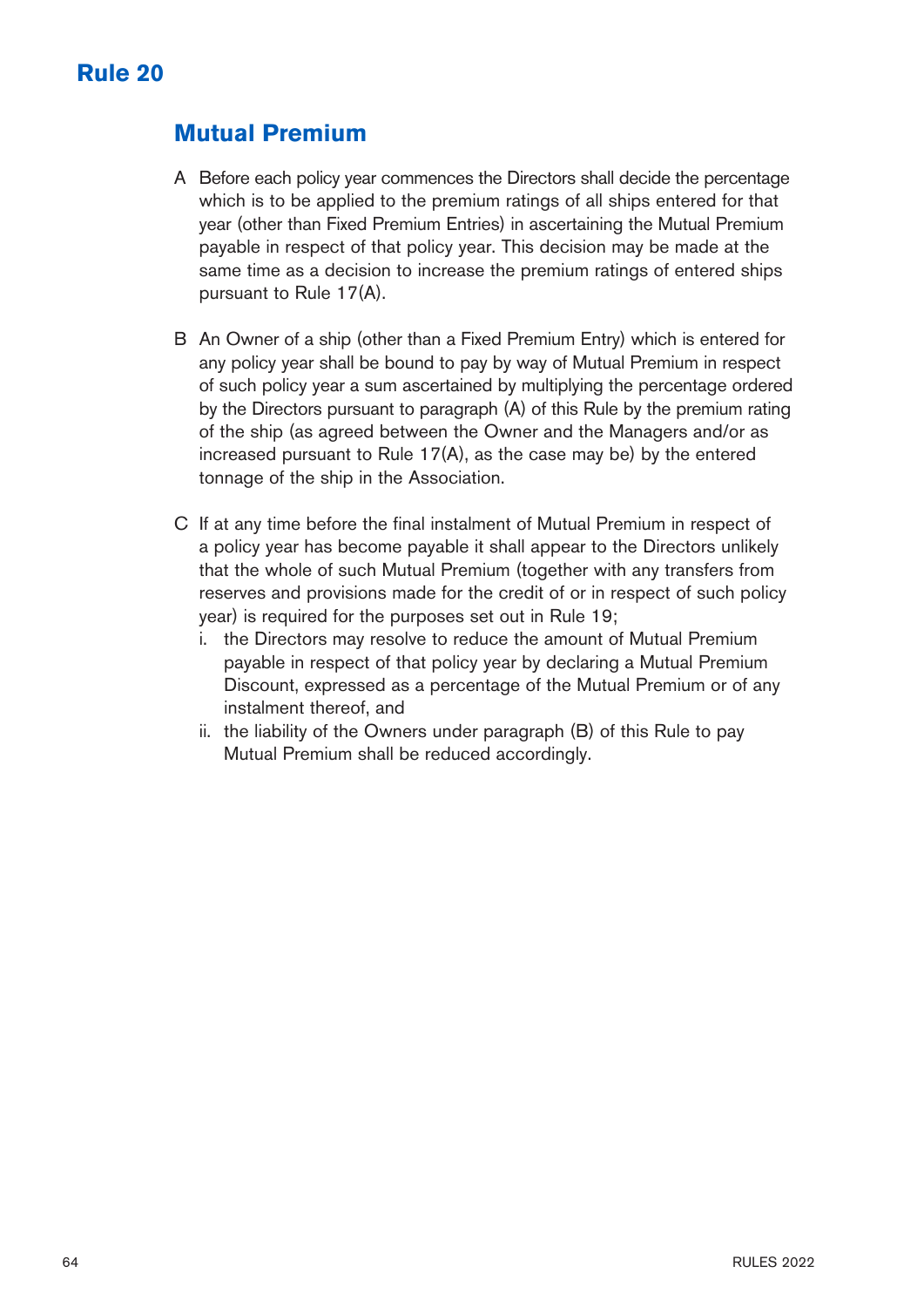### **Supplementary Premium**

- A At any time or times during or after the end of each policy year (but not after such policy year has been closed) the Directors may decide to levy from the Owners of ships entered in respect of that year (other than Fixed Premium Entries) one or more Supplementary Premiums. The Directors may levy such a Premium either (i) by deciding upon a percentage of the net Mutual Premium or (ii) by deciding upon a percentage of the premium ratings of all ships entered for that year.
- B An Owner of a ship (other than a Fixed Premium Entry) entered for any policy year shall be bound to pay by way of Supplementary Premium a sum ascertained, in the case of (i) by multiplying the percentage ordered by the Directors by the net Mutual Premium paid or payable by it in respect of such policy year and, in the case of (ii) by multiplying the percentage ordered by the Directors by the premium rating of the entered ship by the entered tonnage of the ship in the Association.
- C The Directors, the Managers or their servants or agents may at any time seek to enable Owners to become aware of their financial commitment for the relevant policy year by indicating an estimate of the percentage at which it is hoped that any Supplementary Premium will be levied. If any such estimate shall be given to any Owner it shall be without prejudice to the right of the Directors to levy Supplementary Premiums and Overspill Calls for the relevant policy year in accordance with these Rules at a greater or lesser percentage than so indicated and neither the Association, the Directors, the Managers or any of their servants or agents shall under any circumstances be under any liability in respect of any estimate so given or in respect of any error, omission or inaccuracy contained therein.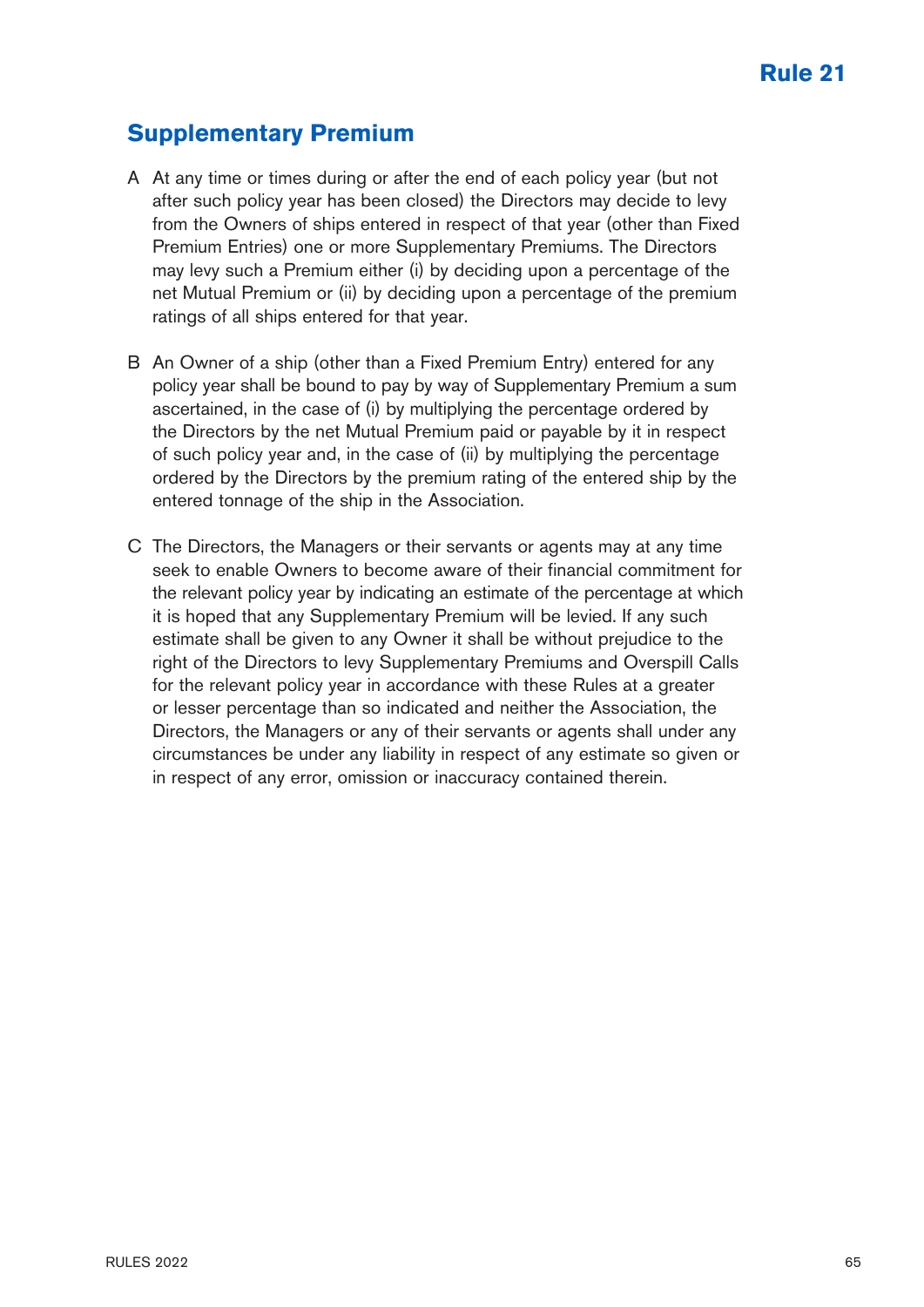### **Overspill Claims, Calls and Guarantees Section 1 Introductory**

- A All claims (other than claims arising in respect of oil pollution) incurred by the Association or by any other party to the Pooling Agreement under the entry of any one ship arising from any one event including any claim in respect of liability for the removal or non-removal of any wreck shall for the purpose of the definitions in these Rules of "Overspill Claim" and "Group Reinsurance Limit" be treated as if they were one claim.
- B Any reference to a claim incurred by the Association or by any other party to the Pooling Agreement shall be deemed to include the costs and expenses associated therewith.
- C That part (if any) of a claim (other than a claim in respect of oil pollution) incurred by the Association or by any other party to the Pooling Agreement under the terms of entry of a ship which exceeds or may exceed the Group Reinsurance Limit is referred to herein as an "Overspill Claim".

# **Section 2**

### **Recoverability of overspill claims**

- A Without prejudice to any other applicable limit, any Overspill Claim incurred by the Association shall not be recoverable from the Association in excess of the aggregate of:
	- i. that part of the Overspill Claim which is eligible for pooling under the Pooling Agreement but which, under the terms of the Pooling Agreement, is to be borne by the Association; and
	- ii. the maximum amount that the Association is able to recover from the other parties to the Pooling Agreement as their contributions to the Overspill Claim.
- B The aggregate amount referred to in paragraph (A) of this Section shall be reduced to the extent that the Association can evidence:
	- i. that costs have been properly incurred by it in collecting or seeking to collect
		- a) Overspill Calls levied to provide funds to pay that part of the Overspill Claim referred to in sub-paragraph (A)(i) of this Section, or
		- b) the amount referred to in sub-paragraph (A)(ii) of this Section; or
	- ii. that it is unable to collect an amount equal to that part of the Overspill Claim referred to in sub-paragraph (A)(i) of this Section which it had intended to pay out of the levy of Overspill Calls because any Overspill Calls so levied, or parts thereof, are not economically recoverable, provided that if, due to a change in circumstances, such amounts subsequently become economically recoverable, the aggregate amount referred to in paragraph (A) of this Section shall be reinstated to that extent.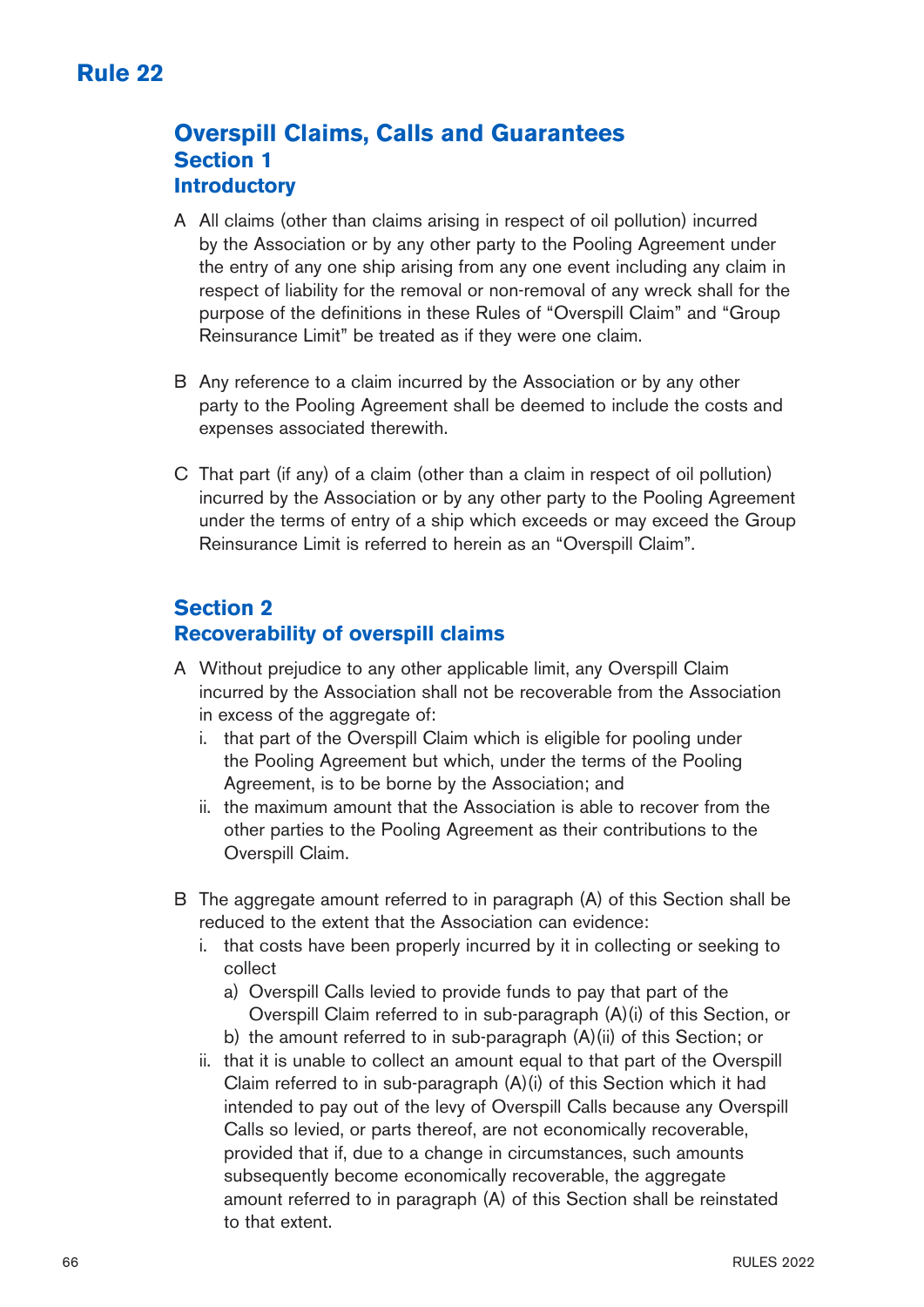- C In evidencing the matters referred to in sub-paragraph (B)(ii) above the Association shall be required to show that:
	- i. it has levied Overspill Calls in respect of the Overspill Claim referred to in paragraph (A) of this Section on all Owners entered in the Association on the Overspill Claim Date in accordance with and in the maximum amounts permitted under Section 5 of this Rule 22; and
	- ii. it has levied those Overspill Calls in a timely manner, has not released or otherwise waived an Owner's obligation to pay those calls and has taken all reasonable steps to recover those calls.

### **Section 3 Payment of overspill claims**

- A The funds required to pay any Overspill Claim incurred by the Association shall be provided:
	- i. from such sums as the Association is able to recover from the other parties to the Pooling Agreement as their contributions to the Overspill Claim, and
	- ii. from such sums as the Association is able to recover from any special insurance which may, in the discretion of the Association, have been effected to protect the Association against the risk of payments of Overspill Claims, and
	- iii. from such proportion of any sums standing to the credit of the Catastrophe Reserve (as defined in Rule 24) of the Associations (or any of them) as the Directors in their discretion decide, and
	- iv. by levying one or more Overspill Calls in accordance with Section 5 of this Rule, irrespective of whether the Association has sought to recover or has recovered all or any of the sums referred to in subparagraph (ii) above but provided the Association shall first have made a determination in accordance with sub-paragraph (iii) above, and
	- v. from any interest accruing to the Association on any funds provided as aforesaid.
- B The funds required to pay such proportion of any Overspill Claim incurred by any other party to the Pooling Agreement which the Association is liable to contribute under the terms of the Pooling Agreement shall be provided in the manner specified in sub-paragraphs  $(A)(ii) - (v)$  of this Section.
- C To the extent that the Association intends to provide funds required to pay any Overspill Claim incurred by it in the manner specified in sub-paragraph (A)(iv) of this Section, the Association shall only be required to pay such Overspill Claim as and when such funds are received by it, provided that it can show from time to time that, in seeking to collect such funds, it has taken the steps referred to in paragraph (C) of Section 2 of this Rule 22.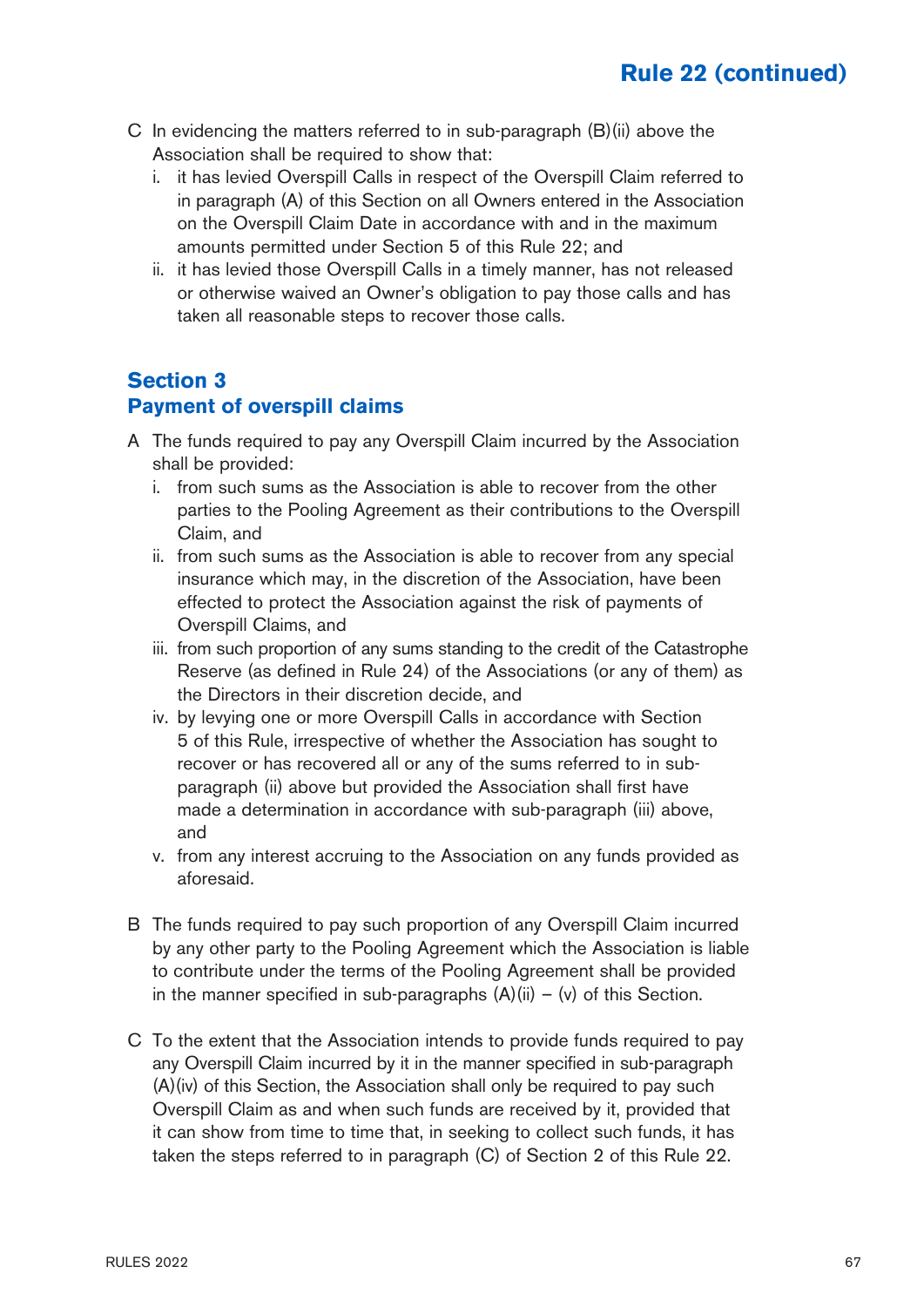### **Section 4 Overspill claims - expert determinations**

- A Any issue, arising from the application to an Overspill Claim (the "relevant Overspill Claim") of paragraphs (B) or (C) of Section 2 of this Rule or paragraph (C) of Section 3 of this Rule, of whether
	- i. costs have been properly incurred in collecting or seeking to collect funds to pay Overspill Claims, or
	- ii. any Overspill Call or part thereof is economically recoverable, or
	- iii. in seeking to collect the funds referred to in Section 3(C), the Association has taken the steps referred to in that Section,

on which the Association and the Owner cannot agree shall, notwithstanding Rule 40, be referred to a panel (the "Panel") constituted in accordance with arrangements established in the Pooling Agreement which, acting as a body of experts and not as an arbitration tribunal, shall determine the issue.

- B If the Panel has not been constituted at a time when the Owner wishes to refer an issue to it, the Association shall, on request by the Owner, give a direction for the constitution of the Panel as required under the Pooling Agreement.
- C The Association may (and, on the direction of the Owner, shall) give such direction as is required under the Pooling Agreement for the formal instruction of the Panel to investigate any issue and to give its determination as soon as reasonably practicable.
- D The Panel shall in its discretion decide what information, documents, evidence and submission it requires in order to determine an issue and how to obtain these, and the Association and the Owner shall co-operate fully with the Panel.
- E In determining any issue referred to it under this Section 4 the Panel shall endeavour to follow the same procedures as it follows in determining issues arising in respect of the relevant Overspill Claim which are referred to it under the Pooling Agreement.
- F In determining an issue the members of the Panel
	- i. shall rely on their own knowledge and expertise, and
	- ii. may rely on any information documents evidence or submission provided to it by the Association or the Owner as the Panel sees fit.
- G If the three members of the Panel cannot agree on any matter, the view of the majority shall prevail.
- H The Panel shall not be required to give reasons for any determination.
- I The Panel's determination shall be final and binding upon the Association and the Owner (subject only to Paragraph J below) and there shall be no right of appeal from such determination.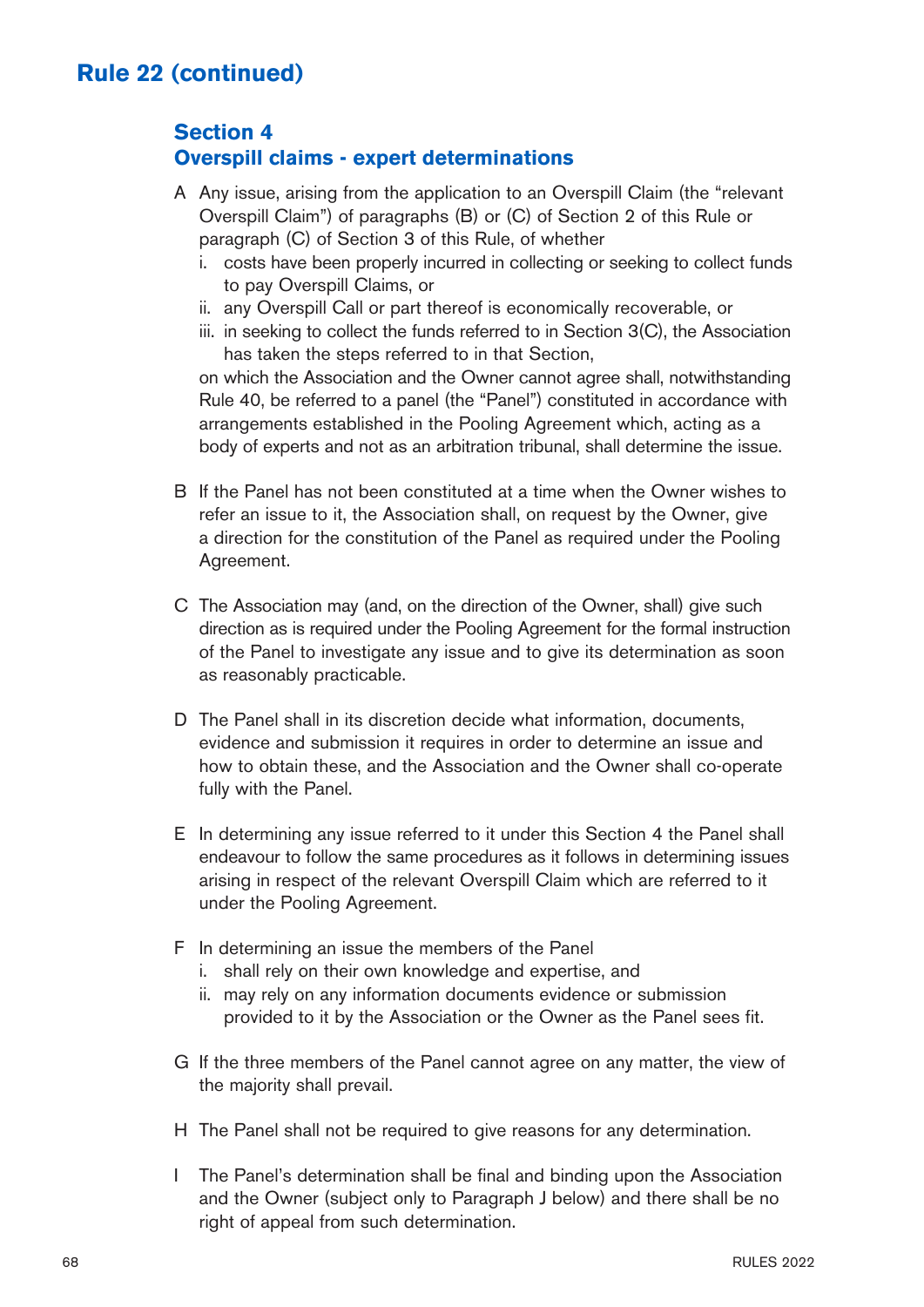- J If the Panel makes a determination on an issue referred to in sub-paragraphs (A)(ii) or (iii) of this Section 4 the Association or the Owner may refer the issue back to the Panel, notwithstanding paragraph (I) above, if it considers that the position has materially changed since the Panel made its determination.
- K The costs of the Panel shall be paid by the Association.
- L Costs, indemnities and other sums payable to the Panel by the Association in relation to any Overspill Claim, whether the reference to the Panel has been made under Section 4 of this Rule 22 or under the Pooling Agreement, shall be deemed to be costs properly incurred by the Association in respect of that Overspill Claim for the purposes specified in sub-paragraph (B)(i) of Section 2 of this Rule.

### **Section 5 Levying of overspill calls**

- A If
	- i. the Directors shall at any time determine that funds are or may in future be required to pay part of an Overspill Claim (whether incurred by the Association or by any other party to the Pooling Agreement); and
	- ii. the Directors shall have made a declaration under Rule 25(C)(i) or 25(C)(iii) that a Policy Year shall remain open for the purpose of levying an Overspill Call or Calls in respect of that Overspill Claim, the Directors in their discretion, at any time or times after such declaration has been made, may levy one or more Overspill Calls in respect of that Overspill Claim in accordance with paragraph (B) below.
- B The Directors shall levy any such Overspill Call
	- i. on all Owners entered in the Association on the Overspill Claim Date in respect of ships entered by them at that time, notwithstanding the fact that, if the Overspill Claim Date shall be in a Policy Year in respect of which the Directors have made a declaration under Rule 25(C)(iii), any such ship may not have been entered in the Association at the time the relevant event occurred, and
	- ii. at such percentage of the Convention Limit of each such ship as the Directors in their discretion shall decide.
- C An Overspill Call shall not be levied in respect of any ship entered on the Overspill Claim Date with an overall limit of cover equal to or less than the Group Reinsurance Limit.
- D The Directors shall not levy on any Owner in respect of the entry of any one ship an Overspill Call or Calls in respect of any one Overspill Claim exceeding in the aggregate two and a half per cent (2.5%) of the Convention Limit of that ship.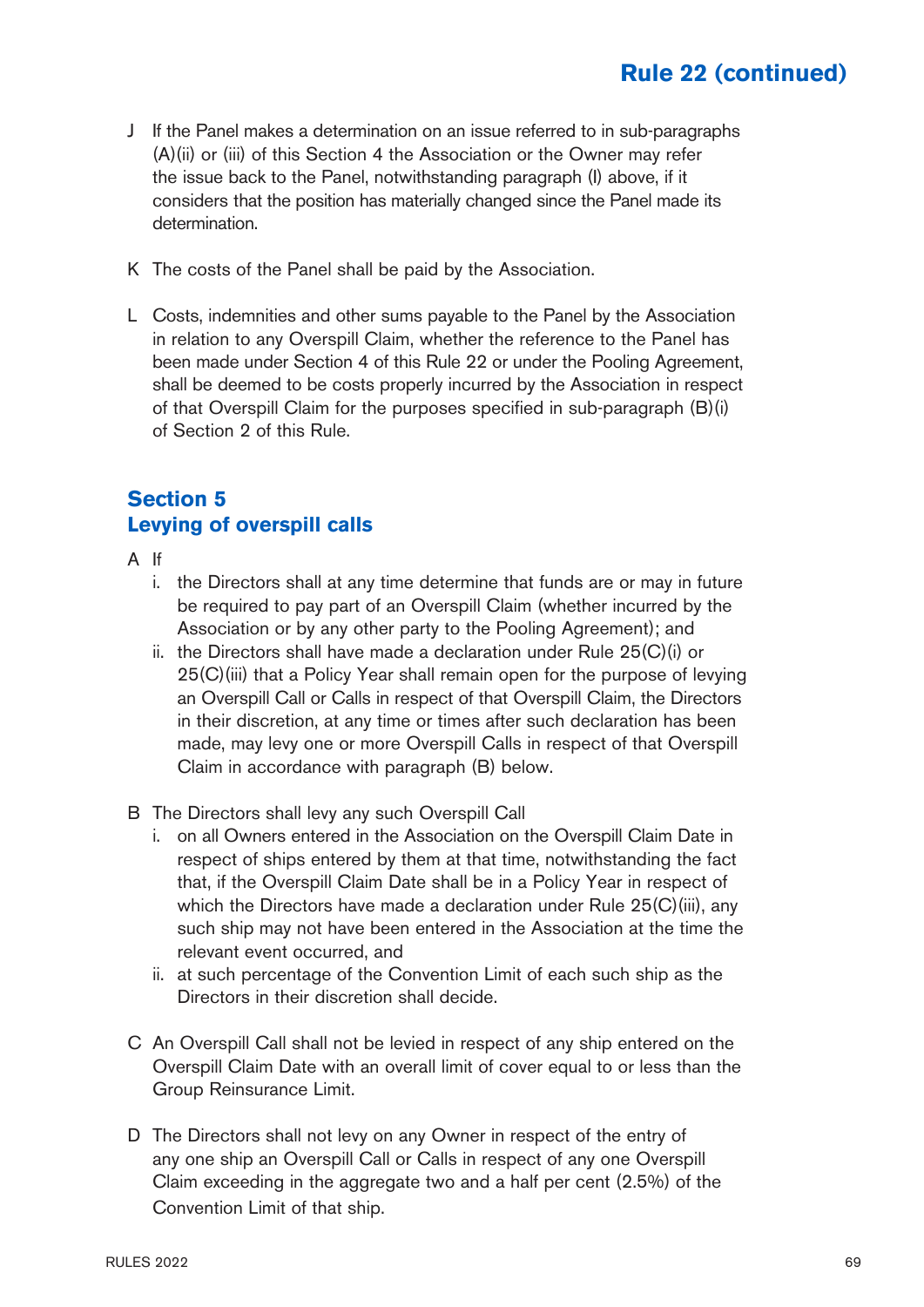### **Section 6 Security for overspill calls on termination or cesser**

- A If
	- i. the Directors make a declaration in accordance with Rule 25 (C) (i) or 25 (C) (iii) that a Policy Year shall remain open for the purpose of levying an Overspill Call or Calls, and
	- ii. an Owner who is liable to pay any such Overspill Call or Calls as may be levied by the Directors in accordance with Section 5 of this Rule ceases or has ceased to be insured by the Association for any reason, or the Association determines that the insurance of any such Owner may cease the Managers may require such Owner to provide to the Association a guarantee or other security in respect of the Owner's estimated future liability for such Overspill Call or Calls, such guarantee or other security to be provided in such form and amount (the "guarantee amount") and by such date (the "due date") and upon such terms as the Managers in their discretion may deem to be appropriate in the circumstances.
- B Unless and until such guarantee or other security as is required by the Managers has been provided by the Owner, the Owner shall not be entitled to recovery from the Association of any claims whatsoever and whensoever arising in respect of any and all vessels entered in the Association by it or on its behalf for any Policy Year.
- C If such guarantee or other security is not provided by the Owner to the Association by the due date, a sum equal to the guarantee amount shall be due and payable by the Owner to the Association on the due date, and shall be retained by the Association as a security deposit on such terms as the Managers in their discretion may deem to be appropriate in the circumstances.
- D The provision of a guarantee or other security as required by the Association (including a payment in accordance with paragraph (C) above) shall in no way restrict or limit the Owner's liability to pay such Overspill Call or Calls as may be levied by the Directors in accordance with Section 5 of this Rule.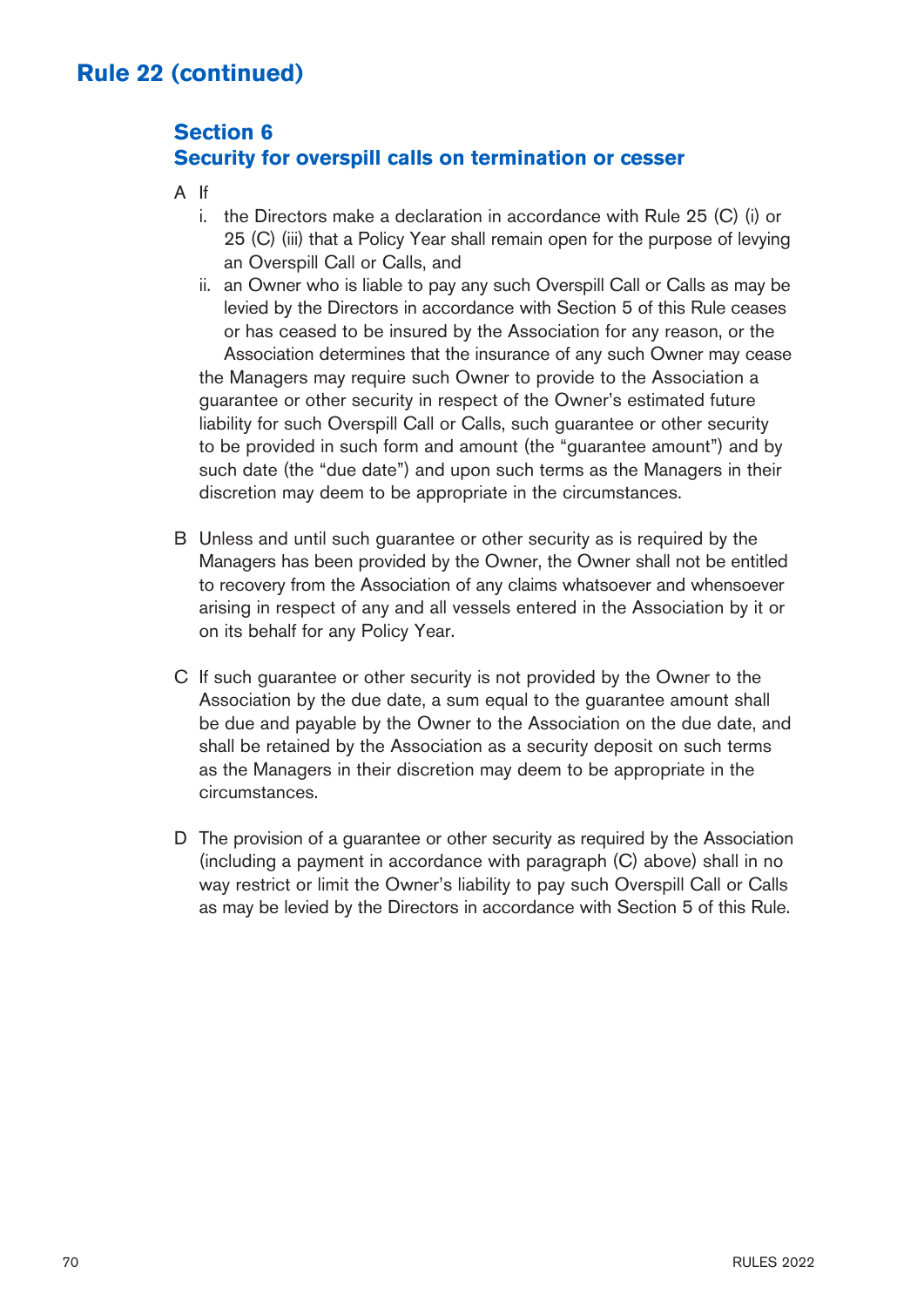# **Payment**

- A Every Call (Mutual Premium, Supplementary Premium or Overspill Call) shall be payable at such rate and, save as otherwise agreed in writing by the Managers, in such instalments and on such dates as the Directors may specify.
- B As soon as reasonably practical after the rate of any Call (Mutual Premium, Supplementary Premium or Overspill Call) shall have been so fixed the Managers shall notify each Owner concerned:
	- i. Of such rate;
	- ii. Of the date on which the Call concerned is payable or, if such Call is payable by instalments, of the amounts of such instalments and the respective dates on which they are payable;
	- iii. Of the amount payable by such Owner in respect of each ship entered by it;
	- iv. If such Call is payable by such Owner in any currency other than U.S. Dollars, of such fact.
- C The Managers may require any Owner to pay all or any part of any Call payable by it in such currency or currencies as the Managers may specify.
- D No claim of any kind whatsoever by an Owner against any of the Associations shall constitute any set-off against the Calls, fixed premiums or other sums of whatsoever nature due to the Associations or shall entitle an Owner to withhold or delay payment of any such sum.
- E Without prejudice to the rights and remedies of the Association under these Rules and in particular Rules 29 to 33 inclusive, if any Call or instalment or part thereof or any other sum of whatsoever nature (including, without prejudice to the generality of the foregoing, any fixed premium and any amount due pursuant to Rules 30 or 33 and any part thereof) due from any Owner is not paid by such Owner on or before the date specified for payment thereof, such Owner shall pay interest on the amount not so paid from and including the date so specified down to the date of payment at such rate as the Directors may from time to time determine, but the Directors may waive payment of such interest in whole or in part.
- F The Association shall have a lien or other right of action against any ship entered by the Owner in respect of any sum of whatsoever nature owed by it to any of the Associations, notwithstanding that the cover of the Owner or in respect of any ship entered by it may have ceased or been terminated or cancelled.
- G If any Call or other payment due from an Owner to any of the Associations is not paid and if the Directors decide that payment cannot be obtained, the sums required to make good any resulting shortfall or deficiency in the funds of the Associations shall be deemed to be expenses of the Associations for which, as the Directors may decide, Calls may be levied in accordance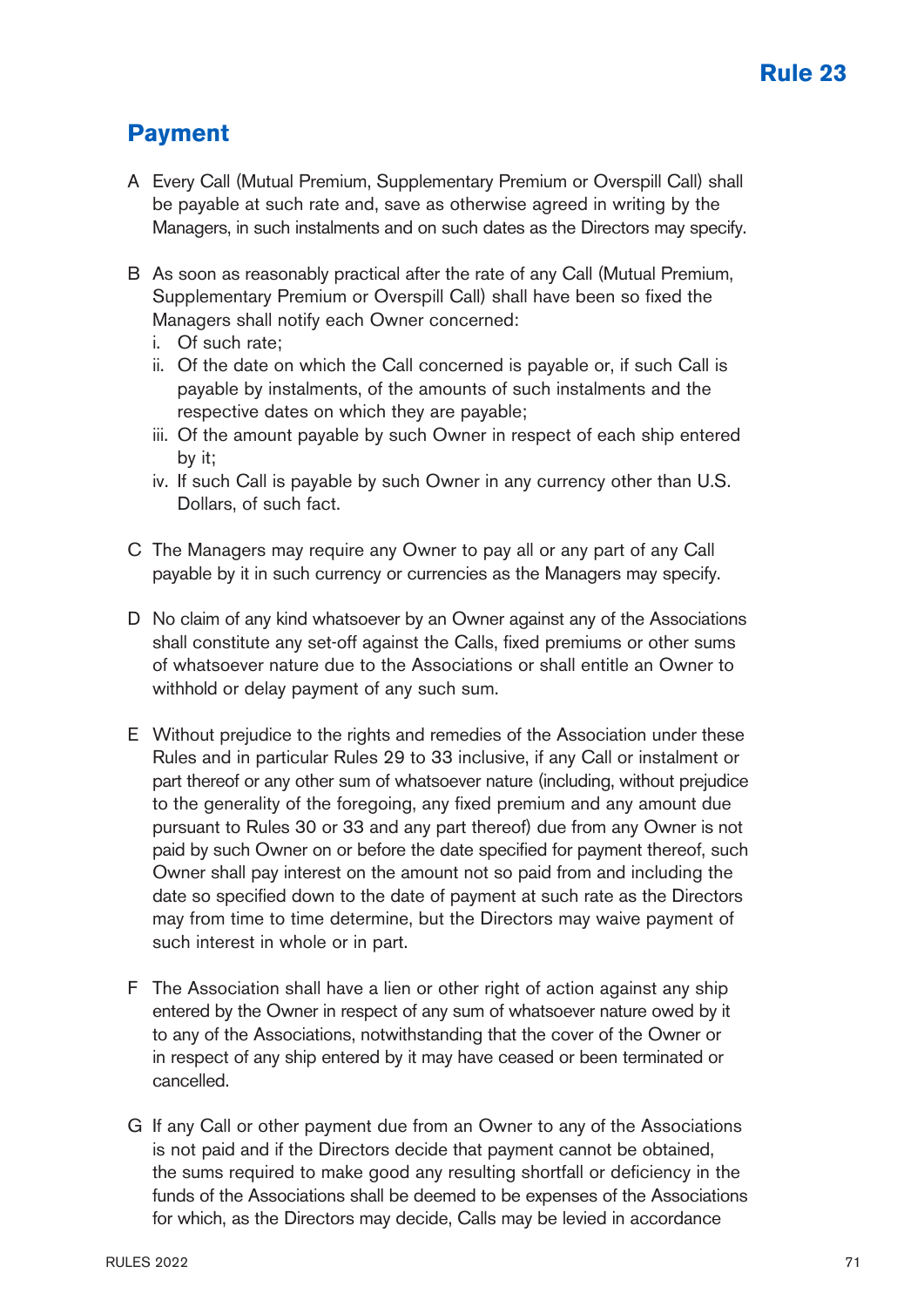with Rule 19 (or, if the shortfall or deficiency is in respect of an Overspill Call under Rule 22, Section 5, a further Overspill Call under that Rule), or the reserves may be applied in accordance with Rules 24 and 25.

H An Owner shall pay on demand to the Association or its order the amount of any premium tax or other tax levied on or in connection with the insurance or reinsurance provided by the Association to the Owner which the Association determines it or the Owner has or may become liable, and shall indemnify the Association and hold it harmless in respect of any loss, damage, liability, cost or expense which the Association may incur in respect of such premium tax or other similar tax.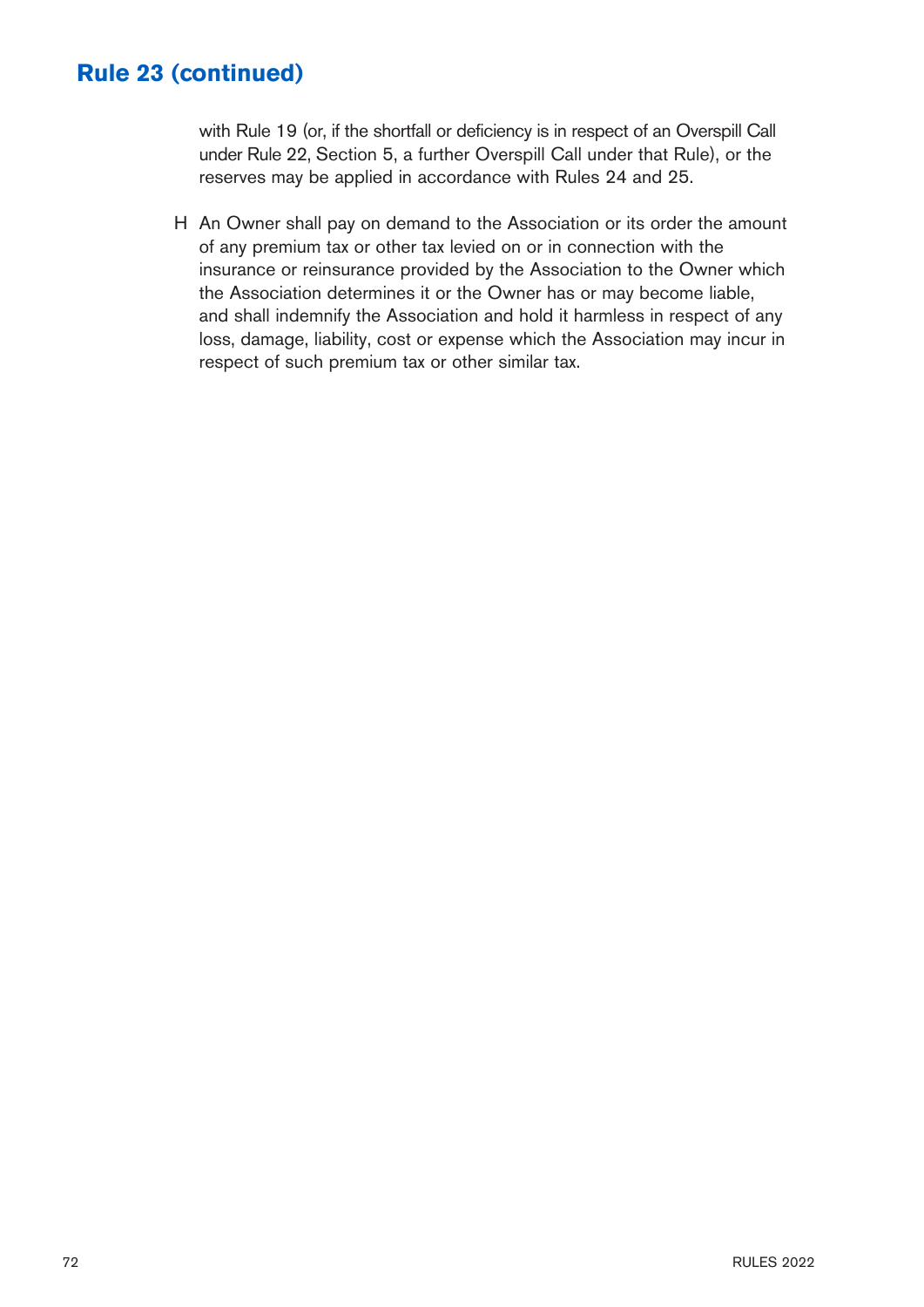#### **Reserves**

- A The Directors may establish and maintain such reserve funds or other accounts for such contingencies or purposes as they think fit.
- B Without prejudice to the generality of paragraph (A) of this Rule the Directors may establish and maintain reserves or other accounts for one or more of the following specific purposes:
	- i. A reserve (herein called the "Catastrophe Reserve'') to provide a source of funds which may be applied towards meeting any Overspill Claim or Claims of the Associations whether occurring in the same or in any other policy year;
	- ii. A reserve (herein called the "Contingency Account'') to provide a source of funds which may be applied for any general purposes of the Association including the following; to stabilize the level of Mutual or Supplementary Premiums and to eliminate or reduce the need to levy such Premiums or any part thereof in respect of any policy year, past present or future; to eliminate or reduce a deficiency which has occurred or may be thought likely to occur in respect of any closed policy year; to protect the Associations against any actual or potential losses on exchange, or in connection with its investments, realised or unrealised; to make a distribution to Members or former Members insured or reinsured in the Assocation in such amounts, proportions and manner as is recommended by the Directors and approved by the Members in a general meeting of the Association.
- C The Directors may apply the sums standing to the credit of any reserve for any of the purposes for which the reserve was maintained even though the sum be paid in respect of any different policy year or years from that from which the funds originated. The Directors may also apply the sums standing to the credit of any reserve for any other or different purposes whenever the Directors consider this to be in the interests of the Members or the Associations. The Directors may also at any time transfer sums from one reserve to another including between the reserves of the Associations.
- D The funds required to establish such reserves or accounts may be raised in either or both of the following ways:
	- i. The Directors, when deciding on the rate of any Mutual or Supplementary Premium for any policy year, may resolve that any specified amount or proportion of such Premium shall be transferred to and applied for the purposes of any such reserve or account;
	- ii. The Directors may on the closing of any policy year or at any time or times thereafter resolve that any specified amount or proportion of the funds standing to the credit of that policy year shall be transferred to and applied for the purposes of any such reserve or account.
- E If the Directors shall resolve as set out in paragraph (D) (i) of this Rule, then the Managers shall inform the Owners entered for such policy year on or before the time that payment is demanded.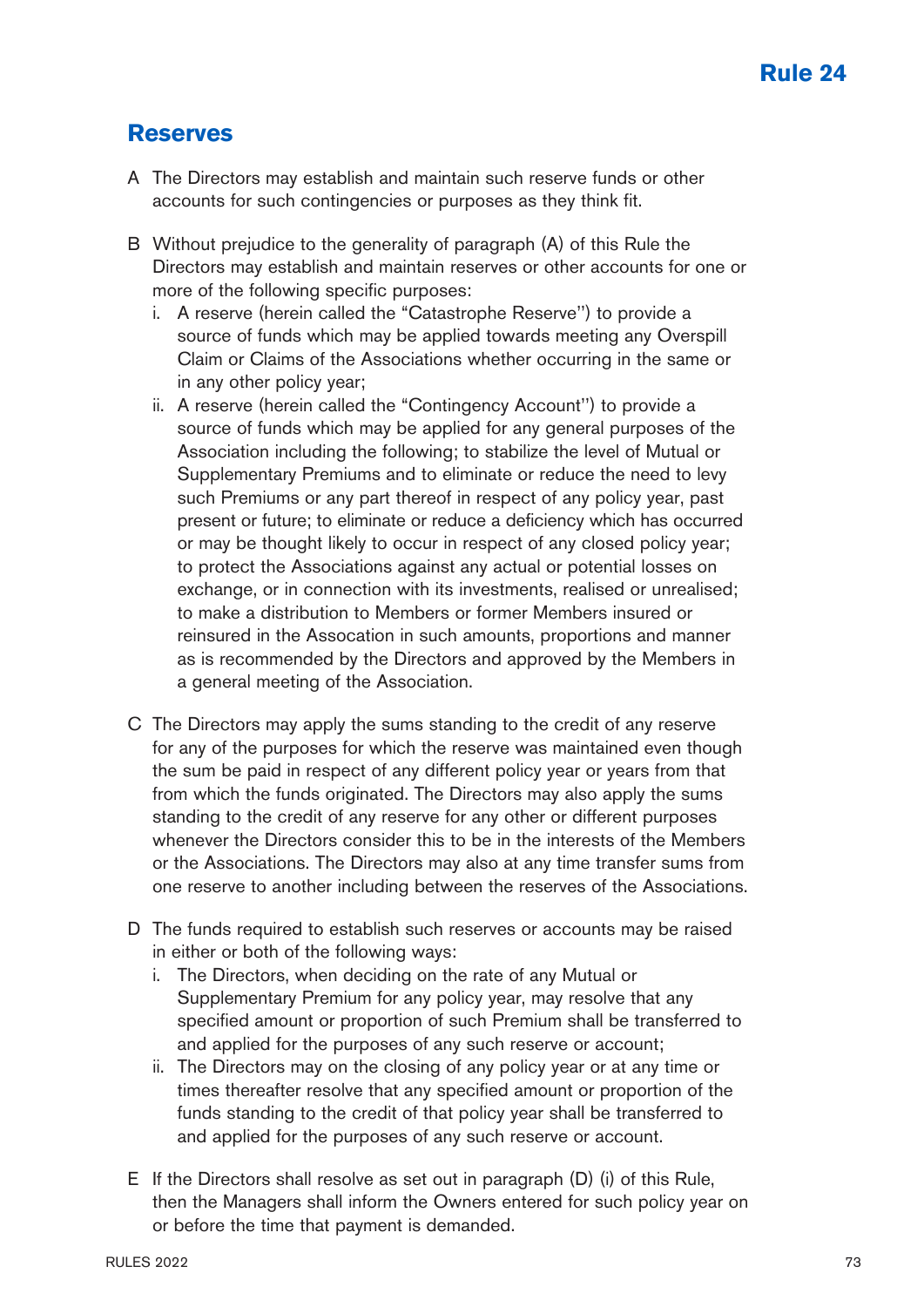### **Closing of Policy Years**

- A The Directors shall with effect from such date after the end of each policy year as they think fit declare that such policy year shall be closed or that such policy year shall be closed save for the purpose of levying one or more Overspill Calls as provided in paragraph (C) of this Rule.
- B After any policy year shall have been closed no further Supplementary Premiums or Overspill Calls may be levied in respect of that policy year, save as provided in paragraph (C) of this Rule and under Rule 22.
- C i. If at any time prior to the expiry of a period of thirty-six months from the commencement of a Policy Year (the "relevant Policy Year"), any of the parties to the Pooling Agreement sends a notice (an "Overspill Notice") in accordance with the Pooling Agreement that an event has occurred in the relevant Policy Year which has given or at any time may give rise to an Overspill Claim, the Directors shall as soon as practicable declare that the relevant Policy Year shall remain open for the purpose of levying an Overspill Call or Calls in respect of that claim and the relevant Policy Year shall not be closed for the purpose of making an Overspill Call or Calls in respect of that claim until such date as the Directors shall determine.
	- ii. If at the expiry of the period of thirty-six months provided for in subparagraph (i) above, no Overspill Notice as therein provided for has been sent, the relevant Policy Year shall be closed automatically for the purpose of levying Overspill Calls only, whether or not closed for any other purposes, such closure to have effect from the date falling thirty-six months after the commencement of the relevant Policy Year.
	- iii. If at any time after a Policy Year has been closed in accordance with the provisions of sub-paragraphs (i) or (ii) above, it appears to the Directors that an event which occurred during such closed Policy Year may then or at any time in the future give rise to an Overspill Claim, the Directors shall as soon as practicable declare that the earliest subsequent open Policy Year (not being a Policy Year in respect of which the Directors have already made a declaration in accordance with sub-paragraphs (C) (i) or (C) (iii) of this Rule) shall remain open for the purpose of levying an Overspill Call or Calls in respect of that claim and such open Policy Year shall not be closed for the purpose of making an Overspill Call or Calls in respect of that claim until such date as the Directors shall determine.
	- iv. If the Directors shall make a declaration as provided for in sub-paragraphs (C) (i) or (C) (iii) of this Rule, the Managers shall inform the Owners entered for the Policy Year in respect of which such declaration is made.
	- v. If at any time after the levying of an Overspill Call upon the Owners entered in the Association in any Policy Year, it shall appear to the Directors that the whole of such Overspill Call is unlikely to be required to meet the Overspill Claim in respect of which such Overspill Call was levied, the Directors may decide to dispose of any excess which in their opinion is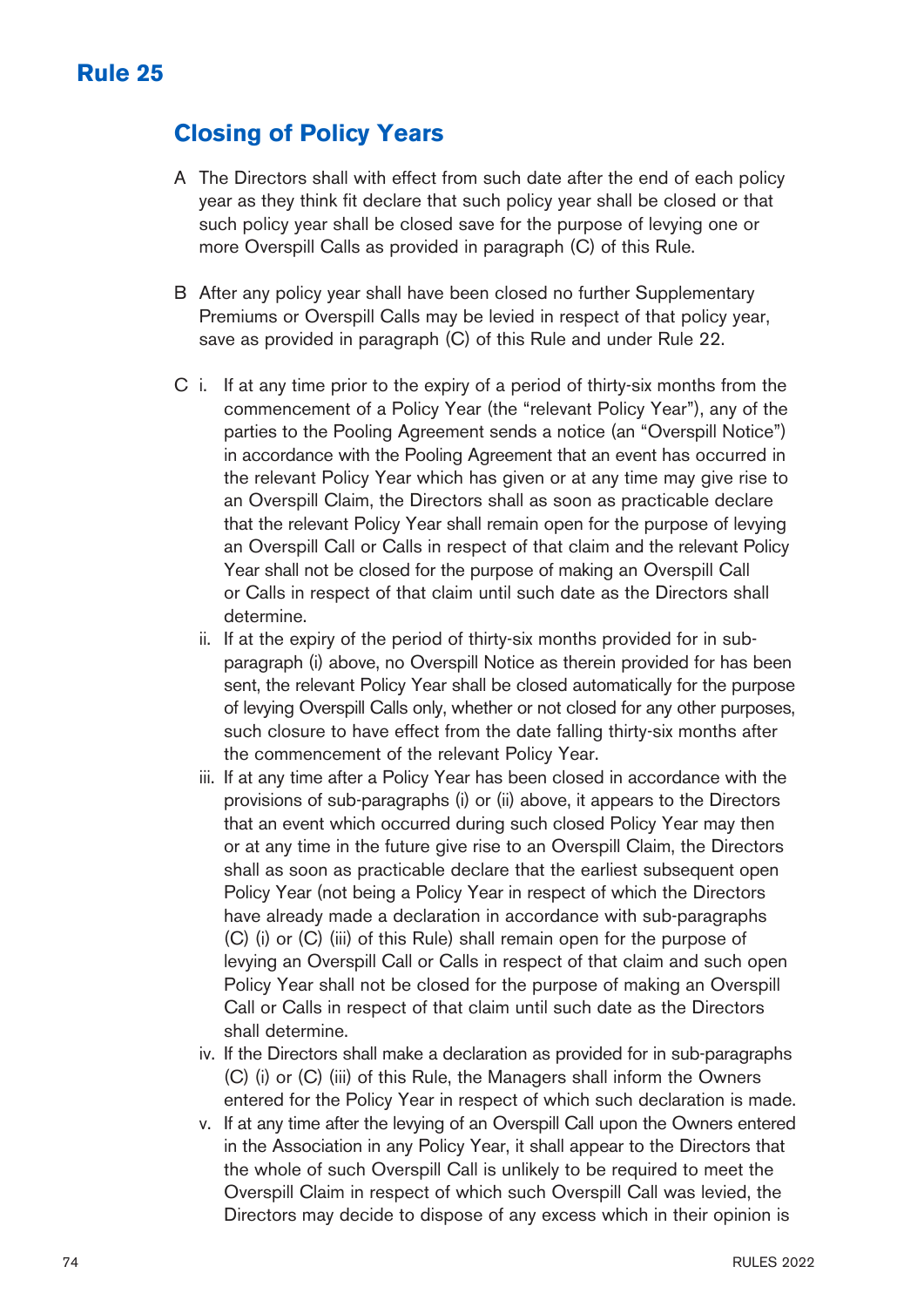## **Rule 25 (continued)**

not so required in one or both of the following ways:

- a) by transferring the excess or any part thereof to the Catastrophe Reserve in accordance with Rule 24; or
- b) by returning the excess or any part thereof to those Owners who have paid that Overspill Call in proportion to the payments made by them.
- vi. A Policy Year shall not be closed for the purpose of levying Overspill Calls save in accordance with this Rule 25.
- D Save as provided in paragraph (C) of this Rule, the Directors may declare that any policy year is closed notwithstanding that it is known or anticipated that there are in existence or may in the future arise claims, expenses or outgoings in respect of such policy year which have not yet accrued or whose validity, extent or amount have yet to be established.
- E If upon the closing of any policy year it shall appear to the Directors that the whole of the Calls and other receipts in respect of such policy year (and of all transfers from reserves and provisions made for the credit of or in respect of such policy year) are unlikely to be required to meet the claims, expenses and outgoings arising in respect of that policy year (as referred to in Rule 19(A) (i) and (ii)), then the Directors may decide to dispose of any excess which in their opinion is not so required in one or both of the following ways:
	- i. By transferring the excess or any part thereof to the reserves of the Associations in accordance with Rule 24.
	- ii. By returning the excess or any part thereof to the Owners entered for such policy year in accordance with paragraph (H) of this Rule.
- F If at any time or times after a policy year shall have been closed it shall appear to the Directors that the claims, expenses and outgoings arising in respect of that policy year (as referred to in Rule 19(A)(i) and (ii)) exceed or are likely to exceed the totality of the Calls and other receipts in respect of such policy year (and of all transfers from reserves and provisions made for the credit of or in respect of such policy year) then the Directors may decide to provide for such deficiency in any one or more of the following ways:
	- i. By transferring funds from the reserves of the Association;
	- ii. By transferring funds between the Associations;
	- iii. By transferring funds standing to the credit of any different closed policy year;
	- iv. By charging a Mutual Premium or Supplementary Premium in respect of an open policy year with the intention (as permitted by Rule 19 (A) (iv)) of applying a part thereof to meet any such deficiency.

If the Directors shall resolve as set out in sub-paragraph (iii) above, then the Managers shall inform the Owners entered for such policy year on or before the time that payment is demanded.

G At any time after any policy year shall have been closed the Directors may resolve to amalgamate the accounts of any two or more closed policy years and to pool the amounts standing to the credit of the same.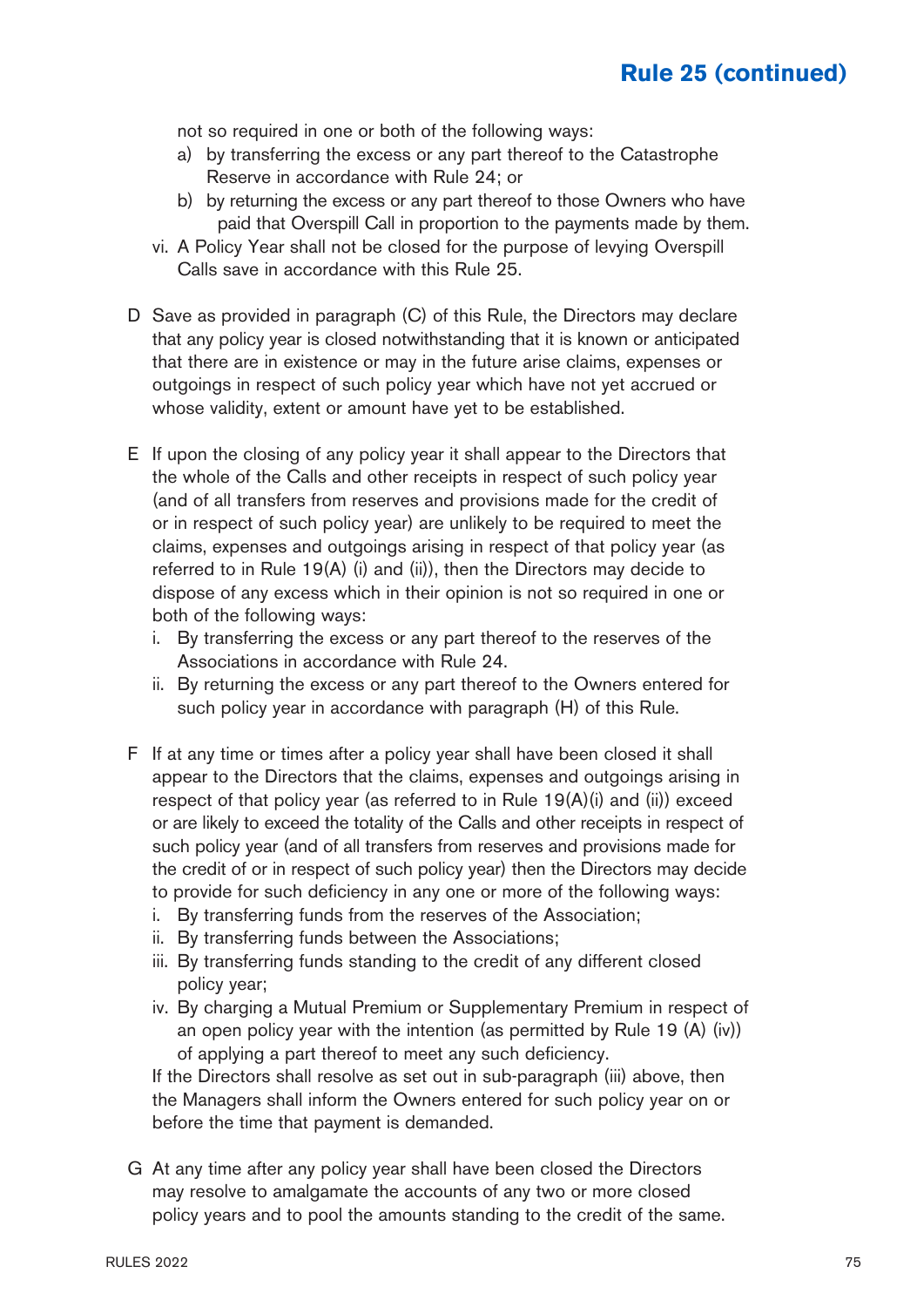#### **Rule 25 (continued)**

If the Directors shall so resolve then the two or more closed policy years concerned shall for all purposes be treated as though they constituted a single closed policy year.

H Any amount which the Directors may decide to return to the Owners in accordance with paragraph (E)(ii) of this Rule shall be returned to the Owners entered in respect of such policy year in proportion to the Calls paid by them in respect of such policy year (after taking into account any returns or rebates applicable thereto under their terms of entry or under any other provision of these Rules).

PROVIDED ALWAYS that:

- a) No return shall be made to any Owner whose liability for Calls has been assessed in accordance with the provisions of Rules 30 or 33, and
- b) Where the insurance of an Owner has been cancelled in accordance with the provisions of Rule 31 any amounts due for any reason whatsoever (whether by way of Calls or otherwise and whether in respect of the policy year for which the return has been decided or in respect of any other policy year or years) from the Owner to the Association shall be deducted from the return and only the balance (if any) refunded to the Owner.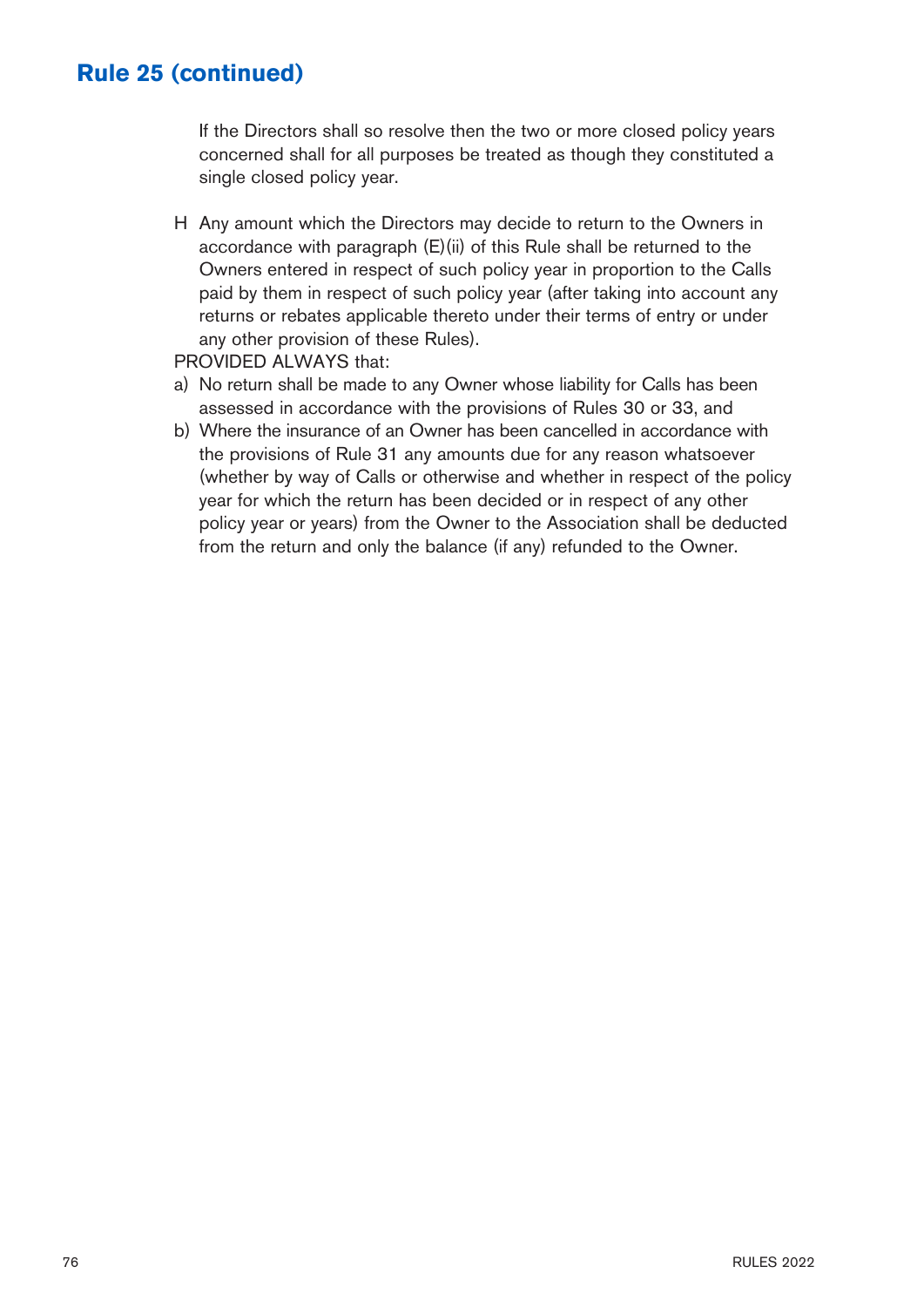#### **Investment**

- A The funds of the Association may be invested as the Directors (or the Managers subject to the supervision of the Directors) may think fit.
- B Unless the Directors otherwise decide, all the funds standing to the credit of any policy year or of any reserve or account shall be pooled and invested as one fund.
- C When funds are pooled as provided in paragraph (B) above, the investment income arising on the pooled funds shall be apportioned among and between the different policy years, reserves and accounts as the Directors may think fit.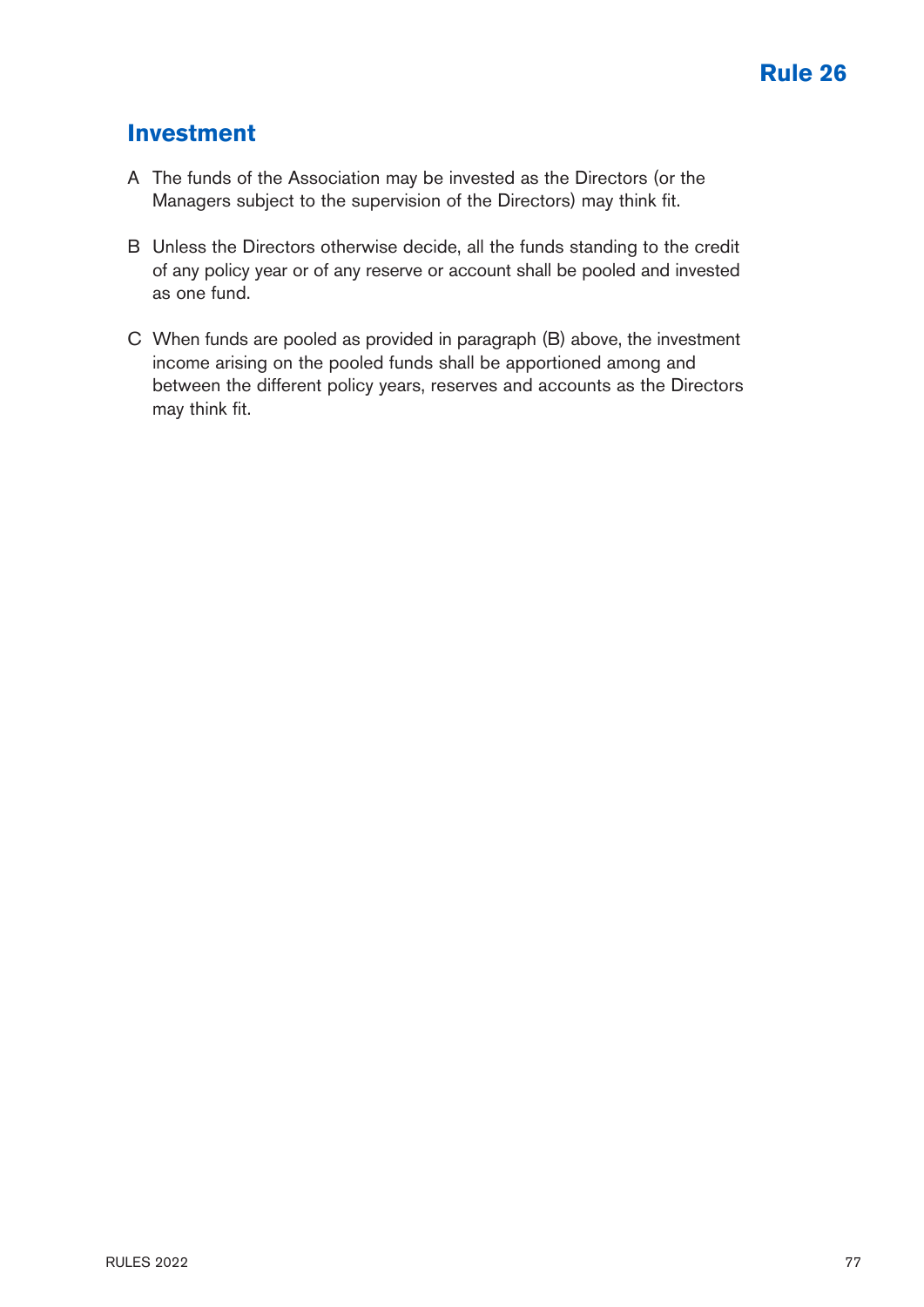

#### **Laid-up Returns**

Subject to any terms and conditions which may have been agreed, if an entered ship shall be laid-up without cargo on board in any safe port or place for a period of thirty or more consecutive days after finally mooring there, (such period being computed from the day of arrival to the day of departure, one only being excluded) the Owner shall be allowed a return of Calls payable in respect of such ship for the period of lay-up, calculated at such rate and after deduction of such allowance for reinsurance, administrative expenses and other outgoings as the Managers may from time to time determine, save that there shall be no laid-up returns in respect of Overspill Calls and any period during which the entered ship is undergoing repairs.

For the purposes of this Rule,

- a) the Managers shall have sole discretion in deciding whether the port or place involved is a safe port or place within the meaning of this Rule, and
- b) no claim for laid-up returns relating to any policy year shall be recoverable from the Association unless written notice thereof has been given to the Association within three months of the end of the policy year concerned.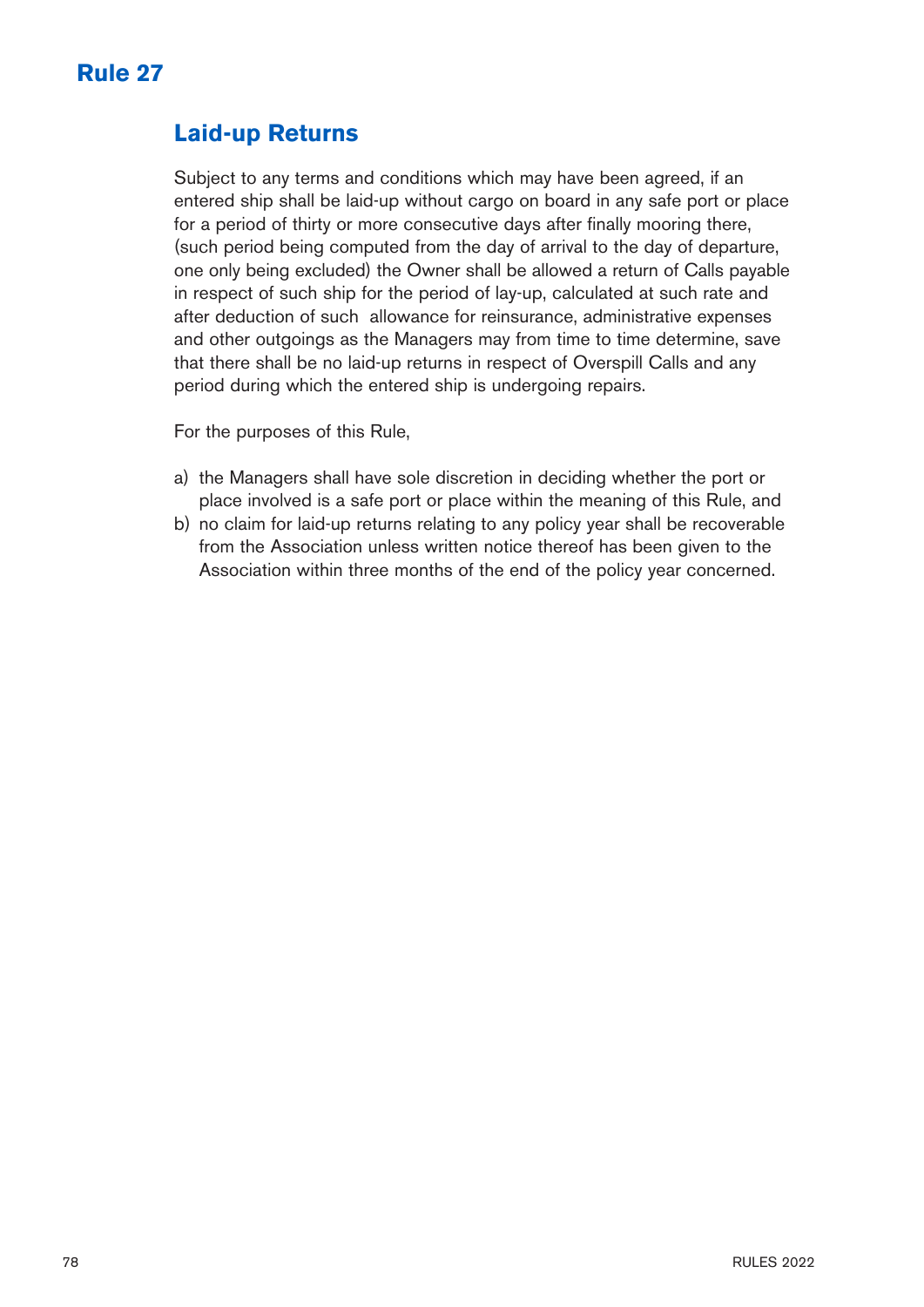### **Rule 28**

## **Termination and its Effects**

- A Upon an Owner ceasing to be insured by the Association in respect of any ship by virtue of a notice given (whether by the Owner or the Directors) in accordance with Rule 17 or Rule 18 and without prejudice to the effects of cancellation of insurance pursuant to Rule 31, then:
	- i. Unless and to the extent that in the case of Call Entries the Owner's liability may have been otherwise agreed or assessed under Rule 30 (Release Calls upon Cesser), such Owner and its successors shall be and remain liable for all contributions, premiums and other sums payable in respect of the whole of the policy year in which such notice was given, and in respect of previous policy years, and
	- ii. Subject to the other provisions of these Rules and to the terms of entry the Association shall remain liable in respect of such entered ship for all claims under these Rules arising by reason of any event which had occurred prior to noon GMT on 20th February immediately following the giving of such notice, but shall not otherwise be under any liability whatsoever by reason of anything occurring at or after that date and time.
- B Upon an Owner ceasing to be insured by the Association in respect of any ship pursuant to paragraph Q, R or V of Rule 5 or otherwise than in accordance with Rule 17, Rule 18, Rule 29 (A), (B) or (C), or Rule 31 (A), then:
	- i. Unless and to the extent that in the case of Call Entries the Owner's liability may have been agreed or assessed under Rule 30 (Release Calls upon Cesser), such Owner and its successors shall be and remain liable in relation to any Overspill Calls for the whole amount payable by it in accordance with Rule 22, and in relation to all other contributions, premiums and other sums payable:
		- a) in respect of the policy year in which such cessation occurs, on a pro rata basis, namely for the proportion of such sums applicable to the period beginning at the commencement of that policy year (or, in the case of a ship entered during that policy year, the date of entry) and ending at noon GMT on the date of such cessation, and
		- b) in respect of previous policy years, for the whole of those policy years, and
	- ii. Subject to the other provisions of these Rules and to the terms of entry the Association shall remain liable in respect of such entered ship for all claims under these Rules arising by reason of any event which had occurred prior to noon GMT on the day of such cessation, but shall not otherwise be under any liability whatsoever by reason of anything occurring at or after that date and time,

#### PROVIDED ALWAYS that:

nothing in paragraph (B) of this Rule shall be taken to confer validity on any notice purporting to terminate the entry of any ship given otherwise than in accordance with Rule 17, Rule 18 or Rule 31 (A).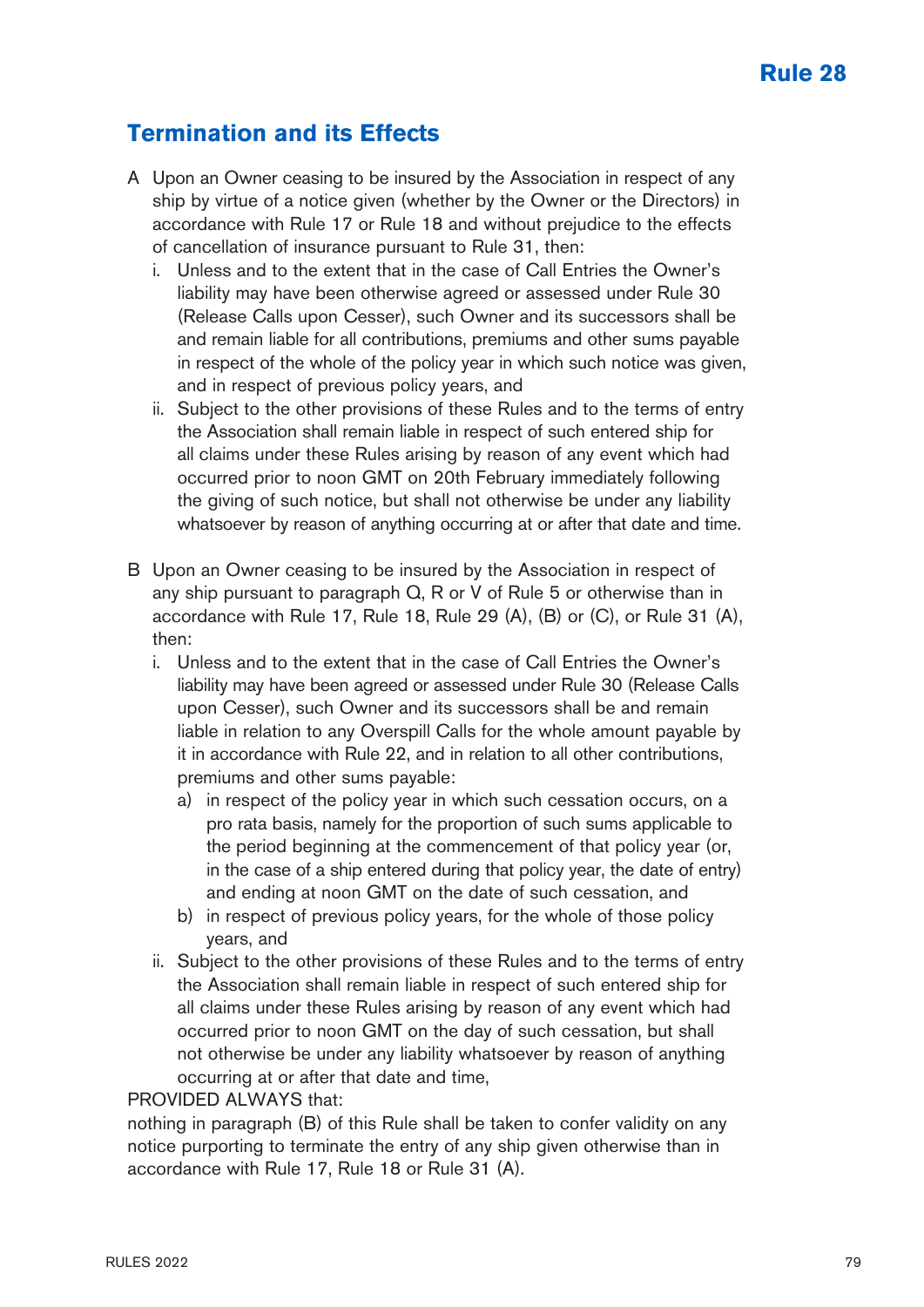#### **Cesser of Insurance and its Effects**

- A An Owner shall forthwith cease to be insured by the Association in respect of any and all ships entered by it or on its behalf upon the happening of any of the following events:
	- i. Where the Owner is an individual,
		- a) upon death,
		- b) if a receiving order is made against the Owner,
		- c) if the Owner becomes bankrupt,
		- d) if the Owner makes any composition or arrangement with its creditors generally,
		- e) if the Owner becomes incapable by reason of mental disorder of managing or administering its property and affairs;
	- ii. Where the Owner is a corporation,
		- a) upon the passing of any resolution for its voluntary winding up (other than voluntary winding up for the purposes of company or group reorganisation),
		- b) upon an order being made for its compulsory winding up,
		- c) upon its dissolution,
		- d) upon a receiver or manager being appointed of all or part of its business or undertaking,
		- e) upon its commencing proceedings under any bankruptcy or insolvency laws to seek protection from its creditors or to reorganise its affairs.

PROVIDED ALWAYS that if an Owner ceases to be insured by the Association in accordance with any provision in this Rule 29 A, the entry and insurance of any other Joint Owner entered pursuant to Rule 10 (A) shall continue unless the Managers in their discretion decide to terminate such entry and insurance with effect from the date the Owner ceases to be insured or on such other date as the Managers may chose.

- B Unless otherwise agreed in writing by the Managers, an Owner shall forthwith cease to be insured by the Association in respect of any ship entered by it or on its behalf upon the happening of any of the following events in relation to such ship:
	- i. upon the Owner parting with or assigning the whole or any part of its interest in the ship whether by bill of sale or other formal document or agreement or in any other way whatsoever;
	- ii. upon the mortgaging or hypothecation of the ship or of any part of the Owner's interest in that ship;
	- iii. upon the managers of the ship being changed by the appointment of new managers;
	- iv. upon undisputed possession being taken of the ship by or on behalf of a secured party.
	- v. upon the Owner, as at noon GMT on 20th February in any policy year, failing to pay in respect of the ship any amounts due from it to the Association.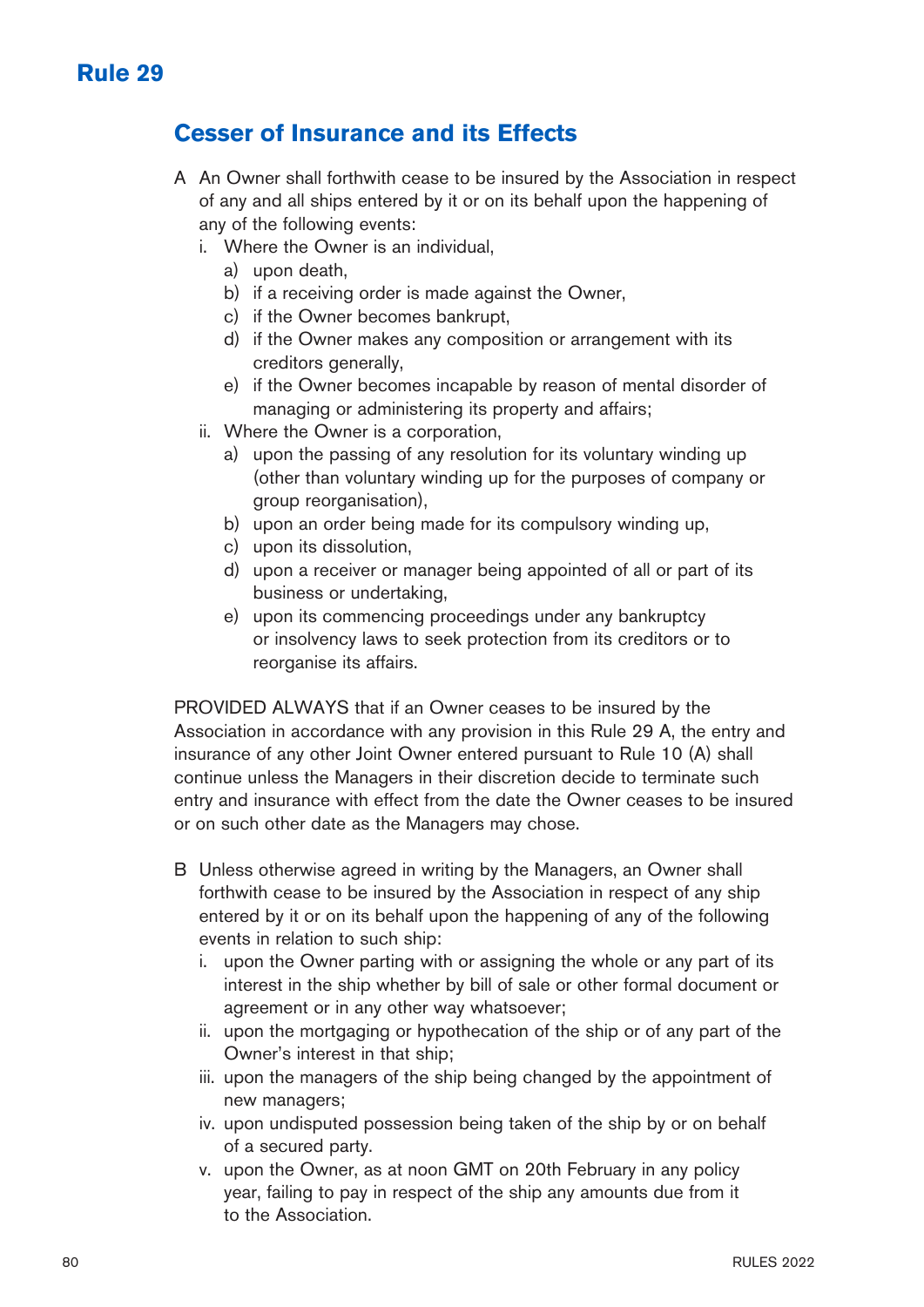## **Rule 29 (continued)**

- vi. upon the Owner, as at noon GMT on 20th February in any policy year, being in breach of, or otherwise failing to fulfil, its obligations in respect of the ship under Rules  $5$  (K),  $5$  (Q) or  $5$  (R).
- C Unless otherwise agreed in writing by the Managers, an Owner shall forthwith cease to be insured by the Association in respect of any ship entered by it or on its behalf upon the happening of whichever shall be the earliest of the following events:
	- i. upon the ship being missing for ten days from the date when it was last heard of;
	- ii. upon the ship being posted at Lloyd's as missing;
	- iii. upon the ship becoming an actual total loss;
	- iv. upon acceptance by hull underwriters (whether of marine or war risks) that the ship is a constructive total loss;
	- v. upon agreement by hull underwriters (whether of marine or war risks) to pay to the Owner of the ship an unrepaired damage claim which exceeds the market value of the ship without commitment immediately prior to the casualty which gave rise to such claim;
	- vi. upon a compromise or settlement with hull underwriters (whether of marine or war risks) on the basis of which the ship is considered or deemed to be an actual or constructive total loss;
	- vii. upon a decision by the Managers that the ship is to be considered or deemed to be an actual or constructive total loss or otherwise commercially lost.

#### PROVIDED ALWAYS that:

- a) Notwithstanding the cesser of the insurance under Rule 29 (C) the Association shall, subject always to the Rules and to the terms and conditions of the entry of the ship in the Association, remain liable as regards liabilities flowing directly from the casualty which has given rise to the actual or constructive loss of the ship.
- b) If the Managers agree that the insurance of the ship shall continue after the happening of any of the events listed in paragraph (B) and (C) of this Rule they may in their discretion impose such terms and conditions as they think fit for the continuation of the insurance.
- D On the occurrence of any of the events specified in paragraphs (A) to (C) inclusive of this Rule in respect of an entered ship, the Owner shall give notice in writing of such event to the Managers within one month after the date thereof.
- E Upon an Owner ceasing to be insured by virtue of paragraph (A) of this Rule, and upon an Owner ceasing to be insured in respect of any ship by virtue of paragraphs (B) or (C) of this Rule, and without prejudice to the effects of cancellation of insurance pursuant to Rule 31 (A) then:
	- i. Unless and to the extent that in the case of Call Entries the Owner's liability may have been agreed or assessed under Rule 30 (Release Calls upon Cesser), such Owner and its successors shall be and remain liable in relation to any Overspill Calls for the whole amount payable by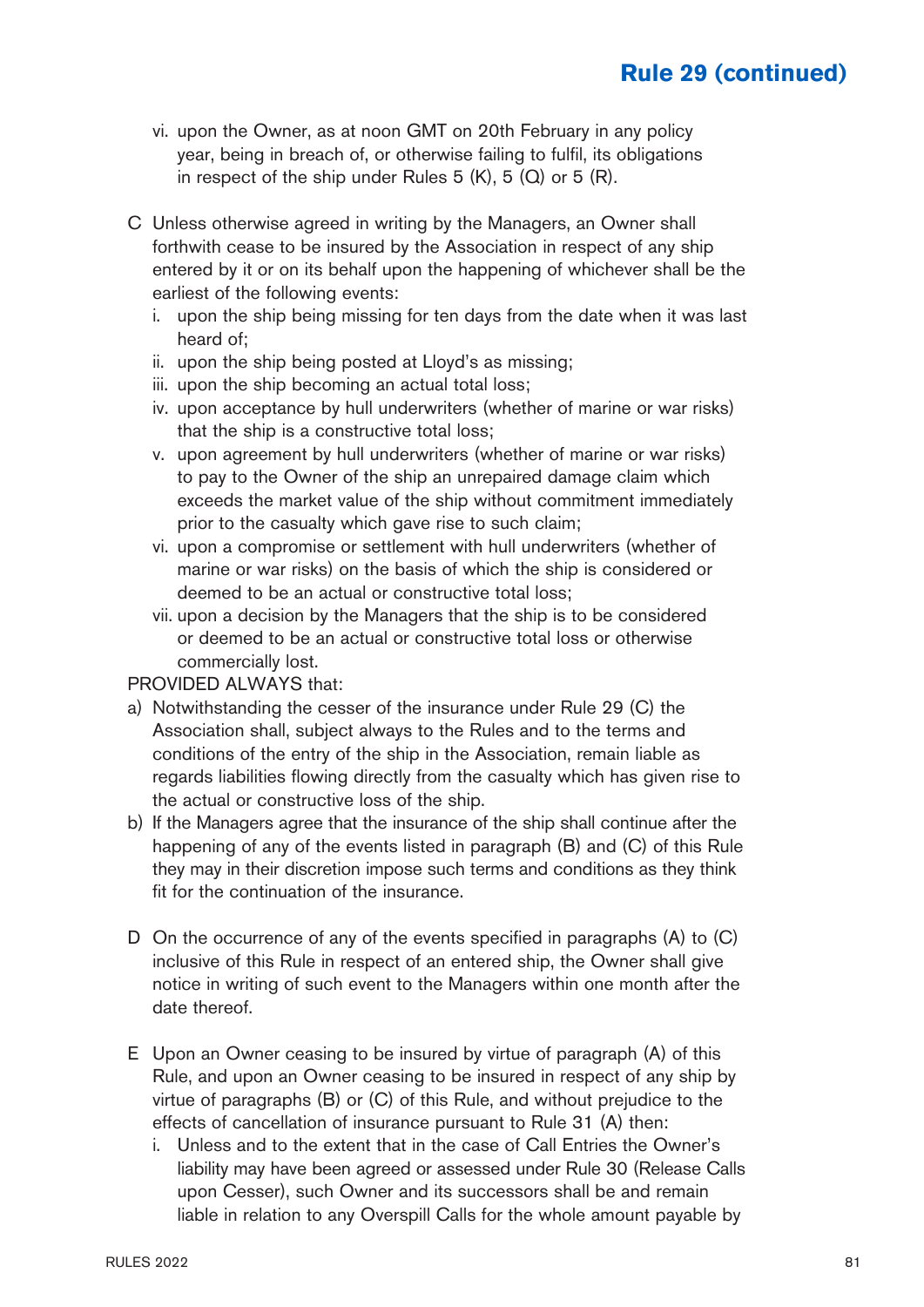#### **Rule 29 (continued)**

it in accordance with Rule 22, and in relation to all other contributions, premiums and other sums payable:

- a) in respect of the policy year in which such cessation occurs, on a pro rata basis, namely for the proportion of such sums applicable to the period beginning at the commencement of that policy year (or, in the case of a ship entered during that policy year, the date of entry) and ending at noon on the date of such cessation; provided that, if the Owner fails to give notice of the event in accordance with paragraph (D) of this Rule, such period shall end at noon GMT on such later date as the Managers in their discretion shall decide, and
- b) in respect of previous policy years, for the whole of those policy years, and
- ii. Subject to the other provisions of these Rules and to the terms of entry the Association shall remain liable in respect of any ship entered by such Owner or in respect of such entered ship (as the case may be) for all claims under these Rules arising by reason of any event which had occurred prior to the date of such cessation, but shall not otherwise be under any liability whatsoever by reason of anything occurring after that date.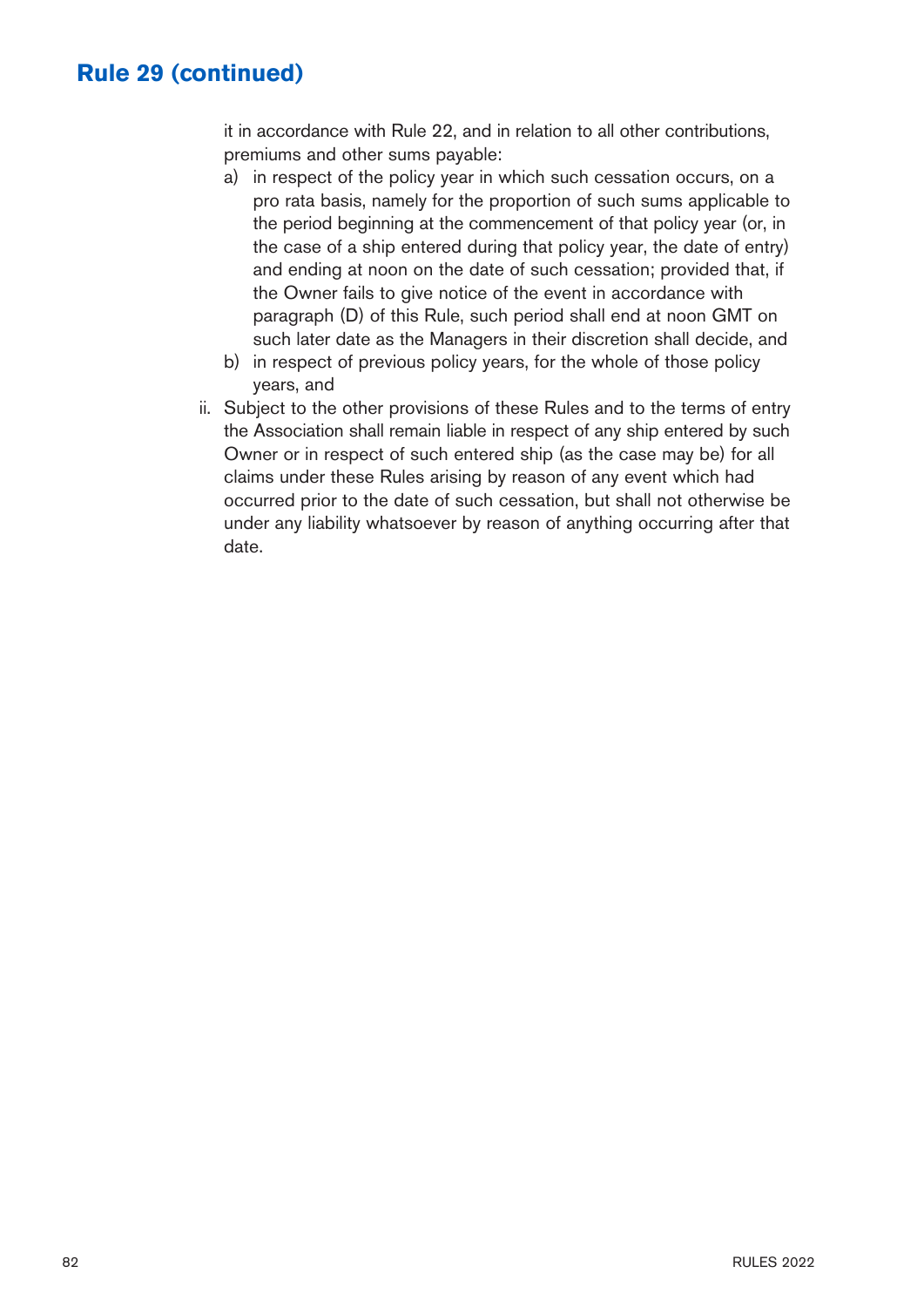#### **Release Calls upon Cesser of Insurance**

Upon an entered ship ceasing to be insured by the Association for any reason, whether or not the circumstances giving rise to such cesser of insurance shall be any of those specified in Rules 17 and 18 or in paragraphs (A), (B) and (C) of Rule 29, the Managers may:

- A Release the Owner from liability to pay Supplementary Premiums in respect of such ship, wholly or partly or upon such terms as the Managers in their discretion may deem to be appropriate in the circumstances.
- B Whether or not negotiations may have taken place with the view to the application of paragraph (A) hereof, assess as at the date of the cesser of insurance the amount which seems to the Managers in their discretion to represent the likely liability of the Owner for Supplementary Premiums and for Mutual Premiums falling due after such date in respect of such ship.

If the Managers shall exercise their powers under paragraph (A) or paragraph (B) of this Rule, then:

- i. Any terms imposed by the Managers or agreed between the Managers and the Owner pursuant to paragraph (A) hereof shall be performed at such time or times as the Managers shall have specified;
- ii. The amount of any assessment made under paragraph (B) hereof shall be payable by the Owner without deduction on demand; and
- iii. If the Managers shall exercise their power under paragraph (A) or (B) or (C) of this Rule, then the Owner shall be under no liability for any Supplementary Premiums which the Directors may decide to levy after the date of a release given under paragraph (A) hereof or after the date of an assessment made under paragraph (B) hereof, as the case may be, or for any Mutual Premiums becoming due after such date, and the Owner shall have no right to share in any return of contributions or other receipts, or any Mutual Premium Discount, which the Directors may thereafter decide to declare or make in accordance with Rule 20 or 25 (E) respectively.
- iv. The Owner shall not be released from liability to pay Overspill Calls.
- C Notwithstanding paragraph (A) and paragraph (B) of this Rule, the Managers may in their discretion at any time or times accept a guarantee in an amount, in the form and from a bank approved by them, within any time limit the Managers may have specified, to secure the payment by the Owner of Supplementary Premiums and Mutual Premiums falling due in respect of such ship after the date when it has ceased to be insured by the Association.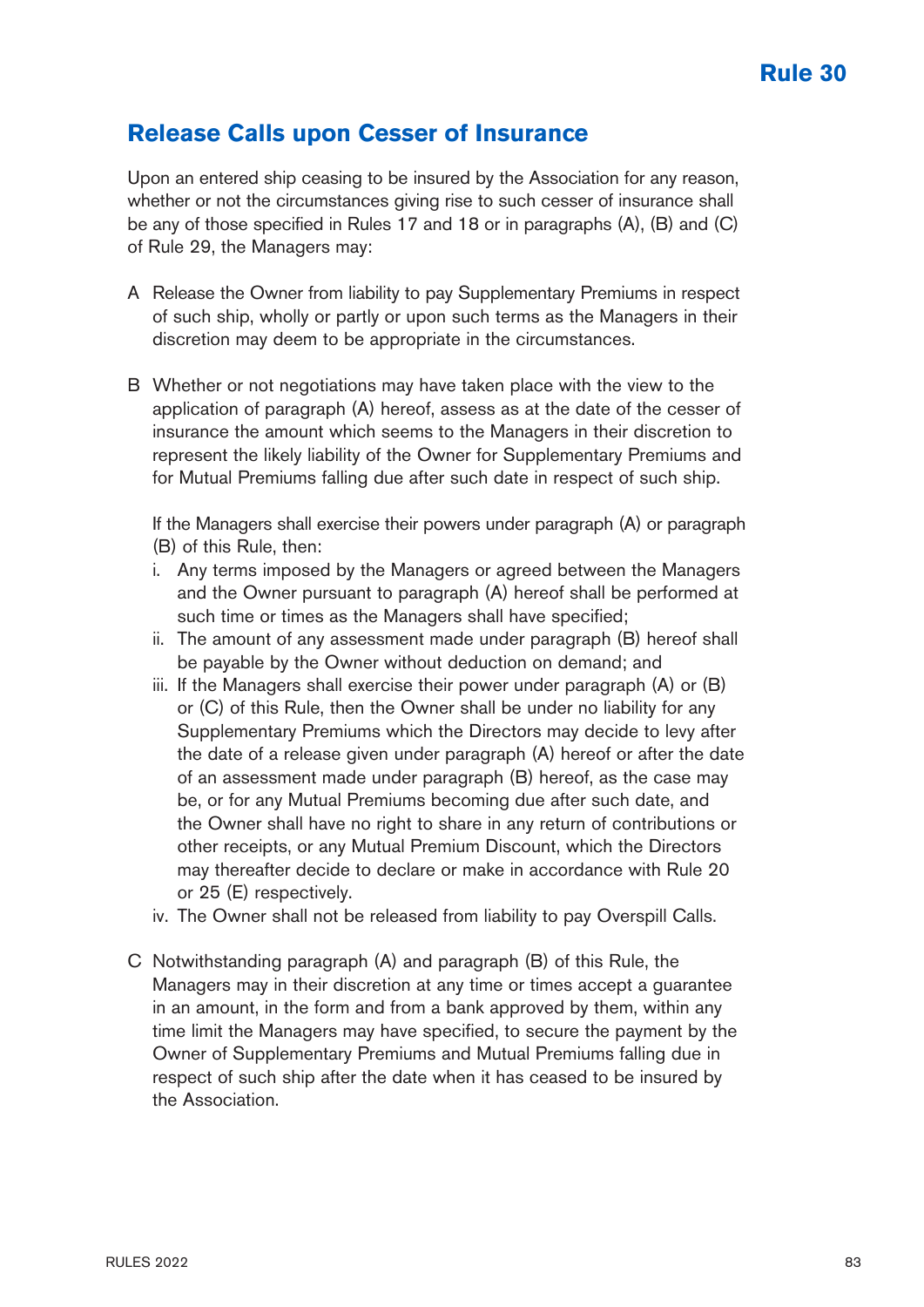#### **Cancellation of Insurance and its Effects**

- A Where an Owner has failed to pay, either in whole or in part, any amount due from it to the Association, the Managers may give it notice in writing requiring it to pay such amount by any date specified in such notice, not being less than seven days from the date on which such notice is given. Further
	- (i) Unless the Members' Committee otherwise decides, an Owner shall not be entitled to recover from the Association any liabilities, cost and expenses in respect of any claim arising from the date of such failure until the date such sum owing to the Association is paid in full;
	- (ii) If the Owner fails to make such a payment in full on or before the date so specified, the insurance of the Owner (whether the insurance is current on such date or has ceased by virtue of paragraphs (A), (B), or (C) of Rule 29 or in accordance with any other provisions of these Rules) in respect of any and all ships referred to in such notice and entered in the Association by it or on its behalf shall be cancelled forthwith without further notice or other formality.
- B When the insurance of an Owner is cancelled in accordance with paragraph (A) of this Rule (which time is hereinafter in this Rule 31 referred to as "the date of cancellation'') then:
	- i. Unless and to the extent that in the case of Call Entries the Owner's liability may have been otherwise assessed under Rule 33 (Release Calls upon Cancellation), such Owner and its successors shall be and remain liable in relation to any Overspill Calls for the whole amount payable by it in accordance with Rule 22, and in relation to all other contributions, premiums and other sums payable:
		- a) in respect of the policy year in which the date of cancellation falls, on a pro rata basis, namely for the proportion of such sums applicable to the period beginning at the commencement of that policy year (or, in the case of a ship entered during that policy year, the date of entry) and ending on the date of cancellation or such earlier date as the Managers in their discretion decide and agree in writing, and
		- b) in respect of previous policy years, for the whole of those policy years, and
	- ii. The Association shall with effect from the date of cancellation cease to be liable for any claims of whatsoever kind under these Rules in respect of any and all ships in relation to which the insurance of the Owner has been cancelled.
		- a) irrespective whether such claims have occurred or arisen or may arise by reason of any event which has occurred at any time prior to the date of cancellation, including during previous years;
		- b) irrespective whether such claims arise by reason of any event occurring after the date of cancellation;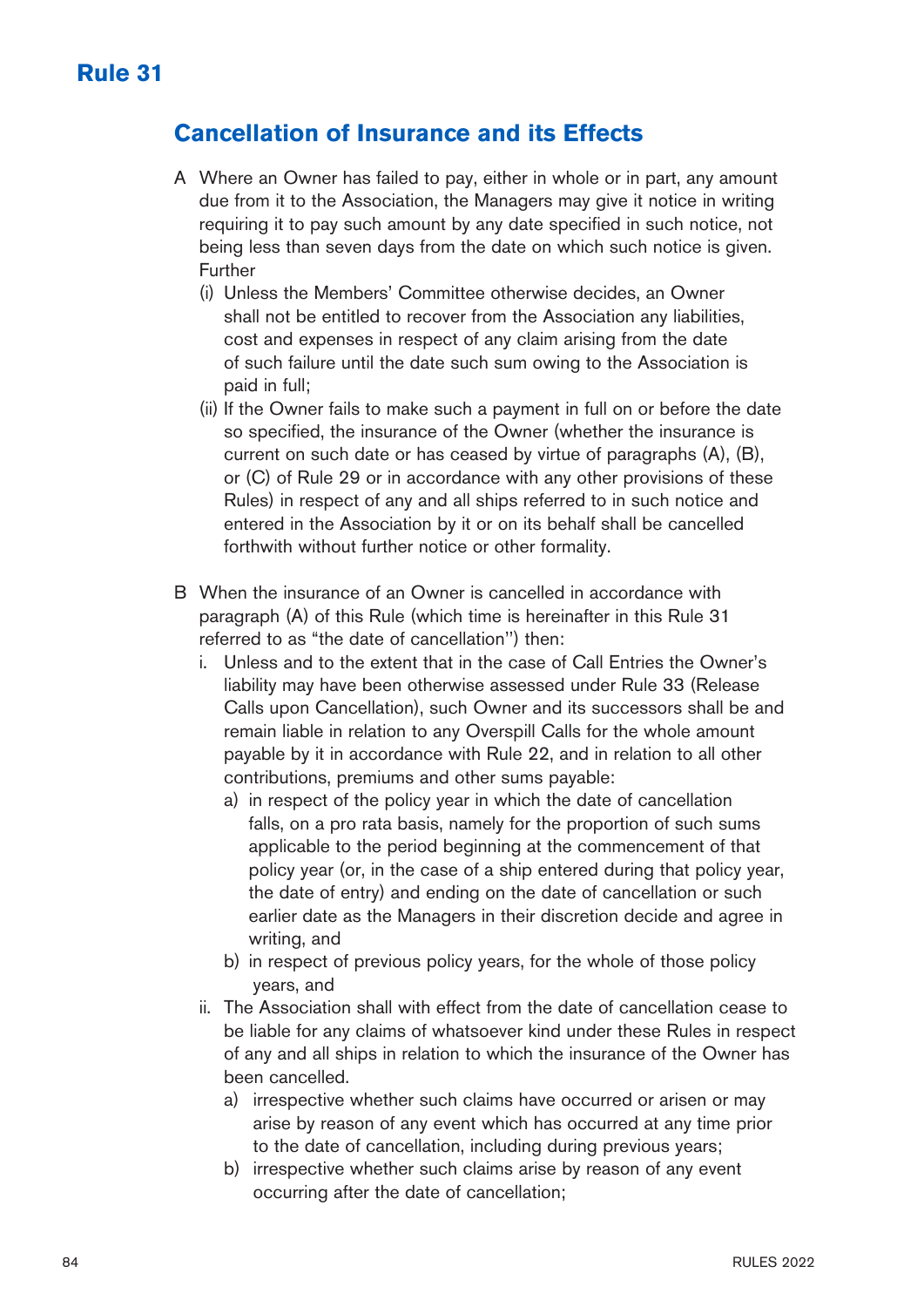## **Rule 31 (continued)**

- c) irrespective whether the Association may have admitted liability for or appointed lawyers, surveyors or any other person to deal with such claims;
- d) irrespective whether the Association at the date of or prior to the date of cancellation knew that such claims might or would arise, and as from the date of cancellation any liability of the Association for such claims shall terminate retrospectively and the Association shall be under no liability to such Owner for any such claims or on any account whatsoever;

#### PROVIDED ALWAYS that:

The Directors may in their discretion and upon such terms as they think fit, including but not restricted to terms as to payment of contributions, premiums or other sums, admit either in whole or in part any claim in respect of any ship entered by an Owner for which the Association is under no liability by virtue of paragraph (A) or (B) of this Rule, whether such claim has arisen before or arises after the date of cessation or the date of cancellation as the case may be, or remit wholly or partly any payment of contribution, premiums or other sums due to the Association.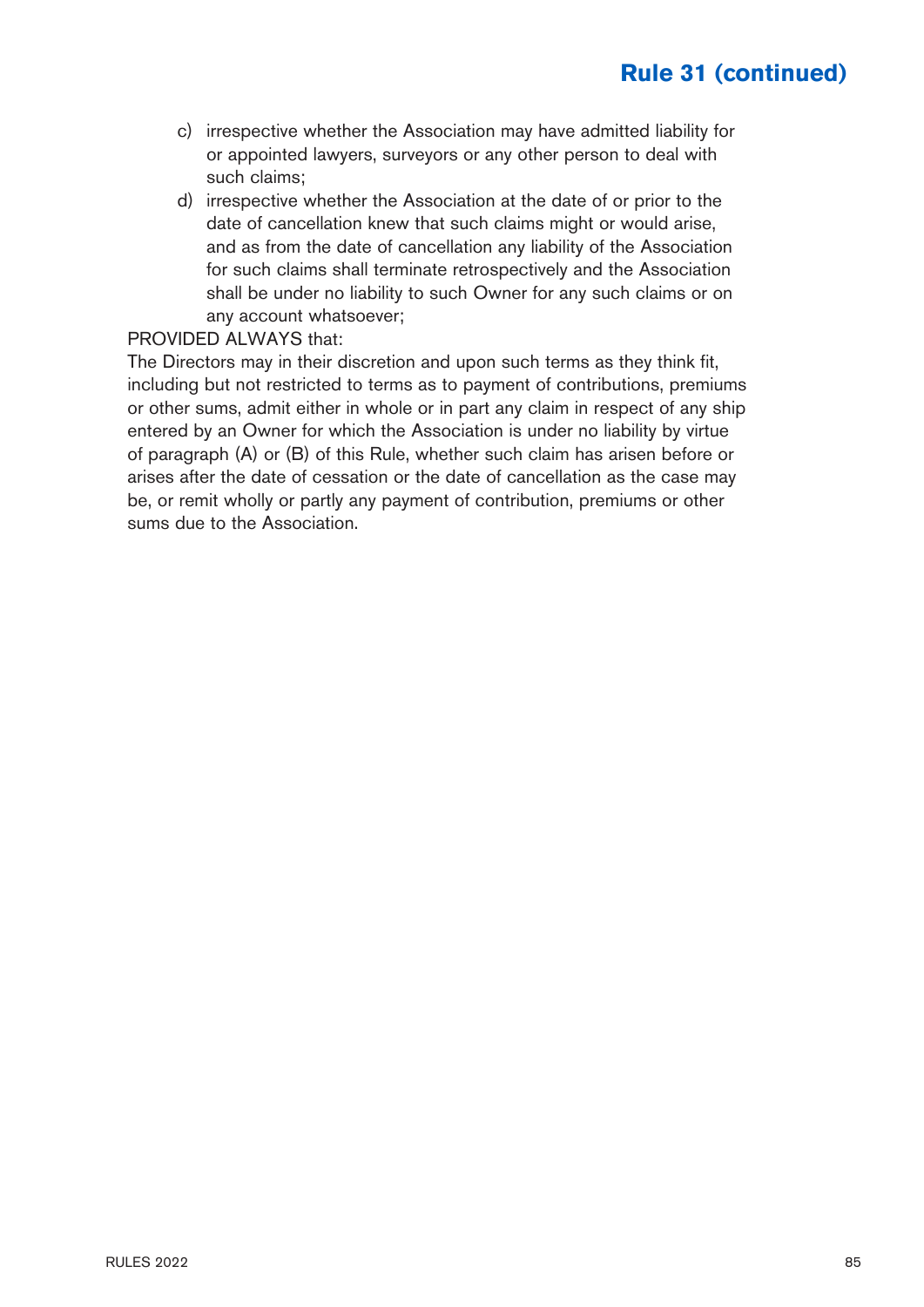## **Sums Due to the Association for the Purpose of Application of the Rules on Cancellation**

- A For the purpose of determining whether any (and, if so, what) sum is due for the purposes of Rule 31 (A) or otherwise under these Rules no account shall be taken of any amount due or alleged to be due by the Associations to the Owner on any ground whatever, and no set-off of any kind (including set-off which might otherwise have arisen by reason of the bankruptcy or winding up of the Owner) shall be allowed against such sum (whether or not any set-off against contributions has been allowed at any time in the past), except to the extent (if any) to which any sum demanded by the Managers as due, and required to be paid in a notice served under the said sub-paragraph, may (in the Managers' discretion) in itself have already allowed for a set-off or credit in favour of the Owner.
- B Without prejudice to the generality of Rule 39 no act, omission, course of dealing, forbearance, delay or indulgence of any kind by or on behalf of the Association or the granting of time, or the acceptance by the Association (whether express or implied) of liability for, or the recognition of, any claim, and whether occurring before or after any date of cessation or date of cancellation as hereinbefore referred to shall derogate from the effect of Rules 28 to 33 inclusive or be treated as any waiver of any of the Association's rights thereunder.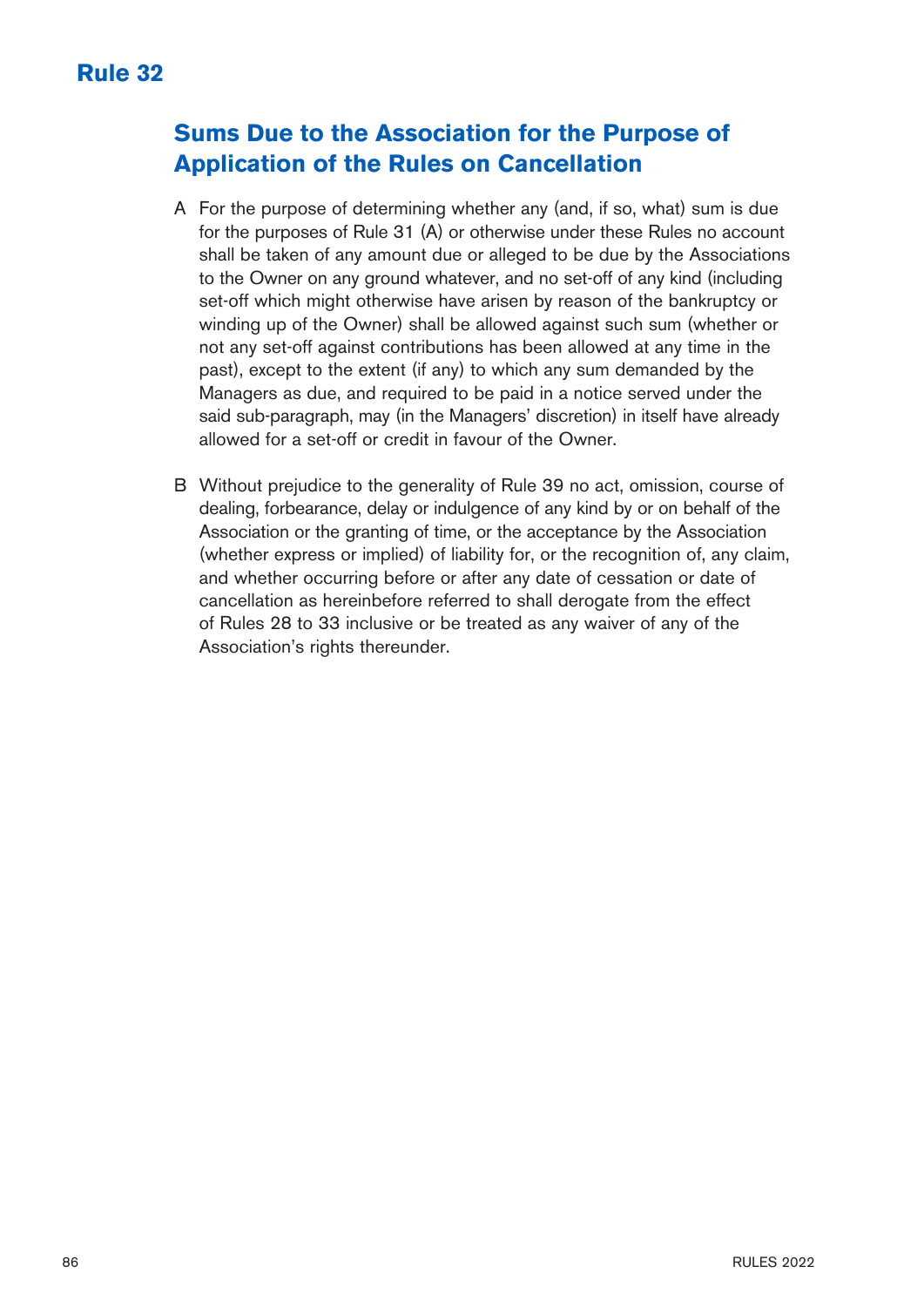### **Release Calls upon Cancellation**

- A Upon the cancellation of an Owner's insurance in accordance with paragraph (A) of Rule 31, not withstanding that, if there has been a cesser of insurance prior to such cancellation, the Managers at the time of such prior cesser may not have exercised or may have agreed not to exercise the powers described in paragraphs (A) and (B) of Rule 30, the Managers may assess as at the date of the cancellation of insurance the amount which seems to the Managers in their discretion to represent the likely liability of the Owner for Supplementary Premiums and for Mutual Premiums falling due after such date in respect of such ship.
- B If the Managers shall exercise their powers under paragraph (A) of this Rule 33, then:
	- i. The amount of any such assessment made under paragraph (A) hereof shall be payable by the Owner without deduction on demand, and
	- ii. The Owner shall be under no liability for any Supplementary Premiums which the Directors may decide to levy after the date of such assessment made under paragraph (A) hereof, or for any Mutual Premiums becoming due after such date, and the Owner shall have no right to share in any return of contributions or other receipts or any Mutual Premium Discount, which the Directors may thereafter decide to declare or make in accordance with Rule 20 or 25 (E) respectively.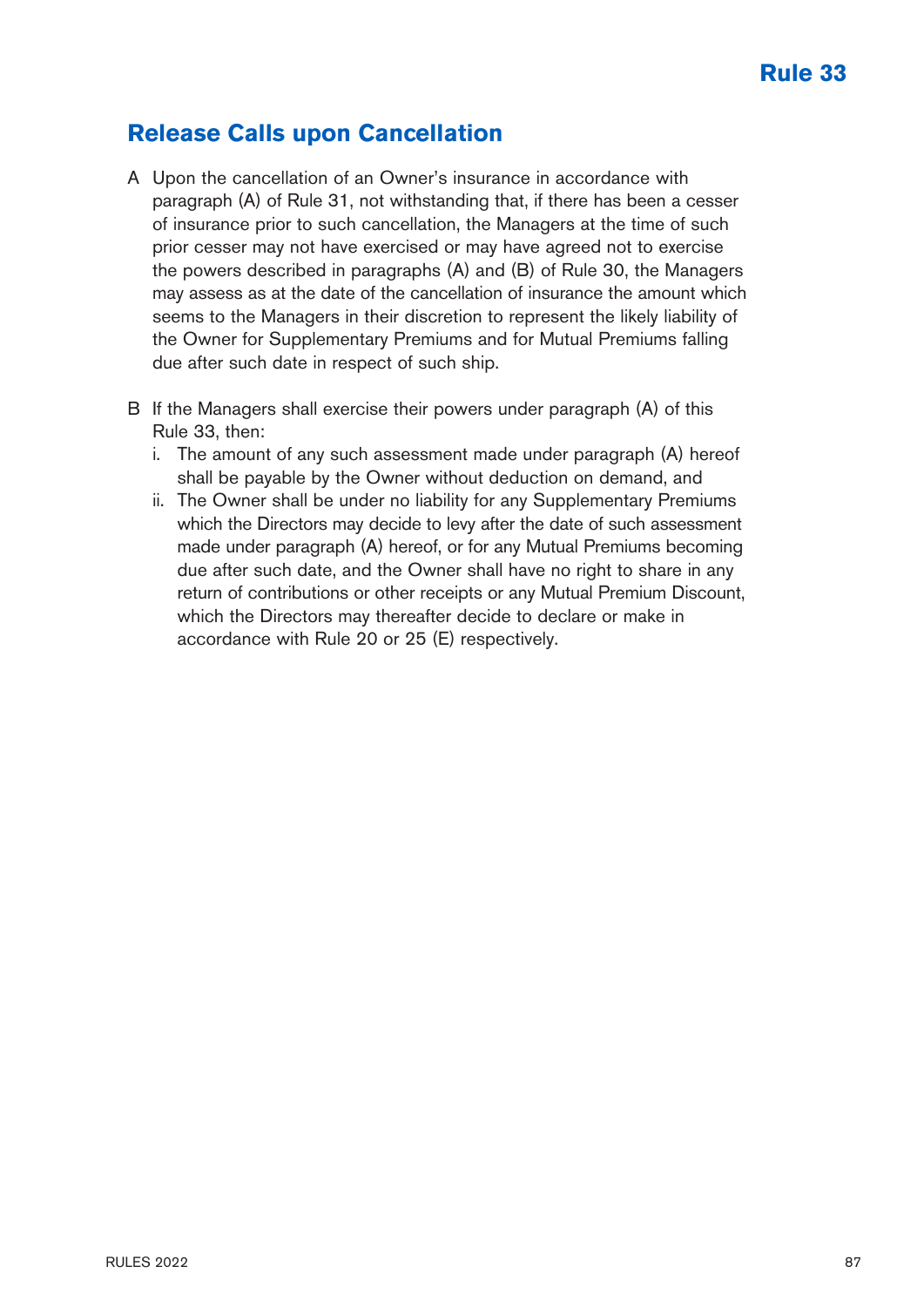## **Regulations by Directors**

- A The Directors may make regulations prescribing the conditions or forms of contracts, such as contracts of carriage or other contracts, or risk management measures, either generally or for use in any particular trade or at any particular port or place, as the situation may require. Such regulation shall take effect forthwith upon issuance of the regulation unless otherwise advised by the Managers in writing and shall be deemed to be incorporated in the Rules from the beginning of the Policy Year next following the time and date of the taking effect of such regulation.
- B Notice of issuance of a regulation made pursuant to this Rule shall be sent to every Owner by post or by electronic transmission. If any Owner shall commit a breach of any regulation, the Directors may reject or reduce any claim made by the Owner to the extent to which it would not have arisen if it had complied with the regulation and may further impose such terms upon it as the Directors think fit as a condition of the continuance of the entry of the Owner's ship or ships in the Association.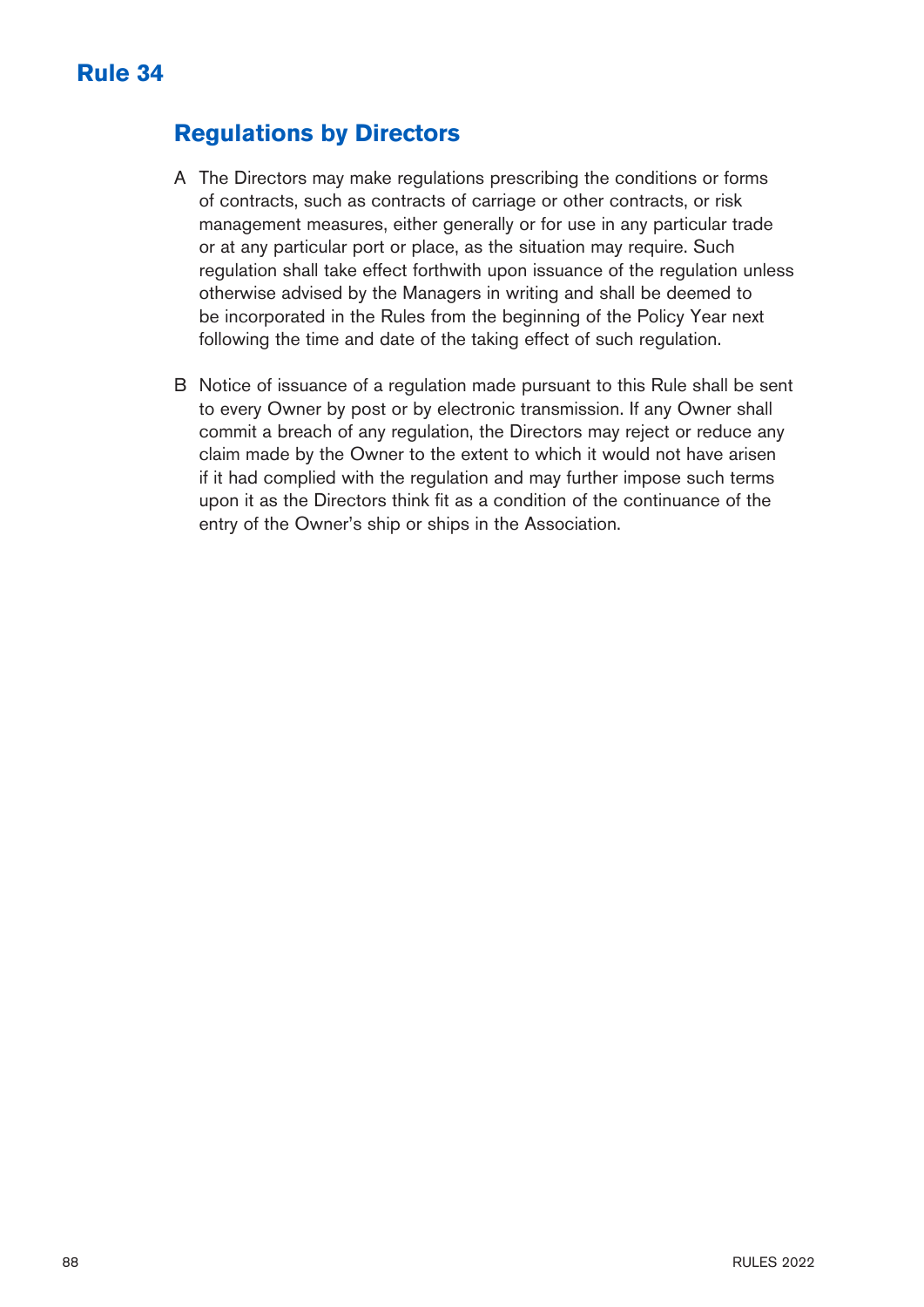## **Managers' Remuneration**

The Managers shall be remunerated by the Association on such basis as may be approved by the Directors.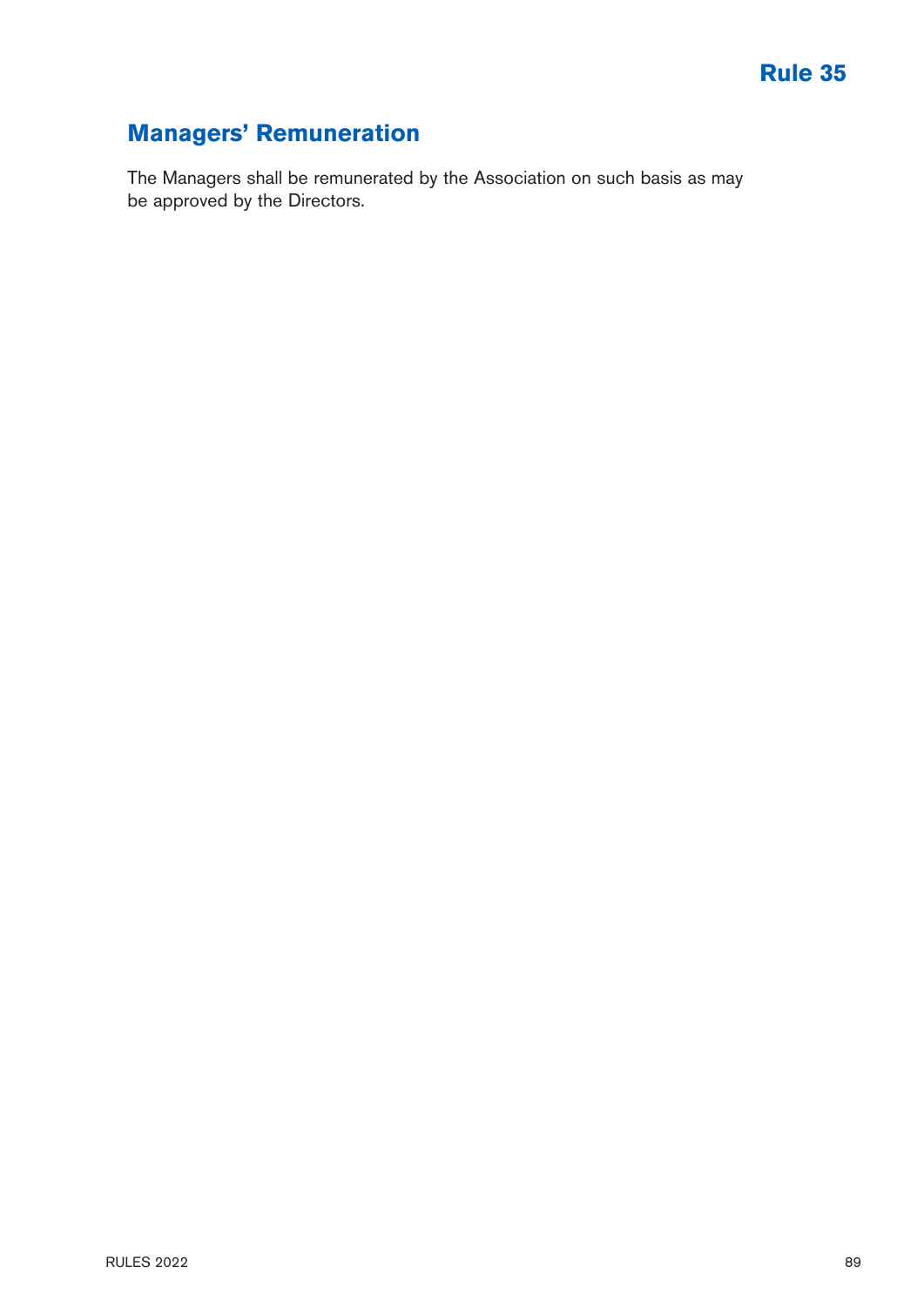## **Rule 36**

## **Claims**

- A Without prejudice to any other provision of these Rules and without waiving any of the Association's rights hereunder, the Managers may at any and all times appoint and employ on behalf of the Owner upon such terms as the Managers may think fit lawyers, surveyors or other persons for the purpose of dealing with any matter liable to give rise to a claim by an Owner upon the Association, including investigating or advising upon any such matter and taking or defending legal or other proceedings in connection therewith. The Managers may also at any time discontinue such employment if they think fit.
- B All lawyers, surveyors and other persons appointed by the Managers on behalf of the Owner or appointed by the Owner with the prior consent of the Managers shall at all times be and be deemed to be appointed and employed on the terms that they have been instructed by the Owner at all times (both while so acting and after having retired from the matter) to give advice and to report to the Association in connection with the matter without prior reference to the Owner and to produce to the Association without prior reference to the Owner any documents or information in their possession or power relating to such matter, all as if such person had been appointed to act and had at all times been acting on behalf of the Association.
- C The Owner shall provide to all lawyers, surveyors and other persons appointed by the Managers on behalf of the Owner any information or documentation relevant to any matter liable to give rise to a claim by the Owner upon the Association of which it is aware or is in its power, custody or control and make available for interview any employee or agent of the Owner whom the lawyers, surveyors or the Association believe may have any knowledge of the matter. The Owner shall not withhold or conceal any documents or other evidence which may be relevant to disclose or make any false statements and where such evidence is withheld or concealed or a false statement made any liabilities, costs and expenses incurred or reimbursed by the Association shall be repaid by the Owner.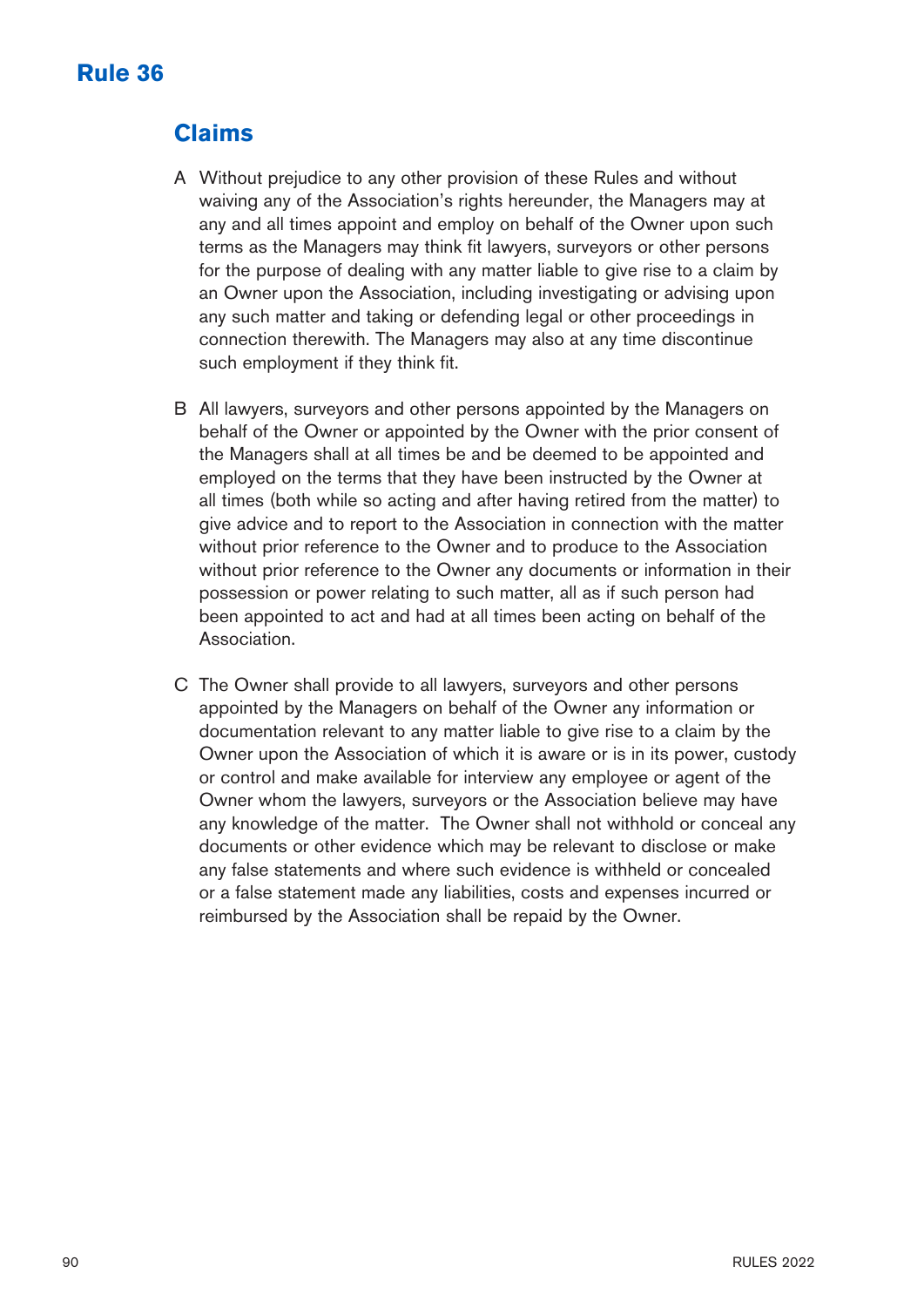#### **Powers of the Managers relating to the Handling and Settlement of Claims**

- A The Managers shall have the right if they so decide to control or direct the conduct of any claim or legal or other proceedings relating to any liability. loss or damage in respect whereof the Owner is or may be insured in whole or in part, and to require the Owner to settle, compromise or otherwise dispose of such claim or proceedings in such manner and upon such terms as the Managers see fit.
- B If the Owner does not settle, compromise or dispose of a claim or of proceedings after being required to do so by the Managers in accordance with paragraph (A) of this Rule, any eventual recovery by the Owner from the Association in respect of such claim or proceedings shall be limited to the amount the Owner would have recovered if it had acted as required by the Managers.
- C The Association is under no obligation to provide bail or other security on behalf of any Owner, but where the same is provided it shall be on such terms as the Managers may consider appropriate and shall not constitute any admission of liability by the Association for the claim in respect of which the bail or other security is given. It shall be a condition of the provision of bail or other security that the Owner shall indemnify the Association for any costs or liability arising therefrom or associated therewith, save to the extent that such costs or liability would have been recoverable from the Association if the Owner had incurred them directly.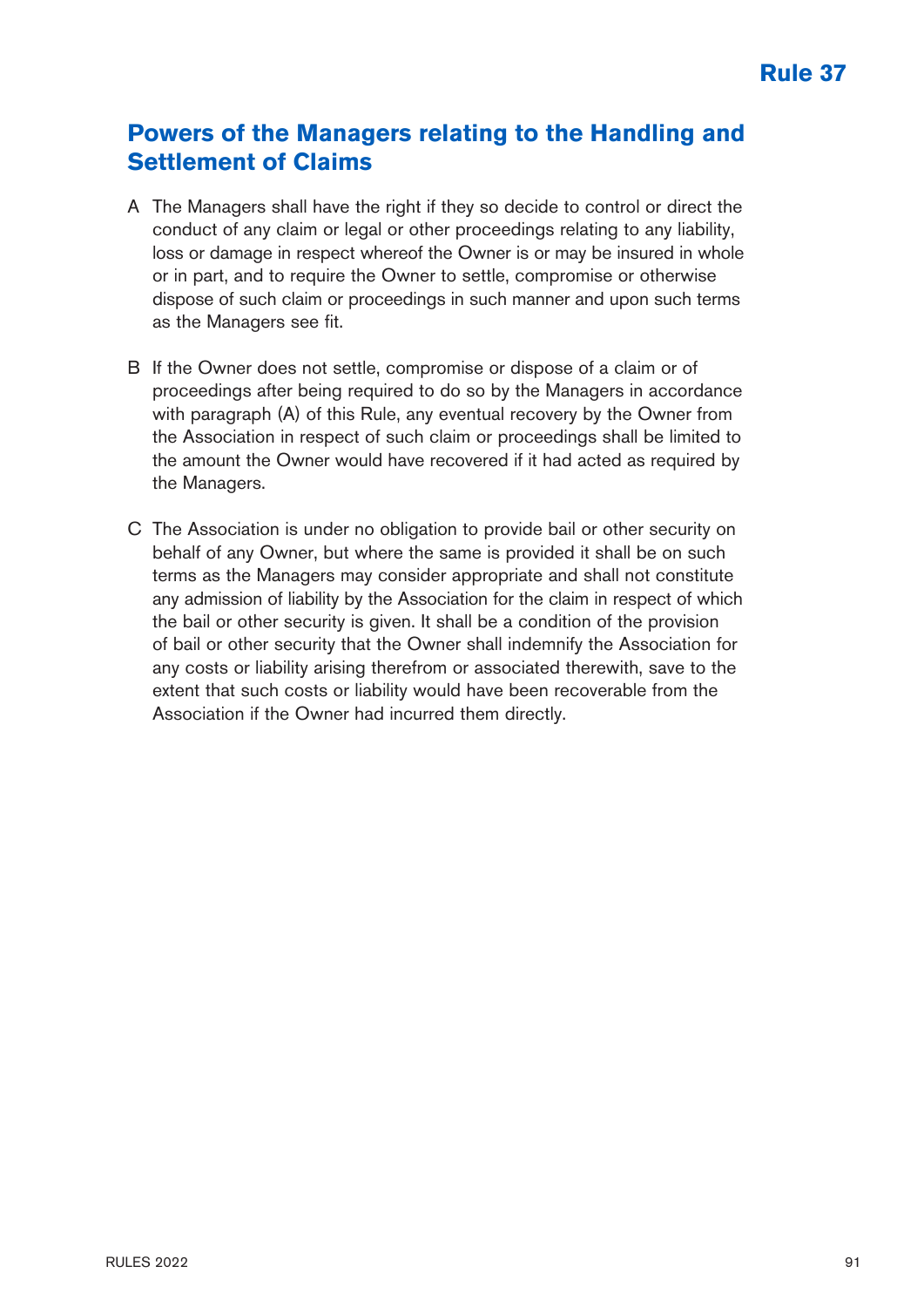#### **Meetings of the Members' Committee**

The Members' Committee shall meet as often as they may consider necessary for the settlement of claims which shall be paid by the Association as the Members' Committee may determine in accordance with these Rules and the Members' Committee shall have power from time to time to authorise the Managers, without prior reference to the Members' Committee, to effect payment of claims of such types and up to such sums as the Members' Committee may determine. No Member of the Members' Committee shall act as such in the settlement of any claim in which it is interested.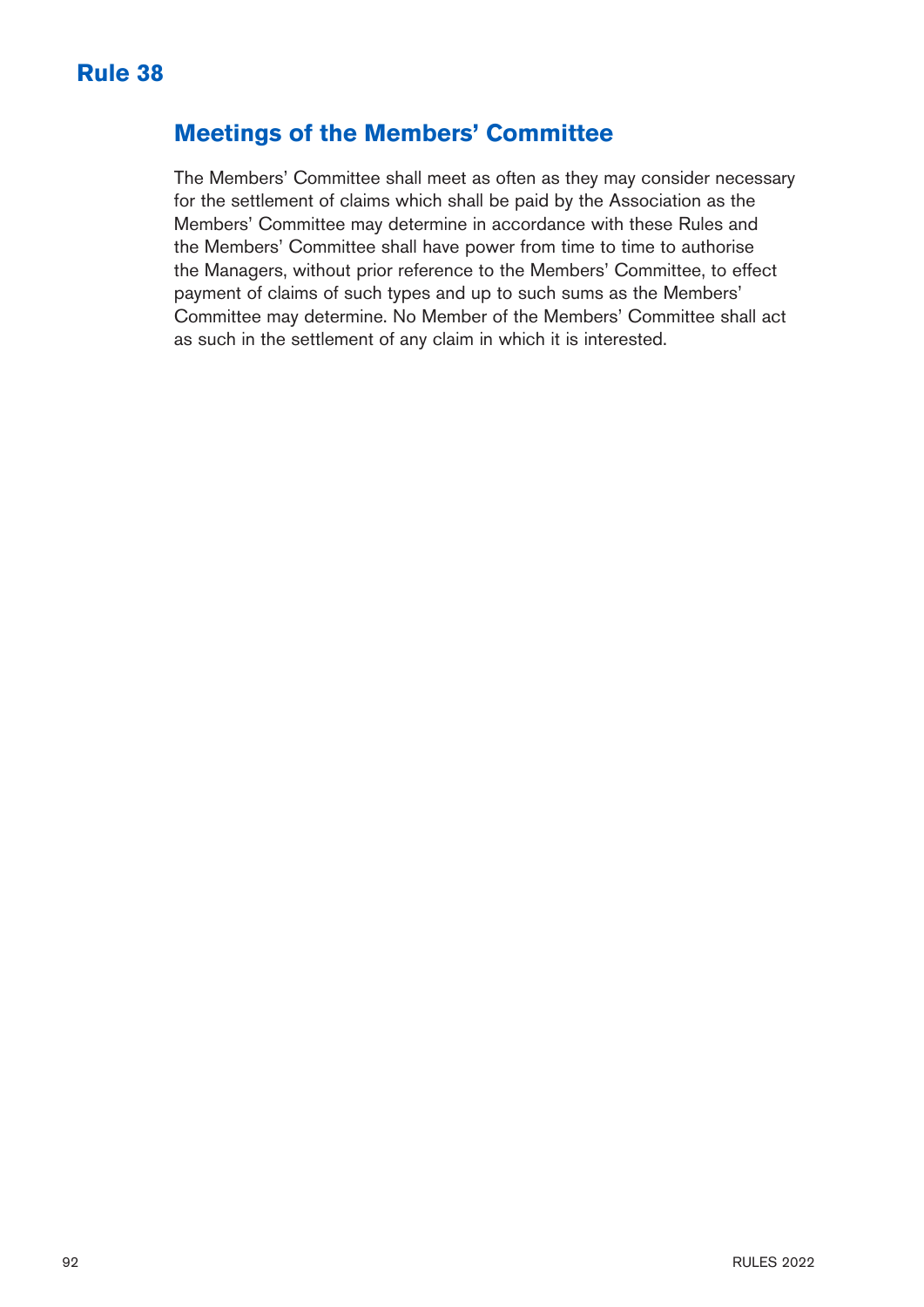#### **Forbearance and Reimbursement**

- A No act, omission, course of dealing, forbearance, delay or indulgence by the Association in enforcing any of these Rules or any of the terms or conditions of its contracts with Owners or any granting of time by the Association shall prejudice or affect the rights and remedies of the Association under these Rules or under such contracts, and no such matter shall be treated as any evidence of waiver of the Association's rights thereunder, or shall any waiver of a breach by an Owner of such Rules or contracts operate as a waiver of any subsequent breach thereof. The Association shall at all times and without notice be entitled to insist on the strict application of these Rules and on the strict enforcement of its contracts with Owners.
- B The Owner shall reimburse to the Association on demand the amount of any payment made to any third party by the Association on behalf of or as guarantor for such Owner to the extent that such payment is in respect of any amount which in the opinion of the Managers is not recoverable from the Association.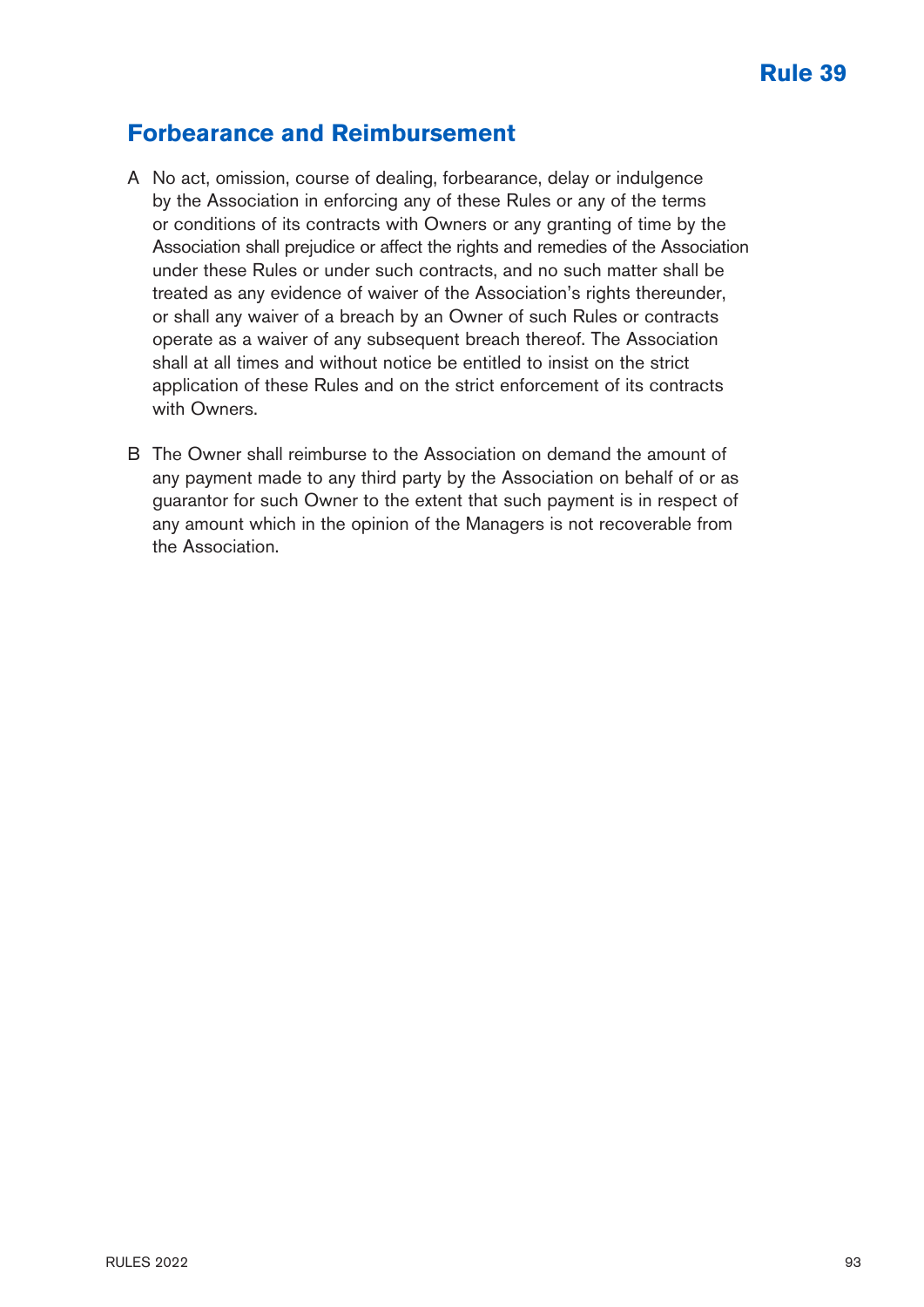#### **Rule 40**

#### **Disputes**

- A The Owner hereby submits to the jurisdiction of the High Court of Justice of England in respect of any action brought by the Association to recover sums which the Association may consider to be due to it from the Owner. Without prejudice to the foregoing the Association shall be entitled to commence and maintain in any jurisdiction any action to recover sums which the Association may consider to be due to it from the Owner.
- B Save as provided in Section 4 of Rule 22, if any other difference or dispute shall arise between an Owner or any other person and the Association out of or in connection with these Rules or any contract between the Owner and the Association or as to the rights or obligations of the Association or the Owner or any other person thereunder or in connection therewith, such difference or dispute shall in the first instance be referred to and adjudicated upon by the Directors, unless the Directors elect to waive such adjudication, whereupon the Owner or such other person concerned shall be entitled to refer the difference or dispute to arbitration in accordance with the provisions of paragraph C of this Rule. Such reference and adjudication shall be on written submissions only.
- C If the Owner or such other person concerned in such difference or dispute does not accept the decision of the Directors it shall be referred to the arbitration in London of two Arbitrators (one to be appointed by the Association and the other by such Owner or such other person) and an Umpire to be appointed by the Arbitrators, and the submission to arbitration and all the proceedings therein shall be subject to the provisions of the English Arbitration Act, 1996, and any statutory modification or re-enactment thereof.
- D No Owner or such other person shall be entitled to maintain any action, suit or other legal proceedings against the Association upon any such difference or dispute
	- i. unless and until the same has been so referred to the Directors for adjudication under paragraph (B) of this Rule and the Directors shall have given their decision thereon or the reference to such adjudication shall have been waived in accordance with the proviso to paragraph (B) of this Rule, and
	- ii. if such decision is not accepted by such Owner or such other person or if the reference to such adjudication shall have been waived, unless and until such difference or dispute shall have been referred to arbitration as provided in paragraph (C) of this Rule and the Award in such reference shall have been published, and
	- iii. then only for such sum (if any) as the Award may direct to be paid by the Association, and
	- iv. the sole obligation of the Association to such Owner or such other person under these Rules and any contract between the Association and the Owner or otherwise howsoever in respect of any such dispute or difference shall be to pay such sum as may be directed by such an Award.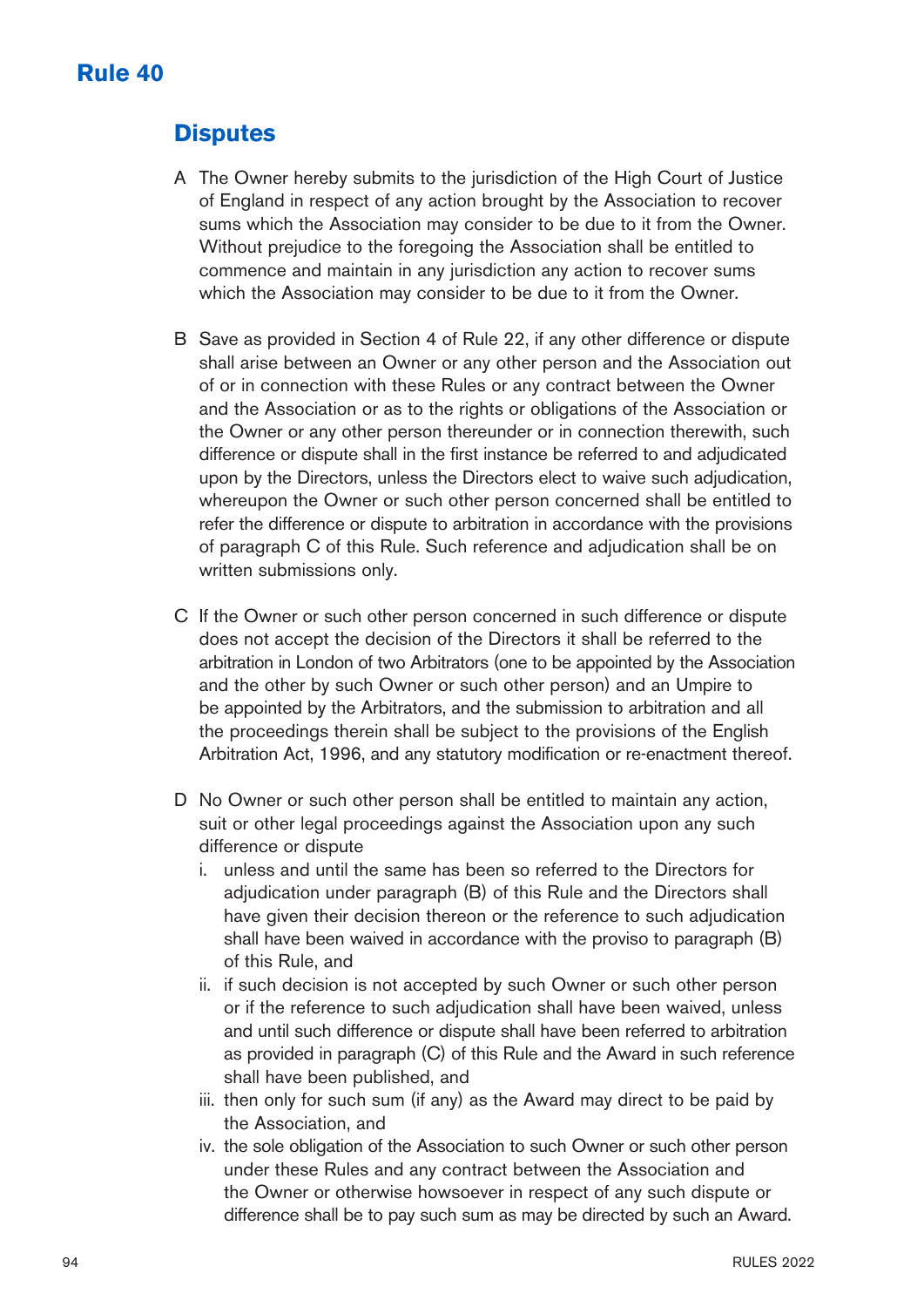E If any difference or dispute shall arise between an Owner or any other person and the Managers or their servants or agents (collectively the Managers' Group), out of or in connection with these Rules or any contract between the Owner and the Association or as to the rights or obligations of anyone of the Manager's Group or the Owner in any other way in connection therewith, such difference or dispute shall be referred to arbitration in London of two Arbitrators (one to be appointed by the Manager's Group and the other by such Owner or other person) and an Umpire to be appointed by the Arbitrators, and the submission to arbitration and all the proceedings therein shall be subject to the provisions of the English Arbitration Act, 1996, and any statutory modification or re-enactment thereof.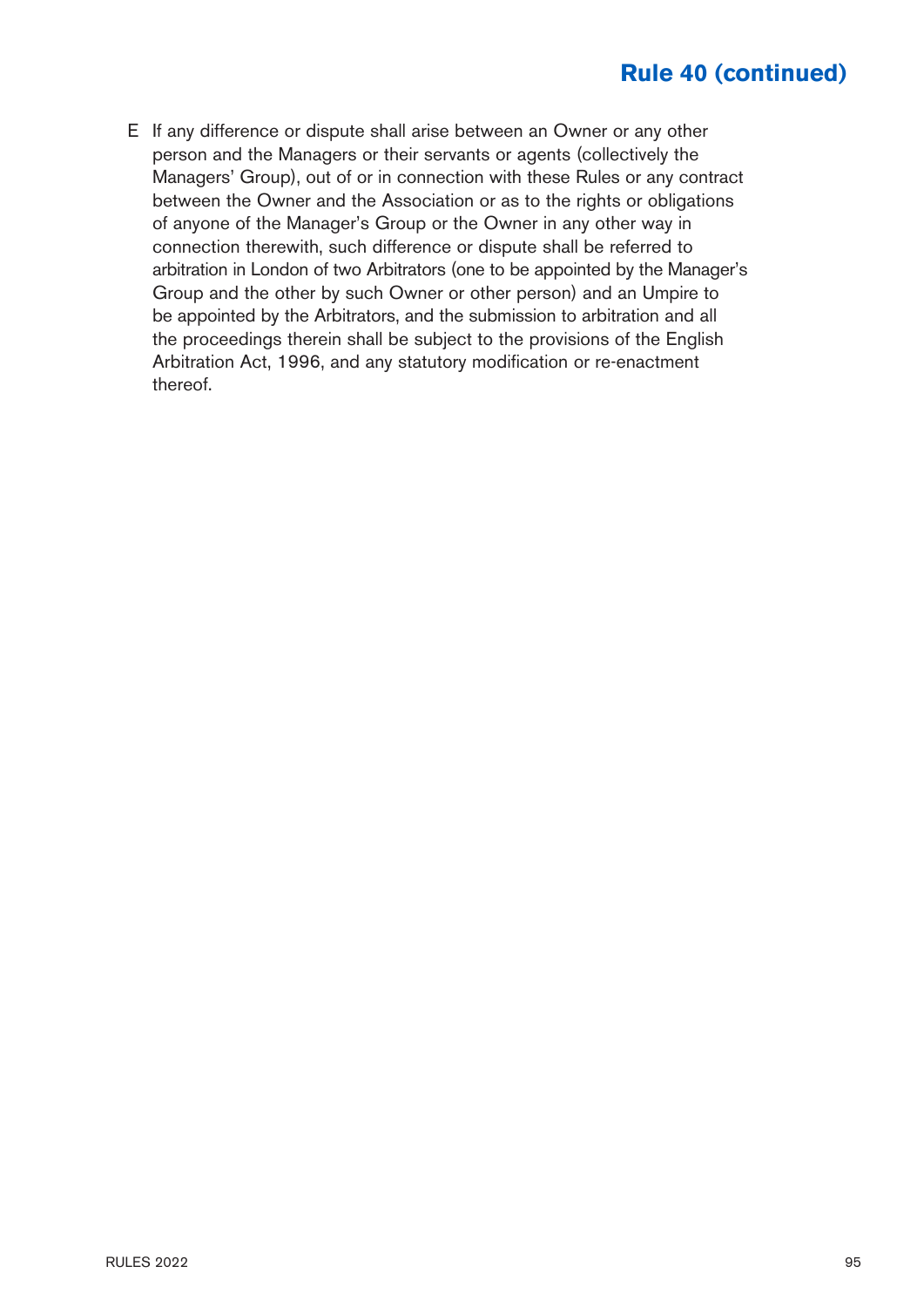## **Notices**

- A A notice or other document required under these Rules to be served on the Association may be served by sending it by courier or through the post in a prepaid letter or by sending it by telegram, cable, radio telegraph, telex or facsimile transmission (fax) addressed to the Association at the Association's registered office for the time being.
- B A notice or other document required under these Rules to be served on an Owner may be served by sending it by courier or through the post in a prepaid letter or by sending it by telegram, cable, radio telegraph, telex, facsimile transmission (fax) or electronic transmission (e-mail) addressed to such Owner:
	- i. at the address which shall have been expressly furnished by the Owner to the Association as the address at which notices from the Association may be served upon it, or,
	- ii. if no such address shall have been furnished, at its address as appearing in the Register of Members, or,
	- iii. if such Owner is not and was not a Member at the address which is its last known address to the knowledge of the Managers.

In the case of Joint Owners all such notices or other documents shall be served upon the Joint Owner whose address has been furnished in accordance with sub-paragraph (i) above, or, if no such address has been furnished, upon the senior of the Joint Owners and such service shall be sufficient service on all the Joint Owners. For this purpose seniority as between Joint Owners shall be determined by the order in which the names stand as Joint Owners in the Register of Members.

- C Any such notice or other document if served by courier or by post shall be deemed to have been served on the day following the day on which the letter containing the same was handed to the courier or put into the post, and in proving such service it shall be sufficient to prove that the letter containing the notice or document was properly addressed and handed to the courier or put into the post as a prepaid letter. Any such notice or other document if served by telegram, cable, radio telegraph, telex, facsimile transmission (fax) or electronic transmission (e-mail) shall be deemed to have been served on the day on which it was handed in to the telegraph, cable or radio telegraph office or, in the case of telex, facsimile transmission (fax) or electronic transmission (e-mail), despatched, and in proving such service it shall be sufficient to prove that such telegram, cable or radio telegraph was duly handed in or, in the case of telex, facsimile transmission (fax) or electronic transmission (e-mail) that the notice or other document was duly despatched.
- D Any such notice or other document may be sent or supplied to an Owner by making it available on the Association's website (www.ukpandi.com), and it is deemed served or delivered when the Owner is notified by electronic transmission (e-mail) that it is available on such website.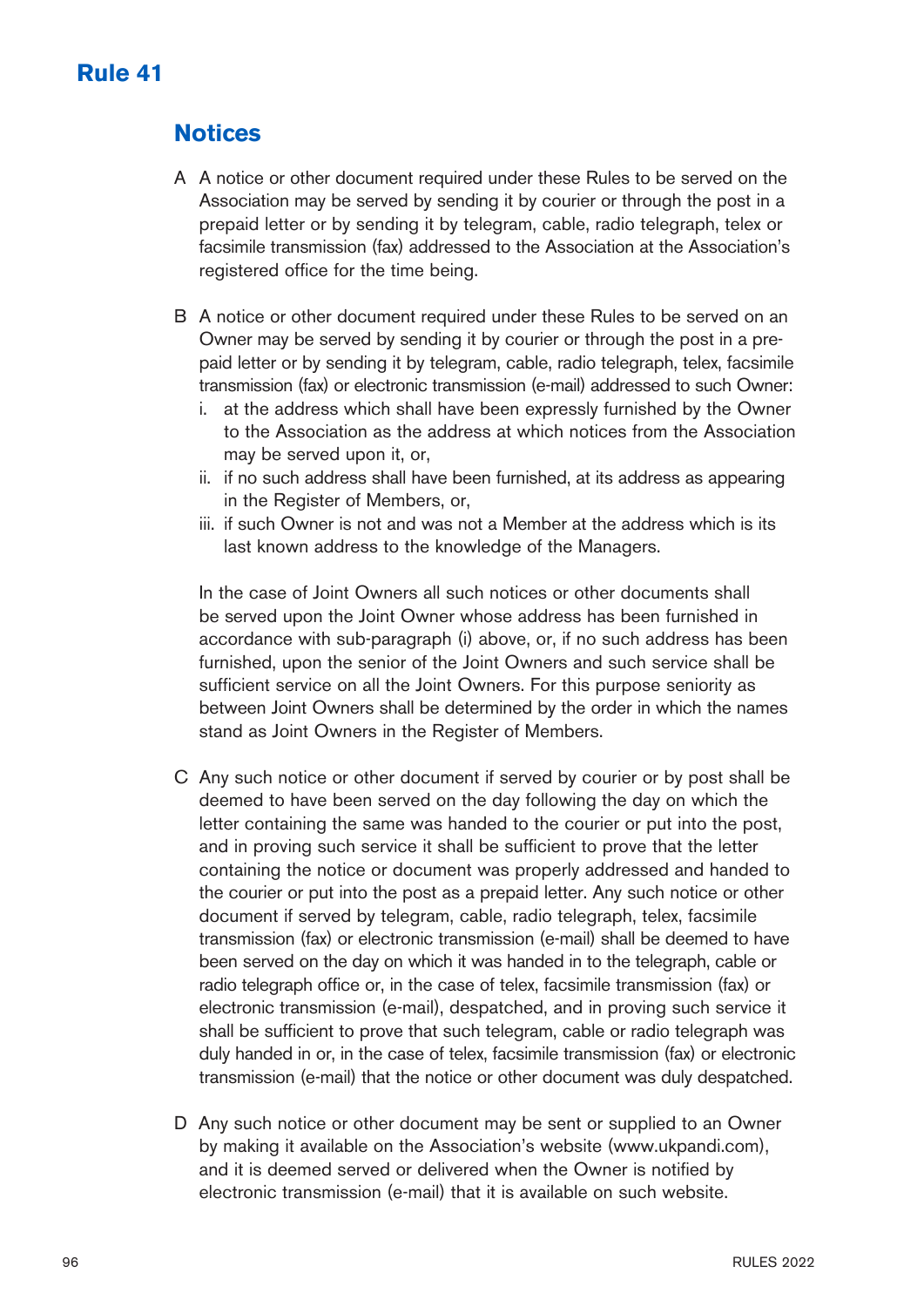E. The successors of anyone who is or was at any time an Owner of an entered ship shall be bound by a notice or other document served as aforesaid if sent to the last such address of such Owner notwithstanding that the Association may have notice of the Owner's death, disability, lunacy, bankruptcy or liquidation.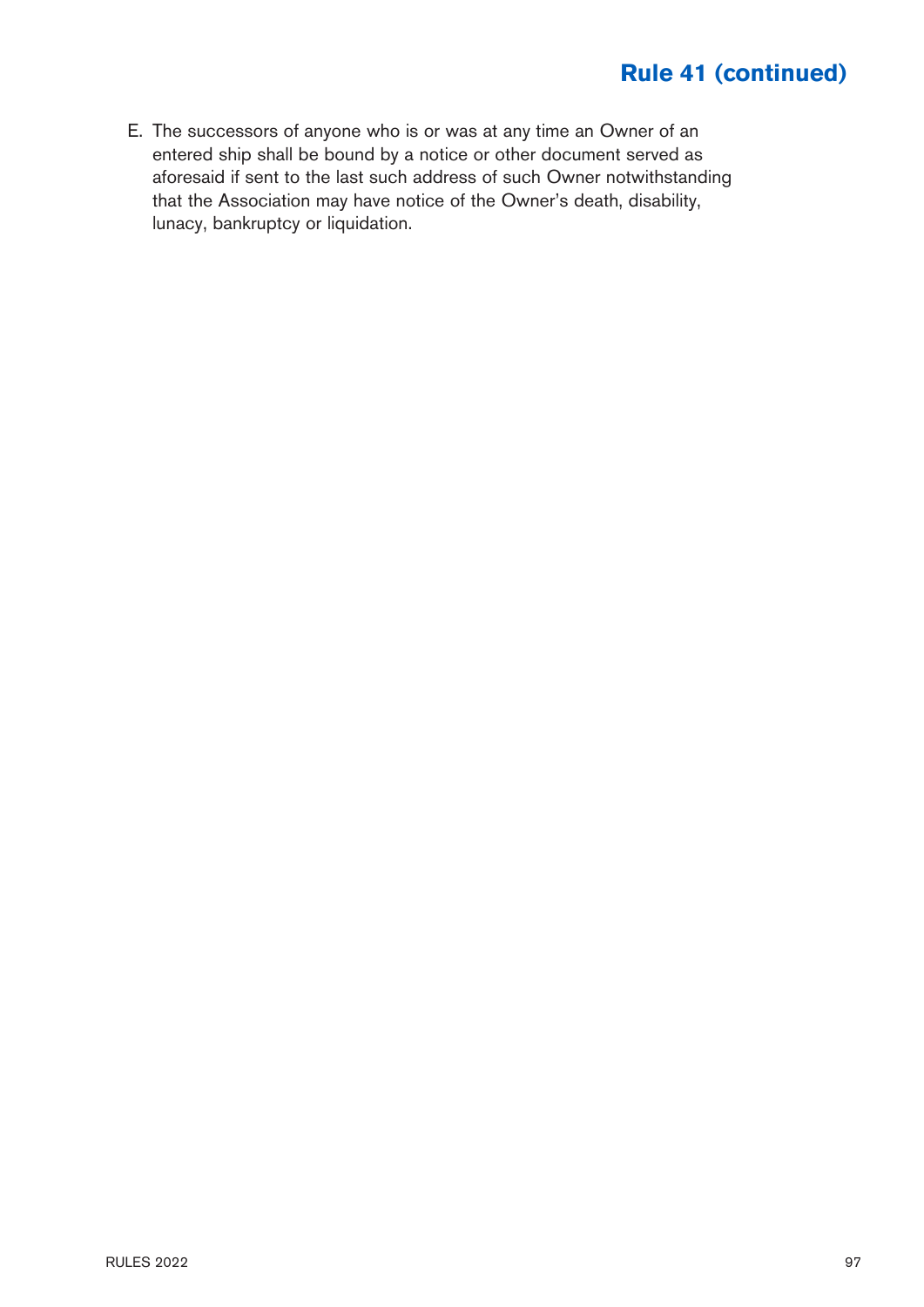

## **Law of Contract**

Any contract of insurance howsoever made between the Association and an Owner and these Rules shall be governed by and construed in accordance with English law.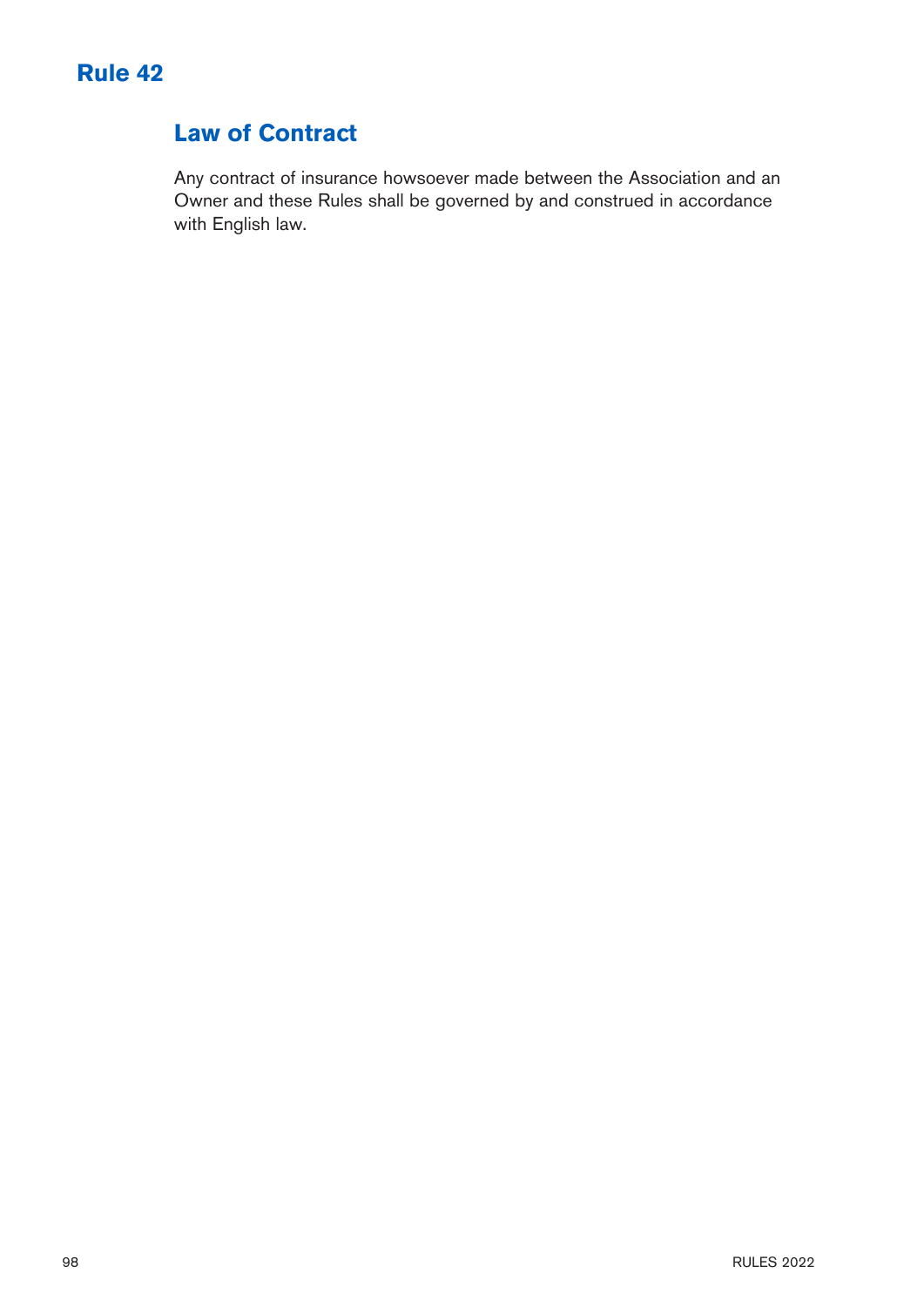## **Delegation**

- A Whenever any power, duty or discretion is conferred or imposed upon the Managers by virtue of these Rules, such power, duty or discretion may, subject to any terms, conditions or restrictions contained in these Rules, be exercised by any one or more of the Managers or by any servant or agent of the Managers to whom the same shall have been delegated or sub-delegated.
- B Whenever any power, duty or discretion is stated in these Rules to be vested in the Directors, such power, duty or discretion shall be exercisable by the Directors unless the same shall have been delegated to any Committee of the Directors or to the Managers or to the Members' Committee in accordance with the provisions as regards delegation contained in the Articles, in which event the power, duty or discretion may be exercised by any person to whom the same shall have been so delegated.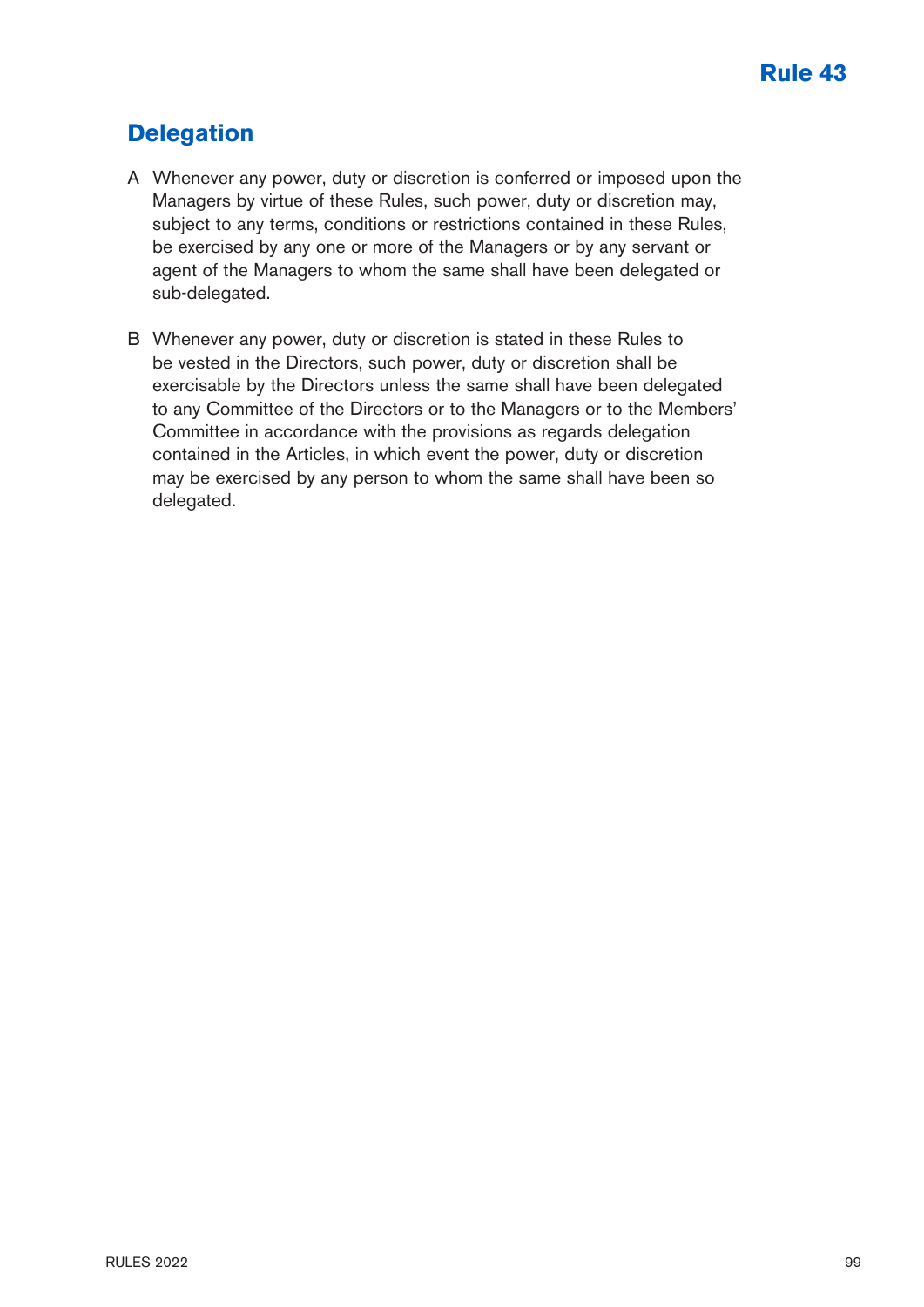## **Rule 44**

# **Definitions**

In these Rules the words standing in the first column of the table next hereinafter contained shall bear the meanings set opposite to them respectively in the second column thereof, if not inconsistent with the subject or context:

| <b>Applicant Owner</b>               | In relation to a ship which is desired or intended to be<br>entered for insurance in the Association, means owner,<br>owners in partnership, owners holding separate shares<br>in severalty, part owner, mortgagee, trustee, bareboat<br>charterer, operator, manager or builder of such ship<br>and any other person (not being an insurer seeking<br>reinsurance), by or on whose behalf an application has<br>been, is being or is to be made for the entry of the<br>same in the Association for insurance whether it be<br>or is to be a Member of the Association or not. |
|--------------------------------------|---------------------------------------------------------------------------------------------------------------------------------------------------------------------------------------------------------------------------------------------------------------------------------------------------------------------------------------------------------------------------------------------------------------------------------------------------------------------------------------------------------------------------------------------------------------------------------|
| <b>Articles</b>                      | The articles for the time being of The United Kingdom<br>Mutual Steam Ship Assurance Association Limited.                                                                                                                                                                                                                                                                                                                                                                                                                                                                       |
| <b>Association</b>                   | The United Kingdom Mutual Steam Ship Assurance<br>Association Limited or UK P&I Club N.V., as<br>applicable.                                                                                                                                                                                                                                                                                                                                                                                                                                                                    |
| <b>Associations</b>                  | The United Kingdom Mutual Steam Ship Assurance<br>Association Limited, UK P&I Club N.V., and The United<br>Kingdom Mutual Steam Ship Assurance Association<br>(Bermuda) Limited.                                                                                                                                                                                                                                                                                                                                                                                                |
| <b>Call entry</b>                    | An insurance on terms that the Owner is bound to pay<br>calls to the Association.                                                                                                                                                                                                                                                                                                                                                                                                                                                                                               |
| Calls                                | Sum or sums payable to the Association in respect of<br>an entered ship pursuant to Rules 19 to 23, including<br>Mutual Premiums, Supplementary Premiums and<br>Overspill Calls.                                                                                                                                                                                                                                                                                                                                                                                                |
| Cargo                                | Goods, including anything used or intended to be<br>used to pack or secure goods, in respect of which an<br>Owner enters into a contract of carriage, but excluding<br>containers or other equipment owned or leased by the<br>Owner.                                                                                                                                                                                                                                                                                                                                           |
| <b>Catastrophe</b><br><b>Reserve</b> | Any reserve maintained by the Association pursuant to<br>Rule 24(B)(i).                                                                                                                                                                                                                                                                                                                                                                                                                                                                                                         |
| <b>Charterer</b>                     | Charterer shall mean a charterer other than a demise<br>or bareboat charterer.                                                                                                                                                                                                                                                                                                                                                                                                                                                                                                  |
| <b>Closed policy year</b>            | A policy year of the Association which has been<br>closed in accordance with the provisions of Rule 25.                                                                                                                                                                                                                                                                                                                                                                                                                                                                         |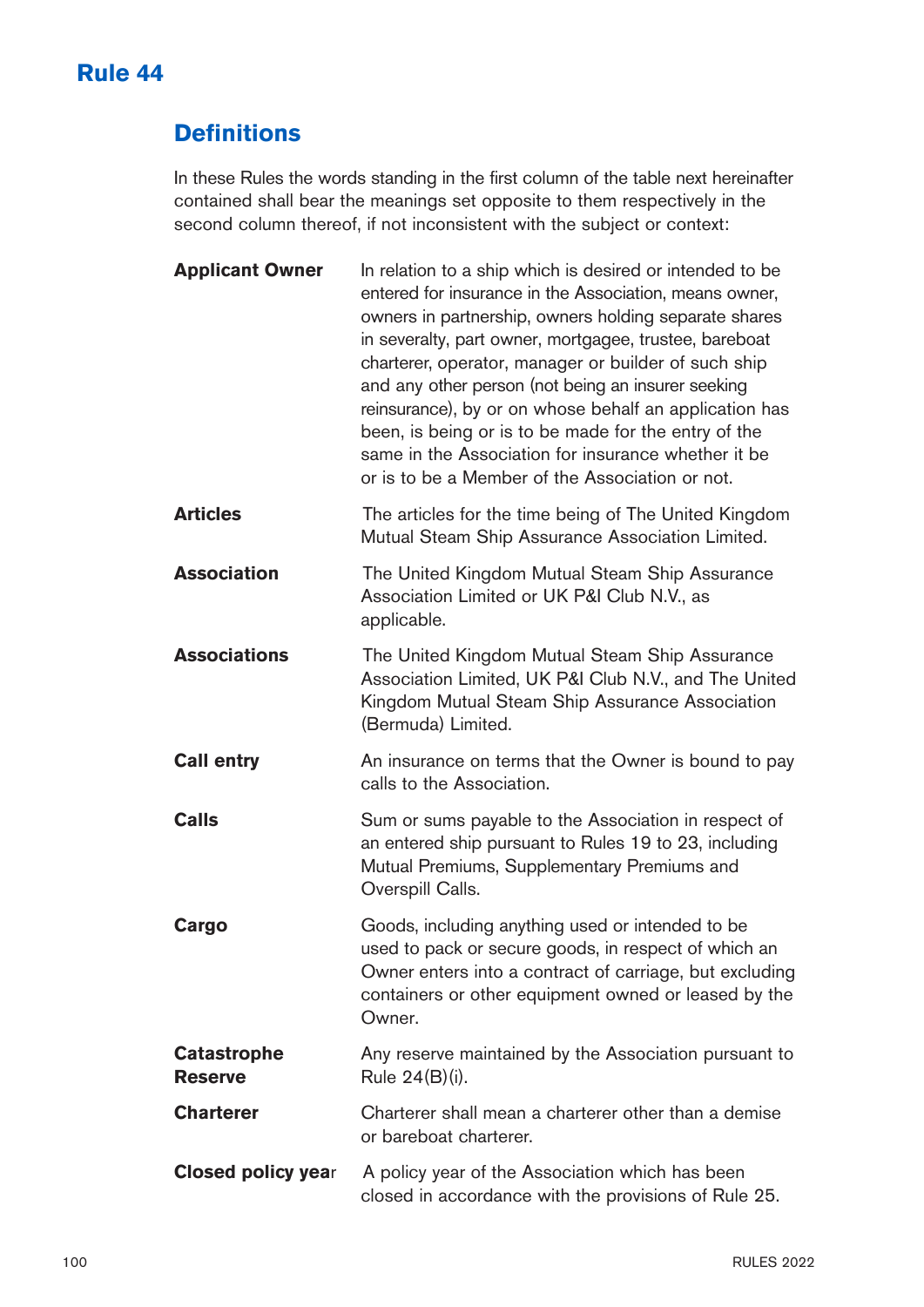| <b>Convention Limit</b>                    | In respect of a ship, the limit of liability of the owner<br>of that ship for claims (other than claims for loss of<br>life or personal injury) at the Overspill Claim Date,<br>calculated in accordance with Article 6 paragraph<br>1(b) (but applying 334 Units of Account to each ton<br>up to 500 tons) of the International Convention on<br>Limitation of Liability for Maritime Claims 1976 (the<br>"Convention") and converted from Special Drawing<br>Rights into United States Dollars at the rate of<br>exchange conclusively certified by the Association<br>as being the rate prevailing on the Overspill Claim<br>Date, provided that, (a) where a ship is entered<br>for a proportion (the "relevant proportion") of its<br>tonnage only, the Convention Limit shall be the<br>relevant proportion of the limit of liability calculated<br>and converted as afore-said and (b) each ship shall<br>be deemed to be a sea-going ship to which the<br>Convention applies, notwith-standing any provision in<br>the Convention to the contrary. |
|--------------------------------------------|------------------------------------------------------------------------------------------------------------------------------------------------------------------------------------------------------------------------------------------------------------------------------------------------------------------------------------------------------------------------------------------------------------------------------------------------------------------------------------------------------------------------------------------------------------------------------------------------------------------------------------------------------------------------------------------------------------------------------------------------------------------------------------------------------------------------------------------------------------------------------------------------------------------------------------------------------------------------------------------------------------------------------------------------------------|
| <b>Directors</b>                           | The Board of Directors for the time being of The<br>United Kingdom Mutual Steam Ship Assurance<br>Association Limited, or the Management Board and/or<br>Supervisory Board for the time being of UK P&I Club<br>N.V., as applicable.                                                                                                                                                                                                                                                                                                                                                                                                                                                                                                                                                                                                                                                                                                                                                                                                                       |
| <b>Electronic Trading</b><br><b>System</b> | An electronic trading system is any system<br>which replaces or is intended to replace<br>paper documents used for the sale of goods and/or<br>their carriage by sea or partly by sea and other means<br>of transport and which are documents of title, or<br>entitle the holder to delivery or possession of the<br>goods referred to in such documents, or evidence<br>a contract of carriage under which the rights and<br>obligations of either of the contracting parties may<br>be transferred to a third party. For the purpose of the<br>definition, a "document" shall mean anything in which<br>information of any description is recorded including,<br>but not limited to, computer or other electronically<br>generated information.                                                                                                                                                                                                                                                                                                          |
| <b>Entered ship</b>                        | A ship which has been entered in the Association<br>for insurance.                                                                                                                                                                                                                                                                                                                                                                                                                                                                                                                                                                                                                                                                                                                                                                                                                                                                                                                                                                                         |
| <b>Entered tonnage</b>                     | The tonnage figure recorded as entered tonnage in<br>the Certificate of Entry of an entered ship and used<br>for the purposes of calculation of calls whether (a) the<br>tonnage of the ship or (b) a proportion of the tonnage<br>of the ship or (c) a figure exceeding the tonnage of<br>the ship.                                                                                                                                                                                                                                                                                                                                                                                                                                                                                                                                                                                                                                                                                                                                                       |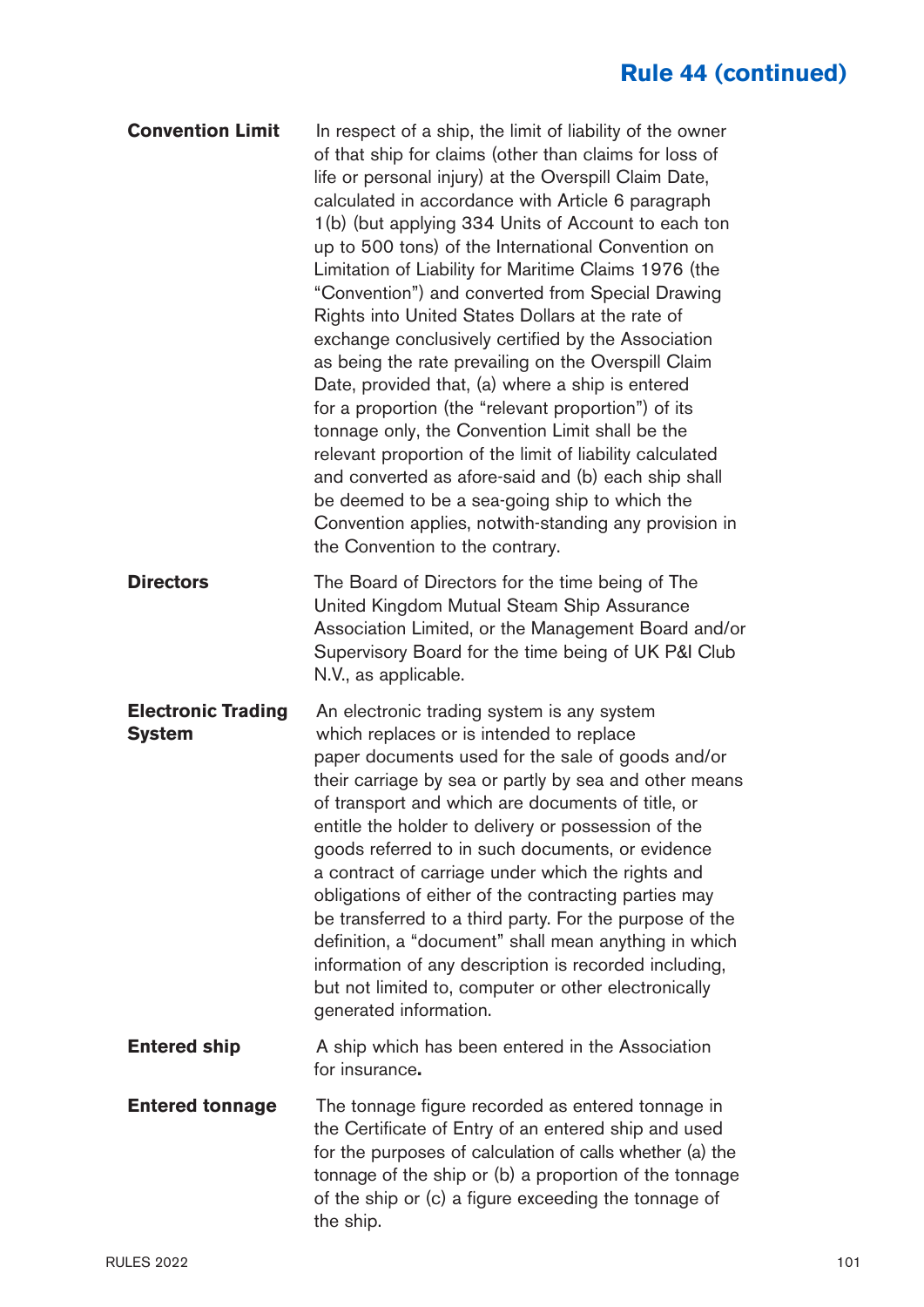| <b>Fines</b>                                            | Includes penalties and other impositions similar in<br>nature to fines.                                                                                                                                                                                                                                                                                                                                                                                                                                                                                                                                                                                                                                                                                                                                                                                  |  |
|---------------------------------------------------------|----------------------------------------------------------------------------------------------------------------------------------------------------------------------------------------------------------------------------------------------------------------------------------------------------------------------------------------------------------------------------------------------------------------------------------------------------------------------------------------------------------------------------------------------------------------------------------------------------------------------------------------------------------------------------------------------------------------------------------------------------------------------------------------------------------------------------------------------------------|--|
| <b>Fixed premium</b>                                    | A fixed premium payable to the Association in respect<br>of an entered ship pursuant to Rule 9.                                                                                                                                                                                                                                                                                                                                                                                                                                                                                                                                                                                                                                                                                                                                                          |  |
|                                                         | Fixed premium entry An insurance on terms that the Owner is bound to pay<br>a fixed premium to the Association.                                                                                                                                                                                                                                                                                                                                                                                                                                                                                                                                                                                                                                                                                                                                          |  |
| <b>Group Excess</b>                                     | The excess of loss reinsurance policies effected by<br>Reinsurance Policies the parties to the Pooling Agreement.                                                                                                                                                                                                                                                                                                                                                                                                                                                                                                                                                                                                                                                                                                                                        |  |
| <b>Group Reinsurance</b><br>Limit<br><b>Hull policy</b> | The amount of the smallest claim (other than any<br>claim arising in respect of oil pollution) incurred by<br>the Association or by any other party to the Pooling<br>Agreement which would exhaust the largest limit for<br>any type of claim (other than a claim arising in respect<br>of oil pollution) from time to time imposed in the Group<br>Excess Reinsurance Policies.<br>A policy effected on the hull and machinery of a ship<br>including an Excess Liability Policy.                                                                                                                                                                                                                                                                                                                                                                      |  |
| <b>Insurance</b>                                        | Any insurance or reinsurance.                                                                                                                                                                                                                                                                                                                                                                                                                                                                                                                                                                                                                                                                                                                                                                                                                            |  |
| In writing                                              | Written, printed or lithographed, or visibly expressed in<br>all or any of those or any other modes of representing or<br>reproducing words.                                                                                                                                                                                                                                                                                                                                                                                                                                                                                                                                                                                                                                                                                                             |  |
| <b>Knock for Knock</b>                                  | A provision or provisions stipulating that<br>(i) each party to a contract shall be similarly<br>responsible for<br>(a) loss of or damage to, and/or death of or injury<br>to, any of its own property or personnel, and/<br>or the property or personnel of its contractors<br>and/or of its and their subcontractors and/or of<br>other parties and/or;<br>(b) liability arising out of the ownership or operation<br>of its own property, and that<br>(ii) such responsibility shall be without recourse to the<br>other party and arise notwithstanding any fault or<br>neglect of any party; and that<br>(iii) each party shall, in respect of those losses,<br>damages or liabilities for which it has assumed<br>responsibility, correspondingly indemnify the other<br>against any liability that that party shall incur in<br>relation thereto. |  |
| <b>Managers</b>                                         | The Managers for the time being of the Association.                                                                                                                                                                                                                                                                                                                                                                                                                                                                                                                                                                                                                                                                                                                                                                                                      |  |
| <b>Member</b>                                           | A Member for the time being of The United Kingdom<br>Mutual Steam Ship Assurance Association Limited                                                                                                                                                                                                                                                                                                                                                                                                                                                                                                                                                                                                                                                                                                                                                     |  |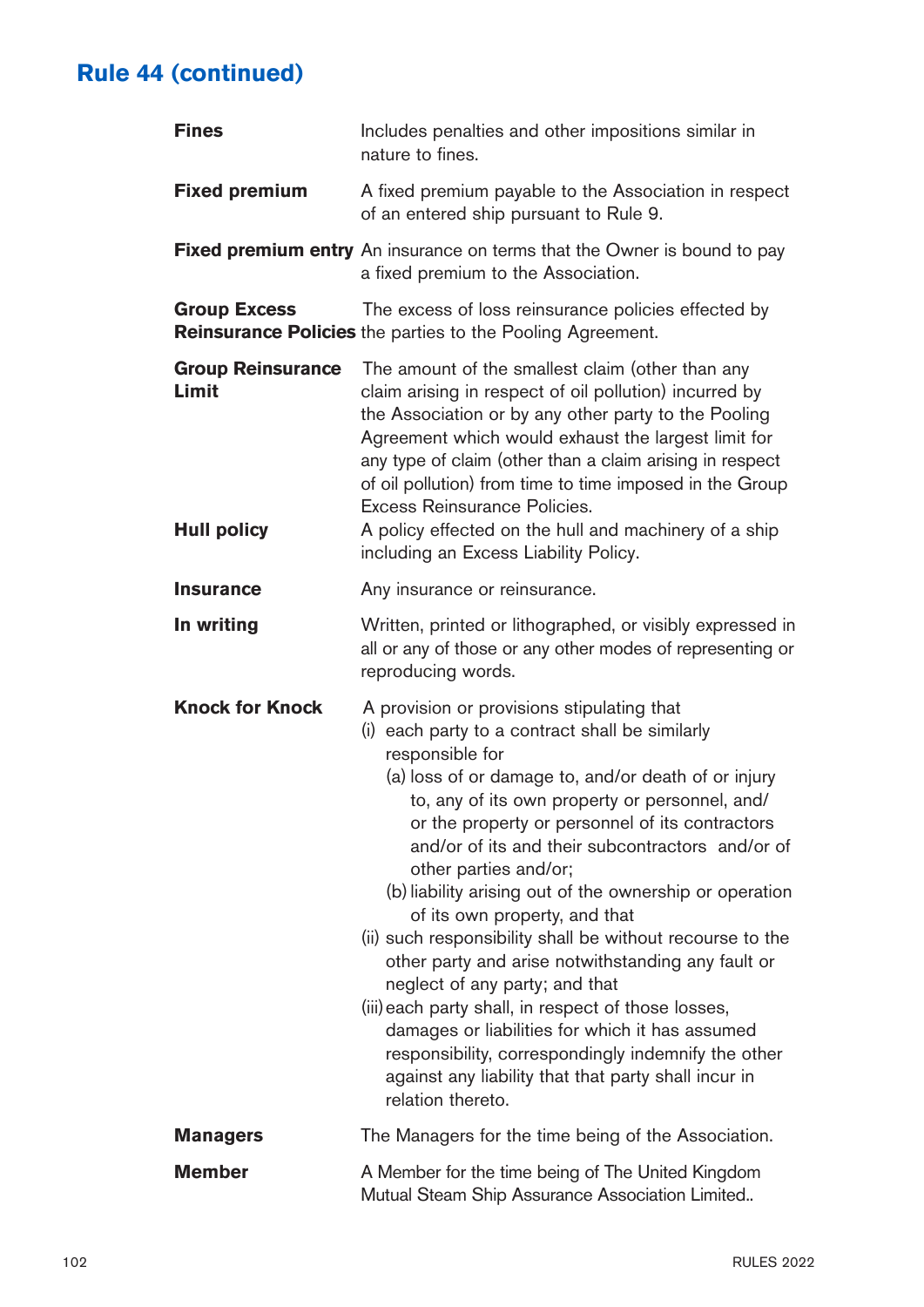| Members'<br><b>Committee</b> | A committee of the Members constituted in accordance<br>with the Articles.                                                                                                                                                                                                                                                                                                                                                                                                          |
|------------------------------|-------------------------------------------------------------------------------------------------------------------------------------------------------------------------------------------------------------------------------------------------------------------------------------------------------------------------------------------------------------------------------------------------------------------------------------------------------------------------------------|
| <b>Overspill Call</b>        | A call levied by the Association pursuant to Rule 22<br>for the purpose of providing funds to pay all or part of<br>an Overspill Claim.                                                                                                                                                                                                                                                                                                                                             |
| <b>Overspill Claim</b>       | That part (if any) of a claim (other than a claim in respect<br>of oil pollution) incurred by the Association or by any<br>other party to the Pooling Agreement under the terms<br>of entry of a ship which exceeds or may exceed the<br>Group Reinsurance Limit.                                                                                                                                                                                                                   |
|                              | Overspill Claim Date In relation to any Overspill Call, the time and date<br>on which there occurred the event giving rise to the<br>Overspill Claim in respect of which the Overspill Call is<br>made or, if the Policy Year in which such event occurred<br>has been closed in accordance with the provisions of<br>Rules 25(C)(i) and 25(C)(ii), noon GMT on 20th August<br>of the Policy Year in respect of which the Association<br>makes a declaration under Rule 25(C)(iii). |
| Owner                        | In relation to an entered ship means owner, owners in<br>partnership, owners holding separate shares in severalty,<br>part owner, mortgagee, trustee, bareboat/demise<br>charterer, operator, manager or builder of such ship<br>and any other person (not being an insurer reinsured<br>under Rule 13) named in the certificate of entry or<br>endorsement slip, by or on whose behalf the same<br>has been entered in the Association whether it be a<br>Member or not.           |
| <b>Policy year</b>           | A year from noon G.M.T. on any 20th February to noon<br>G.M.T. on the next following 20th February.                                                                                                                                                                                                                                                                                                                                                                                 |
| <b>Pooling Agreement</b>     | The agreement dated 17th November 1992 between<br>certain members of the group known as the International<br>Group of Protection and Indemnity Associations and<br>any addendum, variation, or replacement of the said<br>agreement, or any other agreement of a similar nature<br>or purpose.                                                                                                                                                                                      |
| <b>Premium rating</b>        | The agreed rating per ton entered for insurance upon<br>which Calls are payable to the Association according<br>to the terms of such ship's entry for insurance in the<br>Association.                                                                                                                                                                                                                                                                                              |
| Rules                        | These Rules as originally framed or as from time to time<br>altered, abrogated or added to and for the time being<br>in force.                                                                                                                                                                                                                                                                                                                                                      |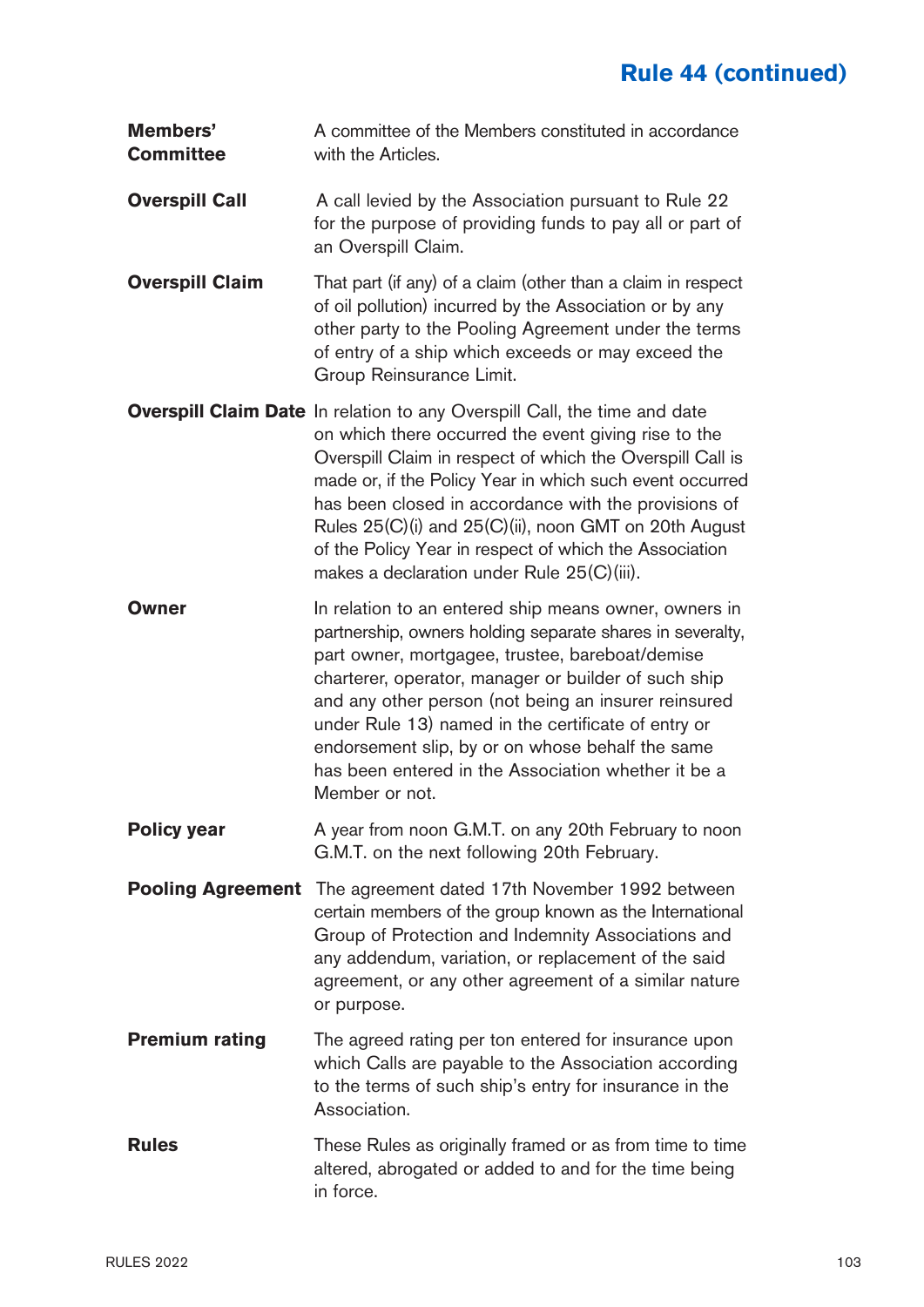| <b>Seafarer</b>   | Any person (including the Master and apprentices)<br>employed as part of a ship's complement under the<br>terms of a crew agreement or other contract of service<br>or employment to serve on board an entered ship,<br>whether or not on board that ship.                                                                                                                                                                                                                                                                                                                                                                                                                                                   |
|-------------------|--------------------------------------------------------------------------------------------------------------------------------------------------------------------------------------------------------------------------------------------------------------------------------------------------------------------------------------------------------------------------------------------------------------------------------------------------------------------------------------------------------------------------------------------------------------------------------------------------------------------------------------------------------------------------------------------------------------|
| Ship              | Ship (in the context of a ship entered or proposed<br>to be entered in the Association) shall mean ship,<br>boat, hydrofoil, hovercraft or other description of<br>vessel (including a lighter, barge or similar vessel<br>howsoever propelled but excluding (a) a unit or vessel<br>constructed or adapted for the purpose of carrying<br>out drilling operations in connection with oil or gas<br>exploration or production, (b) a fixed platform or fixed<br>rig and (c) a wing-in-ground craft) or intended to<br>be used for any purpose whatsoever in navigation<br>or other-wise on, under, over or in water or any part<br>thereof or any proportion of the tonnage thereof or any<br>share therein. |
| Standard terms of | The terms of contracts of carriage referred to in<br>contracts of carriage Proviso (a) to Rule 2 Section 17.                                                                                                                                                                                                                                                                                                                                                                                                                                                                                                                                                                                                 |
|                   | <b>Statutory obligation</b> Any obligation, liability or direction imposed by any<br>legislative enactment, decree order or regulation having<br>the force of law in any country.                                                                                                                                                                                                                                                                                                                                                                                                                                                                                                                            |
| <b>Successors</b> | In relation to all the persons hereinbefore specified in<br>connection with "Owner" and "Applicant Owner" and<br>in relation to any other person whatsoever by whom or on<br>whose behalf a ship shall have been entered for insurance<br>or reinsurance in the Association, shall include their heirs,<br>executors, administrators, personal representatives,<br>assigns (when permitted under these Rules), receiver,<br>curator or other person authorised to act on behalf of one<br>who becomes incapable by reason of mental disorder of<br>managing its property or affairs, trustee in bankruptcy,<br>liquidator and other successors whatsoever.                                                   |
| Ton               | The unit of tonnage.                                                                                                                                                                                                                                                                                                                                                                                                                                                                                                                                                                                                                                                                                         |
| Tonnage           | The register tonnage of a ship as certified in the<br>Certificate of Registry of such ship or in any other official<br>document relating to the registration of such ship.                                                                                                                                                                                                                                                                                                                                                                                                                                                                                                                                   |

Words importing the singular number only shall include the plural number and vice versa. Words importing persons shall include corporations.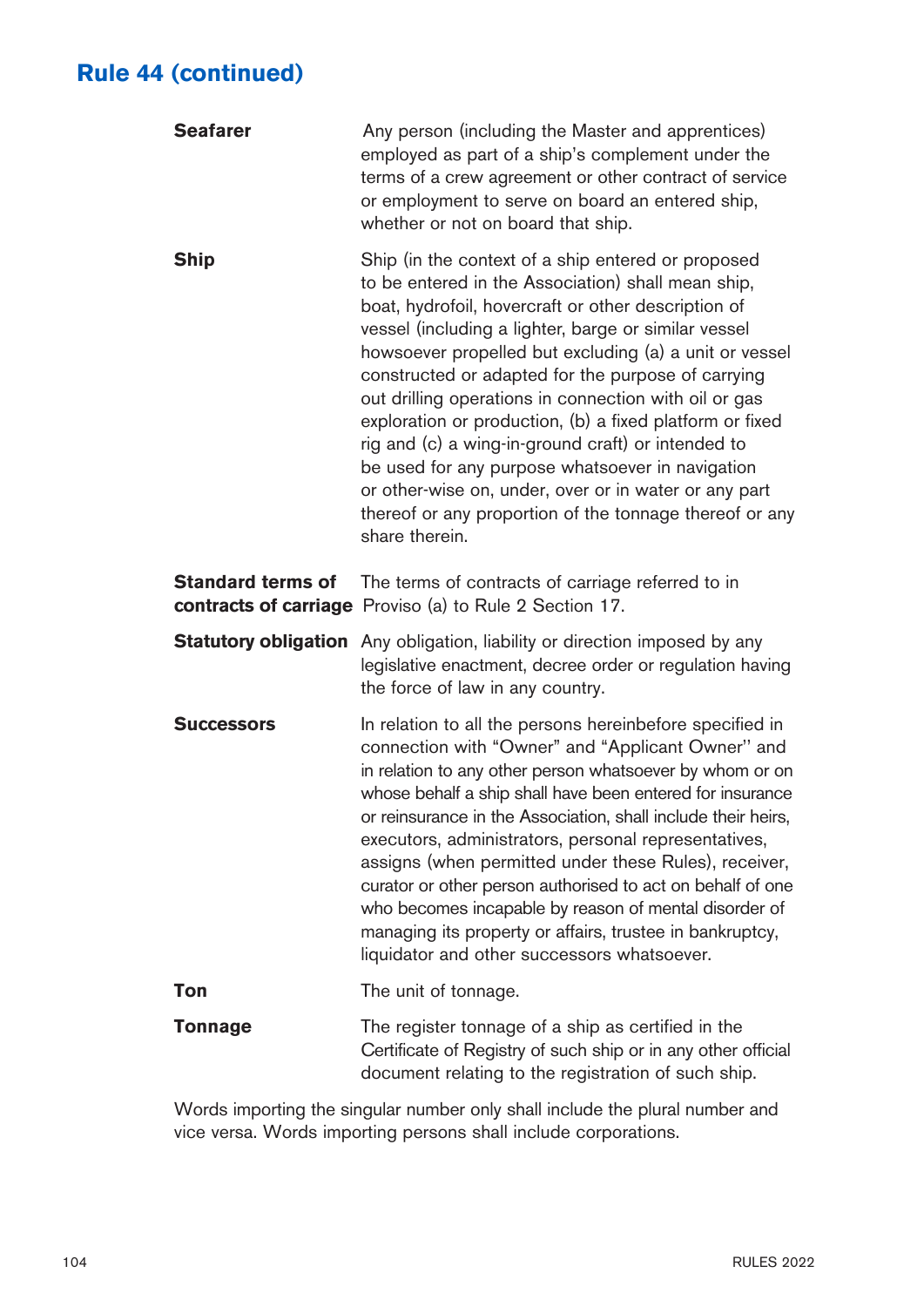| Ad valorem bills of lading                       | 2, Section 17, Proviso (d)       |
|--------------------------------------------------|----------------------------------|
| Agents, insolvency of                            | $5$ (G) (vii)                    |
| <b>Articles</b>                                  | 17 Bii, 43B, 44                  |
| <b>Assignment</b>                                |                                  |
| of insurance                                     | 15                               |
| of owner's interest in entered ship              | 29 (B) (i)                       |
| <b>Bankruptcy of Owner</b>                       | 29 (A)                           |
| <b>Bills of Lading</b>                           |                                  |
| ad valorem                                       | 2, Section 17, Proviso (d)       |
| dating of                                        | 2, Section 17, Proviso (c) (iii) |
| delivery of cargo without production of<br>(iii) | 2, Section 17, Proviso (c) (ii)  |
| description of cargo in                          | 2, Section 17, Proviso (c) (v)   |
| through or transhipment                          | 2, Section 17 (D)                |
| <b>Blockade running</b>                          | 5(J)                             |
| <b>Bullion</b>                                   | 2, Section 17, Proviso (e)       |
| <b>Calls</b>                                     |                                  |
| call entries                                     | 1; 8; 19; 20; 21; 22; 23         |
| calls, purposes for which levied                 | 19                               |
| cesser of insurance, effect on calls             | 29 (E)                           |
| failure to pay calls                             | 31                               |
| interest on late payment                         | 23 (E)                           |
| mutual premium                                   | 20                               |
| obligation to pay calls                          | 1; 19; 20; 21; 22                |
| overspill calls                                  | 22                               |
| payment of calls                                 | 23                               |
| premium rating on which calls based              | 8                                |
| release calls upon cancellation                  | 33                               |
| release calls upon cesser                        | 30                               |
| return of calls on closed years                  | 25                               |
| return of calls when ship laid up                | 27                               |
| supplementary premium                            | 21                               |
| <b>Cancellation of insurance</b>                 | 31                               |
| <b>Cargo liabilities</b>                         |                                  |
| ad valorem bills of lading                       | 2, Section 17, Proviso (d)       |
| cargo's proportion of general average            | 2, Section 19                    |
| collisions                                       | 2, Section 10 (B) (iii)          |
| contracts of carriage, standard terms            | 2, Section 17, Proviso (a)       |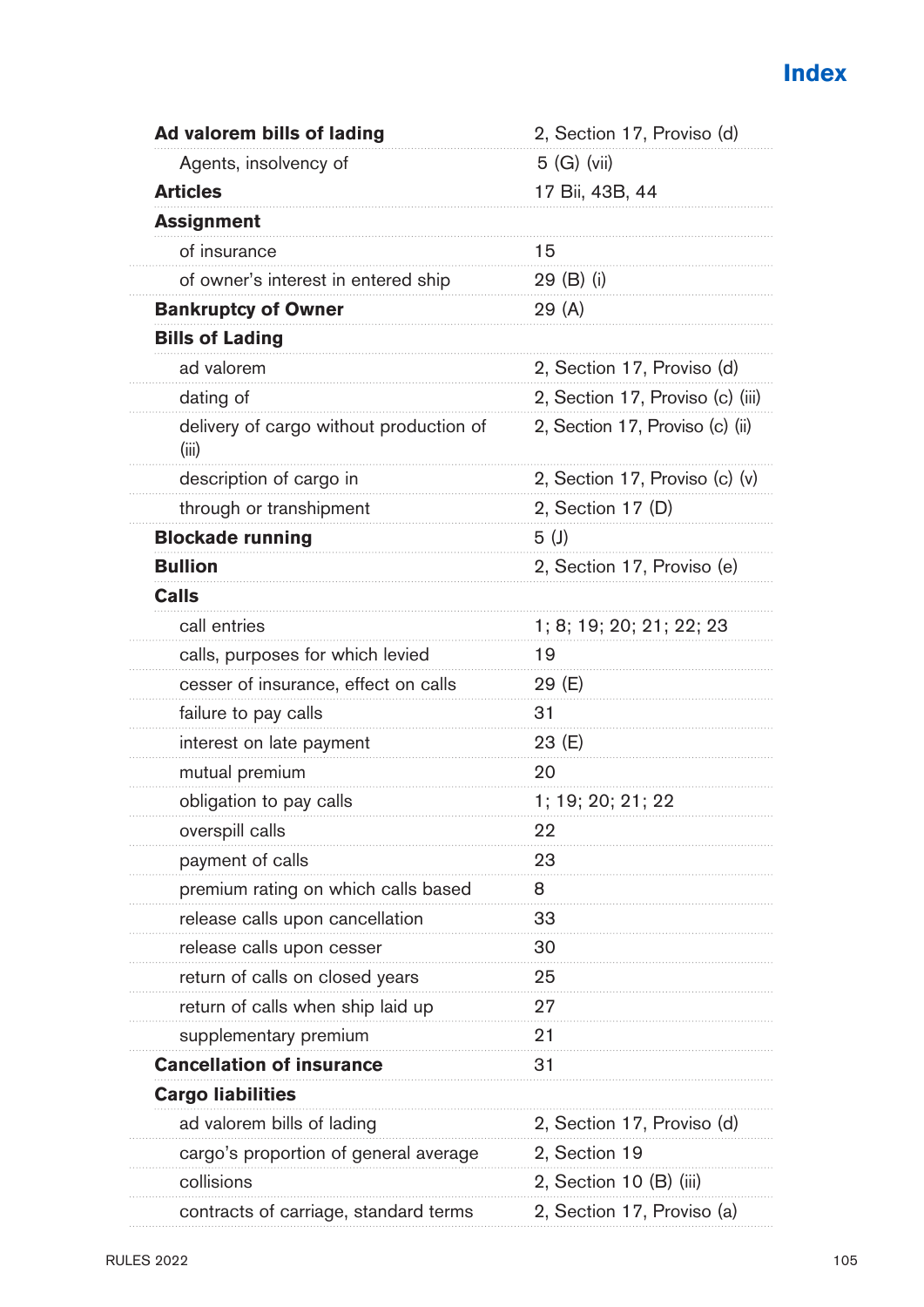## **Index**

| damaged cargo                                       | 2, Section 17 (A)               |
|-----------------------------------------------------|---------------------------------|
| dating of bills of lading                           | 2, Section 17, Proviso (c) (iv) |
| description of cargo in bill of lading              | 2, Section 17, Proviso (c) (v)  |
| deviation                                           | 2, Section 17, Proviso (b)      |
| disposal of damaged cargo                           | 2, Section 17 (B)               |
| failure to load                                     | 2, Section 17, Proviso (c) (vi) |
| fines relating to cargo                             | 2, Section 22 (B)               |
| loss of cargo                                       | 2, Section 17 (A)               |
| nuclear and radioactive materials                   | 5 (F)                           |
| rare and valuable cargo                             | 2, Section 17, Proviso (e)      |
| shortage                                            | 2, Section 17 (A)               |
| through or transhipment bills of lading             | 2, Section 17 (D)               |
| <b>Certificate of entry</b>                         | 12                              |
| <b>Cesser of insurance</b>                          | 29                              |
| <b>Claims</b>                                       |                                 |
| appointment of surveyors and lawyers                | 36                              |
| cancellation of insurance, effect on claims         | 31(B)                           |
| cesser of insurance, effect on claims               | 29 (E)                          |
| Members' Committee, meetings of to pass claims      | 38                              |
| notification of claims by Member, time limits 5 (O) |                                 |
| overspill claims                                    | 22                              |
| obligations of Member                               | 5 (N)                           |
| payment first by Member                             | 5(A)                            |
| settlement of claims                                | 5(N)(iv)                        |
| sue and labour                                      | 5 (M)                           |
| <b>Classification of entered ship</b>               | 5 (K)                           |
| <b>Closing of policy years</b>                      | 25                              |
| Co-assureds                                         | 10 (B)                          |
| Collision                                           |                                 |
| collision risks covered                             | 2, Section 10                   |
| excess collision cover                              | 2, Section 10 (C)               |
| one fourth collision liabilities                    | 2, Section 10 (A)               |
| Running Down Clause, cover for risks<br>excluded by | 2, Section 10 (B)               |
| Contraband                                          | 5 <sup>(J)</sup>                |
| <b>Contract</b>                                     |                                 |
| carriage, contracts of                              | 2, Section 17; 34               |
| effects, contracts relating to                      | 2, Section 5                    |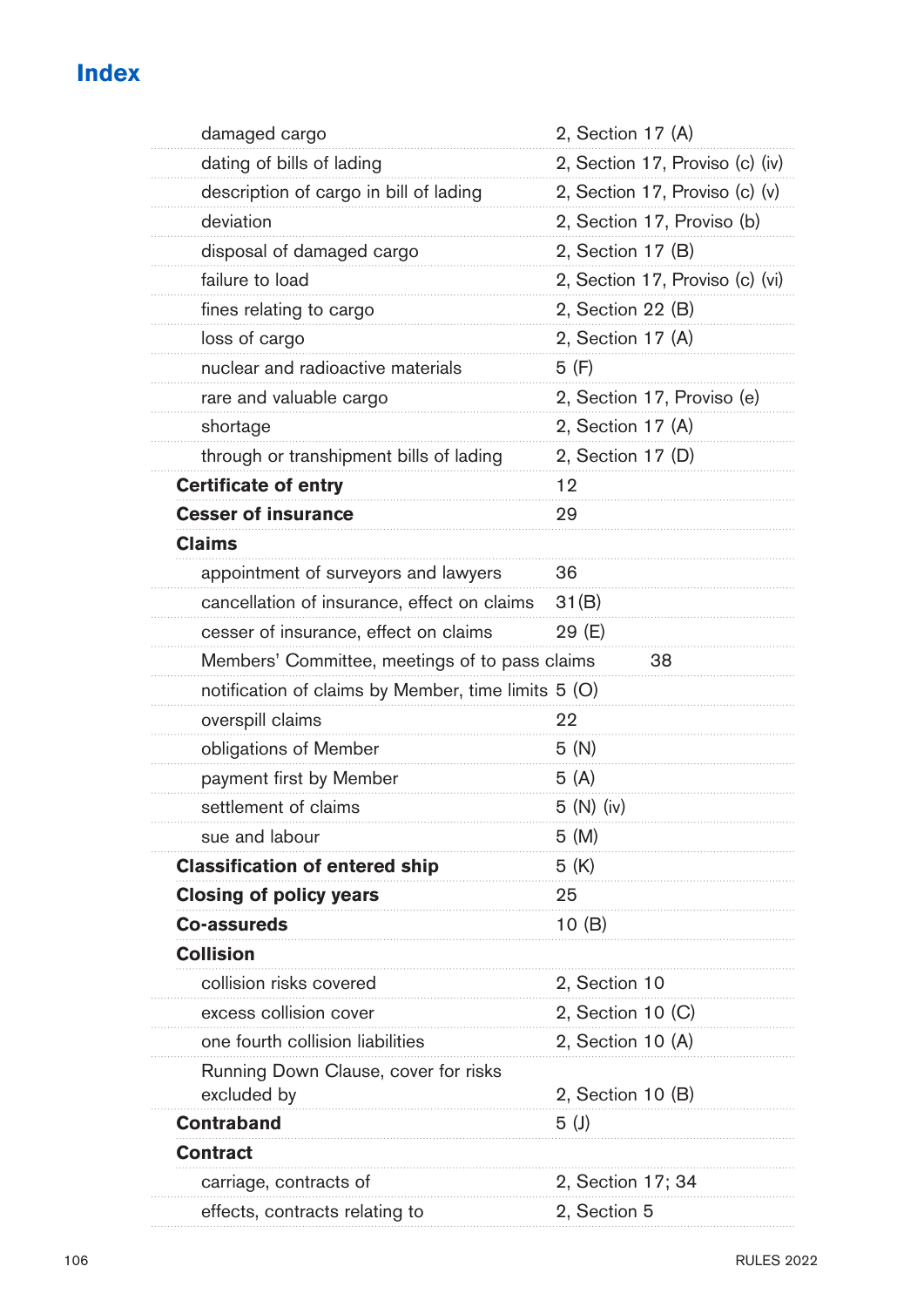# **Index**

| 2, Sections 0, 1, 5 and 14<br>2, Section 11, Proviso (a) (i)<br>2, Section 18<br>2, Sections 2, 3, 4 and 5<br>2, Section 13<br>17<br>2, Section 17, Proviso (b)<br>2, Section 17, Proviso (a) |
|-----------------------------------------------------------------------------------------------------------------------------------------------------------------------------------------------|
|                                                                                                                                                                                               |
|                                                                                                                                                                                               |
|                                                                                                                                                                                               |
|                                                                                                                                                                                               |
|                                                                                                                                                                                               |
|                                                                                                                                                                                               |
|                                                                                                                                                                                               |
|                                                                                                                                                                                               |
|                                                                                                                                                                                               |
|                                                                                                                                                                                               |
| 2, Section 17 (D)                                                                                                                                                                             |
| 34                                                                                                                                                                                            |
|                                                                                                                                                                                               |
| 2, Section 17                                                                                                                                                                                 |
| 2, Section 23                                                                                                                                                                                 |
|                                                                                                                                                                                               |
| 2, Section 24                                                                                                                                                                                 |
| 2. Section 26                                                                                                                                                                                 |
| 2, Section 25                                                                                                                                                                                 |
| 2, Section 12                                                                                                                                                                                 |
| 2, Section 25                                                                                                                                                                                 |
| 2, Section 15                                                                                                                                                                                 |
|                                                                                                                                                                                               |
|                                                                                                                                                                                               |
| 2, Section 10 (B) (v)                                                                                                                                                                         |
| 29 (A)                                                                                                                                                                                        |
| 2, Section 1                                                                                                                                                                                  |
| 2, Section 3                                                                                                                                                                                  |
| 2, Section 2                                                                                                                                                                                  |
| 2                                                                                                                                                                                             |
| 44                                                                                                                                                                                            |
| 43                                                                                                                                                                                            |
|                                                                                                                                                                                               |
| 2, Section 22 (B)                                                                                                                                                                             |
| 2, Section 17, Proviso (c) (ii)                                                                                                                                                               |
| 5 (G) (viii)                                                                                                                                                                                  |
|                                                                                                                                                                                               |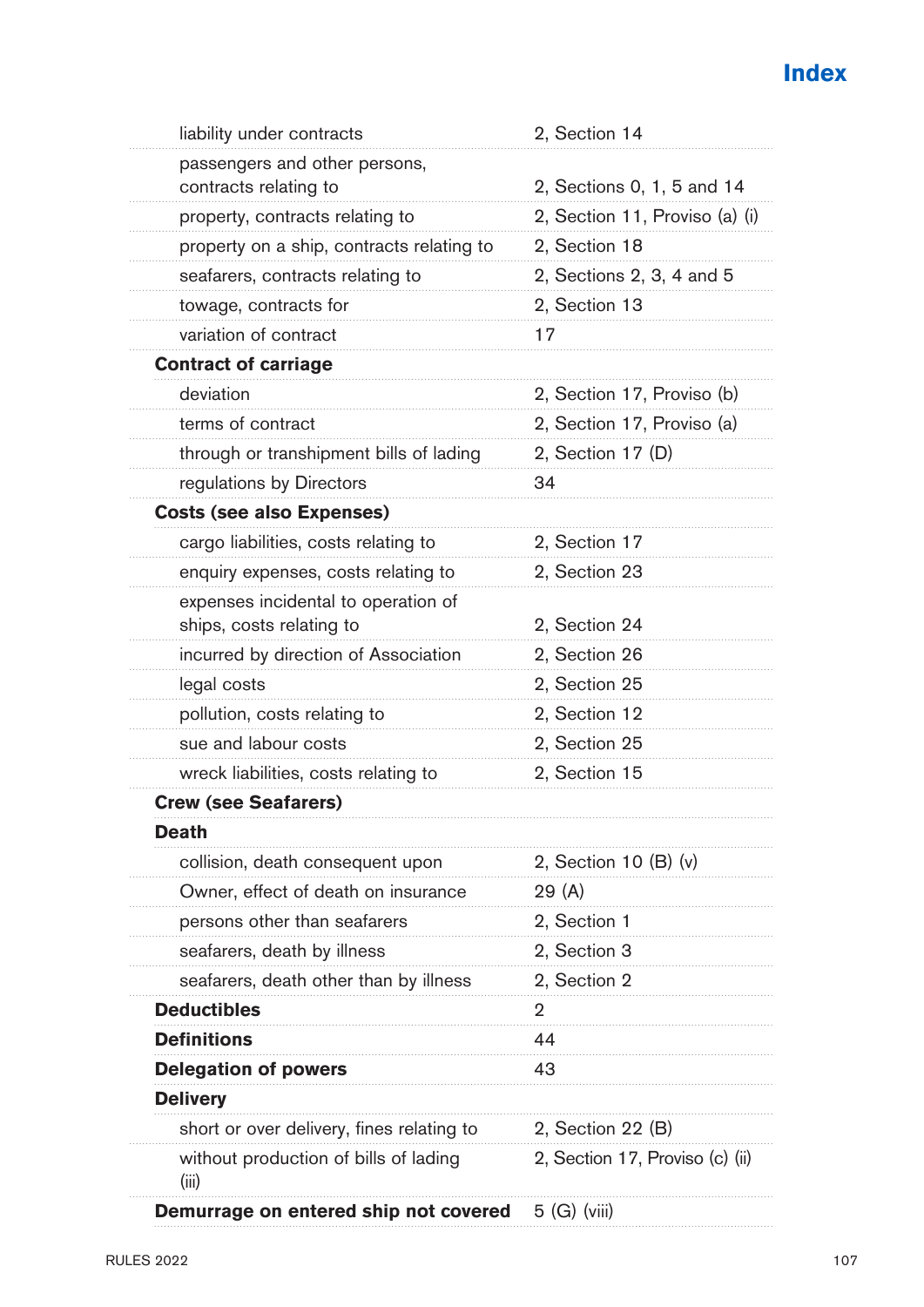## **Index**

| Detention of entered ship not covered                                    | 5 (G) (viii)                                |
|--------------------------------------------------------------------------|---------------------------------------------|
| <b>Deviation from contract</b>                                           | 2, Section 17 Proviso (b)                   |
| Disinfection of entered ship (See Quarantine expenses)                   |                                             |
| Disputes between Member & Association 40                                 |                                             |
| <b>Diversion expenses</b>                                                | 2, Section 7                                |
| Docks, damage to by entered ship                                         | 2, Section 11                               |
| Double insurance                                                         | 5 (I)                                       |
| <b>Effects</b>                                                           | 2, Sections 1, 5 and<br>11 Proviso (a) (ii) |
| Electronic trading system,<br>(See also Paperless trading) definition of | 44                                          |
| Entered ship, definition of                                              | 44                                          |
| Entered tonnage, definition of                                           | 44                                          |
| <b>Entry</b>                                                             |                                             |
| application for                                                          | 7                                           |
| call entry                                                               | $1(6)$ ; 44                                 |
| call entry, premium rating for                                           | 8                                           |
| certificate of entry                                                     | 12                                          |
| fixed premium entry                                                      | 1(7); 44                                    |
| fixed premium entry, amount of premium                                   | 9                                           |
| joint entry                                                              | 10                                          |
| membership                                                               | 14                                          |
| tonnage entered                                                          | 5 (B) (i); 44                               |
| <b>Excess collision cover</b>                                            | 2, Section 10 (C)                           |
| <b>Exclusions from the cover</b>                                         | 5                                           |
| <b>Expenses (see also Costs)</b>                                         |                                             |
| funeral                                                                  | 2, Sections 1, 2 and 3                      |
| incidental to the operation of ships                                     | 2, Section 24                               |
| incurred by direction of the Member's                                    |                                             |
| Committee                                                                | 2, Section 26                               |
| legal expenses recoverable                                               | 2, Section 25                               |
| in general                                                               | 2                                           |
| <b>Experts, appointment of by Managers</b>                               | 36                                          |
| <b>Fines</b>                                                             | 2, Section 22; 44                           |
| <b>Fixed premium</b>                                                     | 1(7); 9; 44                                 |
| <b>Forbearance by the Association</b>                                    | 39                                          |
| Freight, loss of not covered                                             | 5 (G) (iv)                                  |
|                                                                          |                                             |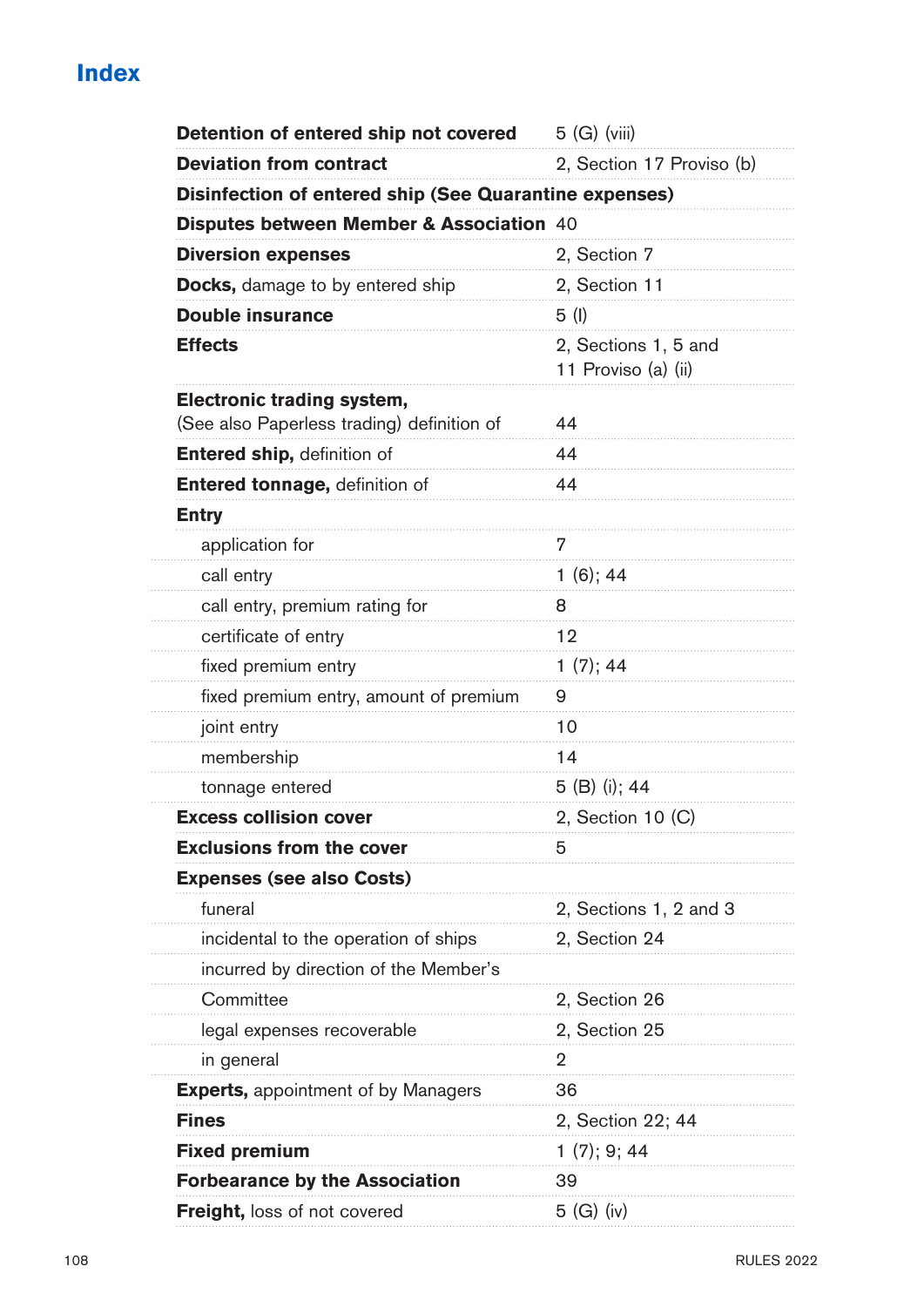| <b>Funds of the Association</b>                      |                            |
|------------------------------------------------------|----------------------------|
| investment of                                        | 26                         |
| reserves                                             | 24                         |
| <b>Funeral expenses</b>                              |                            |
| recovery of persons other than seafarers             | 2, Section 1               |
| seafarers                                            | 2, Sections 2 and 3        |
| General average                                      |                            |
| cargo's proportion of                                | 2, Section 19              |
| ship's proportion of                                 | 2, Section 20              |
| <b>Group Affiliate Cover</b>                         | 11                         |
| <b>Hague Visby Rules</b>                             | 2, Section 17, Proviso (a) |
| <b>Hazardous operations</b>                          | 5(1)                       |
| <b>Hire, loss of not covered</b>                     | 5 (G) (iv)                 |
| <b>Hull policies</b>                                 |                            |
| collision risks in relation to                       | 2, Section 10              |
| definition                                           | 44                         |
| exclusion of risks covered under hull policies 5 (D) |                            |
| Illness                                              |                            |
| persons other than seafarers                         | 2, Section 1               |
| seafarers                                            | 2, Section 3               |
| <b>Immigration, fines relating to</b>                | 2, Section 22 (D)          |
| <b>Indemnities (see also Contracts)</b>              |                            |
| liabilities arising under                            | 2, Section 14              |
| shipwreck unemployment                               | 2, Section 6               |
| <b>Injury</b>                                        |                            |
| persons other than seafarers                         | 2, Section 1               |
| seafarers                                            | 2, Section 2               |
| <b>Insurance</b>                                     |                            |
| application for                                      | 7                          |
| assignment of                                        | 15                         |
| cancellation of insurance                            | 31                         |
| cesser of insurance                                  | 29                         |
| commencement of                                      | 16                         |
| contract of insurance, incorporates Rules            | 6(A)                       |
| contract of insurance, law applicable to             | 42                         |
| double insurance                                     | 5(1)                       |
| Marine Insurance Act 1906, application of            | 5 (L)                      |
|                                                      |                            |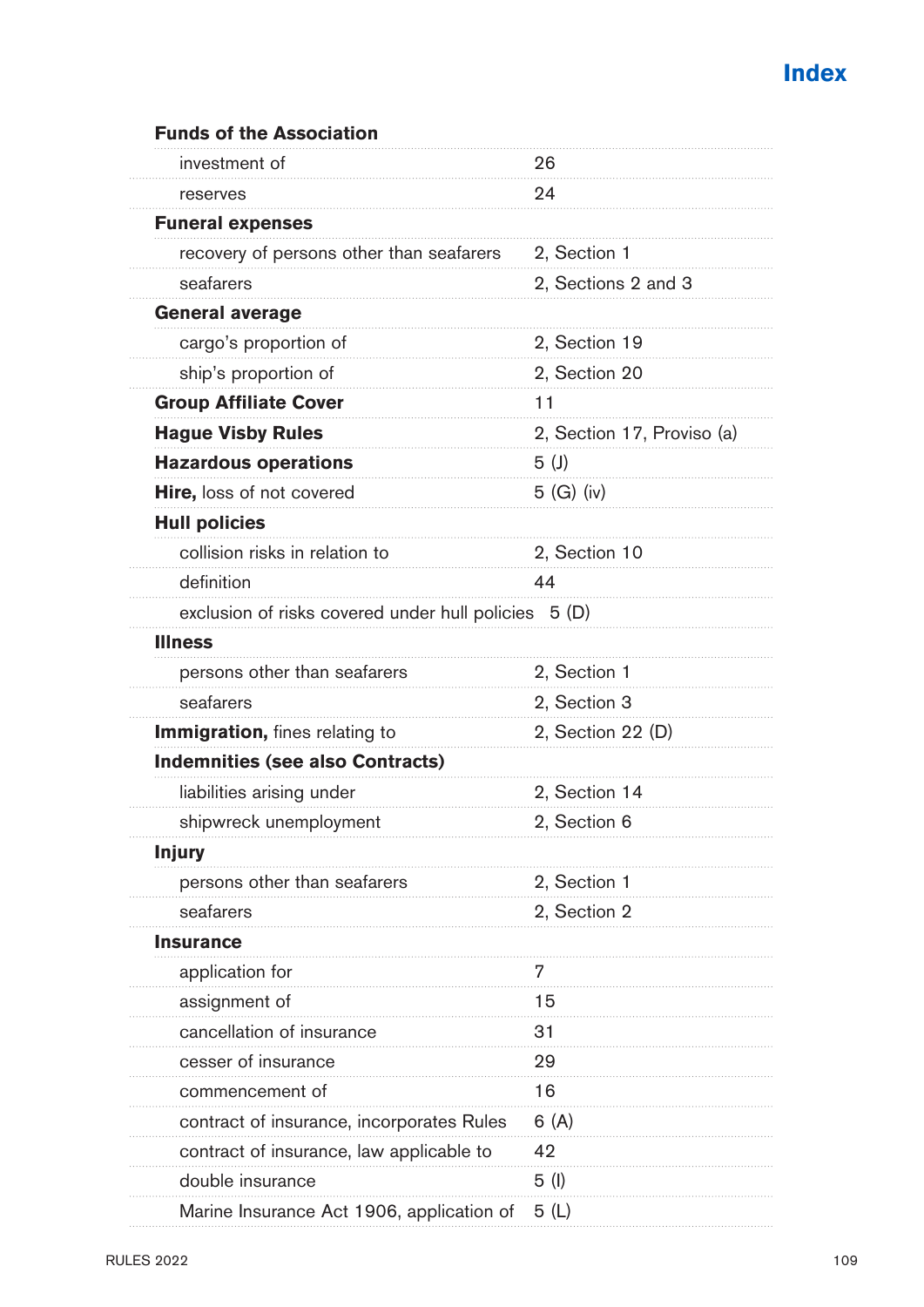| period of                                  | 16                      |
|--------------------------------------------|-------------------------|
| termination of insurance                   | 28                      |
| termination, notice of                     | 18                      |
| <b>Insurance Act 2015</b>                  | 5(L), 7                 |
| <b>Investment of Funds</b>                 | 26                      |
| <b>ISM Code</b>                            | 5 (K) (vi)              |
| Jetty, damage to                           | 2, Section 11           |
| <b>Joint entries</b>                       | 10                      |
| Knock for Knock, definition of             | 44                      |
| Laid up returns                            | 27                      |
| <b>Laid up ships, surveys after lay up</b> | 5(R)                    |
| <b>Lawyers, appointment of</b>             | 36                      |
| Life salvage                               | 2, Section 9            |
| <b>Limitation of cover</b>                 |                         |
| generally                                  | 5 (B)                   |
| Charterers Co-assureds                     | 5(B)                    |
| overspill claim                            | 22                      |
| passenger/seafarer                         | 5(B)                    |
|                                            |                         |
| pollution, limit on cover for              | $2, 5$ (B); 12          |
| powers of Directors to limit cover         | 2(ii)                   |
| <b>Management of entered ship</b>          |                         |
| effect of change in                        | 29 (B) (iii)            |
| <b>Manning, requirements relating to</b>   | 5 (K) (vi)              |
| <b>Marine Insurance Act</b>                | 5 (L)                   |
| <b>Membership of Association</b>           | 14                      |
| Mortgage of entered ship                   | 29 (B) (ii)             |
| <b>Mutual Premium</b>                      | 20                      |
| <b>Notice</b>                              |                         |
| of claim by owner                          | 5 (N)                   |
| of termination of insurance                | 18                      |
| service of                                 | 41                      |
| Nuclear risks, exclusions relating to      | 5 (F)                   |
| <b>Oil Pollution (see Pollution)</b>       |                         |
| Overloading of entered ship                | 2, Section 22 (Proviso) |
| <b>Overspill call</b>                      | 22, Sections 5 and 6    |
| <b>Overspill claims</b>                    | 22                      |
|                                            |                         |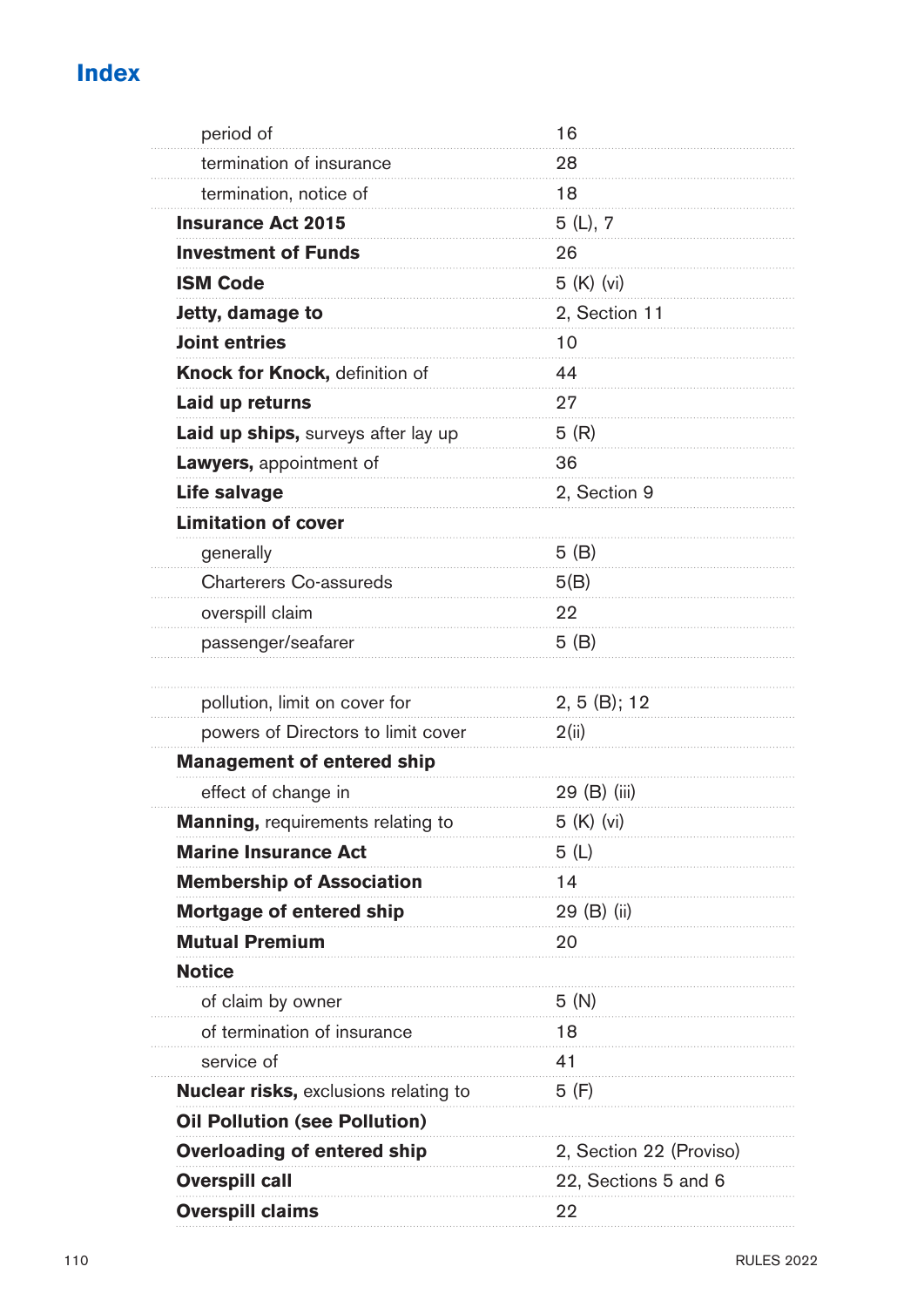| Paperless trading, exclusion relating to            | 5 (W)               |
|-----------------------------------------------------|---------------------|
| <b>Passengers</b>                                   |                     |
| diversion expenses                                  | 2, Section 7        |
| injury, illness and death                           | Section 0 (A)       |
| liability to, under contracts or indemnities        | Section 0 (B)       |
| loss of effects                                     | Section 0 (C)       |
| <b>Passenger ships, special cover for</b>           | 4, Section 2        |
| <b>Personal effects (see Effects)</b>               |                     |
| <b>Policy year</b>                                  |                     |
| closing of                                          | 25                  |
| period of insurance                                 | 16                  |
| <b>Pollution</b>                                    |                     |
| fines for                                           | 2, Section 22 (E)   |
| limitation of Association's liability               | 2, 5(B); 12         |
| risks covered                                       | 2, Section 12       |
| salvors' expenses                                   | 2, Section 21       |
| STOPIA, TOPIA                                       | 2, Section 12       |
| <b>Pooling Agreement</b>                            |                     |
| definition                                          | 44                  |
| in relation to reinsurance                          | 13 (B)              |
| <b>Powers, delegation of</b>                        | 43                  |
| <b>Premium rating</b>                               |                     |
| calculation of                                      | 8                   |
| definition of                                       | 44                  |
|                                                     |                     |
| <b>Property</b>                                     |                     |
| loss of or damage to                                | 2, Section 11       |
| on the entered ship                                 | 2, Section 18       |
| <b>Quarantine expenses</b>                          | 2, Section 16       |
| Radioactive materials, exclusions relating to 5 (F) |                     |
| Rating                                              |                     |
| calls based on premium rating                       | 20; 21              |
| definition                                          | 44                  |
| premium rating                                      | 8                   |
| <b>Refugees</b>                                     | 2, Sections 7 and 8 |
| <b>Regulations, by Directors</b>                    | 34                  |
| <b>Reinsurance</b>                                  | 13                  |
|                                                     |                     |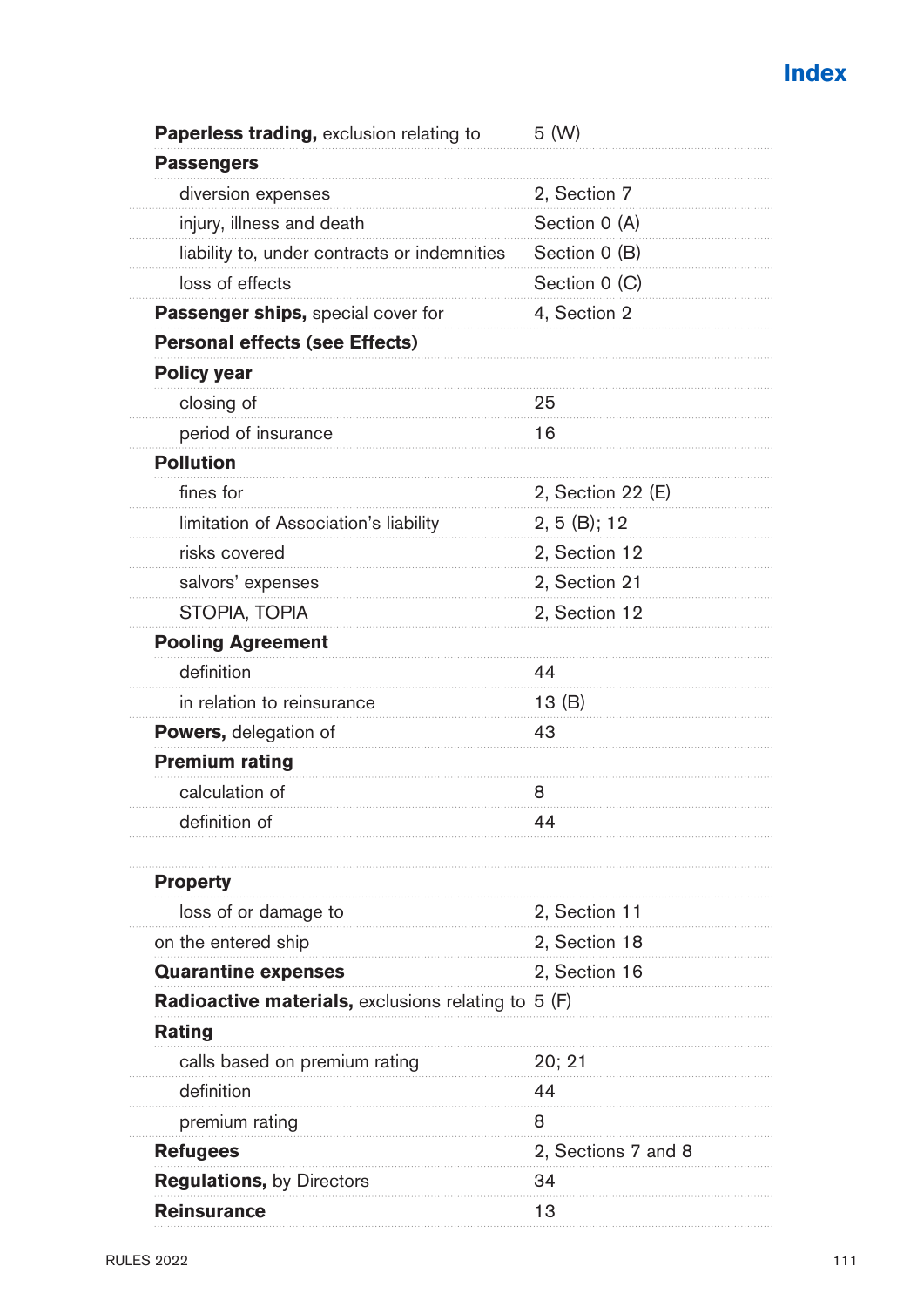| <b>Release calls</b>                     |                        |
|------------------------------------------|------------------------|
| upon cancellation                        | 33                     |
| upon cesser                              | 30                     |
| Removal of wreck (see Wreck liabilities) |                        |
| <b>Remuneration of Managers</b>          | 35                     |
| Repairs to entered ship, not covered     | 5 (G) (iii)            |
| <b>Repatriation of seafarers</b>         | 2, Sections 2, 3 and 4 |
| <b>Reserves</b>                          | 24                     |
| <b>Returns</b>                           |                        |
| of calls upon closing of policy year     | 25                     |
| laid up returns                          | 27                     |
| Rights in relation to property           | 2, Section 11          |
| <b>Risks</b>                             |                        |
| risks covered                            | 2                      |
| risks excluded from cover                | 5                      |
| special cover                            | 3                      |
| special cover for salvors                | 4, Section 1           |
| <b>Rules of the Association</b>          |                        |
| breach of by Member                      | 39                     |
| incorporation into contract of insurance | 6                      |
| subject to Marine Insurance Act          | 5 (L)                  |
| <b>Running Down Clause</b>               | 2, Section 10          |
| Sale of entered ship                     | 29 (B) (i)             |
| <b>Salvage</b>                           |                        |
| cargo's proportion of salvage            | 2, Section 19          |
| liability for salvors' expenses          | 2, Section 21          |
| life salvage                             | 2, Section 9           |
| ship's proportion of salvage             | 2, Section 20          |
| special insurance for salvors            | 4, Section 1           |
| <b>Sanctions, exclusions relating to</b> | 5 (V)                  |
| <b>Seafarers</b>                         |                        |
| death of                                 | 2, Sections 2 and 3    |
| definition                               | 44                     |
| effects of                               | 2, Section 5           |
| fines imposed on                         | 2, Section 22          |
| illness of                               | 2, Section 3           |
| injury to                                | 2, Section 2           |
|                                          |                        |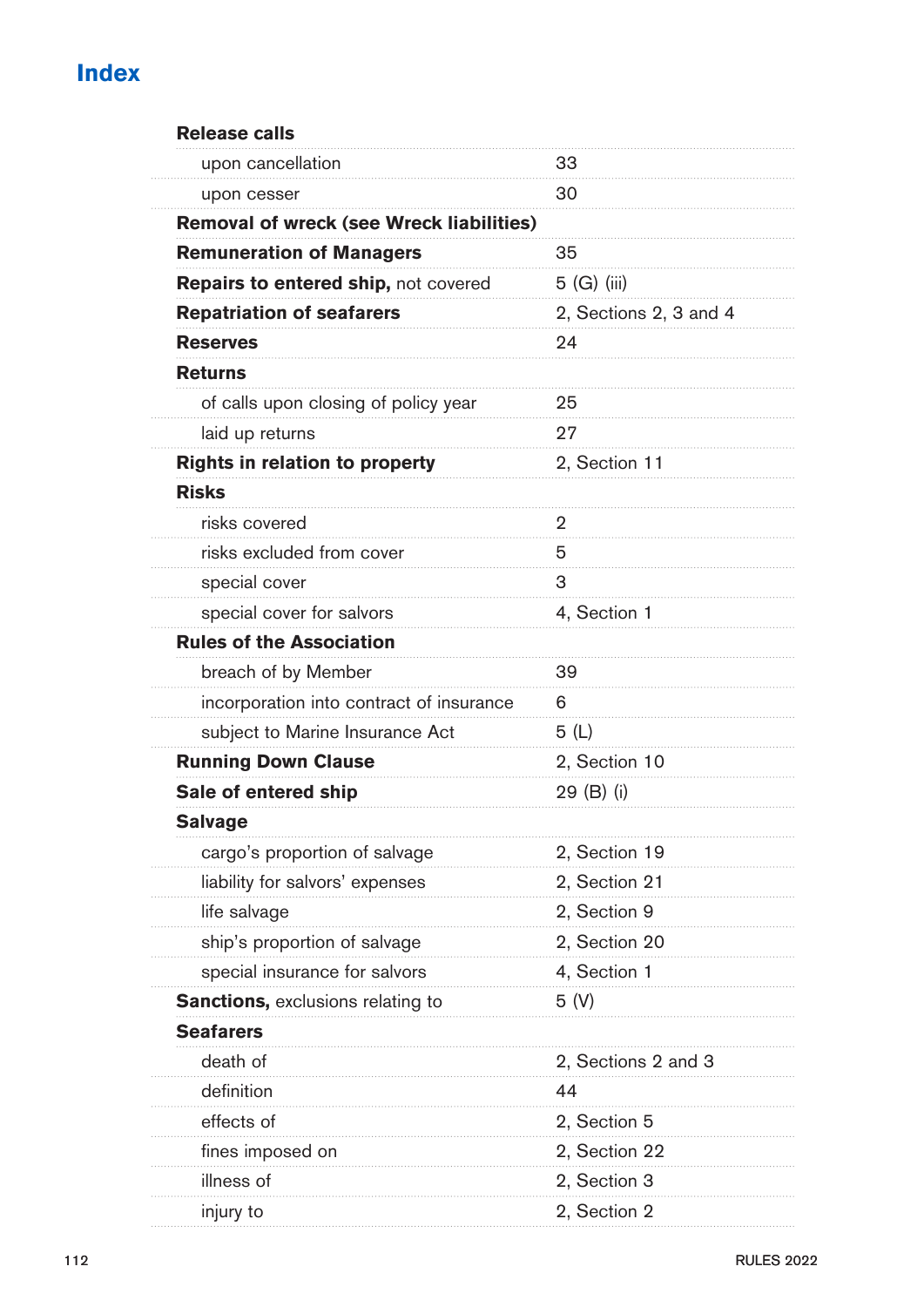| repatriation and substitution                            | 2, Sections 2, 3 and 4     |
|----------------------------------------------------------|----------------------------|
| shipwreck unemployment indemnity                         | 2, Section 6               |
| Set off                                                  | 5 (C); 23 (D)              |
| <b>Ship</b>                                              |                            |
| change of management of                                  | 29 (B) (iii)               |
| change of ownership of                                   | 29 (B) (i)                 |
| classification of                                        | 5 (K)                      |
| entered ship, definition of                              | 44                         |
| exclusions from cover,<br>relating to use of ship        | $5(H)$ (J)                 |
| loss of or damage to ship,<br>exclusions from cover      | 5 (G) (i)                  |
| loss of or damage to equipment,<br>exclusions from cover | 5 (G) (ii)                 |
| mortgage of                                              | 29 (B) (ii)                |
| repair of, exclusions from cover                         | 5 (G) (iii)                |
| sale of                                                  | 29 (B) (i)                 |
| ship's proportion of general average                     | 2, Section 20              |
| surveys of                                               | $5(Q)$ ; 5 $(R)$           |
| <b>Shipwreck unemployment indemnity</b>                  | 2, Section 6               |
| Shortage of cargo (see Cargo).                           |                            |
| Smuggling, fines for                                     | 2, Section 22 (B)          |
| <b>Standard terms of carriage contracts</b>              | 2, Section 17, Proviso (a) |
| <b>Statutory requirements</b>                            | 5 (K) (vi)                 |
| <b>Stevedores</b>                                        |                            |
| indemnities and contracts                                | 2, Section 14              |
| injury, illness and death                                | 2, Section 1 (B)           |
| <b>Stowaways</b>                                         | 2, Sections 7 and 8        |
| <b>Subrogation</b>                                       | 5 (P)                      |
| <b>Substitute expenses</b>                               | 2, Sections 2, 3 and 4     |
| <b>Supplementary Premium</b>                             | 21                         |
| <b>Surveyors, appointment of</b>                         | 36                         |
| <b>Surveys</b>                                           |                            |
| of ships                                                 | 5(Q)                       |
| of ships after lay-up                                    | 5(R)                       |
| <b>Termination of insurance</b>                          |                            |
| notice of                                                | 18                         |
| effects of                                               | 28                         |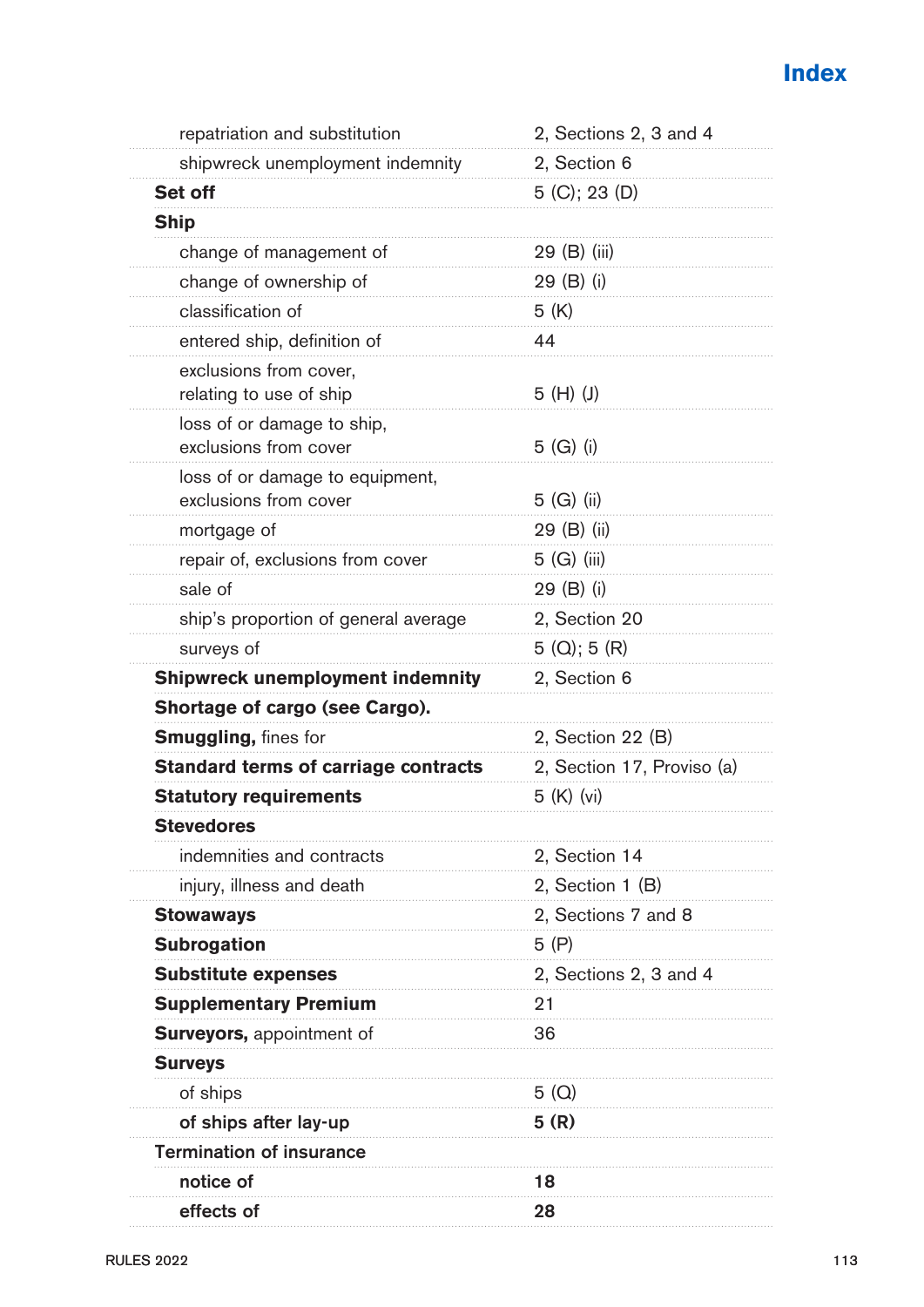| Through or transhipment bills of lading                        | 2, Section 17 (D)          |
|----------------------------------------------------------------|----------------------------|
| Tonnage                                                        |                            |
| entered tonnage, definition of                                 | 44                         |
| entry of less than full tonnage of ship                        | $5$ (B) (i)                |
| Total loss, cesser of insurance upon                           | 29 <sub>(C)</sub>          |
| Towage                                                         | 2, Section 13              |
| Valuable cargo                                                 | 2, Section 17, Proviso (e) |
| Valuation                                                      |                            |
| of ship in hull policies                                       | 2, Section 10; 5 (D)       |
| of ship in general average                                     | 2, Section 20; 5 (D)       |
| Value of cargo, under ad valorem bill of lading<br>Proviso (d) | 2, Section 17,             |
| Variation of contract                                          | 17                         |
| War risks excluded from cover                                  | 5 (E)                      |
| <b>Wreck liabilities</b>                                       | 2, Section 15              |
|                                                                |                            |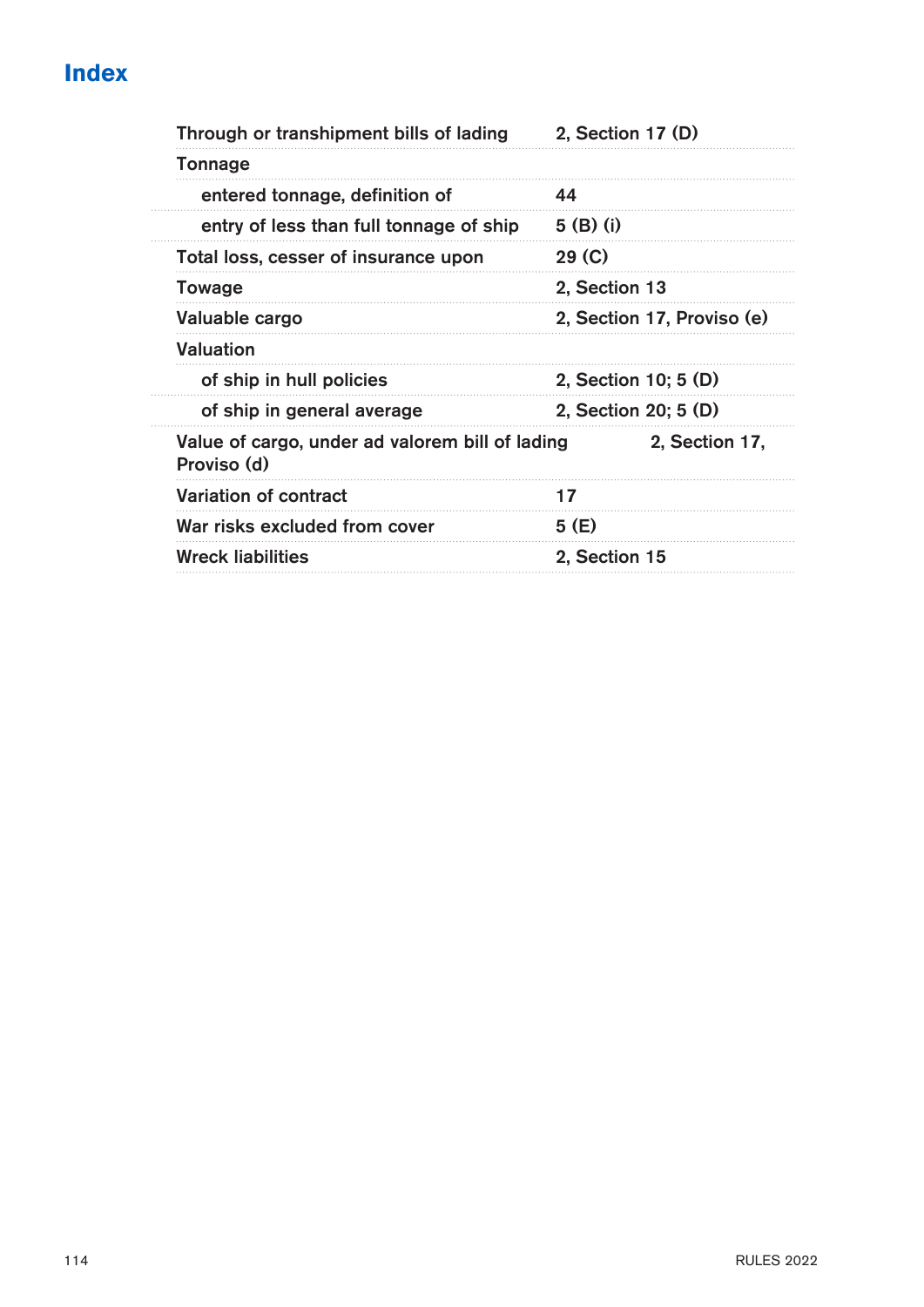### **Appendix I: Clauses**

### **Clauses referred to in Owners' Certificates of Entry or Endorsement Slips.**

This Appendix contains full wordings of clauses which may be incorporated, where contractually agreed, in the terms and conditions on which a ship is entered in the Association by, or on behalf of the Owner, by means of a short form reference to such clause in the Certificate of Entry or in an Endorsement Slip.

Attention is drawn to Rule 5L & Rule 7 concerning the exclusion of the Insurance Act 2015.

### **1. Space Charterers/Consortium Extension Cover Clause**

This entry is extended to cover the Owner's liabilities, incurred as space charterer of a Consortium Vessel operating in a consortium identified in the Certificate of Entry/Endorsement, arising out of the carriage of cargo and excluding any physical damage to such a Consortium Vessel, its equipment or containers on board, but only where space is exchanged or shared on a reciprocal basis as defined below. This entry is subject to the Rules and the terms and conditions of entry of the entered ship and the aggregate amount recoverable from the Association under this entry in respect of all claims arising out of any one event, or (for cargo claims) any one cargo voyage, is limited:

- a) in respect of all entered ships employed in the consortium to a maximum of US\$350 million,
- b) where the Owner has ships entered in the Association and any other insurer which is a party to the Pooling Agreement, to that proportion of a maximum of US\$350 million as the claims incurred by the Association bear to the claims incurred by the Association and any such other insurers.

PROVIDED ALWAYS that for any and all claims in respect of oil pollution, the aggregate amount recoverable by the Owner in respect of any one entered ship and any Consortium Vessel shall not exceed US\$1,000 million any one event, and shall be subject to provisos (a) and (b) of Rule 5(B)(ii) and to Rule 5(B)(iv).

An exchange or sharing a space will be on a reciprocal basis if the intention is that the space given and taken is broadly in balance.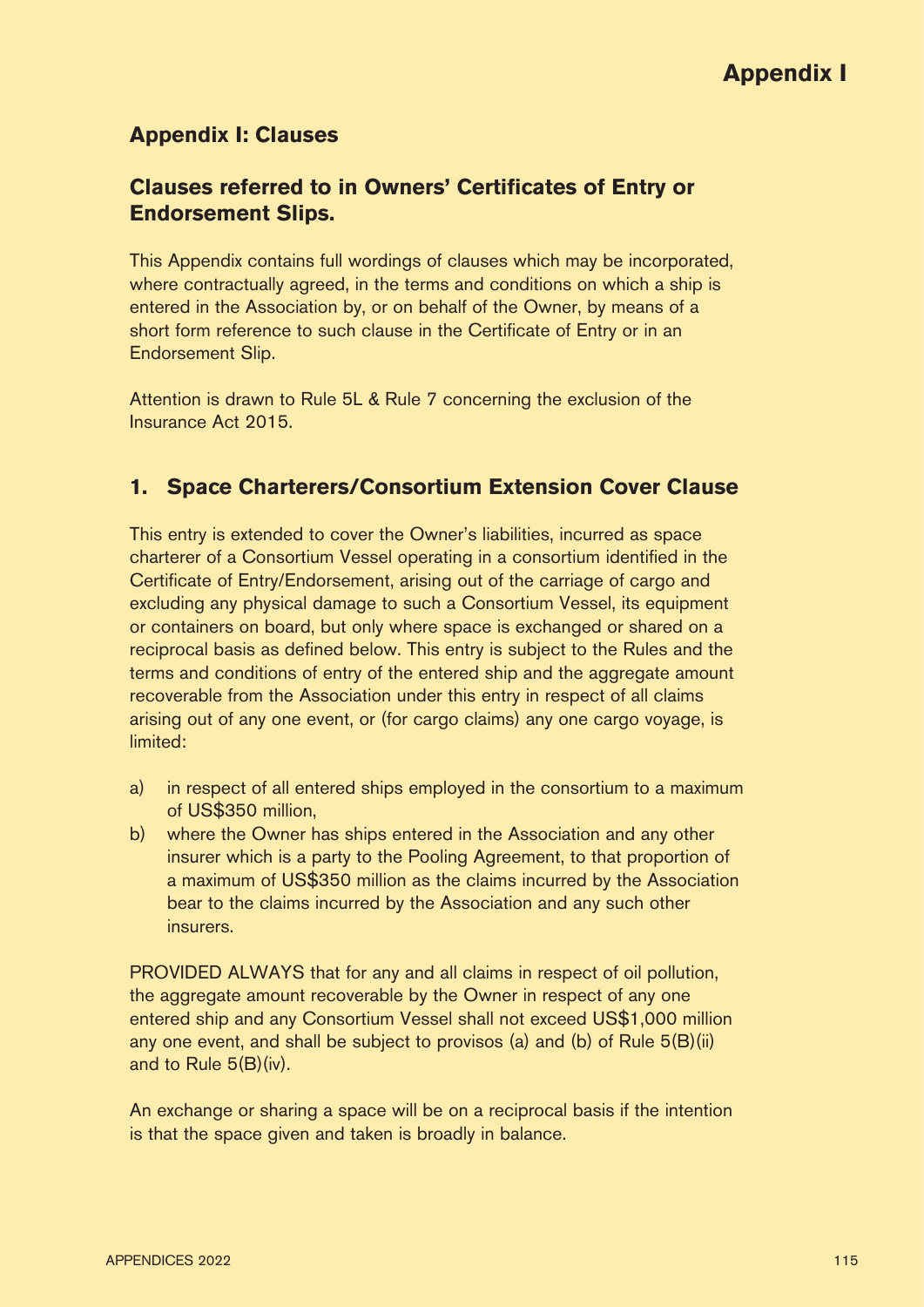### **2. War Risks P&I Excess Cover Clause**

In accordance with the proviso to Rule 5(E) of the Association's Rules, special cover is provided to the Owner against risks which are excluded from cover solely by virtue of the provisions of Rule 5(E). Unless otherwise agreed in writing, such cover shall be subject to all other terms and conditions of the entered ship and shall be provided upon and subject to the terms of the Director's Resolution dated 3rd February 2020 issued in the Club Circular on War Risks P&I Excess Cover Special Cover under Proviso to Rule 5E.

### **3. Nickel Ore Clause**

It is a condition of this insurance that a Member who intends to load any nickel ore cargoes from ports in Indonesia or the Philippines must provide advance notice to the Managers as early as possible before loading.

Such notice shall be in writing to the Managers and shall include the following information where possible:

- ship name
- port/anchorage of loading and estimated time of arrival
- date of intended loading
- charterer/shipper's details
- agent's details
- a copy of the shipper's cargo declaration and supporting certificates

The Managers may, at their discretion, require that a survey of the cargo be conducted on behalf of the Member to determine the condition of such cargo before loading is allowed to commence which survey may be continued into loading operations.

Unless the Association in its sole discretion otherwise determines, there shall be no recovery from the Association in respect of liabilities, losses, costs or expenses to the extent that such liabilities, losses, costs or expenses result from events relating directly or indirectly to the condition of the cargo where the above specified written notice has not been provided in advance of the loading of the cargo, or where any subsequent requirement or recommendation of the Managers in relation to the cargo has not been complied with.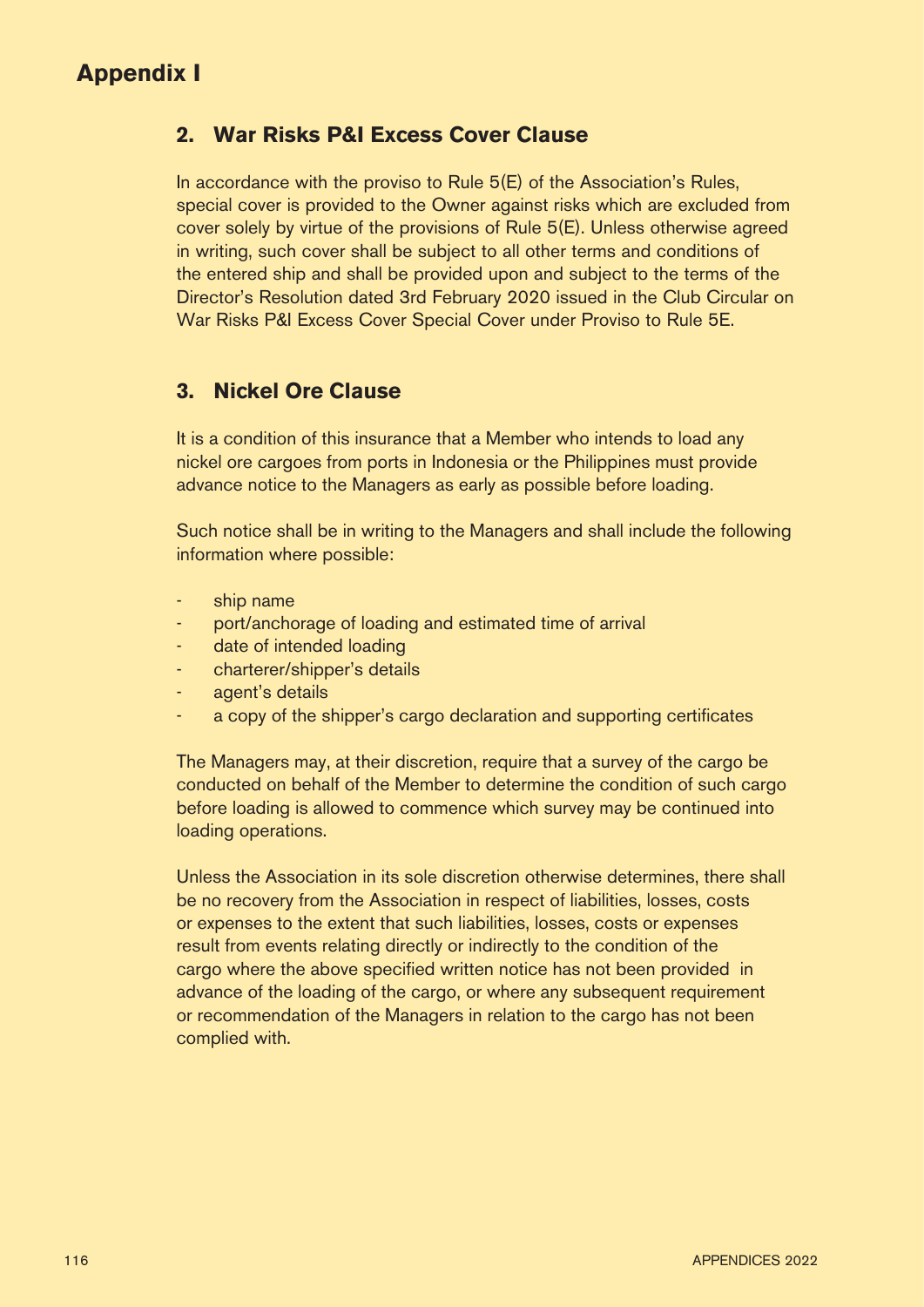### **4. Tanker carrying cargo of persistent oil**

- 1 It is hereby agreed that the ship will carry persistent oil as cargo during the policy year. Notwithstanding the foregoing, any ship insured hereunder that is not carrying persistent oil or its residues (other than slops) for a period of thirty or more consecutive days (such period(s) being computed from the day on which the ship is not carrying persistent oil or its residues (other than slops) until the day the next persistent oil cargo is loaded, one day only being excluded) shall be entitled to receive a return of Mutual Premium for such period(s) upon application to the Managers. No such return shall be made by the Association unless the Managers receive written notification within three months of the end of the policy year in which the returns are claimed.
- 2 For the purposes of this clause, "Persistent Oil" is any hydro-carbon mineral oil other than oil which consists of hydro-carbon fractions:
	- a) at least 50% of which, by volume, distils at a temperature of 340 degrees C and
	- b) at least 95% of which distils at a temperature of 370 degrees C when tested by the ASTM Method D 86/78 or any subsequent revision thereof.

### **5. Tanker carrying cargo other than persistent oil**

- 1 It is hereby agreed that the ship will carry cargoes other than persistent oil during the policy year. Not-withstanding the foregoing, any ship insured hereunder that carries persistent oil as cargo at any time during the policy year shall be held covered, provided the carriage of such cargo is promptly declared to the Managers and an additional Mutual Premium as specified by the Managers is paid for the period.
- 2 If the Owner fails to notify the Managers in accordance with paragraph (1) above, the Owner shall cease to be insured by the Association in respect of this ship with effect from the date of the commencement of loading persistent oil as cargo (the date of cessation). The terms of Rule 28(b) shall apply. Provided always that the Directors may in their discretion and upon such terms as they think fit reinstate the entry of the ship or admit in whole or in part any claim in respect of the ship for which the Association is not liable by virtue of the insurance having ceased in accordance with this paragraph (2).
- 3 For the purposes of this clause, "Persistent Oil" is any hydro-carbon mineral oil other than oil which consists of hydro-carbon fractions:
	- a) at least 50% of which, by volume, distils at a temperature of 340 degrees C and
	- b) at least 95% of which distils at a temperature of 370 degrees C when tested by the ASTM Method D 86/78 or any subsequent revision thereof.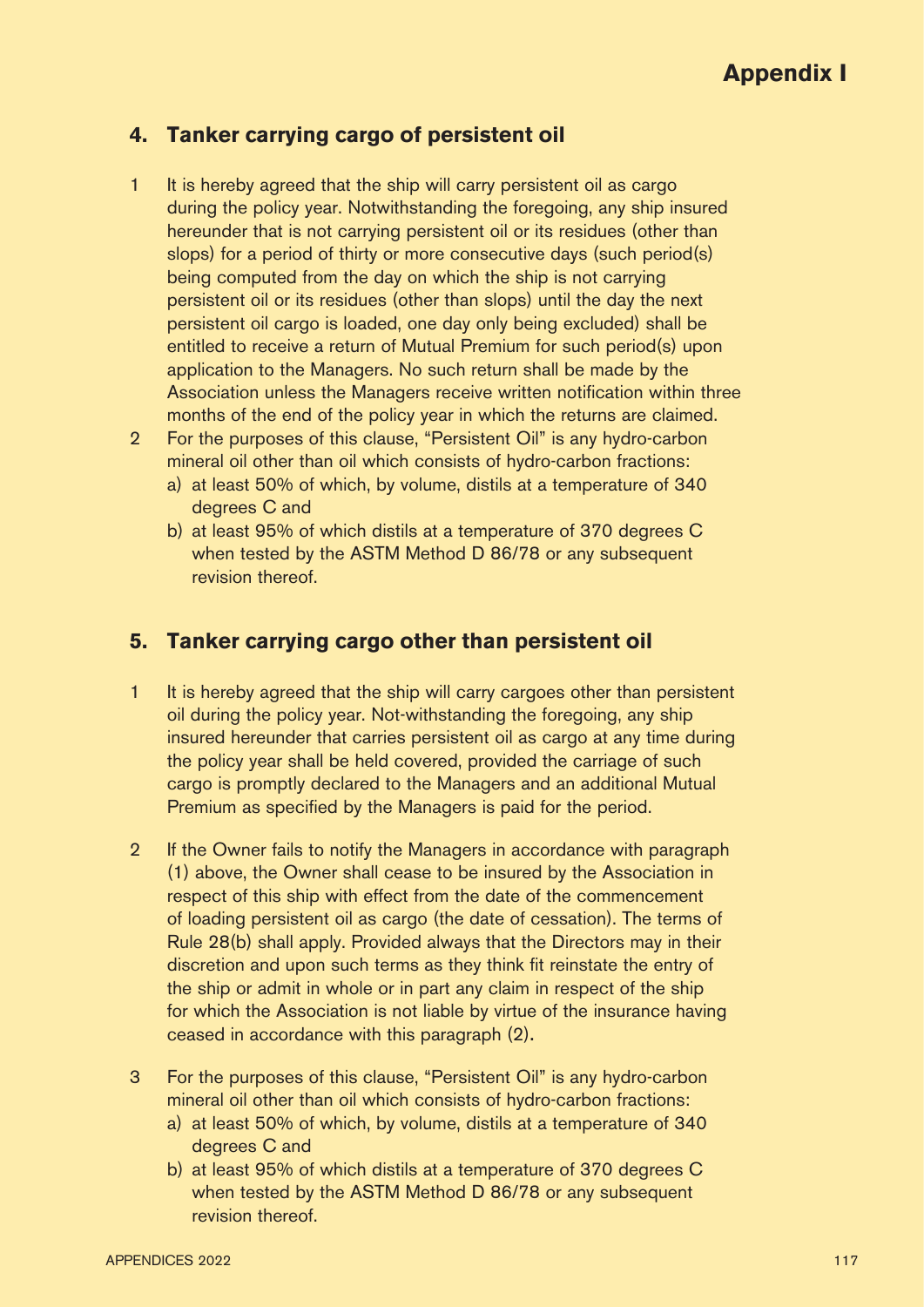### **6. OBO carrying cargo of persistent oil**

- 1 It is hereby agreed that the ship will carry persistent oil as cargo during the policy year. Notwithstanding the foregoing, any ship insured hereunder that carries dry cargoes and/or wet cargoes other than persistent oil or its residues for a period of thirty or more consecutive days, (such period(s) being computed from the day on which the ship is not carrying persistent oil or its residues (other than slops) until the day the next persistent oil cargo is loaded, one day only being excluded) shall be entitled to receive a return of Mutual Premium for such period upon application to the Managers. No such return shall be made by the Association unless the Managers receive written notification within three months of the end of the policy year in which the returns are claimed.
- 2 For the purposes of this clause, "Persistent Oil" is any hydro-carbon mineral oil other than oil which consists of hydro-carbon fractions:
	- a) at least 50% of which, by volume, distils at a temperature of 340 degrees C and
	- b)at least 95% of which distils at a temperature of 370 degrees C when tested by the ASTM Method D 86/78 or any subsequent revision thereof.

### **7. OBO carrying cargoes other than persistent oil**

- 1 It is hereby agreed that the ship will carry carries dry cargoes and/or wet cargoes other than persistent oil or its residues during the policy year. Not-withstanding the foregoing, any ship insured hereunder that carries persistent oil as cargo at any time during the policy year shall be held covered, provided the carriage of such cargo is promptly declared to the Managers and an additional Mutual Premium as specified by the Managers is paid for the period.
- 2 If the Owner fails to notify the Managers in accordance with paragraph (1) above, the Owner shall cease to be insured by the Association in respect of this ship with effect from the date of the commencement of loading persistent oil as cargo (the date of cessation). The terms of Rule 28(b) shall apply. Provided always that the Directors may in their discretion and upon such terms as they think fit reinstate the entry of the ship or admit in whole or in part any claim in respect of the ship for which the Association is not liable by virtue of the insurance having ceased in accordance with this paragraph (2).
- 3 For the purposes of this clause, "Persistent Oil" is any hydro-carbon mineral oil other than oil which consists of hydro-carbon fractions:
	- a) at least 50% of which, by volume, distils at a temperature of 340 degrees C and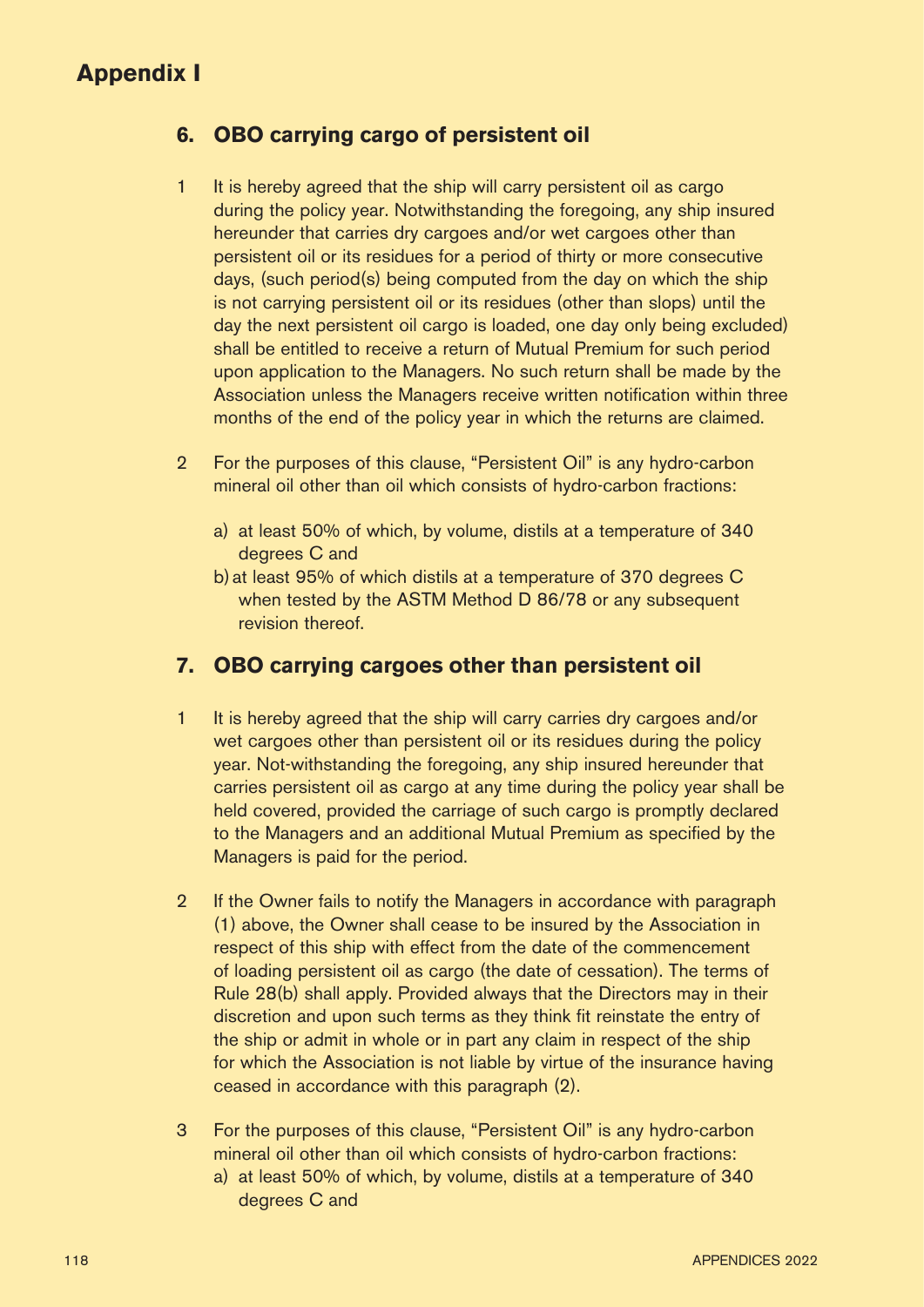b) at least 95% of which distils at a temperature of 370 degrees C when tested by the ASTM Method D 86/78 or any subsequent revision thereof.

### **8. ATHENS 2002 PLR EXTENSION CLAUSE**

- 1 Cover
- 1.1 This entry is extended, notwithstanding Rule 5E, to include cover for liabilities incurred by the Owner pursuant to Athens 2002 PLR for an incident occurring during the policy period but only in respect of claims arising out of those perils specified within the IMO Reservation and Guidelines for the Implementation of the Athens Convention adopted 19 October 2006, namely:
	- war, civil war, revolution, rebellion, insurrection, or civil strife arising there from, or any hostile act by or against a belligerent power,
	- capture, seizure, arrest, restraint or detainment, and the consequences thereof or any attempt thereat,
	- derelict mines, torpedoes, bombs or other derelict weapons of war,
	- act of any terrorist or any person acting maliciously or from a political motive and any action taken to prevent or counter any such risk,
	- confiscation and expropriation

The indemnity provided for under this cover extension is payable if and to the extent that:

- Limits of Underlying War Covers arranged for the Owner are exceeded by other claims having been settled and having fully absorbed cover otherwise disposable for liabilities qualifying for settlement under Athens 2002 PLR; or
- any claims by the Owner under Underlying War Covers are denied as a result of the assertion by the underwriters thereon of a policy defence or the breach of policy terms and/or conditions; or
- the Owner is unable to recover claims from Underlying War Covers for any reason including cancellation thereof: and/or
- the Owner is required to make advance payments to passengers within the time constraints imposed by Article 6 of the Passenger Liability Regulation.
- 1.2 The maximum indemnity payable hereunder each ship each distinct occasion shall be the amount prescribed by Athens 2002 PLR as the limit of liability of the Association or other person providing evidence of insurance.
- 1.3 The Association shall only be obliged to indemnify the Owner, or pay any claims at the request of the Owner if a proper legal assessment has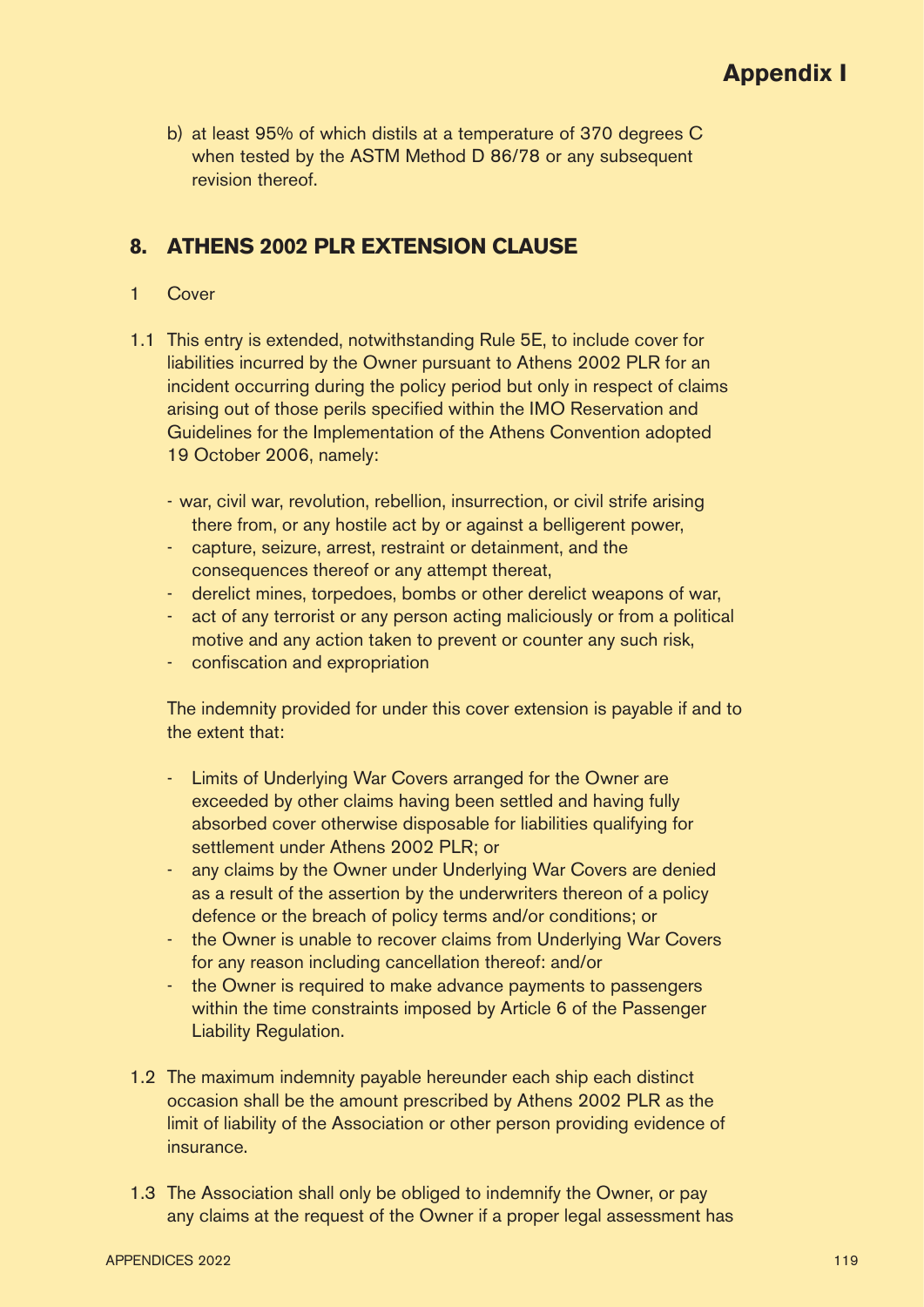been made of liability under Athens 2002 PLR and/or the Association at its discretion has decided to make payments, interim or otherwise, in order to mitigate any potential liability having taken into consideration professional legal advice.

It is understood, within the IMO Guidelines for Implementation of Athens 2002, that the Association may be obliged to withhold from settlements to passenger claimants certain amounts when, in the consensual opinion of the Owner and the Association, claims might be presented which in the aggregate exceed the relevant ship's overall limitation as defined in Athens 2002 PLR and ahead of a proportionate distribution of all claims against the Owner.

- 1.4 If and to the extent that the Association pays any Athens 2002 PLR claim either direct to passengers or by way of indemnity to the Owner, it shall be entitled, on the terms set out in Clause 5 below, to exercise by subrogation such rights of recovery from the Underlying War Covers as are available to the Owner.
- 1A Financial security
- 1A.1 The Association agrees to act as guarantor of the Owner's liabilities under Athens 2002 PLR and to provide evidence of war insurance attesting that this cover is in force, for the purpose of enabling the Owner to obtain certification of insurance as required by Art. 4 bis of Athens 2002 PLR.
- 1A.2 The Association will accordingly meet all liabilities incurred by it to passengers under Athens 2002 PLR in its capacity as guarantor arising from the provision of such evidence of war insurance.

Contained within the provisions of Athens 2002 PLR are exemptions from liability, amongst which the following are stated:-

- a) War Automatic Termination and Exclusions Clause (30 days' notice clause in cases not covered by War Automatic Termination and Exclusion Clause per IMO Reservation and Guidelines for Implementation of Athens 2002 PLR).
- b) Institute Radioactive Contamination, Chemical, Biological, Biochemical and Electromagnetic Weapons Exclusion Clause CL370 10/11/03
- c) Institute Cyber Attack Exclusion Clause CL.380 10/11/03.

The full wordings of such exemptions are to be found within Appendix A of the Guidelines for the implementation of Athens 2002 PLR.

1A.3 In accordance with Athens 2002 PLR:-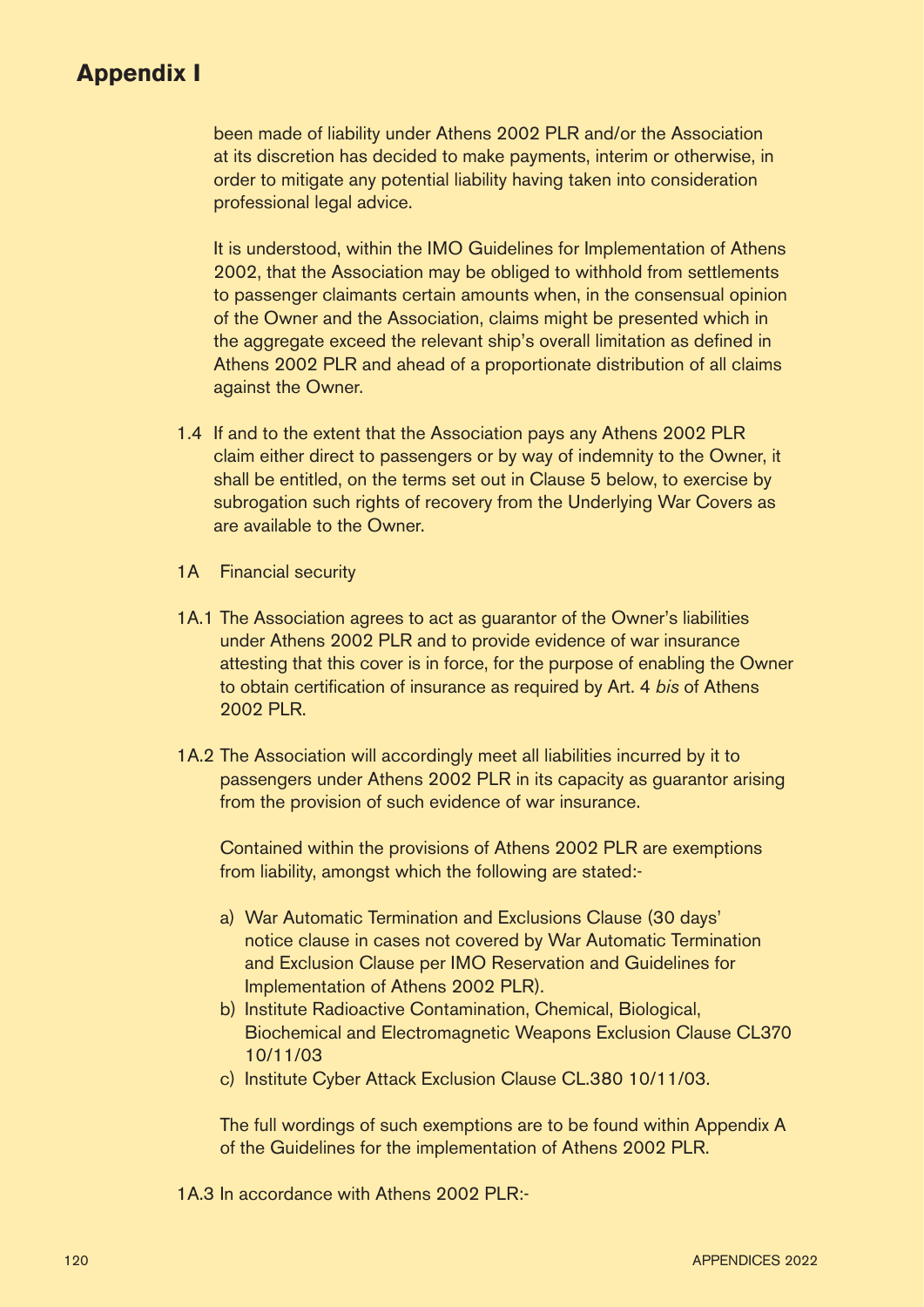- a) The Association's liability shall be applicable only to passenger claims brought under Article 3, paragraphs 1 or 2 of Athens 2002 PLR, paragraph 1.2 of the Reservation, and paragraph 2.2 of the associated Guidelines.
- b) In accordance with Article 4 bis, paragraph 11 of Athens 2002 PLR, any sums provided by insurance maintained in accordance with paragraph 1 of the same article, shall be exclusively for the satisfaction of claims from passengers for death or for personal injury under Athens 2002 PLR and any payments made of such sums shall discharge any liability arising under Athens 2002 PLR to the extent of the amounts paid.
- c) The Association's obligations on each distinct occasion each ship shall be reduced by any payments effected by the Owner and/or their Underlying War Cover insurers in their names or on their behalf and/ or other parties defined in the Evidence of War Insurance in respect of liabilities incurred and settled under the terms of Athens 2002 PLR.
- d) Subject to any reduction in its obligations permitted under clause 1.A.3 c) above, the Association's obligations on each distinct occasion each ship shall be satisfied in full once the total amounts paid to all claimants equals the limit applicable to each ship.
- 1A.4 If and to the extent that the Association, in its capacity as guarantor, incurs liability to passengers pursuant to Athens 2002 PLR, it shall be entitled, on the terms set out in Clause 5 below, to exercise by subrogation such rights of recovery from the Underlying War Covers as are available to the Owner.
- 2 Duration

This insurance is arranged in respect of losses arising out of an event occurring during the period noon 20th February 2021 or later date of entry to noon 20th February 2022 or earlier date of termination under the Rules.

3 Limit

The maximum indemnity payable hereunder shall be the amount prescribed by Athens 2002 PLR as the limit of liability of the Association, namely the lower of:

SDRs 250,000 per passenger registered as being on board the ship at the time of the occasion of the incident, the subject of the claim hereon, or SDRs 340,000,000

as required each distinct occasion, each ship.

The Association will also pay legal costs incurred by the Owner with the prior written consent of the Association or which the Owner or the Association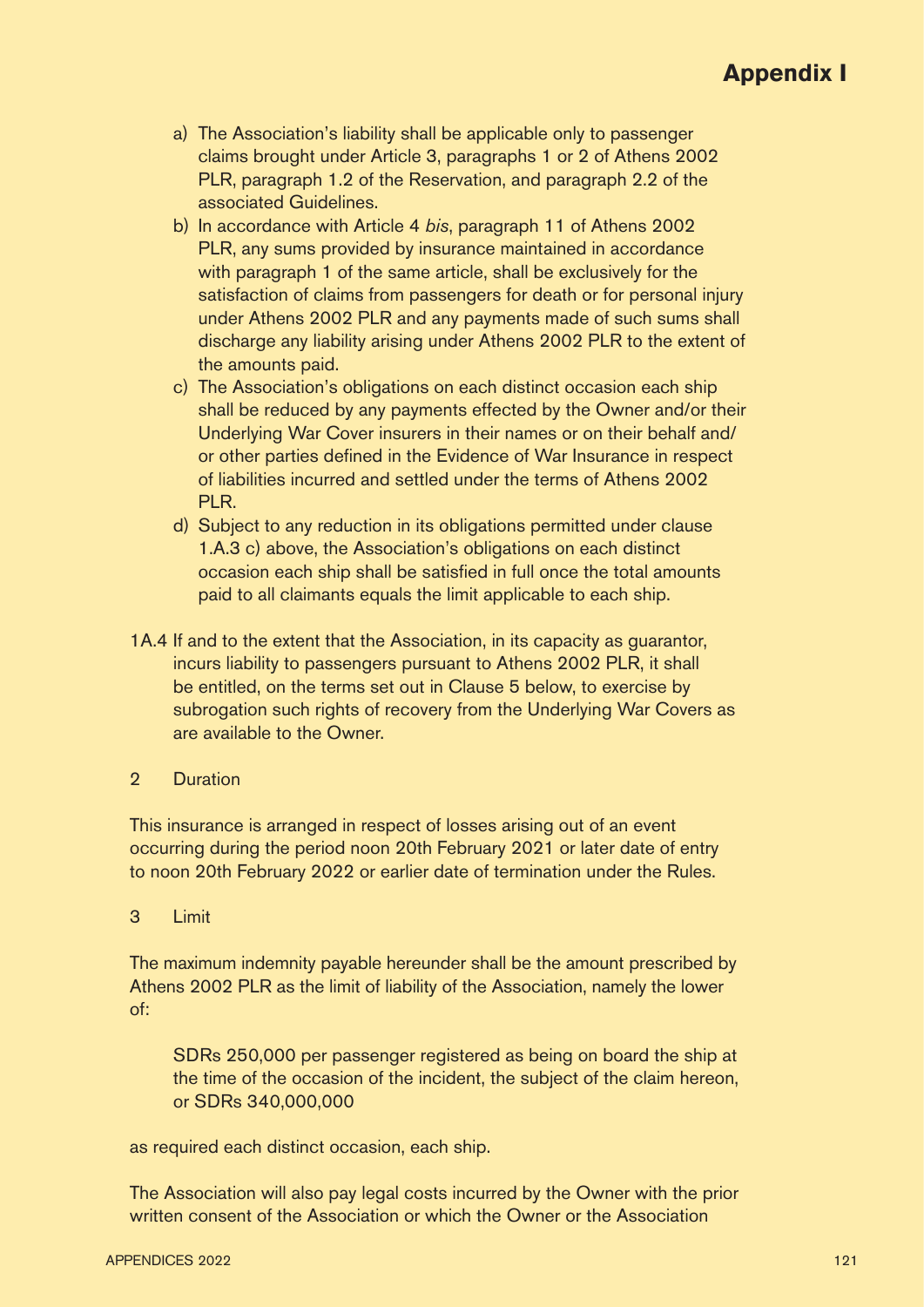may be compelled to pay in contesting liability or taking proceedings to limit liability in respect of any claim covered hereon.

- 4 Definitions (for the purposes of this Insurance)
- 4.1 "Athens 2002 PLR" means the Athens Convention relating to the Carriage of Passengers and their Luggage by Sea, 2002 (being the 1974 Athens Convention as amended by the Protocol of 2002 to the Convention and the 2006Reservation, and subject to modifications made by the associated IMO Guidelines for Implementation of the Athens Convention), and/or Regulation (EC) No. 392/2009 of the European Parliament and of the Council of 23 April 2009 on the liability of carriers of passengers by sea in the event of accidents (also known as "Passenger Liability Regulation")
- 4.2. "Underlying War Covers" means the combination of War Risks insurances as summarised herein:
- 4.2.1P & I War Risks Insurances provided as a separate limit to the Owner's Hull and Disbursements War Risks policies to at least the aggregate of the insured value of the Hull and insured amounts in respect of Disbursements of the Owner's ship or a minimum of USD 500,000,000, whichever is the lower and on terms providing cover as per the Institute Protection and Indemnity War Strikes Clauses - Hulls Time CL.345 (20/7/87) and/or the Institute War and Strikes Clauses - Hulls Time CL.281 (1/11/95) and/or other equivalent War P & I clauses (to be approved by Contract Leader)

#### and

- 4.2.2P & I War Risks (International Group P & I Clubs) as endorsed as an extension to the entry of the Owner's ship into an International Group P & I Club. Such entry means an unrestricted entry into a Protection and Indemnity Association which is a member of the International Group of P&I Clubs.
- 4.3 "Evidence of War Insurance" means the documentary proof ("Certificates furnished as evidence of (War) insurance pursuant to Article 4 bis of the Athens Convention relating to the Carriage of Passengers and their Luggage by Sea, 2002") attesting that insurance is in force in compliance with the stipulations of Athens 2002 PLR.
- 4.4 "Athens Certificates" means the "Certificate of Insurance or Other Financial Security in respect of Liability for the Death or Personal Injury to Passengers" issued in accordance with the Provisions of Athens 2002 PLR.
- 4.5 "Total Claims" means the aggregation of Athens 2002 PLR Claims, non-Athens 2002 PLR passenger claims and other claims including, but not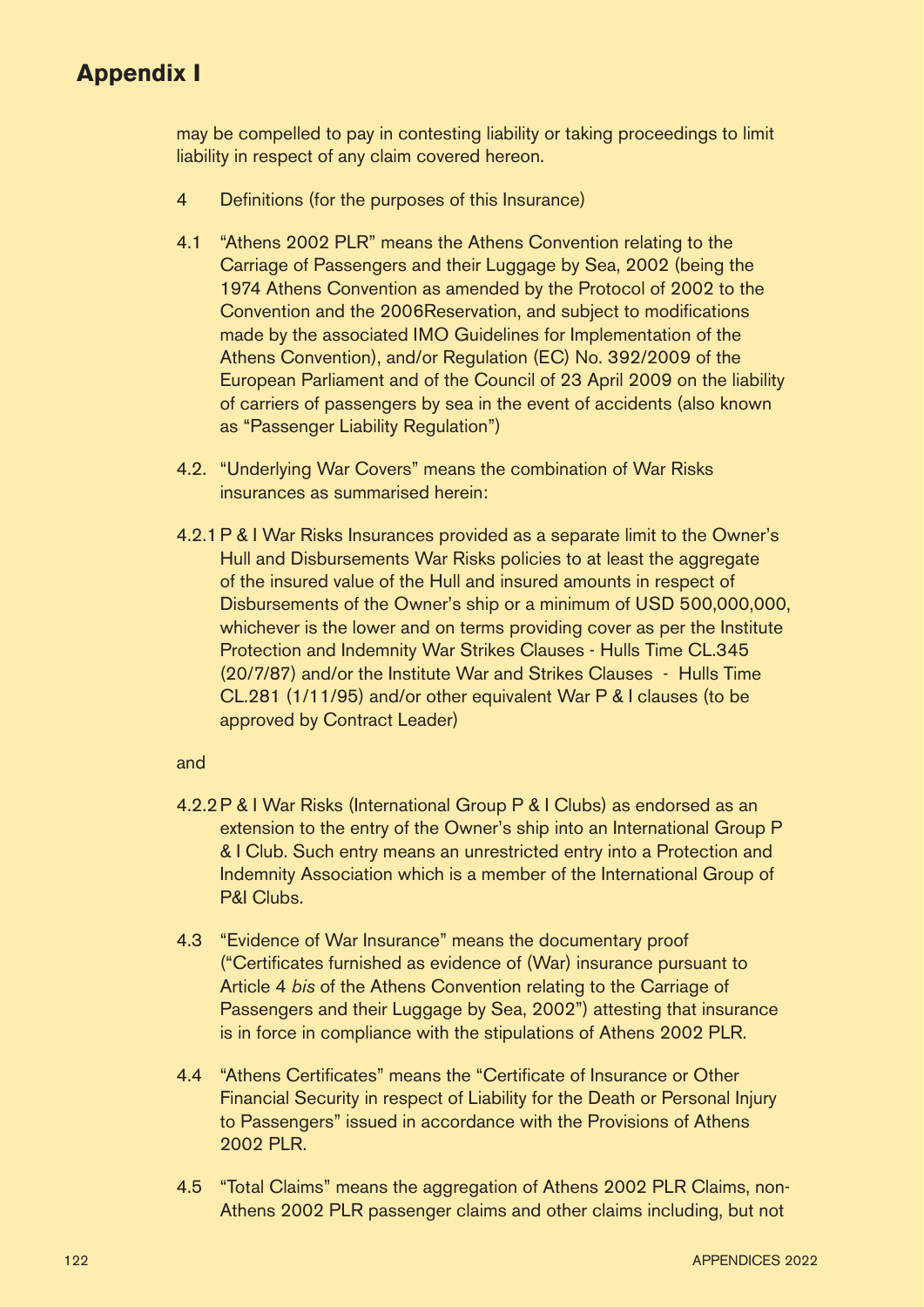limited to claims in respect of crew, wreck removal and pollution each vessel each incident.

- 5 Underlying War Cover and Rights of Subrogation
- 5.1 Subject to the terms of this cover extension, the Association shall be entitled to seek to recover from the Underlying War Covers any and all payments made pursuant to liabilities incurred by the Owner under Athens 2002 PLR.
- 5.2 No Evidence of War Insurance will be issued by the Association unless the Owner arranges the insurances that comprise the Underlying War Covers, with War Risks Insurers approved by the Association as described at 4.2.1 and 4.2.2 respectively.

The Owner is to provide corresponding confirmation of such cover prior to the annual inception of each policy and/or entry year, stating the schedule of insurers with whom they arrange such policies or entries and that these policies or entries will be maintained in force without intentional breach of cover for the duration of any Evidence of War Insurance on behalf of the relevant ships.

The Association agrees that the conditions above shall be deemed to be satisfied in respect of the ships pending re-confirmation of the Owner's renewal of war policies, including if required, transfer between war insurers.

The Owner is obliged to take all reasonable steps to preserve such coverage including, but not limited to, the maintenance of cover in accordance with approved market practices in the event that any ship insured hereunder navigates in waters that are subject to the JWC Hull War, Piracy, Terrorism and Related Perils Listed Areas (17 May 2019) (JWLA024) and any updated version thereof.

- 5.3 Any and all payments made by the Association in its capacity as guarantor under the provisions of Athens 2002 PLR shall be deemed to be made as agent of, and for the account of, the Owner whether or not it is obliged or liable to the Owner under this extension of cover.
- 5.4 Upon the payment of any sums hereunder whether by way of indemnity or pursuant to Athens 2002 PLR, the Association shall be subrogated to all the rights and remedies of the Owner, who is under a duty to assist and co-operate with the Association in its efforts to effect recovery of any such payment.
- 5.4.1In event that the Association, having paid any such sums, proves unable to effect a recovery under the Underlying War Cover by reason of a policy defence or the breach of policy terms and/or conditions involving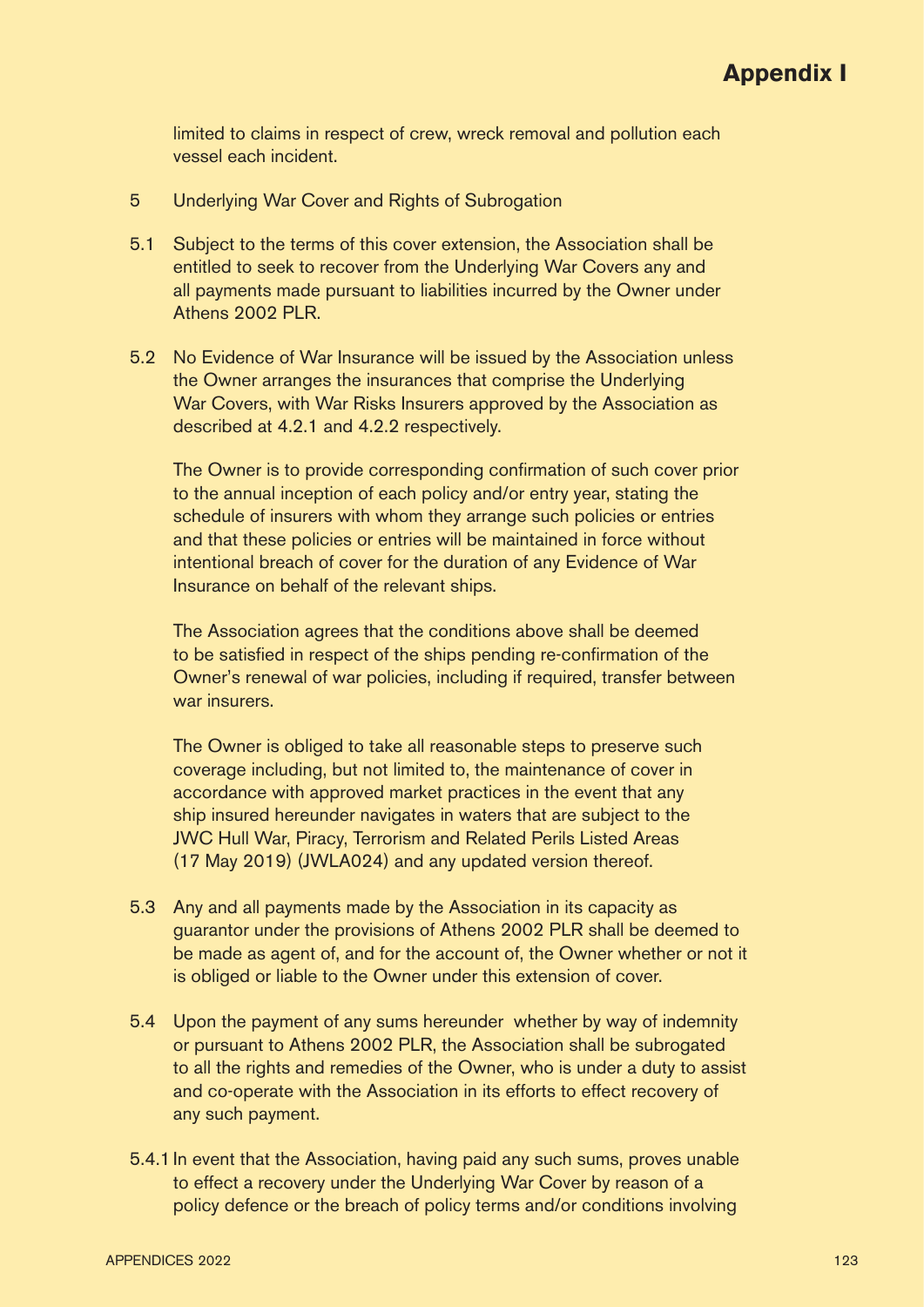the actual fault or privity of the Owner, the Association reserves the right to seek recovery of such sums from the Owner.

- 5.5 If it appears that estimated Total Claims are reasonably likely to exceed the cover available under the Underlying War Covers, the Association will, upon request of the Owner agree to refrain from exercising rights of recovery pursuant to the preceding clause 5.4 from the Underlying War Cover insurers, unless and until and to the extent that the estimated Total Claims are found not to exceed the available cover provided by the Underlying War Covers.
- 5.6 If the insurers of the Underlying War Covers have paid Athens 2002 PLR claims (whether directly to claimants or by way of reimbursement of the Owner or the Association) and Total Claims are subsequently found to exceed the limit of the Owner's Underlying War Covers, the Association will reimburse the insurers of the Underlying War Covers in respect of such Athens 2002 PLR payments if and to the extent that Total Claims exceed the limit of the Underlying War Covers(subject always to the limit of this cover as defined in Clause 3 of this extension).
- 5.7 The Association is entitled to call for and to have received on their own behalf and on behalf of the Owner, confirmations of cover and undertakings from the insurers of the Owner's P & I War Risks Insurances (Hull) (as described at 4.2.1 above) that they will issue at least 30 days notice of their intention to cancel the insurance by reason of the failure to pay, when due and demanded, any premium sums due.
- 5.8 The Association is entitled to maintain on file all information submitted in the Application Forms for Evidence of Insurance.
- 5.9 It is understood and agreed by the parties that the provisions of Clause 5.6 above confer a benefit on the insurers of the Underlying War Covers which is intended to be enforceable by those insurers under the Contracts (Rights of Third Parties) Act 1999.
- 6 Provision of Evidence of War Insurance
- 6.1 The Association is under no obligation to provide security on behalf of any Owner, but where the same is provided it shall be on such terms as the Association may consider appropriate in the context of Athens 2002 PLR and shall not constitute any admission of liability by the Association for the claim in respect of which the bail or other security is given. In no case shall cash deposits be made by the Association.

Having either provided security or paid claims in compliance with the terms of Athens 2002 PLR, the Association shall be entitled to seek to be indemnified for any costs associated with the provision of such security and for any liability the Association may incur to third parties to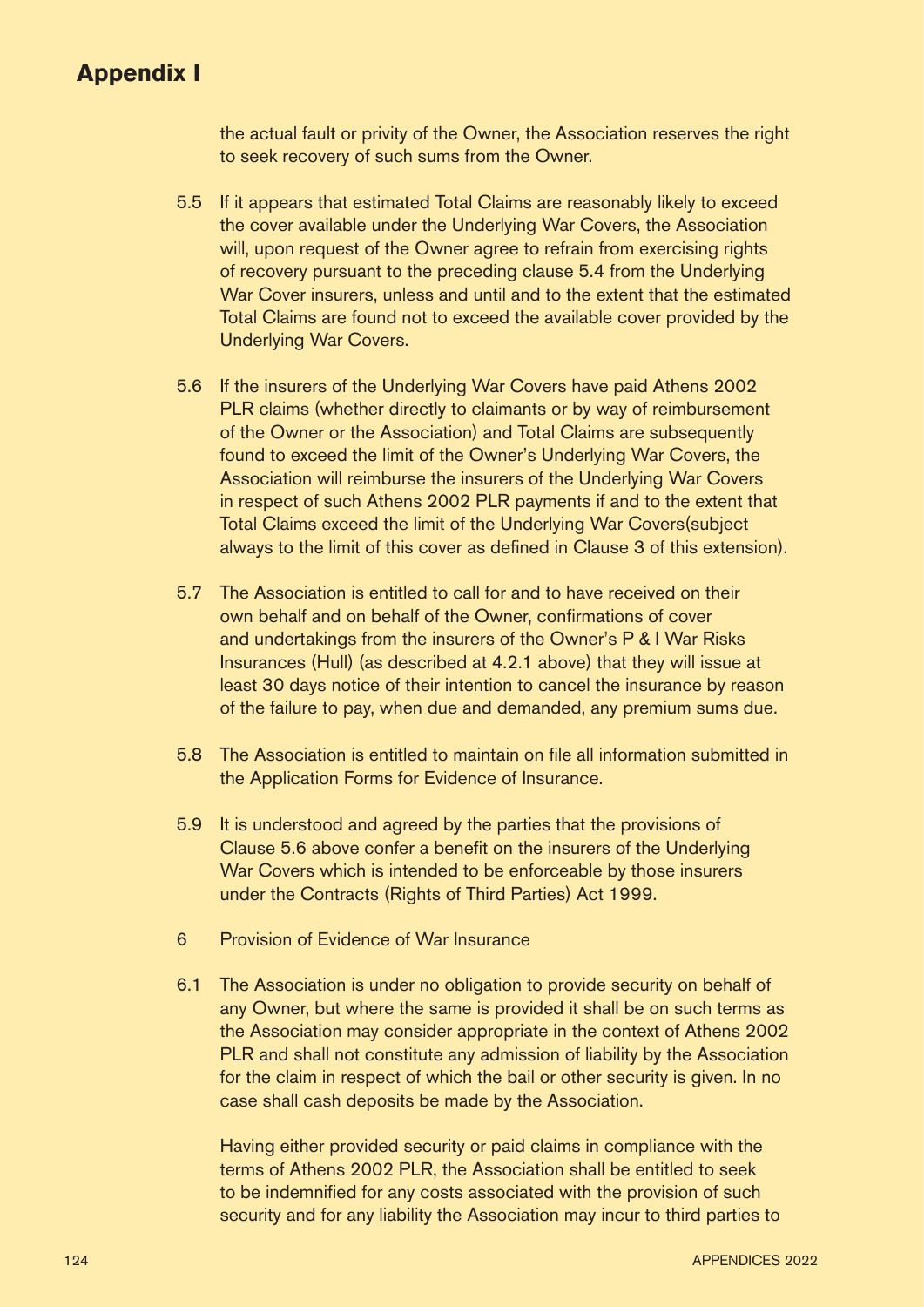the extent that such payments are not recoverable from Underlying War Cover Insurers as described in Para 5.4.1 above.

- 6.2 Where the Association hereon and/or Underlying War Cover Insurers might be under no liability to pay claims by reason of the operation of a so-called Cesser or Cancellation Clauses (United Kingdom Mutual Steam Ship Assurance Association Ltd Rules 29 or 31 (or equivalent at other clubs) or provisions in Hull War policies for cancellation for nonpayment of premium), the Association's payment of any claims in their capacity as guarantors per Section 1.A, is effected as agent of the Owner, and the Owner shall re-imburse the Association in full for such claim.
- 7 Notification of Claim

The Owner shall report in writing to the Association any circumstances which may give rise to a claim under this insurance within 14 days of becoming aware of the occurrence of an event that could give rise to a claim to Underlying War Covers and shall thereafter keep the Association fully informed of all developments.

8 Claims Procedures

The Association and the Owner agree:

- 8.1 To encourage the primary war risk underwriters to instruct the Association to adjust claims on their behalf as well as on its own behalf.
- 8.2 That in adjusting Athens 2002 PLR claims the Owner and its representatives shall seek to minimize the need for adjustment or reallocation of claims payments by way of subrogation under clause 5.4 above, reimbursement under 5.6 above or otherwise between the Association and insurers on the Underlying War Covers.
- 9 Termination

In accordance with the conditions set out above under which it issues Evidence of War Insurance:

- 9.1 The Association shall be entitled to request that the terms under which Evidence of War Insurance is provided be re-negotiated immediately and/ or Notice will be tendered to cancel any associated Evidence of War Insurance to the Authority to whom the Athens 2002 PLR Certificate is addressed within seven (7) days of the receipt of any Notices of Cancellation or advices of withdrawal of the Owner's Underlying War **Covers**
- 9.2 The Association shall be entitled to request that the terms under which Evidence of War Insurance is provided be re-negotiated immediately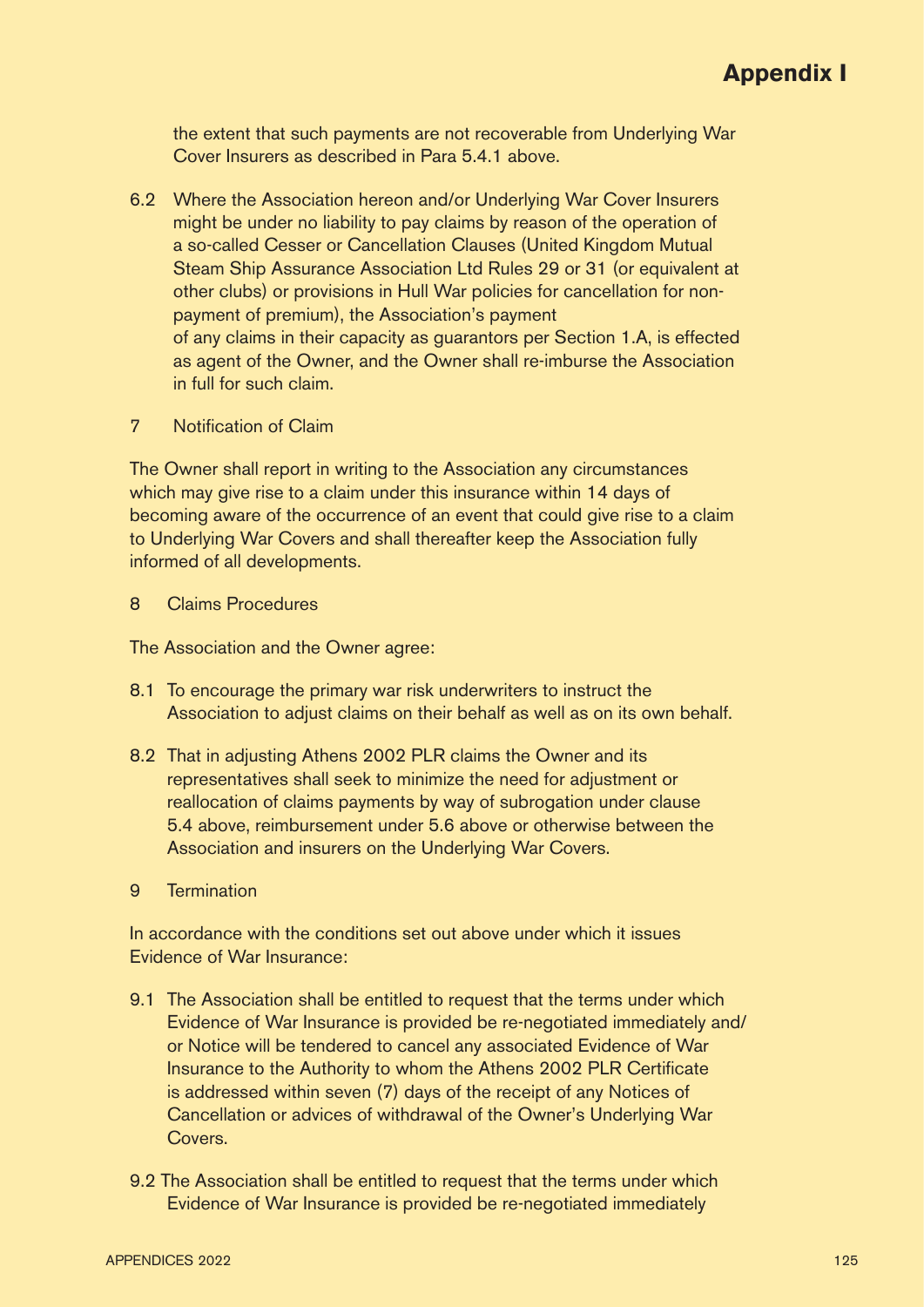and/or tender Notice to cancel any associated Evidence of War Insurance to the Authority to whom the Athens 2002 PLR Certificate is addressed within seven (7) days of learning of any cessation or breach of conditions of the Owner's Underlying War Covers.

- 9.3 The Association shall be entitled to request that the terms under which Evidence of War Insurance is provided be re-negotiated immediately and/or to tender Notice to cancel any associated Evidence of War Insurance to the Authority to whom the Athens 2002 PLR Certificate is addressed within seven (7) days of the discovery that any one of the following circumstances has occurred since the inception date of this Policy:
	- a) a State Insurance Department or similar regulatory authority has ordered an insurer involved as part or all of security of the "Underlying War Covers" to cease accepting business, or
	- b) an insurer involved as part or all of security of the "Underlying War Covers" to cease accepting business has become insolvent or has been placed into liquidation or receivership (whether voluntary or involuntary), or there has been instituted against it proceedings for the appointment of a receiver, liquidator, rehabilitator, conservator, or trustee in bankruptcy, or other agent known by whatever name, to take possession of its assets or control its operations, or
	- c) the AM Best rating of an insurer involved as part or all of security of the "Underlying War Covers" has been assigned or downgraded below  $A -$ , or
		-
	- d) the Standard and Poor's rating of an insurer involved as part or all of security of the "Underlying War Covers" has been assigned or downgraded below BBB.

## **9. MARITIME LABOUR CONVENTION EXTENSION CLAUSE 2016**

- 1 Subject only to the other provisions of this MLC Extension ("the Extension"), the Association shall discharge and pay on the Member's behalf under the 2006 Maritime Labour Convention as amended (MLC 2006) or domestic legislation by a State Party implementing MLC 2006:
	- (a) Liabilities in respect of outstanding wages and repatriation of a seafarer together with costs and expenses incidental thereto in accordance with Regulation 2.5, Standard A2.5 and Guideline B2.5; and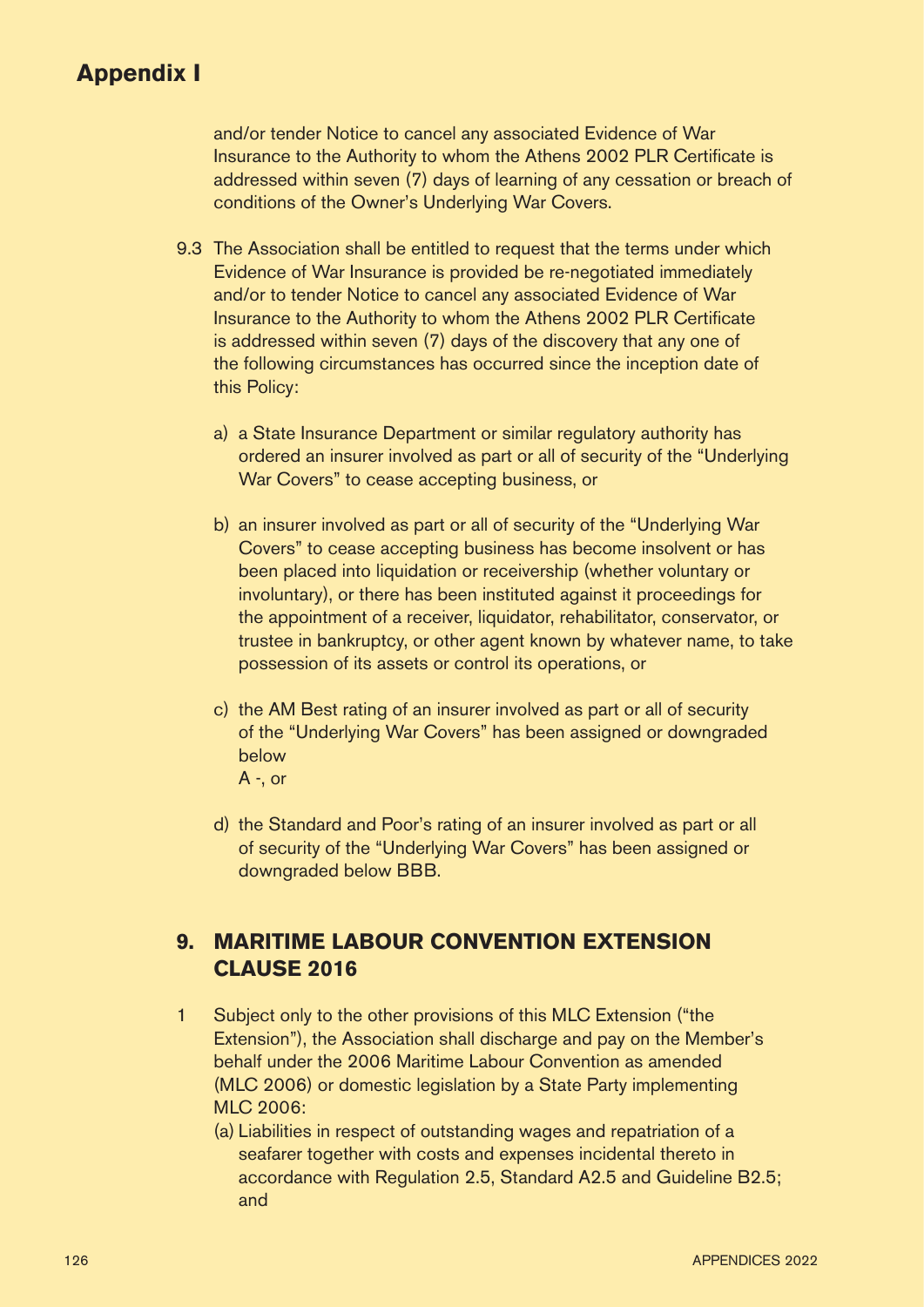- (b) Liabilities in respect of compensating a seafarer for death or longterm disability in accordance with Regulation 4.2, Standard A4.2 and Guideline B4.2.
- 2 The Member shall reimburse the Association in full:
	- (a) any claim paid under paragraph 1(a) save to the extent that such claim is in respect of liabilities, costs or expenses recoverable under Rule 2, Sections 2, 3, 4(A), or 6, and
	- (b) any claim paid under paragraph 1(b) save to the extent that such claim is in respect of liabilities, costs or expenses recoverable under Rule 2, Sections 2 or 3.
- 3 There shall be no payment under paragraph 1(a) or paragraph 1(b) if and to the extent that the liability, cost or expense is recoverable under any social security scheme or fund, separate insurance or any other similar arrangement.
- 4 The Association shall not discharge or pay any liabilities, costs or expenses under paragraph 1(a) or paragraph 1(b), irrespective of whether a contributory cause of the same being incurred was any neglect on the part of the Member or the Member's servants or agents, where such liabilities, costs or expenses were directly or indirectly caused by or contributed to by or arise from:
	- (a) Any chemical, biological, bio-chemical or electromagnetic weapon
	- (b) The use or operation, as a means for inflicting harm, of any computer system, computer software programme, computer virus or process, or any other electronic system.
- 5 (a) The Extension may be cancelled in respect of War Risks by the Association on 30 days' notice to the Member (such cancellation becoming effective on the expiry of 30 days from midnight of the day on which notice of cancellation is issued).
	- (b)Whether or not such notice of cancellation has been given the Extension hereunder shall terminate automatically in respect of the War Risks:
		- (i) Upon the outbreak of war (whether there be a declaration of war or not) between any of the following: United Kingdom, United States of

America, France, the Russian Federation, the People's Republic of China;

- (ii) In respect of any ship, in connection with which cover is granted hereunder, in the event of such ship being requisitioned either for title or use.
- (c) The Extension excludes loss, damage, liability or expense arising from:
	- (i) The outbreak of war (whether there be a declaration of war or not) between any of the following: the UK, the USA, France, The Russian Federation, the People's Republic of China;
	- (ii) Requisition for title or use.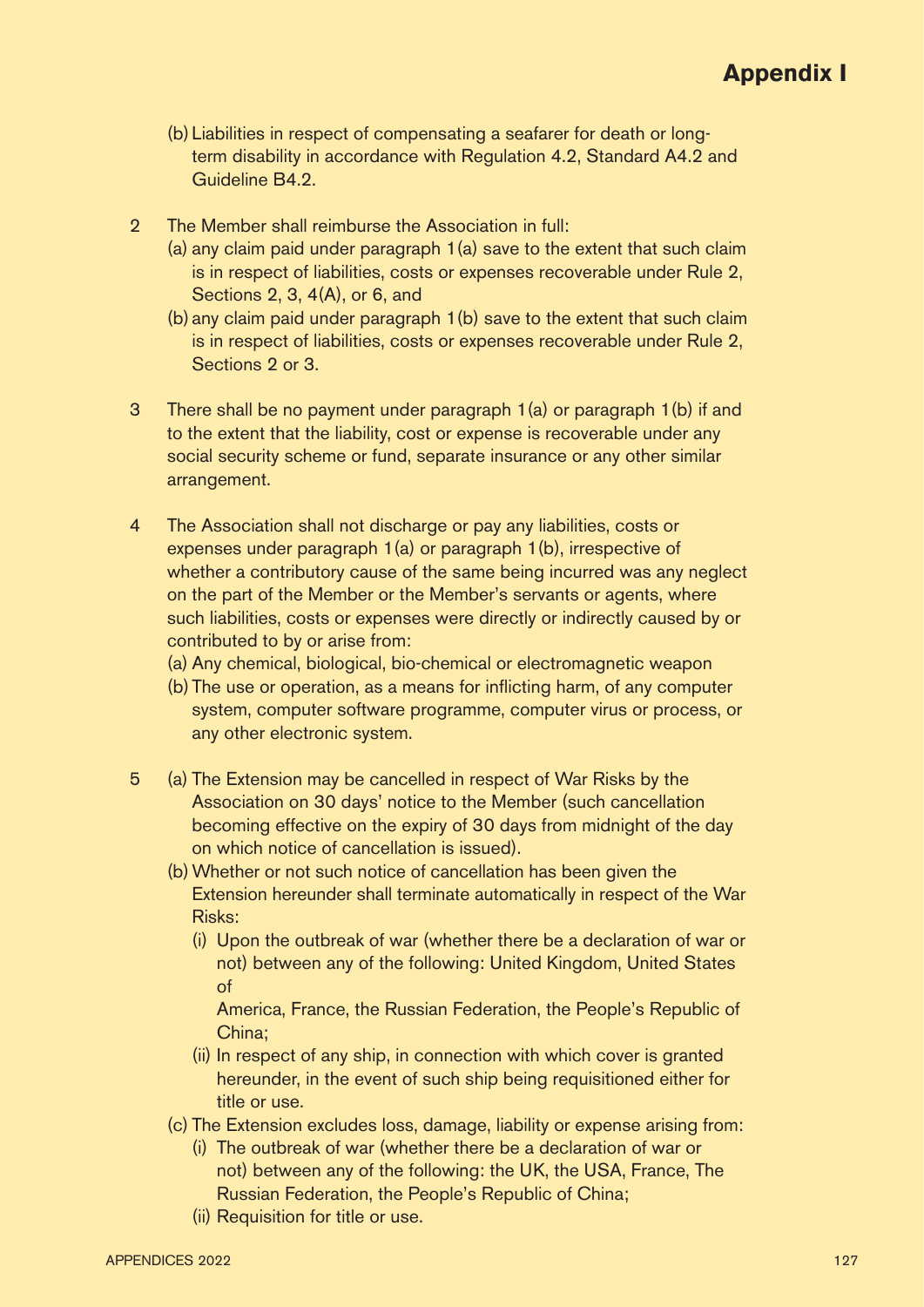- 6 The Extension shall be subject to Rules 5(F) and 5(V).
- 7 Without prejudice to paragraph 5, cover under the Extension shall cease 30 days after notice of termination in accordance with Regulation 2.5, Standard A2.5.2.11 or Regulation 4.2, Standard A4.2.12.
- 8 Any dispute arising out of or in connection with the Extension shall be resolved in accordance with Rule 40.
- 9 For the purpose of the Extension: "Member" means any insured party who is liable for the payment of calls, contributions, premium or other sums due under the terms of entry. "Seafarer" shall have the same meaning as in MLC 2006. "War Risks" means the risks set out in Rule 5(E).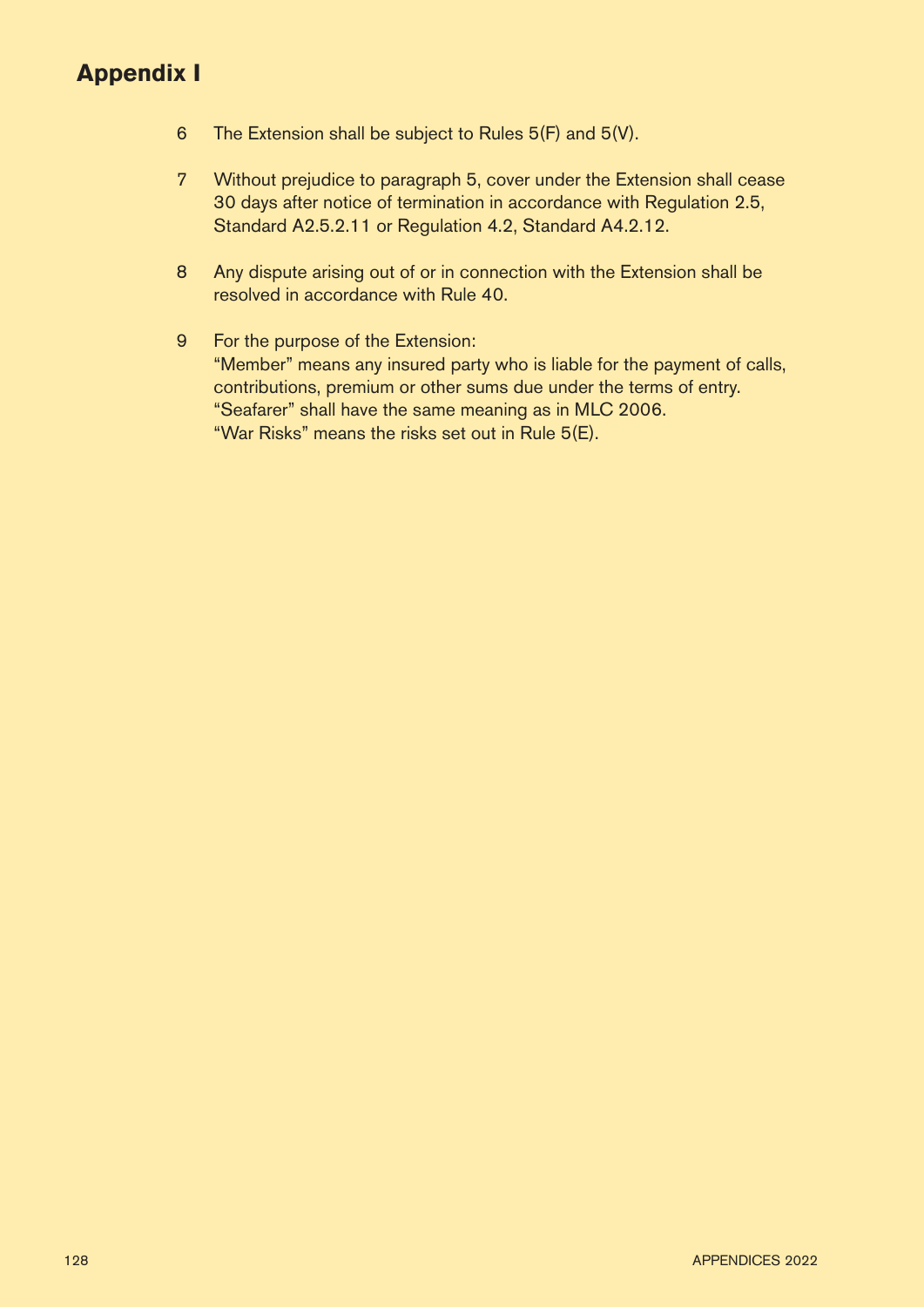## **Appendix II: Offshore/Specialist Operations**

Additional covers relating to offshore specialist operations and related risks (referred to in Rule 4, Section 1) may be provided where contractually agreed, as set out in the following sections:

- Salvors Extension Cover
- Offshore Specialist Operations
- Offshore Underwater Operations
- Offshore Supply/Towing and Others

The terms and conditions which the Managers will normally require are set out in a separate document – Offshore/Specialist Operations Additional Covers (Rules) – available from the Managers.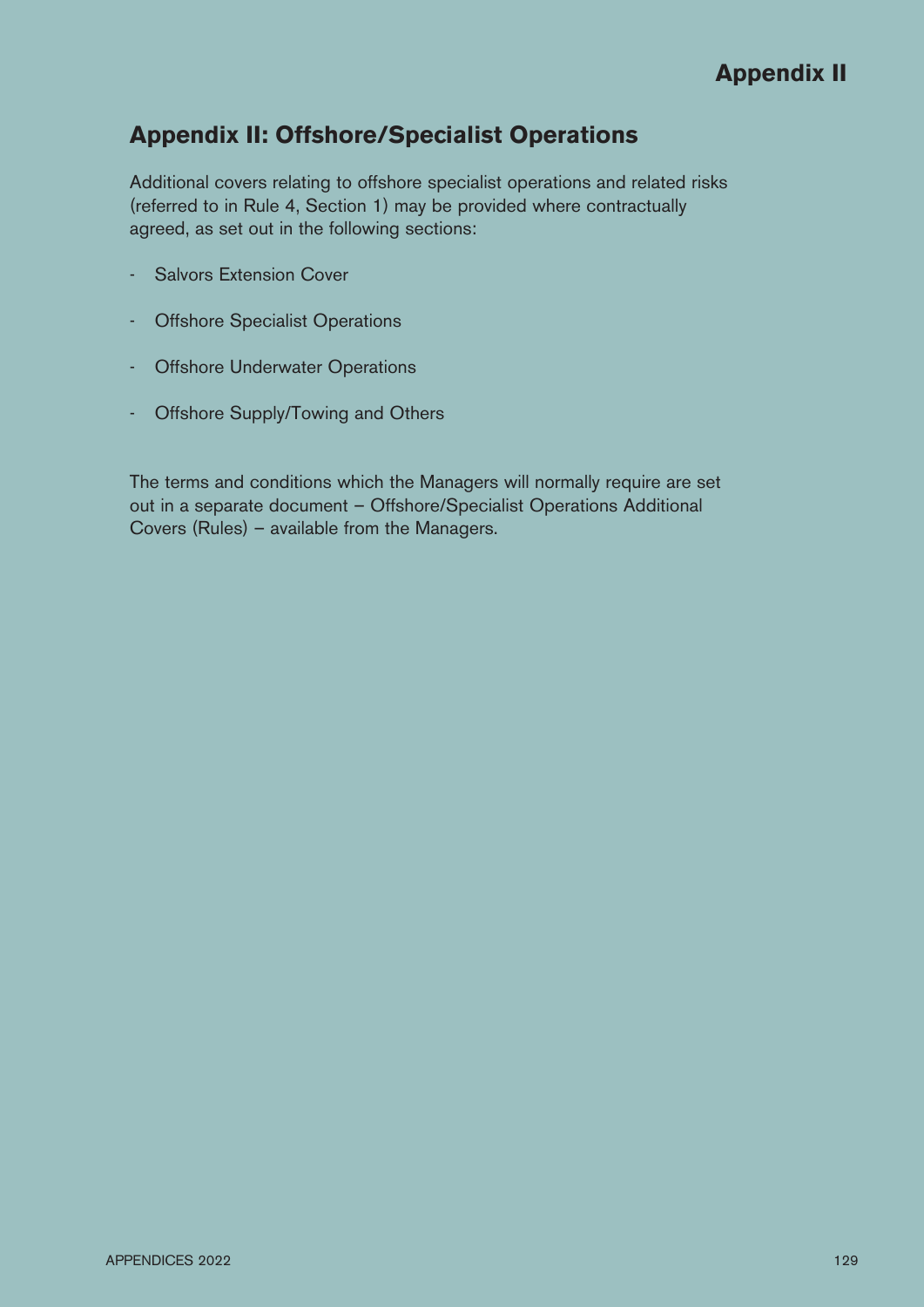## **Appendix III: TT Risks**

This Appendix contains a summary of the risks which may be incorporated where contractually agreed, in the terms and conditions on which a ship is entered in the Association by, or on behalf of, the Owner or the Charterer, by means of a short form reference to such summary in the Certificate of Entry or in an Endorsement Slip.

### **Through Transport Risks**

A General Terms and Conditions of Cover

Pursuant to and subject to Rules 3 and 4, Section 4 of the Association's Rules, it is hereby agreed that the cover afforded to the above-named Member in respect of the entered ship includes the risks set out in B below but on terms and conditions and subject always to the exceptions and limitations referred to in C below.

B Risks Covered

This insurance covers the Member's liability, whether as an Owner or Charterer of the entered ship in respect of the following risks:

- 1. Carrying Equipment
- 2. Cargo Liabilities
- 3. Third Party Liabilities
- 4. Fines and Duty
- 5. Costs
- 6. Discretionary Insurance
- 7. Handling Equipment
- C Terms, conditions, exceptions and limitations

The terms, conditions, exceptions and limitations upon which cover is afforded in respect of each and all of the risks in B above is set out in a separate document available from the Managers.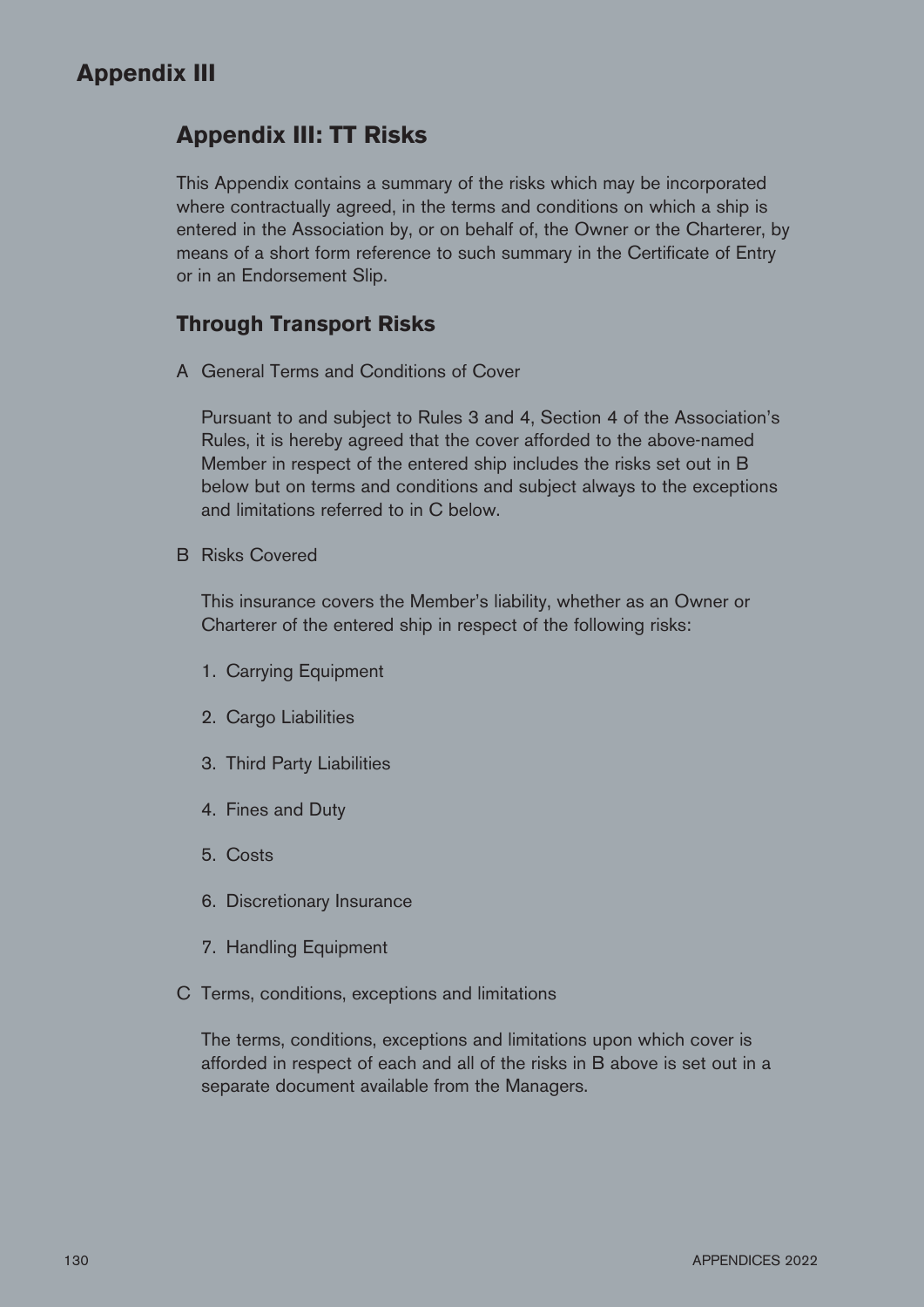# **Articles of Association**

## **THE UNITED KINGDOM MUTUAL STEAM SHIP ASSURANCE ASSOCIATION LIMITED**

COMPANY NUMBER 00022215

### **Managers Thomas Miller P&I Ltd.** 90 Fenchurch Street London

EC3M 4ST

APPENDICES 2022 131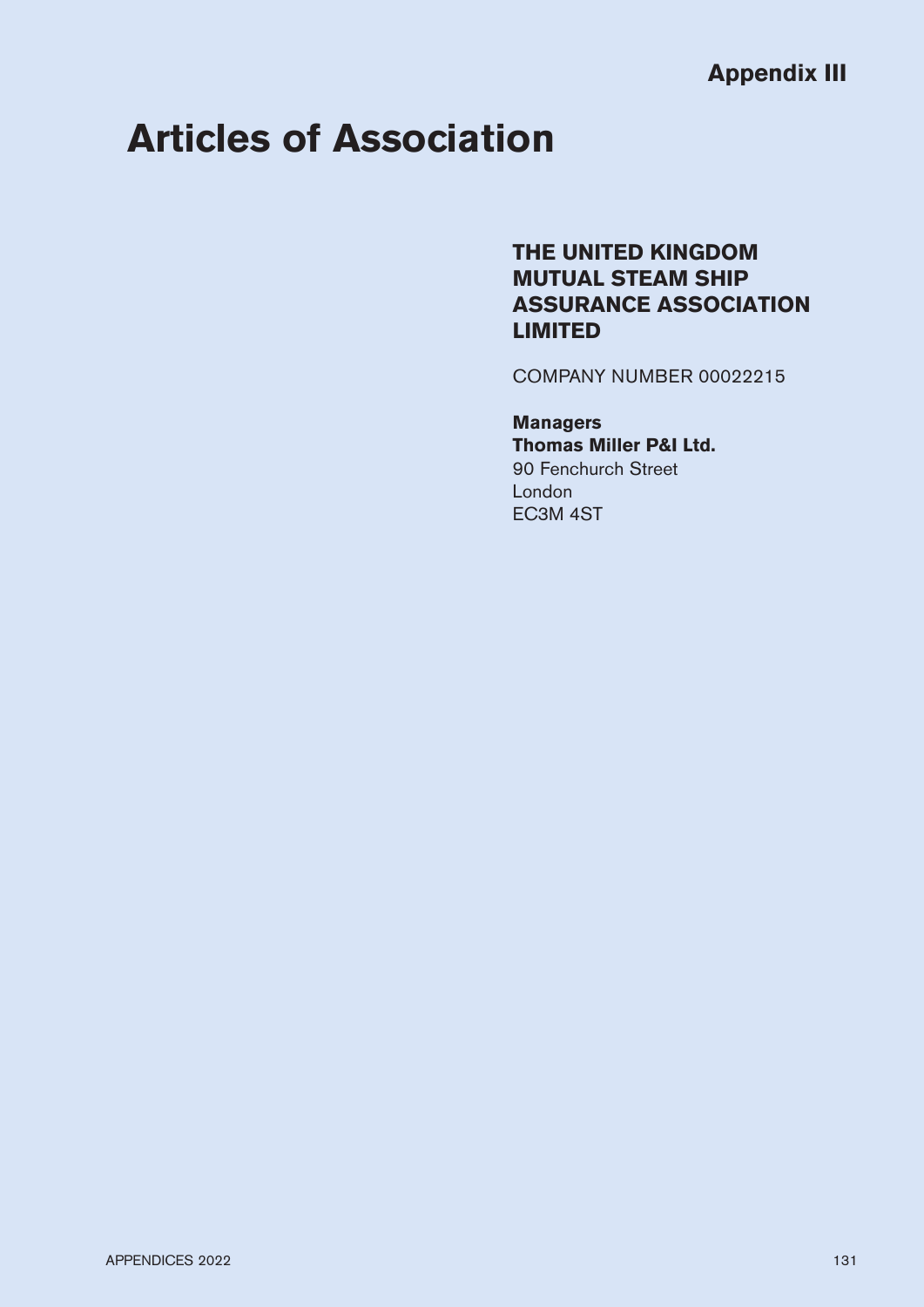### **Preliminary**

1 The following regulations constitute the articles of association of the Company and the model articles for private companies limited by guarantee set out in Schedule 2 of the Companies (Model Articles) Regulations 2008 shall not apply to the Company.

### **Interpretation**

2 In these Articles the following expressions shall where the context so admits have the following respective meanings:-

**"The Acts"** means the Companies Acts as defined in section 2 of the Companies Act 2006 from time to time in force concerning companies insofar as the same applies to the Company.

**"The Company"** means The United Kingdom Mutual Steam Ship Assurance Association Limited.

**"The Companies"** means the Company and each of its subsidiaries from time to time within the meaning of section 1159 of the Companies Act 2006, as amended.

**"Register of Members"** means the Register of Members for the time being maintained by the Company.

**"Bankruptcy"** includes individual insolvency proceedings in a jurisdiction other than England and Wales which have an effect similar to that of bankruptcy.

**"The Rules"** means the Rules from time to time in force governing the conduct of the whole or any part of the business of the Company.

**"Board"** means the Board of Directors of the Company.

**"The Directors"** means the members of the Board for the time being.

**"Chairman"** means the Chairman of the Board.

**"Chairman of the Members' Committee"** means the Chairman of the Members' Committee.

**"Deputy Chairman"** and **"Secretary"** mean, respectively, only the officers of the Company having such titles.

**"The Managers"** means the Managers for the time being of the Company.

**"Members' Committee"** means a committee of the members of the Company as may be constituted from time to time in accordance with Article 19.

**"Ship"** (in the context of a ship entered or proposed to be entered in the Company) means ship, boat or hovercraft or any other description of vessel or structure (including any ship, boat, hovercraft or other vessel or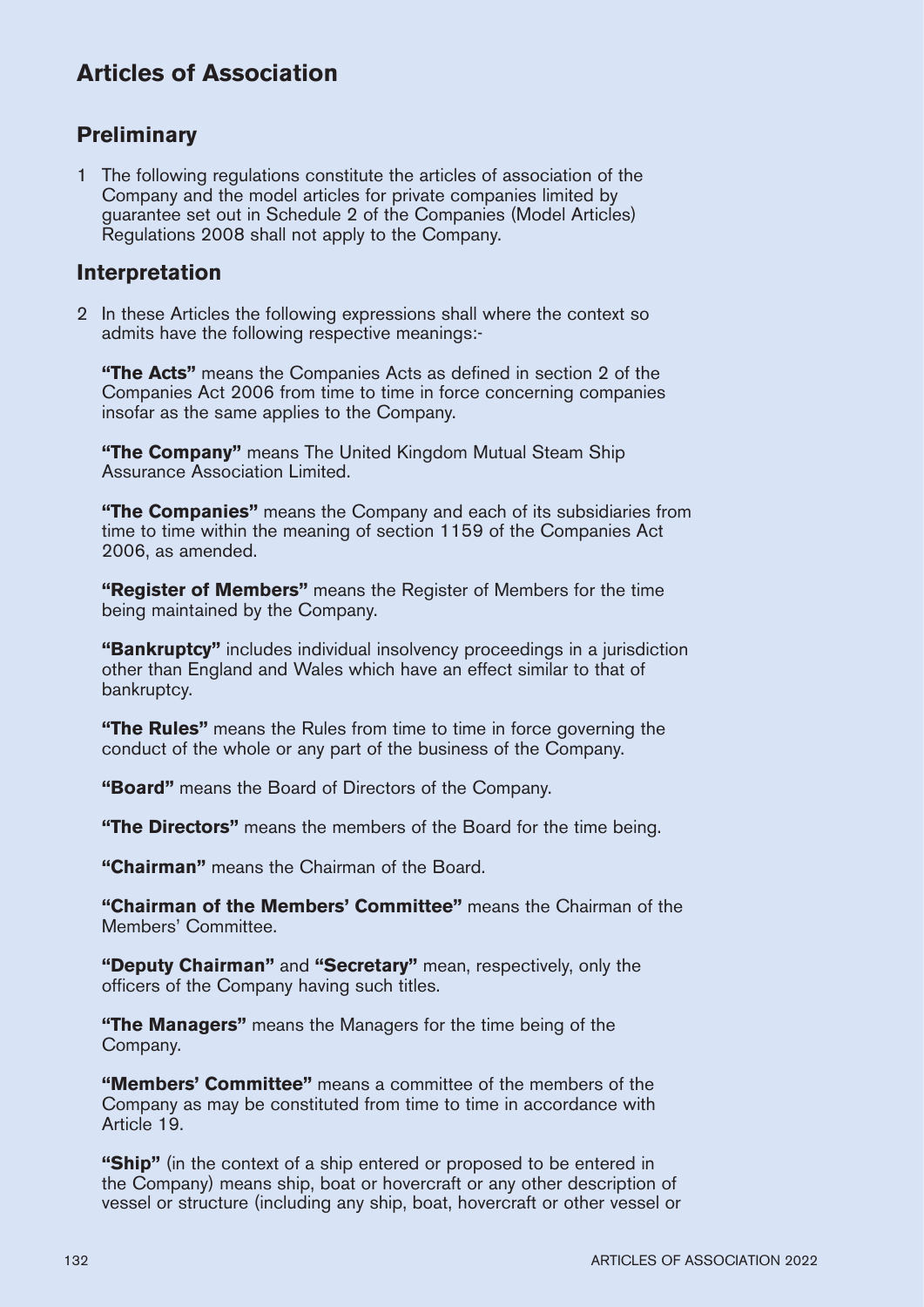structure (including any ship, boat, hovercraft or other vessel or structure under construction) used or intended to be used for any purpose whatsoever in navigation or otherwise on, under, over or in water or any part thereof or any proportion of the Tonnage thereof or any share therein.

**"Tonnage"** means the gross tonnage of a ship as certified in the Certificate of Registry of such ship or in any other official document relating to the registration of such ship.

**"Entered Tonnage"** means the Tonnage figure recorded as entered tonnage in the certificate of entry of an entered Ship, and **"Entered Tons"** shall be construed accordingly.

**"Ton"** means the unit of Tonnage.

**"Insurance"** means any insurance or reinsurance.

**"Owner"** in relation to an entered Ship means owners, owners in partnership, owners holding separate shares in severalty, part owner, mortgagee, trustee, charterer, operator or builder of such Ship and any other person (not being an insurer reinsured under the Rules or the rules of any of the other Companies) named in the certificate of entry or endorsement slip, by or on whose behalf the same has been entered in any of the Companies whether it be a member of the Company or not.

**"Reserves"** means such reserves as the Directors may from time to time decide to establish and maintain.

**"Year"** means calendar year unless otherwise specifically stated.

**"Month"** means calendar month.

**"Notice"** means written notice unless otherwise specifically stated.

**"May"** shall be construed as permissive.

**"Special Resolution"** means a resolution (i) passed at a meeting of the members on a show of hands by not less than 75% of the votes cast (in person or by proxy) by those entitled to vote or (ii) passed at a meeting of the members on a poll by members representing not less than 75% of the total voting rights of the members who (being entitled to do so) vote by person or by proxy on the resolution.

**"shall"** shall be construed as imperative.

Words importing only the singular number shall also include the plural number and vice versa.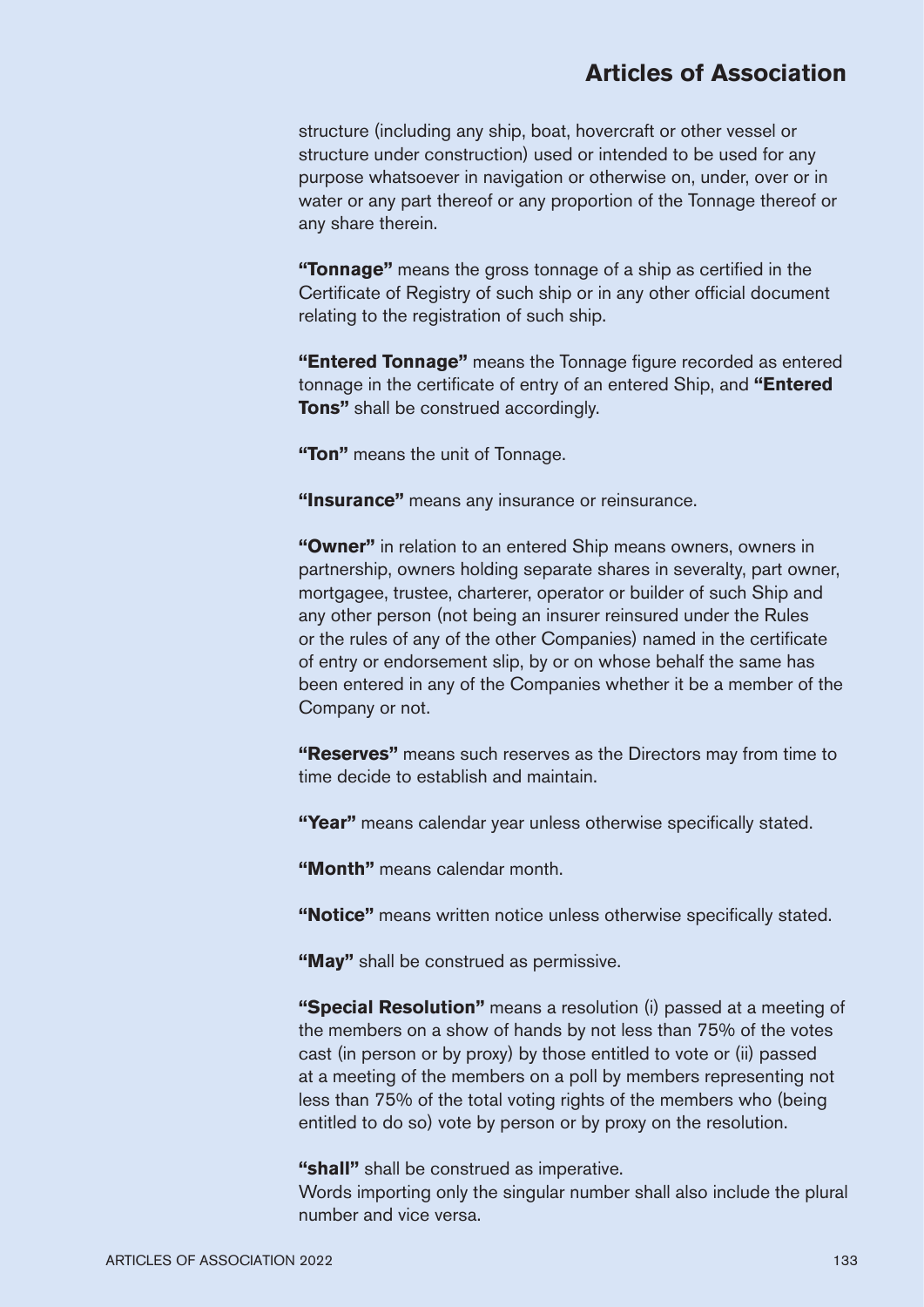Words importing only the masculine gender shall also include the feminine and neuter genders.

Words importing persons shall also include companies or associations or bodies of persons whether corporate or unincorporated.

**"In writing"** and **"written"** means visibly expressed in any mode of permanently representing or reproducing words, including telegram, facsimile transmission (fax) and other electronic communication. Words and expressions shall (a) bear the same meaning as in the Acts or any statutory modification thereof in force for the time being and (b) to the extent consistent with those Acts and any modification thereof in force for the time being, bear the same meaning as in the Rules.

### **The Company**

- 3 The Company is a company limited by guarantee, and not having a capital divided into shares.
- 4 The registered office of the Company will be situated in England.

### **Membership**

- 5 The Company shall consist of an unlimited number of members.
- 6 A Every Owner who has a Ship entered for Insurance in any of the Companies, whether in the name of the Owner or by way of reinsurance, and every insurer reinsured by any of the Companies, shall, provided the name of such Owner (or as the case may be such insurer) is entered in the Register of Members and subject to the proviso to paragraph (B) of this Article, be a member of the Company.
	- B Subject to the proviso to this paragraph, any Owner who desires to enter a Ship for Insurance in any of the Companies, and any Owner whose ship is the subject or part of the subject of an application by an insurer for reinsurance by any of the Companies and any insurer who applies for reinsurance by any of the Companies shall, if he is not already a member of the Company, be deemed in applying for such entry or reinsurance to have agreed that if such entry or reinsurance is accepted he will thereupon become and be a member of the Company in accordance with these Articles, PROVIDED ALWAYS that subject to the Rules
		- a) The Managers shall have the right to require that acceptance of an application from an Owner shall be upon terms that such Owner shall not be or become a member of the Company, and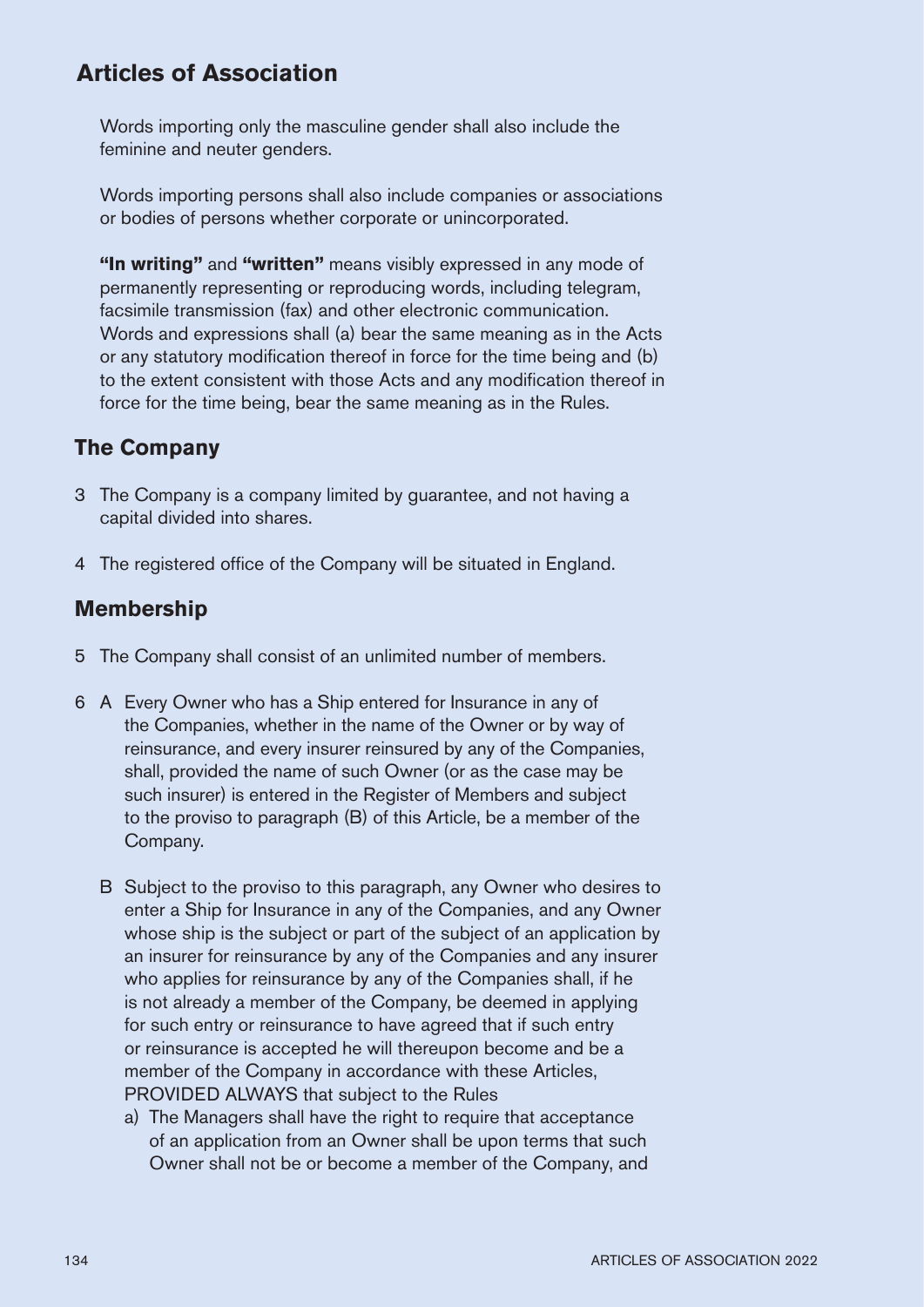- b) Unless otherwise agreed in writing by the Managers or otherwise provided in the Rules or the rules of any of the other Companies no insurer who applies for reinsurance by any of the Companies and no Owner whose Ship is the subject or part of the subject of such application for reinsurance shall be or become a member of the Company, but in any event the Insurance of every Owner and the reinsurance of every insurer shall be subject to these Articles and to the Rules and the rules of the other Companies (as applicable) whether or not such Owner or insurer be a member of the Company.
- C Subject to Articles 37A(c) and 37B, every Director of the Company and every member of the Members' Committee whilst holding that office shall be a member of the Company and his name shall be entered in the Register of Members.
- D Membership shall not be transferable or transmissible.
- E The Register of Members shall be open to inspection by any officer of a member in person on payment of any expenses incurred. A member is not entitled to make copies of any entry in the Register.
- F Every member shall in respect of any period during which it is a member pay to the Company such membership fee as the Directors may determine from time to time.

### **Cesser of membership**

- 7 A A member shall ipso facto cease to be a member:
	- i) If, being a member in his capacity as a Director and not otherwise, he shall cease to be a Director;
	- ii) If, being a member in his capacity as a member of the Members' Committee and not otherwise, he shall cease to be a member of the Members' Committee;
	- iii) If, being an individual, he shall die or a bankruptcy order shall be made against him or he shall make any arrangement or composition with his creditors generally;
	- iv) If, being an individual, he becomes incapable by reason of mental disorder of managing and administering his property and affairs;
	- v) If, being a corporation, it be wound up or dissolved;
	- vi) If, not being a member in his capacity as a Director or in his capacity as a member of the Members' Committee, he shall cease to have any Ship entered for Insurance in any of the Companies, whether the entry be in his name or by way of reinsurance; or
	- vii) If, being an insurer reinsured by the Company, he shall cease to be reinsured by any of the Companies.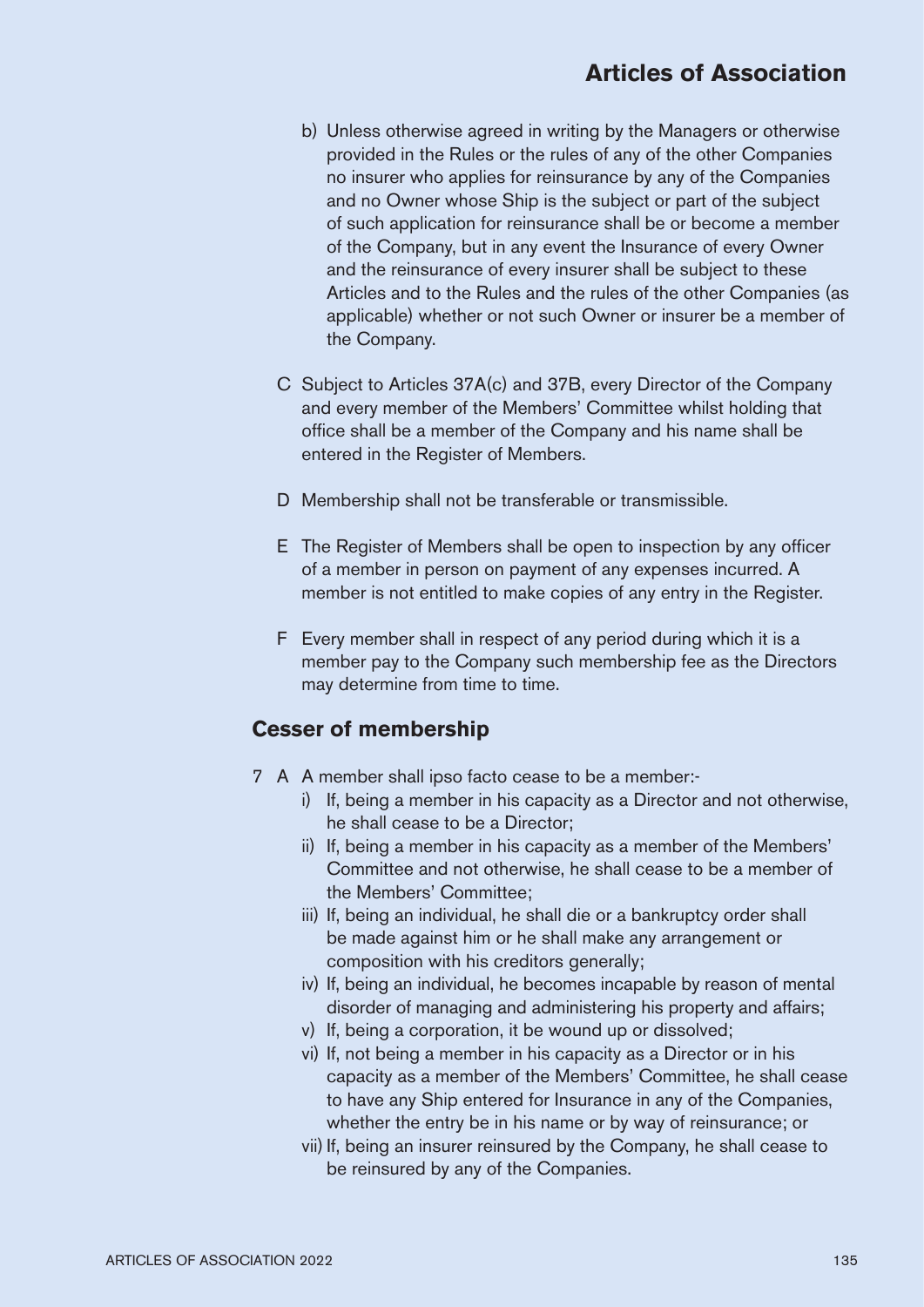B A member who ceases to be a member and his estate, personal representatives, trustees in bankruptcy, receiver or other person authorised to act on behalf of a member who becomes incapable by reason of mental disorder of managing his property and affairs or liquidator as the case may require shall, notwithstanding such cesser, be and remain liable to pay to the Companies all moneys which under these Articles or the Rules or the rules of any of the other Companies such member would, had he not ceased to be a member, have been liable to pay to any of the Companies in respect of the period down to and including the 20th February next after the date of such cesser.

### **Meeting of members**

- 8 A general meeting of the members of the Company shall be held at least once in every year either in England or elsewhere at a time and place to be fixed from time to time by the Board.
- 9 Notice of each annual general meeting of the Company shall be given by an officer of the Company in writing to each member entitled to receive notice and to attend and vote at general meetings. Save as permitted by the Acts, all such notices shall be sent not less than fourteen days before the meeting convenes, stating the date, time, place and objects,

PROVIDED ALWAYS that only members:-

- a) who are members by reason of their position as Directors of the Company or who are members by reason of their position as members of the Members' Committee; or
- b) who are entered in the Register of Members at least sixty days prior to the date of any general meeting of the Company, shall be entitled to receive notice of and (provided that such members continue to be members at the time of the meeting) attend and vote (either in person or by proxy) at such meeting and all references in these Articles to the rights and obligations of members in respect of general meetings shall be construed accordingly.
- 10 The Board, the Members' Committee or any two members of the Board or the Members' Committee or the Chairman or the Chairman of the Members' Committee may convene a special general meeting of the members upon, save as permitted by the Acts, at least fourteen days' notice in writing to each member. Such notice shall state the date, time, place and objects of such meeting, which may be held either in England or elsewhere.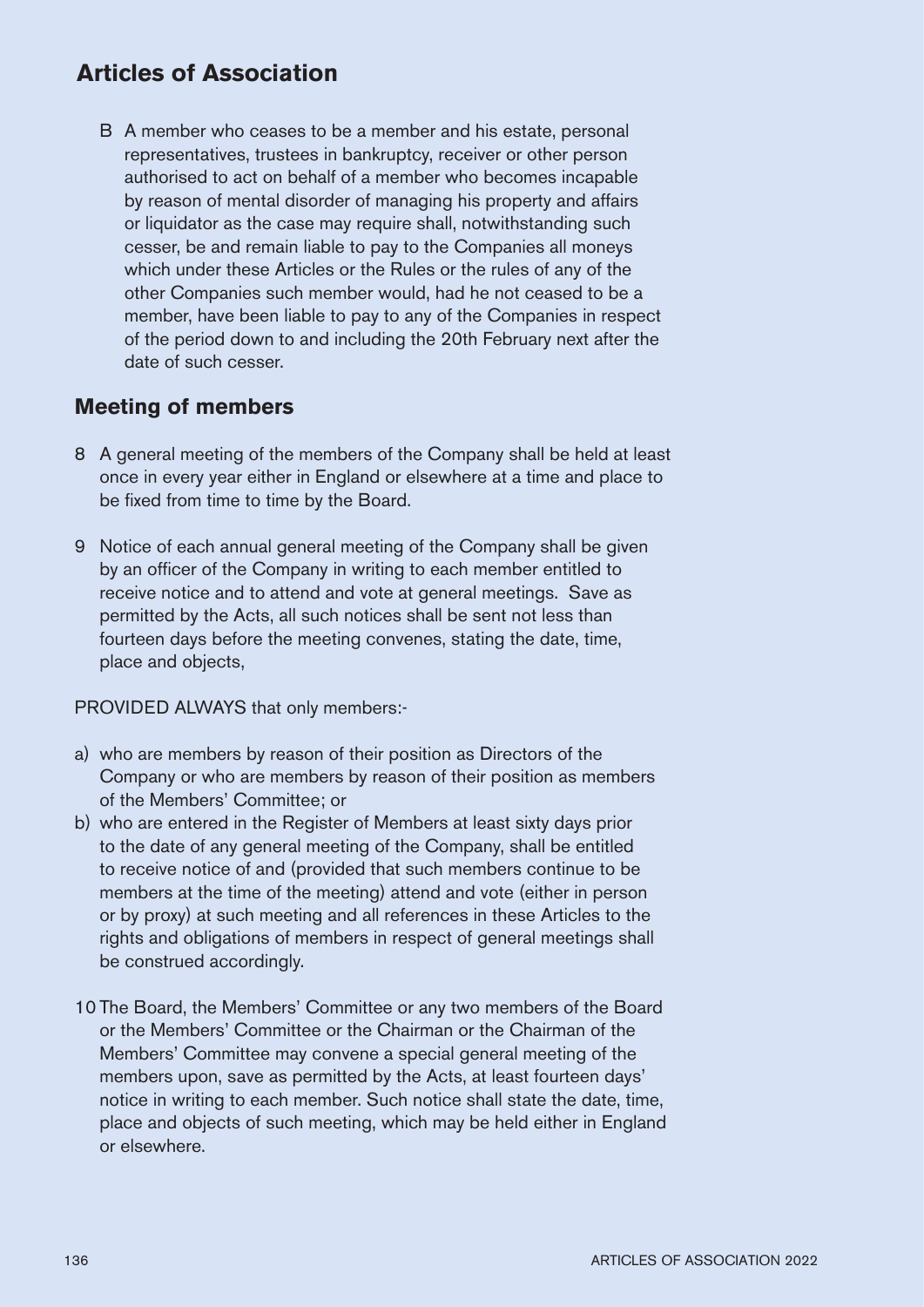- 11 Notices of general meetings shall be given to the members of the Members' Committee and to the Directors and, notwithstanding any other provision of these Articles, notices of general meetings may be given on a website in accordance with the Acts, or on such a website in combination with any notice given in any other manner permitted by these Articles. The accidental omission to give notice to, or the non-receipt of notice by, any person entitled to receive notice shall not invalidate the proceedings at any general meeting.
- 12 The chairman of a general meeting of the members, or of a meeting of the Board or of a meeting of the Members' Committee or of a meeting of a committee of the Directors or of a meeting of a committee of the Members' Committee may, provided that a quorum is present, with the consent of a majority of those present and if so directed by the meeting, adjourn the same from time to time and from place to place, but no business shall be transacted at any adjourned meeting other than business left unfinished at the meeting from which the adjournment took place.

### **Voting at meetings of members**

- 13 Five members of the Company present in person or by proxy and having the right to vote shall constitute a quorum at any general meeting of the members.
- 14 If within half an hour from the time appointed for the meeting a quorum is not present, the meeting shall stand adjourned to such day and at such time and place as the persons entitled to convene a general meeting in accordance with Article 10 may determine, and if at such adjourned meeting a quorum is not present within fifteen minutes from the time appointed for holding the meeting, the members present in person or by proxy shall be a quorum, but so that not less than two individuals having the right to vote at the meeting shall constitute the quorum.
- 15 A Where an appointment is made in writing (but not by electronic communication) the instrument appointing the proxy shall be signed under the hand of the appointor or his attorney or, if such appointor is a corporation, the proxy shall be executed on behalf of the corporation by one of its directors or authorised signatories.
	- B Where an appointment is made by electronic communication it shall be subject to such procedure for verifying appointments made in this manner as the Board shall from time to time specify; provided however, that if the Board has not specified any such procedure for verifying appointments made in this manner, no appointment may be made by electronic communication.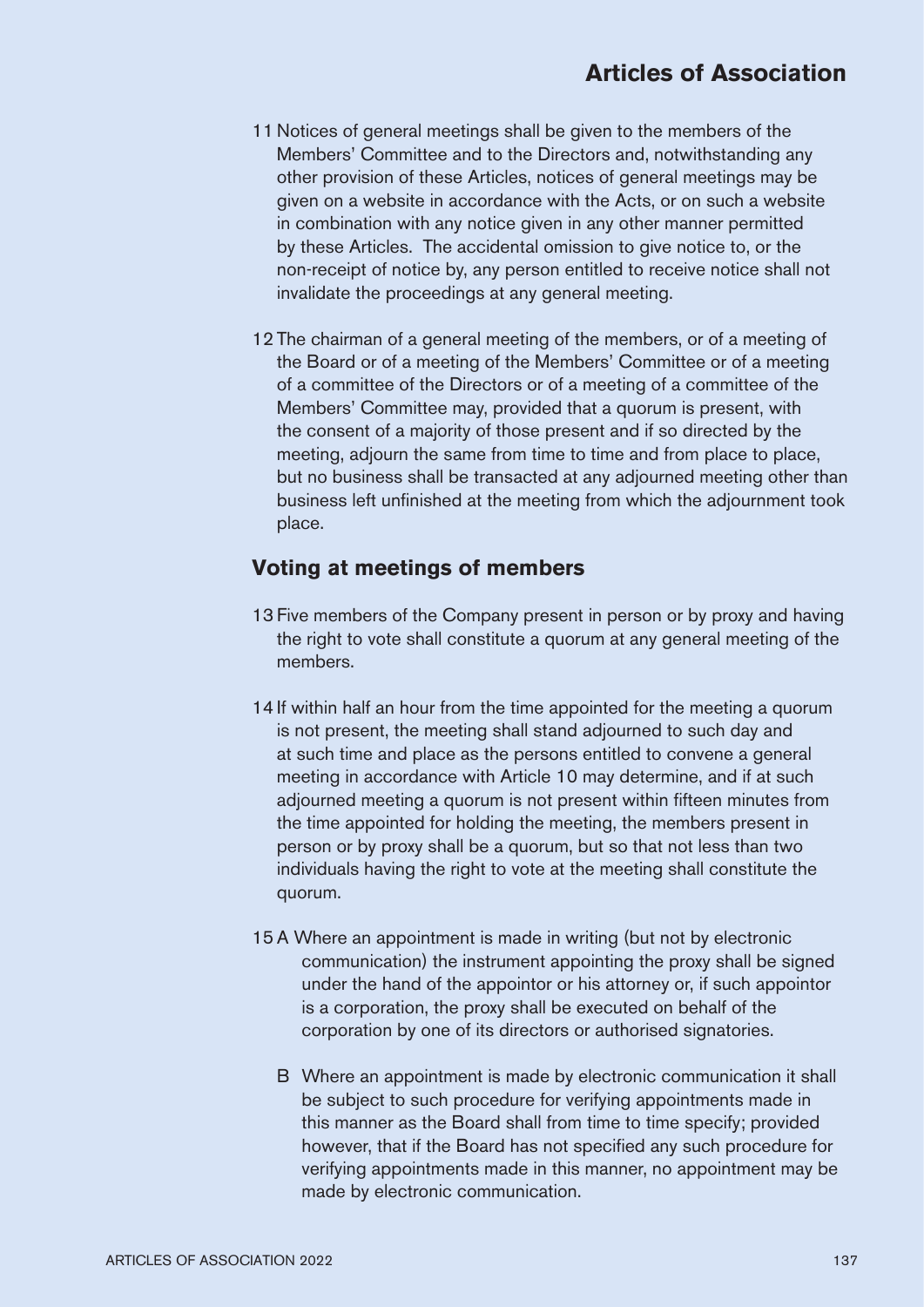- C The instrument appointing a proxy shall, subject always to Article 74 hereof, be in the form in the schedule annexed hereto. A person appointed a proxy need not be a member.
- 16 A Where an appointment is made by an instrument in writing (but not by an electronic communication) the instrument appointing a proxy shall be left with the Secretary not less than (i) forty-eight hours before the holding of the meeting or adjourned meeting, as the case may be, at which the person named in such instrument proposes to vote or (ii) in the case of a poll taken more than forty-eight hours after it was demanded, not less than twenty-four hours before the time appointed for taking the poll.
	- B Where an appointment is contained in electronic form and an address has been specified for the purpose of receiving proxies in electronic form
		- i) in the notice convening the meeting, or
		- ii) in any instrument of proxy sent out by the Company in relation to the meeting, or
		- iii) in any invitation contained in a communication in electronic form to appoint a proxy issued by the Company in relation to the meeting,

the communication in electronic form shall be received at such address not less than (i) forty-eight hours before the commencement of the meeting or adjourned meeting at which the person named in such appointment proposes to vote or (ii) in the case of a poll taken more than forty-eight hours after it was demanded, not less than twenty-four hours before the time appointed for taking the poll. In relation to communications in electronic form 'address' includes any number or address used for the purpose of such communications.

An appointment of proxy which is not deposited, delivered or received in a manner permitted in this Article shall be invalid unless the chairman of the meeting, in his absolute discretion in relation to any such appointment, waives any such requirement and decides to treat that appointment as valid.

17 A All questions proposed for consideration by the members at any general meeting of the Company shall, unless otherwise provided for in these Articles, be determined by a majority of votes of those present or represented by proxy. All such questions shall be decided by a show of hands, unless a poll is demanded by the chairman of the meeting or by at least five of the members present or represented by proxy. At any general meeting, unless the matter is determined by a poll, a declaration by the chairman of that meeting that a resolution has been carried and an entry made to that effect in the minutes of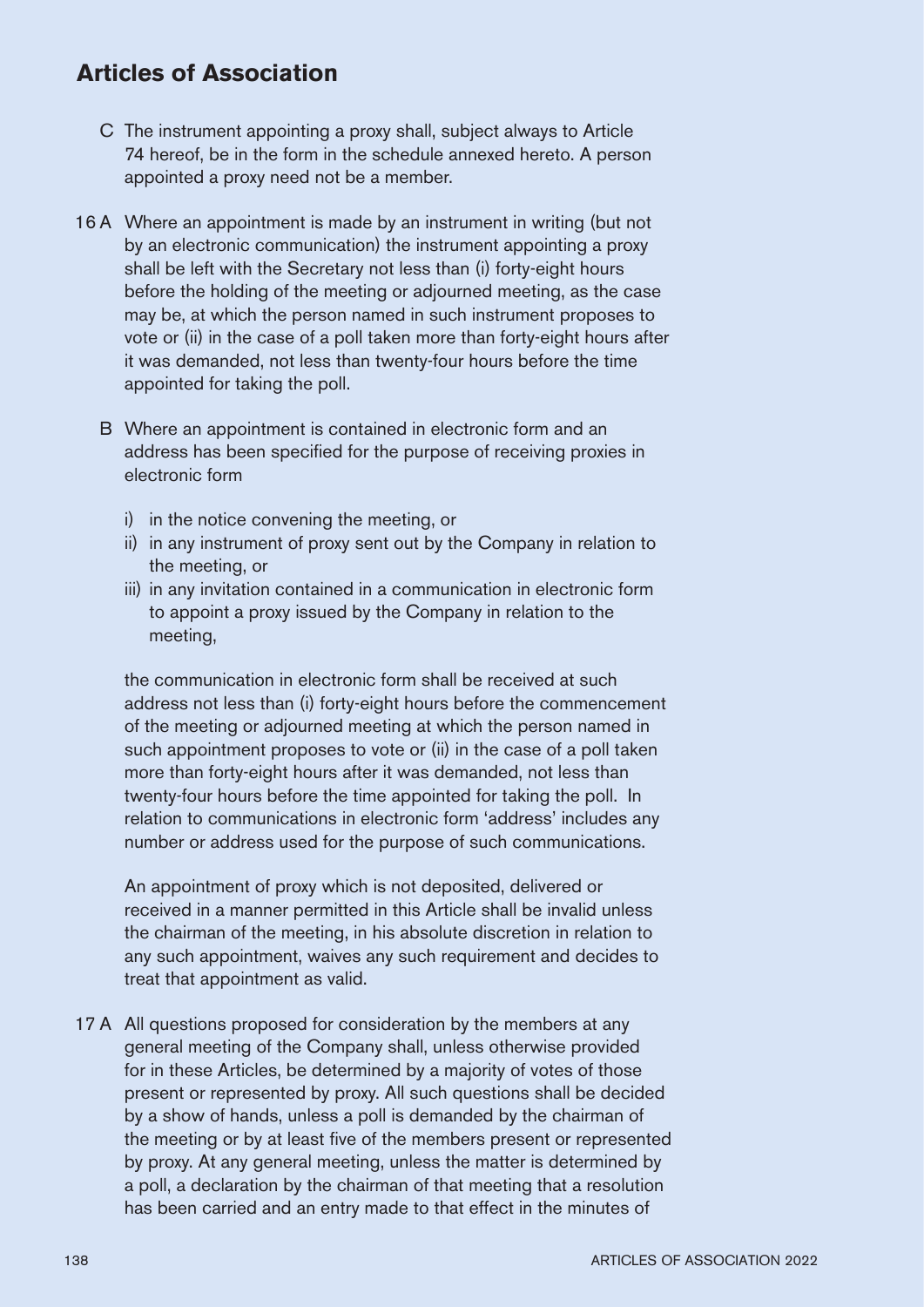the meeting shall be sufficient evidence of the fact. In the case of an equality of votes, whether on a show of hands or on a poll, the chairman of the meeting shall be entitled to a further or casting vote.

- B Any ballot for the election of a member of the Members' Committee pursuant to Article 21Ciii or for the election of a Director pursuant to Article 37Diii shall be conducted in such manner and at such time as the Members' Committee or the Directors, as applicable, may from time to time decide and may be by means of a postal ballot or otherwise provided that on such ballot a member shall not vote for more candidates than there are vacancies and in respect of each candidate for whom he votes he shall be entitled to the same number of votes which he would have had on a poll. The result of such ballot shall be announced and be deemed to be an integral part of a general meeting of the Company.
- C i) Every member shall, on a show of hands, have one vote.
	- ii) On a poll members shall have the vote or votes specified in sub paragraphs (a) to (c) below, and shall be entitled to cast votes under more than one of those sub-paragraphs if qualified to do so:
		- a) A Director and/or a member of the Members' Committee who is a member by virtue of Article 6C, in his capacity as member (including where he is a member both by virtue of him being a Director and a member of the Members' Committee) – one vote;
		- b) A member in whose name a Ship or Ships is or are entered for Insurance in any of the Companies on terms that such member is liable to pay a fixed premium to any of the Companies in respect of such Ship or Ships – one vote;
		- c) A member in whose name a Ship or Ships is or are entered for Insurance in any of the Companies on terms that such member is liable to pay Calls (as defined in the Rules or the rules of any of the other Companies) to any of the Companies:
			- i) For each Ship whose entered tonnage is 1500 Tons or more – one vote; or
			- ii) For other such Ships each of whose Entered Tonnage is less than 1500 Tons – one vote only, irrespective of the number of those other Ships.

### PROVIDED ALWAYS that:

An insurer reinsured by any of the Companies shall not in any event be entitled to a vote under any of the sub-sections of this Article.

D Where a number of persons are members of the Company by virtue of their having jointly entered the same Ship for Insurance in any of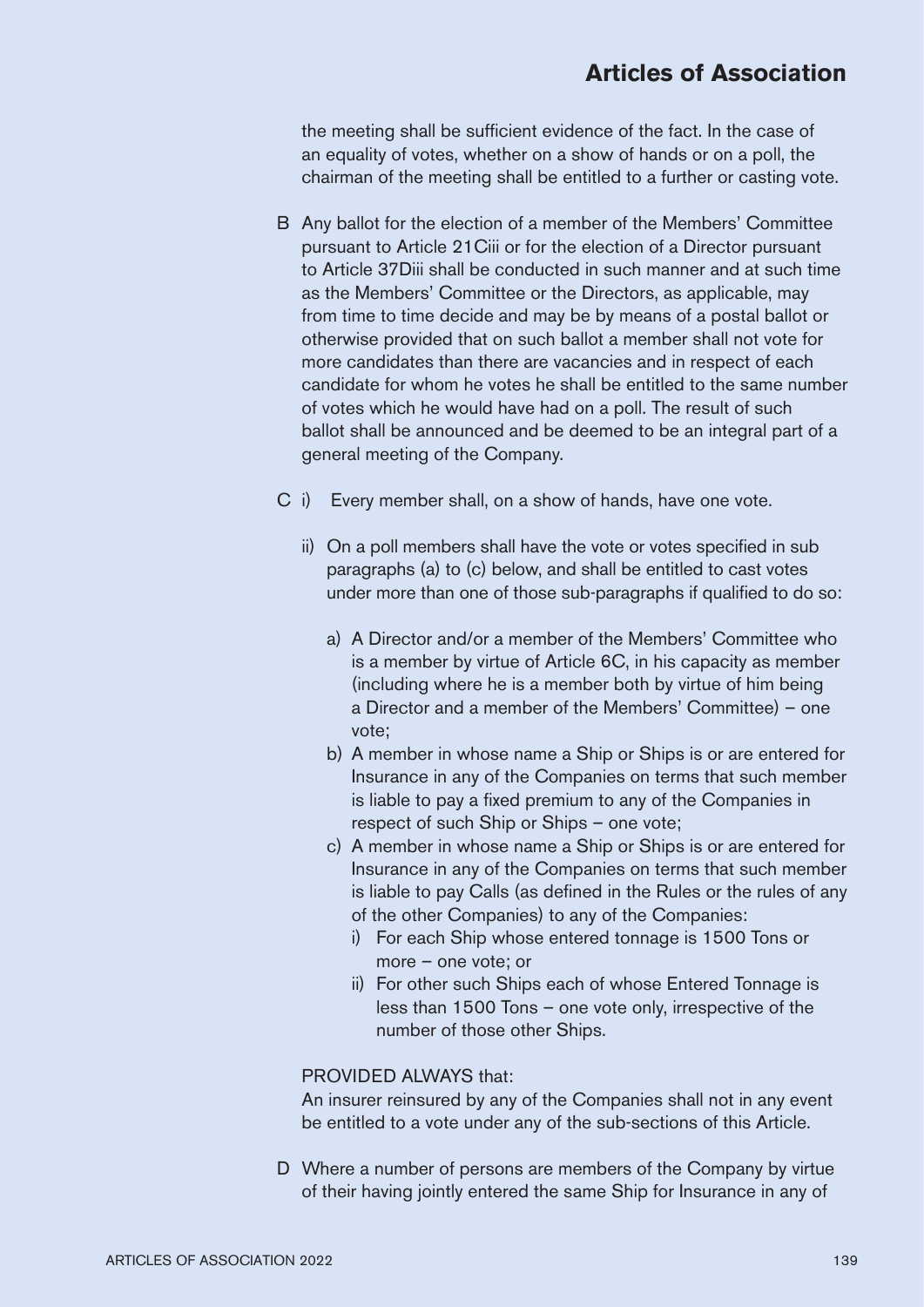the Companies, then only one member shall be entitled to receive notice of and to attend and vote (by reason of the ownership of that Ship) either in person or by proxy at any general meeting of the Company and, in the absence of agreement between those members, the member first named in the relevant certificate of entry shall be the one entitled to notice and to attend and vote either in person or by proxy.

18 No member shall, unless the Board otherwise determines, be entitled to vote at any general meeting, either personally or by proxy, or to exercise any privilege as a member unless all sums presently due from him to the Company have been paid.

### **Members' Committee**

- 19 The members of the Company may by Special Resolution constitute a Members' Committee. The first members of the Members' Committee shall be appointed by Special Resolution. The members shall determine the powers, duties, discretions and responsibilities of the Members' Committee and may by Special Resolution dissolve the Members' **Committee**
- 20 The number of members of the Members' Committee shall be not less than twenty nor more than forty-five or such other number as the members of the Company may from time to time determine.
- 21 A i) Any person who has not attained the age of seventy shall be eligible to be appointed, elected or re-elected a member of the Members' Committee if he is the owner or agent or a director of, or employed in an executive capacity by, a corporation which is the owner or agent of a Ship or Ships entered for Insurance in any of the Companies to the extent of not less than 10,000 Entered Tons, and
	- ii) A person who is not eligible under Article 21A(i) solely by reason of having attained the age of seventy shall nevertheless be eligible to be appointed, elected or re-elected to serve on the Members' Committee if and for as long as the Members' Committee or the Directors consider such service to be in the interests of the Company.
	- B No Manager and no employee of any Manager shall be eligible to be appointed or elected as a member of the Members' Committee.
	- C i) At each annual general meeting of the members of the Company those members of the Members' Committee who have been in office for three years since their last election or re-election as a member of the Members' Committee (or, if relevant, their last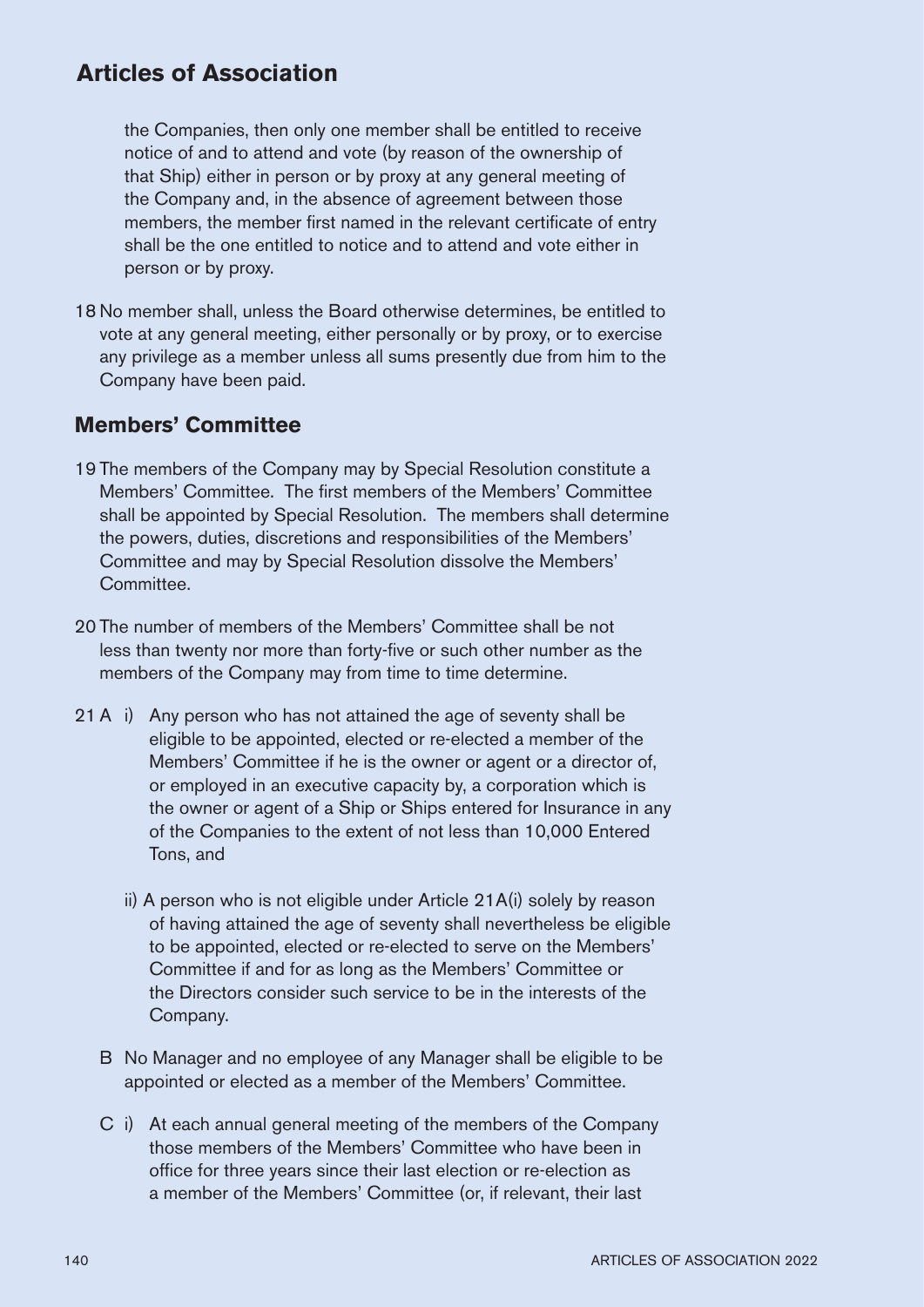election or re-election as a member of the members' committee of a subsidiary of the Company) shall retire from office. For the purpose of this Article, "year" means a period from one annual general meeting of the Company to the next annual general meeting.

- ii) A member of the Members' Committee retiring in accordance with Article 21Ci and qualified to hold office under Article 21A shall be eligible for re-election.
- iii) The Company at the meeting at which a member of the Members' Committee retires in the manner aforesaid may fill the vacated office by electing a qualified person thereto, and in default the retiring member of the Members' Committee shall, if offering himself for re-election, be deemed to have been re-elected, unless at such meeting it is expressly resolved not to fill such vacated office or unless a resolution for the re-election of such member of the Members' Committee shall have been put to the meeting and lost. If there shall be more candidates than vacancies for any office(s) of members of the Members' Committee, then the persons to be elected shall be selected by ballot conducted in accordance with the provisions of Article 17B.
- iv) No person other than a member of the Members' Committee retiring at the meeting shall be eligible for election to the office of a member of the Members' Committee at any general meeting unless not later than 60 days prior to the date of such general meeting there shall have been delivered to the registered office of the Company:
	- (a) notice in writing signed by at least five members of the Company none of whom has any commercial, proprietary or business interests in any ship entered for Insurance in any of the Companies by or on behalf of any of the other members of the Company whose names appear in the said notice, and each of whom is duly qualified to attend and vote at such meeting, of their intention to propose such person for election; and
	- (b) notice in writing signed by that person of his willingness to be elected.
- v) The Members' Committee shall have power from time to time and at any time to appoint any qualified person to fill a casual vacancy in the Members' Committee, and the continuing members of the Members' Committee may act, notwithstanding any vacancy in their number provided that in the event that the number of continuing members of the Members' Committee has been reduced below the number of twenty the continuing members of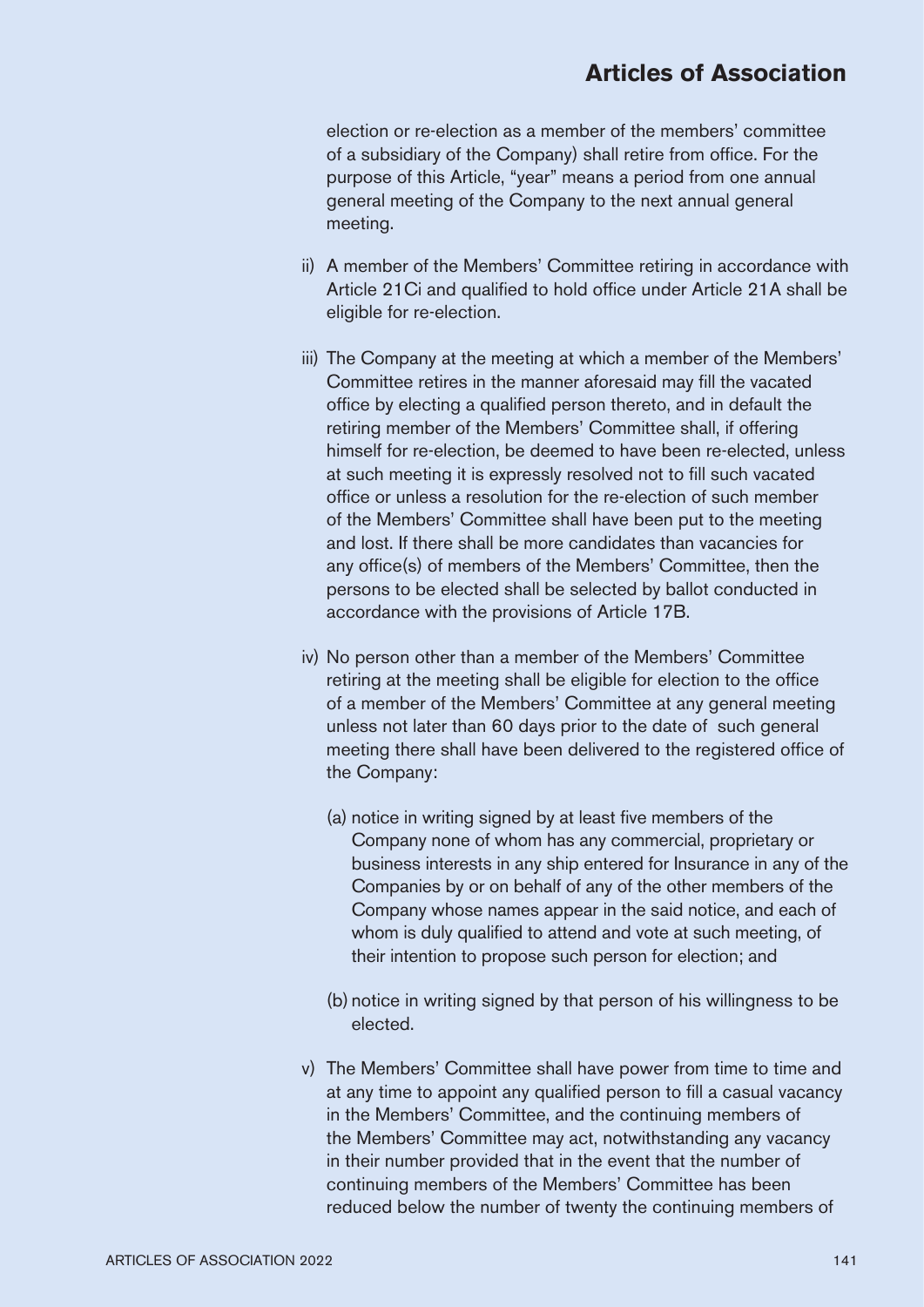the Members' Committee must immediately appoint a sufficient number of persons to restore the number of continuing members of the Members' Committee to a minimum of twenty. Any member of the Members' Committee so appointed shall hold office only until the next following annual general meeting, and, provided always that he is qualified to hold office under Article 21A, shall then be eligible for re-election.

- 22 The Members' Committee may delegate any of their powers to a committee consisting of members of the Members' Committee and such other persons (not being members of the Members' Committee) as the Members' Committee may think appropriate, but every such committee shall conform to such directions as the Members' Committee shall impose on it.
- 23 The Members' Committee may from time to time delegate to the Managers such of the powers, duties or discretions hereby or by the Rules or the rules of any other Companies, in each case as are reserved to the Members' Committee, as they think fit and such powers, duties or discretions may be made exercisable for such period and upon such terms and conditions and subject to such restrictions as the Members' Committee may determine and the Members' Committee may at any time revoke such delegation: Provided that nothing hereinbefore in this Article contained shall entitle the Members' Committee to delegate to the Managers any of the powers, duties or discretions of the Members' Committee:
	- A Which are conferred by Article 28; or
	- B Which relate to meetings of the Members' Committee or committees of the Members' Committee or the proceedings thereat;

And so that:-

- i) The Members' Committee may at any time and from time to time by notice in writing to the Managers revoke or vary any such delegation, term, condition or restriction as aforesaid; and
- ii) Nothing hereinbefore in this Article contained and no such delegation as aforesaid shall constitute the Managers members of the Members' Committee.
- 24 A This Article 24 is subject to the provisions of the Acts and the Rules.
	- B A member of the Members' Committee may:
		- i) be a party to, or otherwise directly or indirectly interested in, any transaction or arrangement with the Company or in which the Company is otherwise interested; and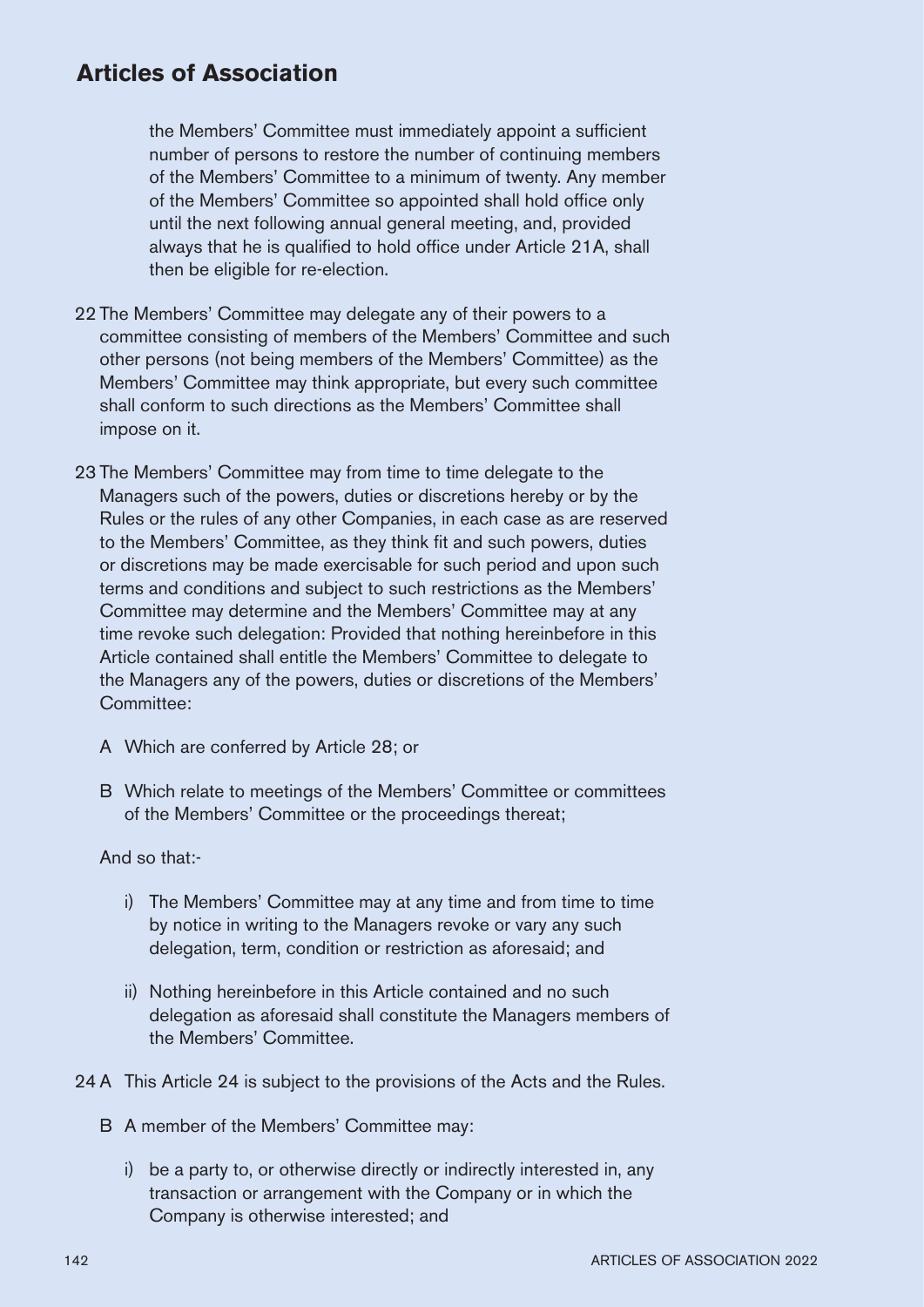- ii) be a director or other officer of, or employed by, or a party to any transaction or arrangement with, or otherwise directly or indirectly interested in, any body corporate in which the Company is interested, and where a proposed decision of the members of the Members' Committee is concerned with such a transaction, arrangement, office or employment, that member may be counted as participating in the decision making process for quorum and voting purposes.
- C Article 24 is subject to the relevant member of the Members' Committee making a declaration of the nature and extent of his interest in accordance with the obligations of directors under the Acts.
- D The following shall not be treated as an '**i**nterest':
	- i) an interest of which a member of the Members' Committee is not aware and of which it is unreasonable to expect him to be aware, or an interest in a transaction or arrangement of which he is not aware and of which it is unreasonable to expect him to be aware;
	- ii) an interest of which the other members of the Members' Committee are aware, or ought reasonably be aware, to the extent they are or ought reasonably to be aware of such interest;
	- iii) an interest which cannot reasonably be regarded as giving rise to a conflict of interest; and
	- iv) an interest if, or to the extent that, that interest contains terms of his service contract which have been, or are to be, considered by a meeting of the Members' Committee or a duly appointed committee of the Members' Committee.
- 25 A Subject to the provisions of the Rules, the Members' Committee may authorise, to the fullest extent permitted by law, any matter which would otherwise result in a member of the Members' Committee infringing his duty to avoid a situation in which he has, or can have, a direct or indirect interest that conflicts, or possibly may conflict, with the interests of the Company and which may reasonably be regarded as likely to give rise to a conflict of interests.
	- B Authorisation given by the Members' Committee under Article 25A may be subject to any terms and conditions which the Members' Committee consider appropriate; and the Members' Committee may at any time vary or terminate such authorisation.
	- C A decision to authorise any matter under Article 25A may be made either at a meeting of the Members' Committee, or by a decision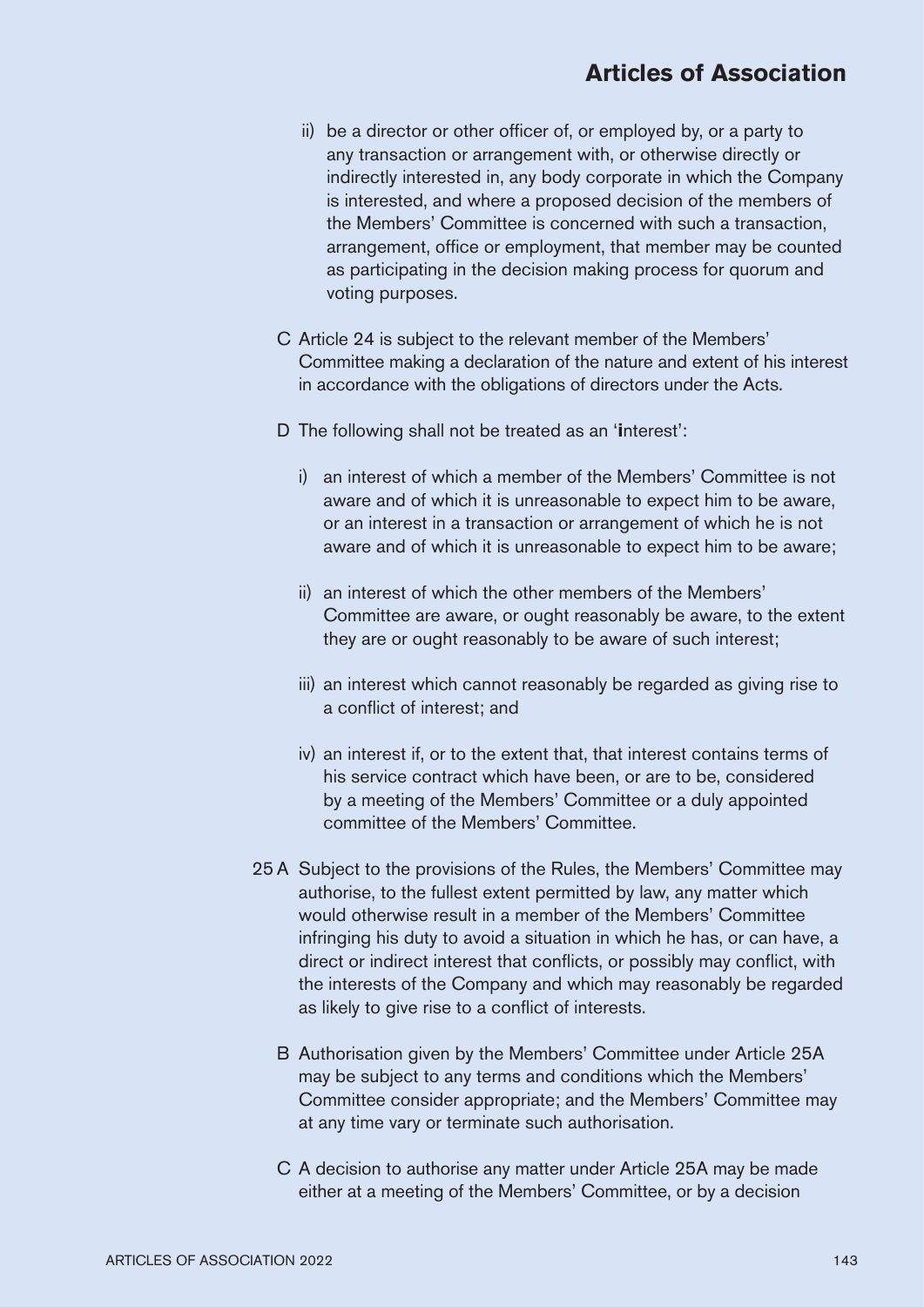in accordance with Article 33, of those member of the Members' Committee entitled to vote on the matter; but the decision will only be effective if:

- i) the quorum for any meeting at which the matter is considered is met without counting the member of the Members' Committee in question or any other interested members of the Members' Committee; and
- ii) the matter is agreed to without any interested members of the Members' Committee voting, or would have been agreed to had no interested members of the Members' Committee' votes been counted.
- D The provisions of this Article 25 shall not apply to any conflict of interest arising in relation to a transaction or arrangement between a member of the Members' Committee and the Company. Article 24 above shall apply to the members of the Members' Committee' interests in any such transactions or arrangements.
- 26 A Where the Members' Committee has authorised any matter under Article 25A above, or where a matter falls within Article 24, the Members' Committee may, at the time of such authorisation or subsequently, provide (without limitation) that an interested member of the Members' Committee:
	- i) is excluded from discussions (whether at Members' Committee meetings or otherwise) related to the matter;
	- ii) is not given any documents or other information relating to the matter; or
	- iii) both for quorum purposes and for voting purposes may or may not be counted or vote at any future meeting of the Members' Committee in relation to the matter.
	- B Where the Members' Committee has authorised any matter under Article 25A, or where a matter falls within Article 24 (subject to a member of the Members' Committee making a declaration of the nature and extent of his interest in an office, employment, transaction or arrangement in accordance with Article 24C), then an interested member of the Members' Committee:
		- i) will not be required to disclose to the Company, or use for the benefit of the Company, any confidential information relating to the matter if to make such a disclosure would result in a breach of a duty or obligation of confidence owed by him in relation to or in connection with the matter;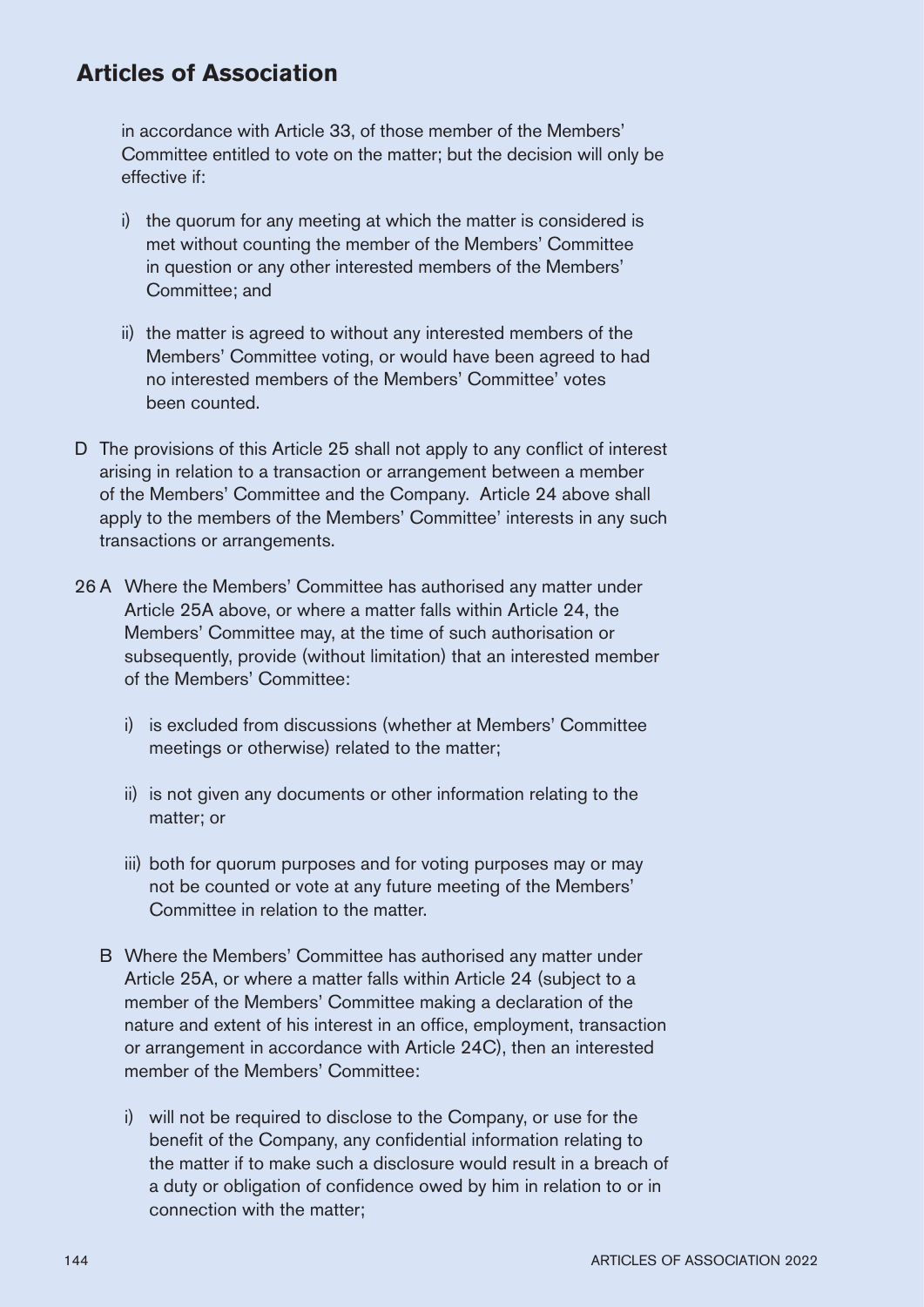- ii) may absent himself from meetings of the Members' Committee at which the matter may be discussed; and
- iii) may make such arrangements as he thinks fit not to receive documents and information in relation the matter, or for such documents and information to be received and read by a professional adviser on behalf of that member of the Members' Committee.
- C Article 26B does not limit any existing law or equitable principle which may excuse the member of the Members' Committee from disclosing information in circumstances where disclosure would otherwise be required, or from attending meetings or receiving and reading documents in circumstances where such actions would otherwise be required.
- D Where the Members' Committee authorise a matter under Article 25A, or where a matter falls within Article 24, then an interested member of the Members' Committee:
	- i) will be obliged to conduct himself in accordance with any terms and conditions imposed by the Members' Committee in relation to the matter; and
	- ii) if that member of the Members' Committee is also a Director, will not infringe any duty he owes to the Company under sections 171 to 177 of the Companies Act 2006 if he complies with any terms, limits and conditions (if any) imposed by the Members' Committee in relation to the authorisation and, where relevant, makes any disclosure required under Article 24C.
- E In relation to any matter which has been authorised under Article 25A, or where a matter involves a transaction or arrangement which falls within Article 24 (subject to a member of the Members' Committee making a declaration of the nature and extent of his interest in an office, employment, transaction or arrangement in accordance with Article 24C):
	- i) an interested member of the Members' Committee will not be accountable to the Company for any benefit conferred on him in connection with that matter;
	- ii) if that member of the Members' Committee is also a Director, the receipt of such a benefit shall not constitute a breach of his duty under section 176 of the Companies Act 2006; and
	- iii) no such transaction or arrangement shall be liable to be avoided on the ground of any such interest or benefit.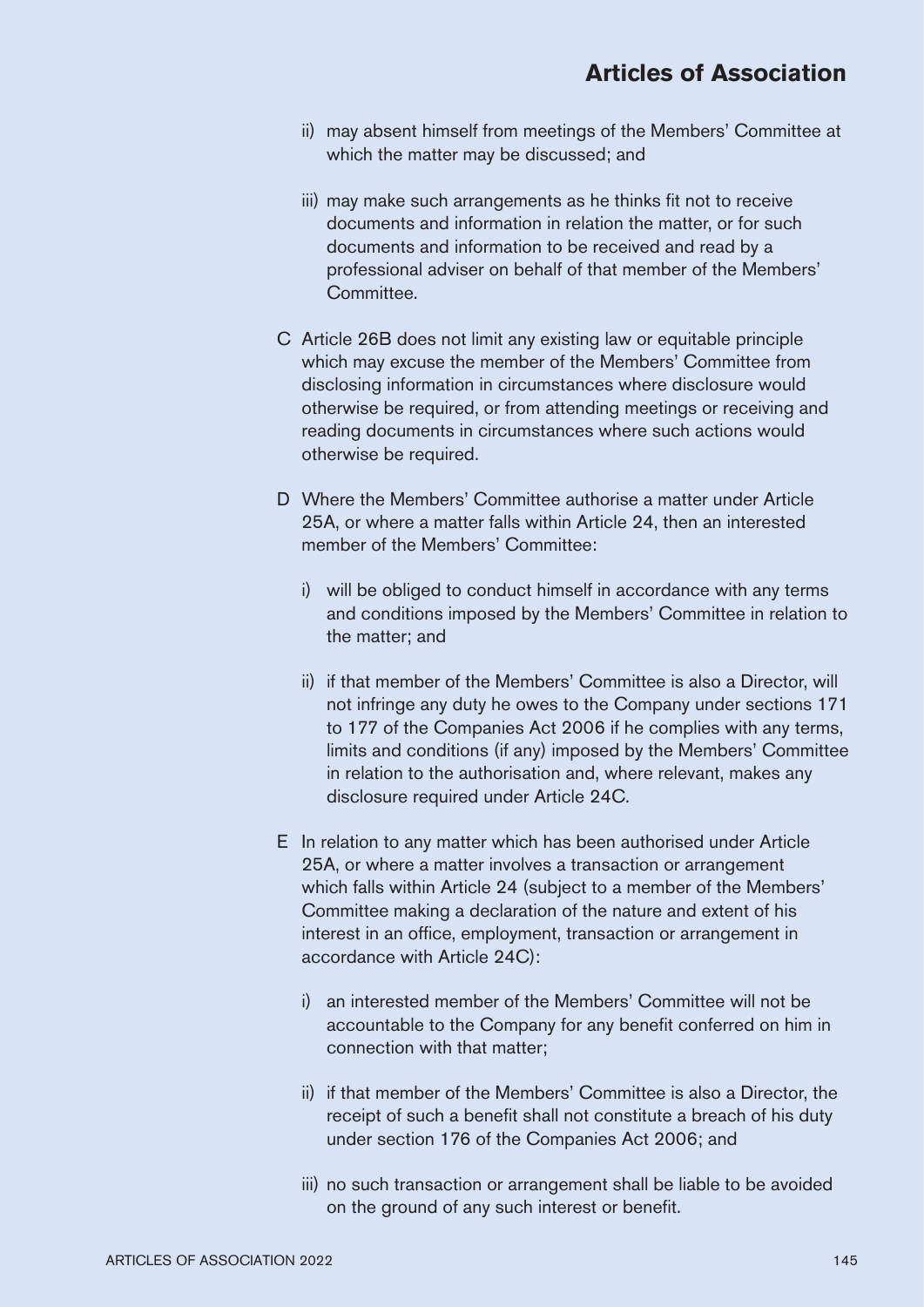- 27 A member of the Members' Committee may act by himself or his firm in a professional capacity for the Company (otherwise than as auditor) and he or his firm shall be entitled to remuneration for professional services as if he were not a member of the Members' Committee.
- 28 The remuneration of the members of the Members' Committee shall be such sum (if any) as shall from time to time be voted to them by the Company in general meeting, and any such sum (unless otherwise determined by the resolution by which it is voted) shall be divided amongst the members of the Members' Committee as they shall resolve or, failing such resolution, equally. The Members' Committee remuneration shall be deemed to accrue de die in diem.
- 29 The members of the Members' Committee shall also be entitled to be paid all travelling, hotel and other expenses properly incurred by them in attending and returning from meetings of the Members' Committee or of committees of the Members' Committee or of general meetings of the Company or otherwise in connection with the business of the Company.
- 30 The quorum necessary for the transaction of the business of the Members' Committee shall be five. Any member of the Members' Committee may participate in a meeting of the Members' Committee or of such committee by means of a telephone conference or any communication equipment which allows all persons participating in the meeting to communicate with and hear each other. A person so participating shall be deemed to be present at the meeting and shall be entitled to vote and be counted in the quorum accordingly. Such a meeting shall, unless otherwise agreed by the participants, be deemed to take place where the largest group of those participating is assembled or, if there is no such group, at the place where the Chairman of the Members' Committee is participating.
- 31 Questions arising at any meeting of the Members' Committee shall be decided by a majority of those present and entitled to vote. The members of the Members' Committee may from time to time appoint one of their number a Chairman of the Members' Committee and in the case of an equality of votes the Chairman of the Members' Committee shall have a second or casting vote.
- 32 The Secretary at the requisition of any member of the Members' Committee shall and a member of the Members' Committee may, at any time summon a meeting of the Members' Committee. Notice of meetings of the Members' Committee may be by telephone or otherwise.
- 33 A resolution in writing signed by all the members of the Members' Committee entitled to vote on such matter shall be as valid and effectual as if it had been passed by a meeting of the Members' Committee called and constituted.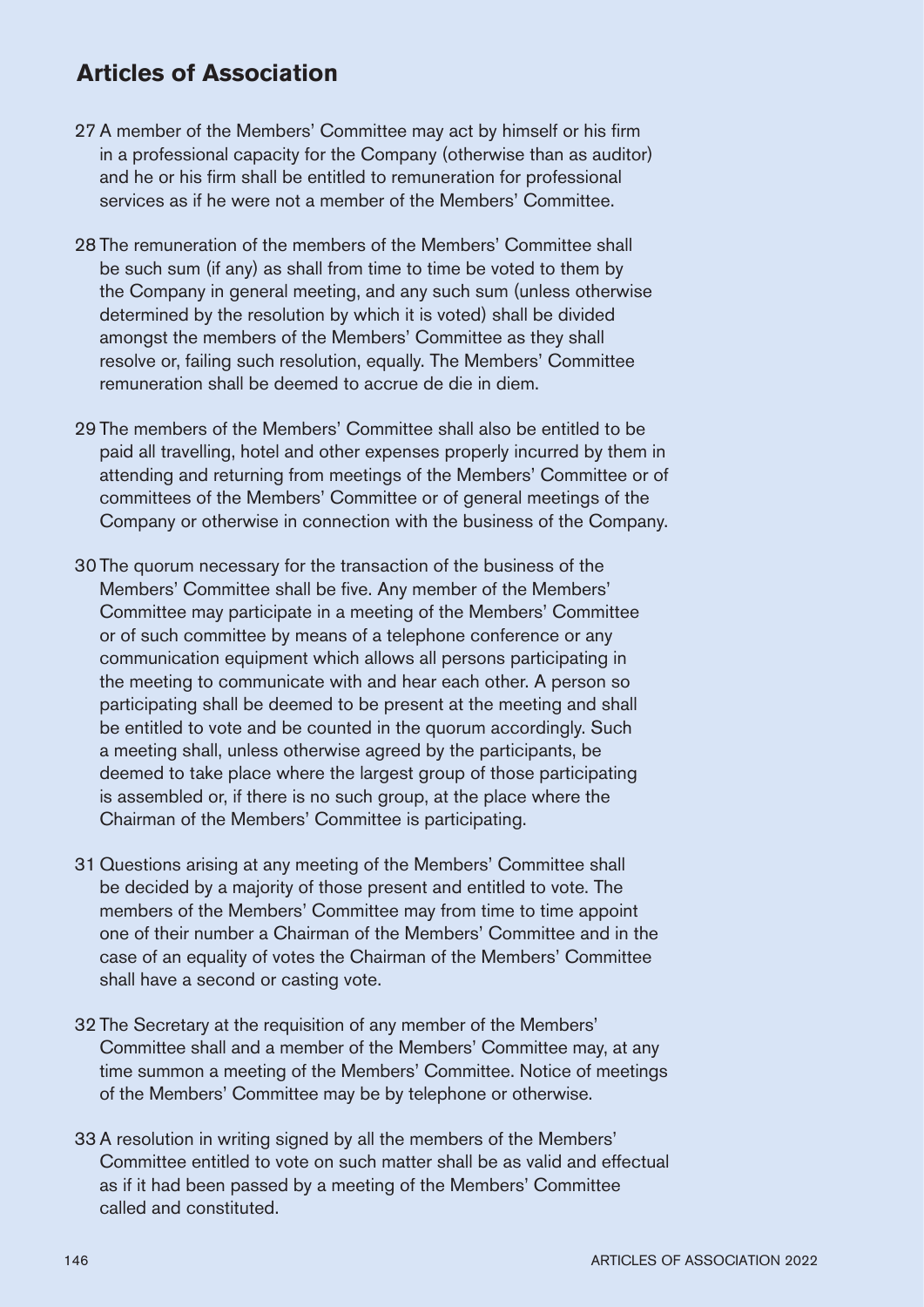- 34A The office of member of the Members' Committee shall immediately be vacated if the member:
	- i) Ceases to be eligible for appointment, election or re-election as provided in Article 21; or
	- ii) Resigns his office by notice in writing to the Company.
	- B Subject to any provisions to the contrary contained in the Acts the members may, at any special or annual general meeting convened and held in accordance with the Articles, remove a member of the Members' Committee. The notice of any such meeting shall contain a statement of the intention so to do and at any such meeting such member of the Members' Committee shall be entitled to be heard on the matter of his removal. Nothing in this Article shall have the effect of depriving any person of any compensation or damages which may be payable to him in respect to the termination of his appointment as a member of the Members' Committee or of any other appointment with the Company. A vacancy upon the Members' Committee created by the removal of a member of the Members' Committee under the provisions of this Article may be filled by election of the members at the meeting at which such member of the Members' Committee is removed and, in the absence of such election, there shall be deemed to be a vacancy which may be filled in accordance with the provisions of Article 21Cv.

## **Minutes of the Members' Committee**

- 35 The members of the Members' Committee shall cause minutes to be duly entered in books provided for the purpose:-
	- A Of all elections and appointments of Directors;
	- B Of the names of the members of the Members' Committee present at each meeting of the Members' Committee and of any committee of the Members' Committee;
	- C Of all orders made by the Members' Committee and committees of the Members' Committee; and
	- D Of all resolutions and proceedings of each meeting of the Members' Committee or any committee of the Members' Committee.

#### **Directors**

36 The number of Directors shall be not less than eight nor more than sixteen as the Members' Committee (or, if there is no Members' Committee, the members of the Company) may from time to time determine.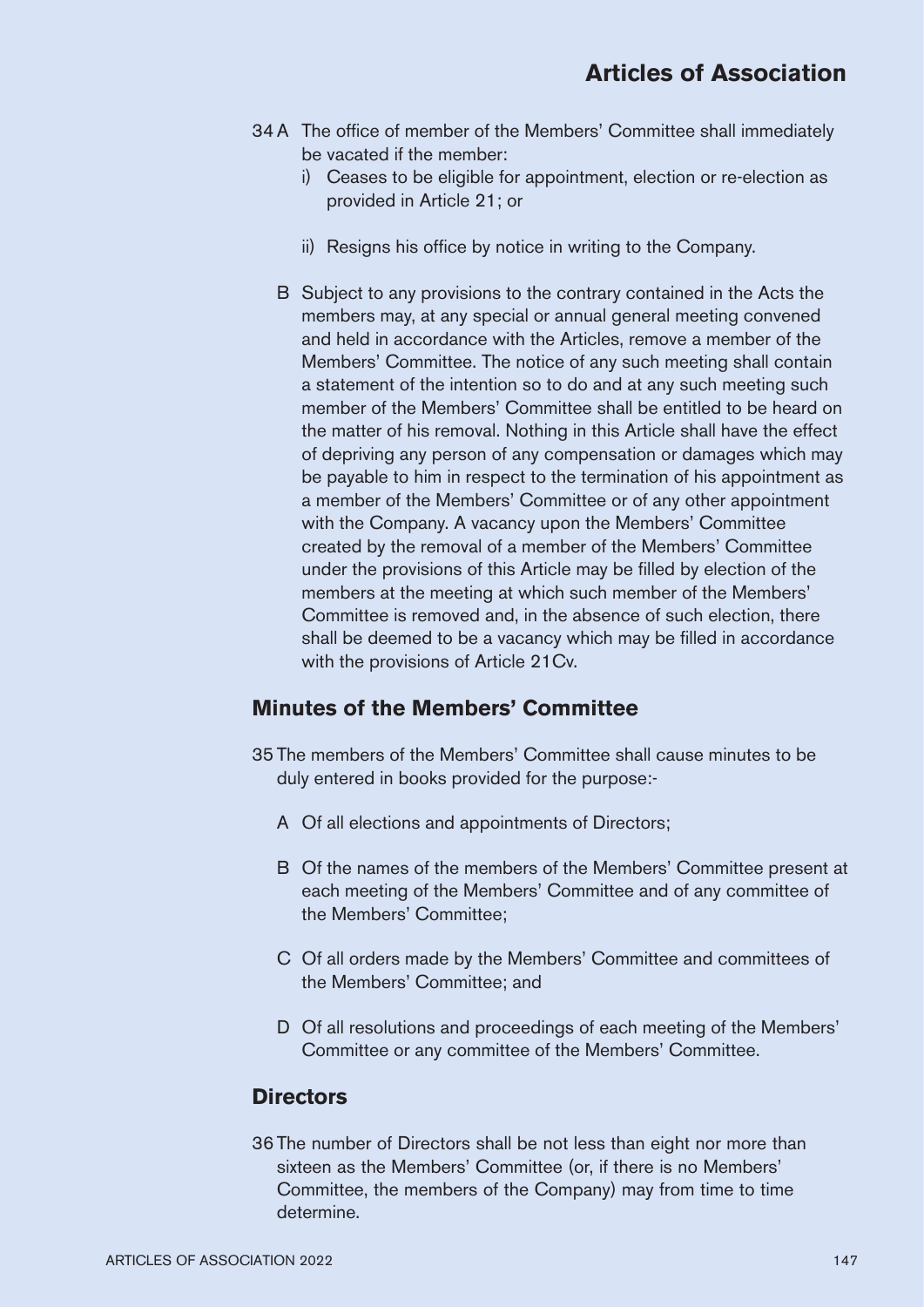- 37 Ai) Any person who has not attained the age of seventy shall be eligible to be appointed, elected or re-elected a Director if he is either (a) a member of the Members' Committee or (b) if there is no Members' Committee, the owner or agent or a director of, or employed in an executive capacity by, a corporation which is the owner or agent of a Ship or Ships entered for Insurance in any of the Companies to the extent of not less than 10,000 Entered Tons or (c) such other person as the Members' Committee and/or the Directors think fit and Directors so appointed pursuant to this Article 37Ai(c) shall not become members, and
	- Aii) A person who is not eligible under Article 37Ai(c) solely by reason of having attained the age of seventy may be appointed to serve as a Director if (and for as long as) the Members' Committee and/or the Directors consider such service to be in the interests of the Company.
	- B In addition, the Managers shall be entitled to nominate up to two executives of the Managers to be appointed as Directors; Directors so appointed shall not become members.
- C If there is a Members' Committee:
	- i) The Members' Committee may appoint a qualified person willing to act to be a Director; and
	- ii) The Directors and the Members' Committee shall each have power from time to time and at any time to appoint any qualified person to fill a casual vacancy in the Board of Directors, and the continuing Directors may act, notwithstanding any vacancy in their number provided that in the event that the number of continuing Directors has been reduced below the number of eight the continuing Directors or the Members' Committee must immediately appoint a sufficient number of persons to restore the number of continuing Directors to a minimum of eight. Any Director so appointed by the Directors (but not by the Members' Committee) shall hold office only until the next following meeting of the Members' Committee, and, provided always that he is qualified to hold office under Article 37A or 37B, shall then be eligible for re-election by the Members' Committee.
	- D If there is no Members' Committee:
		- i) At each annual general meeting of the members of the Company those Directors who have been in office for three years since their last election or re-election shall retire from office. For the purpose of this Article, "year" means a period from one annual general meeting of the Company to the next annual general meeting.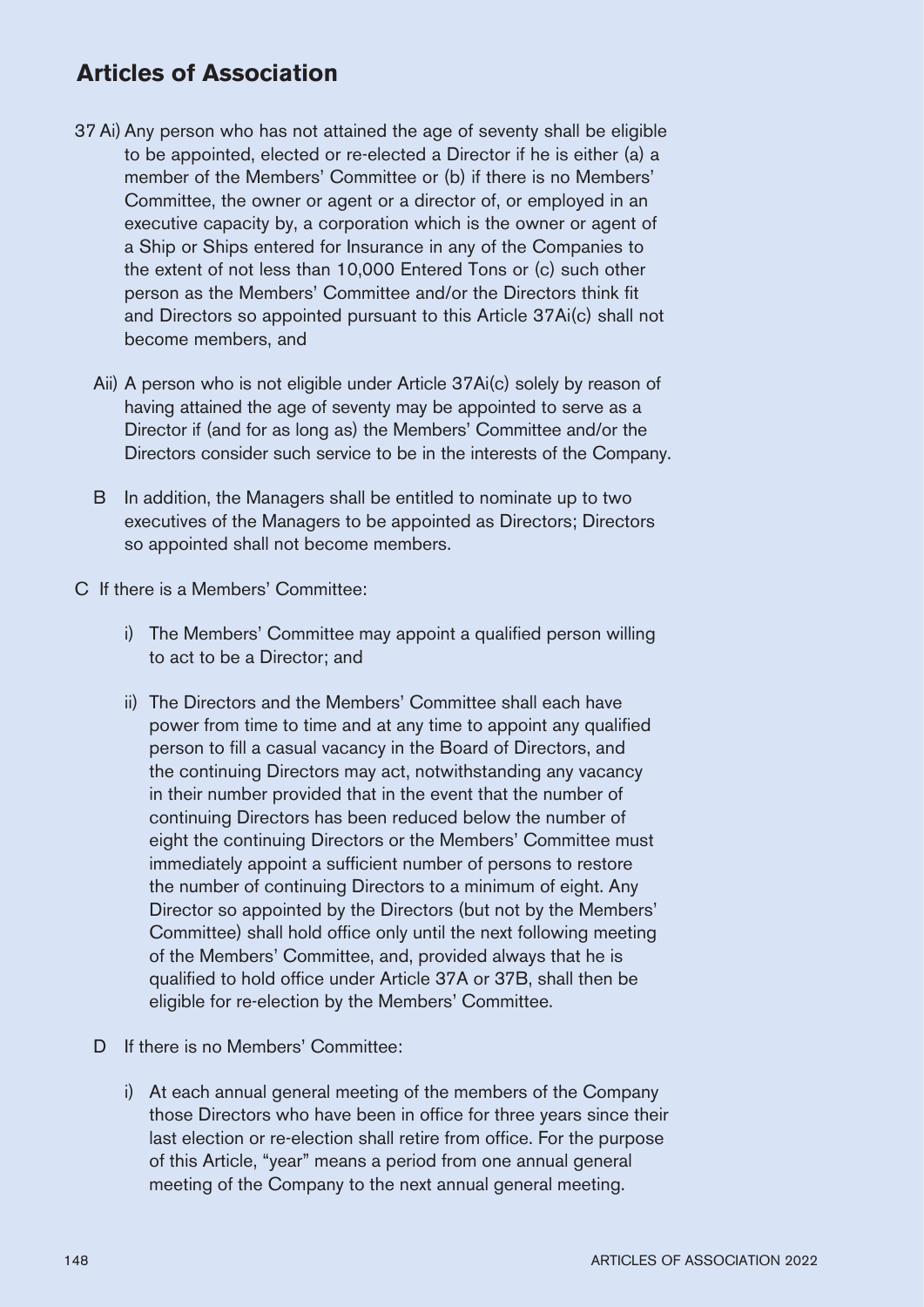- ii) Director retiring in accordance with Article 37Di and qualified to hold office under Article 37A or 37B shall be eligible for re-election.
- iii) The members of the Company at the meeting at which a Director retires in the manner aforesaid may fill the vacated office by electing a qualified person thereto, and in default the retiring Director shall, if offering himself for re-election, be deemed to have been re-elected, unless at such meeting it is expressly resolved not to fill such vacated office or unless a resolution for the re-election of such Director shall have been put to the meeting and lost. If there shall be more candidates than vacancies for any office(s) of Director, then the persons to be elected shall be selected by ballot conducted in accordance with the provisions of Article 17B.
- iv) No person other than a Director retiring at the meeting shall be eligible for election to the office of Director at any general meeting unless not later than 60 days prior to the date of such general meeting there shall have been delivered to the registered office of the Company:
	- a) notice in writing signed by at least five members none of whom has any commercial, proprietary or business interests in any Ship entered for Insurance in any of the Companies by or on behalf of any of the other members whose names appear in the said notice, and each of whom is duly qualified to attend and vote at such meeting, of their intention to propose such person for election; and
	- b) notice in writing signed by that person of his willingness to be elected.
- v) The Directors shall have power from time to time and at any time to appoint any qualified person to fill a casual vacancy in the Board of Directors, and the continuing Directors may act, notwithstanding any vacancy in their number provided that in the event that the number of continuing Directors has been reduced below the number of eight the continuing Directors must immediately appoint a sufficient number of persons to restore the number of continuing Directors to a minimum of eight. Any Director so appointed shall hold office only until the next following annual general meeting, and, provided always that he is qualified to hold office under Article 37A or 37B, shall then be eligible for re-election.
- 38A The business of the Company shall be managed by the Directors who may pay all expenses incurred in promoting and incorporating the Company, and who, in addition to the powers and authorities by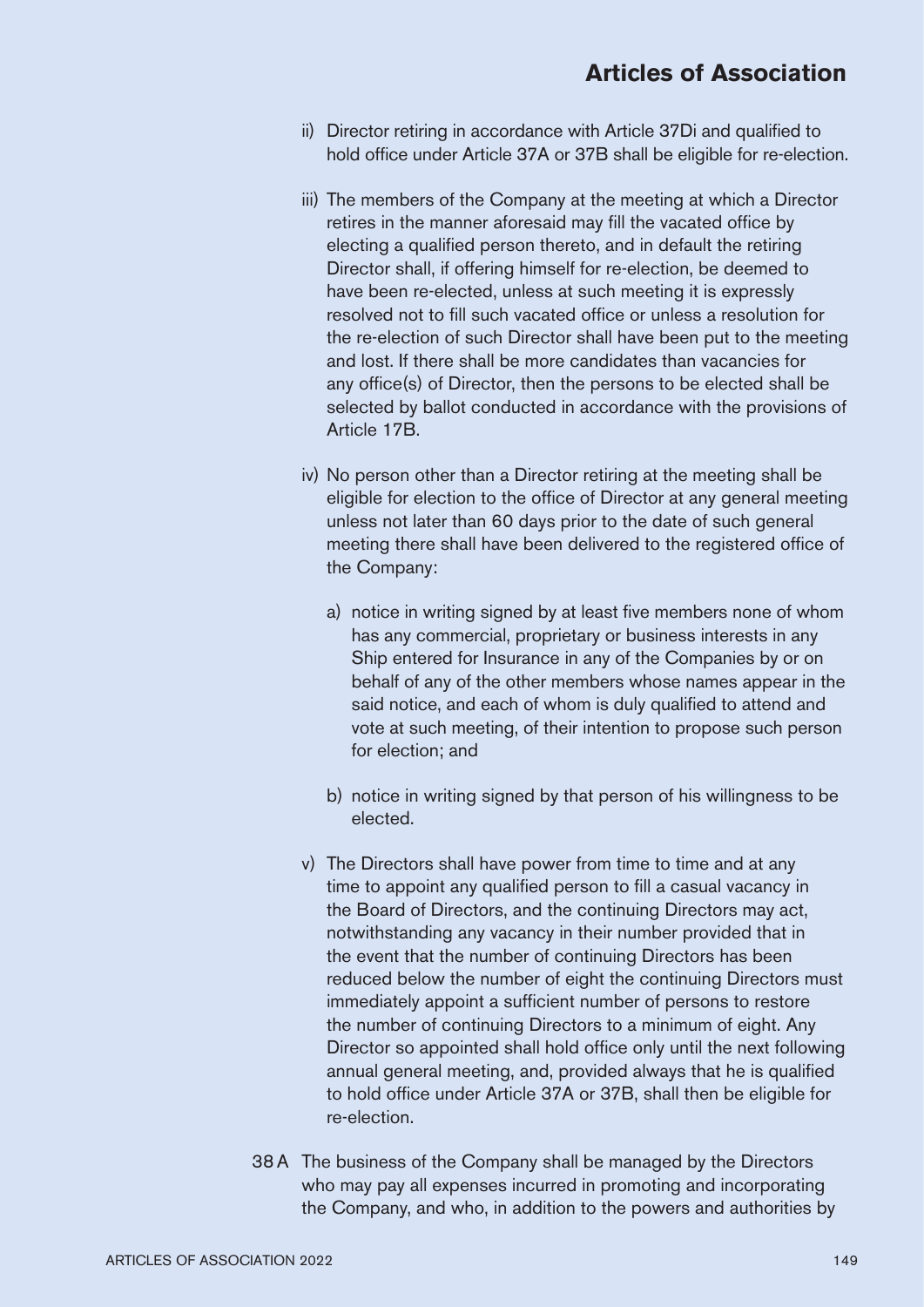these Articles or the Rules or otherwise expressly conferred upon them, may exercise all such powers and do all such acts and things as may be exercised or done by the Company and as are not hereby or by statute expressly directed to be exercised or done by the Company in general meeting, subject nevertheless to the provisions of any statute and of these Articles and the Rules. Subject to the provisions of these Articles the business of the Company shall be conducted in accordance with Rules from time to time adopted by the Company in general meeting which may at any time be altered, abrogated or added to by the Company in general meeting.

- B Without prejudice to the generality of the foregoing the Directors may exercise all the powers of the Company to borrow money and to mortgage or charge its undertaking and property or any part thereof or to issue debentures or other securities.
- 39 The Directors shall exercise a general supervision over the affairs of the Company and without limitation of the foregoing they shall be responsible for the correct keeping of the books and for the safekeeping of all moneys and securities of the Company and shall submit their books, accounts and vouchers to the auditor whenever required so to do and shall furnish such information and explanations to the auditor as may be necessary for the performance of his duties.
- 40 The Directors may delegate any of their powers to committees consisting of two or more of the Directors and such other persons (not being Directors) as the Directors may think appropriate, but every such committee shall conform to such directions as the Directors shall impose on it.
- 41 The Directors may from time to time delegate to the Managers such of the powers, duties or discretions hereby or by the Rules or by the rules of the other Companies vested in the Directors as they may think fit and such powers, duties or discretions may be made exercisable for such period and upon such terms and conditions and subject to such restrictions as the Directors may determine and the Directors may at any time revoke such delegation: Provided that nothing hereinbefore in this Article contained shall entitle the Directors to delegate to the Managers any of the powers, duties or discretions of the Directors:
	- A Which are required by law to be exercised by the Directors personally, or
	- B Which relate to general meetings of the proceedings thereat, or
	- C Which are conferred by Articles 38B or 46, or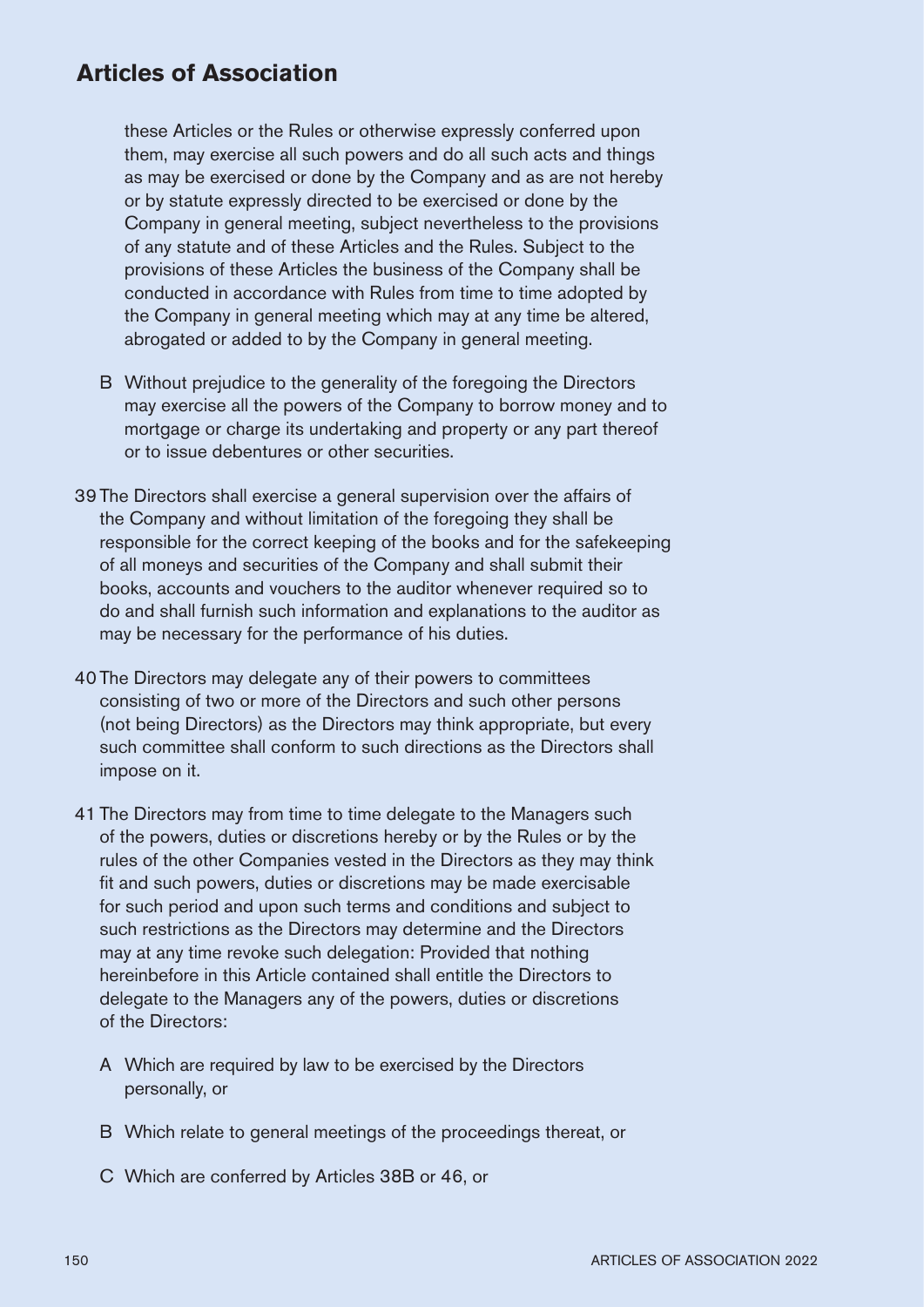- D Which relate to meetings of the Directors or committees of the Directors or the proceedings thereat, or
- E Which relate to the appointment of Managers or the Secretary, or
- F Which relate to the Reserves, accounts or notices of general meetings;

And so that:-

- i) The Directors may at any time and from time to time by notice in writing to the Managers revoke or vary any such delegation, term, condition or restriction as aforesaid, and
- ii) Nothing hereinbefore in this Article contained and no such delegation as aforesaid shall constitute the Managers directors of the Company.
- 42 A This Article 42 is subject to the provisions of the Acts and the Rules.
	- B A Director may:
		- i) be a party to, or otherwise directly or indirectly interested in, any transaction or arrangement with the Company or in which the Company is otherwise interested; and
		- ii) be a director or other officer of, or employed by, or a party to any transaction or arrangement with, or otherwise directly or indirectly interested in, any body corporate in which the Company is interested, and where a proposed decision of the Directors is concerned with such a transaction, arrangement, office or employment, that Director may be counted as participating in the decision making process for quorum and voting purposes.
	- C Article 42B is subject to the relevant Director making a declaration of the nature and extent of his interest in accordance with the Acts.
	- D The following shall not be treated as an '**i**nterest':
		- i) an interest of which a Director is not aware and of which it is unreasonable to expect him to be aware, or an interest in a transaction or arrangement of which he is not aware and of which it is unreasonable to expect him to be aware;
		- ii) an interest of which the other Directors are aware, or ought reasonably be aware, to the extent they are or ought reasonably to be aware of such interest;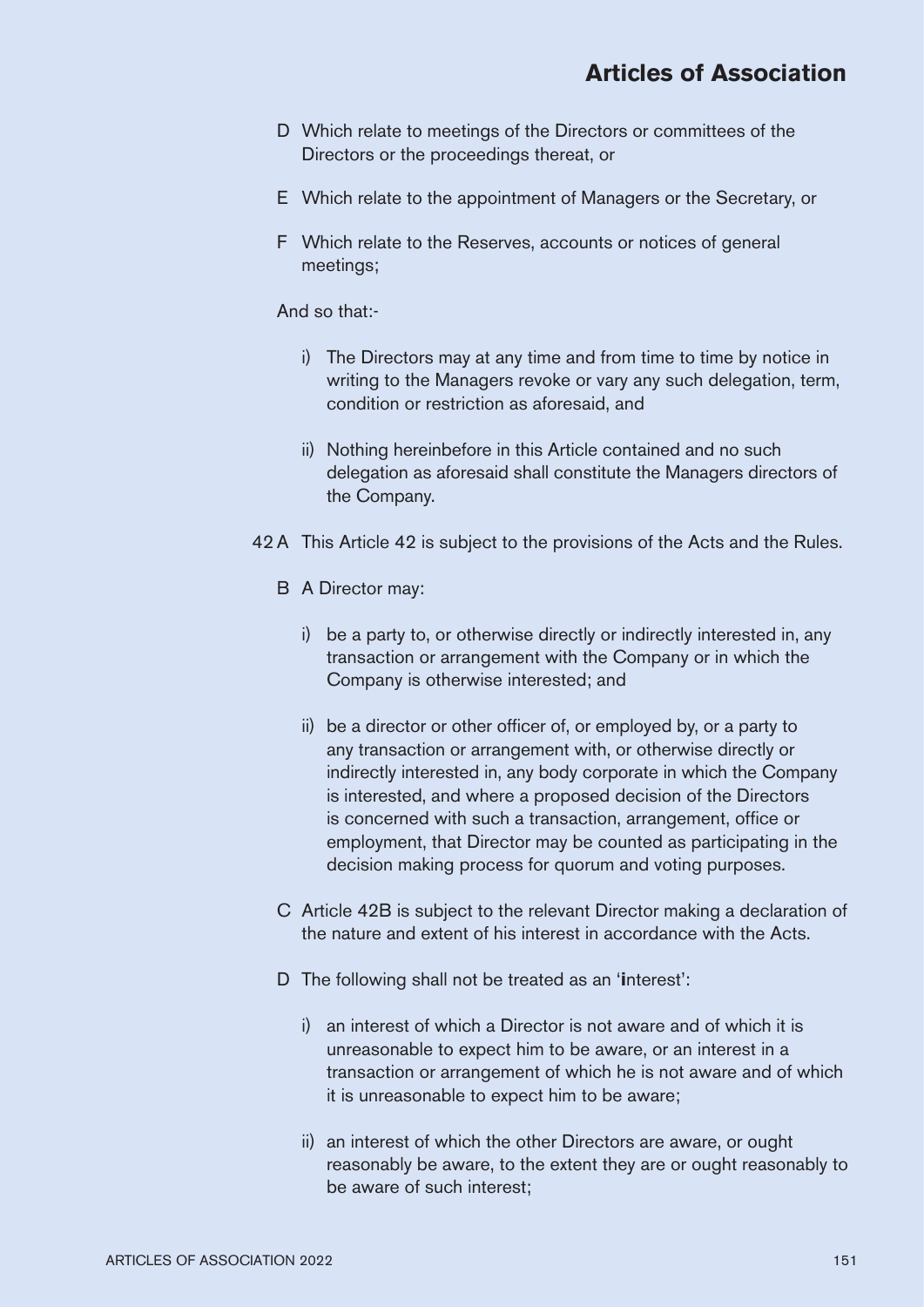- iii) an interest which cannot reasonably be regarded as giving rise to a conflict of interest; and
- iv) an interest if, or to the extent that, that interest contains terms of his service contract which have been, or are to be, considered by a meeting of the Directors or a duly appointed committee of the Directors.
- 43 A Subject to the provisions of the Rules, the Directors may authorise, to the fullest extent permitted by law, any matter which would otherwise result in a Director infringing his duty to avoid a situation in which he has, or can have, a direct or indirect interest that conflicts, or possibly may conflict, with the interests of the Company and which may reasonably be regarded as likely to give rise to a conflict of interests.
	- B Authorisation given by the Directors under Article 43A may be subject to any terms and conditions which the Directors consider appropriate; and the directors may at any time vary or terminate such authorisation.
	- C A decision to authorise any matter under Article 43A may be made either at a meeting of the Directors, or by a decision in accordance with Article 51, of those Directors entitled to vote on the matter; but the decision will only be effective if:
		- i) the quorum for any meeting at which the matter is considered is met without counting the Director in question or any other interested Director; and
		- ii) the matter is agreed to without any interested Director voting, or would have been agreed to had no interested Directors' votes been counted.
	- D The provisions of this Article 43 shall not apply to any conflict of interest arising in relation to a transaction or arrangement between a Director and the Company. Article 42 above shall apply to Directors' interests in any such transactions or arrangements.
- 44A Where the Directors have authorised any matter under Article 43A above, or where a matter falls within Article 42, the Directors may, at the time of such authorisation or subsequently, provide (without limitation) that an interested Director:
	- i) is excluded from discussions (whether at directors' meetings or otherwise) related to the matter;
	- ii) is not given any documents or other information relating to the matter; or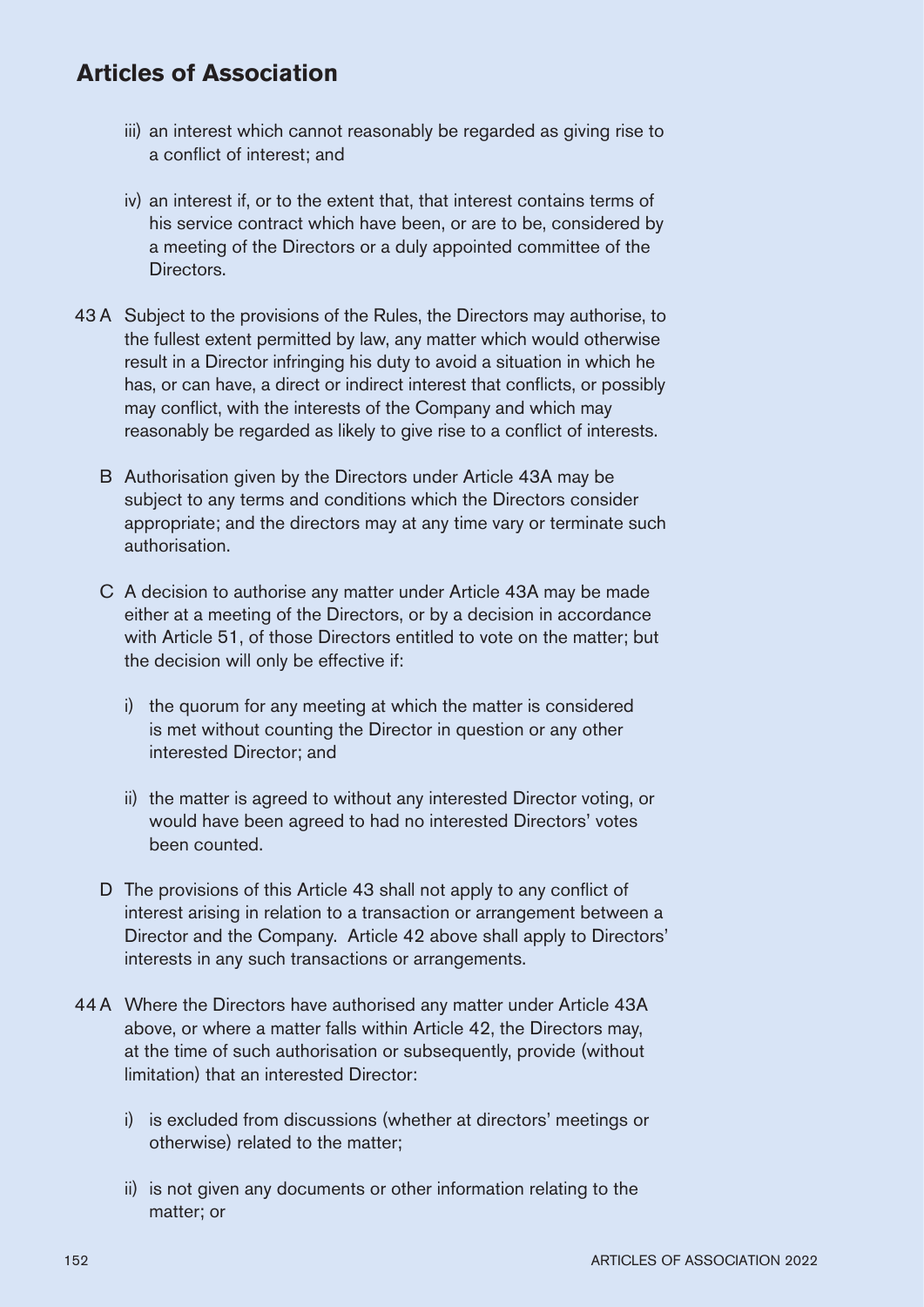- iii) both for quorum purposes and for voting purposes may or may not be counted or vote at any future Directors' meeting in relation to the matter.
- B Where the Directors have authorised any matter under Article 43A, or where a matter falls within Article 42 (subject to a Director making a declaration of the nature and extent of his interest in an office, employment, transaction or arrangement in accordance with Article 42C), then an interested Director:
	- i) will not be required to disclose to the Company, or use for the benefit of the Company, any confidential information relating to the matter if to make such a disclosure would result in a breach of a duty or obligation of confidence owed by him in relation to or in connection with the matter;
	- ii) may absent himself from Directors' meetings at which the matter may be discussed; and
	- iii) may make such arrangements as he thinks fit not to receive documents and information in relation the matter, or for such documents and information to be received and read by a professional adviser on behalf of that Director.
- C Article 44B does not limit any existing law or equitable principle which may excuse the Director from disclosing information in circumstances where disclosure would otherwise be required, or from attending meetings or receiving and reading documents in circumstances where such actions would otherwise be required.
- D Where the Directors authorise a matter under Article 43A, or where a matter falls within Article 42, then an interested Director:
	- i) will be obliged to conduct himself in accordance with any terms and conditions imposed by the Directors in relation to the matter; and
	- ii) will not infringe any duty he owes to the Company under sections 171 to 177 of the Companies Act 2006 if he complies with any terms, limits and conditions (if any) imposed by the Directors in relation to the authorisation and, where relevant, makes any disclosure required under Article 42C.
- E In relation to any matter which has been authorised under Article 43A, or where a matter involves a transaction or arrangement which falls within Article 42 (subject to a Director making a declaration of the nature and extent of his interest in an office, employment, transaction or arrangement in accordance with Article 42C: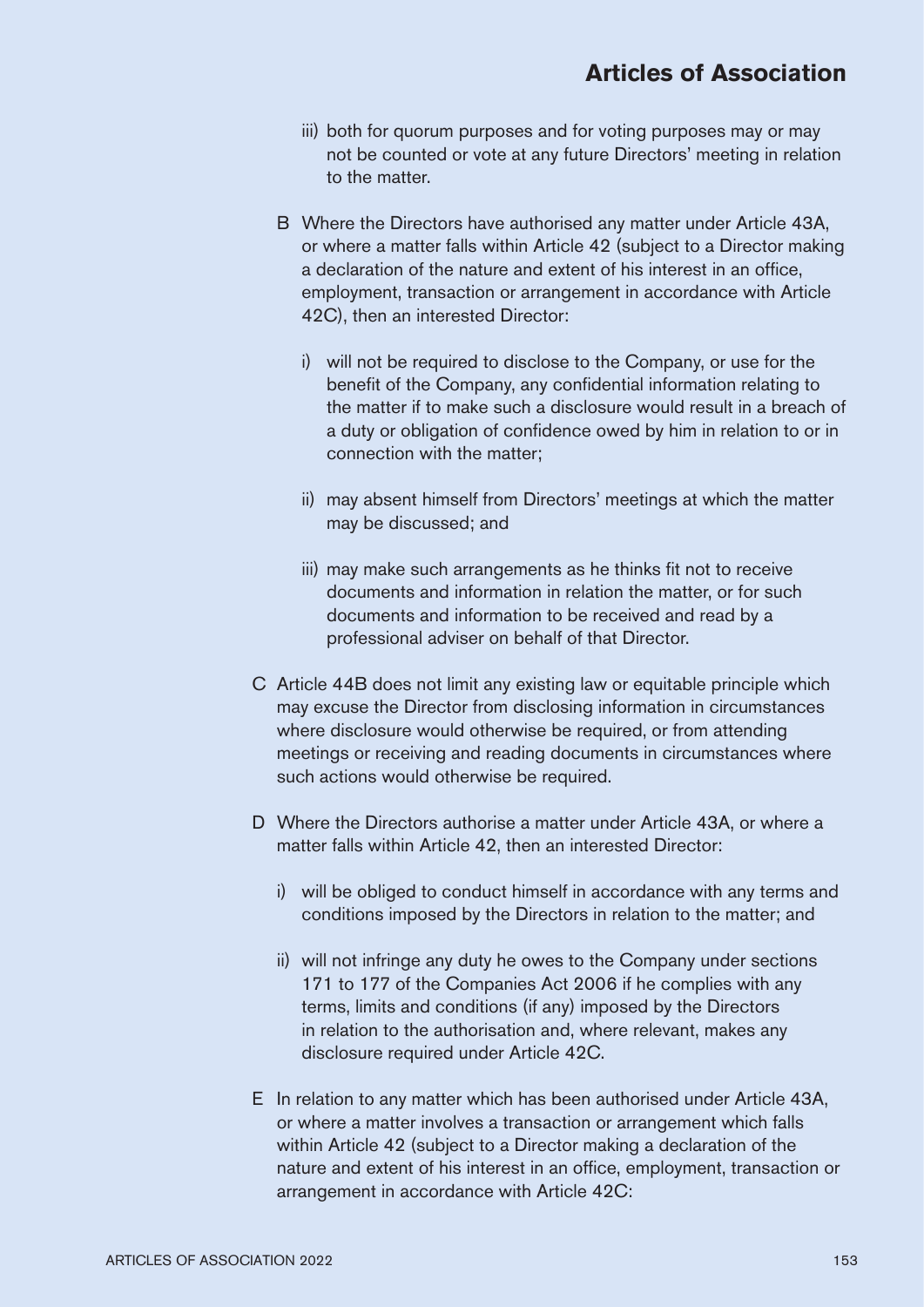- i) an interested Director will not be accountable to the Company for any benefit conferred on him in connection with that matter;
- ii) the receipt of such a benefit shall not constitute a breach of his duty under section 176 of the Companies Act 2006; and
- iii) no such transaction or arrangement shall be liable to be avoided on the ground of any such interest or benefit.
- 45 Director may act by himself or his firm in a professional capacity for the Company (otherwise than as auditor) and he or his firm shall be entitled to remuneration for professional services as if he were not a Director.
- 46 The remuneration of the Directors shall be such sum (if any) as shall from time to time be voted to them by the Company in a general meeting, and any such sum (unless otherwise determined by the resolution by which it is voted) shall be divided amongst the Directors as they shall resolve or, failing such resolution, equally. The Directors' remuneration shall be deemed to accrue de die in diem.
- 47 The Directors shall also be entitled to be paid all travelling, hotel and other expenses properly incurred by them in attending and returning from meetings of the Directors or of committees of the Directors or of general meetings of the Company or otherwise in connection with the business of the Company.
- 48 The quorum necessary for the transaction of the business of the Board shall be two. Any Director or member of a committee of Directors may participate in a meeting of the Directors or of such committee by means of a conference telephone or any communication equipment which allows all persons participating in the meeting to communicate with and hear each other. A person so participating shall be deemed to be present at the meeting and shall be entitled to vote and be counted in the quorum accordingly. Such a meeting shall, unless otherwise agreed by the participants, be deemed to take place where the largest group of those participating is assembled or, if there is no such group, at the place where the chairman of the meeting is participating.
- 49 Questions arising at any meeting of the Directors shall be decided by a majority of those present and entitled to vote. In the case of an equality of votes the chairman shall have a second or casting vote.
- 50 The Secretary on the requisition of any Director shall and a Director may, at any time summon a meeting of the Directors. Notice of meetings of the Directors may be by telephone or otherwise.
- 51 A resolution in writing signed by all the Directors entitled to vote on such matter shall be as valid and effectual as if it had been passed by a meeting of the Board duly called and constituted.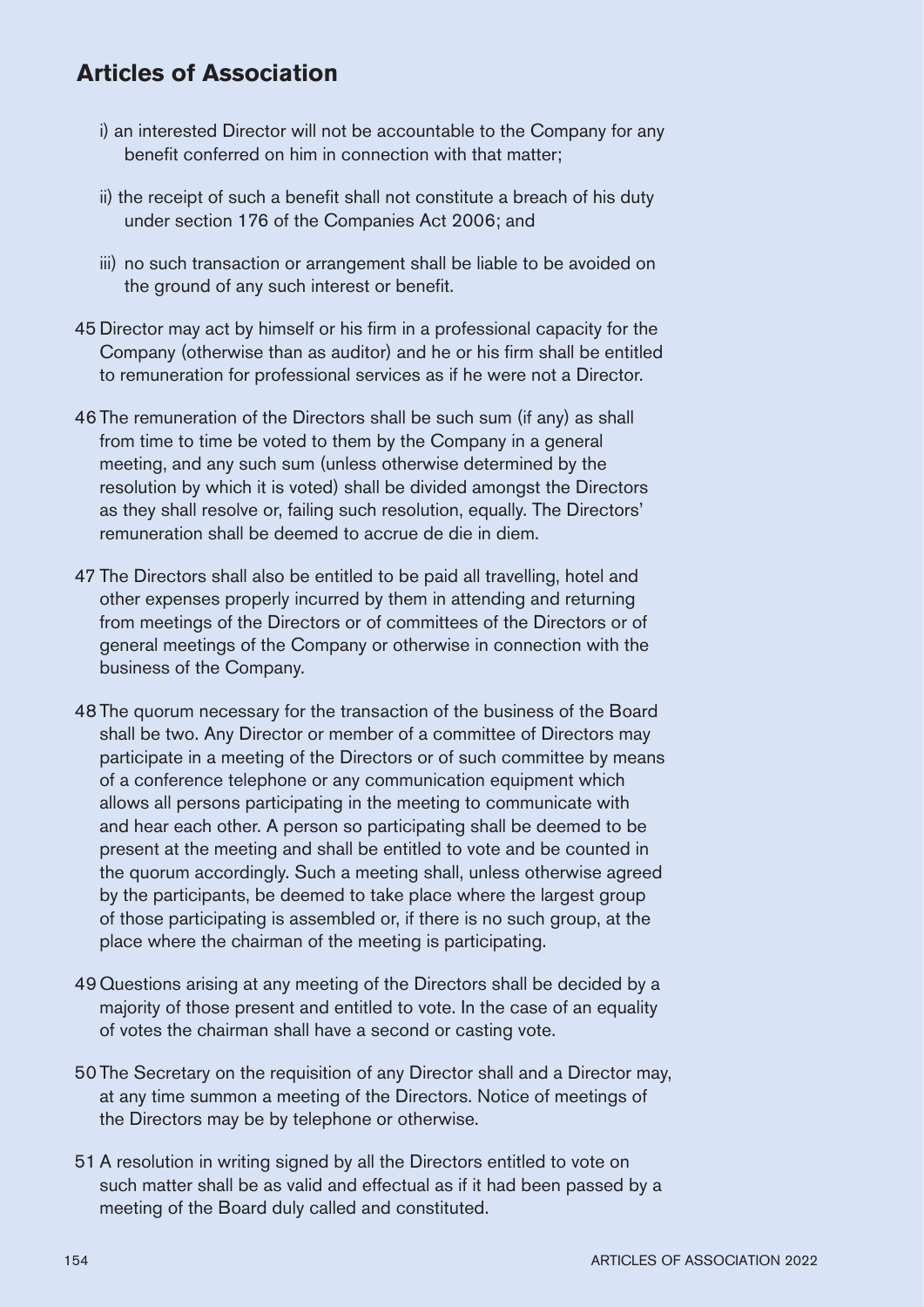- 52 A The office of Director shall immediately be vacated if the Director:
	- i) Ceases to be eligible for appointment, election or re-election as provided in Article 37A or 37B;
	- ii) Resigns his office by notice in writing to the Company; or
	- iii) Ceases to be a Director by virtue of any provision of the Acts or is prohibited from being a Director by law.
- B Subject to any provisions to the contrary contained in the Acts the Members' Committee may, at any meeting of the Members' Committee held in accordance with the Articles, remove a Director. If there is no Members' Committee, the members of the Company may at any general meeting or annual general meeting held in accordance with the Articles remove a Director. The notice of any such meeting shall contain a statement of the intention so to do and at any such meeting such Director shall be entitled to be heard on the matter of his removal. Nothing in this Article shall have the effect of depriving any person of any compensation or damages which may be payable to him in respect to the termination of his appointment as a Director of the Company or of any other appointment with the Company. A vacancy upon the Board created by the removal of a Director under the provisions of this Article may be filled by election of the members of the Members' Committee at the meeting at which such Director is removed (or if there is no Members' Committee, at the general meeting or annual general meeting at which such Director is removed) and, in the absence of such election, there shall be deemed to be a vacancy which may be filled in accordance with the provisions of Article 37Cii or 37Dv (as applicable).

#### **Minutes of Directors**

- 53 The Directors shall cause minutes to be duly entered in books provided for the purpose:-
	- A Of all elections and appointments of officers;
	- B Of the names of the Directors present at each meeting of the Directors and of any committee of the Directors;
	- C Of all orders made by the Directors and committees of the Directors; and
	- D Of all resolutions and proceedings of each general meeting of the members and of each meeting of the Directors or any committee of the Directors.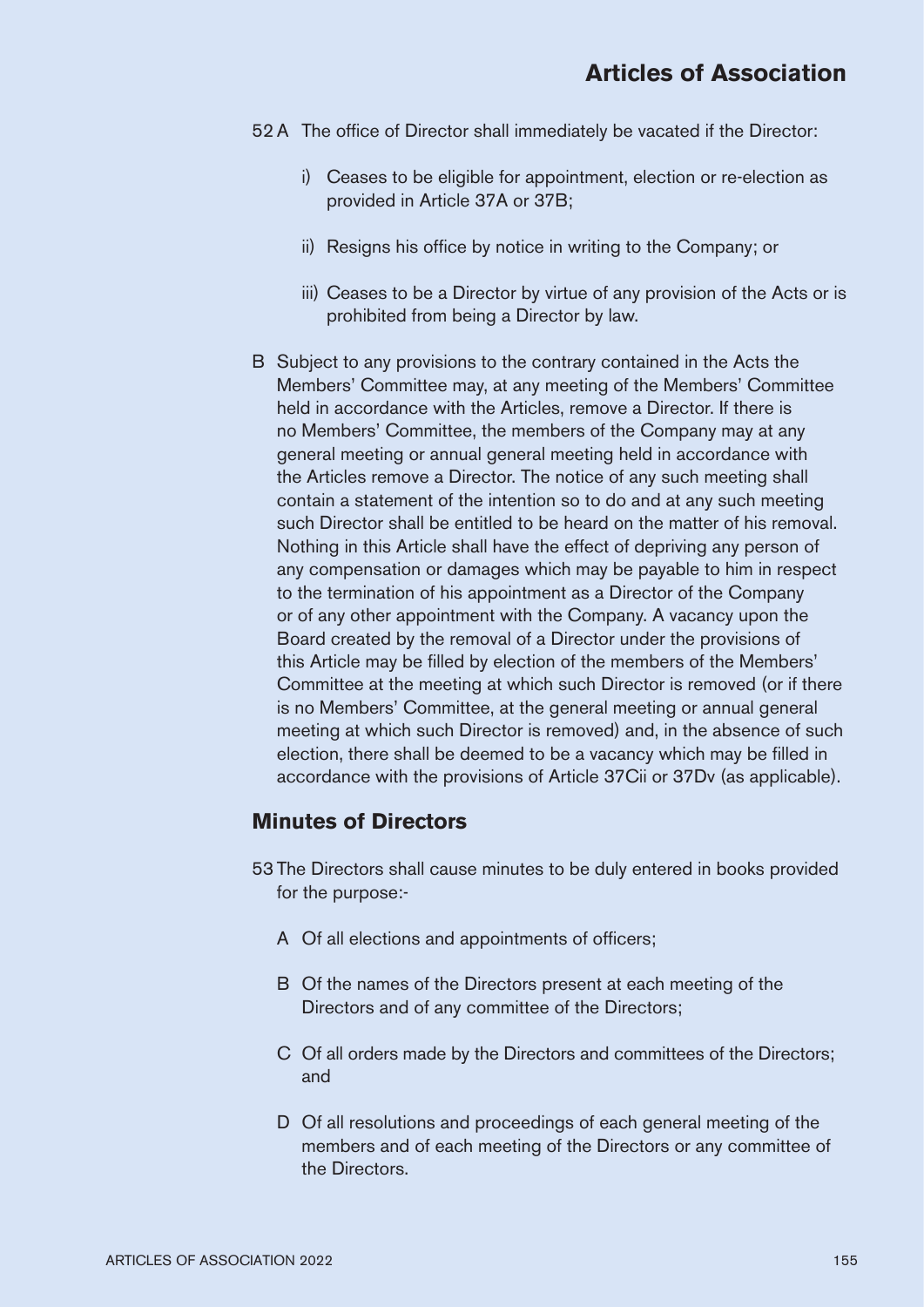## **Officers other than Directors**

- 54 The officers of the Company may consist of a Chairman of the Members' Committee, a Chairman, one or more Deputy Chairmen, a Secretary and such other officers as the Members' Committee may from time to time determine.
- 55 A If there is a Members' Committee, the Members' Committee shall as soon as conveniently may be after each annual election of the members of the Members' Committee, choose or elect one of their number to be the Chairman of the Members' Committee;
	- B If there is a Members' Committee, the Members' Committee shall (and if there is no Members' Committee the Directors shall) elect one of the Directors to be the Chairman and one or more of the Directors to be Deputy Chairmen; and
	- C If there is a Members' Committee, the Members' Committee shall (and if there is no Members' Committee the Directors shall) appoint such other officers as it (or the Directors, if there is no Members' Committee) may from time to time determine.

56 The same person may hold more than one office.

- 57 The Chairman, if any, shall act as chairman at all meetings of the Board at which he is present. In his absence one of the Deputy Chairmen shall act as chairman. If none of them is present, a chairman shall be appointed or elected by those present at the meeting. The Chairman of the Members' Committee, if any, shall act as chairman at all meetings of the Members' Committee at which he is present. In his absence, one of the Deputy Chairmen shall act as chairman. If none of them is present, a chairman shall be appointed or elected by those present at the meeting.
- 58 The Secretary or an Assistant Secretary if there be one shall attend all meetings of the members, of the Board, of committees of the Directors, of the Members' Committee and of committees of the Members' Committee and keep correct minutes of such meetings and enter the same in proper books provided for the purpose. They shall perform such other duties as are prescribed by the Acts or Articles, or as shall be prescribed by the Directors or Members' Committee from time to time.

## **Managers**

59 Thomas Miller P&I Ltd (a company incorporated in England with company number 02920387), or such other member of the Thomas Miller group of companies as shall be appointed as Manager by the Company from time to time, shall be the Managers of the Company.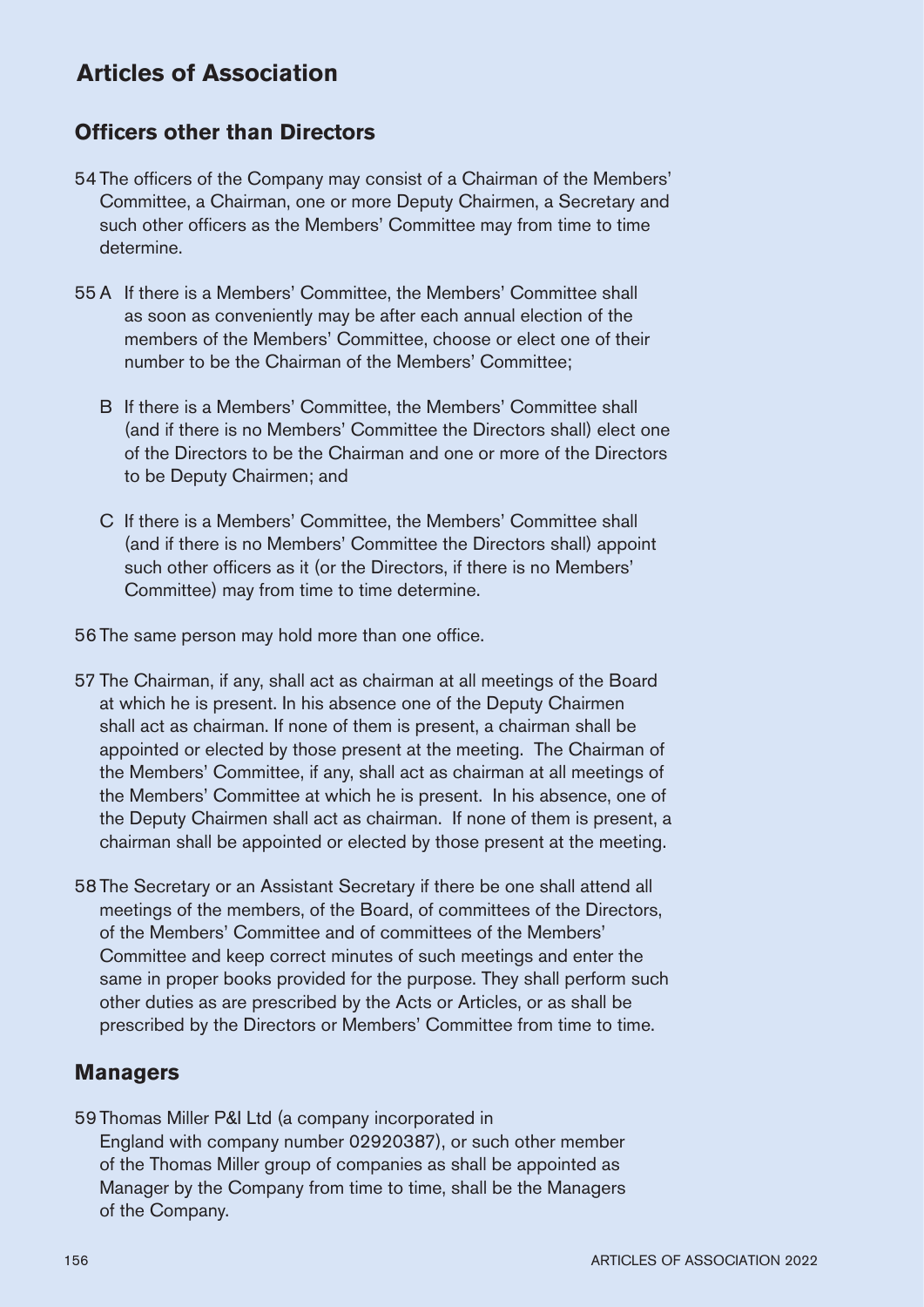- 60 The Managers shall be entitled to attend all meetings of the Directors, the Members' Committee and of committees of the Directors and of the Members' Committee and all annual or special general meetings of the Company.
- 61 In addition and without prejudice to any powers, duties and discretions for the time being delegated to the Managers pursuant to these Articles, the Managers may exercise and discharge all such powers, duties and discretions as may be conferred or imposed upon the Managers by the Rules.
- 62Whenever any power, duty or discretion is delegated to the Managers pursuant to these Articles or is conferred or imposed upon the Managers by the Rules, such power, duty or discretion may, subject to any terms, conditions or restrictions imposed upon the Managers in relation thereto either pursuant to these Articles or (as the case may be) by the Rules, be exercised by any one or more of the Managers or by any servant or agent of the Managers to whom the same shall have been delegated or sub delegated.

## **Distributions and Accounts**

- 63 Any moneys for the time being in the hands of the Company and not immediately required to meet any claims, expenses and outgoings to which under these Articles or the Rules the same are applicable and the Reserves may be:
	- i) invested in such investments as the Directors think fit; or
	- ii) subject to the Acts and save as provided below in this Article in the case of a winding up of the Company, distributed to the members and former members insured or reinsured in the Company in such amounts, proportions and manner as is recommended by the Board and approved by the members in General Meeting.

In the winding up of the Company, after its liabilities have been satisfied, the remaining assets of the Company shall be apportioned by the Company and distributed in a fair and equitable manner to members and former members insured or reinsured in the Company under policies that become effective on or after the first day of the last five financial years during which insurance coverage was written by the Company and the rate or amount of any such distribution may differ for each class of insurance.

64 The Directors shall cause true accounts to be kept of all transactions of the Company in such manner as to show the assets and liabilities of the Company for the time being and the books of account shall at all times be kept at the registered office of the Company or at such other place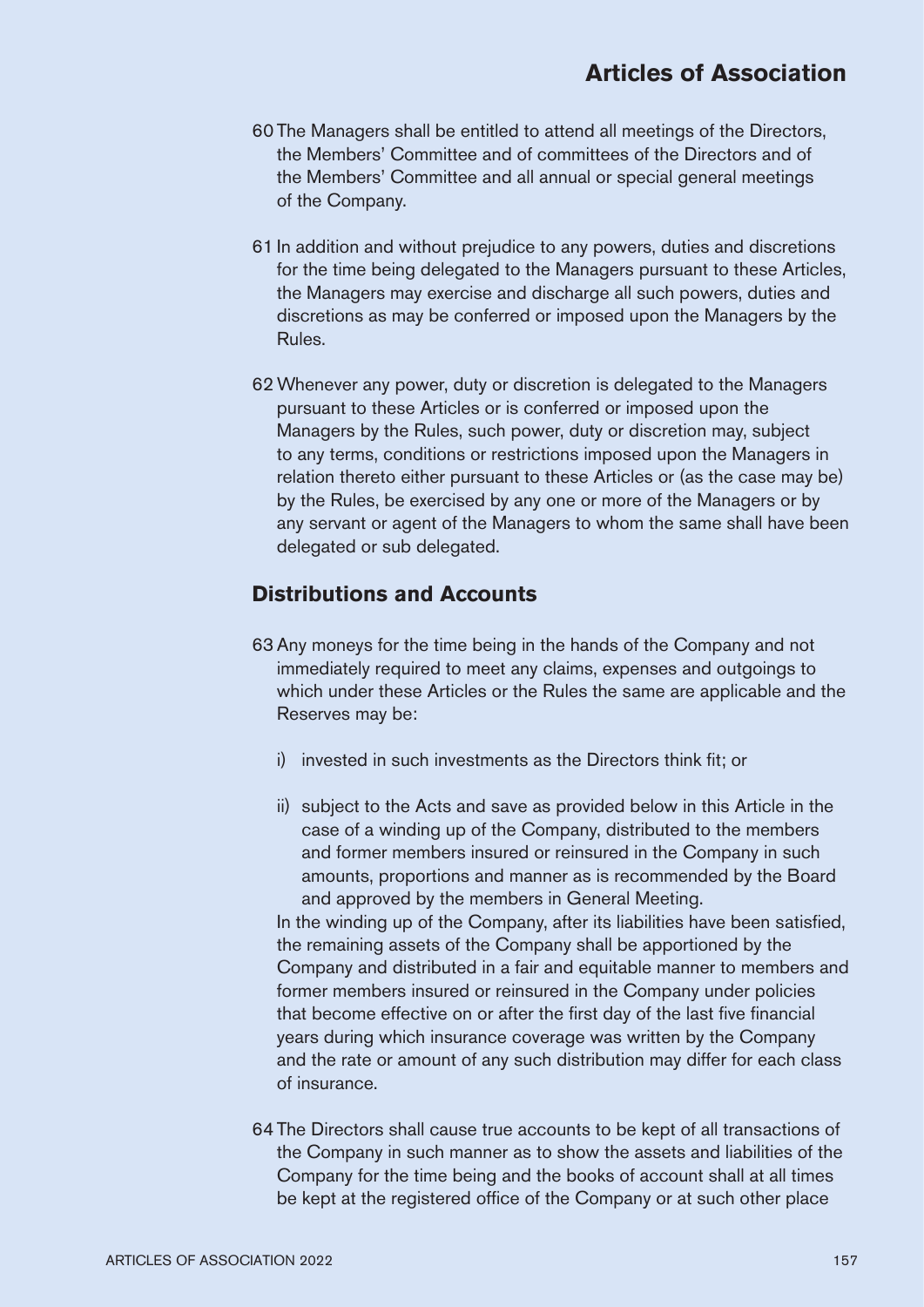as the Directors may from time to time determine and shall always be open to the inspection of the Directors.

65 The Board of Directors shall cause the accounts of the Company to be audited once at least in every fiscal year by the auditor appointed in conformity with Article 66 and such audited accounts shall be laid before the members at the annual general meeting in each year and shall be open to inspection by any member.

## **Audit**

- 66At the annual general meeting or at a subsequent special general meeting, an independent representative of the members shall be appointed as auditor of the accounts of the Company and such auditor shall hold office until the members shall appoint another auditor. Such auditor shall not be a Director or officer of the Company during his continuance in office.
- 67 The remuneration of the auditor shall be fixed by the members at the time of their appointment or subsequently and they may delegate this duty to the Directors.
- 68 If the office of auditor becomes vacant or the auditor is incapable of performing his duties, the Directors shall as early as practicable convene a special general meeting of the members to appoint an auditor to fill the vacancy or an acting auditor to act during the incapacity of the auditor.
- 69A The auditor shall examine such books, accounts and vouchers as may be necessary for the performance of his duties.
	- B The auditor shall make a report to the members of the accounts examined by him at the annual general meeting in each year.
	- C The auditor shall be furnished with a list of all books kept by the Company and shall at all times have the right of access to the books, accounts and vouchers of the Company and shall be entitled to require from the Directors such information and explanation as may be necessary for the performance of his duties.
	- D The auditor shall be entitled to attend any general meeting of the Company at which any accounts which have been examined or reported on by him are to be laid before the Company and to make any statements or explanations he may desire with respect to the accounts and notice of every such meeting shall be given to the auditor in the manner prescribed for members.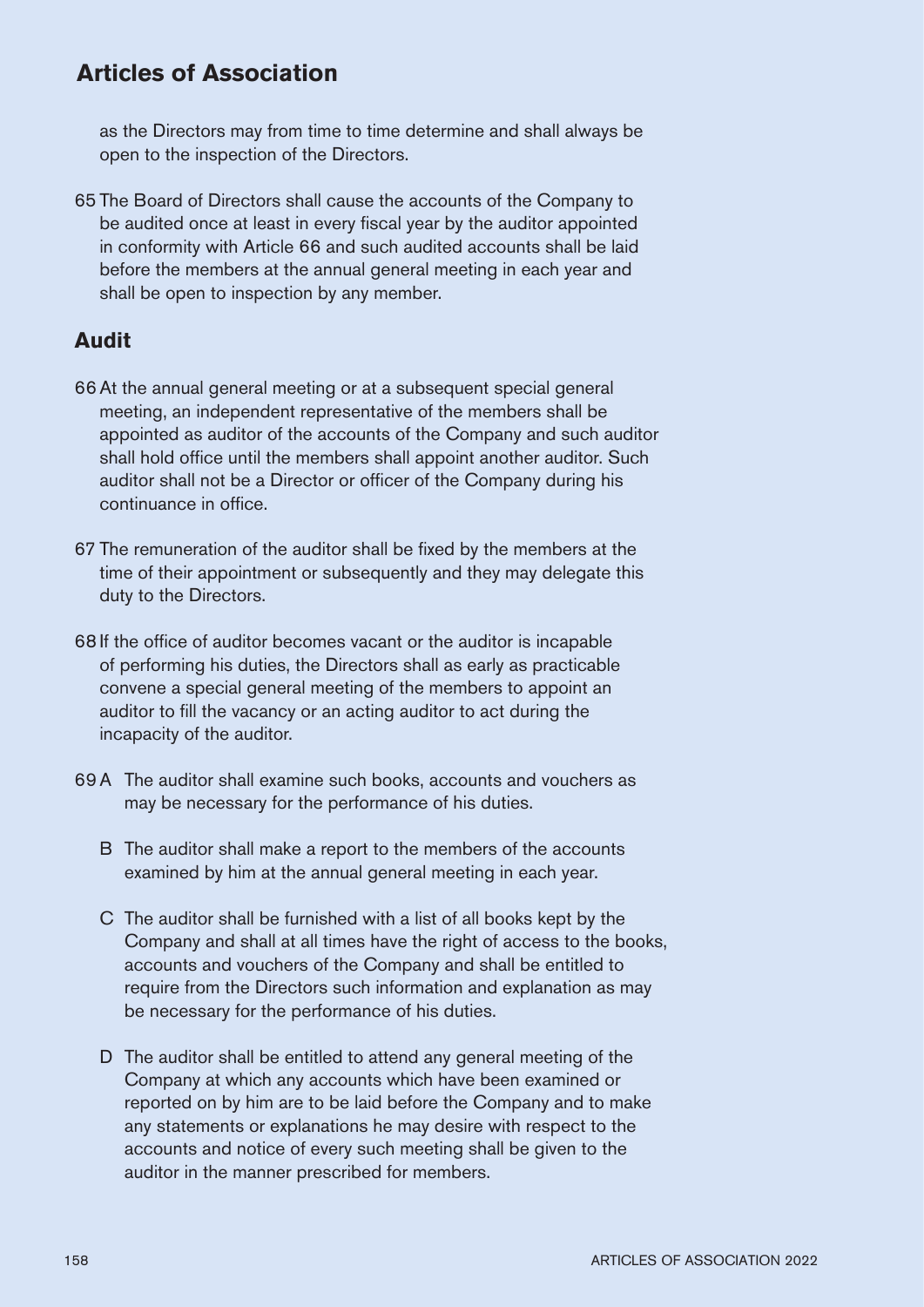## **Notices**

- 70 Except as otherwise prescribed or permitted in the Acts, these Articles or the Rules, a notice or other document may be served by the Company on any member either by sending it by courier or through the post in a prepaid letter or by sending it by telegram, cable, radio telegraph, facsimile transmission (fax), or electronic communication, addressed to such member:
	- i) at the address which shall have been expressly furnished by him to the Company as the address at which notices from the Company may be served upon him (including, for communications in electronic form, any address furnished for that purpose); or
	- ii) if no such address shall have been furnished, at his address as appearing in the Register of Members.
- 71 A Any notice or other document if sent by courier or by post shall be deemed to have been served on the day following the day on which it was handed to the courier or put into the post, and in proving such service it shall be sufficient to prove that the notice or document was properly addressed and handed to the courier or stamped and put into the post.
	- B Any notice or other document if sent by telegram, cable, radio telegraph, facsimile transmission (fax) or electronic communication shall be deemed to have been served on the day on which it was transmitted.
- 72 Nothing in these Articles shall require the Company to accept any electronic communication (including any proxy):
	- i) other than at the address supplied by the Company for the purpose;
	- ii) found or suspected to contain a computer virus or to be otherwise contaminated; or
	- iii) other than in compliance with any verification procedure applied by the Company from time to time, and, for the avoidance of doubt, if no verification procedure has been adopted by the Company, the Company shall not be required to accept any electronic communication for any purpose under these Articles.

## **Alteration of Articles**

73 The Board may from time to time revoke, alter, amend or add to the Articles. However, no such revocation, alteration, amendment or addition shall be operative unless or until it is confirmed at a special general meeting or at the next annual general meeting.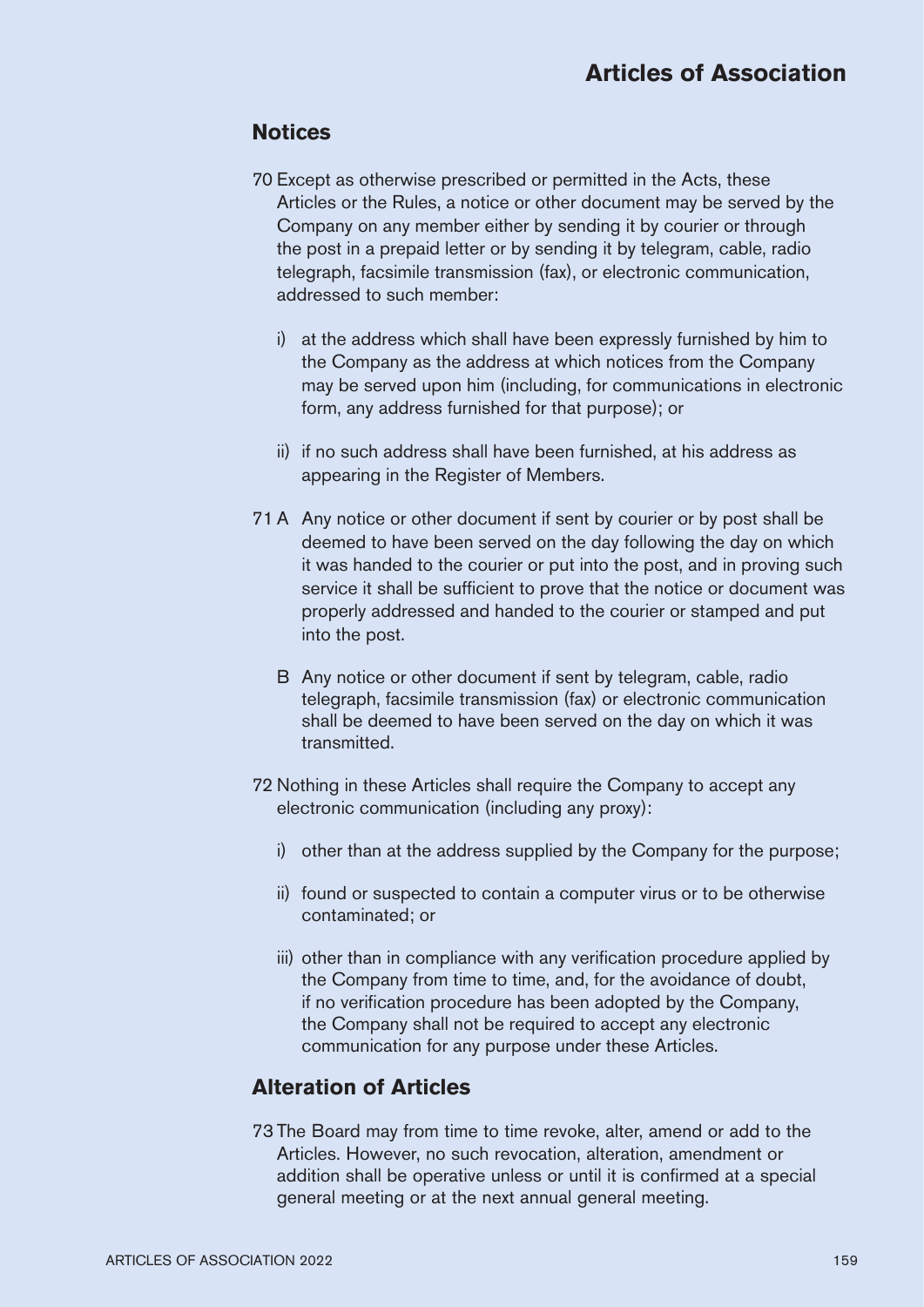## **Form of proxy**

74 The form of proxy in the schedule which is part of the Articles shall be used subject to such variations or alterations to meet the circumstances of particular cases as may be necessary and as the Directors may approve.

## **Indemnity and Insurance**

75 A Every Director and other officer of the Company, any member of a committee duly constituted under these Articles and the Managers (as defined in paragraph (C) of this Article) shall be indemnified by the Company against, and it shall be the duty of the Directors out of the funds of the Company to pay, all costs, liabilities, losses, damages and expenses (including but not limited to liabilities under contract, tort and statute or any applicable foreign law or regulation and all reasonable legal and other costs and expenses properly payable) incurred or suffered by him as such Director, officer of the Company, member of a duly constituted committee or the Managers (as the case may be), and the indemnity contained in this Article shall extend to any person acting as a Director, officer of the Company, member of a duly constituted committee or the Managers in the reasonable belief that he has been so appointed or elected notwithstanding any defect in such appointment or election.

#### PROVIDED ALWAYS that:

The indemnity contained in this paragraph (A) shall not extend to any matter which would render it void at law.

- B Every person specified in paragraph (A) shall be indemnified out of the funds of the Company against all liabilities incurred by him as such Director, officer of the Company, member of a duly constituted committee or the Managers in defending any proceedings, whether civil or criminal, in which judgement is given in his favour, or in which he is acquitted, or in connection with any application under the Acts in which relief from liability is granted to him by the court.
- C For the purposes of this Article "the Managers" means the Managers and any and all servants and agents of the Managers to whom duties of the Managers have been entrusted.
- D The indemnity provided to Directors, other officers of the Company, any member of a committee duly constituted under these Articles and the Managers in paragraphs (A) and (B) of this Article shall be extended to the directors, other officers managers or committees of any of the Companies.
- 76 No person specified in Article 75 shall be liable for the acts, receipts, neglects or defaults of any other such person, or for joining in any receipt or other act for conformity, or for any loss or expense happening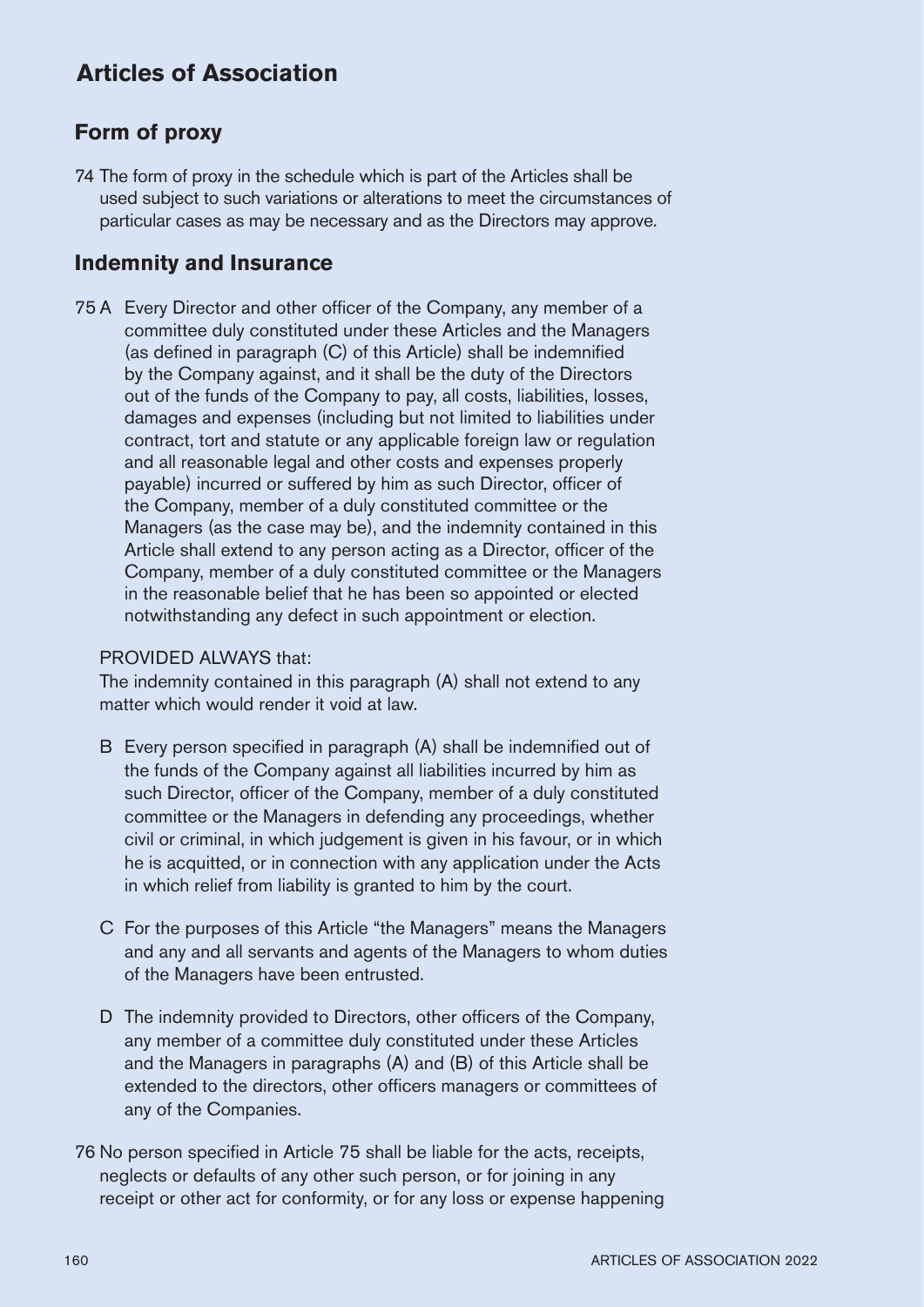to or incurred by the Company through the insufficiency or deficiency of title to any property acquired by order of the Directors for or on behalf of the Company, or for the insufficiency or deficiency of any security in or upon which any of the moneys of the Company may be or have been invested, or for any loss or damage arising from the bankruptcy, insolvency or tortious act of any person with whom any moneys, securities or effects are or have been deposited, or for any loss occasioned by any error of judgement, omission, default or oversight on his part, or for any other loss, damage or misfortune whatever which happens in relation to the Company or any subsidiary thereof.

#### PROVIDED ALWAYS that:

The exemption of liability contained in this Article shall not extend to any matter which would render it void at law.

77 The indemnification and exemption of liability provided by, or granted pursuant to, these Articles shall, unless otherwise provided when authorised or ratified, continue as to a person who has ceased to hold the position for which he is entitled to be indemnified or exempted from liability and shall inure to the benefit of the heirs, executors and administrators of such a person.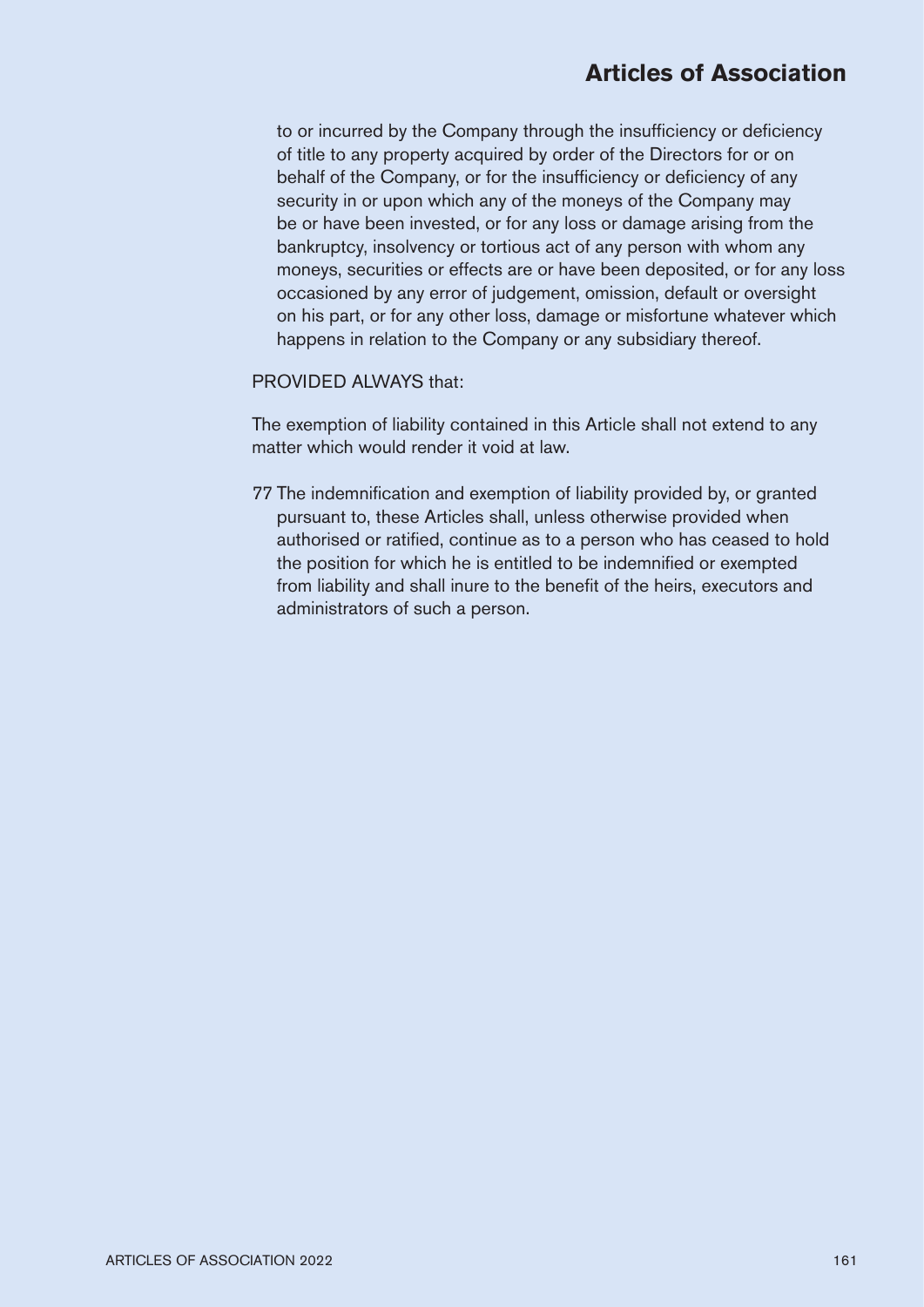# **Form of proxy**

The undersigned, a Member of The United Kingdom Mutual Steam Ship Assurance Association Limited, hereby appoints ................................................................................................................................................ ................................................................................................................................................ or .......................................................................or................................................................ to be the undersigned's proxy in the order named to vote on behalf of the undersigned at the (Annual or Special, as the case may be) General Meeting of the Company to be held on .......................................................................................................20........ and at any adjournment thereof. Please indicate with a tick in the space below how you wish your vote to be cast: For Against The Against The Against The Against The Against The Against The Against The Against The Against The Against The Against The Against The Against The Against The Against The Against The Against The Against The Ag Resolution (1) Resolution (2) etc. Unless otherwise instructed, the proxy will vote as he thinks fit. As witness the hand of the undersigned this day of....................................................................................................20........

By:...............................................................................................................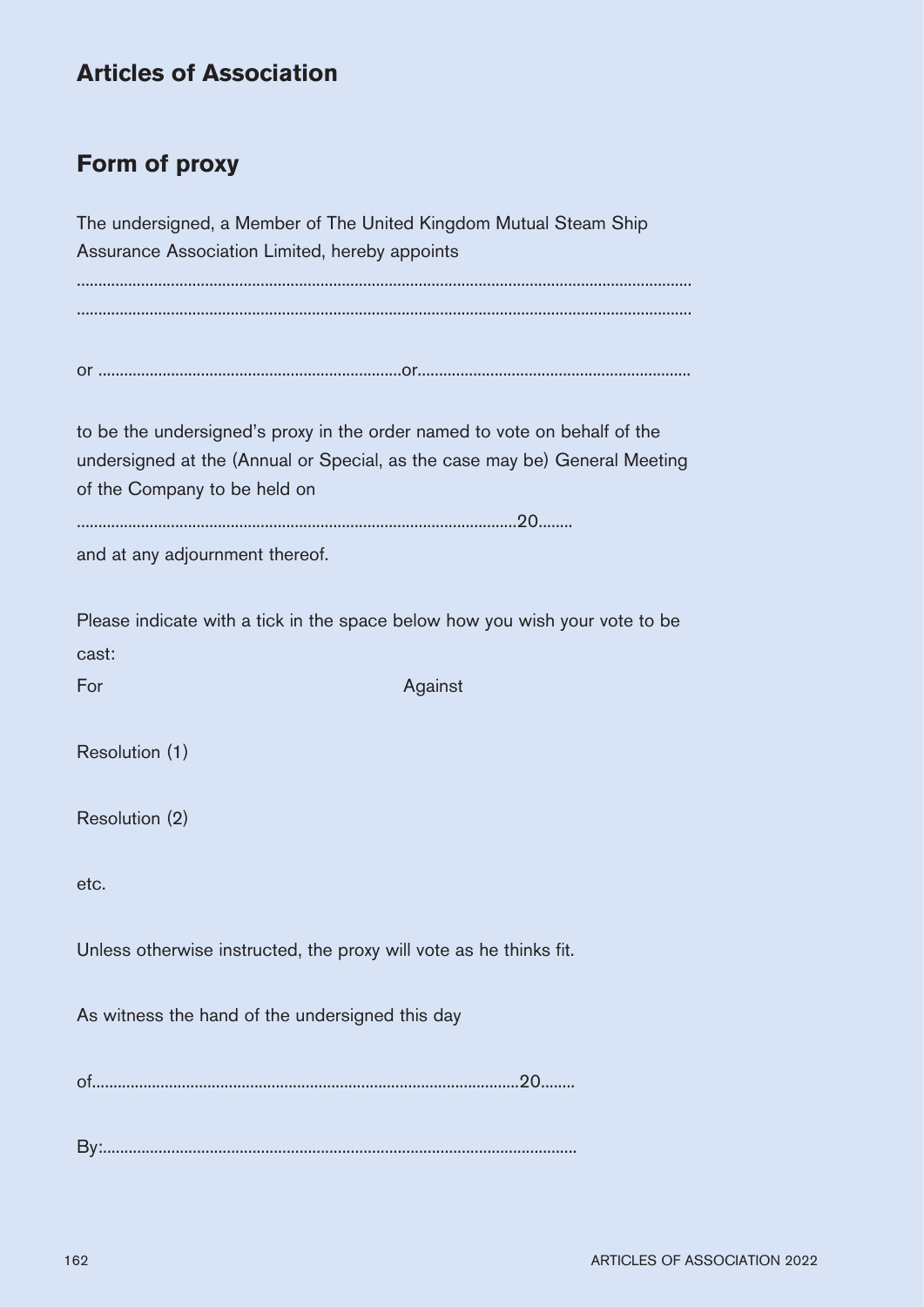# **Essential Club Information Online**

#### UK Club ships & your claims contacts

Identify the appropriate UK Club contact for a ship by using the UK Club's list of ships published on www.ukpandi.com.

The 'Ship Finder' option on the home page will locate an entered ship record listing its essential details including its primary claims handling team.

## Latest Updates emails

The Club sends a weekly update email providing all the latest information and industry news. Direct to your inbox are the latest issued circulars, advisories and loss prevention bulletins. To subscribe to this email update visit the Club website and register on the homepage.

## Circulars & advisories

Many Club circulars and advisories are only sent electronically to ensure speedy advice. All circulars are incorporated in our Latest Update emails. The most recent circulars are listed on the Club website under the 'News and resources' tab.

## Thomas Miller Connect - delivering 24/7 access to claims & underwriting data

The UK P&I Club in conjunction with the TT Club and UK Defence Club has launched an online services platform to enhance online services and data access for members and their brokers. The bespoke online portal offers members and their brokers significantly enhanced online services with access to essential data 24/7 from any device or phone.

The platform is packed full of features designed to take the hassle out of managing your insurance

- Thomas Miller Connect is safe & secure.
- 24/7 Access to all insurance documentation.
- View & manage your insurance in one place with quick access to policy documentation to payments and debit notes. Links to essential documentation.
- Check Premium and Contra balances online
- Download claims records direct from the system to multiple file formats.
- Completed and submit application forms for Bluecards or MLC online

Your usual underwriting contact will facilitate access to the platform.